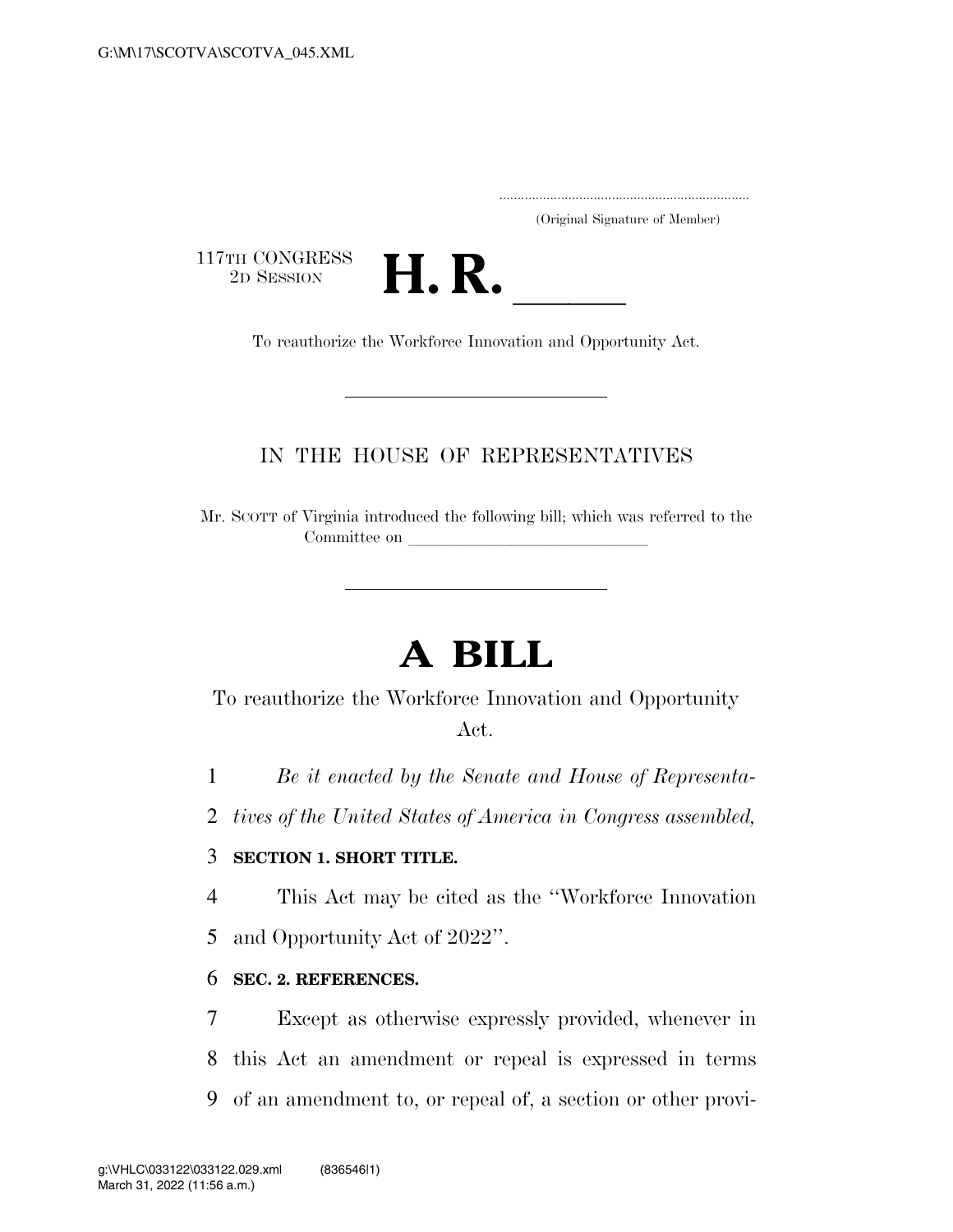sion, the reference shall be considered to be made to a section or other provision of the Workforce Innovation and Opportunity Act (29 U.S.C. 3101 et seq.).

### **SEC. 3. TRANSITION PROVISIONS.**

 (a) WORKFORCE DEVELOPMENT SYSTEMS AND IN- VESTMENT ACTIVITIES.—The Secretary of Labor and the Secretary of Education shall take such actions as the Sec- retaries determine to be appropriate to provide for the or- derly transition from any authority under subtitle A of title I of the Workforce Innovation and Opportunity Act (29 U.S.C. 3111 et seq.), as in effect on the day before the date of enactment of this Act, to any authority under subtitle A of title I of such Act (29 U.S.C. 3111 et seq.), as amended by this Act. Such actions shall include the provision of guidance related to unified State planning, combined State planning, and the performance account-ability system described in such subtitle.

 (b) WORKFORCE INVESTMENT ACTIVITIES.—The Secretary of Labor shall take such actions as the Sec- retary determines to be appropriate to provide for the or- derly transition from any authority under the subtitles B through E of title I of the Workforce Innovation and Op- portunity Act (29 U.S.C. 3151 et seq.), as in effect on the day before the date of enactment of this Act, to any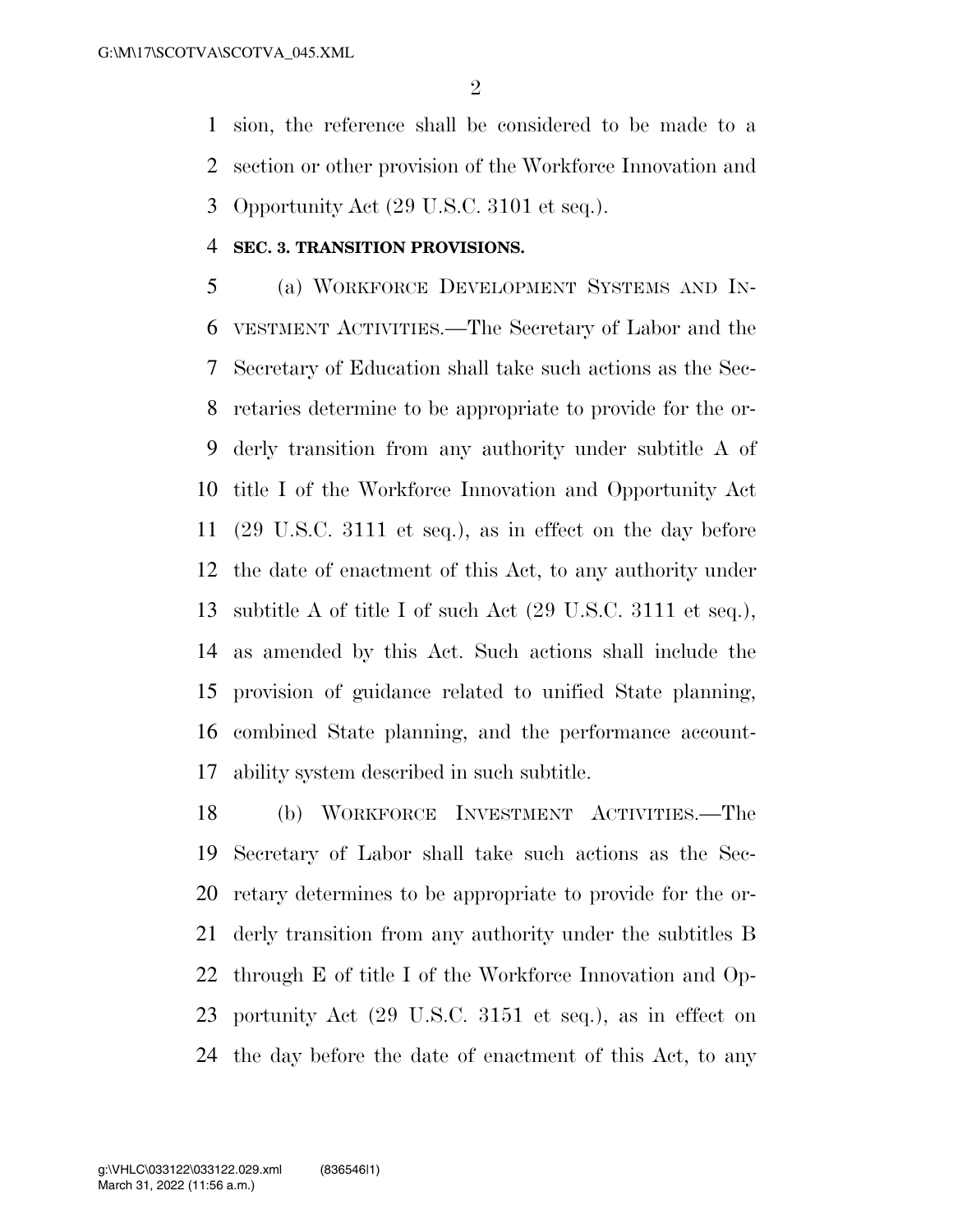authority under subtitles B through E of title I of such Act, as amended by this Act.

 (c) ADULT EDUCATION AND LITERACY PROGRAMS.— The Secretary of Education shall take such actions as the Secretary determines to be appropriate to provide for the orderly transition from any authority under the Adult Education and Family Literacy Act (20 U.S.C. 9201 et seq.), as in effect on the day before the date of enactment of this Act, to any authority under the Adult Education and Family Literacy Act, as amended by this Act.

 (d) EMPLOYMENT SERVICES ACTIVITIES.—The Sec- retary of Labor shall take such actions as the Secretary determines to be appropriate to provide for the orderly transition from any authority under the Wagner-Peyser Act (29 U.S.C. 49 et seq.), as in effect on the day before the date of enactment of this Act, to any authority under the Wagner-Peyser Act, as amended by this Act.

(e) REGULATIONS.—

 (1) PROPOSED REGULATIONS.—Not later than 20 180 days after the date of enactment of this Act, the Secretary of Labor and the Secretary of Education, as appropriate, shall develop and publish in the Fed- eral Register proposed regulations relating to the transition to, and implementation of, the Workforce Innovation and Opportunity Act, as amended by this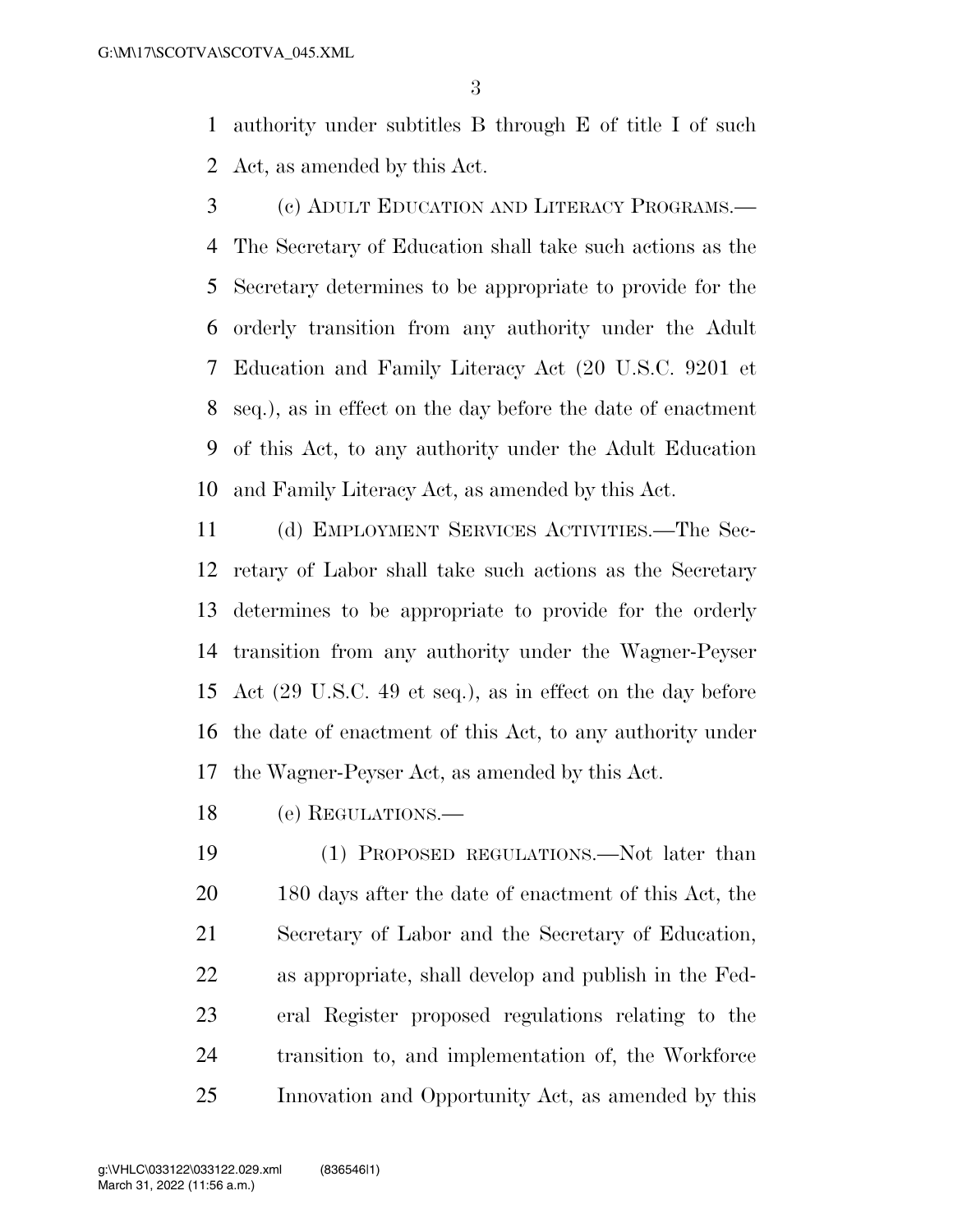Act, and the Wagner-Peyser Act, as amended by this Act.

 (2) FINAL REGULATIONS.—Not later than 18 months after the date of enactment of this Act, the Secretaries described in paragraph (1), as appro- priate, shall develop and publish in the Federal Reg- ister final regulations relating to the transition to, and implementation of, the Workforce Innovation and Opportunity Act, as amended by this Act, and the Wagner-Peyser Act, as amended by this Act.

 (f) EXPENDITURE OF FUNDS DURING TRANSI-TION.—

 (1) IN GENERAL.—Subject to paragraph (2) and in accordance with regulations developed under subsection (f), States, grant recipients, administra-16 tive entities, and other recipients of financial assist- ance under the Workforce Innovation and Oppor-18 tunity Act (29 U.S.C. 3101 et seq.), as in effect be- fore the date of enactment of this Act, may expend funds received under such Act in order to plan and implement programs and activities under the Work- force Innovation and Opportunity Act, as amended by this Act.

 (2) ADDITIONAL REQUIREMENTS.—Not more than 2 percent of any allotment to any State from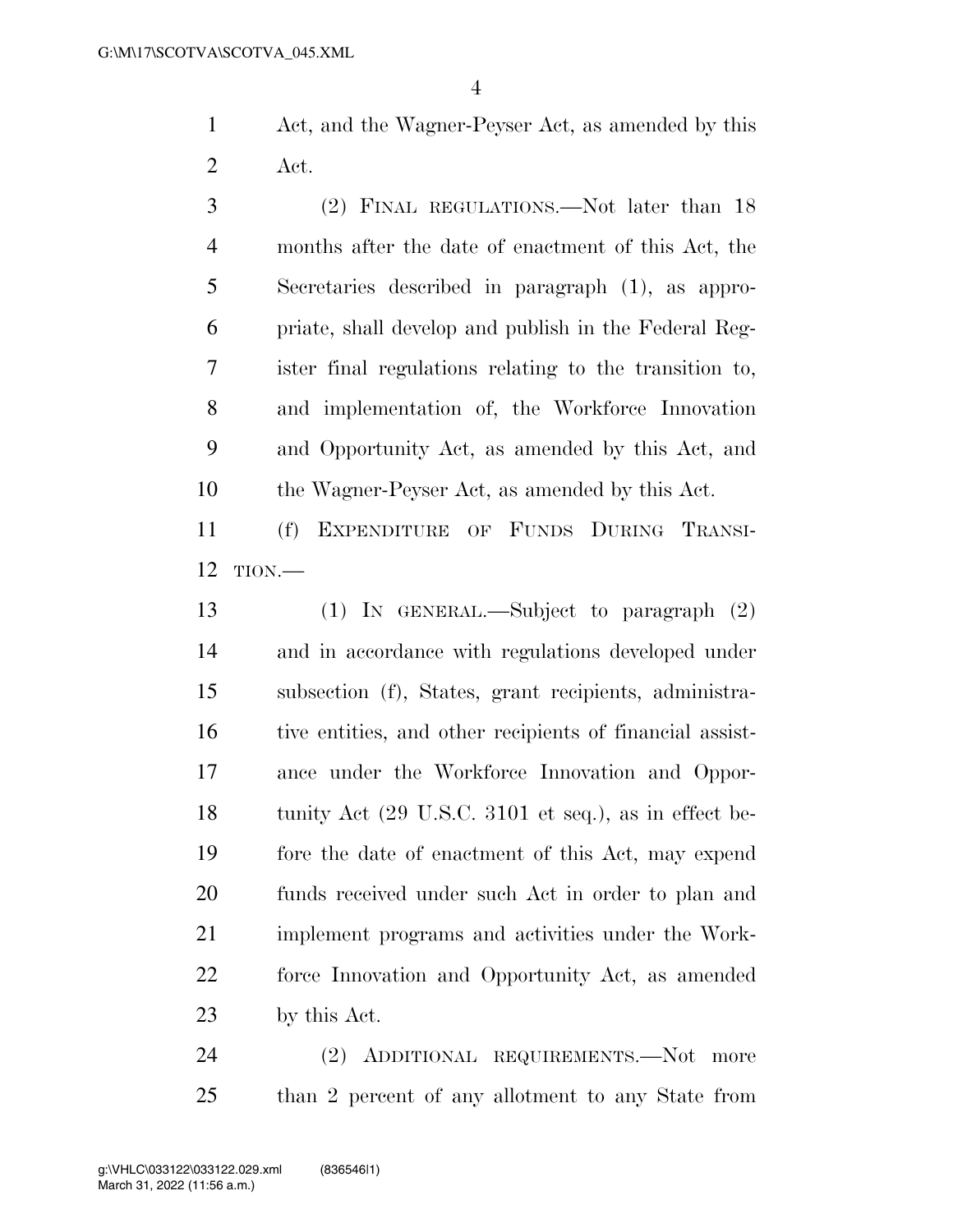amounts appropriated under the Workforce Innova-2 tion and Opportunity Act (29 U.S.C. 3101 et seq.), as in effect on the day before the date of enactment of this Act, for fiscal year 2022 may be made avail- able to carry out activities authorized under para- graph (1) and not less than 50 percent of any amount used to carry out activities authorized under paragraph (1) shall be made available to local enti- ties for the purposes of the activities described in such paragraph.

## **SEC. 4. EFFECTIVE DATE.**

 (a) IN GENERAL.—Except as otherwise provided in this Act, this Act, including the amendments made by this Act, shall take effect on the first day of the first full pro-gram year after the date of enactment of this Act.

 (b) EXCEPTIONS.—Sections 102, 103, and 108 of the Workforce Innovation and Opportunity Act, as amended by this Act, shall apply to plans for the second full pro- gram year after the date of enactment of this Act, includ- ing the development, submission, and approval of such plans during the first full program year after such date. **SEC. 5. TABLE OF CONTENTS.** 

## The table of contents for this Act is as follows:

- Sec. 1. Short title.
- Sec. 2. References.
- Sec. 3. Transition provisions.
- Sec. 4. Effective date.
- Sec. 5. Table of contents.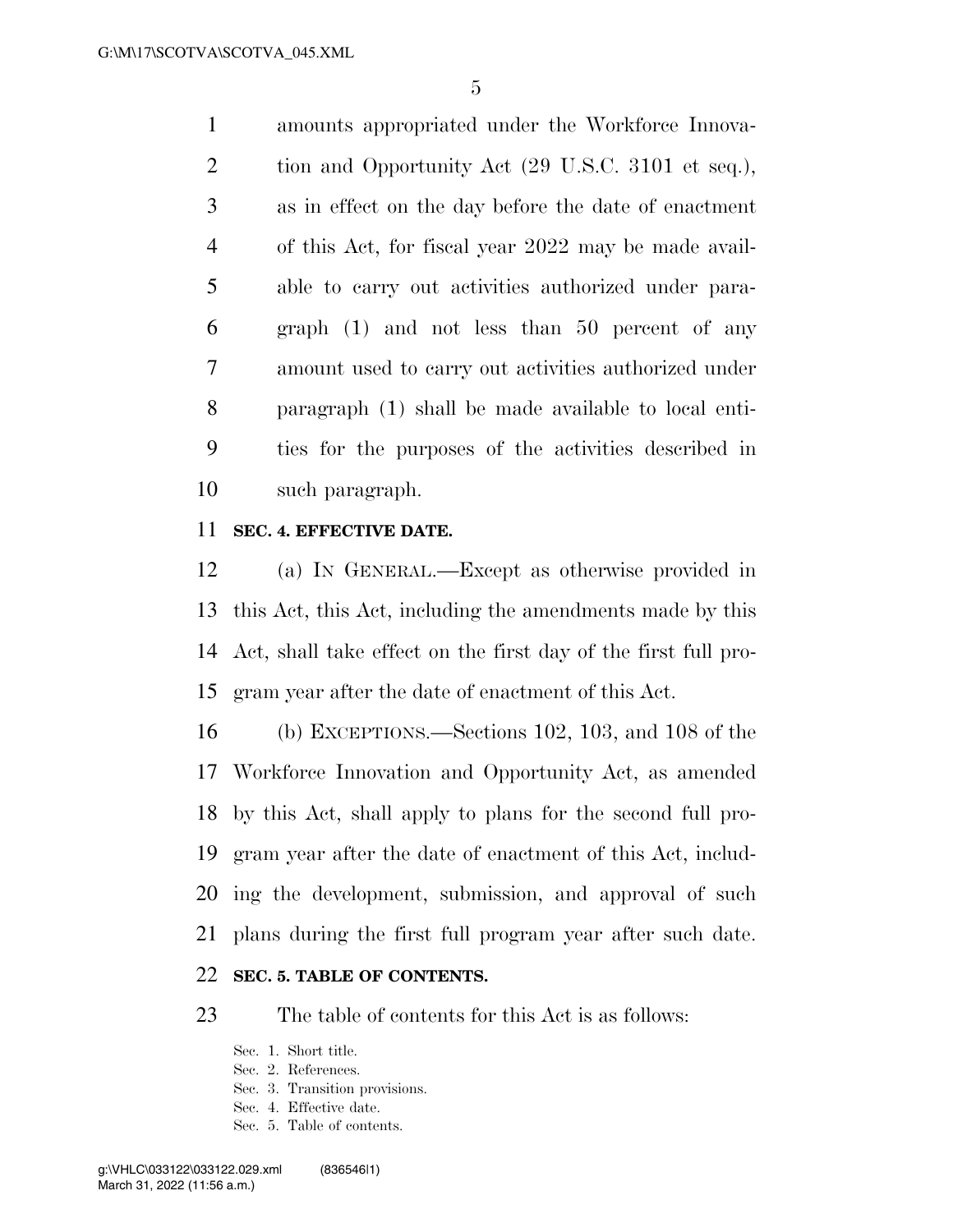#### TITLE I—DEFINITIONS AND OTHER GENERAL MATTERS

Sec. 101. Definitions.

Sec. 102. WIOA table of contents.

#### TITLE II—WORKFORCE DEVELOPMENT ACTIVITIES

Subtitle A—System Alignment

#### CHAPTER 1—STATE PROVISIONS

- Sec. 201. State workforce development boards.
- Sec. 202. Unified State plan.
- Sec. 203. Combined State plan.

#### CHAPTER 2—LOCAL PROVISIONS

- Sec. 206. Workforce development areas.
- Sec. 207. Local workforce development boards.
- Sec. 208. Local plan.

#### CHAPTER 3—PERFORMANCE ACCOUNTABILITY

Sec. 211. Performance accountability system.

Subtitle B—Workforce Investment Activities and Providers

#### CHAPTER 1—WORKFORCE INVESTMENT ACTIVITIES AND PROVIDERS

- Sec. 221. Establishment of one-stop delivery systems.
- Sec. 222. Identification of eligible providers of training services.

#### CHAPTER 2—YOUTH WORKFORCE INVESTMENT ACTIVITIES

- Sec. 231. State allotments.
- Sec. 232. Within State allocations.
- Sec. 233. Use of funds for youth workforce investment activities.
- Sec. 234. Summer and year-round employment for youth.

#### CHAPTER 3—ADULT AND DISLOCATED WORKER EMPLOYMENT AND TRAINING ACTIVITIES

- Sec. 241. Within State allocations.
- Sec. 242. Use of funds for employment and training activities.

#### CHAPTER 4—GENERAL WORKFORCE INVESTMENT PROVISIONS

Sec. 251. Authorization of appropriations.

#### Subtitle C—Job Corps

Sec. 261. Amendments relating to Job Corps.

#### Subtitle D—National Programs

- Sec. 271. Native American Programs.
- Sec. 272. Migrant and seasonal farmworker programs.
- Sec. 273. Technical assistance.
- Sec. 274. Evaluations and research.
- Sec. 275. National dislocated worker grants.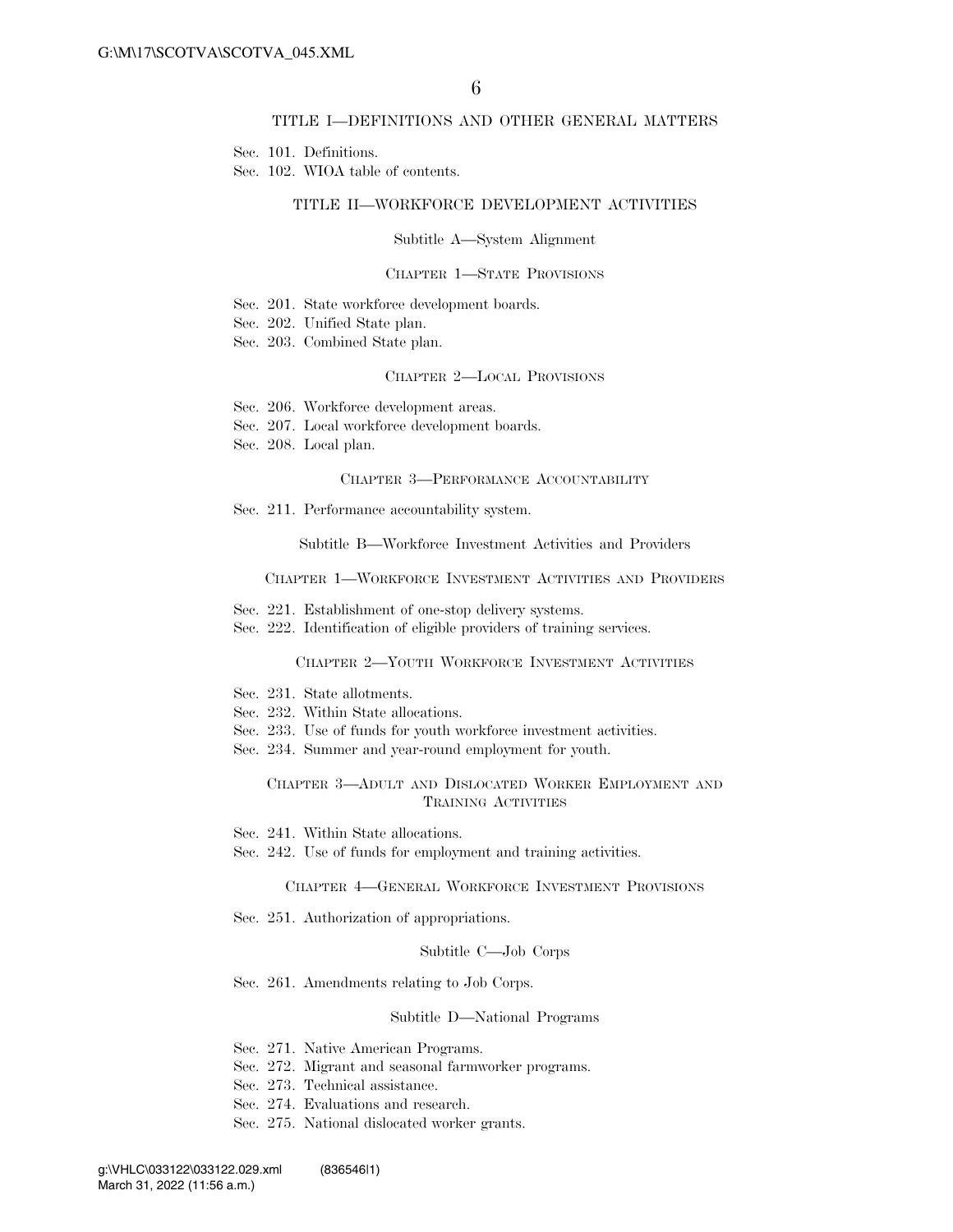- Sec. 276. YouthBuild program.
- Sec. 277. Strengthening community colleges training grants program.
- Sec. 278. Reentry employment opportunities.
- Sec. 279. Sectoral employment through career training for occupational readiness (sector) program.
- Sec. 280. Workforce Data Quality Initiative Grants.
- Sec. 281. Authorization of appropriations.

#### Subtitle E—Administration

- Sec. 285. Nondiscrimination.
- Sec. 286. Secretarial administrative authorities and responsibilities.

#### Subtitle F—Privacy

Sec. 291. Prohibition of national database management.

#### TITLE III—ADULT EDUCATION AND FAMILY LITERACY

- Sec. 301. Family literacy.
- Sec. 302. Purpose.
- Sec. 303. Definitions.
- Sec. 304. Authorization of appropriations.
- Sec. 305. Performance accountability system.
- Sec. 306. State distribution of funds; matching requirement.
- Sec. 307. State leadership activities.
- Sec. 308. Grants and contracts for eligible providers.
- Sec. 309. Local administrative cost limits.
- Sec. 310. National leadership activities.
- Sec. 311. Integrated English literacy and civics education.
- Sec. 312. Technical corrections to other laws.

#### TITLE IV—AMENDMENTS TO THE WAGNER-PEYSER ACT

- Sec. 401. Inclusion of Commonwealth of the Northern Mariana Islands and American Samoa.
- Sec. 402. Workforce and labor market information system.

TITLE V—AMENDMENTS TO THE REHABILITATION ACT OF 1973

Sec. 501. Authorization of appropriations.

## 1 **TITLE I—DEFINITIONS AND**  2 **OTHER GENERAL MATTERS**

#### 3 **SEC. 101. DEFINITIONS.**

4 (a) FOUNDATIONAL SKILL NEEDS.—Paragraph (5)

- 5 of section 3 (29 U.S.C. 3102) is amended to read as fol-
- 6 lows: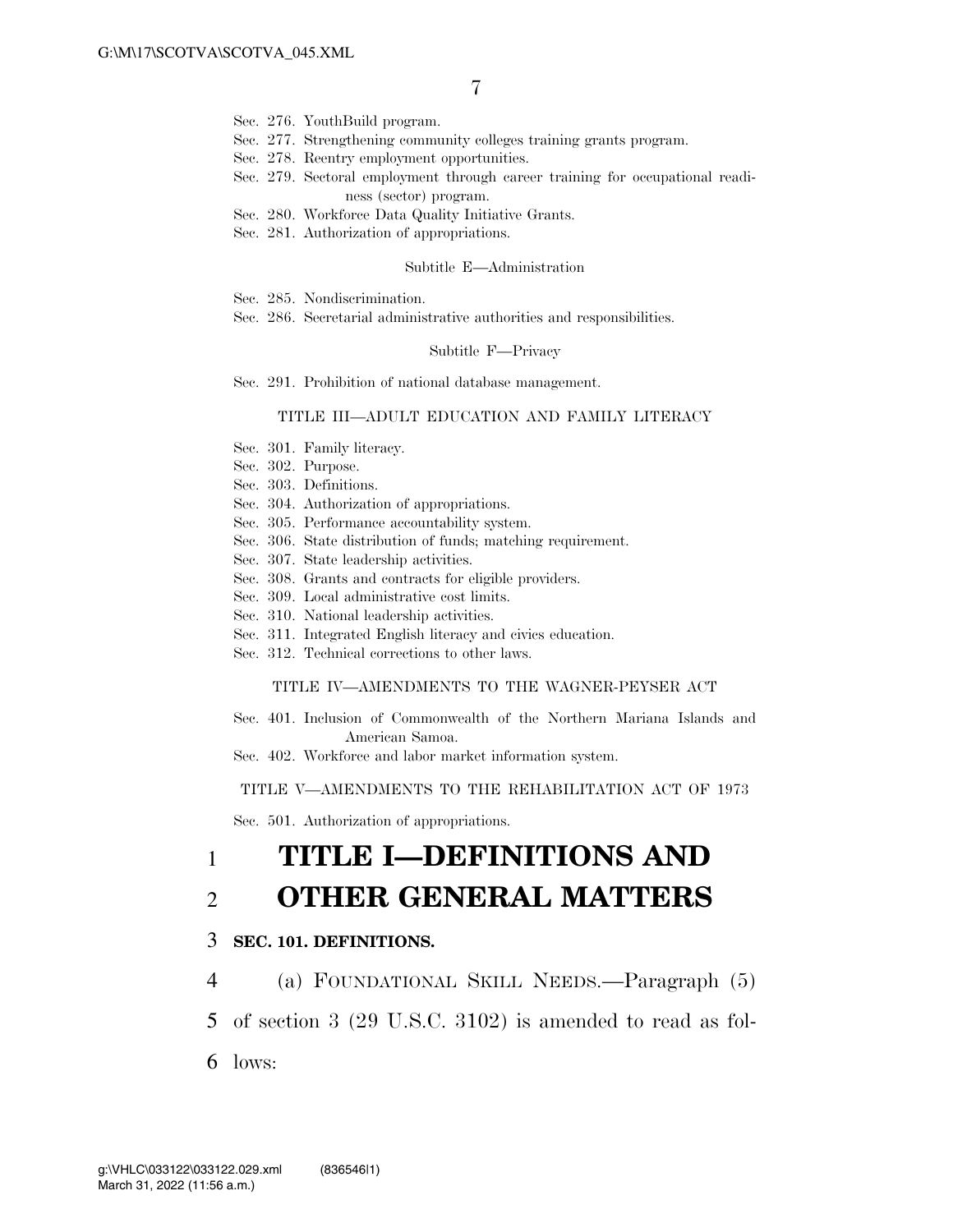1 ''(5) FOUNDATIONAL SKILL NEEDS.—The term 'foundational skill needs' means, with respect to an individual—

 $\mathcal{L}(\mathbf{A})$  who is a youth or adult, that the indi- vidual has English reading, writing, or com- puting skills at or below the 8th grade level on a generally accepted standardized test; or

 ''(B) who is a youth or adult, that the in- dividual is unable to compute or solve problems, or read, write, or speak English, or does not possess digital literacy, interpersonal commu- nication, time management, critical thinking, or financial literacy skills at a level necessary to function on the job, in the individual's family, or in society.''.

 (b) CAREER PATHWAY.—Paragraph (7) of section 3 (29 U.S.C. 3102) is amended to read as follows:

18 ''(7) CAREER PATHWAY.—The term 'career pathway' means a combination of rigorous and high-20 quality education, training, and other services that— 21 "(A) are designed to support progression towards attainment of a recognized postsec-ondary credential;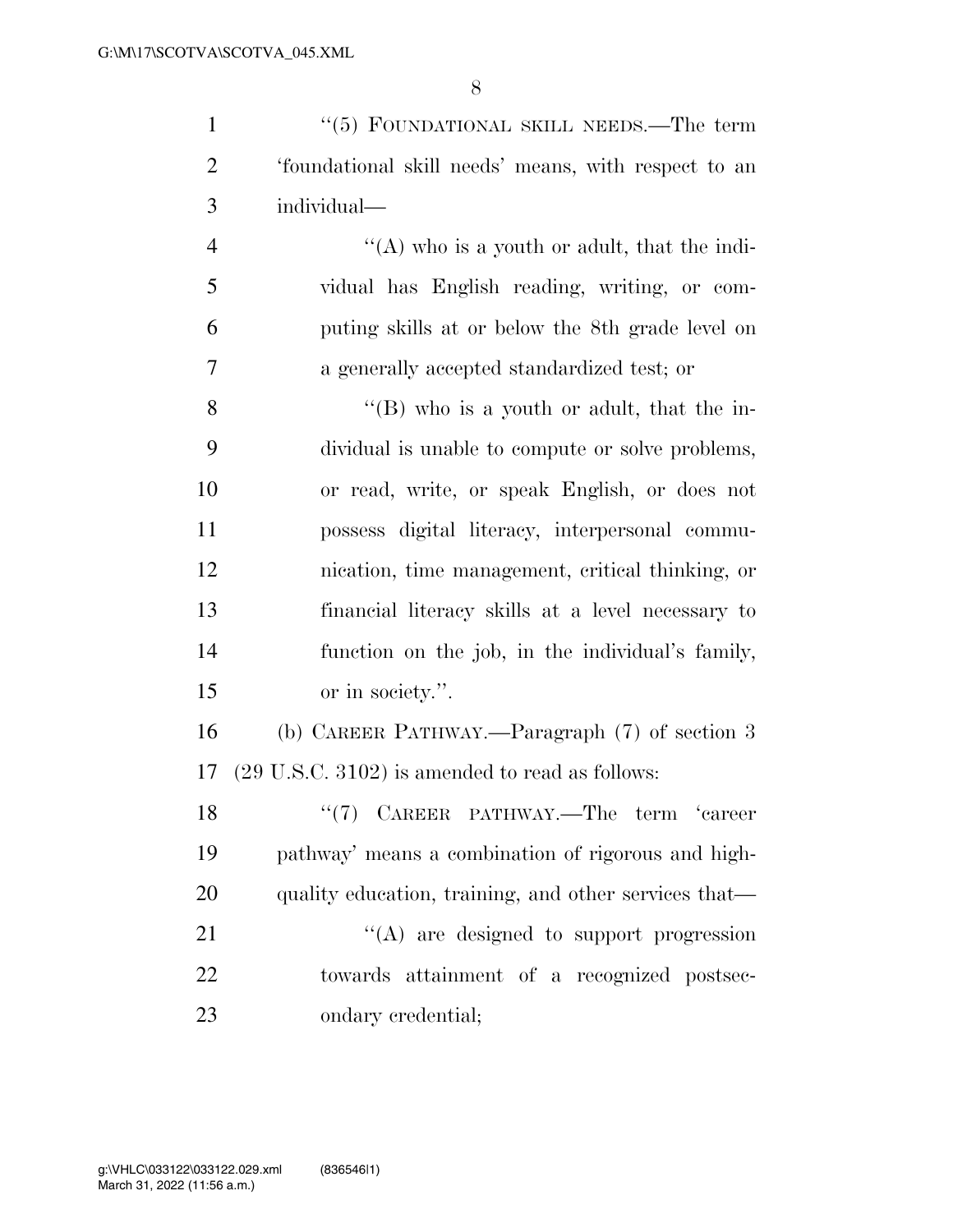| $\mathbf{1}$   | "(B) align with the skill needs of indus-           |
|----------------|-----------------------------------------------------|
| $\overline{2}$ | tries in the economy of the State or regional       |
| 3              | economy involved;                                   |
| $\overline{4}$ | $\cdot$ (C) include multiple entry and exit points; |
| 5              | $\lq\lq$ (D) prepare an individual to be successful |
| 6              | in any of a full range of secondary or postsec-     |
| 7              | ondary education options, including apprentice-     |
| 8              | ship programs;                                      |
| 9              | "(E) provide career services, including             |
| 10             | counseling to support an individual in achieving    |
| 11             | the individual's education and career goals, and    |
| 12             | helping the individual to identify and access the   |
| 13             | most accelerated path to skills and credentials     |
| 14             | that are needed for the educational and career      |
| 15             | advancement of the individual;                      |
| 16             | "(F) include supportive services or pro-            |
| 17             | vides assistance in applying for and accessing      |
| 18             | direct support services, means-tested Federal       |
| 19             | benefit programs, or similar State, tribal, or      |
| 20             | local benefit programs;                             |
| 21             | $\lq\lq(G)$ include, as appropriate, education of-  |
| 22             | fered concurrently with and in the same context     |
| 23             | as workforce preparation activities and training    |
|                |                                                     |

for a specific occupation or occupational cluster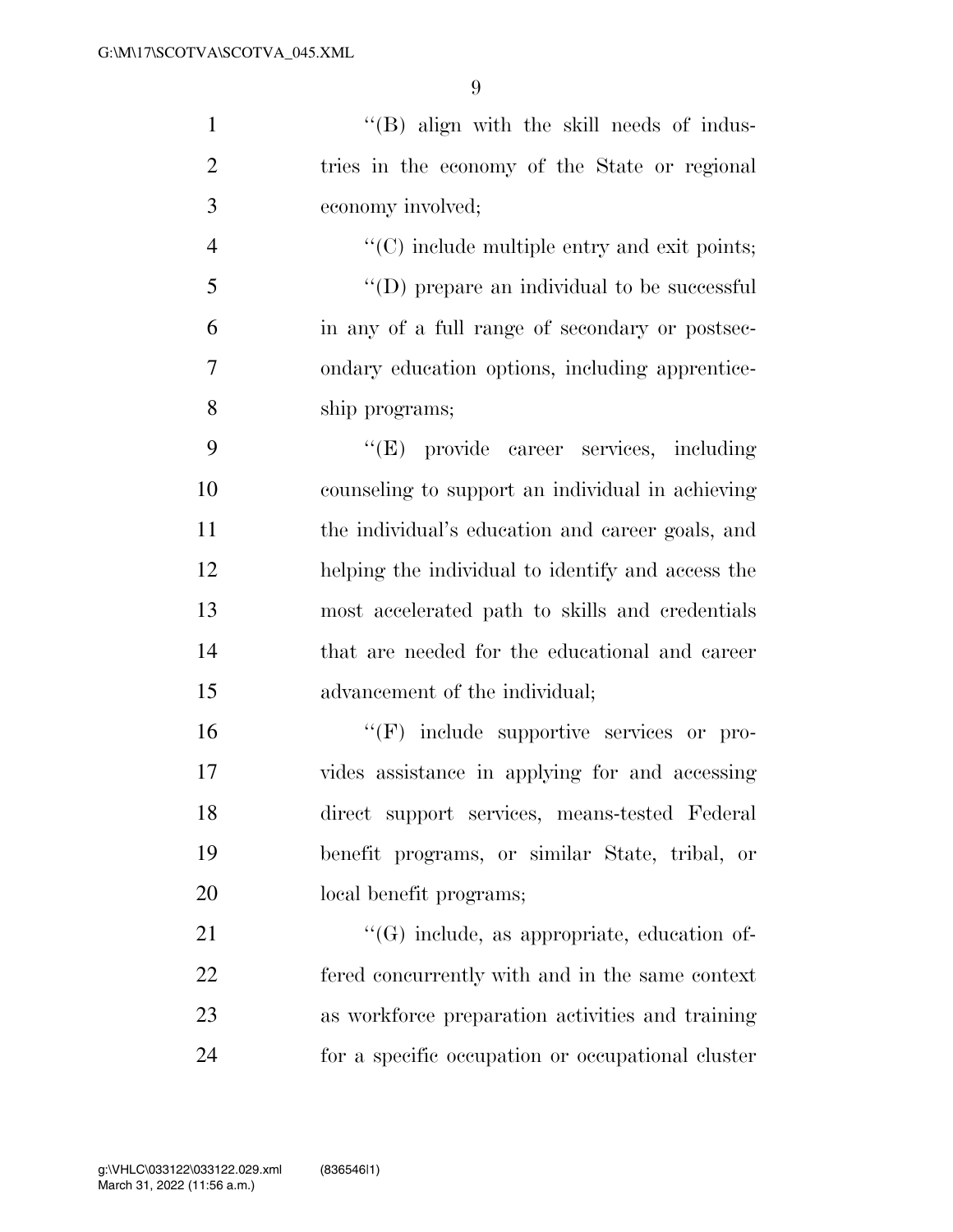| $\mathbf{1}$   | (such as through work-based learning opportu-   |
|----------------|-------------------------------------------------|
| $\overline{2}$ | nities);                                        |
| 3              | "(H) organize education, training,<br>and       |
| $\overline{4}$ | other services to meet the particular needs of  |
| 5              | an individual in a manner that accelerates the  |
| 6              | educational and career advancement of the indi- |
| $\overline{7}$ | vidual to the extent practicable;               |
| 8              | "(I) enable an individual to attain a sec-      |
| 9              | ondary school diploma or its recognized equiva- |
| 10             | lent as applicable, and at least 1 recognized   |
| 11             | postsecondary credential; and                   |
| 12             | $\lq\lq(J)$ help an individual enter or advance |
| 13             | within a specific occupation or occupational    |
| 14             | cluster.";                                      |
| 15             | (c) DISLOCATED WORKER.—Paragraph (15) of sec-   |
| 16             | tion 3 $(29 \text{ U.S.C. } 3102)$ is amended—  |
| 17             | $(1)$ in subparagraph $(A)$ —                   |
| 18             | (A) in clause (i), by adding "and" at the       |
| 19             | end;                                            |
| 20             | $(B)$ in clause $(ii)$ —                        |
| 21             | (i) in subclause (I), by striking " $or$ "      |
| 22             | at the end;                                     |
| 23             | (ii) in subclause (II), by striking             |
| 24             | "and" at the end and inserting "or"; and        |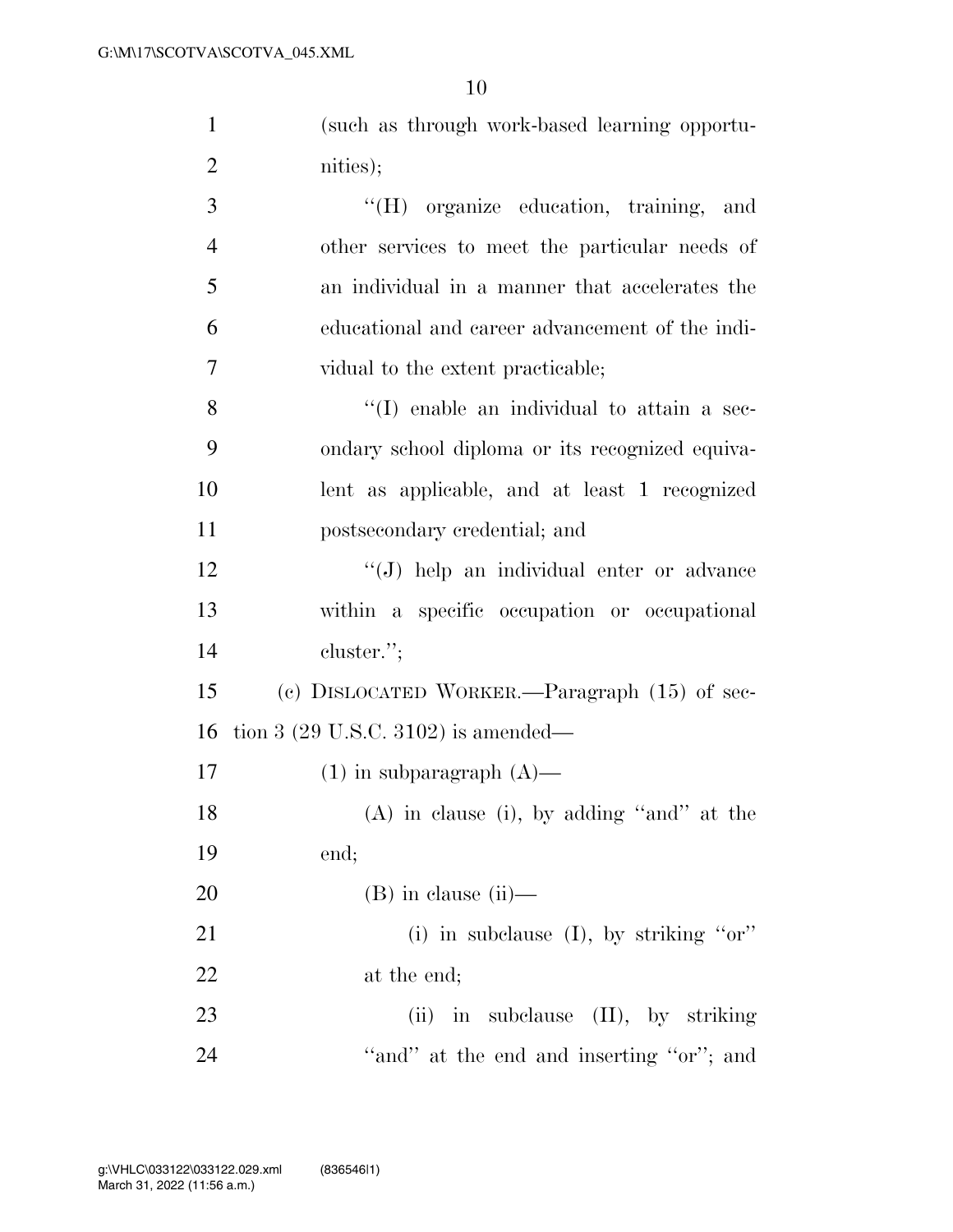| $\mathbf{1}$   | (iii) by adding at the end the fol-                        |
|----------------|------------------------------------------------------------|
| $\overline{2}$ | lowing:                                                    |
| 3              | "(III) has been an unemployed individual                   |
| $\overline{4}$ | for $27$ weeks or more;"; and                              |
| 5              | (C) by striking clause (iii);                              |
| 6              | $(2)$ by redesignating subparagraphs $(D)$ and             |
| 7              | $(E)$ as subparagraphs $(E)$ and $(F)$ , respectively; and |
| 8              | $(3)$ by adding at after subparagraph $(C)$ the fol-       |
| 9              | lowing:                                                    |
| 10             | $\lq\lq$ (D)(i) is currently underemployed and en-         |
| 11             | gaged in the occasional performance of services            |
| 12             | for remuneration; and                                      |
| 13             | "(ii) is self-employed, is seeking part-time               |
| 14             | employment, and does not have sufficient work              |
| 15             | history to qualify, or otherwise would not qual-           |
| 16             | ify for regular unemployment or extended bene-             |
| 17             | fits under State or Federal law."; and                     |
| 18             | $(4)$ in subparagraph $(E)$ , as so redesignated, by       |
| 19             | striking "homemaker" and inserting "caregiver".            |
| 20             | (d) DISPLACED CAREGIVER.—Paragraph (16) of sec-            |
| 21             | tion 3 $(29 \text{ U.S.C. } 3102)$ is amended—             |
| 22             | $(1)$ in the heading, by striking "HOMEMAKER"              |
| 23             | and inserting "CAREGIVER";                                 |
| 24             | $(2)$ in the matter preceding subparagraph $(A)$ —         |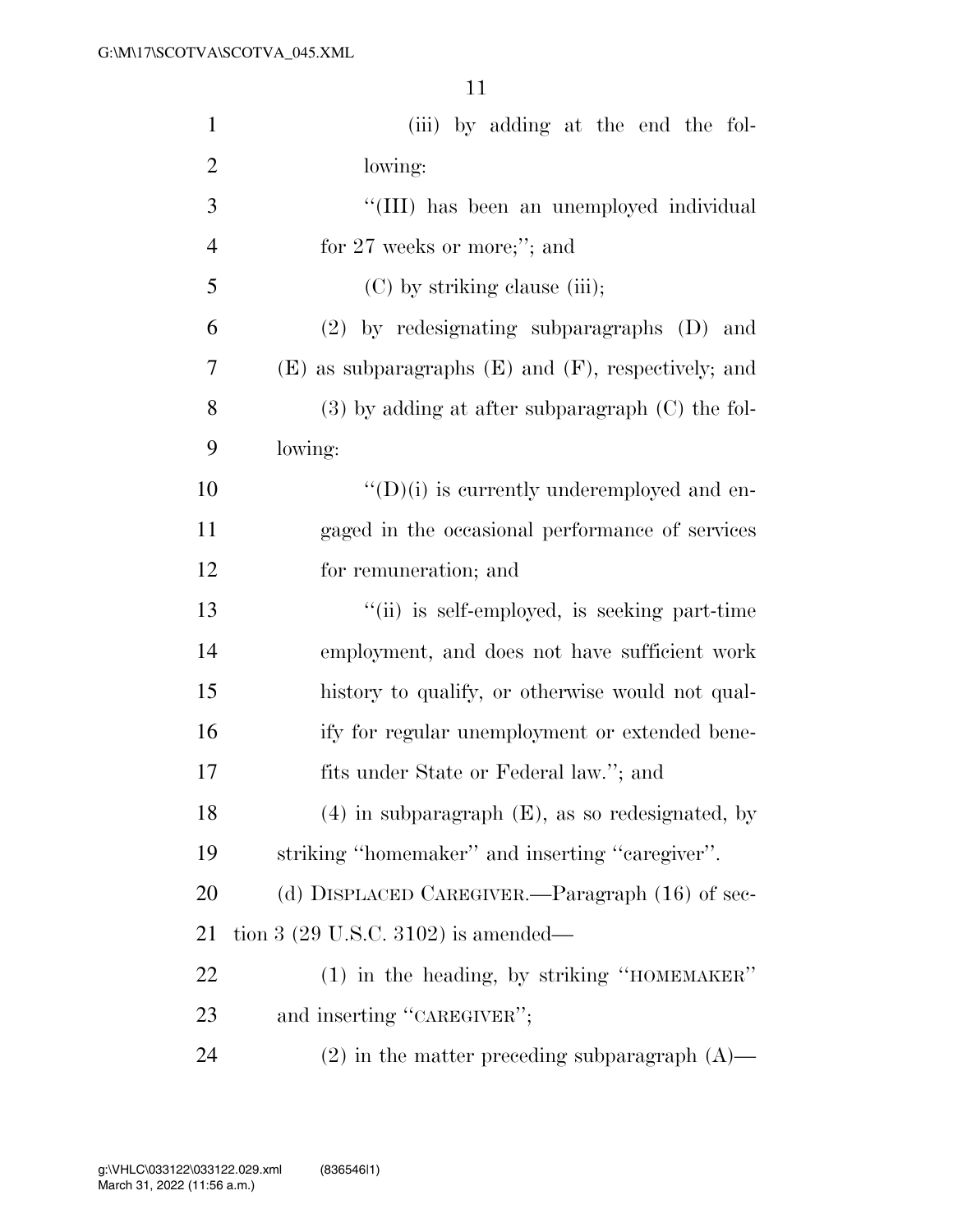| $\mathbf{1}$   | $(A)$ by striking "homemaker" and insert-           |
|----------------|-----------------------------------------------------|
| $\overline{2}$ | ing "caregiver";                                    |
| 3              | (B) by striking "family members" and in-            |
| $\overline{4}$ | serting "a family member";                          |
| 5              | $(3)$ in subparagraph $(A)$ —                       |
| 6              | $(A)$ in clause (i), by striking "or" at the        |
| 7              | end;                                                |
| 8              | $(B)$ in clause (ii), by striking "and" at the      |
| 9              | end and inserting "or"; and                         |
| 10             | (C) by adding at the end the following:             |
| 11             | "(iii) has involuntarily left the labor mar-        |
| 12             | ket to provide care for a relative or dependent,    |
| 13             | which may be validated through self-attestation     |
| 14             | to a one-stop operator or provider in a manner      |
| 15             | consistent with section $402A(e)$ of the Higher     |
| 16             | Education Act of 1965 (20 U.S.C. 1070a-             |
| 17             | $11(e)$ ; and".                                     |
| 18             | (e) ELIGIBLE YOUTH.—Paragraph (18) of section 3     |
| 19             | $(29$ U.S.C. $3102)$ is amended to read as follows: |
| 20             | "(18) ELIGIBLE YOUTH.—Except as provided            |
| 21             | in subtitles C and D of title I, the term 'eligible |
| 22             | youth' means—                                       |
| 23             | $\lq\lq$ an opportunity youth; or                   |
| 24             | "(B) a youth who is not younger than $14$           |
| 25             | years of age and not older than 24 years of age,    |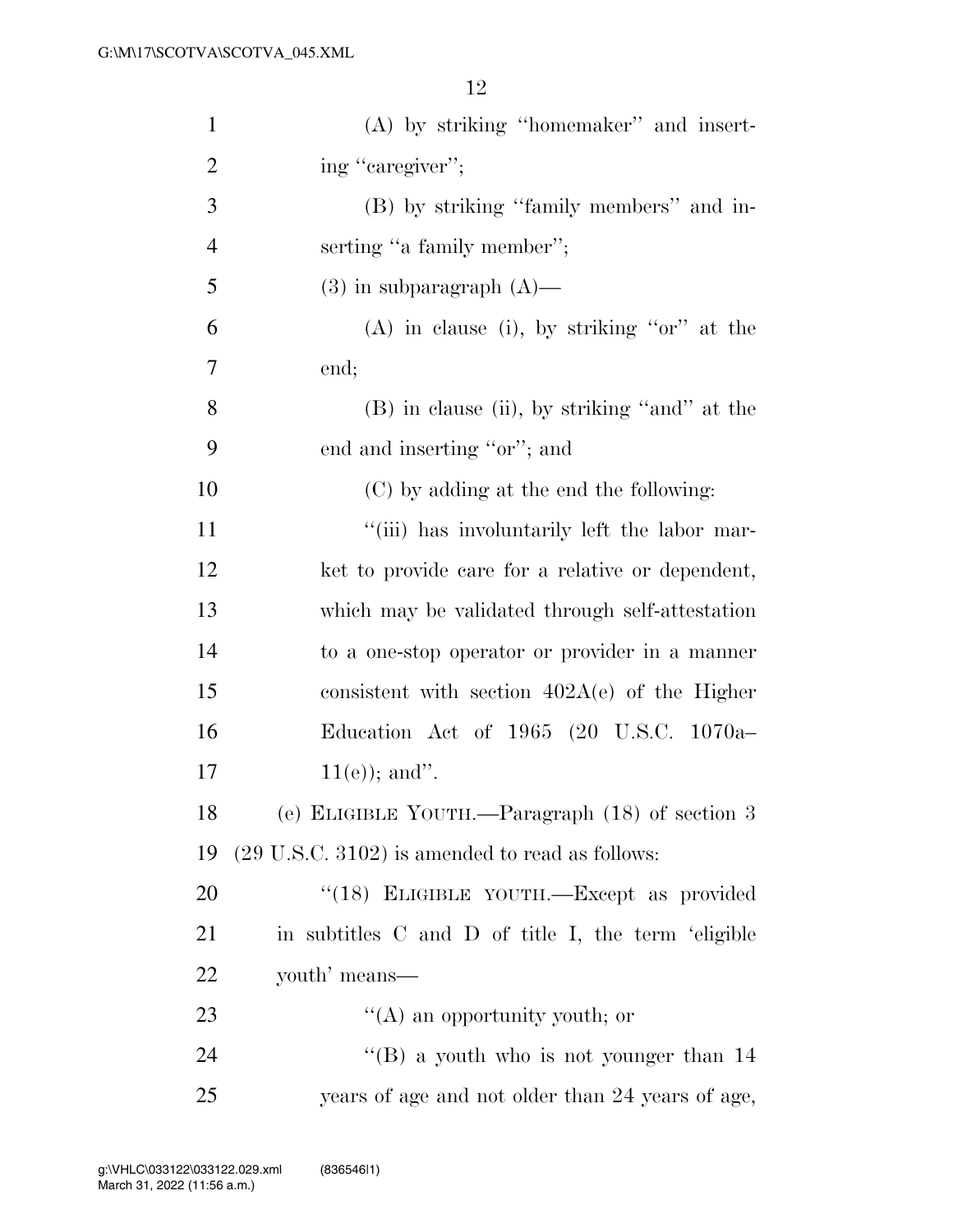| $\mathbf{1}$   | who can self-attest, in a manner consistent with             |
|----------------|--------------------------------------------------------------|
| $\overline{2}$ | section $402A(e)$ of the Higher Education Act of             |
| 3              | $(20 \text{ U.S.C. } 1070a-11(e)), \text{ that the}$<br>1965 |
| $\overline{4}$ | youth—                                                       |
| 5              | "(i) is attending school (as defined by                      |
| 6              | State law);                                                  |
| 7              | "(ii) is a low-income individual; and                        |
| 8              | "(iii) is one or more of the following:                      |
| 9              | $\lq (I)$ An English learner.                                |
| 10             | "(II) An individual impacted by                              |
| 11             | the juvenile or adult justice system.                        |
| 12             | "(III) A homeless individual (as                             |
| 13             | defined in section $41403(6)$ of the Vi-                     |
| 14             | olence Against Women Act of 1994                             |
| 15             | $(42 \text{ U.S.C. } 14043\text{e} - 2(6)))$ , a homeless    |
| 16             | child or youth (as defined in section                        |
| 17             | $725(2)$ of the McKinney-Vento Home-                         |
| 18             | Assistance Act (42 U.S.C.<br>less                            |
| 19             | $11434a(2)$ ), a runaway, a child or                         |
| 20             | youth in foster care or who has aged                         |
| 21             | out of the foster care system, a child                       |
| 22             | or youth eligible for assistance under                       |
| 23             | section 477 of the Social Security Act                       |
| 24             | $(42 \text{ U.S.C. } 677)$ , or a child or youth             |
| 25             | in an out-of-home placement.                                 |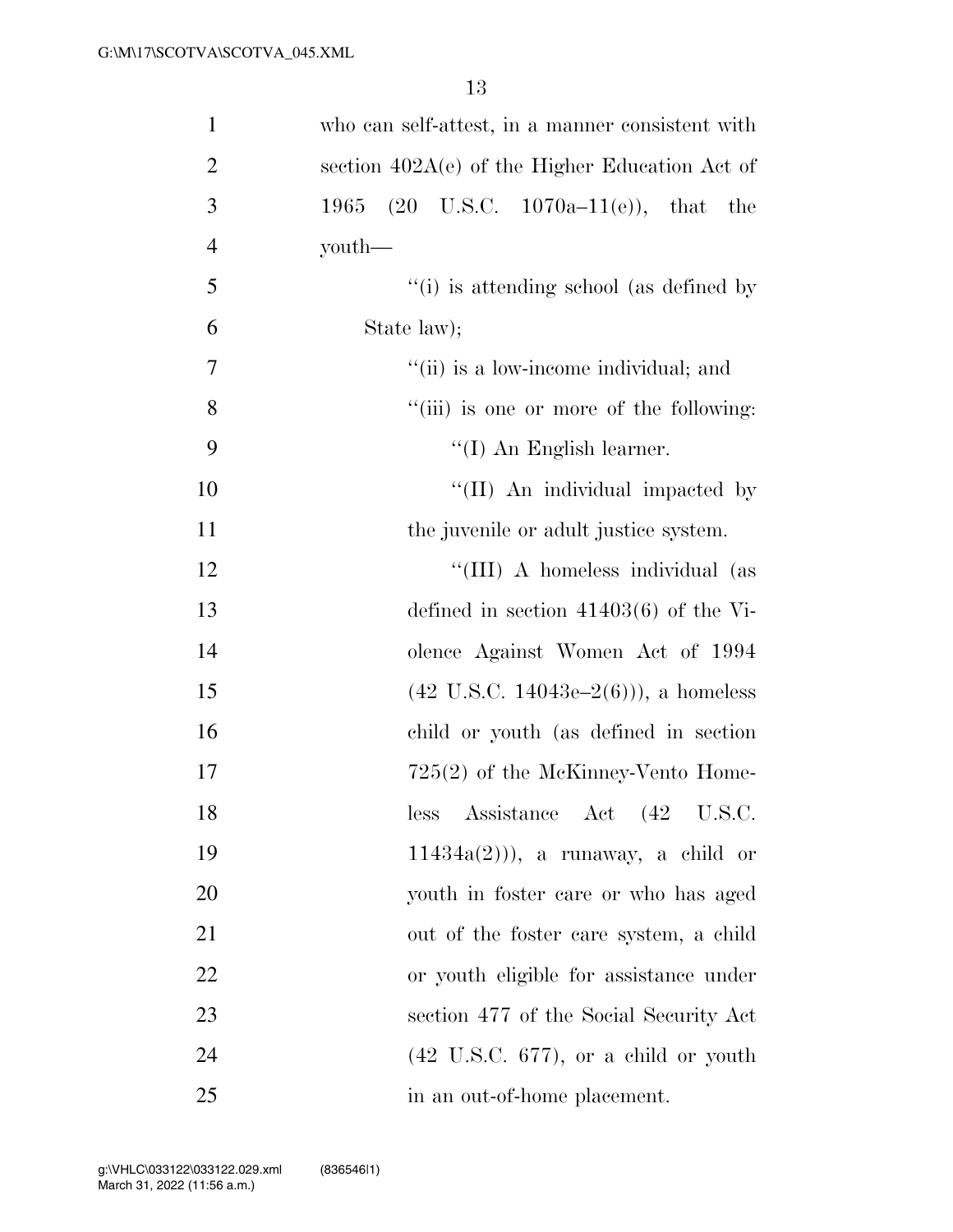| $\mathbf{1}$   | "(IV) An individual who is preg-                       |
|----------------|--------------------------------------------------------|
| $\overline{2}$ | nant or parenting.                                     |
| 3              | "(V) An individual with a dis-                         |
| $\overline{4}$ | ability.".                                             |
| 5              | (f) ENGLISH LEARNER.—Paragraph $(21)$ of section       |
| 6              | 3 (29 U.S.C. 3102) is amended—                         |
| $\overline{7}$ | $(1)$ in the heading, by striking "LANGUAGE";          |
| 8              | and                                                    |
| 9              | $(2)$ by striking "language".                          |
| 10             | (g) INDIVIDUAL WITH A BARRIER TO EMPLOY-               |
| 11             | MENT.—Paragraph $(24)$ of section 3(29 U.S.C. 3102) is |
| 12             | amended to read as follows:                            |
| 13             | "(24) INDIVIDUAL WITH A BARRIER TO EM-                 |
| 14             | PLOYMENT.—The term 'individual with a barrier to       |
| 15             | employment' means a member of 1 or more of the         |
| 16             | following populations:                                 |
| 17             | "(A) Displaced caregivers.                             |
| 18             | "(B) Low-income individuals.                           |
| 19             | "(C) Indians, Alaska Natives, and Native               |
| 20             | Hawaiians, as such terms are defined in section        |
| 21             | 166.                                                   |
| 22             | "(D) Individuals with disabilities, including          |
| 23             | youth who are individuals with disabilities.           |
| 24             | " $(E)$ Older individuals.                             |
| 25             | $\lq\lq(F)$ Justice-involved individuals.              |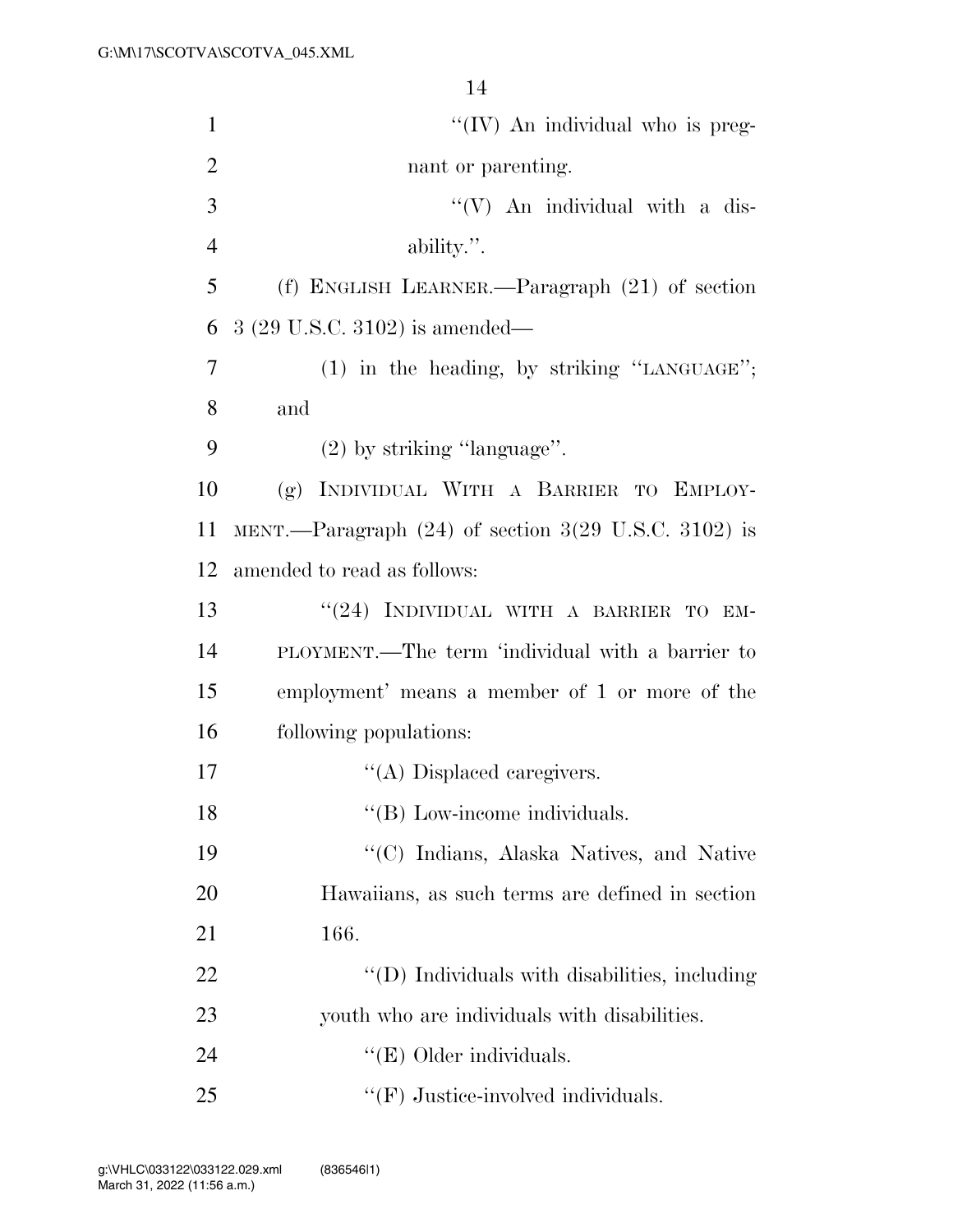| $\mathbf{1}$   | "(G) Homeless individuals (as defined in               |
|----------------|--------------------------------------------------------|
| $\overline{2}$ | section $41403(6)$ of the Violence Against             |
| 3              | Women Act of 1994 (42 U.S.C. 14043e-2(6))),            |
| $\overline{4}$ | or homeless children and youths (as defined in         |
| 5              | section $725(2)$ of the McKinney-Vento Home-           |
| 6              | less Assistance Act $(42 \text{ U.S.C. } 11434a(2))$ . |
| 7              | "(H) Youth who are in or have aged out                 |
| 8              | of the foster care system.                             |
| 9              | "(I) Individuals who are English learners,             |
| 10             | individuals who have low levels of literacy in-        |
| 11             | cluding digital literacy, or individuals facing        |
| 12             | substantial cultural barriers.                         |
| 13             | "(J) Eligible migrant and seasonal farm-               |
| 14             | workers, as defined in section $167(i)$ .              |
| 15             | "(K) Individuals who exhausted lifetime                |
| 16             | eligibility under part A of title IV of the Social     |
| 17             | Security Act (42 U.S.C. 601 et seq.).                  |
| 18             | "(L) Single parents (including single preg-            |
| 19             | nant women).                                           |
| 20             | "(M) Long-term unemployed individuals.                 |
| 21             | "(N) The spouse of, or youth with a par-               |
| 22             | ent who is—                                            |
| 23             | "(i) a member of the armed forces (as                  |
| 24             | such term is defined in section $101(a)(4)$            |
| 25             | of title 10, United States Code);                      |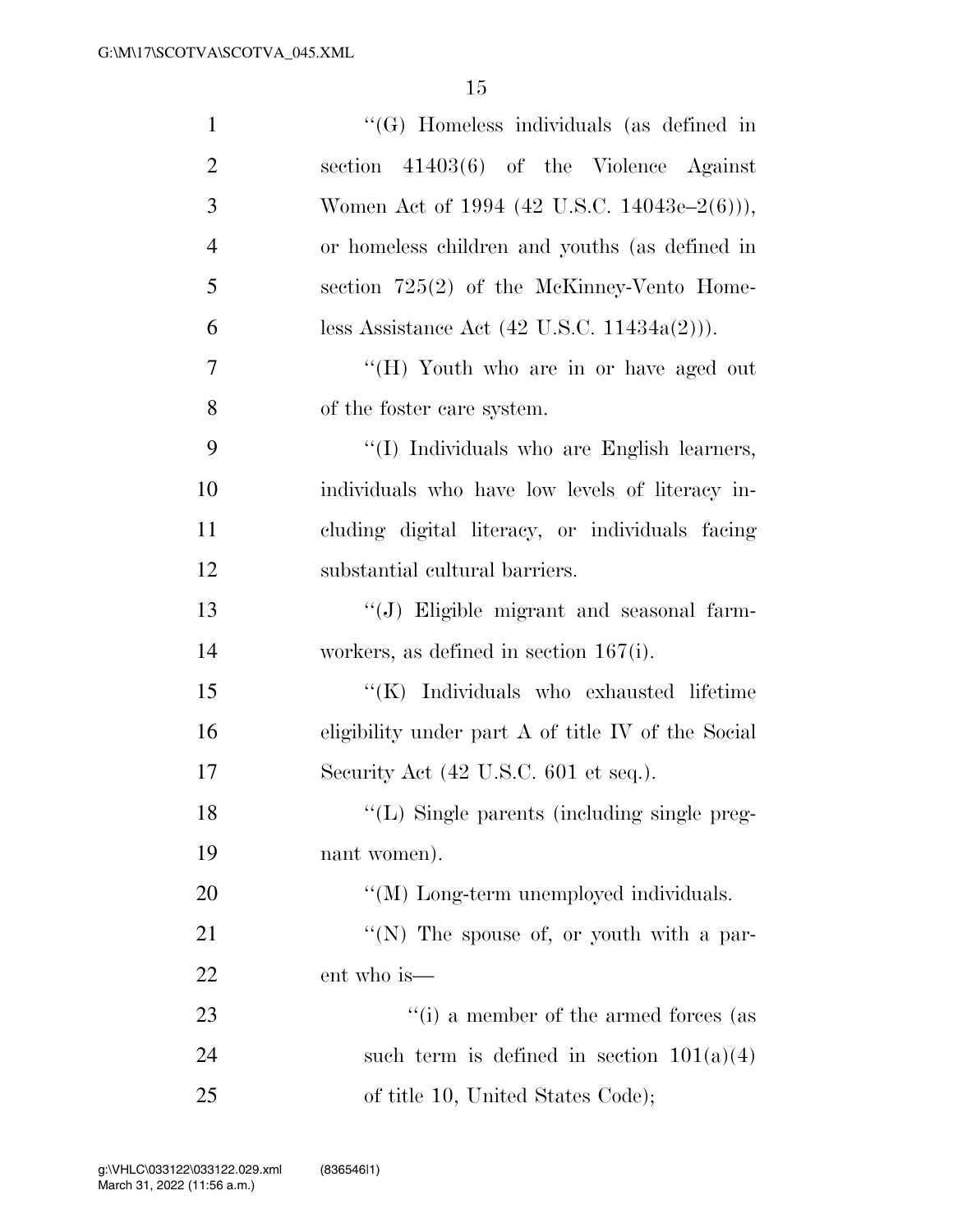| $\mathbf{1}$   | "(ii) on active duty (as such term is                                 |
|----------------|-----------------------------------------------------------------------|
| $\overline{2}$ | defined in section $101(d)(1)$ of such title);                        |
| 3              | and                                                                   |
| $\overline{4}$ | "(iii) deployed or recently transferred.                              |
| 5              | $"(O)$ Individuals who have been historically                         |
| 6              | underserved and marginalized as a result of                           |
| 7              | race, color, national origin, sexual orientation,                     |
| 8              | or gender identity.                                                   |
| 9              | "(P) Such other groups as the Governor                                |
| 10             | involved determines to have barriers to employ-                       |
| 11             | ment.".                                                               |
| 12             | (h) INSTITUTION OF HIGHER EDUCATION.-Para-                            |
| 13             | graph $(28)$ of section 3 $(29 \text{ U.S.C. } 3102)$ is amended by   |
| 14             | striking "subparagraphs (A) and (B) of section                        |
| 15             | $102(a)(1)$ " and inserting "subparagraph (B) of section              |
| 16             | $102(a)(1)$ ".                                                        |
| 17             | (i) LABOR MARKET AREA.—Paragraph (30) of sec-                         |
|                | 18 tion $3(29 \text{ U.S.C. } 3102)$ is amended by inserting "and the |
| 19             | economic development agency" after "Department of                     |
| 20             | Labor".                                                               |
| 21             | (j) LOW-INCOME INDIVIDUAL.—Paragraph $(36)$ of                        |
| 22             | section 3 $(29 \text{ U.S.C. } 3102)$ is amended—                     |
| 23             | $(1)$ in subparagraph $(A)$ —                                         |
| 24             | $(A)$ by amending sublause $(I)$ of clause                            |
| 25             | (ii) to read as follows:                                              |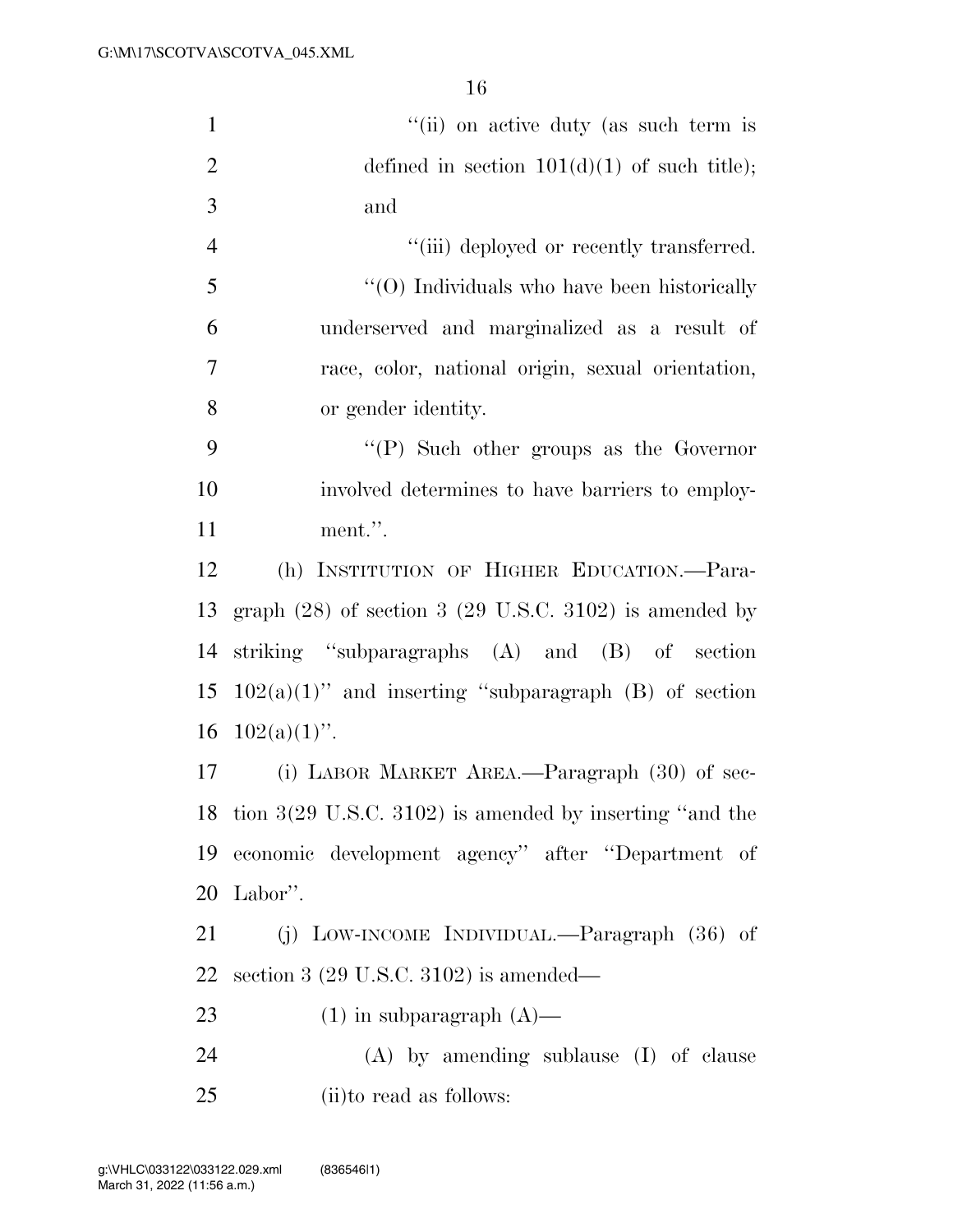| $\mathbf{1}$   | $\lq(1)$ 150 percent of the poverty                  |
|----------------|------------------------------------------------------|
| $\overline{2}$ | line (exclusive of unemployment com-                 |
| 3              | pensation, child support payments,                   |
| $\overline{4}$ | payments described in subparagraph                   |
| 5              | $(A)$ , and old-age and survivors insur-             |
| 6              | ance benefits received under section                 |
| 7              | 202 of the Social Security Act (42                   |
| 8              | U.S.C. $402$ ); or";                                 |
| 9              | $(B)$ in clause $(v)$ , by striking "or" at the      |
| 10             | end;                                                 |
| 11             | $(C)$ in clause $(vi)$ , by striking the period at   |
| 12             | the end and inserting "; or"; and                    |
| 13             | (D) by adding at the end the following:              |
| 14             | "(vii) is an individual who is—                      |
| 15             | "(I) an eligible migrant or sea-                     |
| 16             | sonal farmworker, as defined in sec-                 |
| 17             | tion $167(i)$ ; and                                  |
| 18             | $\lq\lq$ (II) in a family with total family          |
| 19             | income that does not exceed 150 per-                 |
| 20             | cent of the poverty line."; and                      |
| 21             | $(2)$ in subparagraph $(B)$ , by striking "based on  |
| 22             | the most recent lower living family budget issued by |
| 23             | the Secretary".                                      |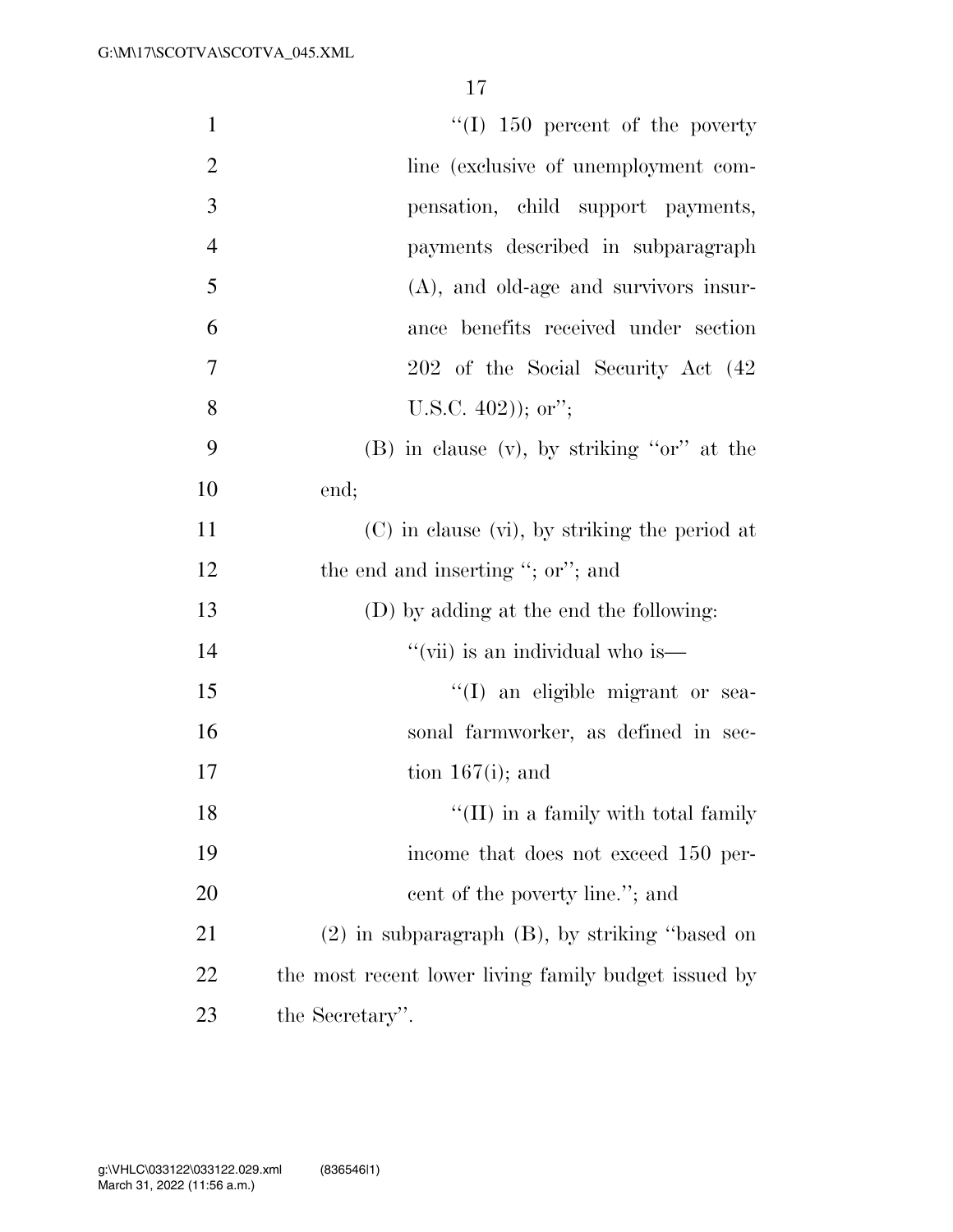(k) NONTRADITIONAL EMPLOYMENT.—Paragraph

| $\overline{2}$ | $(37)$ of section 3 $(29 \text{ U.S.C. } 3102)$ is amended to read |
|----------------|--------------------------------------------------------------------|
| 3              | as follows:                                                        |
| $\overline{4}$ | NONTRADITIONAL EMPLOYMENT.-The<br>(37)                             |
| 5              | term 'nontraditional employment' refers to occupa-                 |
| 6              | tions or fields of work, for which a group of individ-             |
| 7              | uals (such as individuals from the same gender,                    |
| 8              | race, or ethnicity), the members of which—                         |
| 9              | "(A) comprise less than 25 percent of the                          |
| 10             | individuals employed in each such occupation or                    |
| 11             | field of work; or                                                  |
| 12             | "(B) comprise a percentage of individuals                          |
| 13             | employed in such occupation that is lower than                     |
| 14             | the percentage of the total population com-                        |
| 15             | prised by such members, based on the most re-                      |
| 16             | cent data from the Bureau of the Census.".                         |
| 17             | (1)<br>JUSTICE-INVOLVED INDIVIDUAL.-Paragraph                      |
| 18             | $(38)$ of section 3 (29 U.S.C. 3102) is amended—                   |
| 19             | (1) in the heading, by striking "OFFENDER"                         |
| 20             | and inserting "JUSTICE-INVOLVED INDIVIDUAL";                       |
| 21             | and                                                                |
| 22             | $(2)$ by striking "offender" and inserting "jus-                   |
| 23             | tice-involved individual".                                         |
| 24             | (m) OPPORTUNITY YOUTH.—Paragraph (46) of sec-                      |
| 25             | tion $3$ (29 U.S.C. 3102) is amended to read as follows:           |
|                |                                                                    |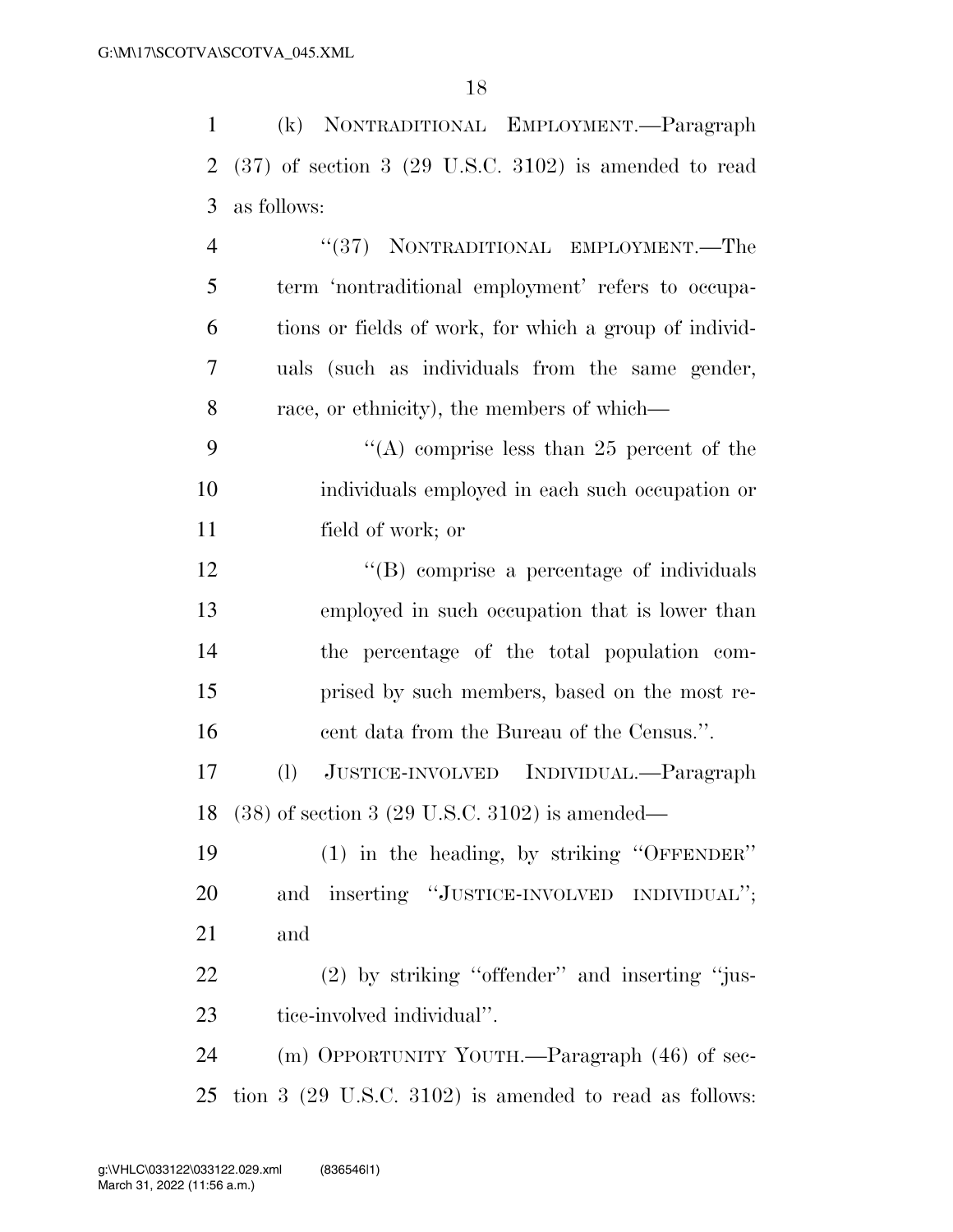| $\mathbf{1}$   | "(46) OPPORTUNITY YOUTH.—The term 'op-                      |
|----------------|-------------------------------------------------------------|
| $\overline{2}$ | portunity youth'—                                           |
| 3              | $\lq\lq$ means an individual—                               |
| $\overline{4}$ | $``(i)$ who is not younger than 16 years                    |
| 5              | of age and not older than 26 years of age;                  |
| 6              | and                                                         |
| $\overline{7}$ | "(ii) who can self-attest to a one-stop                     |
| 8              | operator or one-stop center, in a manner                    |
| 9              | consistent with section $402A(e)$ of the                    |
| 10             | Higher Education Act of 1965 (20 U.S.C.                     |
| 11             | $1070a-11(e)$ that the individual is—                       |
| 12             | $\lq\lq$ not attending any school (as                       |
| 13             | defined under State law); and                               |
| 14             | $\lq\lq$ (II) not employed; and                             |
| 15             | "(B) except in the case of an individual                    |
| 16             | who is low-income and has foundational skill                |
| 17             | needs, does not include any individual who is a             |
| 18             | recipient of a secondary school diploma or its              |
| 19             | recognized equivalent.".                                    |
| <b>20</b>      | (n) RAPID RESPONSE ACTIVITY.—Paragraph (51) of              |
| 21             | section $3$ (29 U.S.C. 3102) is amended by inserting "in    |
| 22             | a job position of similar wages and benefits, to the great- |
| 23             | est extent possible, or on the job training for a new occu- |
| 24             | pation or industry," after "reemployment".                  |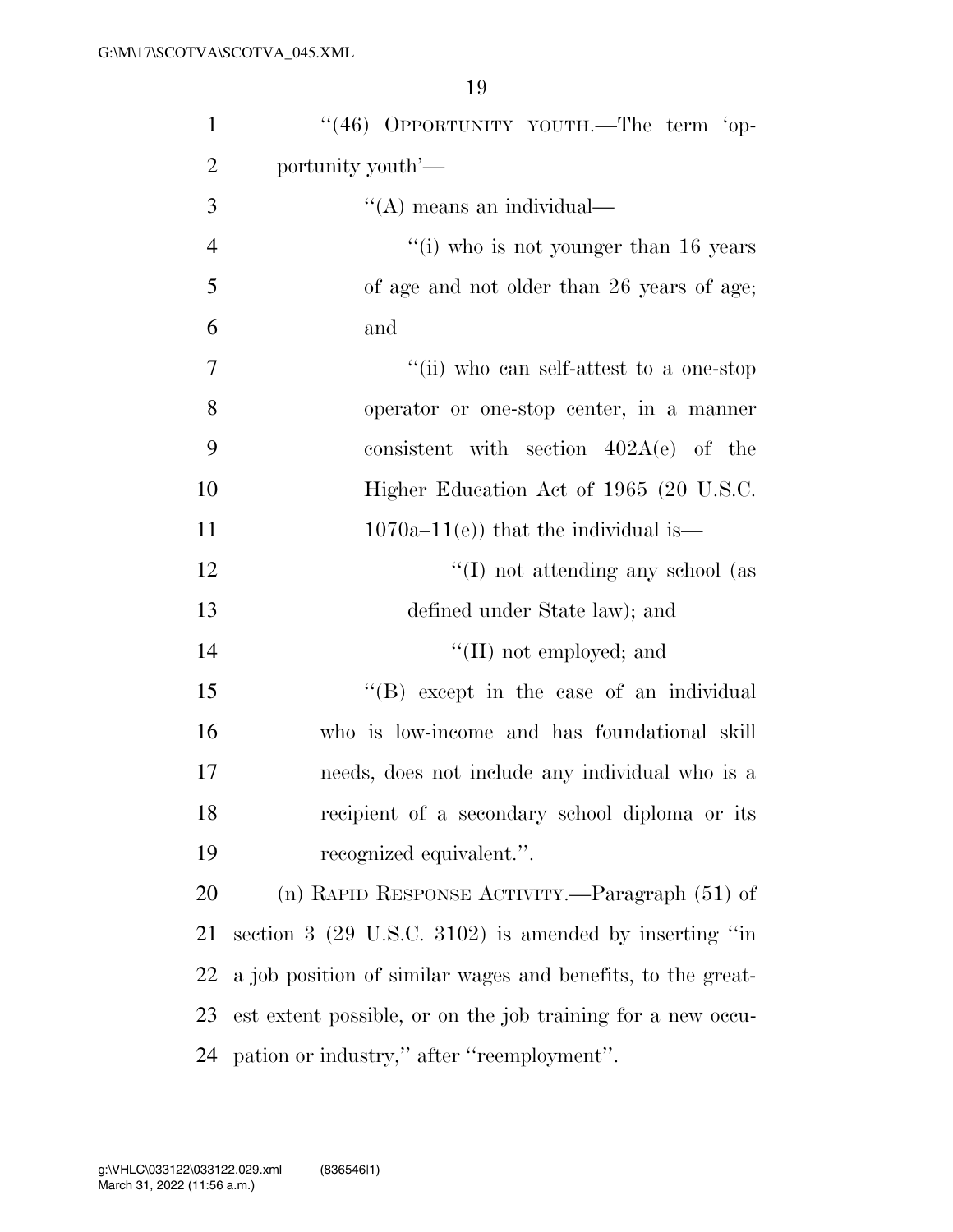(o) STATE.—Paragraph (56) of section 3 (29 U.S.C. 3102) is amended by striking ''the Commonwealth of''.

 (p) SUPPORTIVE SERVICES.—Paragraph (59) of sec- tion 3 (29 U.S.C. 3102) is amended to read as follows: 5 "(59) SUPPORTIVE SERVICES.—The term 'sup- portive services' means services such as transpor- tation, child care, dependent care, housing, food and nutrition services, mental health care supports, sub- stance use disorder treatment, access to broadband, affordable internet connection, or digital devices with connection to the internet, assistive technology, and needs-related payments, that are necessary to enable an individual to participate in workforce develop-ment activities.''.

 (q) ADDITIONAL DEFINITIONS.—Section 3 (29 U.S.C. 3102), as amended by this section, is further amended—

 (1) by adding at the end the following new paragraphs:

20 "(72) APPRENTICESHIP PROGRAM.—The term 'apprenticeship program' means a program reg- istered under the Act of August 16, 1937 (commonly known as the 'National Apprenticeship Act'; 50 Stat. 664, chapter 663; 29 U.S.C. 50 et seq.).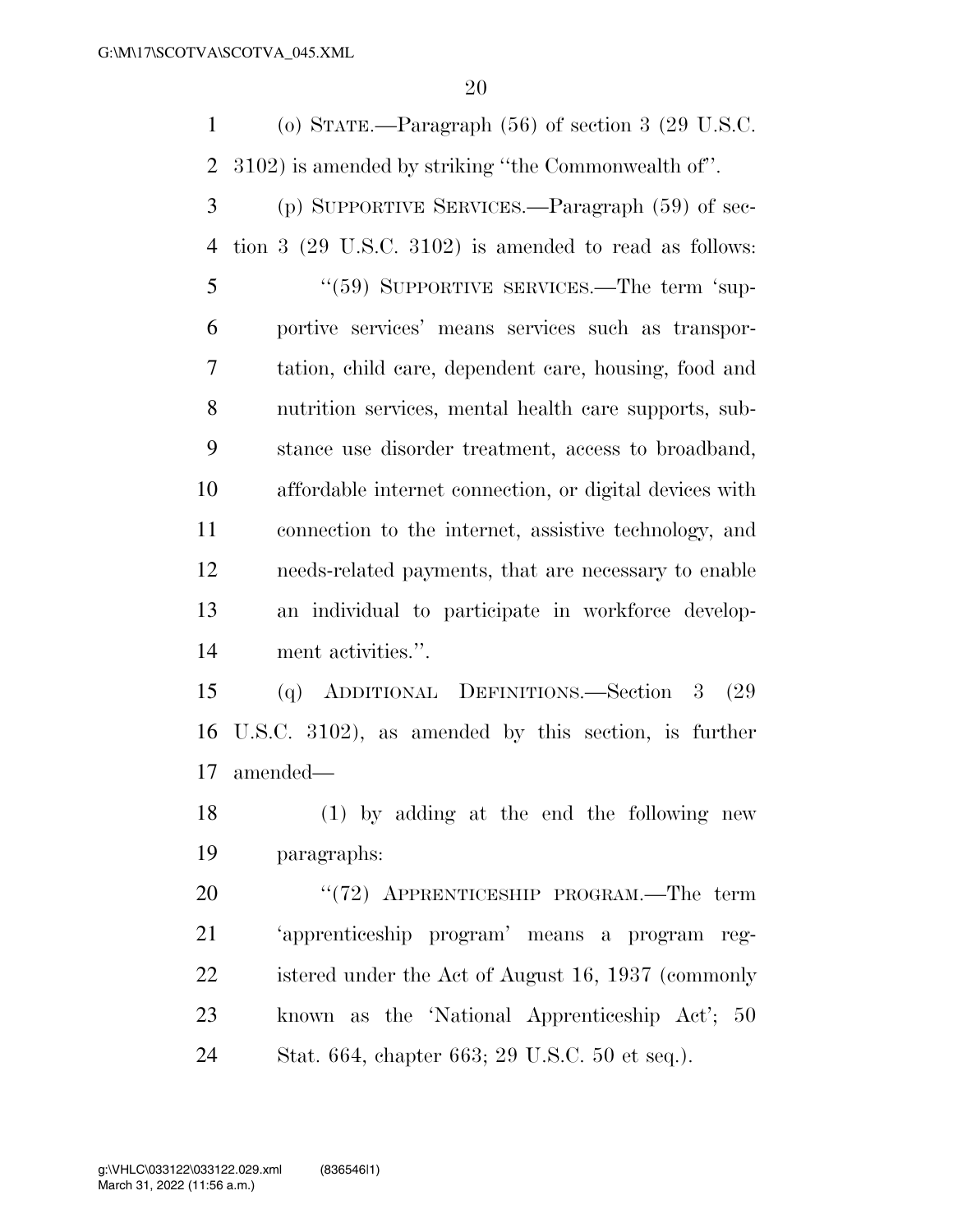1 ''(73) COENROLLMENT.—The term 'coenroll- ment' means simultaneous enrollment in more than one of the programs or activities carried out by a 4 one-stop partner in section  $121(b)(1)(B)$ . ''(74) COMPETENCY.—The term 'competency' means the attainment of knowledge, skills, and abili- ties in a subject area, as specified by an occupa- tional skill standard and demonstrated by an appro- priate written, oral, hands-on, or other appropriate proficiency measurement. 11 ''(75) DIGITAL LITERACY SKILLS.—The term 'digital literacy skills' has the meaning given the term in section 202 of the Museum and Library Services Act (20 U.S.C. 9101). 15 "(76) EVIDENCE-BASED.—The term 'evidence-based', when used with respect to an activity, strat-

 egy, or intervention, means an activity, strategy or intervention that—

 $\langle (A)$  demonstrates a statistically signifi- cant effect on improving participant outcomes or other relevant outcomes based on—  $\frac{1}{1}$  strong evidence from at least 1 well-designed and well-implemented experi-mental study;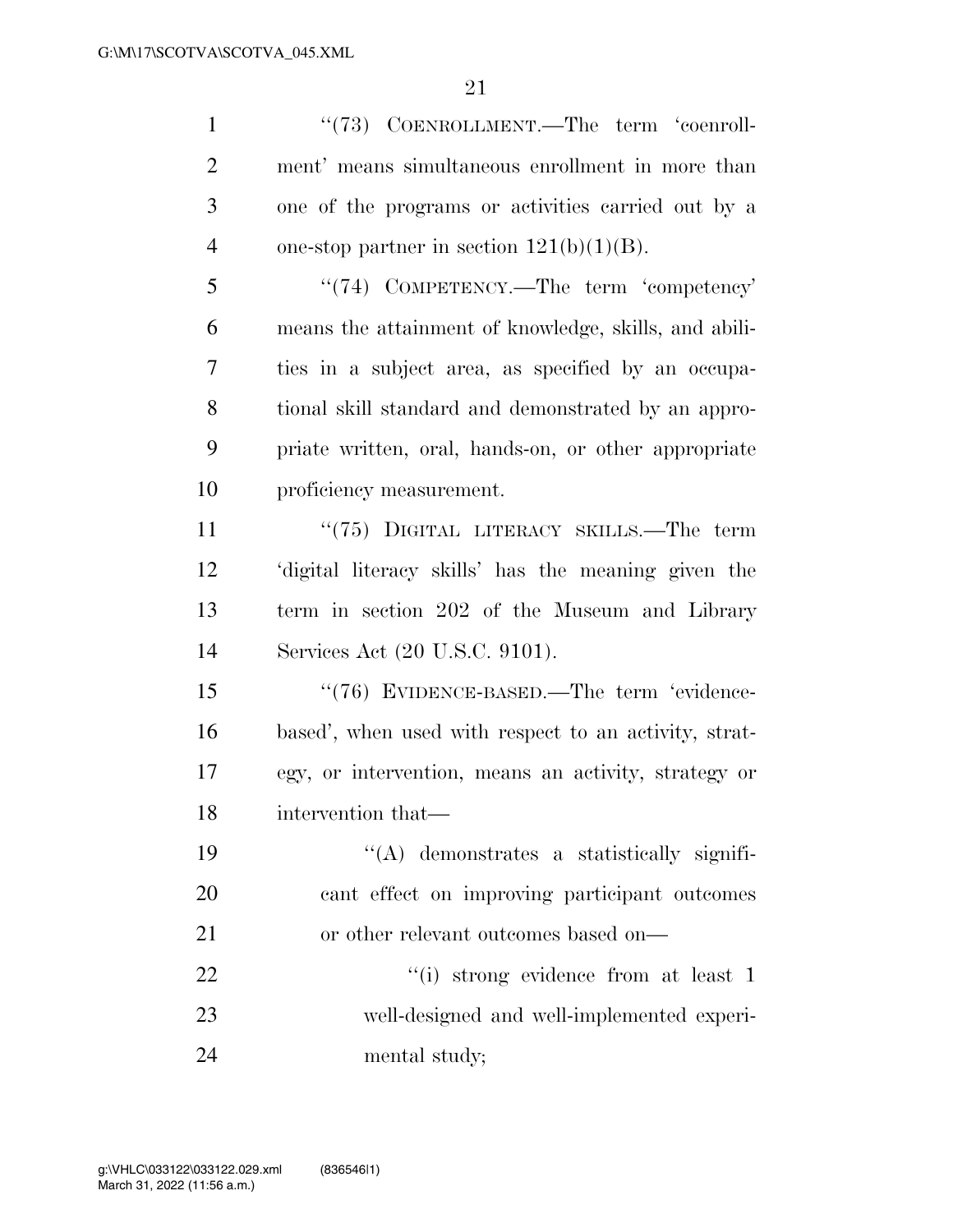| $\mathbf{1}$   | "(ii) moderate evidence from at least                  |
|----------------|--------------------------------------------------------|
| $\overline{2}$ | well-designed and well-implemented<br>$\mathbf{1}$     |
| 3              | quasi-experimental study; or                           |
| $\overline{4}$ | "(iii) promising evidence from at least                |
| 5              | 1 well-designed and well-implemented cor-              |
| 6              | relational study with statistical controls for         |
| 7              | selection bias; or                                     |
| 8              | $\lq\lq(B)(i)$ demonstrates a rationale based on       |
| 9              | high-quality research findings or positive eval-       |
| 10             | uation that such activity, strategy, or interven-      |
| 11             | tion is likely to improve student outcomes or          |
| 12             | other relevant outcomes; and                           |
| 13             | "(ii) includes ongoing efforts to examine              |
| 14             | the effects of such activity, strategy, or inter-      |
| 15             | vention.                                               |
| 16             | "(77) LABOR ORGANIZATION.—The term 'labor              |
| 17             | organization' has the meaning given the term in sec-   |
| 18             | tion $2(5)$ of the National Labor Relations Act $(29)$ |
| 19             | U.S.C. $152(5)$ , except that such term shall also in- |
| 20             | $_{\rm clude}$                                         |
| 21             | "(A) any organization composed of labor                |
| 22             | organizations, such as a labor union federation        |
| 23             | or a State or municipal labor body; and                |
| 24             | "(B) any organization which would be in-               |
| 25             | cluded in the definition for such term under           |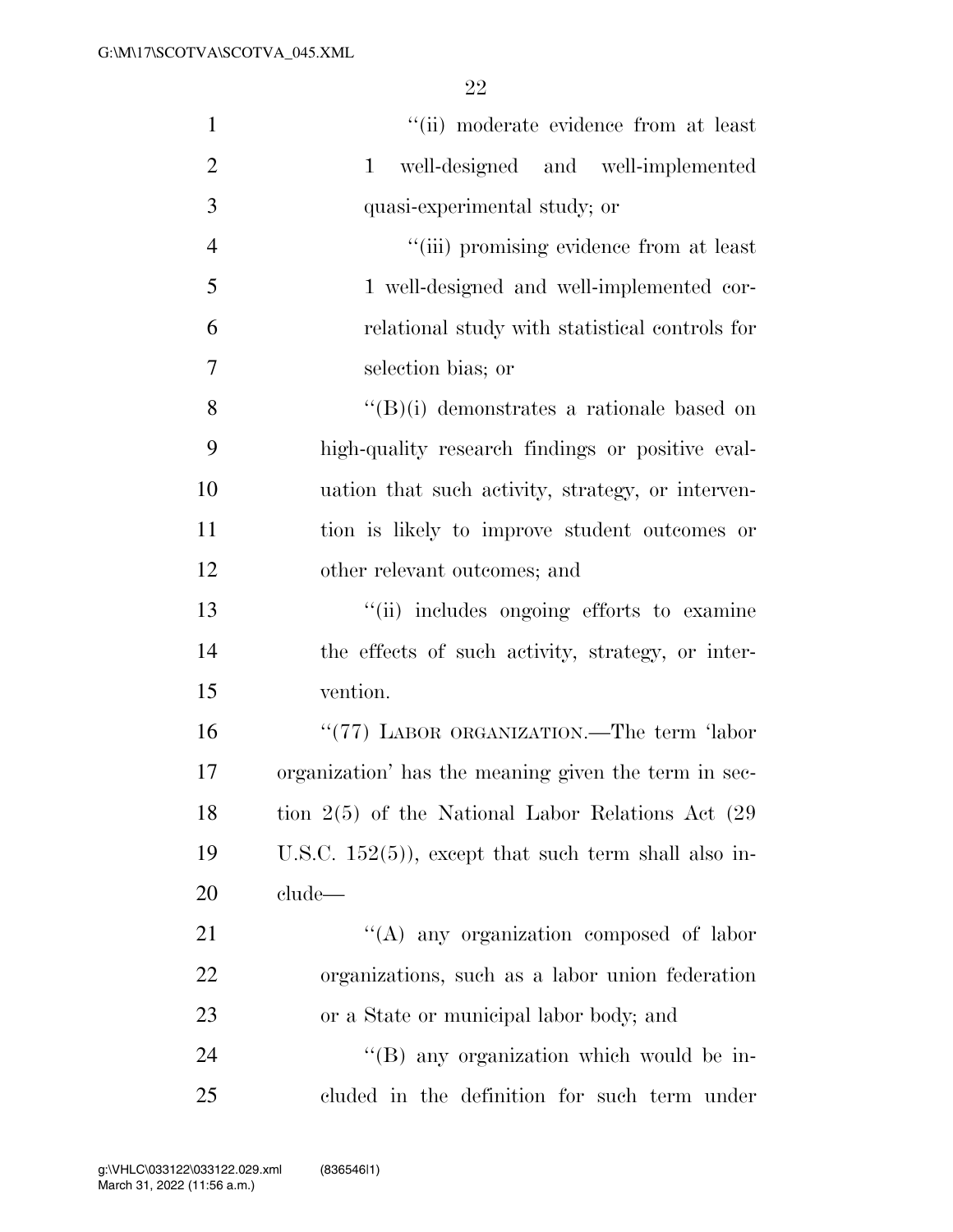| $\mathbf{1}$   | such section $2(5)$ but for the fact that the orga- |
|----------------|-----------------------------------------------------|
| $\overline{2}$ | nization represents—                                |
| 3              | "(i) individuals employed by the                    |
| $\overline{4}$ | United States, any wholly owned Govern-             |
| 5              | ment corporation, any Federal Reserve               |
| 6              | Bank, or any State or political subdivision         |
| 7              | thereof;                                            |
| 8              | "(ii) individuals employed by persons               |
| 9              | subject to the Railway Labor Act (45 25             |
| 10             | U.S.C. $151$ et seq.); or                           |
| 11             | "(iii) individuals employed as agricul-             |
| 12             | tural laborers.                                     |
| 13             | "(78) PERKINS-ELIGIBLE AGENCY.—The term             |
| 14             | 'Perkins-eligible agency' has the meaning given the |
| 15             | term 'eligible agency' in section 3 of the Carl D.  |
| 16             | Perkins Career and Technical Education Act of       |
| 17             | 2006 (20 U.S.C. 2302).                              |
| 18             | "(79) PRE-APPRENTICESHIP PROGRAM.—The               |
| 19             | term 'pre-apprenticeship program' means a training  |
| 20             | model or program that—                              |
| 21             | $\lq\lq$ is designed to prepare participants to     |
| 22             | enter an apprenticeship program;                    |
| 23             | $\lq\lq$ (B) has a written agreement with 1 or      |
| 24             | more sponsors of apprenticeship programs that       |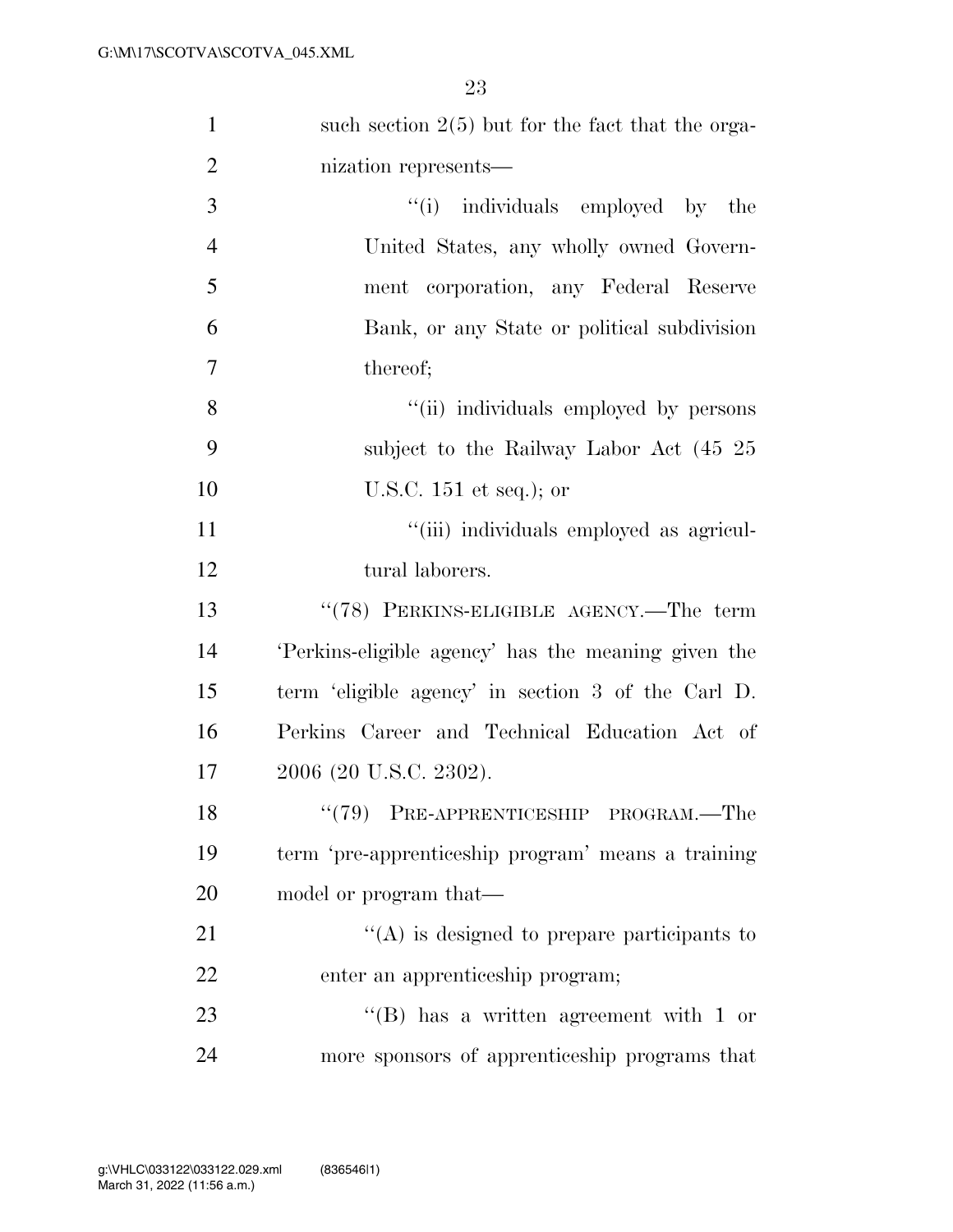| $\mathbf{1}$   | would enable participants who successfully com-      |
|----------------|------------------------------------------------------|
| $\overline{2}$ | plete the pre-apprenticeship program—                |
| 3              | "(i) to enter into the apprenticeship                |
| $\overline{4}$ | program if a place in the program is avail-          |
| 5              | able and if the participant meets the quali-         |
| 6              | fications of the apprenticeship program;             |
| 7              | and                                                  |
| 8              | "(ii) to earn credits towards the ap-                |
| 9              | prenticeship program;                                |
| 10             | "(C) includes skills development (including          |
| 11             | a curriculum for the skills development) aligned     |
| 12             | with industry standards related to an appren-        |
| 13             | ticeship program created in consultation with        |
| 14             | sponsors of the apprenticeship program that are      |
| 15             | parties to the written agreement under subpara-      |
| 16             | graph (B), and that will prepare participants by     |
| 17             | teaching the skills and competencies needed to       |
| 18             | enter 1 or more apprenticeship programs; and         |
| 19             | $\lq\lq$ (D) does not displace a paid employee.      |
| 20             | $``(80)$ WORK-BASED LEARNING.—The<br>term            |
| 21             | 'work-based learning' has the meaning given the      |
| 22             | term in section 3 of the Carl D. Perkins Career and  |
| 23             | Technical Education Act of 2006 (20 U.S.C. 2302).    |
| 24             | "(81) WORKFORCE AGENCY.—The term 'work-              |
| 25             | force agency' means the State agency or local agency |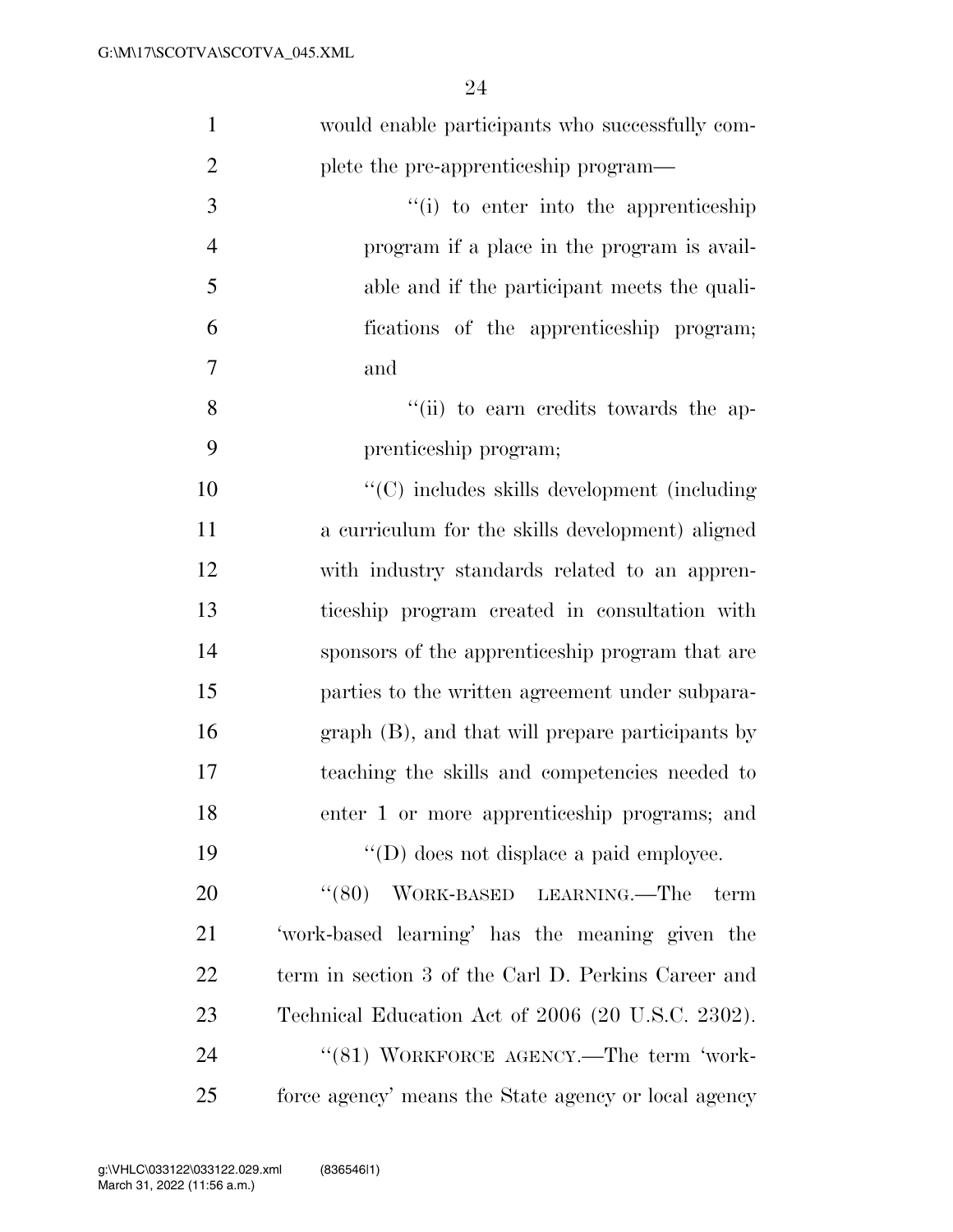responsible for administering workforce development

| $\overline{2}$ | activities or the workforce development system.";                                                                                                                                              |  |
|----------------|------------------------------------------------------------------------------------------------------------------------------------------------------------------------------------------------|--|
| 3              | $(2)$ by striking paragraphs $(27)$ and $(54)$ ; and                                                                                                                                           |  |
| 4              | $(3)$ by reordering paragraphs $(1)$ through $(71)$ ,                                                                                                                                          |  |
| 5              | amended by this section, and the paragraphs<br>as                                                                                                                                              |  |
| 6              | added by paragraph (1) of this subsection in alpha-                                                                                                                                            |  |
| 7              | betical order, and renumbering such paragraphs as                                                                                                                                              |  |
| 8              | so reordered.                                                                                                                                                                                  |  |
| 9              | SEC. 102. WIOA TABLE OF CONTENTS.                                                                                                                                                              |  |
| 10             | The table of contents in section $1(b)$ of the Workforce                                                                                                                                       |  |
| 11             | Innovation and Opportunity Act is amended by striking                                                                                                                                          |  |
| 12             | the item relating to section 172 and inserting the fol-                                                                                                                                        |  |
| 13             | lowing:                                                                                                                                                                                        |  |
|                | "Sec. 172. Community college and industry partnership grants.<br>"Sec. 173. Reentry employment opportunities<br>"Sec. 174. Sectoral employment through career training for occupational readi- |  |
|                | ness (sector) program.<br>"Sec. 175. Workforce data quality initiative grants.<br>"Sec. 176. Authorization of appropriations.".                                                                |  |
| 14             | <b>TITLE II-WORKFORCE</b>                                                                                                                                                                      |  |
| 15             | <b>DEVELOPMENT ACTIVITIES</b>                                                                                                                                                                  |  |
| 16             | <b>Subtitle A-System Alignment</b>                                                                                                                                                             |  |
| 17             | <b>CHAPTER 1-STATE PROVISIONS</b>                                                                                                                                                              |  |
| 18             | SEC. 201. STATE WORKFORCE DEVELOPMENT BOARDS.                                                                                                                                                  |  |
| 19             | MEMBERSHIP.—Section $101(b)(1)(C)$ of the<br>(a)                                                                                                                                               |  |
| 20             | Workforce Innovation and Opportunity Act (29 U.S.C.                                                                                                                                            |  |
| 21             | $3111(b)(1)(C)$ is amended—                                                                                                                                                                    |  |
| 22             | $(1)$ in clause $(ii)$ —                                                                                                                                                                       |  |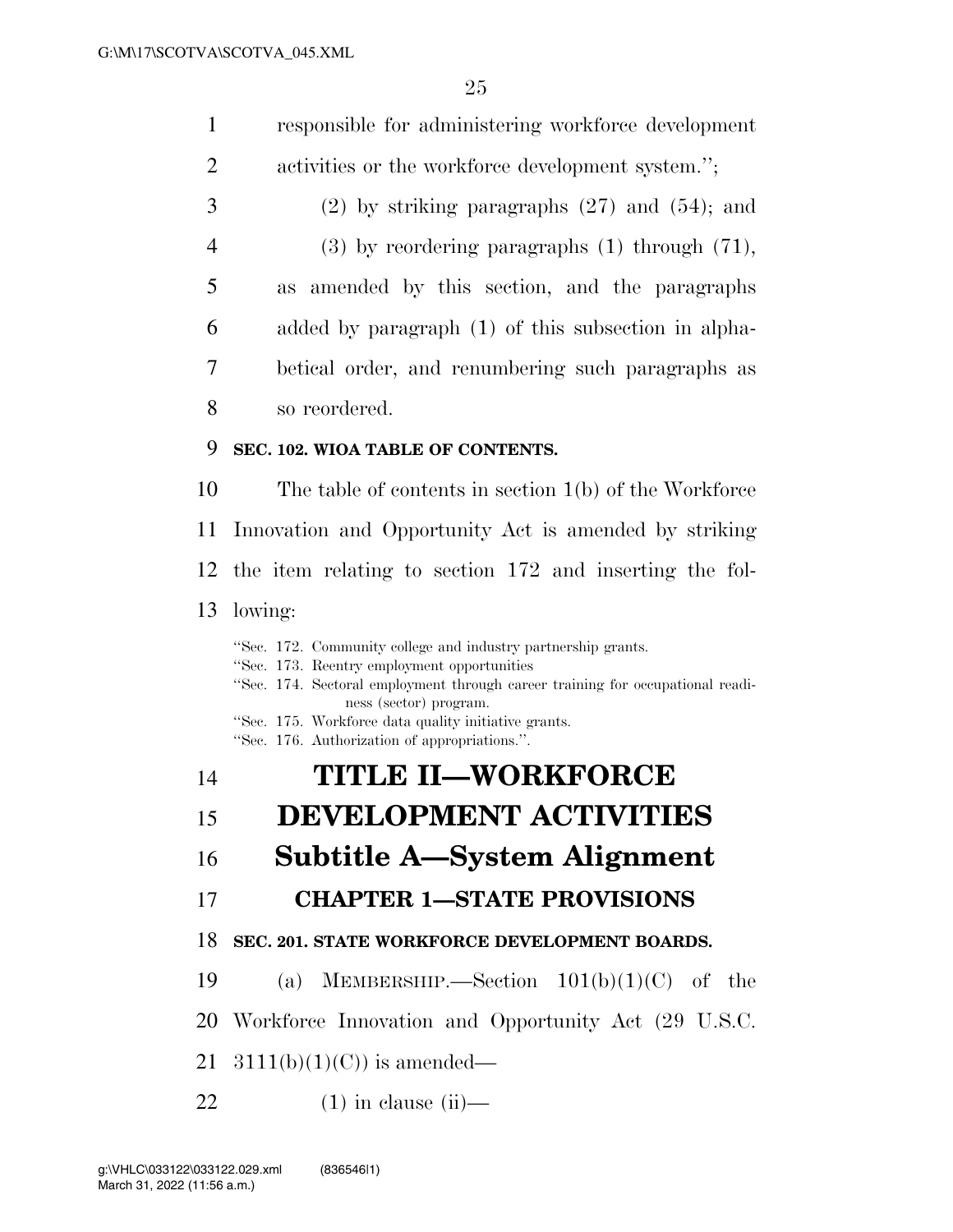| $\mathbf{1}$   | $(A)$ in the matter preceding subclause $(I)$ ,   |
|----------------|---------------------------------------------------|
| $\overline{2}$ | by striking "20 percent" and inserting "30 per-   |
| 3              | $cent$ ";                                         |
| $\overline{4}$ | $(B)$ in subclause $(III)$ , by inserting ", jus- |
| 5              | tice-involved individuals," after "veterans"; and |
| 6              | $(C)$ in subclause $(IV)$ , by striking "out-of-  |
| 7              | school" and inserting "opportunity"; and          |
| 8              | $(2)$ in clause $(iii)$ —                         |
| 9              | $(A)$ in subclause $(I)$ —                        |
| 10             | (i) by striking "and" at the end of               |
| 11             | item (aa); and                                    |
| 12             | (ii) by adding at the end the fol-                |
| 13             | lowing:                                           |
| 14             | "(cc) State agency officials                      |
| 15             | responsible for the daily adminis-                |
| 16             | tration of education programs in                  |
| 17             | State, including secondary<br>the                 |
| 18             | and adult<br>education<br>education               |
| 19             | programs, and chief executive of-                 |
| 20             | ficers (or their representatives) of              |
| 21             | community colleges and other in-                  |
| 22             | stitutions of higher education;                   |
| 23             | and"; and                                         |
| 24             | $(B)$ in subclause $(II)$ —                       |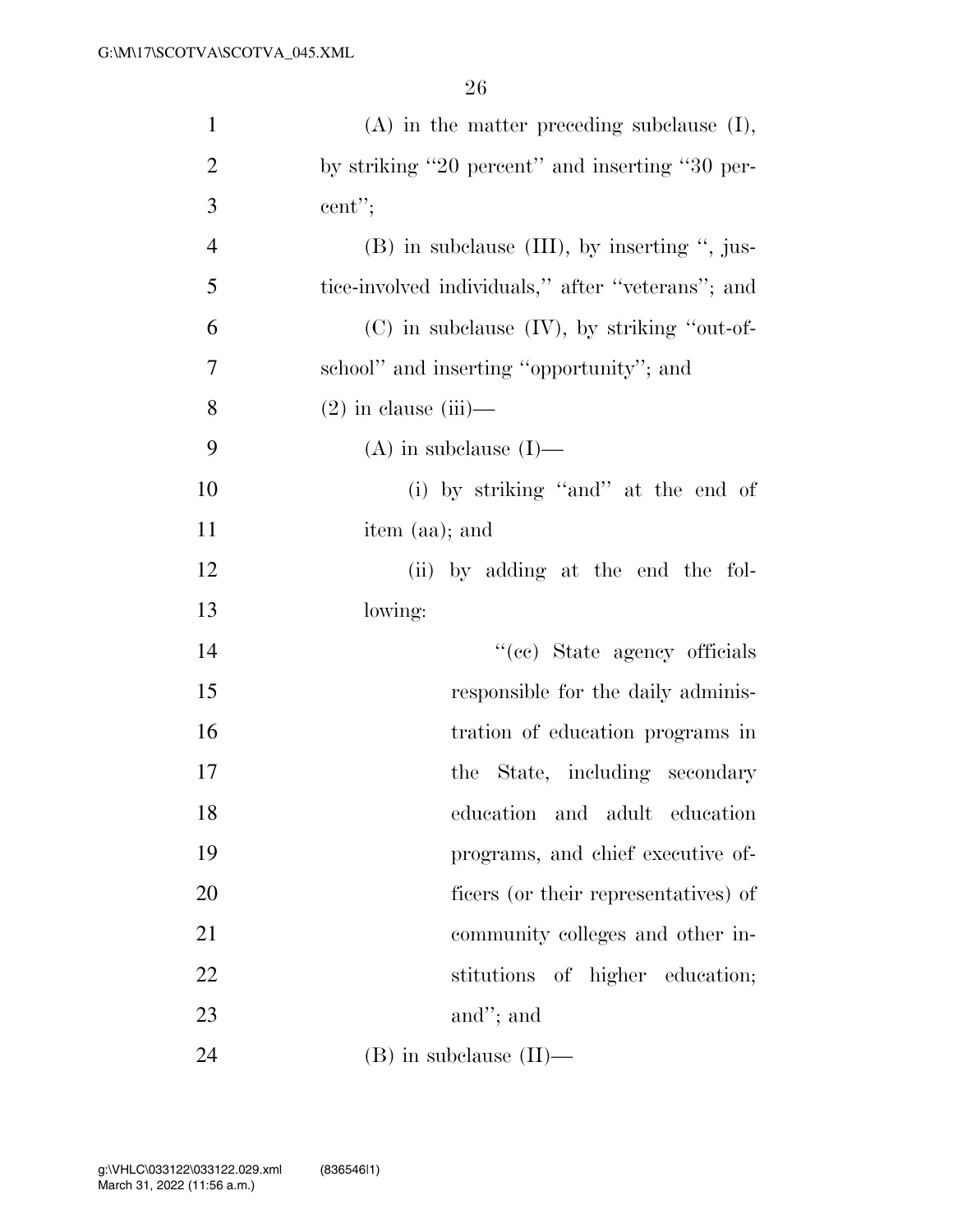| $\mathbf{1}$   | (i) by amending item (bb) to read as                     |
|----------------|----------------------------------------------------------|
| $\overline{2}$ | follows:                                                 |
| 3              | "(bb) State agency officials                             |
| $\overline{4}$ | responsible for adult or juvenile                        |
| 5              | justice programs in the State;";                         |
| 6              | (ii) by striking "and" at the end of                     |
| $\overline{7}$ | item (cc); and                                           |
| 8              | (iii) by striking item (dd); and                         |
| 9              | (iv) by adding at the end the fol-                       |
| 10             | lowing:                                                  |
| 11             | "(dd) State agency officials                             |
| 12             | responsible for vocational reha-                         |
| 13             | bilitation; and                                          |
| 14             | "(ee) State agency officials                             |
| 15             | responsible for economic develop-                        |
| 16             | ment.".                                                  |
| 17             | (3) DIVERSE AND DISTINCT REPRESENTA-                     |
| 18             | TION.—Section $101(b)(2)$ (29 U.S.C. 3111(b)(2)) is      |
| 19             | amended by inserting before the period at the end        |
| 20             | the following: ", and diverse demographic popu-          |
| 21             | lations of the State".                                   |
| 22             | $(4)$ FUNCTIONS.—Section 101 $(d)$ $(29 \text{ U.S.C.})$ |
| 23             | $3111(d)$ is amended—                                    |
| 24             | $(A)$ in paragraph $(3)$ —                               |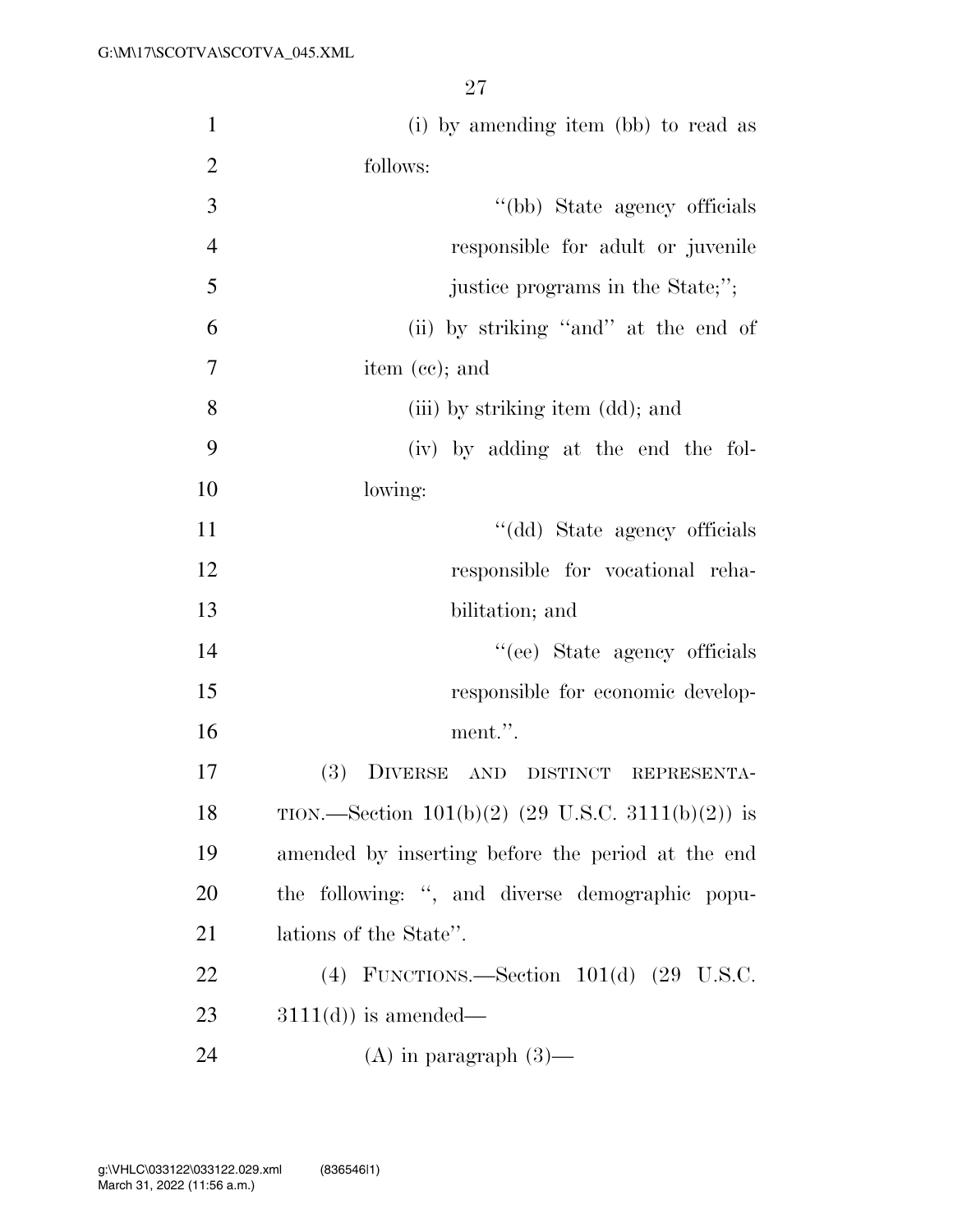| $\mathbf{1}$   | (i) in subparagraph $(A)$ , strike "and     |
|----------------|---------------------------------------------|
| $\overline{2}$ | avoid duplication" and insert "avoid dupli- |
| 3              | cation, and leverage resources and exper-   |
| $\overline{4}$ | $tise''$ ;                                  |
| 5              | (ii) in subparagraph $(B)$ —                |
| 6              | $(I)$ by inserting "and expand"             |
| $\tau$         | after "support"; and                        |
| $8\,$          | (II) by striking "enter or retain           |
| 9              | employment" and inserting "enter in,        |
| 10             | retain, or progress in employment";         |
| 11             | (iii) in subparagraph $(C)$ —               |
| 12             | (I) by inserting "and equitable"            |
| 13             | after "effective"; and                      |
| 14             | $(II)$ by inserting ", including in-        |
| 15             | dividuals with barriers to employ-          |
| 16             | ment" after "system";                       |
| 17             | $(iv)$ in subparagraph $(E)$ , by striking  |
| 18             | "identification of" and inserting "contin-  |
| 19             | ued identification of and support for";     |
| 20             | (v) in subparagraph $(F)$ —                 |
| 21             | (I) by inserting "affiliated sites,"        |
| 22             | after "partners,"; and                      |
| 23             | (II) by striking "services and              |
| 24             | supportive" and inserting "services,        |
| 25             | career services, and supportive"; and       |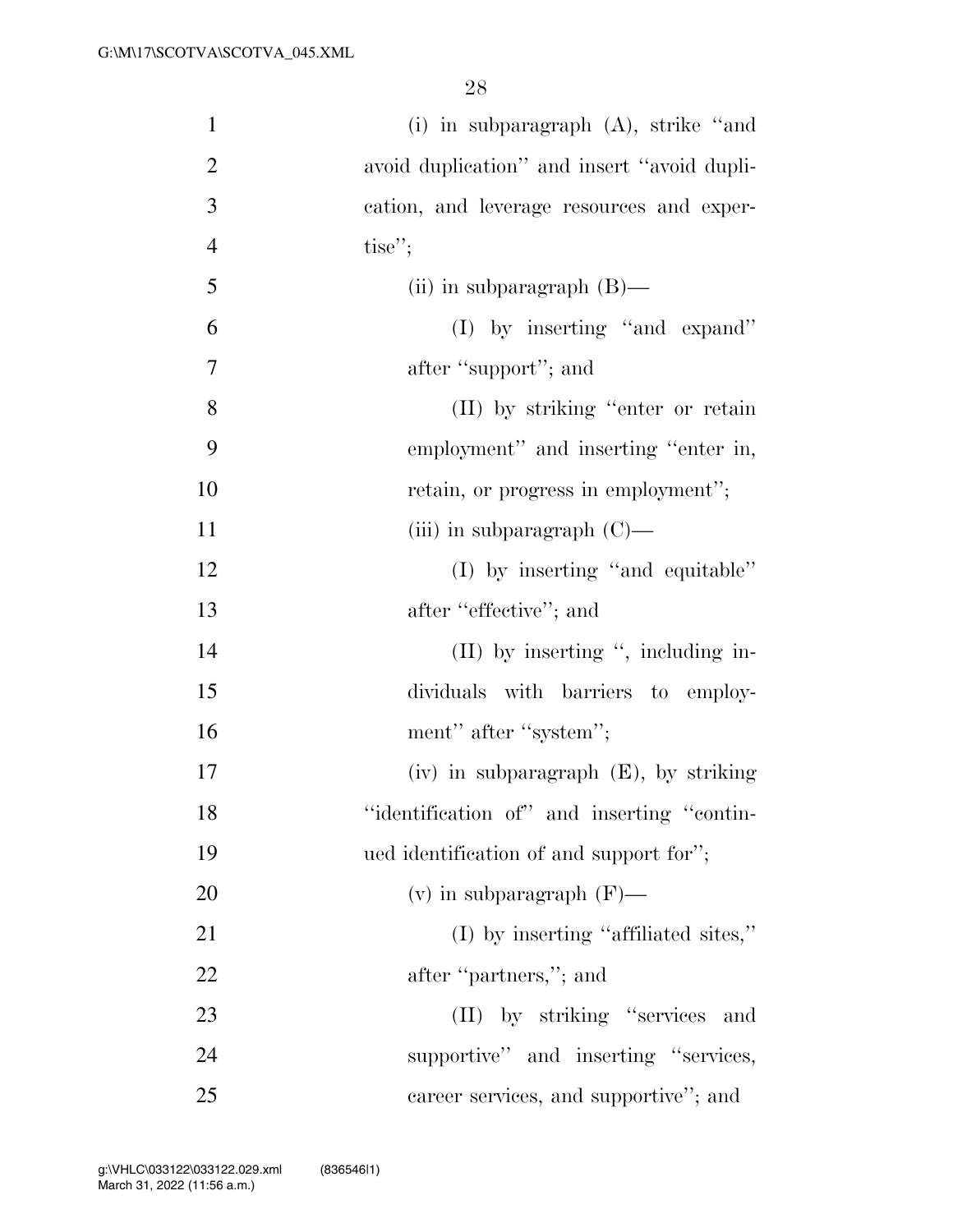- (vi) in subparagraph (G), by inserting 2 "'ongoing' after "support"; 3 (B) in paragraph  $(5)$ —
- (i) in subparagraph (A), by striking ''centers, relating to the use of business outreach, partnerships, and service delivery strategies, including'' and inserting ''cen- ters, including the use of evidence-based strategies for such operations, the latest in digital technology and tools, and the use of partnerships to expand and improve serv-12 ices to jobseekers and workers, including"; (ii) by redesignating subparagraphs (B) and (C) as subparagraphs (C) and (D), respectively; 16 (iii) by inserting after subparagraph (A) the following: 18 "(B) local boards and one-stop centers on

 effective outreach and enhanced services to businesses, joint labor-management partner- ships, industry associations, and industry or sector partnerships, to provide employment and training activities reflective of regional economic priorities and the skill and competency needs of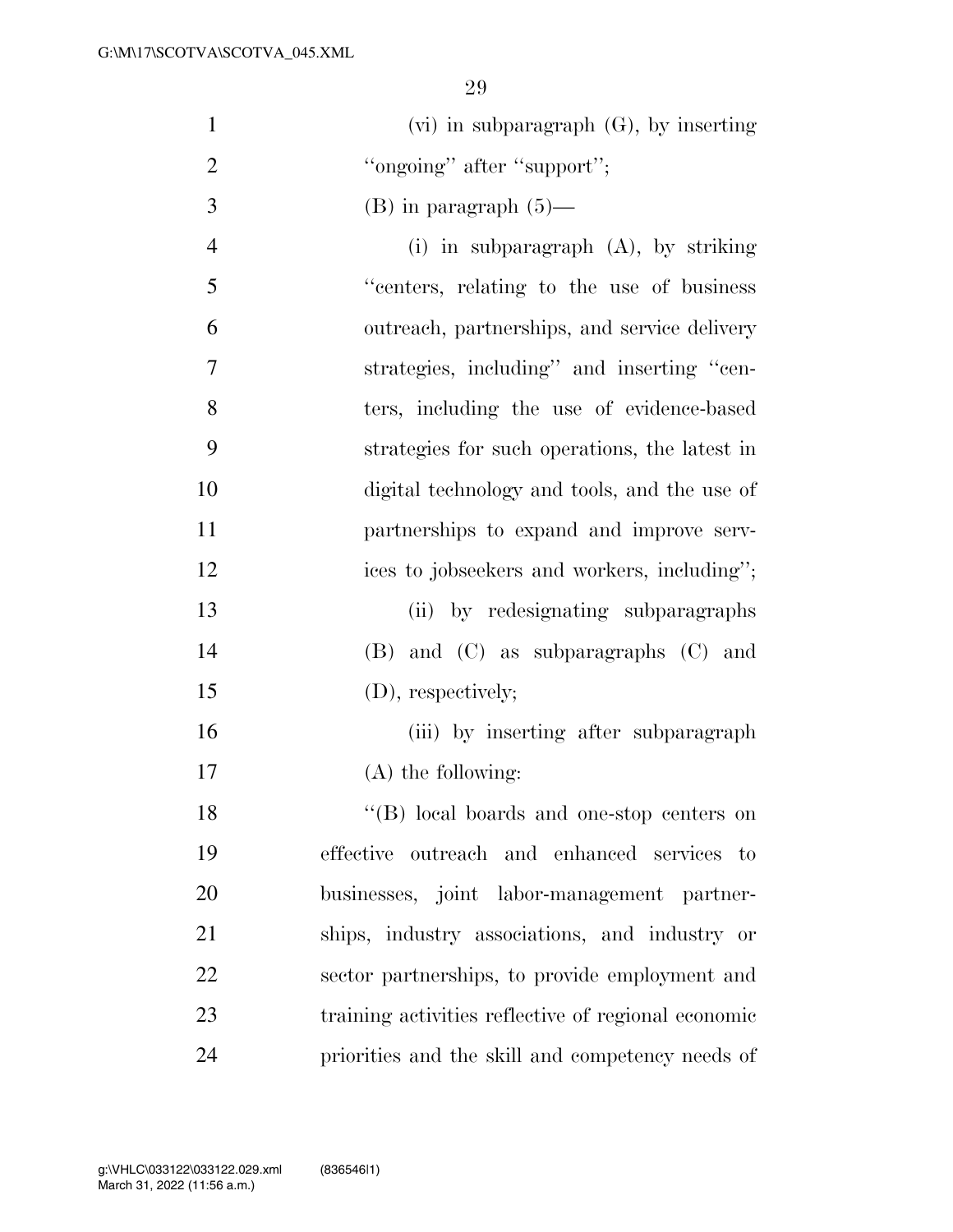| $\mathbf{1}$   | in-demand industry sectors and occupations;"; |
|----------------|-----------------------------------------------|
| $\overline{2}$ | and                                           |
| 3              | $(iv)$ in subparagraph $(D)$ , as so redes-   |
| $\overline{4}$ | ignated, by striking "adaptability, to" and   |
| 5              | inserting "adaptablity to reduce the time"    |
| 6              | required for attainment of a recognized       |
| 7              | postsecondary credential or reskilling,       |
| 8              | and"; and                                     |
| 9              | $(C)$ in paragraph $(7)$ —                    |
| 10             | (i) in the matter preceding subpara-          |
| 11             | graph (A), by striking "technological im-     |
| 12             | provements to facilitate access" and insert-  |
| 13             | ing "improvements in the use of digital       |
| 14             | technology to facilitate and expand ac-       |
| 15             | $\text{cess}$ ";                              |
| 16             | (ii) by amending subparagraphs (B)            |
| 17             | and $(C)$ to read as follows:                 |
| 18             | $\lq\lq(B)$ accelerate—                       |
| 19             | "(i) the acquisition of skills, com-          |
| 20             | petencies, and recognized postsecondary       |
| 21             | credentials by participants with respect to   |
| 22             | an in-demand industry sector or occupa-       |
| 23             | tion in a State or local area; and            |
| 24             | "(ii) the matching of participants to         |
| 25             | career pathways and employment opportu-       |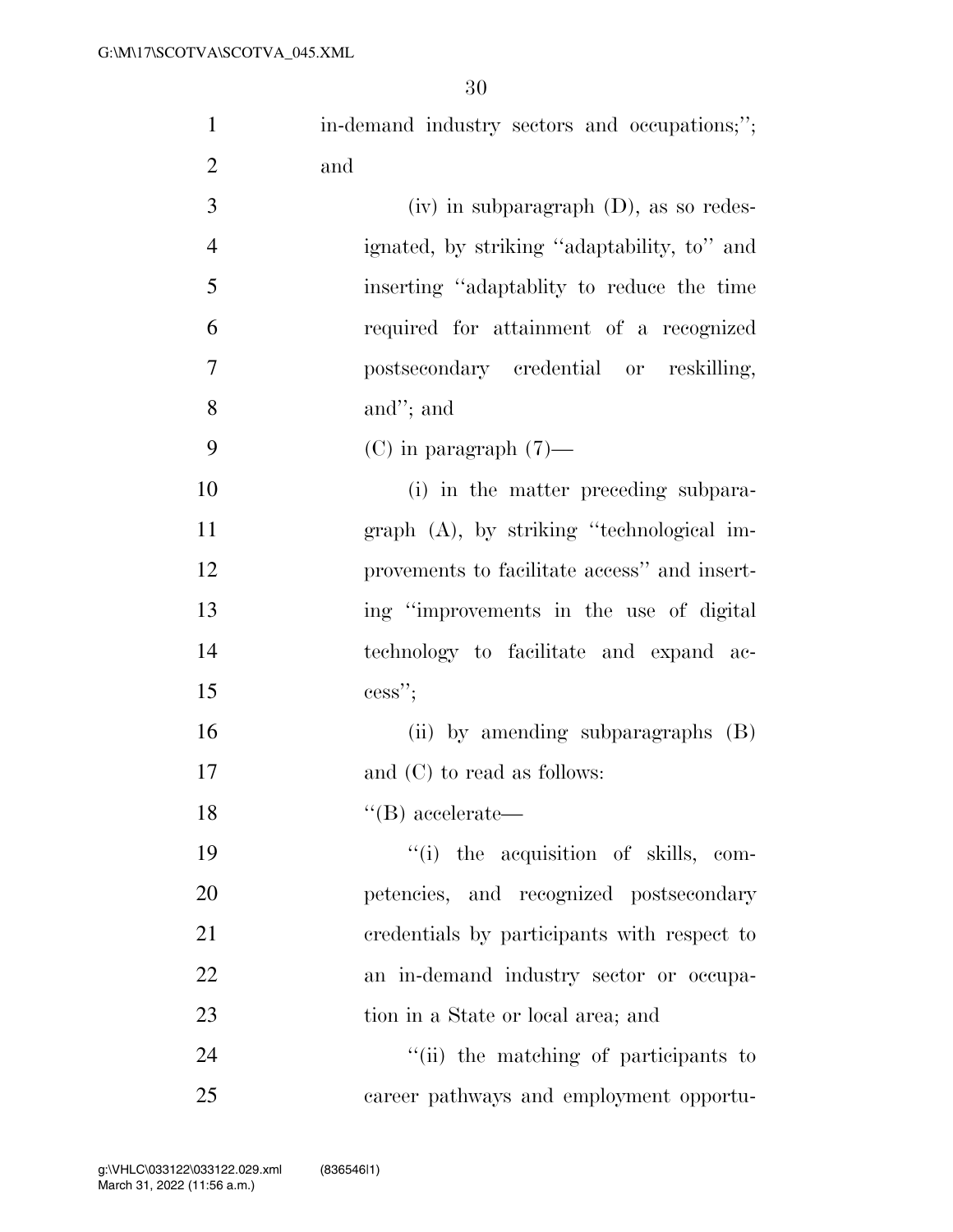| $\mathbf{1}$   | nities based on the skills, competencies,        |
|----------------|--------------------------------------------------|
| $\overline{2}$ | and recognized postsecondary credentials         |
| 3              | attained by such participants;                   |
| $\overline{4}$ | $\lq\lq$ strengthen the professional develop-    |
| 5              | ment of providers and workforce professionals,   |
| 6              | ensuring professional development activities in- |
| 7              | clude-                                           |
| 8              | trauma-informed practices and<br>``(i)           |
| 9              | human-centered design that serve individ-        |
| 10             | uals with barriers to employment;                |
| 11             | "(ii) preparing providers and work-              |
| 12             | force professionals to use the latest tech-      |
| 13             | nology;                                          |
| 14             | "(iii) accessing and understanding               |
| 15             | labor market data; and                           |
| 16             | "(iv) ensuring equitable access and              |
| 17             | service delivery for individuals who have        |
| 18             | historically underserved,<br>been                |
| 19             | marginalized, and adversely affected as a        |
| 20             | result of race, ethnicity, or gender, includ-    |
| 21             | ing training on customer-centered service        |
| 22             | delivery, racial bias, cultural competence,      |
| 23             | occupational stereotyping, and strategies        |
| 24             | for increasing participant and worker            |
| 25             | voices; and"; and                                |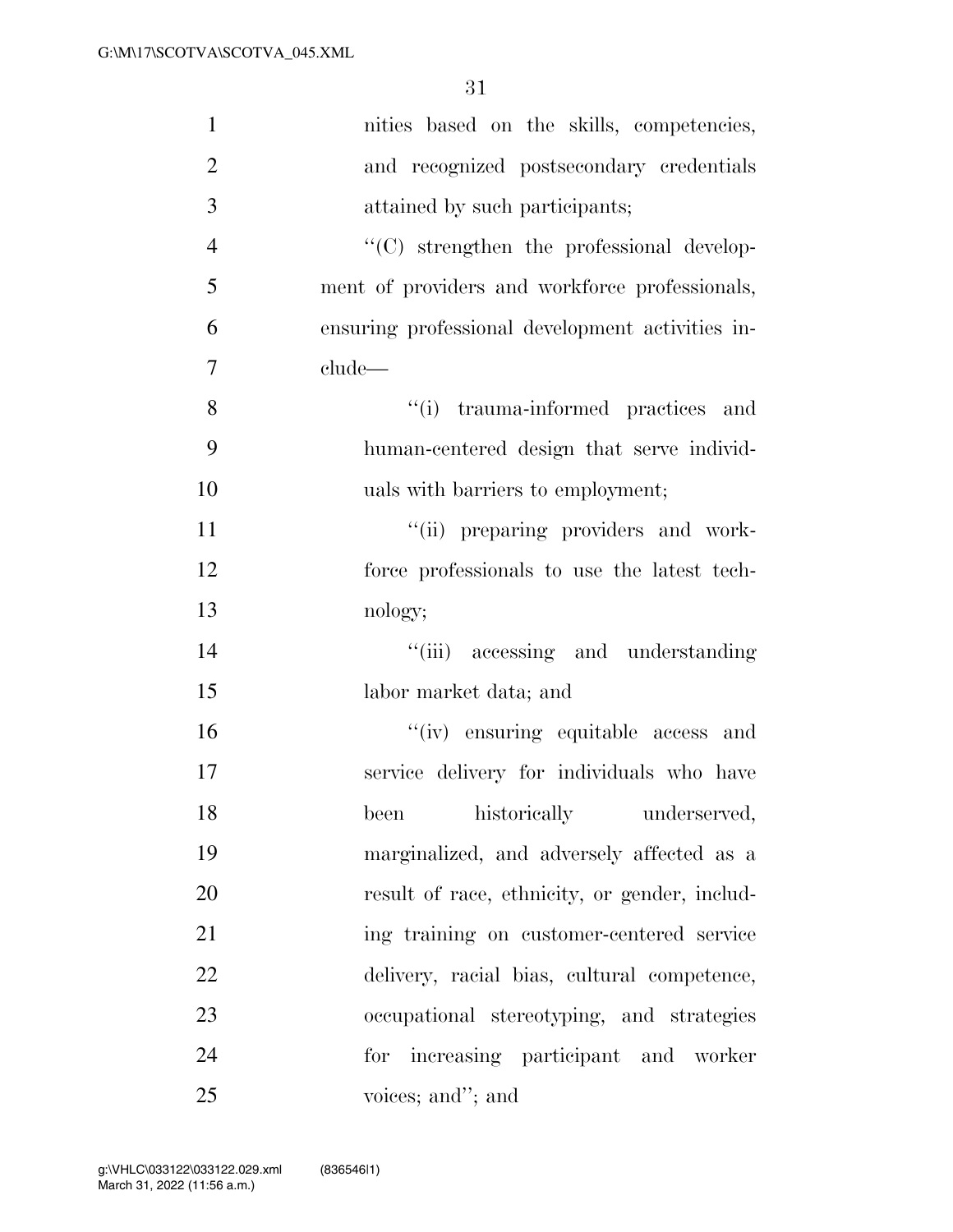| $\mathbf{1}$   | (iii) in subparagraph $(D)$ , by striking           |
|----------------|-----------------------------------------------------|
| $\overline{2}$ | "with disabilities and individuals" and in-         |
| 3              | serting "with barriers to employment, in-           |
| $\overline{4}$ | cluding individuals with disabilities, and to       |
| 5              | individuals".                                       |
| 6              | SEC. 202. UNIFIED STATE PLAN.                       |
| 7              | Section 102 $(29 \text{ U.S.C. } 3112)$ is amended— |
| 8              | $(1)$ in subsection $(b)$ —                         |
| 9              | $(A)$ by amending paragraph $(1)$ to read as        |
| 10             | follows:                                            |
| 11             | "(1) STRATEGIC PLANNING ELEMENTS.—The               |
| 12             | unified State plan shall include strategic planning |
| 13             | elements consisting of a strategic vision and goals |
| 14             | for preparing an educated and skilled workforce,    |
| 15             | that include—                                       |
| 16             | $\lq\lq$ (A) a summary and conclusions of anal-     |
| 17             | ysis conducted of the economic conditions in the    |
| 18             | State using labor market information, includ-       |
| 19             | $ing$ —                                             |
| 20             | "(i) existing and emerging in-demand                |
| 21             | industry sectors and occupations;                   |
| 22             | "(ii) the industry or sector partner-               |
| 23             | ships within the State and the opportuni-           |
| 24             | ties for expansion of such partnerships to          |
| 25             | support sector-specific initiatives;                |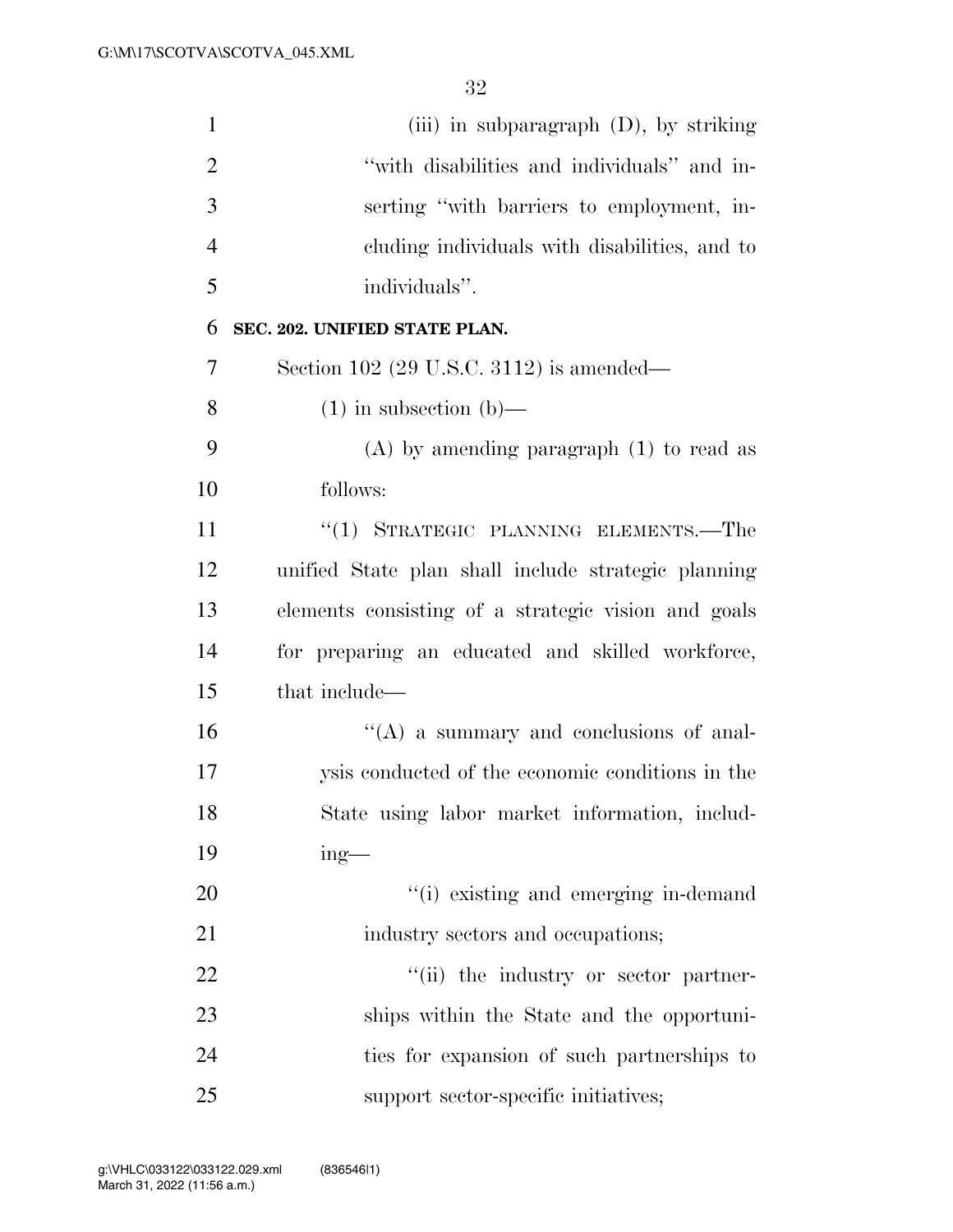$"$ (iii) projected industries or sectors within the State expected to decline or face significant changes in employment oppor- tunities; and  $\frac{1}{\sqrt{2}}$  (iv) the employment needs of em- ployers, including a description of the knowledge, skills, competencies, and abili- ties currently needed and projected to be needed, in those industries and occupa-10 tions:  $\langle G \rangle$  a summary and conclusions of anal- ysis conducted of the current workforce using labor market information, employment and un- employment data, labor market trends, and the educational and skill levels of the workforce, in- cluding individuals with barriers to employment, in the State; 18 ''(C) an analysis of the workforce develop- ment activities (including career services, edu- cation, and training) in the State, in coordina- tion with the Perkins-eligible agency in the State, in order to address the identified edu- cation and skill needs of the workforce and the employment needs of employers in the State, in-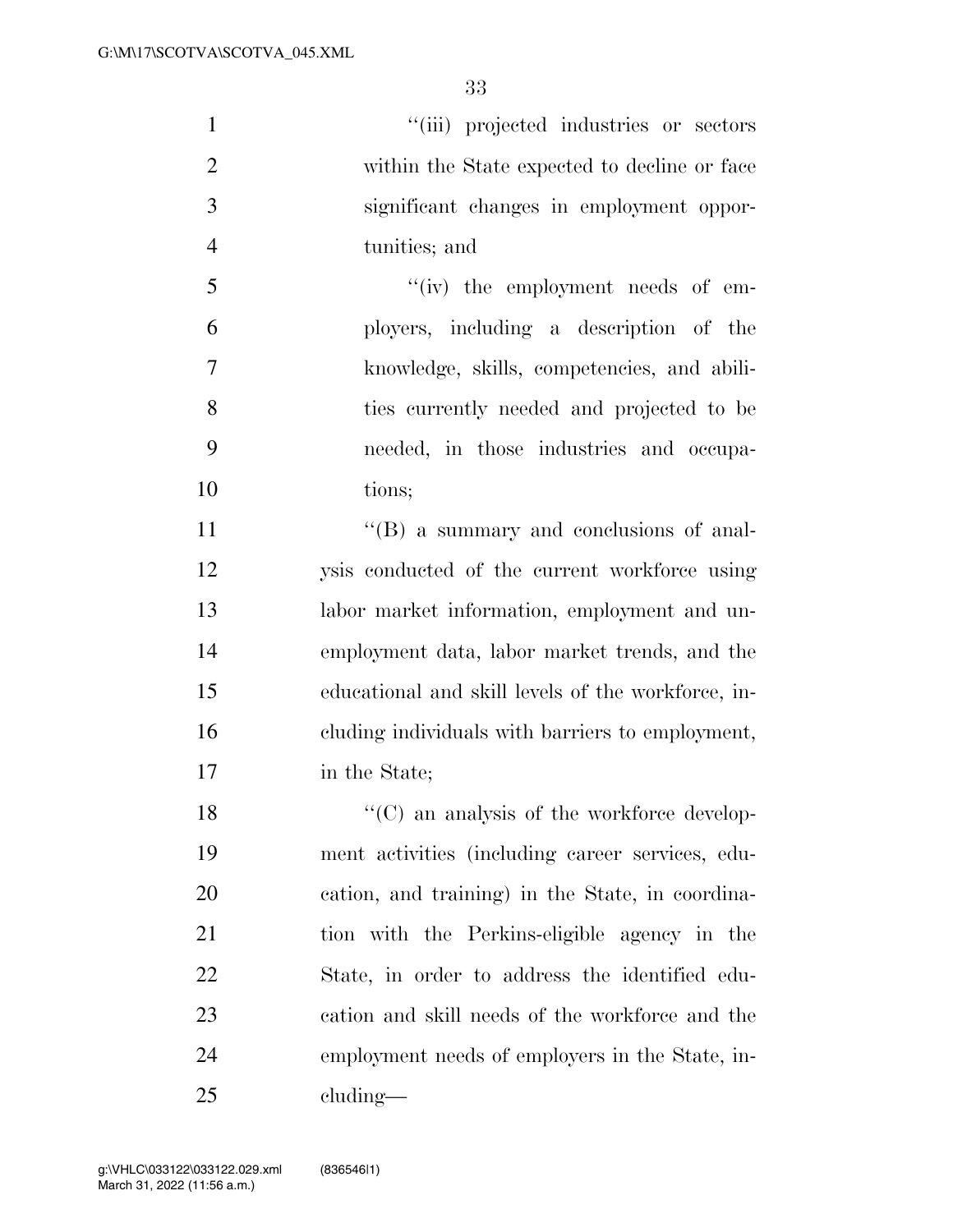| $\mathbf{1}$   | "(i) an analysis of the strengths and       |
|----------------|---------------------------------------------|
| $\overline{2}$ | weaknesses of such activities;              |
| 3              | "(ii) the capacity of State entities to     |
| $\overline{4}$ | provide such activities that meet the spe-  |
| 5              | cific needs of youth, including opportunity |
| 6              | youth, and individuals with barriers to em- |
| $\overline{7}$ | ployment;                                   |
| 8              | "(iii) an analysis of educational, skill,   |
| 9              | and competency levels of individuals served |
| 10             | by the workforce system as compared to      |
| 11             | such levels required to address the employ- |
| 12             | ment needs in the State; and                |
| 13             | "(iv) an analysis of the career path-       |
| 14             | ways offered within the State, including an |
| 15             | analysis of how such pathways are aligned   |
| 16             | to the education and training needs of the  |
| 17             | current and future workforce within the     |
| 18             | State, and the development and expansion    |
| 19             | of career pathways to meet current and fu-  |
| 20             | ture workforce needs;                       |
| 21             | "(D) a description of-                      |
| 22             | "(i) the State's strategic vision and       |
| 23             | goals for preparing an educated and skilled |
| 24             | workforce, including preparing youth (in-   |
| 25             | cluding opportunity youth), and individuals |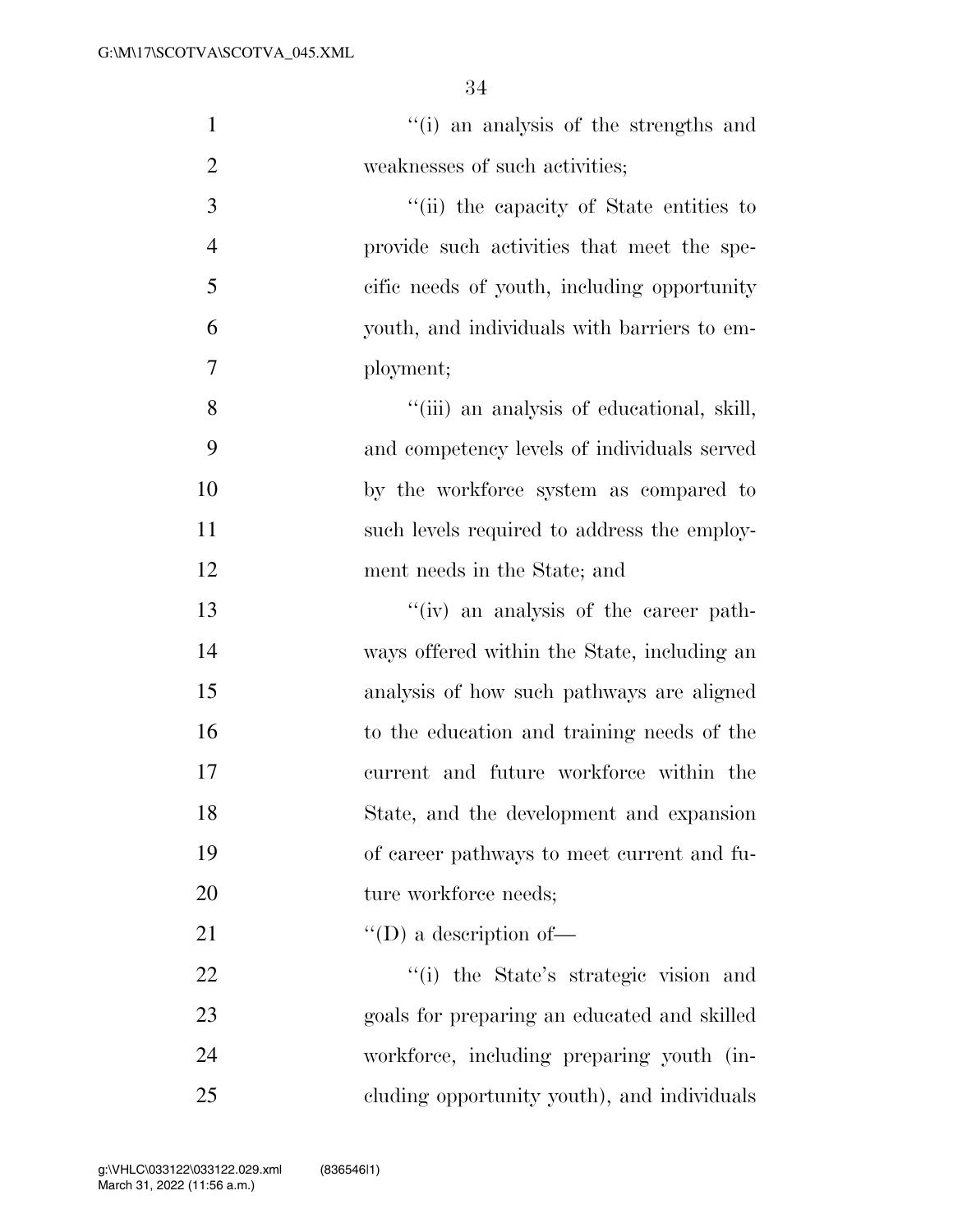| $\mathbf{1}$   | with barriers to employment and for meet-     |
|----------------|-----------------------------------------------|
| $\overline{2}$ | ing the skilled workforce needs of employ-    |
| 3              | ers (including in existing and emerging in-   |
| $\overline{4}$ | demand industry sectors and occupations       |
| 5              | as identified by the State), and goals of     |
| 6              | the State relating to performance account-    |
| $\overline{7}$ | ability measures based on primary indica-     |
| 8              | tors of performance described in section      |
| 9              | $116(b)(2)(A)$ , in order to support economic |
| 10             | growth and economic self-sufficiency;         |
| 11             | "(ii) how the State will assess the           |
| 12             | overall effectiveness of the workforce in-    |
| 13             | vestment system in the State;                 |
| 14             | "(iii) the career pathways offered            |
| 15             | within the State, including an analysis of    |
| 16             | how such pathways are aligned to the edu-     |
| 17             | cation and training needs of the current      |
| 18             | and future workforce within the State, and    |
| 19             | the development and expansion of career       |
| 20             | pathways to meet current and future work-     |
| 21             | force needs; and                              |
| 22             | "(iv) how the State will work with            |
| 23             | local areas to achieve equitable service de-  |
| 24             | livery and outcomes for individuals with      |
| 25             | barriers to employment, including employ-     |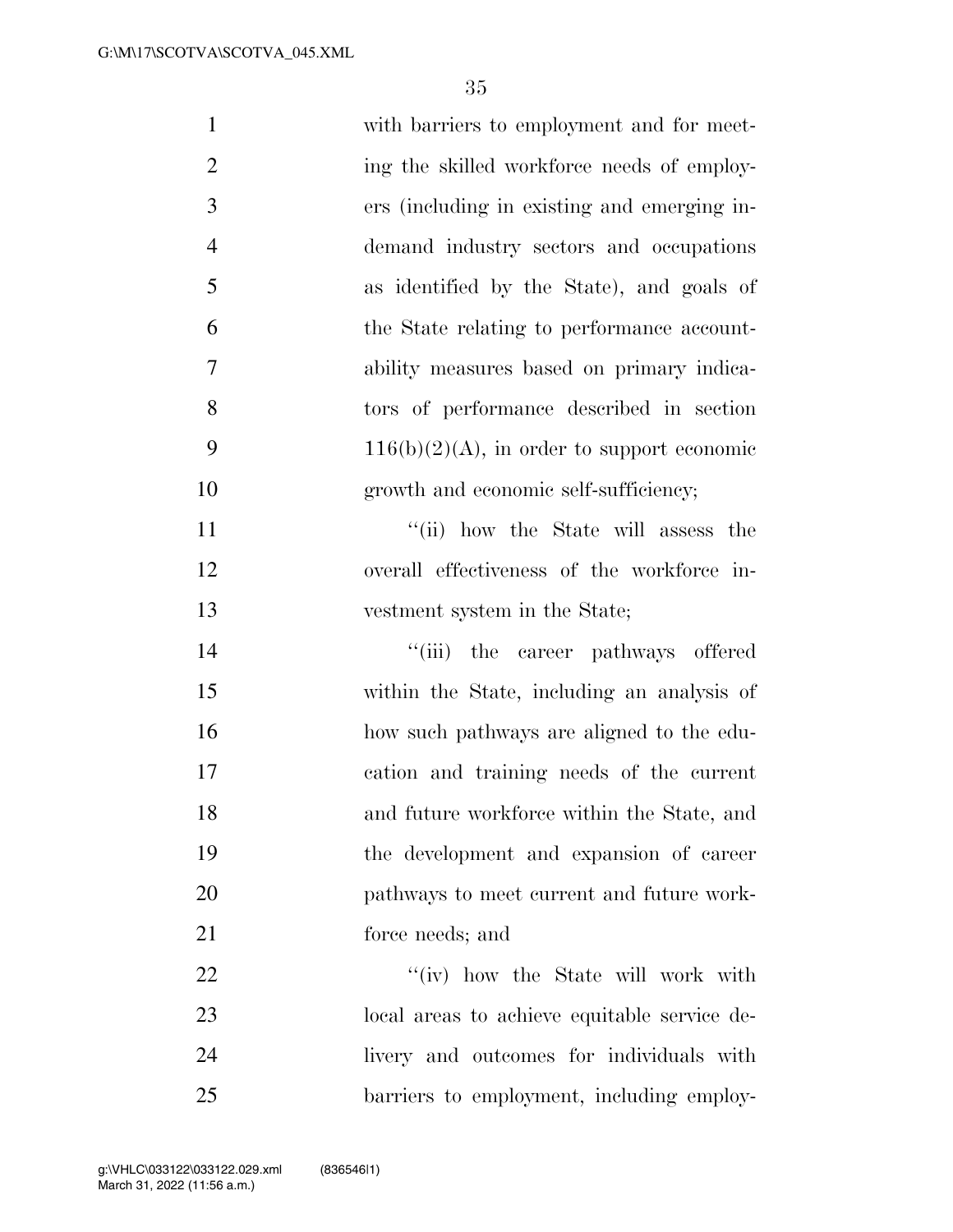| $\mathbf{1}$   | ment and earnings outcomes by applying          |
|----------------|-------------------------------------------------|
| $\overline{2}$ | the information provided in the State eq-       |
| 3              | uity report, for such State under section       |
| $\overline{4}$ | 116(f);                                         |
| 5              | "(E) a description of strategies the State      |
| 6              | intends to adopt to achieve the vision and each |
| 7              | goal described in subparagraph (D) through-     |
| 8              | "(i) joint planning, alignment, coordi-         |
| 9              | nation, and leveraging of funds between—        |
| 10             | $\lq\lq$ (I) core programs under this           |
| 11             | Act; and                                        |
| 12             | "(II) other Federal programs, as                |
| 13             | determined appropriate by the State,            |
| 14             | such as—                                        |
| 15             | "(aa) programs and activi-                      |
| 16             | ties under the Carl D. Perkins                  |
| 17             | Career and Technical Education                  |
| 18             | Act of 2006 (20 U.S.C. 2301 et                  |
| 19             | $seq.$ ;                                        |
| 20             | "(bb) programs under the                        |
| 21             | Elementary and Secondary Edu-                   |
| 22             | cation Act of 1965 (20 U.S.C.                   |
| 23             | $6301$ et seq.);                                |
| 24             | "(ce) programs under the                        |
| 25             | Individuals with Disabilities Edu-              |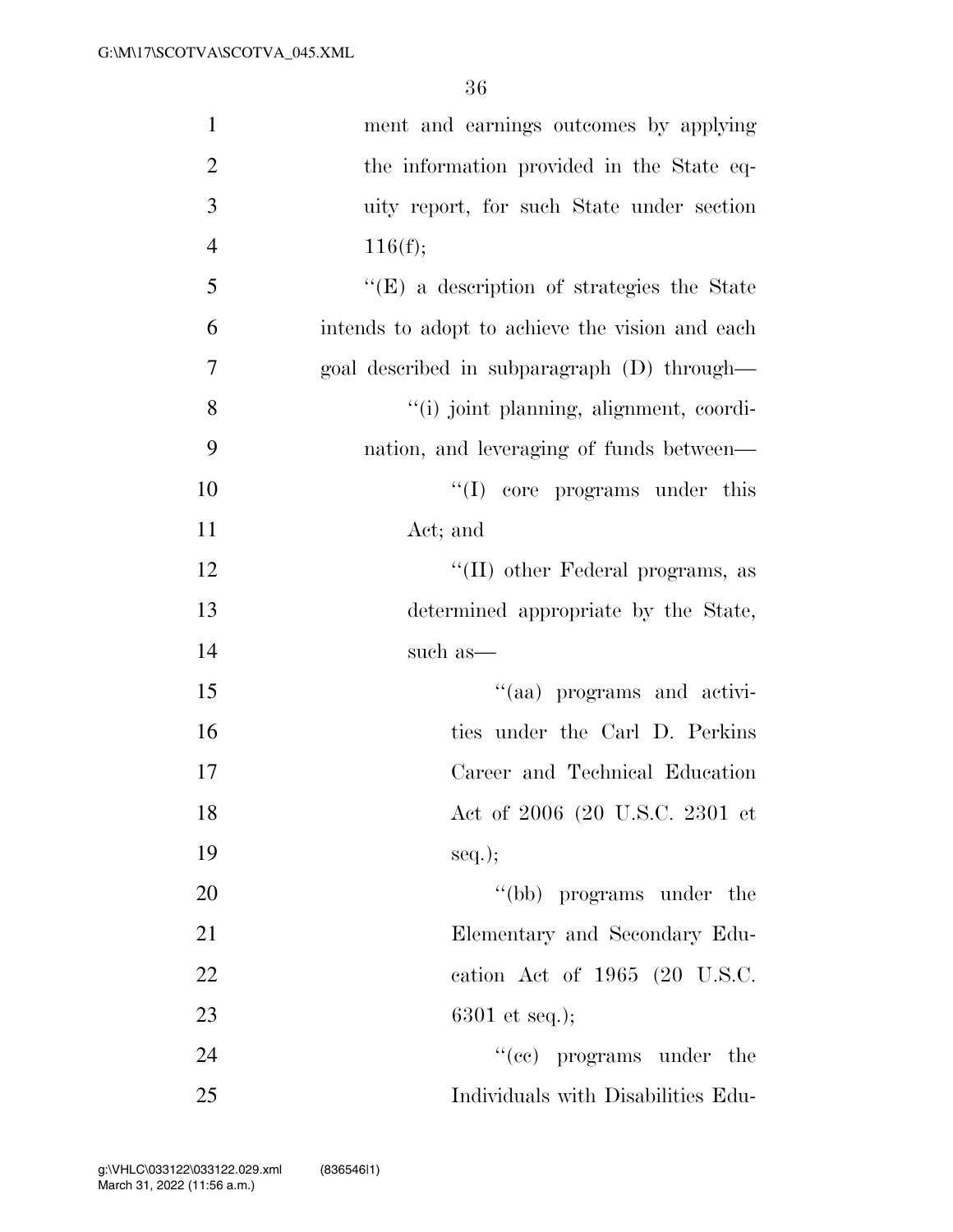| $\mathbf{1}$   | cation Act (20 U.S.C. 1400 et                |
|----------------|----------------------------------------------|
| $\overline{2}$ | $seq.$ ;                                     |
| 3              | "(dd) programs under the                     |
| $\overline{4}$ | Higher Education Act of 1965                 |
| 5              | $(20 \text{ U.S.C. } 1001 \text{ et seq.});$ |
| 6              | "(ee) apprenticeship pro-                    |
| 7              | grams; and                                   |
| 8              | "(ff) the Medicaid program                   |
| 9              | under title XIX of the Social Se-            |
| 10             | curity Act (42 U.S.C. 1396 et                |
| 11             | seq.); and                                   |
| 12             | "(ii) the provision of information           |
| 13             | about access to available State assistance   |
| 14             | or assistance under related Federal pro-     |
| 15             | grams, including such assistance under—      |
| 16             | "(I) section $6(d)$ of the Food and          |
| 17             | Nutrition Act of 2008 (7 U.S.C.              |
| 18             | 2015(d));                                    |
| 19             | "(II) section $3672(e)(1)$ of title          |
| 20             | 38, United States Code;                      |
| 21             | "(III) section 231 of the Second             |
| 22             | Chance Act of 2007 (34 U.S.C.                |
| 23             | $60541$ ; and                                |
| 24             | "(IV) the State Temporary As-                |
| 25             | sistance for Needy Families programs         |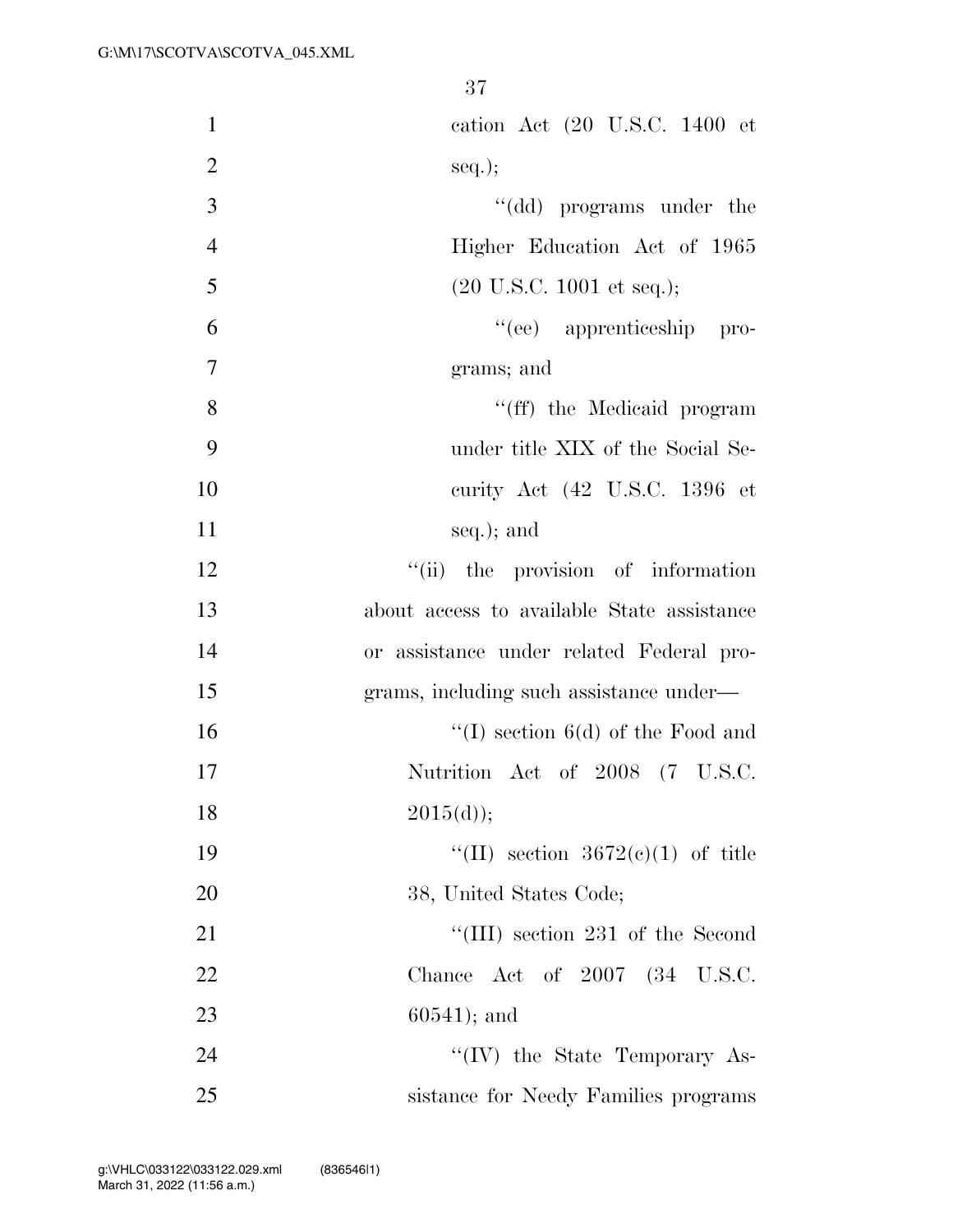| $\mathbf{1}$   | under part A of title IV of the Social                  |
|----------------|---------------------------------------------------------|
| $\overline{2}$ | Security Act.";                                         |
| 3              | (B) by redesignating paragraphs (2) and                 |
| $\overline{4}$ | $(3)$ as paragraphs $(3)$ and $(4)$ , respectively; and |
| 5              | (C) by inserting after paragraph (1) the                |
| 6              | following:                                              |
| 7              | $``(2)$ PLAN DEVELOPMENT.—                              |
| 8              | "(A) IN GENERAL.—The Governor and                       |
| 9              | State board shall—                                      |
| 10             | "(i) develop the unified State plan in                  |
| 11             | consultation with—                                      |
| 12             | "(I) representatives of local                           |
| 13             | boards and chief elected officials;                     |
| 14             | $\lq\lq$ (II) the community colleges in                 |
| 15             | the State;                                              |
| 16             | "(III) eligible providers of train-                     |
| 17             | ing services, including eligible pro-                   |
| 18             | viders of nontraditional training serv-                 |
| 19             | ices and eligible providers of appren-                  |
| 20             | ticeship programs and pre-apprentice-                   |
| 21             | ship programs, and eligible providers                   |
| 22             | on-the-job training, customized<br>$\mathrm{of}$        |
| 23             | training, incumbent worker training,                    |
| 24             | internships, paid or unpaid work expe-                  |
| 25             | rience opportunities, or transitional                   |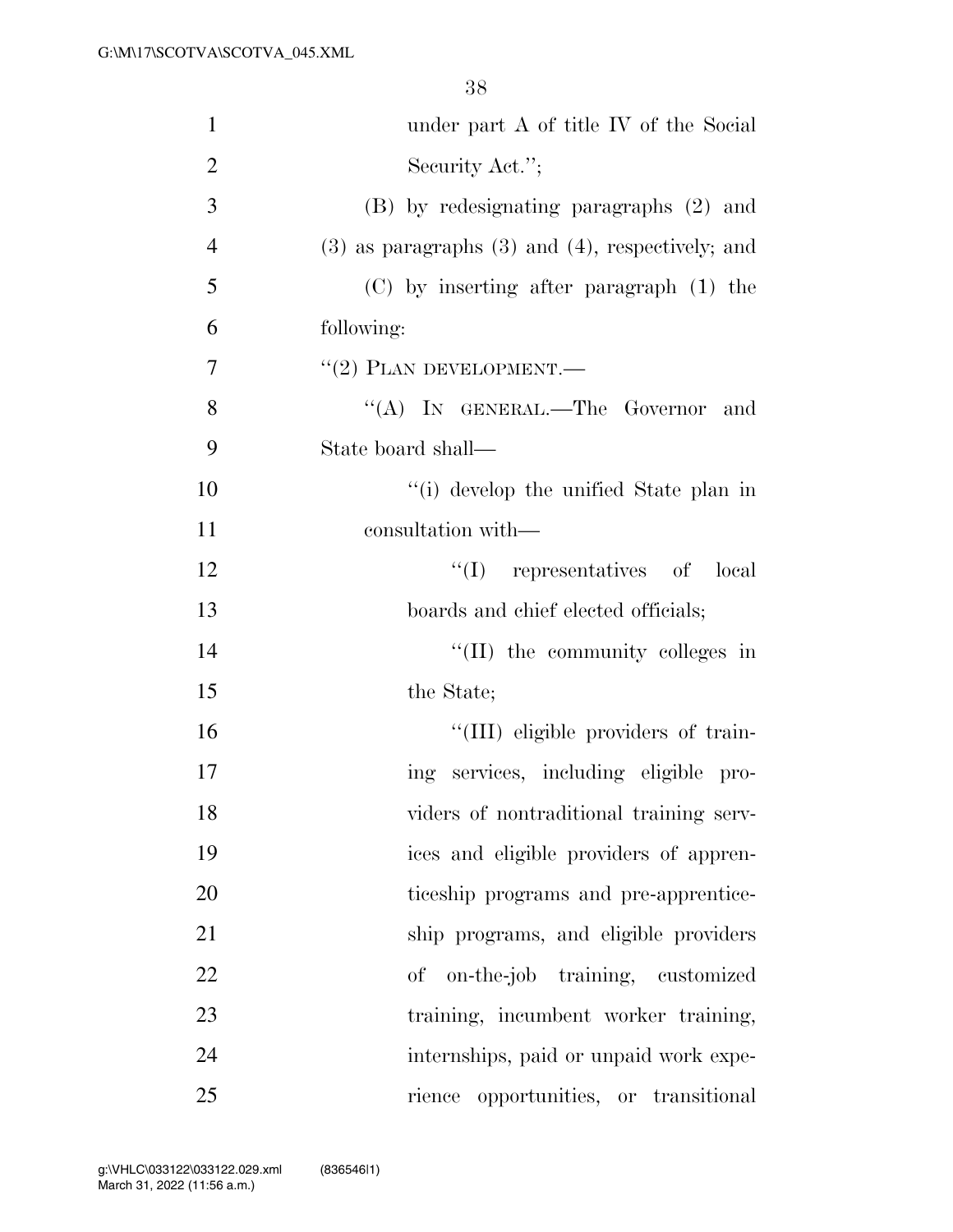| $\mathbf{1}$   | jobs, secondary schools and institu-     |
|----------------|------------------------------------------|
| $\overline{2}$ | tions of higher education (including)    |
| 3              | institutions offering career and tech-   |
| $\overline{4}$ | nical education programs, minority-      |
| 5              | serving institutions, and historically   |
| 6              | Black colleges and universities), and    |
| $\tau$         | providers of supported employment        |
| 8              | services;                                |
| 9              | "(IV) interested community rep-          |
| 10             | resentatives, including community-       |
| 11             | based organizations;                     |
| 12             | $\lq\lq(V)$ individuals with barriers to |
| 13             | employment or organizations rep-         |
| 14             | resenting such individuals;              |
| 15             | "(VI) representatives of business        |
| 16             | and industry, including representa-      |
| 17             | tives of small business and representa-  |
| 18             | tives of industry and sector partner-    |
| 19             | ships in the State;                      |
| 20             | "(VII) representatives of labor          |
| 21             | organizations and joint labor-manage-    |
| 22             | ment organizations in the State;         |
| 23             | "(VIII) representatives of agen-         |
| 24             | cies serving opportunity youth, and      |
| 25             | homeless children and youth, includ-     |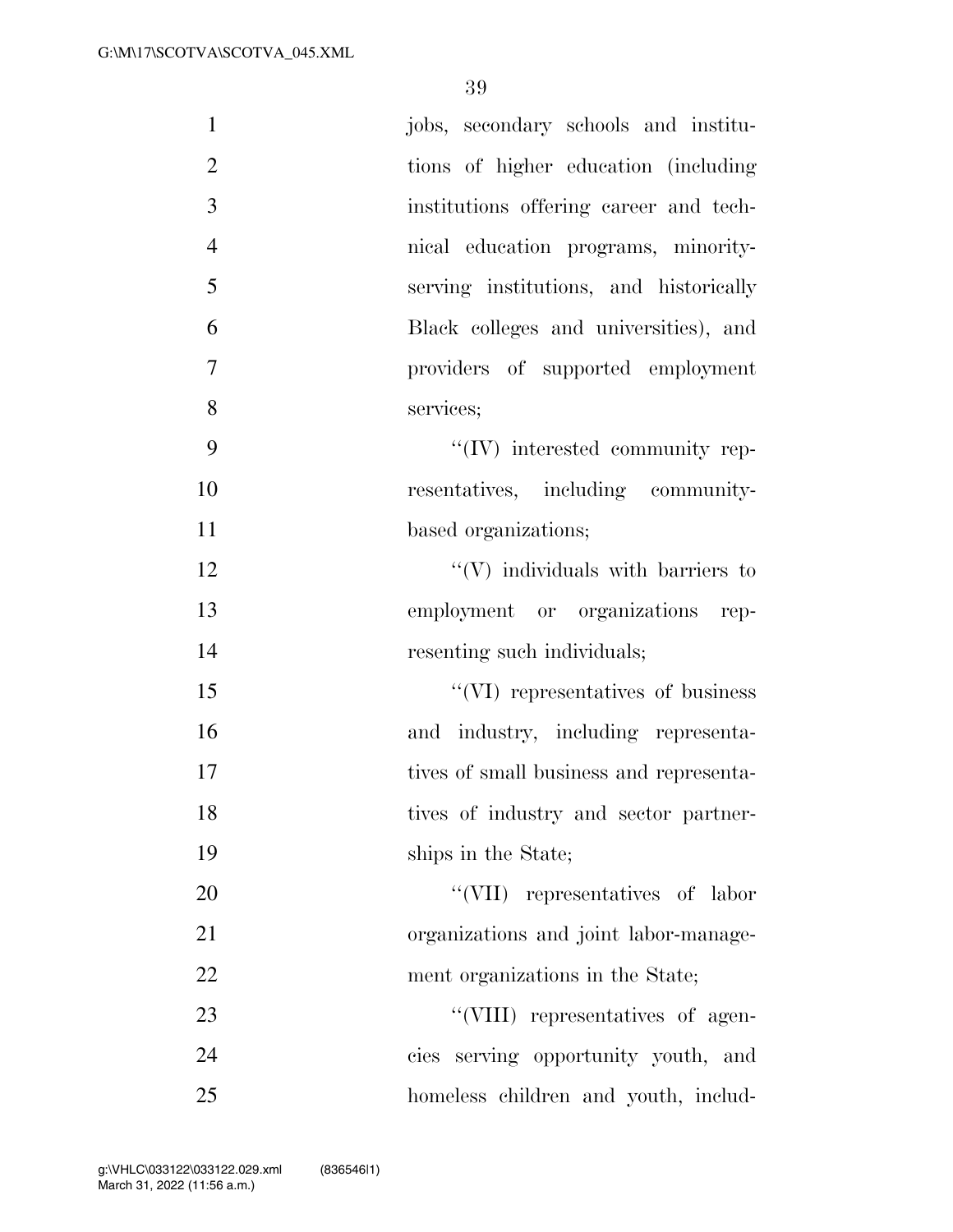| $\mathbf{1}$   | ing the State Coordinator for Edu-          |
|----------------|---------------------------------------------|
| $\overline{2}$ | cation of Homeless Children and             |
| 3              | Youths established or designated            |
| $\overline{4}$ | under section $722(d)(3)$ of the McKin-     |
| 5              | ney-Vento Homeless Assistance Act           |
| 6              | $(42 \text{ U.S.C. } 11432(d)(3));$         |
| $\tau$         | " $(IX)$ representatives of Indian          |
| 8              | tribes and tribal organizations located     |
| 9              | in, or providing services in, the State;    |
| 10             | $\lq\lq (X)$ representatives of the Per-    |
| 11             | kins-eligible agency;                       |
| 12             | $\lq\lq$ (XI) representatives of the adult  |
| 13             | education and literacy community;           |
| 14             | and                                         |
| 15             | "(XII) other primary stake-                 |
| 16             | holders; and                                |
| 17             | "(ii) consult the heads of other State      |
| 18             | agencies with respect to the development of |
| 19             | the unified State plan, including the State |
| 20             | designated unit under subparagraph $(A)$ of |
| 21             | section $101(a)(11)$ of the Rehabilitation  |
| 22             | Act of 1973.                                |
| 23             | "(B) PUBLIC COMMENT.—                       |
| 24             | "(i) WRITTEN COMMENTS.-Not less             |
| 25             | than 60 days prior to submission of the     |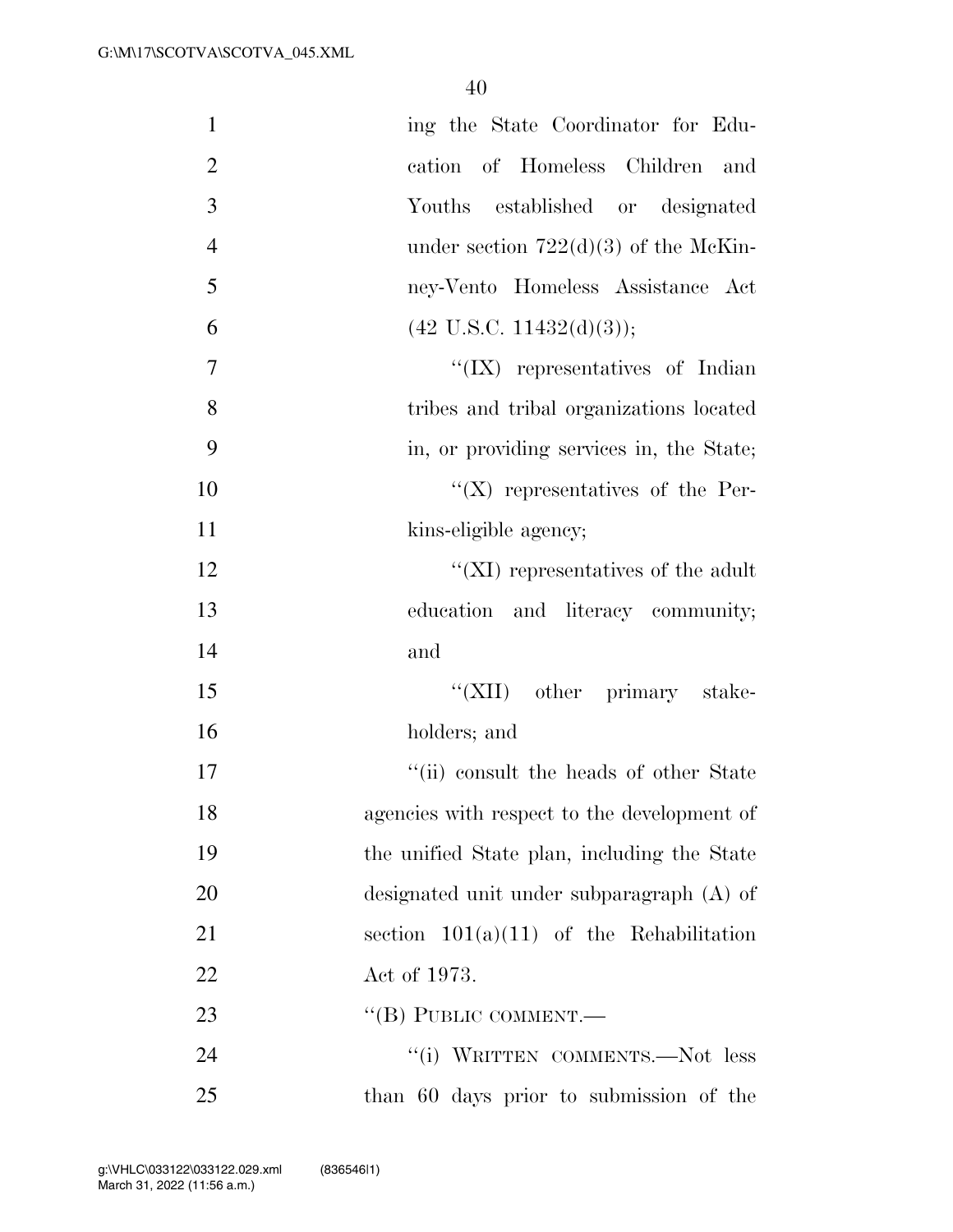| $\mathbf{1}$   | unified State plan, the Governor shall pro- |
|----------------|---------------------------------------------|
| $\overline{2}$ | vide stakeholders described in subpara-     |
| 3              | graph $(A)(i)$ with the opportunity to pro- |
| $\overline{4}$ | vide written comments on the unified State  |
| 5              | $plan$ —                                    |
| 6              | $\lq\lq$ (I) which shall be included in     |
| 7              | the final unified State plan; and           |
| 8              | $\lq\lq$ (II) which shall include com-      |
| 9              | ments on whether and how the unified        |
| 10             | State plan—                                 |
| 11             | "(aa) meets the require-                    |
| 12             | ments of this Act;                          |
| 13             | "(bb) supports the improve-                 |
| 14             | ment of performance of individ-             |
| 15             | uals with barriers to employment;           |
| 16             | $\cdot$ (ce) supports the employ-           |
| 17             | ment needs of the State (includ-            |
| 18             | ing the business community,                 |
| 19             | organizations, education<br>labor           |
| 20             | and training providers, and other           |
| 21             | relevant parties), including in the         |
| 22             | design and content of the train-            |
| 23             | ing, work experience, career ex-            |
| 24             | ploration, on-the-job training,             |
| 25             | and other career and training ac-           |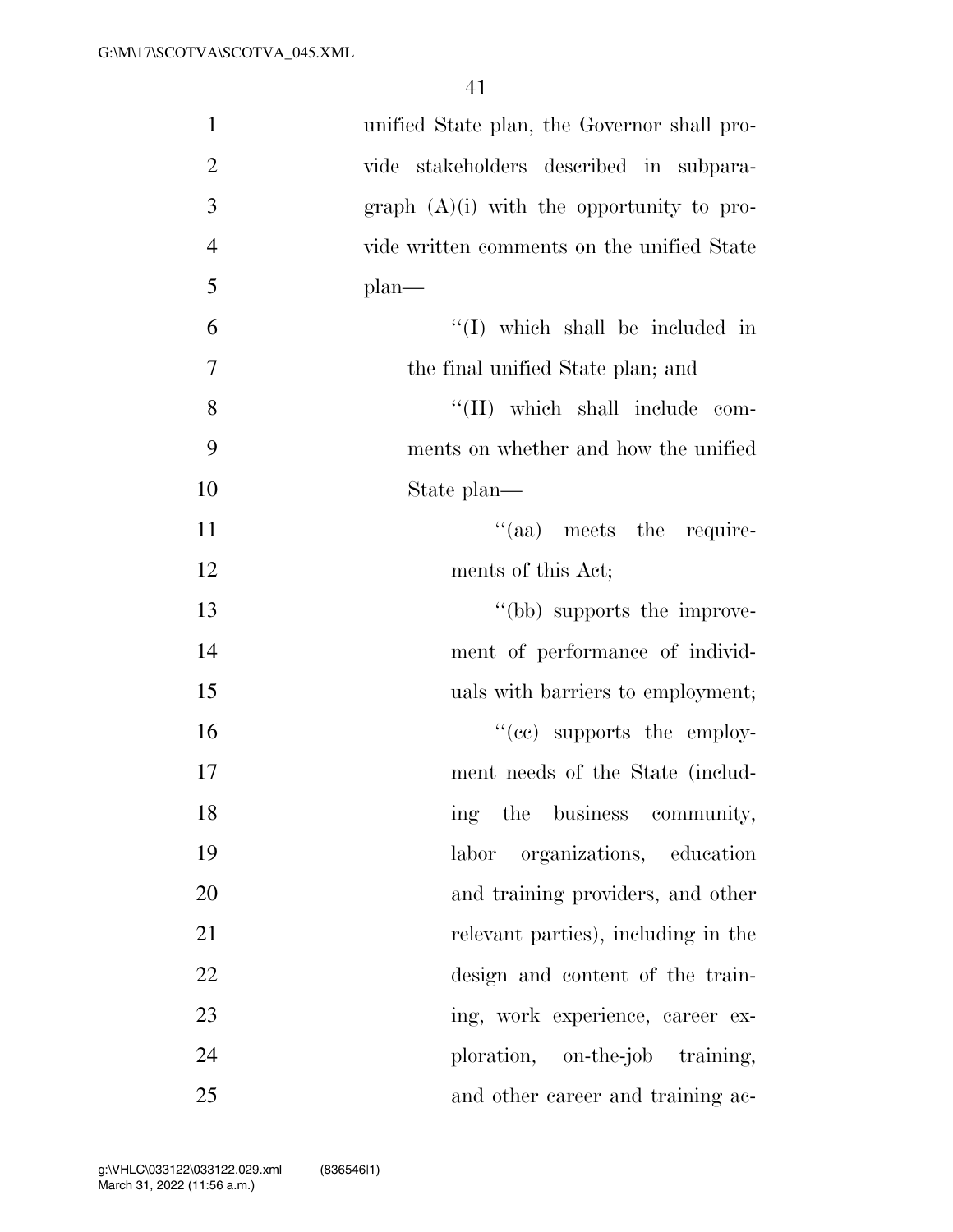| $\mathbf{1}$   | tivities (including information re-          |
|----------------|----------------------------------------------|
| $\mathfrak{2}$ | lated to employment opportuni-               |
| 3              | ties, wage rates, benefits, career           |
| $\overline{4}$ | pathways, and in-demand indus-               |
| 5              | try sectors and occupations); and            |
| 6              | "(dd) takes into account col-                |
| 7              | lective bargaining agreements                |
| 8              | that include training or sub-                |
| 9              | sidized employment, including                |
| 10             | how the elements of such training            |
| 11             | or employment may affect the                 |
| 12             | bargaining agreement (such as                |
| 13             | wages, benefits, and other fac-              |
| 14             | tors).                                       |
| 15             | "(ii) STATE WORKFORCE AGENCY RE-             |
| 16             | SPONSE.—Each State plan shall include a      |
| 17             | written response to the comments provided    |
| 18             | by stakeholders under clause (i).";          |
| 19             | (D) in paragraph $(3)$ , as so redesignated— |
| 20             | (i) in subparagraph $(B)$ —                  |
| 21             | $(I)$ in clause (iv), by striking            |
| 22             | "colleges and area career and tech-          |
| 23             | nical education schools" and inserting       |
| 24             | "colleges, secondary schools and area        |
| 25             | technical education<br>and<br>career         |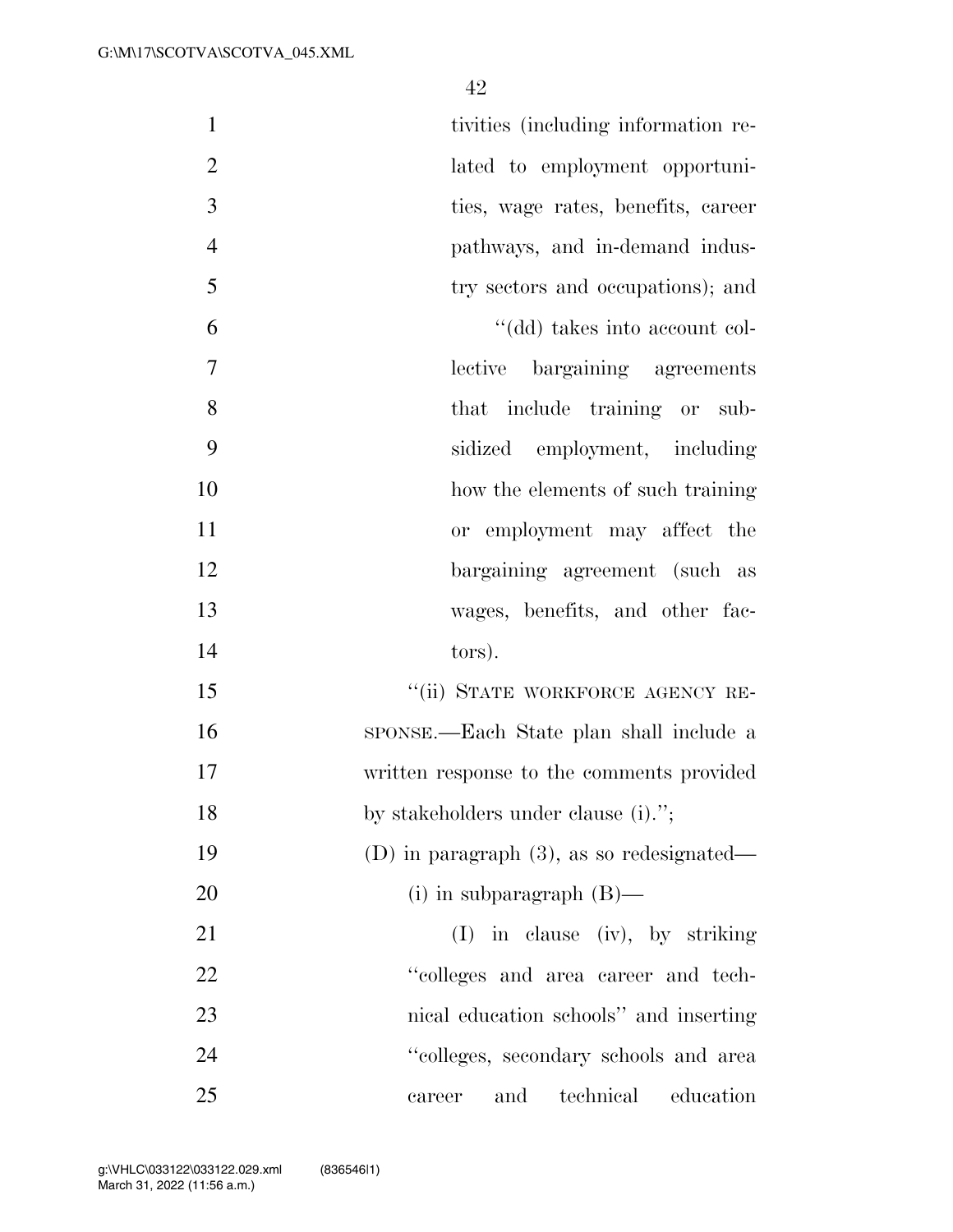| $\mathbf{1}$   | schools, and adult education providers         |
|----------------|------------------------------------------------|
| $\overline{2}$ | under title $II$ ";                            |
| 3              | $(II)$ in clause $(v)$ , by striking           |
| $\overline{4}$ | "and" at the end;                              |
| 5              | (III) by amending clause (vi) to               |
| 6              | read as follows:                               |
| 7              | "(vi) how the State's strategy will—           |
| 8              | $\lq\lq$ (I) improve access to activities      |
| 9              | leading to a recognized postsecondary          |
| 10             | credential (including credentials that         |
| 11             | are portable, stackable, and aligned to        |
| 12             | high-skill, high-wage, or in-demand in-        |
| 13             | dustry sectors and occupations); and           |
| 14             | $\lq\lq$ (II) assess and validate<br>the       |
| 15             | skills and competencies of such cre-           |
| 16             | dentials and alignment to new or ex-           |
| 17             | isting career pathways; and"; and              |
| 18             | (IV) by adding at the end the fol-             |
| 19             | lowing:                                        |
| 20             | "(viii) how the State will work with           |
| 21             | local areas to achieve equitable service de-   |
| 22             | livery and outcomes for individuals with       |
| 23             | barriers to employment by applying the in-     |
| 24             | formation provided in the State equity re-     |
| 25             | port for such State under section $116(f)$ ."; |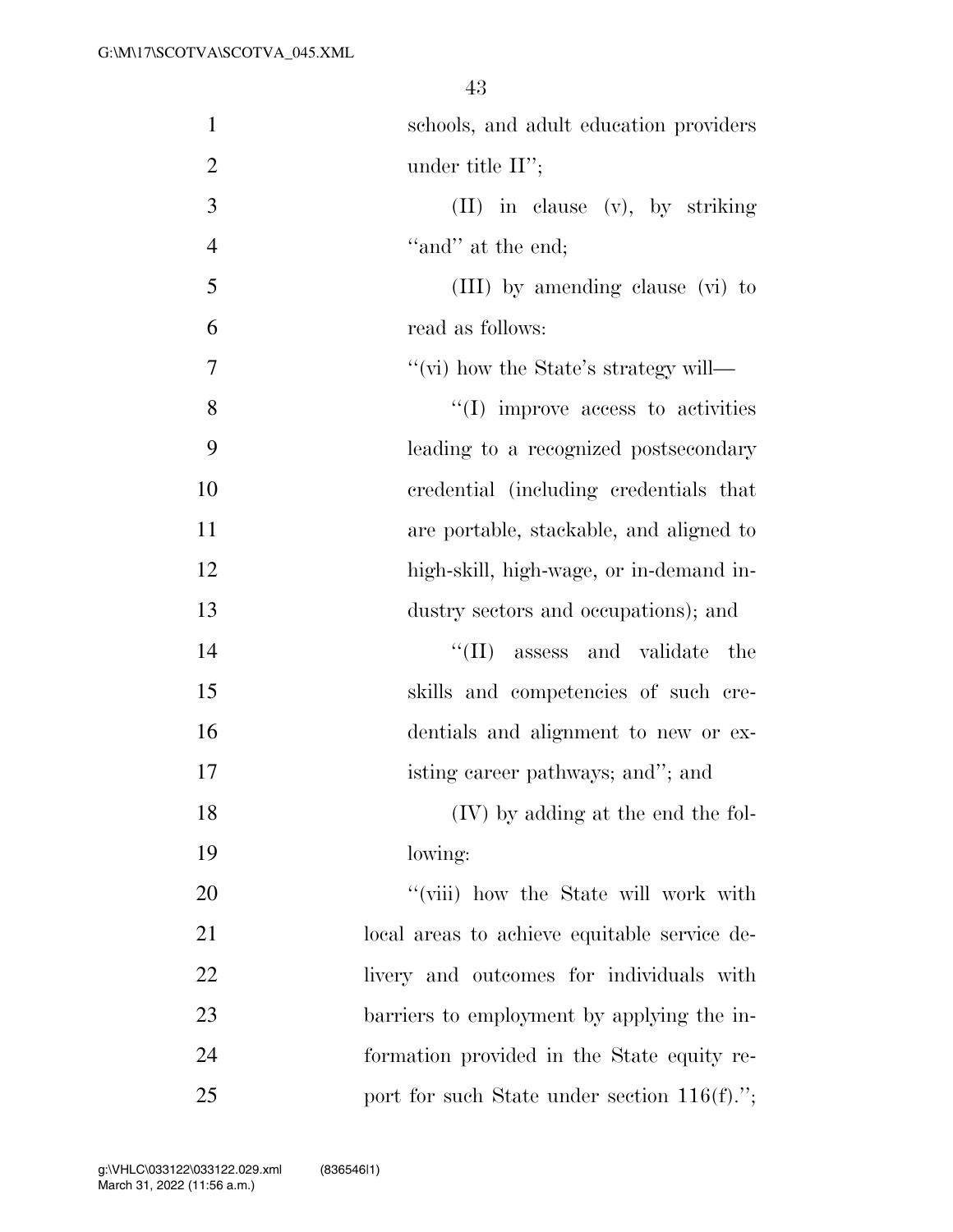| $\mathbf{1}$   | (ii) in subparagraph $(D)$ —             |
|----------------|------------------------------------------|
| $\overline{2}$ | $(I)$ in clause $(i)(II)$ , by striking  |
| $\mathfrak{Z}$ | "local boards and chief elected offi-    |
| $\overline{4}$ | cials in determining the planning re-    |
| 5              | gions" and inserting "the State eco-     |
| 6              | nomic development agency to support      |
| $\overline{7}$ | alignment to the extent practicable,     |
| 8              | local boards and chief elected officials |
| 9              | in determining the planning regions      |
| 10             | and work of such regions"; and           |
| 11             | $(II)$ in clause $(ii)$ —                |
| 12             | (aa) in subclause $(V)$ , by in-         |
| 13             | serting "and" at the end; and            |
| 14             | (bb) by adding at the end                |
| 15             | the following:                           |
| 16             | "(VI) how the eligible agency will       |
| 17             | promote the professionalization of       |
| 18             | adult education through the adoption     |
| 19             | of full-time staffing models, including, |
| 20             | at the eligible agency's discretion, how |
| 21             | the eligible agency will give funding    |
| 22             | priority to local providers that have    |
| 23             | adopted such models;"; and               |
| 24             | (iii) in subparagraph $(E)$ —            |
| 25             | $(I)$ in clause $(iii)$ —                |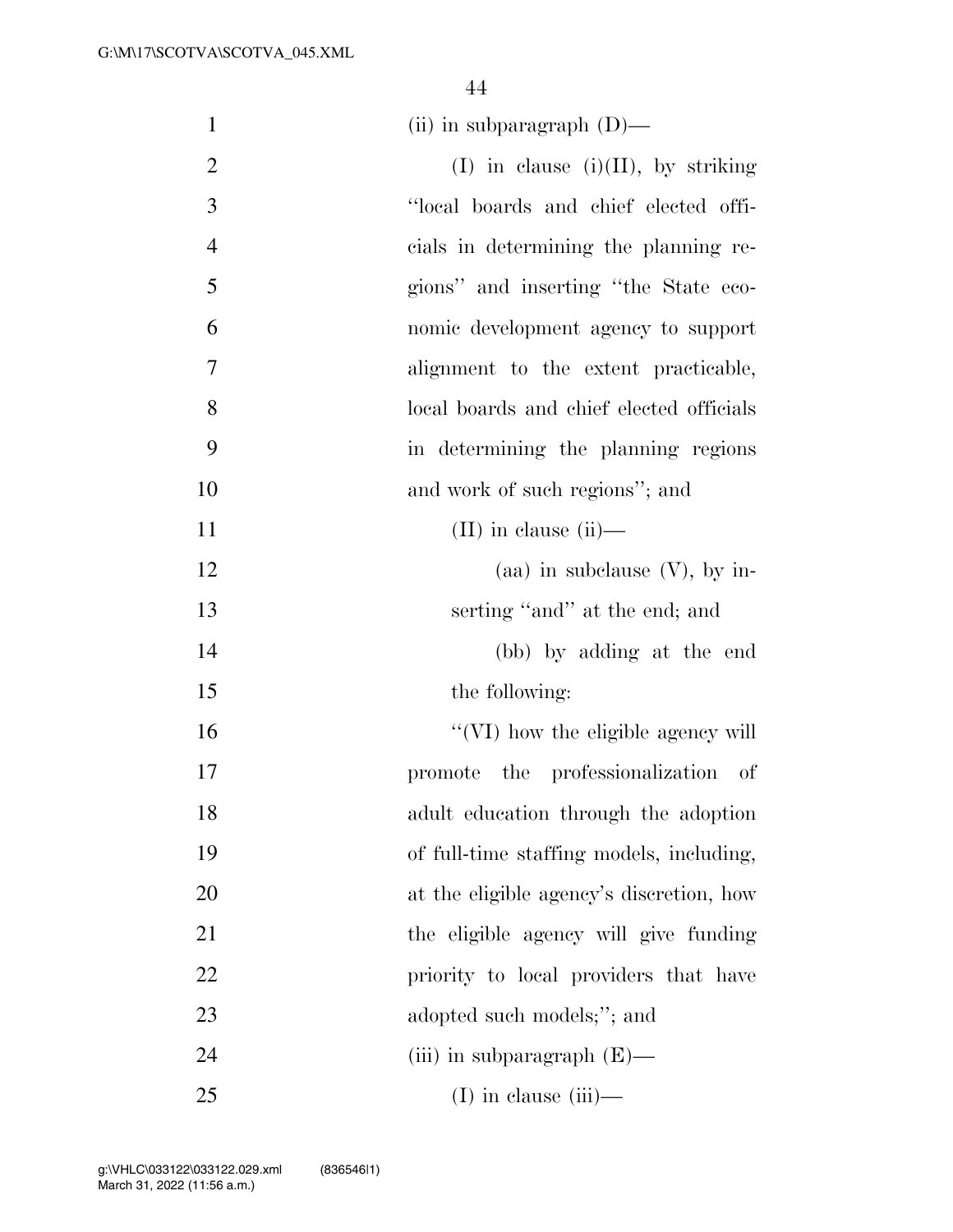| $\mathbf{1}$   | (aa) in subclause $(I)$ , by in-            |
|----------------|---------------------------------------------|
| $\mathbf{2}$   | serting ", ensuring that services           |
| 3              | accessible<br>and<br>resources are          |
| $\overline{4}$ | throughout the State and local              |
| 5              | areas, including in urban, rural            |
| 6              | and suburban areas" after "such             |
| 7              | programs"; and                              |
| 8              | (bb) by amending subclause                  |
| 9              | (II) to read as follows:                    |
| 10             | "(II) that the State obtained input         |
| 11             | into the development of the unified State   |
| 12             | plan and provided an opportunity for com-   |
| 13             | ment on the plan by the individuals listed  |
| 14             | in subsection $(b)(2)(A)(i)$ , and that the |
| 15             | unified State plan is published on a pub-   |
| 16             | licly accessible website;"; and             |
| 17             | (II) by striking "and" at the end           |
| 18             | of clause $(ix);$                           |
| 19             | $(III)$ in clause $(x)$ , by striking the   |
| 20             | period at the end and inserting ";          |
| 21             | and"; and                                   |
| 22             | $(IV)$ by adding at the end the fol-        |
| 23             | lowing:                                     |
| 24             | "(ix) that the employment services au-      |
| 25             | thorized under sections 1 through 13 of     |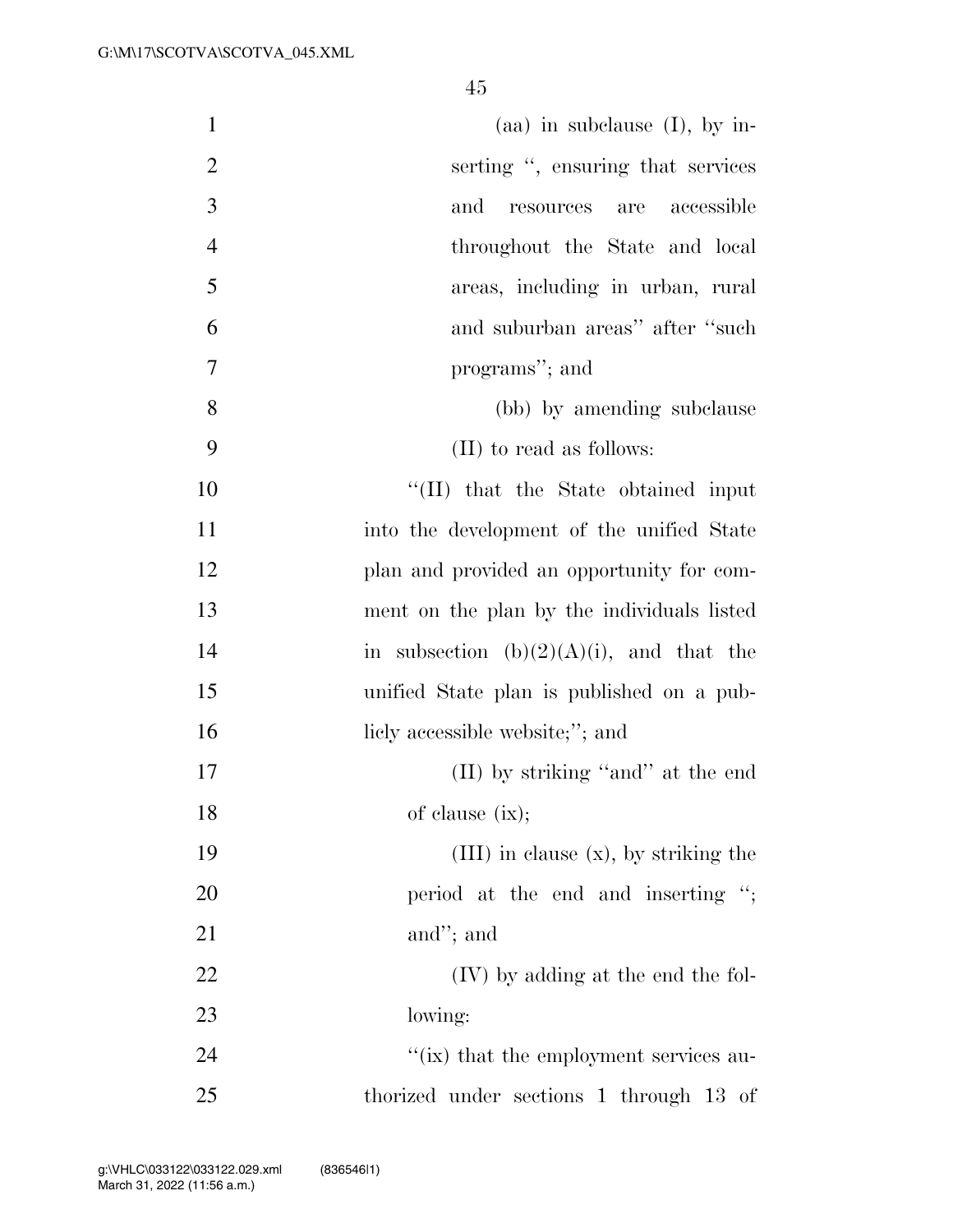| $\mathbf{1}$   | the Wagner-Peyser Act (29 U.S.C. 49 et                    |
|----------------|-----------------------------------------------------------|
| $\overline{2}$ | seq.) are performed by public employees                   |
| 3              | under a merit system; and                                 |
| $\overline{4}$ | " $(x)$ that the State will not prohibit                  |
| 5              | self-attestation in a manner consistent with              |
| 6              | section $402A(e)$ of the Higher Education                 |
| 7              | Act of 1965 (20 U.S.C. 1070a–11(e)) as a                  |
| 8              | means for determining the eligibility of the              |
| 9              | individual who is self-attesting for a pro-               |
| 10             | gram or service under this Act."; and                     |
| 11             | $(2)$ in subsection $(e)$ —                               |
| 12             | (A) in paragraph $(1)(A)$ , by striking "the              |
| 13             | Workforce Innovation and Opportunity Act"                 |
| 14             | and inserting "the Workforce Innovation and               |
| 15             | Opportunity Act of 2022"; and                             |
| 16             | $(B)$ by striking paragraph $(4)$                         |
| 17             | SEC. 203. COMBINED STATE PLAN.                            |
| 18             | Section $103(a)(2)$ (29 U.S.C. 3113(a)(2)) is amended     |
| 19             | by adding at the end the following:                       |
| 20             | "(L) State Apprenticeship Agencies, as ap-                |
| 21             | plicable.".                                               |
| 22             | <b>CHAPTER 2-LOCAL PROVISIONS</b>                         |
| 23             | SEC. 206. WORKFORCE DEVELOPMENT AREAS.                    |
| 24             | REGIONS.—Section $106(a)(1)$ $(29 \text{ U.S.C.})$<br>(a) |
| 25             | $3121(a)(1)$ is amended—                                  |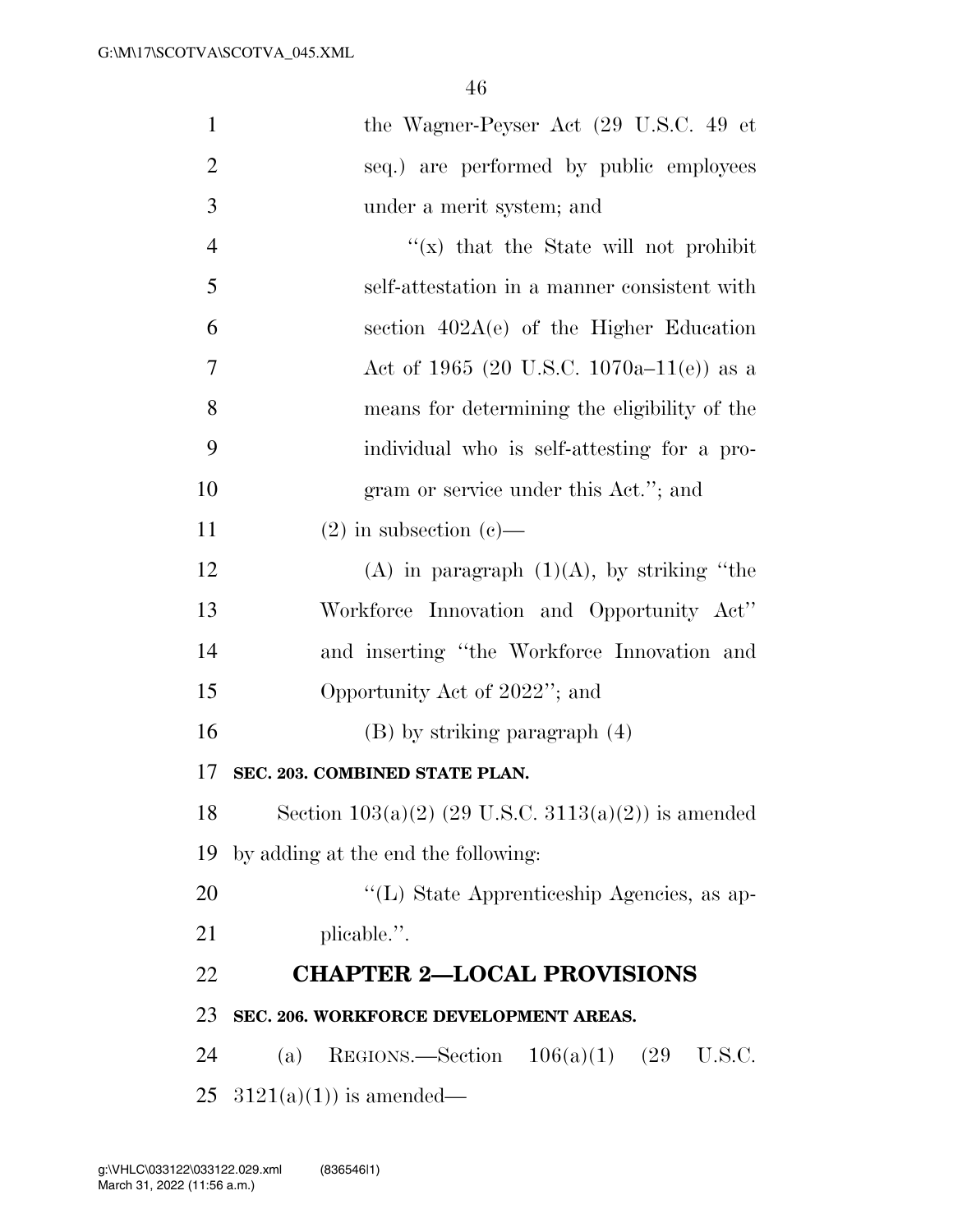| $\mathbf{1}$   | (1) by striking "this Act" and inserting "the     |
|----------------|---------------------------------------------------|
| $\overline{2}$ | Workforce Innovation and Opportunity Act of 2022" |
| 3              | ; and                                             |
| $\overline{4}$ | (2) by inserting ", the State economic develop-   |
| 5              | ment agency, the State apprenticeship agency, as  |
| 6              | applicable," after "local boards".                |
| 7              | (b) LOCAL AREAS.—Section 106(b) (29 U.S.C.        |
| 8              | $3121(b)$ ) is amended—                           |
| 9              | $(1)$ in paragraph $(1)$ —                        |
| 10             | $(A)$ by amending subparagraph $(A)(ii)$ to       |
| 11             | read as follows:                                  |
| 12             | "(ii) after consultation with the State           |
| 13             | economic development agency, chief elected        |
| 14             | officials, and local boards, and consider-        |
| 15             | ation of comments received through the            |
| 16             | public comment process as described in            |
| 17             | section $102(b)(2)(E)(iii)(II)$ .";               |
| 18             | $(B)$ in subparagraph $(B)$ —                     |
| 19             | (i) in clause (ii), by striking "and" at          |
| 20             | the end;                                          |
| 21             | $(ii)$ in clause $(iii)$ —                        |
| 22             | (I) by striking "higher education"                |
| 23             | and" and inserting "higher<br>-edu-               |
| 24             | cation,"; and                                     |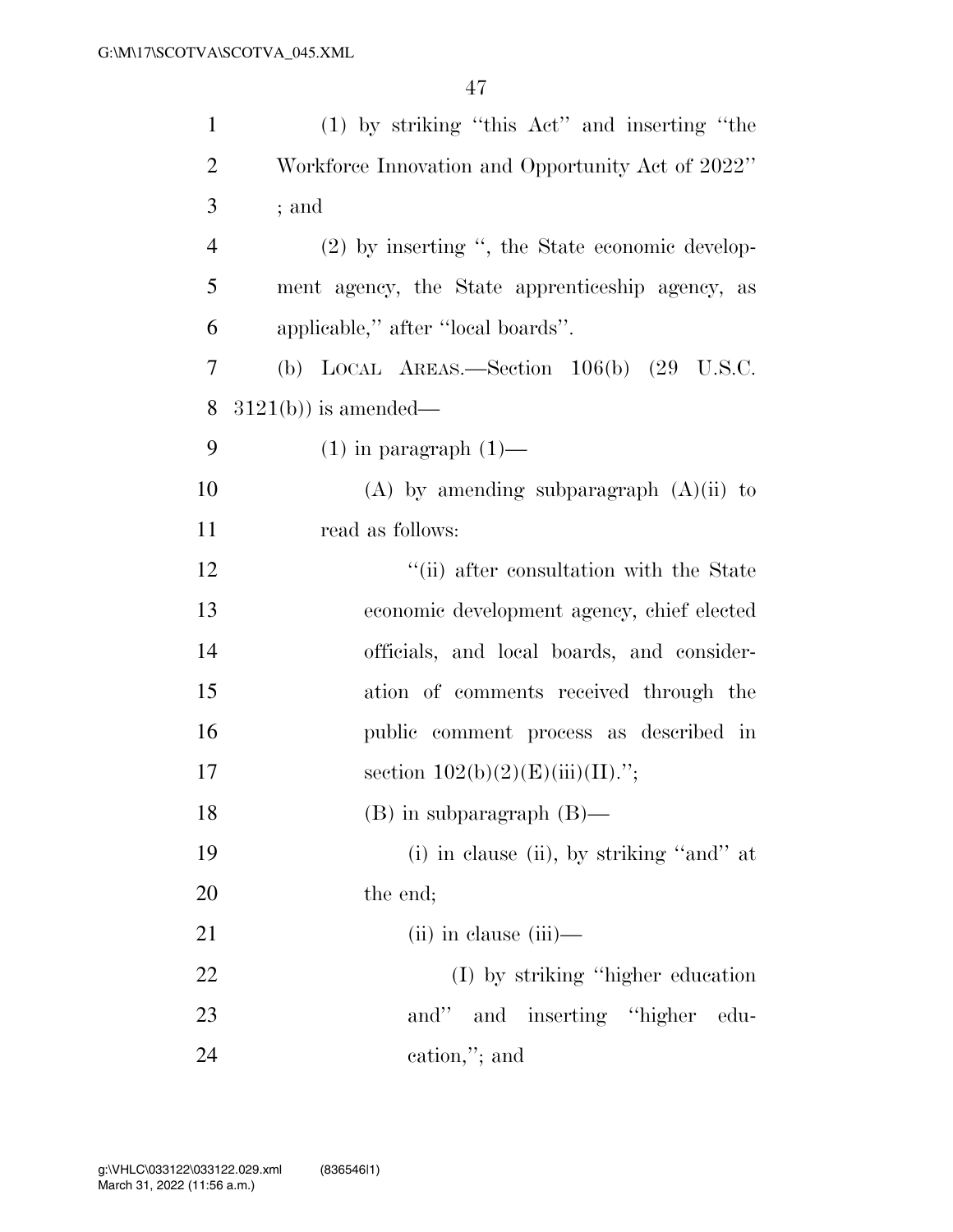| $\mathbf{1}$   | (II) by striking the period at the                   |
|----------------|------------------------------------------------------|
| $\overline{2}$ | end and inserting ", and apprentice-                 |
| 3              | ship and pre-apprenticeship programs;                |
| $\overline{4}$ | and"; and                                            |
| 5              | (iii) by adding at the end the fol-                  |
| 6              | lowing:                                              |
| 7              | "(iv) improve service delivery and effi-             |
| 8              | ciency under the workforce development               |
| 9              | system, and provide for sufficient access to         |
| 10             | comprehensive one-stop centers and affili-           |
| 11             | ated sites."; and                                    |
| 12             | (C) by adding at the end the following:              |
| 13             | "(C) CONSULTATIONS.—The State<br>$-$ eco-            |
| 14             | nomic development agency, chief elected offi-        |
| 15             | cials, and local boards shall provide such con-      |
| 16             | sultations as requested by the Governor in a         |
| 17             | timely manner.";                                     |
| 18             | $(2)$ by amending paragraph $(2)$ to read as fol-    |
| 19             | lows:                                                |
| 20             | "(2) INITIAL DESIGNATION.—During the first $2$       |
| 21             | full program years following the date of enactment   |
| 22             | of the Workforce Innovation and Opportunity Act of   |
| 23             | 2022, the Governor shall approve a request for ini-  |
| 24             | tial designation as a local area from any area that— |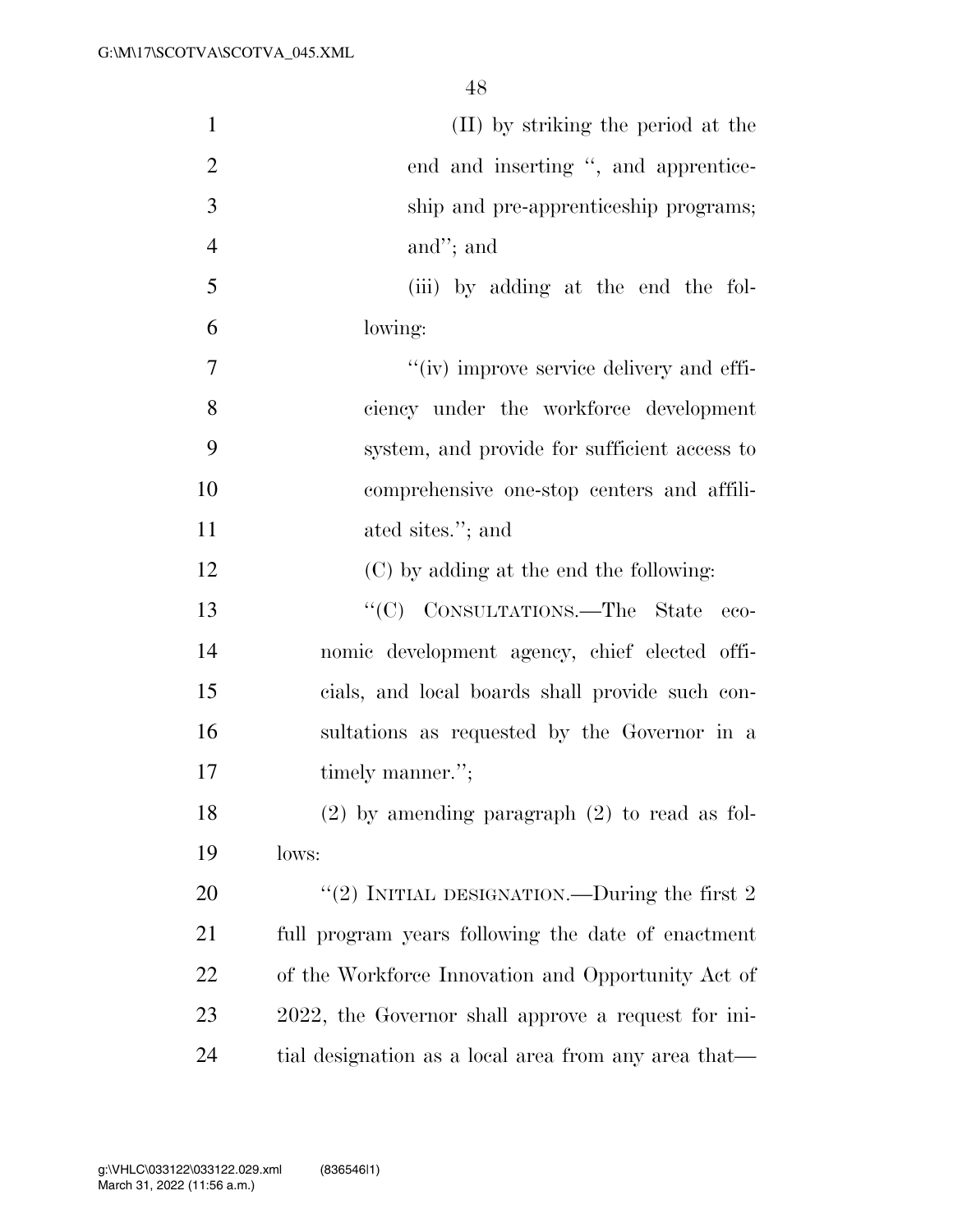| $\mathbf{1}$   | "(A) was designated as a local area for                  |
|----------------|----------------------------------------------------------|
| $\overline{2}$ | purposes of this Act or the 2-year period pre-           |
| 3              | ceding the date of enactment of the Workforce            |
| $\overline{4}$ | Innovation and Opportunity Act of 2022;                  |
| 5              | $\lq\lq$ (B) performed successfully; and                 |
| 6              | $\lq\lq$ sustained fiscal integrity."; and               |
| 7              | $(3)$ in paragraph $(4)$ , by adding at the end the      |
| 8              | following: "Such designation may include the com-        |
| 9              | bining of areas that were designated as local areas      |
| 10             | under this subsection before the date of enactment       |
| 11             | of the Workforce Innovation and Opportunity Act of       |
| 12             | $2022$ within a region described in subsection (a), to   |
| 13             | form a new, redesignated local area under this sub-      |
| 14             | section, if all chief elected officials and local boards |
| 15             | in the affected areas agree to such a redesignation.".   |
| 16             | (c) REGIONAL COORDINATION.—Section $106(c)(1)$           |
| 17             | $(29 \text{ U.S.C. } 3121(e)(1))$ is amended—            |
| 18             | $(1)$ in subparagraph $(F)$ , by inserting "and          |
| 19             | prioritizing such services for individuals with bar-     |
| <b>20</b>      | riers to employment," after "services,";                 |
| 21             | $(2)$ in subparagraph $(G)$ , by striking "and" at       |
| <u>22</u>      | the end;                                                 |
| 23             | $(3)$ in subparagraph $(H)$ , by striking the period     |
| 24             | at the end and inserting "; and"; and                    |
| 25             | (4) by adding at the end the following:                  |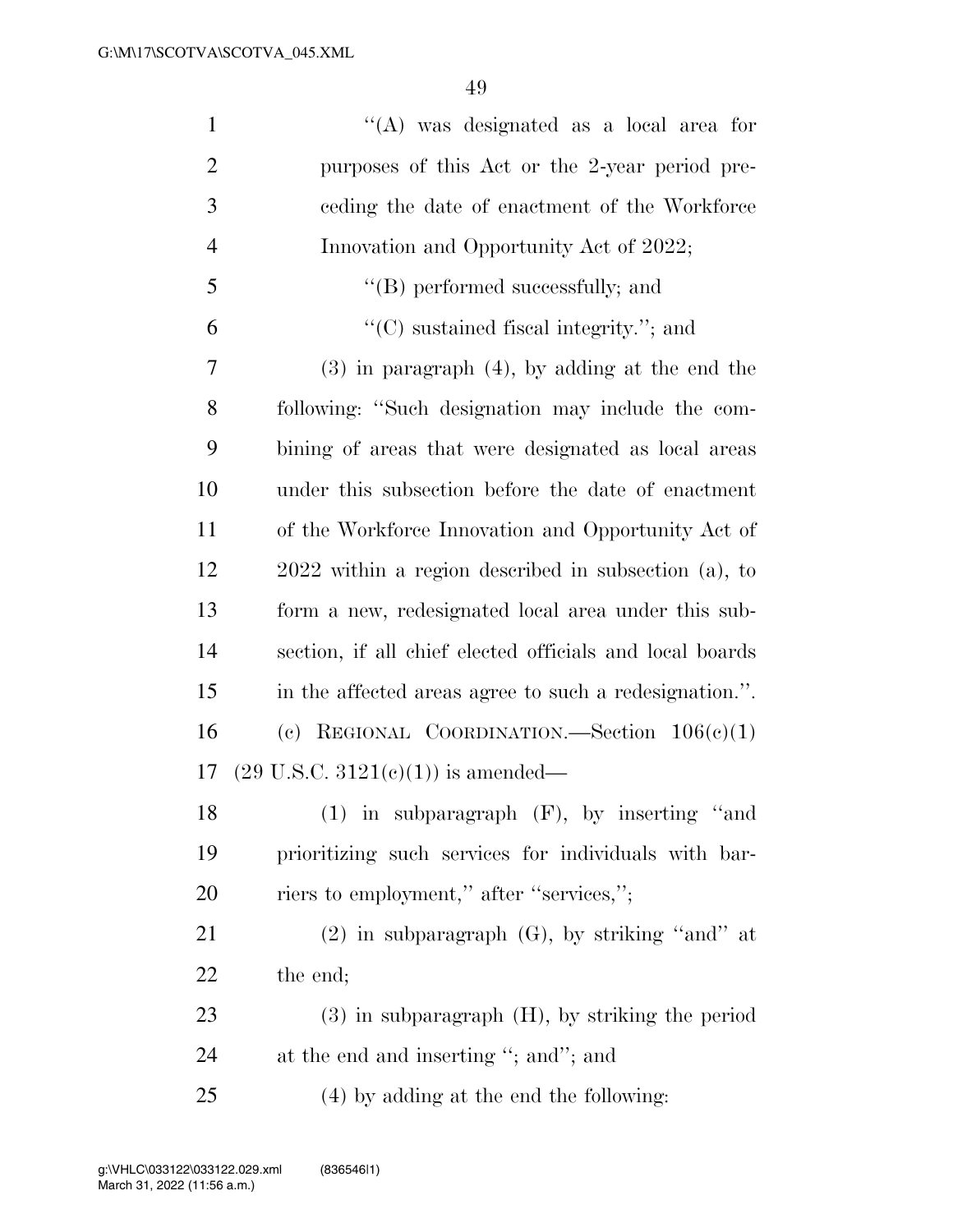| $\mathbf{1}$   | "(I) the analysis of in-demand skills and                  |
|----------------|------------------------------------------------------------|
| $\overline{2}$ | competencies within the region, and cor-                   |
| 3              | responding wages offered for jobs requiring                |
| $\overline{4}$ | such skills and competencies.".                            |
| 5              | (d)<br>DEFINITIONS.—Section 106(e) (29 U.S.C.              |
| 6              | $3121(e)$ is amended—                                      |
| 7              | $(1)$ in paragraph $(1)$ , by striking " $($ or, if appli- |
| 8              | cable, core indicators of performance described in         |
| 9              | section $136(b)(2)(A)$ of the Workforce Investment         |
| 10             | Act of 1998, as in effect the day before the date of       |
| 11             | enactment of this Act)"; and                               |
| 12             | $(2)$ in paragraph $(2)$ , by striking " $($ or, if appli- |
| 13             | cable, title I of the Workforce Investment Act of          |
| 14             | 1998 as in effect prior to the effective date of such      |
| 15             | subtitle $B$ )".                                           |
| 16             | SEC. 207. LOCAL WORKFORCE DEVELOPMENT BOARDS.              |
| 17             | (a) MEMBERSHIP.—Section $107(b)$ (29 U.S.C.                |
| 18             | $3122(b)$ ) is amended—                                    |
| 19             | $(1)$ in paragraph $(2)$ —                                 |
| 20             | $(A)$ in subparagraph $(B)$ —                              |
| 21             | $(i)$ in the matter preceding clause $(i)$ ,               |
| 22             | by striking "20" and inserting "30"; and                   |
| 23             | $(ii)$ in clause $(iv)$ —                                  |
| 24             | (I) by inserting "eligible youth                           |
| 25             | and" after "include"; and                                  |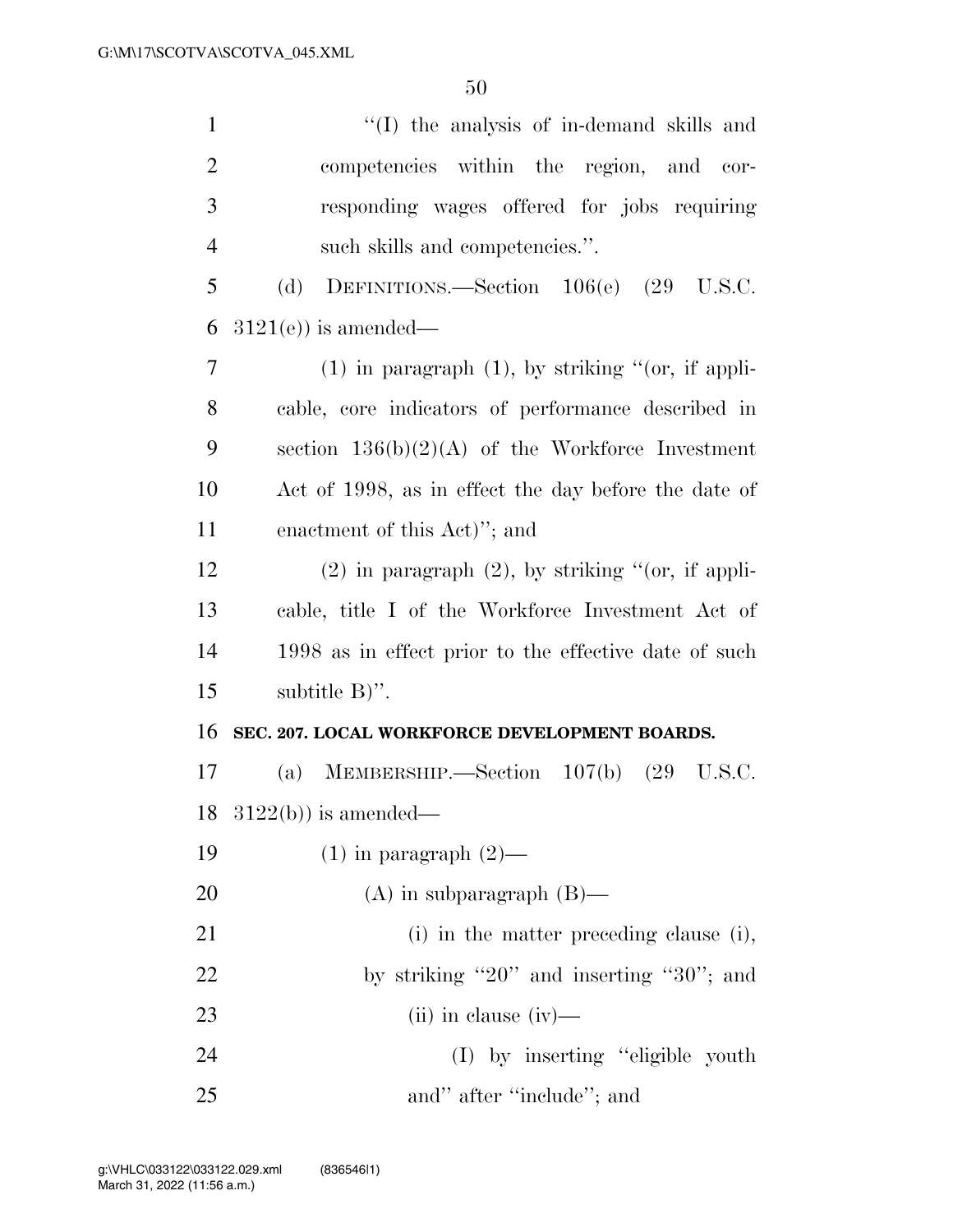| $\mathbf{1}$   | (II) by striking "out-of-school"                       |
|----------------|--------------------------------------------------------|
| $\overline{2}$ | and inserting "opportunity"; and                       |
| 3              | $(B)$ in subparagraph $(C)(ii)$ , by striking          |
| $\overline{4}$ | the semicolon and inserting "; and";                   |
| 5              | (C) by striking "and" at the end of sub-               |
| 6              | paragraph $(D)(v)$ ;                                   |
| 7              | (D) by striking the period at the end of               |
| 8              | subparagraph (E) and inserting a semicolon;            |
| 9              | and                                                    |
| 10             | (E) by adding at the end the following:                |
| 11             | DEMOGRAPHIC DIVERSITY.-The<br>$``$ (F)                 |
| 12             | members of the local board shall represent di-         |
| 13             | verse demographic populations of the local             |
| 14             | area.";                                                |
| 15             | $(2)$ in paragraph $(3)$ , by adding at the end the    |
| 16             | following: "Each chairperson shall ensure that each    |
| 17             | new board member is provided with information on       |
| 18             | the local area, employment opportunities (including    |
| 19             | youth employment opportunities), industry or sector    |
| 20             | partnerships, eligible providers or training services, |
| 21             | and demographic information of participants served     |
| 22             | including individuals with barriers to employment.";   |
| 23             | and                                                    |
| 24             | $(3)$ in paragraph $(4)(A)$ —                          |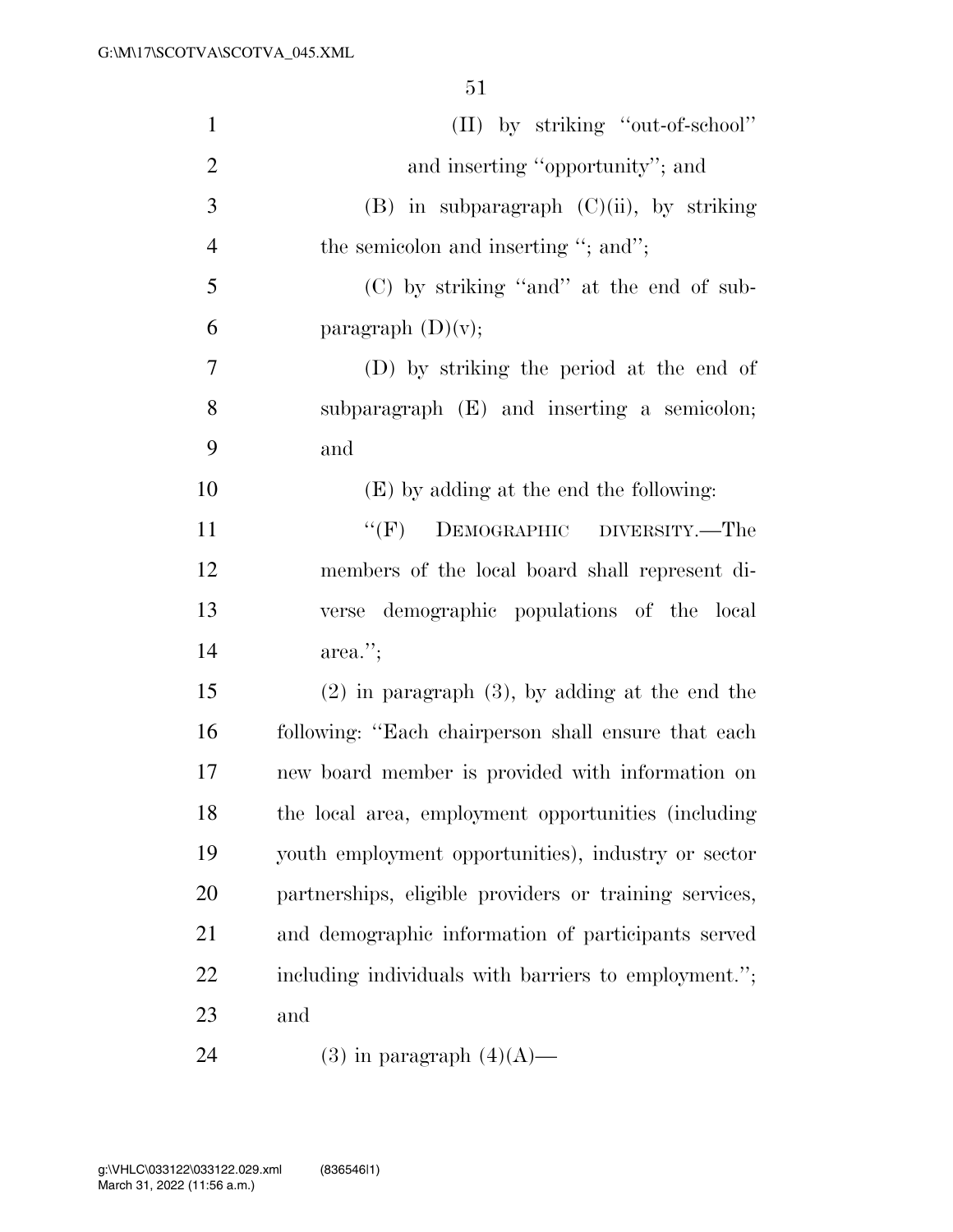| $\mathbf{1}$   | $(A)$ in clause (ii), by inserting ", if applica-   |
|----------------|-----------------------------------------------------|
| $\overline{2}$ | ble, YouthBuild operators, and" after "in-          |
| 3              | $chude$ <sup>"</sup> ;                              |
| $\overline{4}$ | (B) in clause (iii), by inserting before the        |
| 5              | period at the end the following: ", which include   |
| 6              | individuals with disabilities or representatives of |
| 7              | organizations serving individuals with disabil-     |
| 8              | ities"; and                                         |
| 9              | (C) by adding at the end the following:             |
| 10             | "(iv) A standing committee to provide               |
| 11             | information to assist with planning, oper-          |
| 12             | ational, and other issues relating to the           |
| 13             | provision of a dult education services, which       |
| 14             | shall include providers of adult education          |
| 15             | carried out under title II of this Act.             |
| 16             | $\lq\lq$ (v) A standing committee to provide        |
| 17             | information related to work-based learning          |
| 18             | opportunities, which shall include a rep-           |
| 19             | resentative from a provider of work-based           |
| 20             | learning, including a provider of related in-       |
| 21             | struction under an apprenticeship.                  |
| 22             | "(vi) A standing committee, which                   |
| 23             | shall include representatives of workers            |
| 24             | and their communities (including labor and          |
| 25             | community-based organizations), to provide          |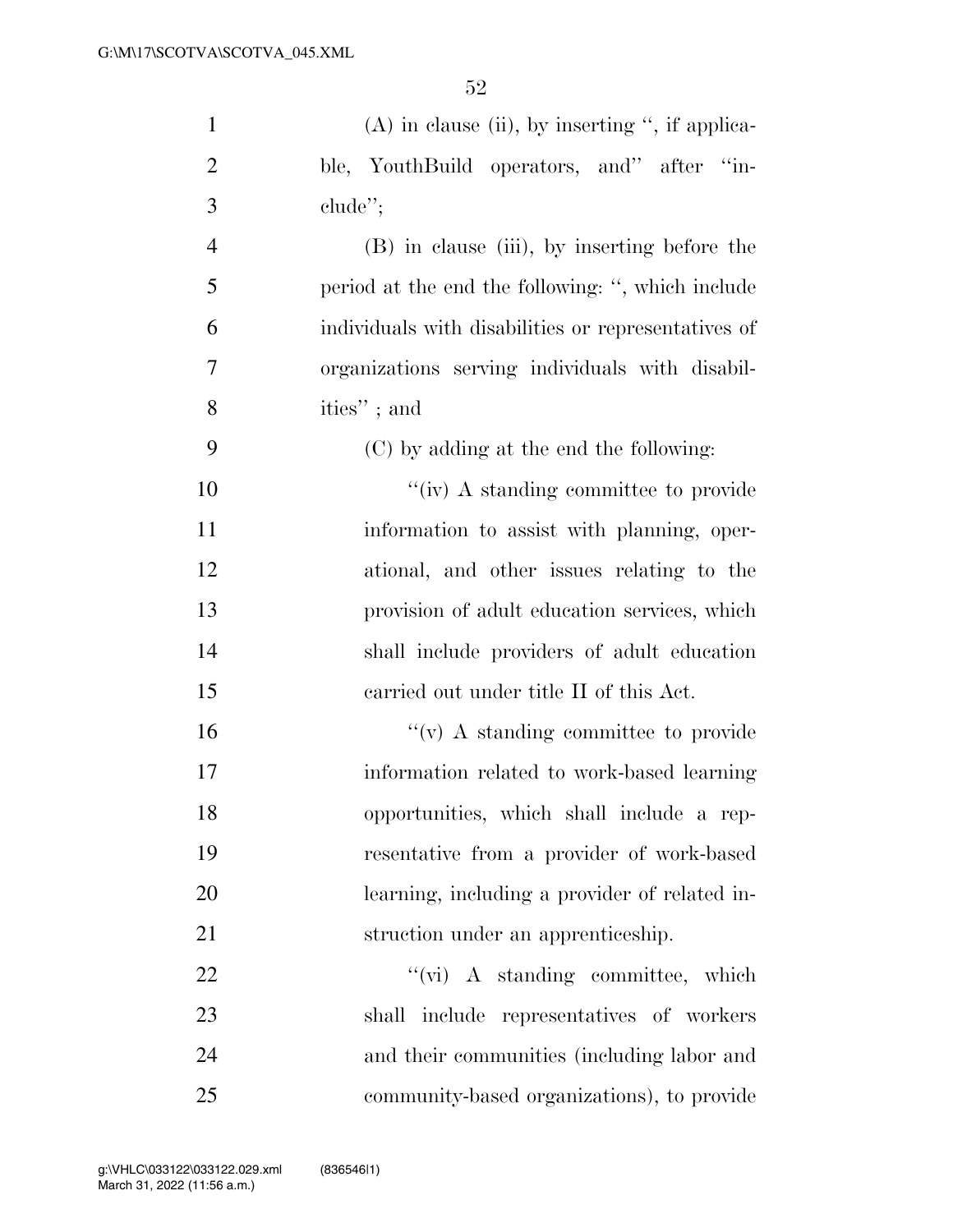| $\mathbf{1}$   | information to assist with responding to              |
|----------------|-------------------------------------------------------|
| $\overline{2}$ | rapid changes in the economy such as—                 |
| 3              | $\lq\lq$ (I) mass layoffs;                            |
| $\overline{4}$ | "(II) unexpected increases in un-                     |
| 5              | employment; and                                       |
| 6              | "(III) introduction of new em-                        |
| $\overline{7}$ | ployment opportunities, including the                 |
| $8\,$          | assessment of the in-demand skills                    |
| 9              | and competencies of the local area.".                 |
| 10             | (b)<br>APPOINTMENT AND CERTIFICATION<br>OF            |
| 11             | BOARD.—Section $107(c)$ (29 U.S.C. 3122(c)) is amend- |
| 12             | $ed$ —                                                |
| 13             | $(1)$ in paragraph $(1)$ , by adding at the end the   |
| 14             | following:                                            |
| 15             | "(D) PUBLICATION.—The chief elected of-               |
| 16             | ficial or officials appointing the board for a        |
| 17             | local area shall make publicly available the          |
| 18             | membership of the board (including information        |
| 19             | identifying how the membership composition re-        |
| 20             | quirements of subsection (b) have been met            |
| 21             | (other than the requirements of paragraph             |
| 22             | $(2)(F)$ of such subsection)), including by post-     |
| 23             | ing that information on the website of the ap-        |
| 24             | propriate unit of local government included in        |
| 25             | the local area."; and                                 |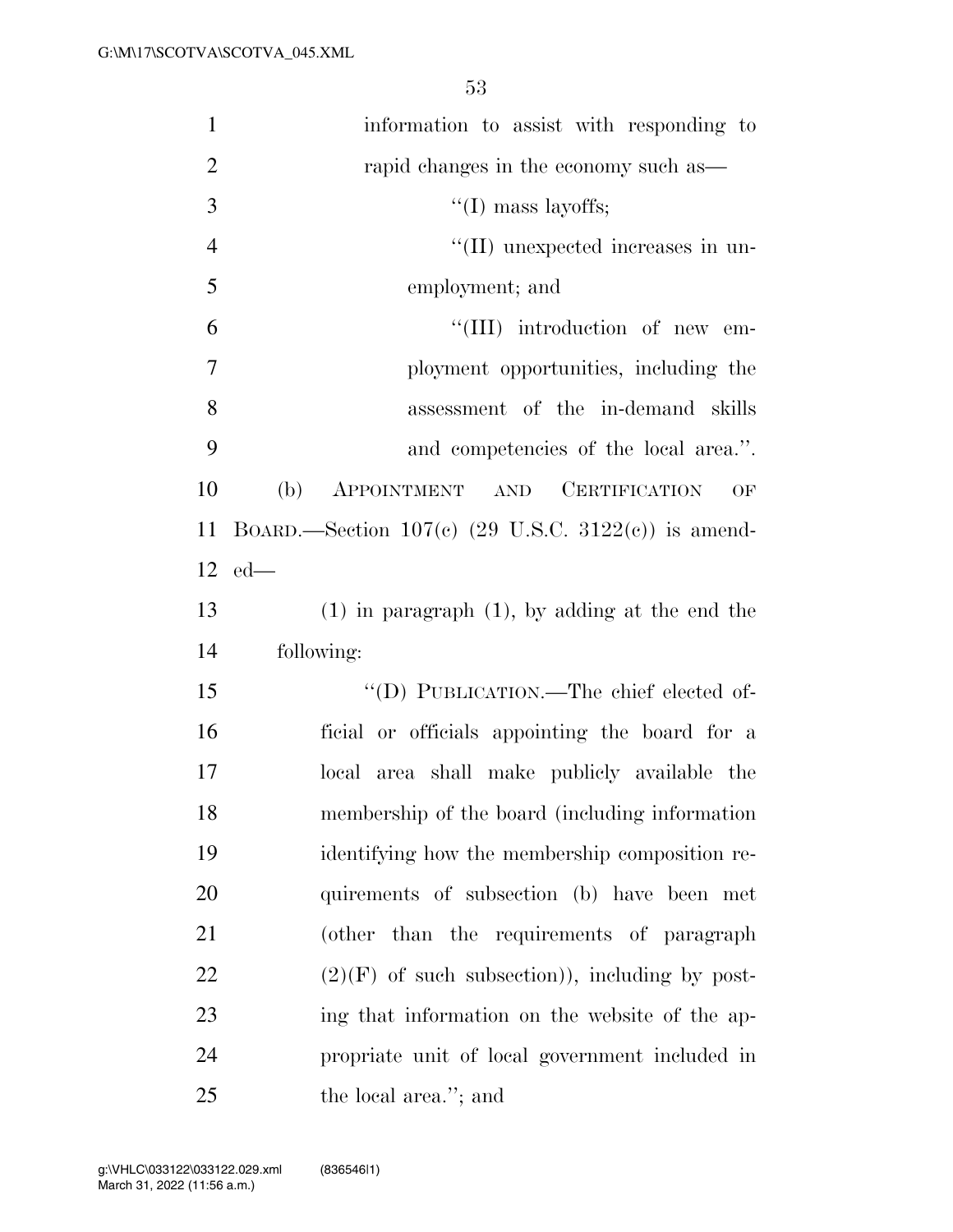| $\mathbf{1}$   | (2) in paragraph $(4)(A)$ , by striking "and $(2)$ "  |
|----------------|-------------------------------------------------------|
| $\overline{2}$ | and inserting ", $(2)$ , and $(3)$ ".                 |
| 3              | (c) FUNCTIONS OF LOCAL BOARD.—Section $107(d)$        |
| $\overline{4}$ | $(29 \text{ U.S.C. } 3122(d))$ is amended—            |
| 5              | (1) in paragraph $(2)(A)$ , by striking "skills"      |
| 6              | and inserting ", skills, and competencies";           |
| 7              | $(2)$ in paragraph $(3)$ , in the first sentence, by  |
| 8              | inserting ", including supportive services offered by |
| 9              | community-based organizations," after "resources";    |
| 10             | $(3)$ in paragraph $(4)$ —                            |
| 11             | $(A)$ in subparagraph $(B)$ , by inserting            |
| 12             | "and" after the semicolon;                            |
| 13             | $(B)$ by amending subparagraph $(C)$ to read          |
| 14             | as follows:                                           |
| 15             | $\cdot$ (C) to ensure that workforce investment       |
| 16             | activities meet the skilled workforce needs of        |
| 17             | employers and support economic growth in the          |
| 18             | region by enhancing communication, coordina-          |
| 19             | tion, and collaboration among employers, eco-         |
| 20             | nomic development entities, and service pro-          |
| 21             | viders, including by developing and imple-            |
| 22             | menting proven or promising strategies for-           |
| 23             | "(i) meeting the employment, skill,                   |
| 24             | and competency needs of workers and em-               |
| 25             | ployers (including the establishment of in-           |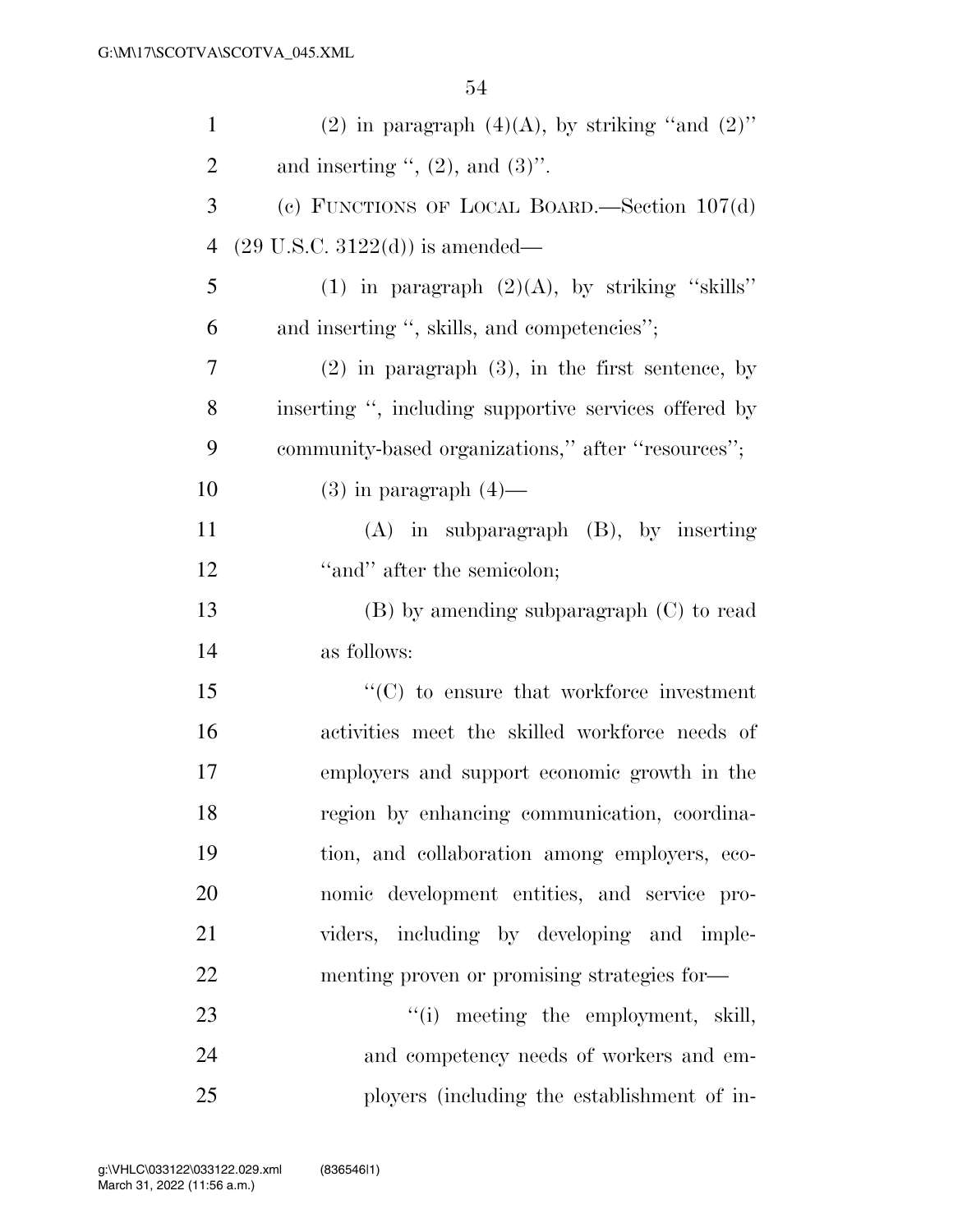| $\mathbf{1}$   | dustry and sector partnerships) and sup-        |
|----------------|-------------------------------------------------|
| $\overline{2}$ | porting skill and competency-based hiring;      |
| 3              | "(ii) improving access to jobs in high-         |
| $\overline{4}$ | skill, high-wage, or in-demand industry         |
| 5              | sectors and occupations, to expand employ-      |
| 6              | ment and career advancement opportuni-          |
| $\tau$         | ties for workforce development system par-      |
| 8              | ticipants in in-demand industry sectors or      |
| 9              | occupations; and                                |
| 10             | "(iii) recruiting a more diverse work-          |
| 11             | force."; and                                    |
| 12             | (C) by striking subparagraph (D);               |
| 13             | $(4)$ in paragraph $(5)$ —                      |
| 14             | (A) by striking "and postsecondary" and         |
| 15             | inserting ", postsecondary, and adult";         |
| 16             | (B) by inserting ", systems, and pro-           |
| 17             | grams" after "pathways"; and                    |
| 18             | (C) by inserting "and opportunity youth"        |
| 19             | after "to employment";                          |
| 20             | $(5)$ by amending subparagraph $(A)$ of para-   |
| 21             | $graph(6)$ to read as follows:                  |
| 22             | "(A) identify and promote strategies and        |
| 23             | initiatives to the one-stop delivery system for |
| 24             | meeting the needs of employers, workers, and    |
| 25             | jobseekers (including individuals with barriers |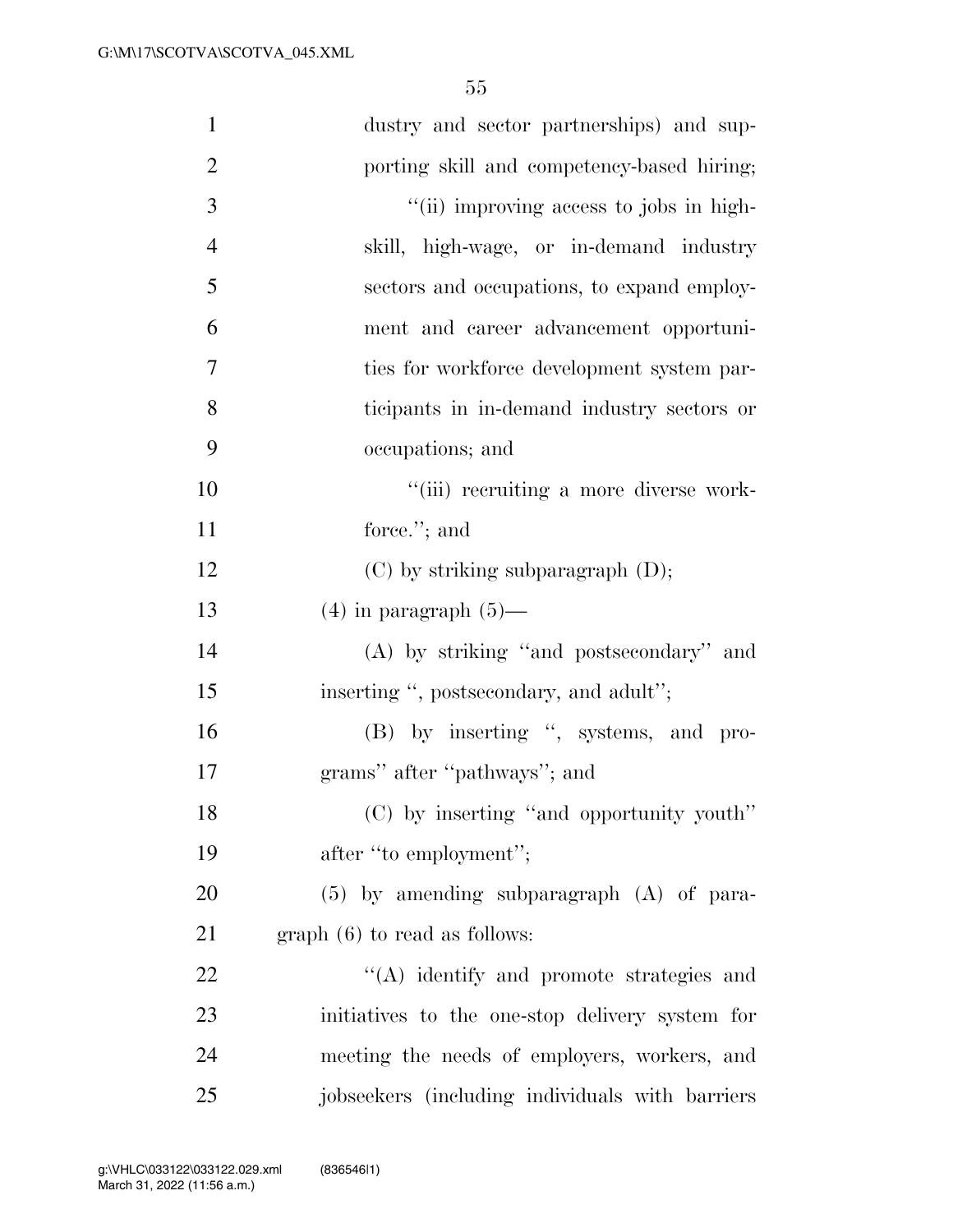| $\mathbf{1}$   | to employment) in the local workforce develop-         |
|----------------|--------------------------------------------------------|
| $\overline{2}$ | ment system, including—                                |
| 3              | "(i) providing physical and pro-                       |
| $\overline{4}$ | grammatic accessibility, in accordance with            |
| 5              | section 188, if applicable, and applicable             |
| 6              | provisions of the Americans with Disabil-              |
| $\overline{7}$ | ities Act of 1990 (42 U.S.C. 12101 et                  |
| 8              | seq.); and                                             |
| 9              | "(ii) identifying and implementing                     |
| 10             | strategies to assure service delivery is ac-           |
| 11             | cessible to all eligible individuals, including        |
| 12             | individuals with barriers to employment;               |
| 13             | and";                                                  |
| 14             | $(1)$ by amending paragraph $(7)$ to read as fol-      |
| 15             | lows:                                                  |
| 16             | "(7) TECHNOLOGY.-The local board shall de-             |
| 17             | velop strategies for using technology to maximize the  |
| 18             | accessibility and effectiveness of the local workforce |
| 19             | development system, including in remote areas, for     |
| 20             | employers, workers, and jobseekers, by-                |
| 21             | $\lq\lq$ identifying and integrating new dig-          |
| 22             | ital technologies into business services, career       |
| 23             | navigation, and employment and training activi-        |
| 24             | ties, and working with the State to offer serv-        |
| 25             | ices virtually or through in-person service deliv-     |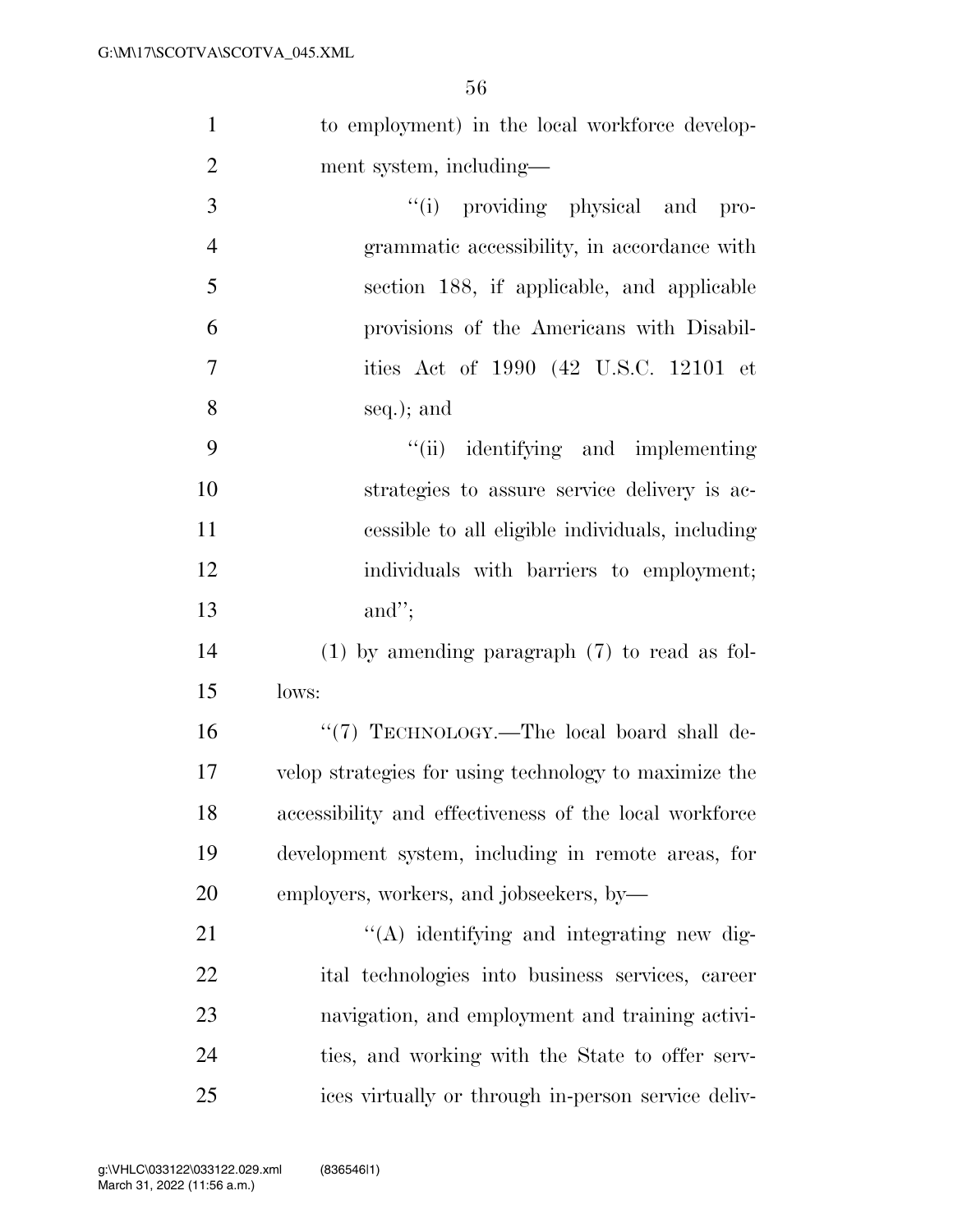ery strategies that are augmented through the 2 use of technology;

 ''(B) facilitating connections among the in- take and case management information systems of the one-stop partner programs to support a comprehensive workforce development system in the local area, including through coordination and collaboration with one-stop partner pro- grams to support coenrollment of programs, as applicable;

 $\langle (C) \rangle$  identifying strategies for better meet- ing the needs of individuals with barriers to em- ployment, including strategies that augment traditional service delivery, and increase access to services and programs of the one-stop deliv- ery system, such as improving digital literacy skills, assessments of skills and competencies, and prior learning assessments assisted through the use of technology; and

20  $\text{``(D)}$  leveraging resources and capacity 21 within the local workforce development system, including resources and capacity for services for 23 individuals with barriers to employment.";

24  $(2)$  in paragraph  $(10)$ —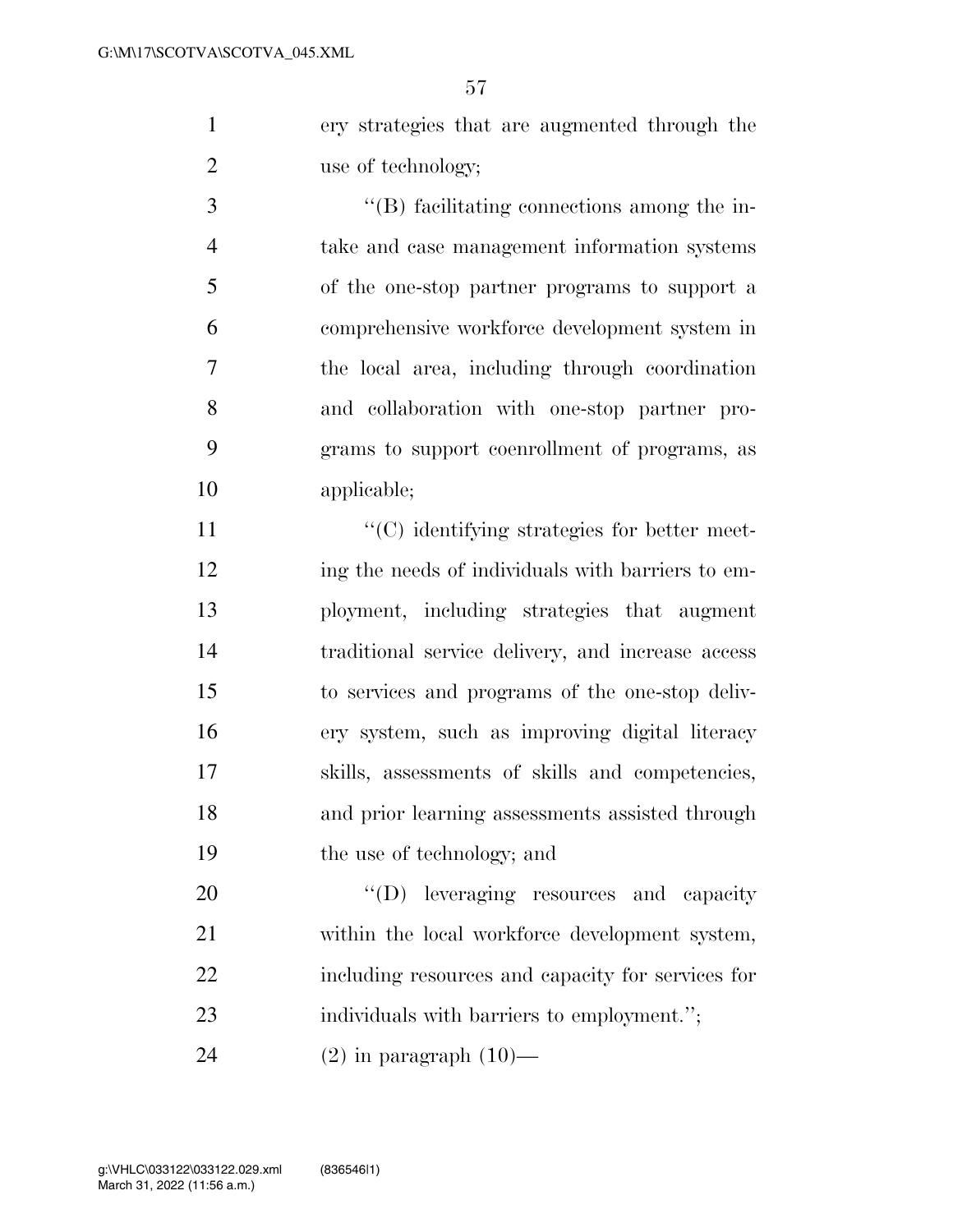| $\mathbf{1}$   | $(A)$ in subparagraph $(B)(ii)$ , by inserting             |
|----------------|------------------------------------------------------------|
| $\overline{2}$ | "as described in section 122" after "providers";           |
| 3              | $(B)$ in subparagraph $(C)$ , by inserting                 |
| $\overline{4}$ | "and make information about such providers"                |
| 5              | publicly available, including to community-based           |
| 6              | organizations" after "local area"; and                     |
| $\overline{7}$ | $(C)$ in subparagraph $(D)$ , by inserting                 |
| 8              | "and make information about such providers"                |
| 9              | publicly available, including to community-based           |
| 10             | organizations" after "contracts";                          |
| 11             | $(3)$ in paragraph $(11)(A)$ , by inserting ", local       |
| 12             | educational agencies, institutions of higher education     |
| 13             | located in the local area, including minority-serving      |
| 14             | institutions, historically Black colleges and univer-      |
| 15             | sities, and Tribally controlled colleges or universities,  |
| 16             | as appropriate," after "2302))"; and                       |
| 17             | (4) in paragraph $(12)(A)$ , by striking "for the"         |
| 18             | and inserting "for all funds not otherwise reserved        |
| 19             | by the State allocated to local areas under section        |
| <b>20</b>      | $128(b)$ and section $133(b)$ , for local youth workforce  |
| 21             | activities authorized under section $129(c)$ , and for     |
| 22             | local employment and training activities authorized        |
| 23             | under subsection $(b)$ of section 134, and".               |
| 24             | SUNSHINE PROVISION.—Section 107(e)<br>(d)<br>(29           |
| 25             | U.S.C. $3122(e)$ ) is amended by inserting "that conforms" |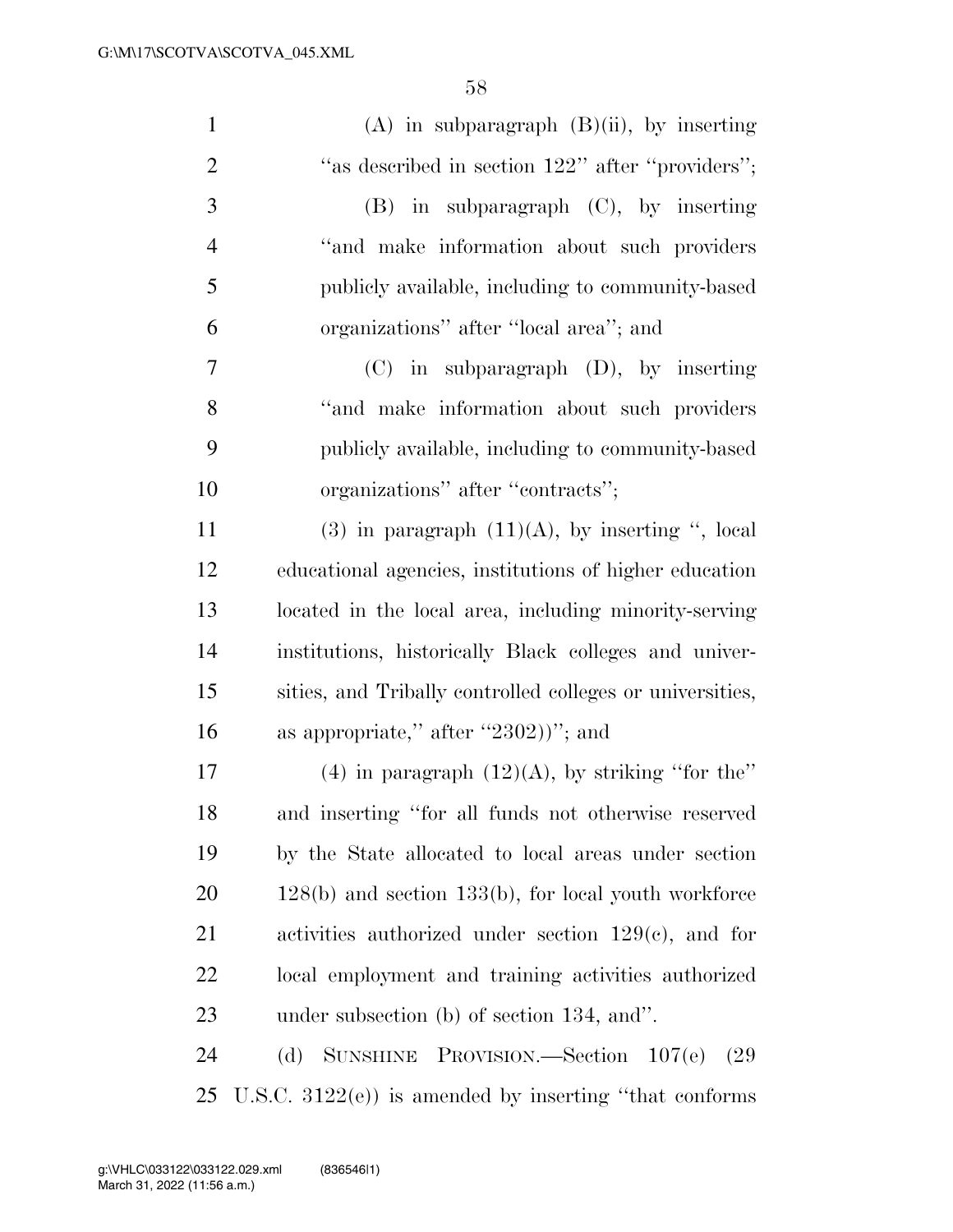at a minimum, to Level AA of the Web Content Accessi- bility Guidelines 2.0 of the Web Accessibility Initiative (or any successor guidelines)'' after ''means''; (e) STAFF.—Section 107(f) (29 U.S.C. 3122(f)) is amended— (1) by amending paragraph (2) to read as fol- lows: 8 "(2) QUALIFICATIONS.—The local board shall establish and apply a set of qualifications for the po- sition of director that ensures that the individual se- lected has the requisite knowledge, skills, and abili- ties, to meet identified benchmarks and effectively carry out the functions of the local board.''; and (2) by adding at the end the following: ''(4) PROFESSIONAL DEVELOPMENT.—The local board shall ensure the provision of training to local board and one-stop delivery system staff on— 18 ''(A) the expanded use of digital tech- nology and tools for augmenting and improving the delivery of services to participants and em- ployers; 22 ''(B) the implementation of evidence-based strategies, such as career pathways and sector initiatives, and trauma-informed and gender-re-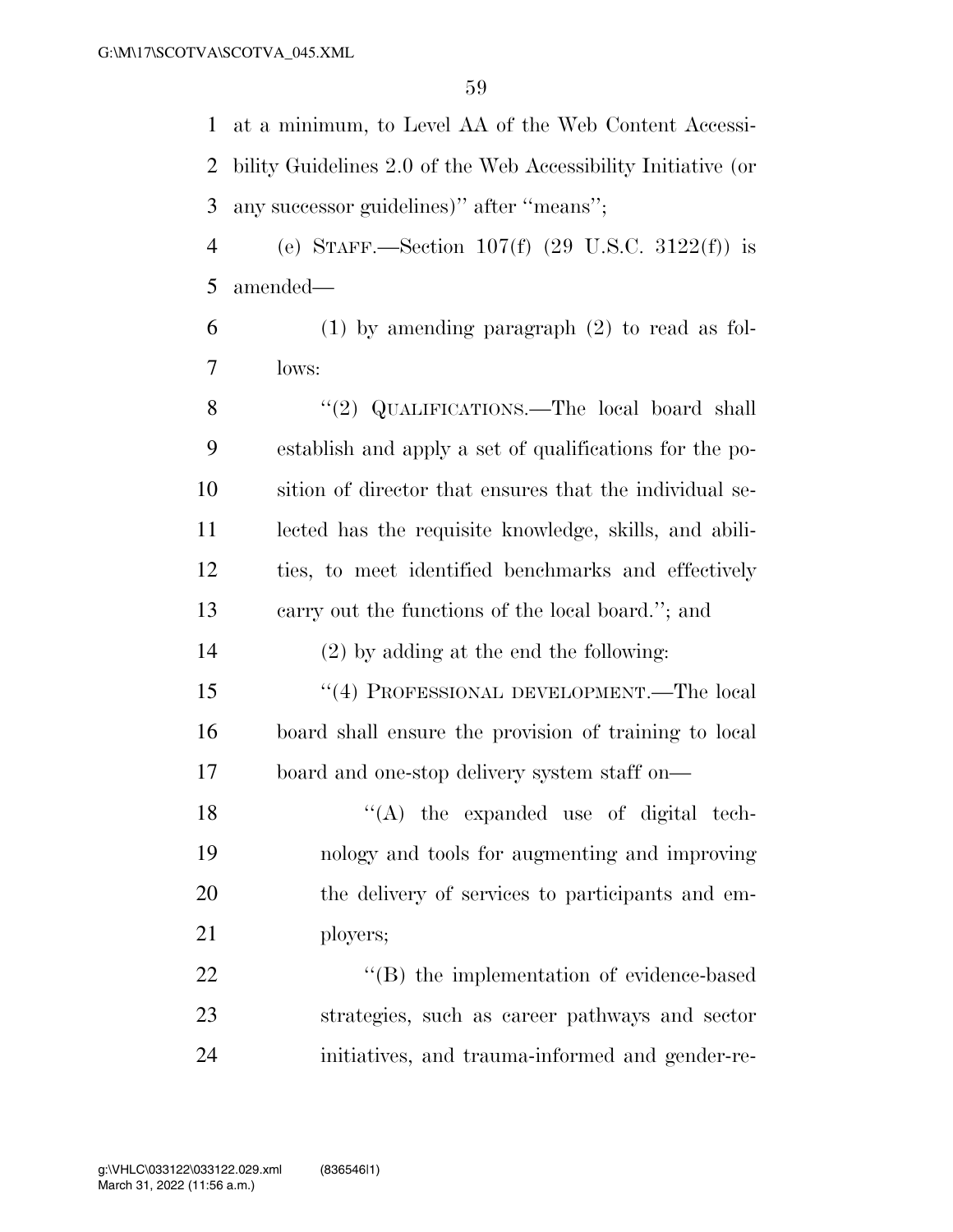| $\mathbf{1}$   | sponsive counseling for meeting the needs of in-          |
|----------------|-----------------------------------------------------------|
| $\overline{2}$ | dividuals with barriers to employment; and                |
| 3              | "(C) how to improve and ensure equitable                  |
| $\overline{4}$ | service delivery and outcomes for individuals             |
| 5              | been historically underserved,<br>have<br>who             |
| 6              | marginalized, and adversely affected as a result          |
| $\overline{7}$ | of race, ethnicity, or gender, including training         |
| 8              | on customer-centered service delivery, gender             |
| 9              | and racial bias, cultural competence, occupa-             |
| 10             | tional stereotyping, and strategies for increas-          |
| 11             | ing participant and worker voice.".                       |
| 12             | SEC. 208. LOCAL PLAN.                                     |
| 13             | Section 108(b) $(29 \text{ U.S.C. } 3123(b))$ is amended— |
| 14             | $(1)$ in paragraph $(1)$ —                                |
| 15             | $(A)$ in subparagraph $(A)$ —                             |
| 16             | (i) in clause (i), by striking "and" at                   |
| 17             | the end;                                                  |
| 18             | (ii) in clause (ii), by inserting "and"                   |
| 19             | at the end; and                                           |
| 20             | (iii) by adding at the end the fol-                       |
| 21             | lowing:                                                   |
| 22             | "(iii) projected industries or sectors                    |
| 23             | within the local area expected to decline or              |
| 24             | face significant changes in employment op-                |
| 25             | portunities;";                                            |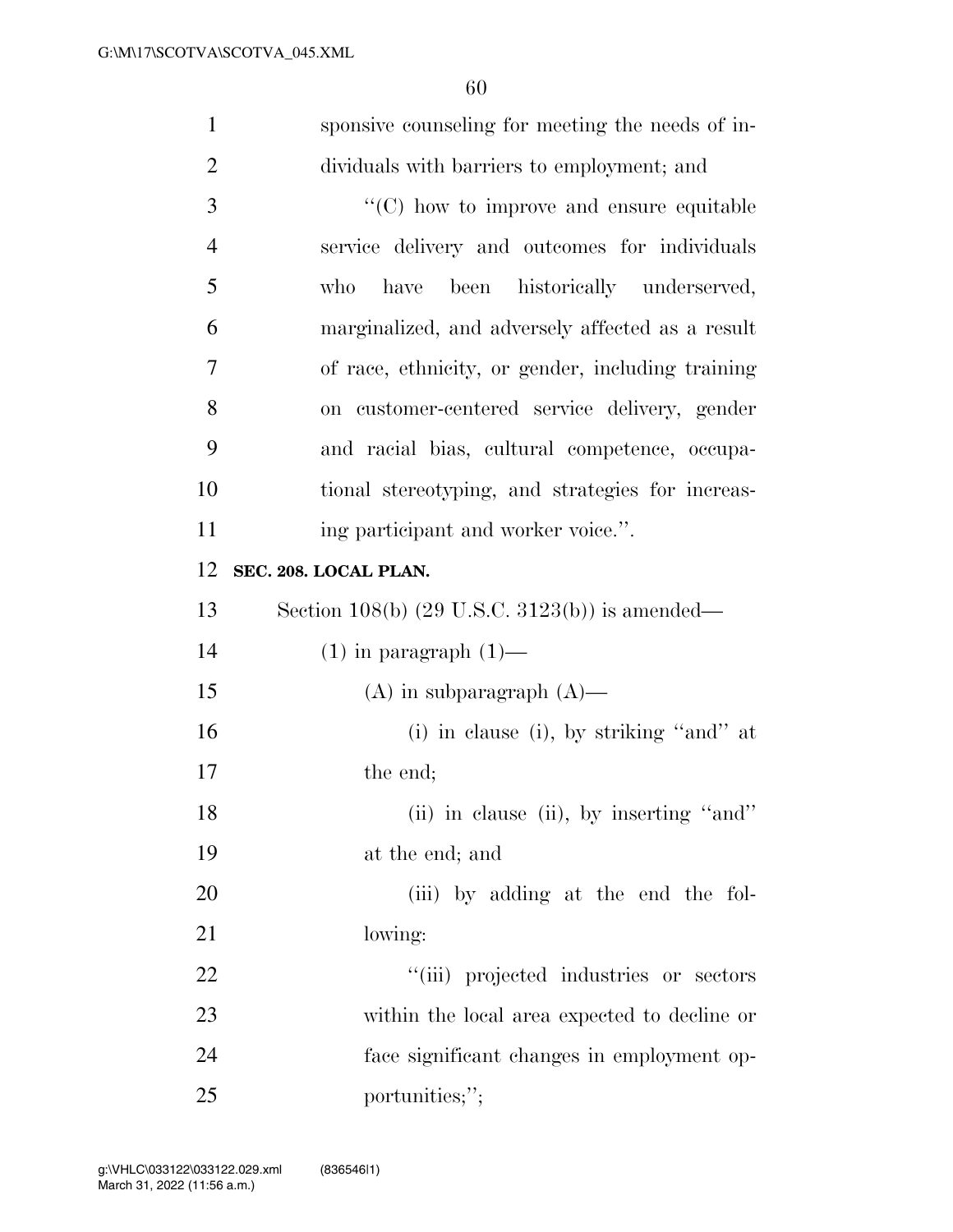| $\mathbf{1}$   | (B) in subparagraph (B), by striking "and             |
|----------------|-------------------------------------------------------|
| $\overline{2}$ | skills" and inserting ", skills, and com-             |
| 3              | petencies"; and                                       |
| $\overline{4}$ | $(C)$ in subparagraph $(C)$ , by striking "(and       |
| 5              | unemployment)" and inserting "(unemploy-              |
| 6              | ment, and underemployment)";                          |
| 7              | $(2)$ by amending paragraph $(2)$ to read as fol-     |
| 8              | lows:                                                 |
| 9              | $(3)$ in paragraph $(2)$ —                            |
| 10             | $\lq(2)$ a description and assessment of the work-    |
| 11             | force development system in the local area that iden- |
| 12             | tifies the programs that are included in that system  |
| 13             | and how the local board will work with the entities   |
| 14             | carrying out core programs and other workforce de-    |
| 15             | velopment programs to support alignment of serv-      |
| 16             | ices, including—                                      |
| 17             | "(A) services provided under programs                 |
| 18             | that support the strategies identified in the         |
| 19             | State plan under section $102(b)(1)(E)$ , includ-     |
| 20             | $ing$ —                                               |
| 21             | "(i) programs of study authorized                     |
| 22             | under the Carl D. Perkins Career<br>and               |
| 23             | Technical Education Act of 2006<br>(20)               |
| 24             | U.S.C. $2301$ et seq.);                               |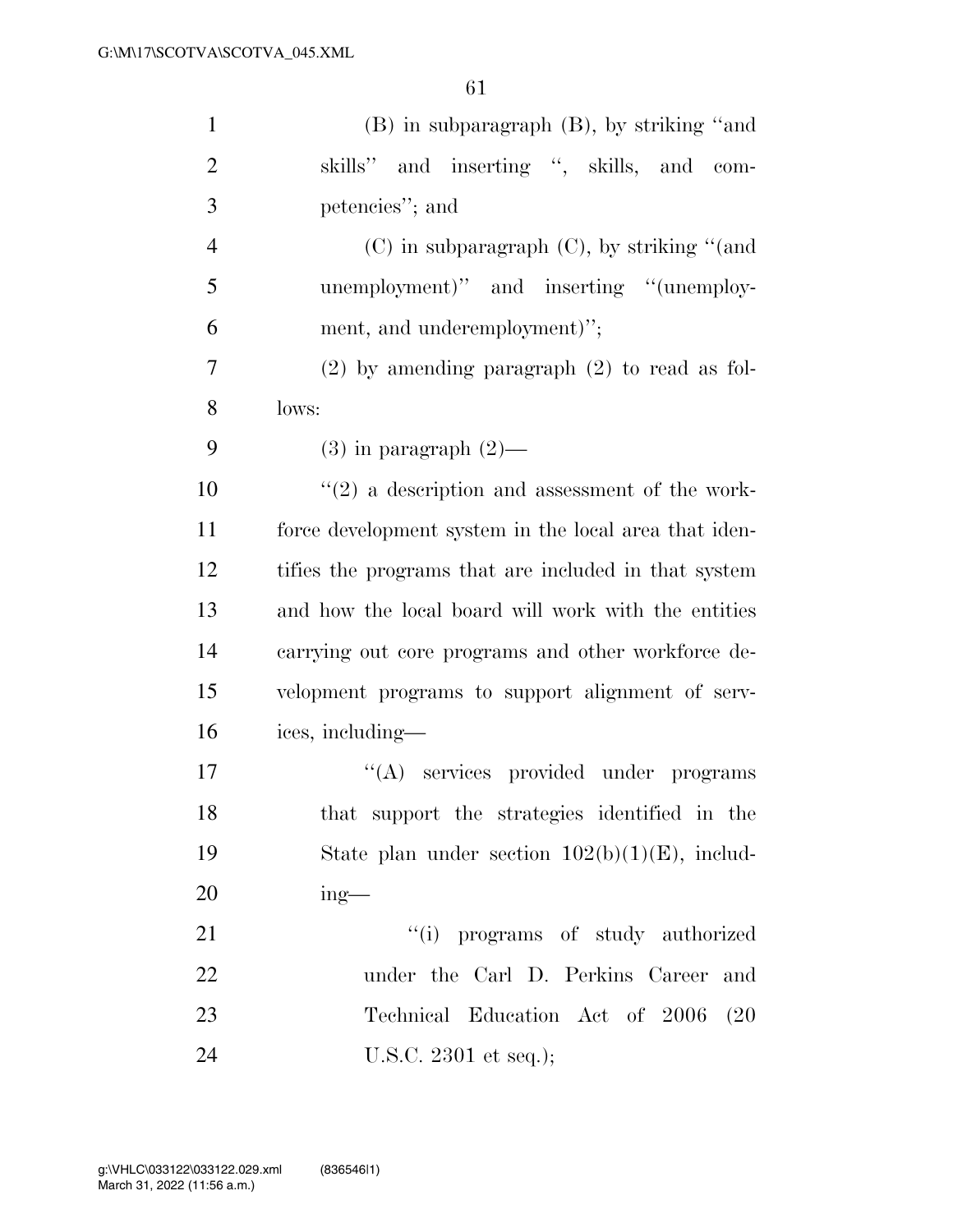| $\mathbf{1}$   | "(ii) title II (relating to adult edu-              |
|----------------|-----------------------------------------------------|
| $\overline{2}$ | cation and family literacy activities), in-         |
| 3              | cluding a description of how the local              |
| $\overline{4}$ | board will carry out, consistent with sub-          |
| 5              | paragraphs $(A)$ and $(B)(i)$ of section            |
| 6              | $107(d)(11)$ and section 232, the review of         |
| $\tau$         | local applications submitted under title II;        |
| 8              | "(iii) title I of the Rehabilitation Act            |
| 9              | of 1973 (29 U.S.C. 720 et seq.); and                |
| 10             | "(iv) apprenticeship programs; and                  |
| 11             | $\lq\lq$ the statewide rapid response activities    |
| 12             | under section $134(a)(2)(A);$ ";                    |
| 13             | $(4)$ in paragraph $(3)$ , by inserting "and expan- |
| 14             | sion" after "development";                          |
| 15             | $(5)$ in paragraph $(4)$ —                          |
| 16             | $(A)$ in subparagraph $(A)$ —                       |
| 17             | $(i)$ in clause $(i)$ , by striking ", includ-      |
| 18             | ing small employers and employers in in-            |
| 19             | demand industry sectors and occupations,            |
| 20             | in workforce development programs" and              |
| 21             | inserting "in workforce development pro-            |
| 22             | grams, including small employers, employ-           |
| 23             | ers in high-skill, high-wage, or in-demand          |
| 24             | industry sectors and occupations, and em-           |
| 25             | ployers in industry or sector partnerships";        |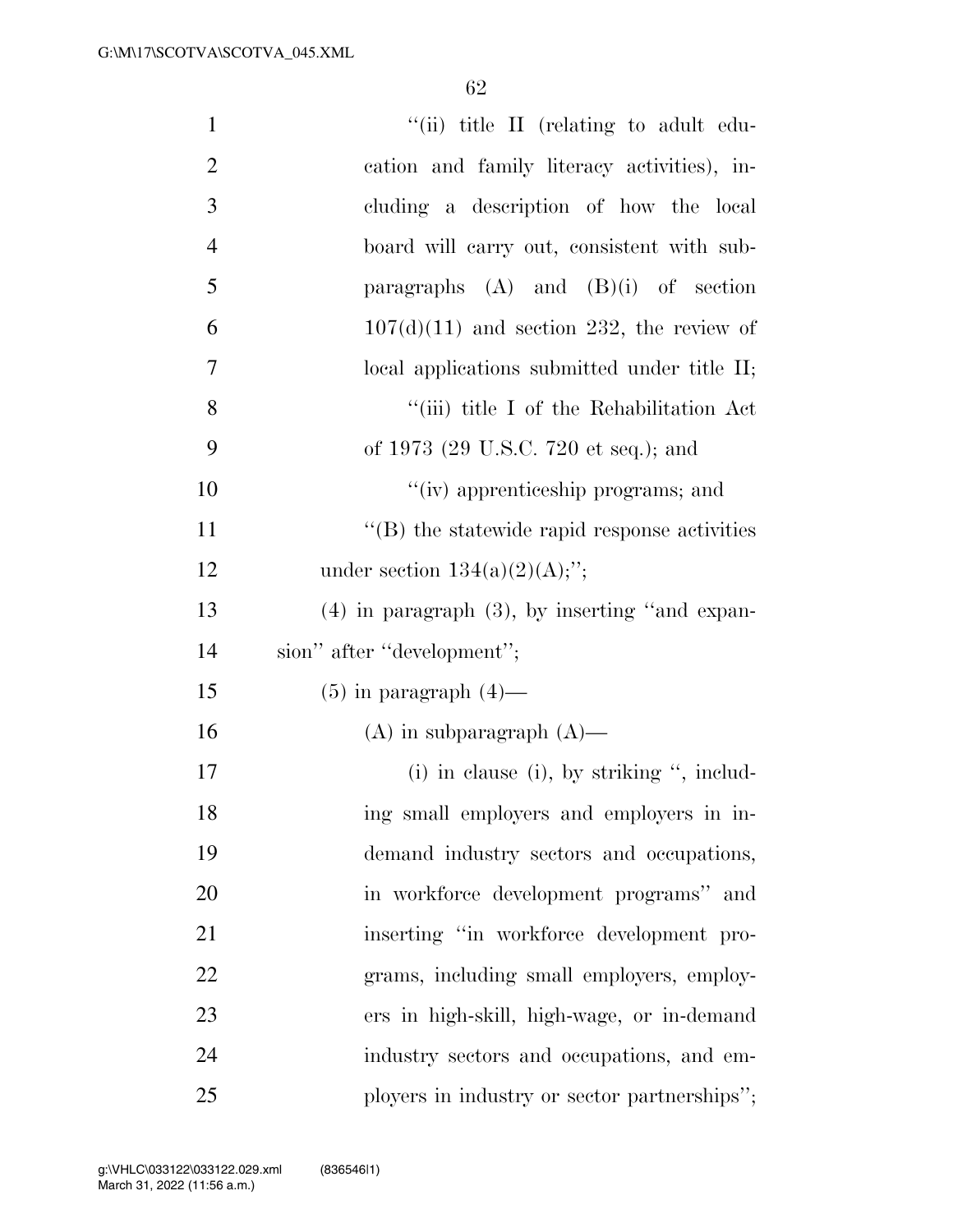| $\mathbf{1}$   | (ii) in clause (iii), by striking "and"            |
|----------------|----------------------------------------------------|
| $\overline{2}$ | at the end;                                        |
| 3              | (iii) in clause (iv), by inserting ", and          |
| $\overline{4}$ | benefits, such as food and housing secu-           |
| 5              | rity" after "unemployment insurance pro-           |
| 6              | grams"; and                                        |
| 7              | (iv) by adding at the end the fol-                 |
| 8              | lowing:                                            |
| 9              | "(v) improve the ability of individuals            |
| 10             | to make informed decisions about career            |
| 11             | pathways and training services, employ-            |
| 12             | ment opportunities and job quality, and            |
| 13             | workplace rights and responsibilities; and";       |
| 14             | and                                                |
| 15             | (B) in subparagraph (B), by inserting              |
| 16             | "and individuals" after "employers";               |
| 17             | $(6)$ in paragraph $(6)$ —                         |
| 18             | $(A)$ in subparagraph $(B)$ , by inserting ",      |
| 19             | including digital technology," after "tech-        |
| 20             | $\mathrm{nology}$ ";                               |
| 21             | $(B)$ in subparagraph $(C)$ , by striking          |
| 22             | "and" at the end; and                              |
| 23             | (C) by adding at the end the following:            |
| 24             | $\lq\lq$ (E) a description of how the one-stop de- |
| 25             | livery system, including one-stop operators and    |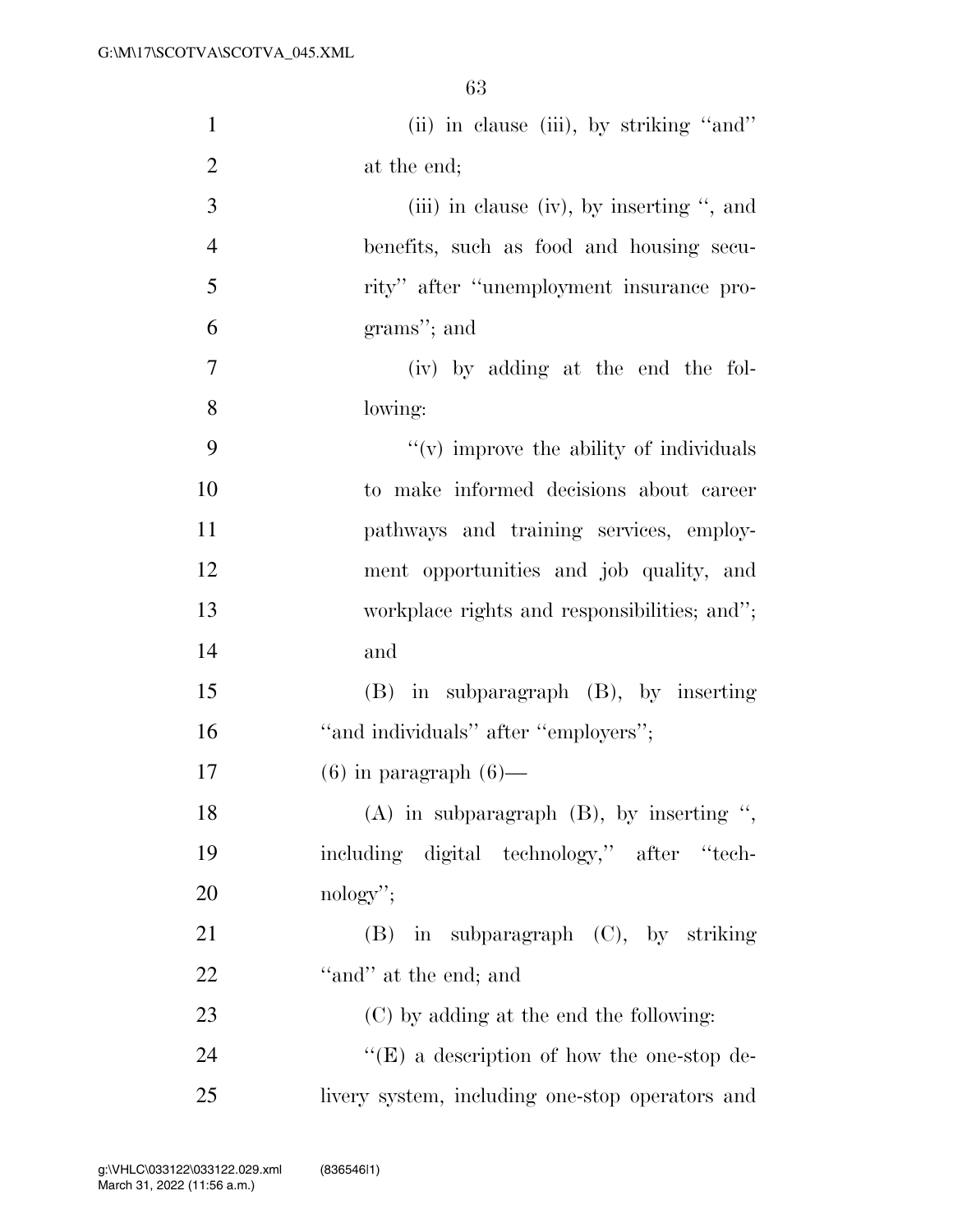| $\mathbf{1}$   | one-stop partners, will work with employers to             |
|----------------|------------------------------------------------------------|
| $\overline{2}$ | support the hiring of individuals with barriers            |
| 3              | to employment to ensure equitable service deliv-           |
| $\overline{4}$ | ery and participant outcomes; and                          |
| 5              | $\lq\lq(F)$ a description of how one-stop centers          |
| 6              | are implementing and transitioning to an inte-             |
| 7              | grated, technology-enabled intake and case                 |
| 8              | management information system for programs                 |
| 9              | carried out under this Act and programs car-               |
| 10             | ried out by one-stop partners;";                           |
| 11             | $(7)$ by striking paragraphs $(7)$ and $(8)$ ;             |
| 12             | $(8)$ by redesignating paragraphs $(9)$ through            |
| 13             | $(12)$ as paragraphs $(7)$ through $(10)$ , respectively;  |
| 14             | $(9)$ in paragraph $(7)$ , as so redesignated, by          |
| 15             | striking "assessment of" and inserting "comprehen-         |
| 16             | sive local needs assessment, as described in section       |
| 17             | $129(a)(2)$ of";                                           |
| 18             | $(10)$ by striking paragraph $(13)$ ;                      |
| 19             | $(11)$ by redesignating paragraphs $(14)$ through          |
| 20             | $(20)$ as paragraphs $(11)$ through $(17)$ , respectively; |
| 21             | $(12)$ by inserting after paragraph $(17)$ , as so         |
| 22             | redesignated, the following:                               |
| 23             | $\cdot$ (18) that the local area will not prohibit self-   |
| 24             | attestation in a manner consistent with section            |
| 25             | $402A(e)$ of the Higher Education Act of 1965 (20          |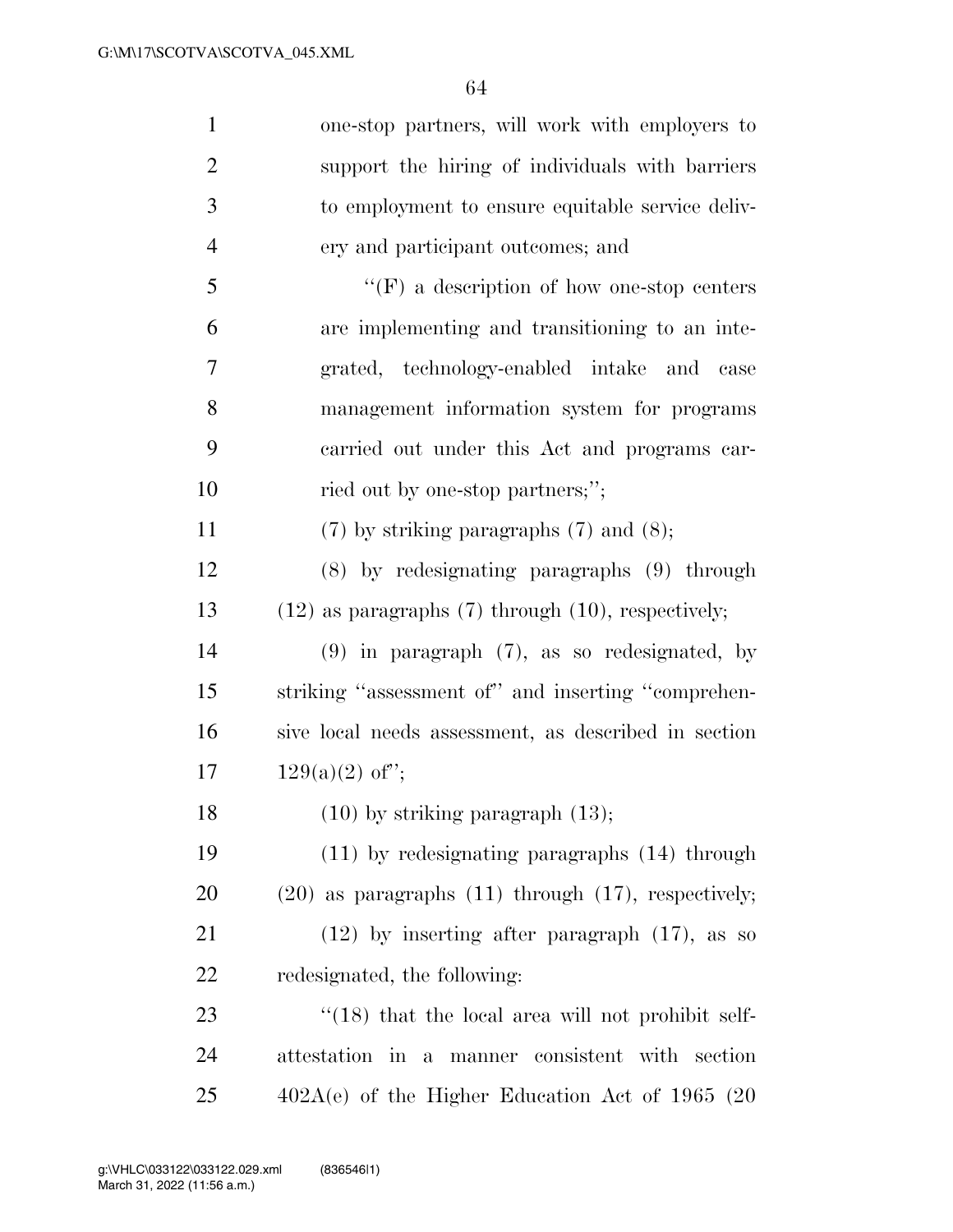| $\mathbf{1}$   | U.S.C. $1070a-11(e)$ as a means for determining the          |
|----------------|--------------------------------------------------------------|
| $\overline{2}$ | eligibility of the individual who is self-attesting for      |
| 3              | a program or service under this Act; and";                   |
| 4              | $(13)$ by striking paragraph $(21)$ ; and                    |
| 5              | $(14)$ by redesignating paragraph $(22)$ as para-            |
| 6              | $graph(19)$ .                                                |
| 7              | <b>CHAPTER 3-PERFORMANCE</b>                                 |
| 8              | <b>ACCOUNTABILITY</b>                                        |
| 9              | SEC. 211. PERFORMANCE ACCOUNTABILITY SYSTEM.                 |
| 10             | Section 116 of the Workforce Innovation and Oppor-           |
| 11             | tunity Act $(29 \text{ U.S.C. } 3141)$ is amended—           |
| 12             | $(1)$ in subsection $(b)$ —                                  |
| 13             | $(A)$ in paragraph $(2)$ —                                   |
| 14             | $(i)$ in subparagraph $(A)$ —                                |
| 15             | $(I)$ by amending clause (i) to                              |
| 16             | read as follows:                                             |
| 17             | "(i) IN GENERAL.—The State primary                           |
| 18             | indicators of performance for activities                     |
| 19             | provided under the adult and dislocated                      |
| 20             | worker programs authorized under chapter                     |
| 21             | 3 of subtitle B, the program of adult edu-                   |
| 22             | cation and family literacy activities author-                |
| 23             | ized under title II, the employment services                 |
| 24             | authorized<br>under<br>sections<br>$\overline{1}$<br>program |
| 25             | through 13 of the Wagner-Peyser Act (29                      |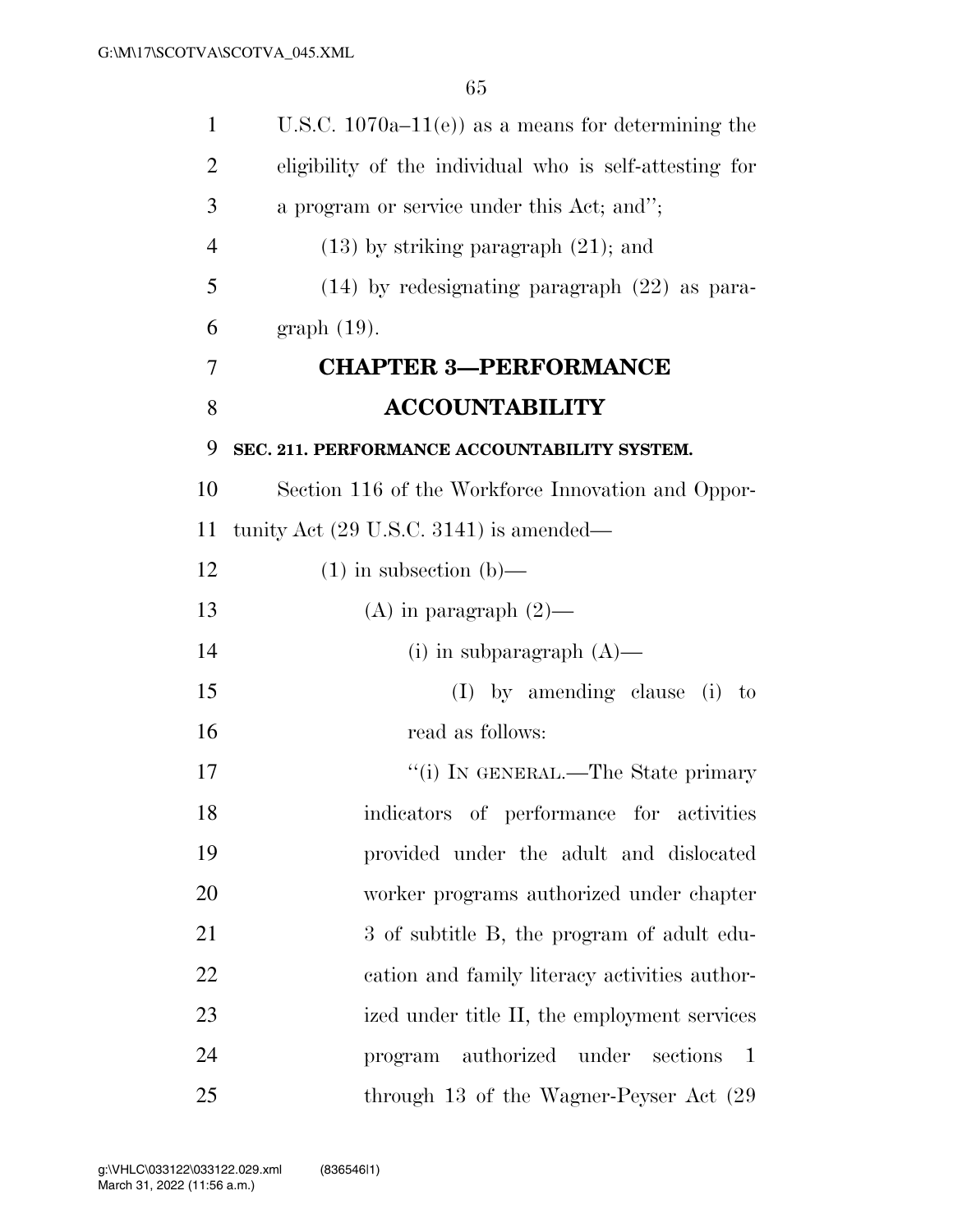| $\mathbf{1}$   | U.S.C. 49 et seq.) (except that subclauses                     |
|----------------|----------------------------------------------------------------|
| $\overline{2}$ | (V) and (VI) shall not apply to such pro-                      |
| 3              | gram), and the program authorized under                        |
| $\overline{4}$ | title I of the Rehabilitation Act of 1973                      |
| 5              | $(29 \text{ U.S.C. } 720 \text{ et seq.})$ (other than section |
| 6              | 112 or part C of that title $(29 \text{ U.S.C. } 732,$         |
| 7              | $(741)$ , shall consist of —                                   |
| 8              | $\lq\lq$ the percentage of program                             |
| 9              | participants who are in unsubsidized                           |
| 10             | employment during the second quarter                           |
| 11             | after exit from the program;                                   |
| 12             | $\lq\lq$ (II) the percentage of program                        |
| 13             | participants who are in unsubsidized                           |
| 14             | employment during the fourth quarter                           |
| 15             | after exit from the program;                                   |
| 16             | "(III) the median earnings of                                  |
| 17             | program participants who are in un-                            |
| 18             | subsidized employment during the sec-                          |
| 19             | ond quarter after exit from the pro-                           |
| 20             | gram;                                                          |
| 21             | $``(IV)$ the median earnings of                                |
| 22             | program participants who are in un-                            |
| 23             | subsidized employment during the                               |
| 24             | fourth quarter after exit from the pro-                        |
| 25             | gram;                                                          |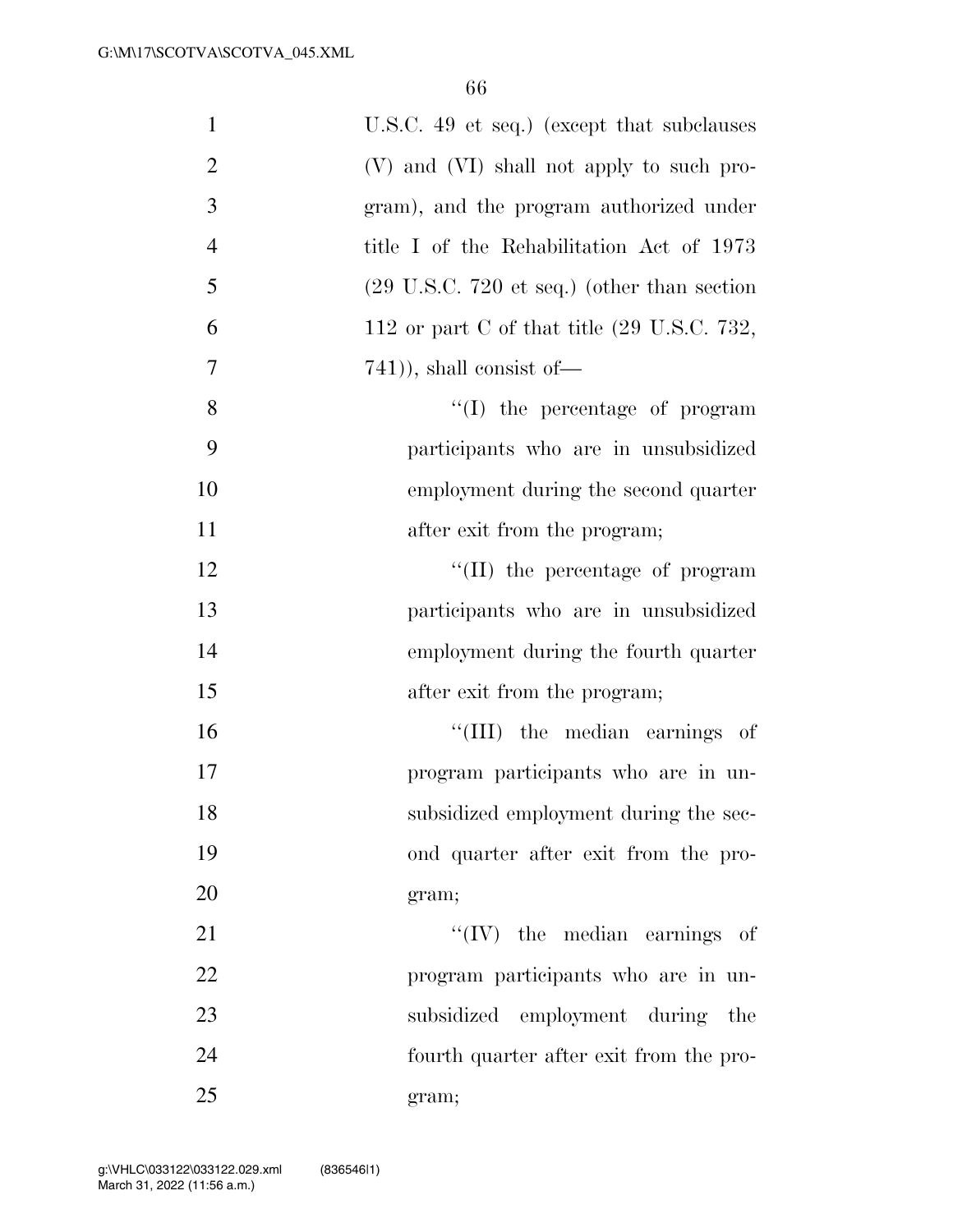| $\mathbf{1}$   | $\lq\lq(V)$ the percentage of program     |
|----------------|-------------------------------------------|
| $\mathbf{2}$   | participants who obtain a recognized      |
| $\mathfrak{Z}$ | postsecondary credential, or a sec-       |
| $\overline{4}$ | ondary school diploma or its recog-       |
| 5              | nized equivalent (subject to clause       |
| 6              | (iii)), during participation in or within |
| $\tau$         | 1 year after exit from the program;       |
| 8              | and                                       |
| 9              | "(VI) the percentage of program           |
| 10             | participants who are in an education      |
| 11             | or training program that leads to a       |
| 12             | recognized postsecondary credential or    |
| 13             | employment, and who are achieving         |
| 14             | measurable skill gains toward such a      |
| 15             | credential or employment.";               |
| 16             | (II) in clause (iii), by inserting        |
| 17             | before the period at the end the fol-     |
| 18             | lowing: ", unless such participants are   |
| 19             | enrolled in services under title II."     |
| 20             | $(III)$ by striking clause (iv);          |
| 21             | (ii) by amending subparagraph $(B)$ to    |
| 22             | read as follows:                          |
| 23             | "(B) ADDITIONAL INDICATORS.—              |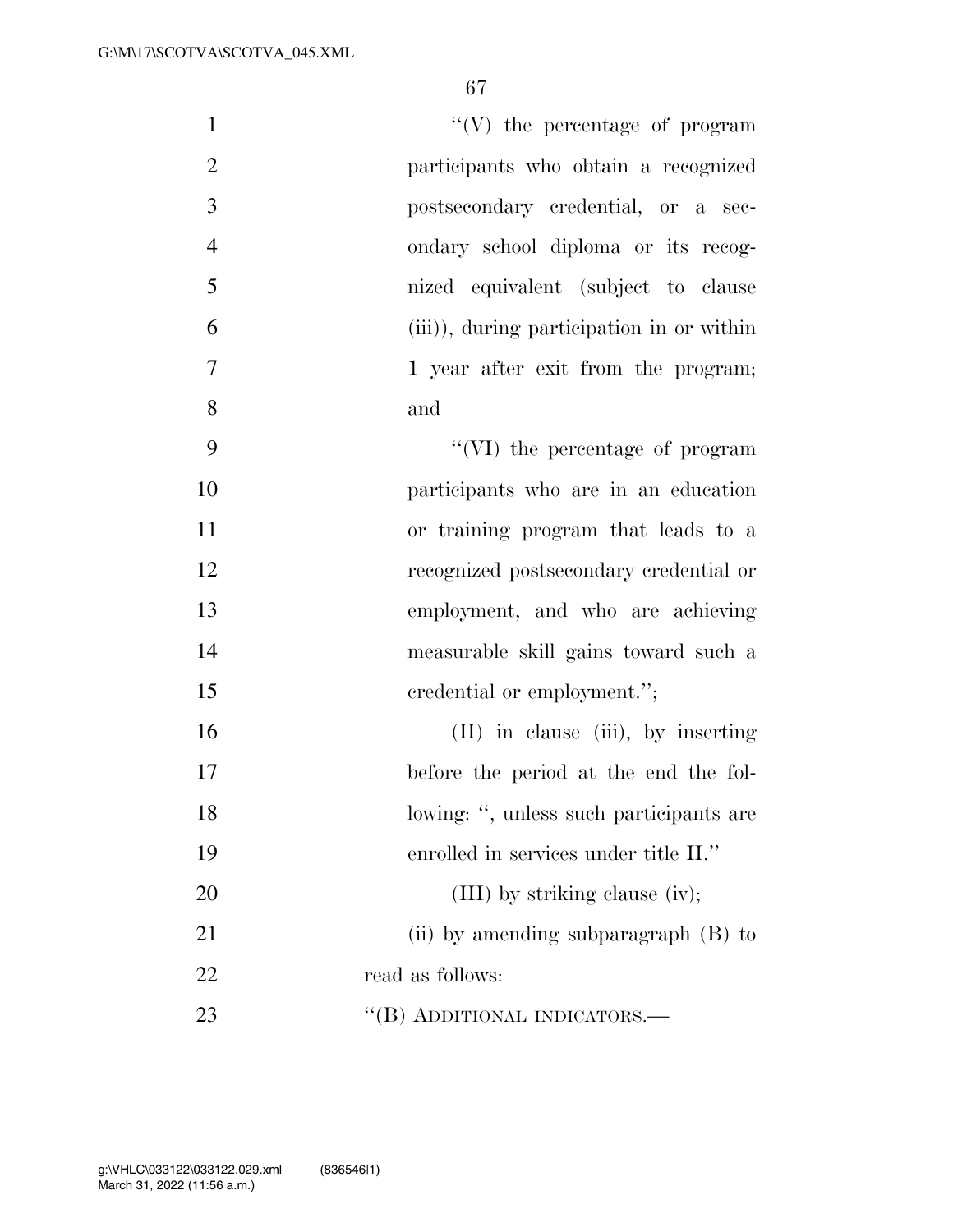| $\mathbf{1}$   | "(i) STATE IDENTIFIED.—A State                |
|----------------|-----------------------------------------------|
| $\overline{2}$ | may identify in the State plan additional     |
| 3              | performance accountability indicators.        |
| $\overline{4}$ | SECRETARY IDENTIFIED.—The<br>``(ii)           |
| 5              | Secretary may identify additional indica-     |
| 6              | tors related to the quality of participants'  |
| 7              | unsubsidized employment after exit from a     |
| 8              | program, including factors such as avail-     |
| 9              | ability of paid time off, health, and retire- |
| 10             | ment benefits, workplace safety and non-      |
| 11             | discrimination standards, predictable and     |
| 12             | stable work schedule, stackable credentials,  |
| 13             | and advancement opportunities."; and          |
| 14             | (B) in paragraph $(3)(A)$ —                   |
| 15             | (i) by amending clause (iii) to read as       |
| 16             | follows:                                      |
| 17             | IDENTIFICATION IN<br>``(iii)<br><b>STATE</b>  |
| 18             | PLAN.—The Secretary of Labor in con-          |
| 19             | junction with the Secretary of Education      |
| 20             | shall—                                        |
| 21             | "(I) propose expected levels of               |
| 22             | performance for each of the cor-              |
| 23             | responding primary indicators of per-         |
| 24             | formance for each of the programs de-         |
| 25             | scribed in clause (ii) for each State         |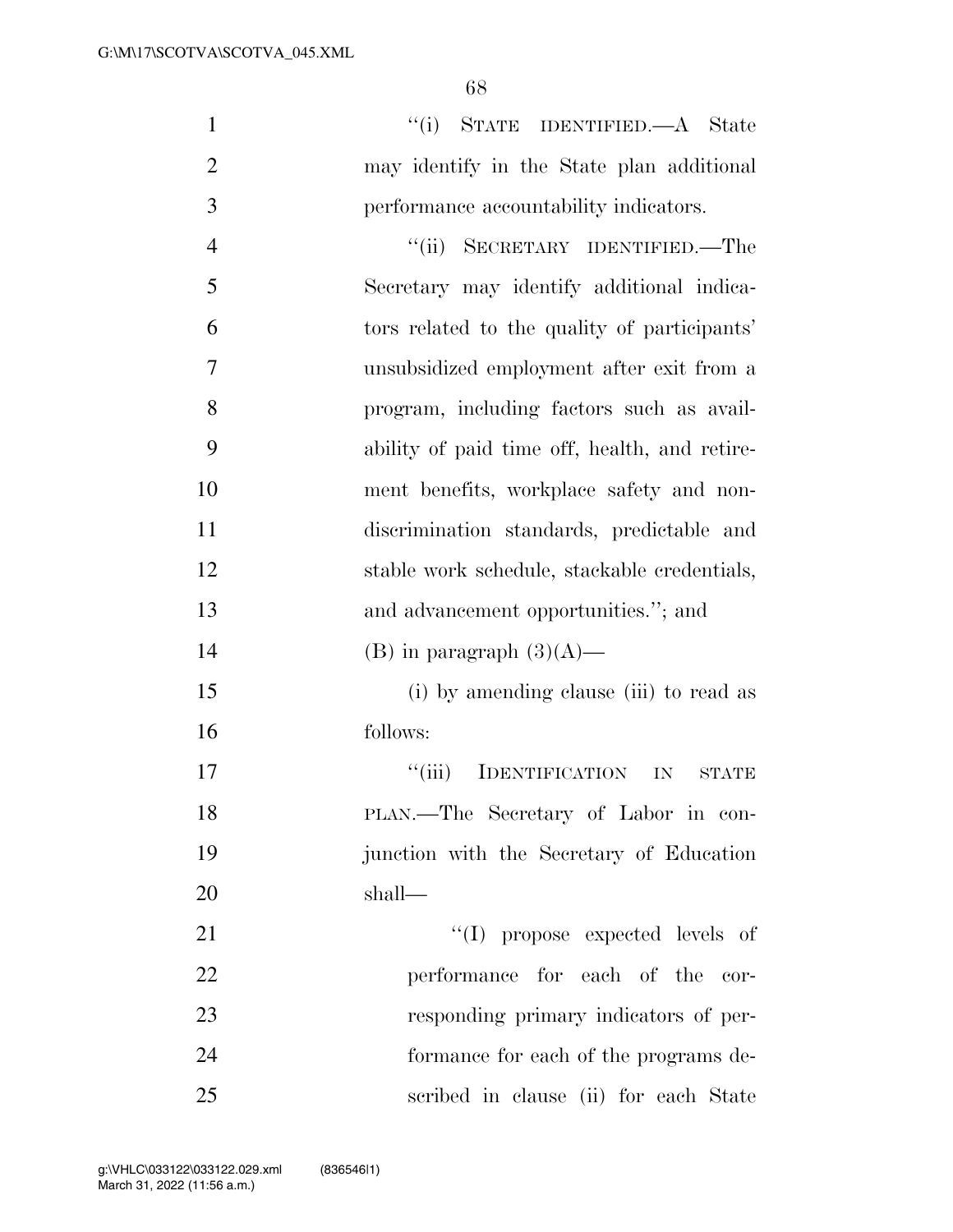| $\mathbf{1}$   | for the first 2 program years covered |
|----------------|---------------------------------------|
| $\overline{2}$ | by the State plan, and for the third  |
| 3              | and fourth program years covered by   |
| $\overline{4}$ | the State plan, which shall be con-   |
| 5              | sistent with the factors listed under |
| 6              | clause $(v)$ ; and                    |
| 7              | "(II) publish on a publicly acces-    |
| 8              | sible website—                        |
| 9              | "(aa) the statistical model           |
| 10             | developed under clause (viii), and    |
| 11             | the methodology used to develop       |
| 12             | each such proposed expected level     |
| 13             | of performance; and                   |
| 14             | "(bb) each such proposal.";           |
| 15             | $(ii)$ in clause $(v)$ —              |
| 16             | (I) in subclause $(II)(bb)$ —         |
| 17             | (aa) by striking "ex-offender"        |
| 18             | status, and welfare dependency"       |
| 19             | and inserting "justice involve-       |
| 20             | ment, and receipt of public as-       |
| 21             | sistance"; and                        |
| 22             | (bb) by inserting before the          |
| 23             | semicolon at the end "; and other     |
| 24             | factors the Secretary determines      |
| 25             | relevant";                            |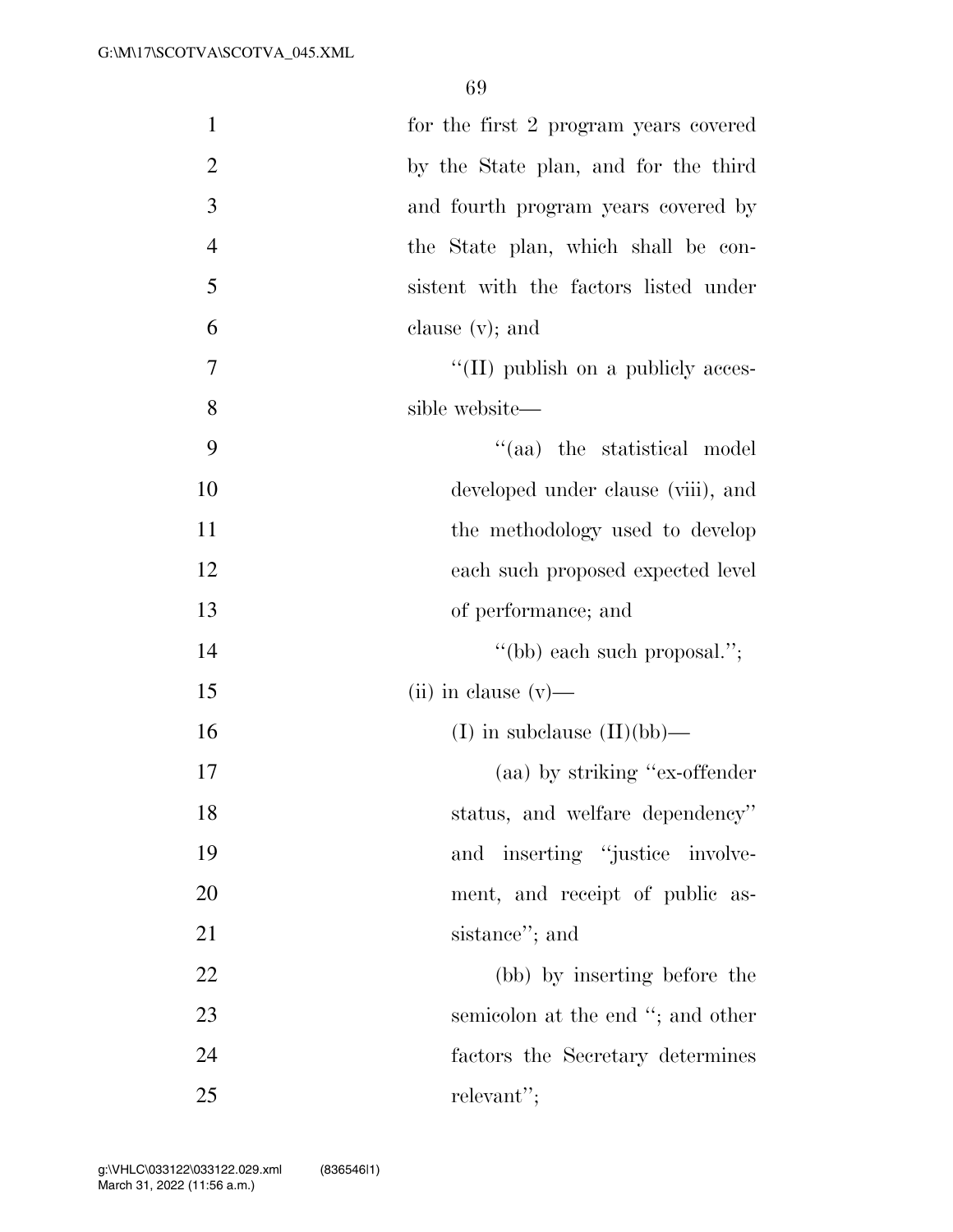(II) by amending subclause (III) to read as follows:

 $\frac{1}{1}$  take into account the ex- tent to which the levels involved pro- mote continuous improvement, which may reflect an increase in the level of performance accountability measures, a change in service strategy and deliv- ery, or a change in the participants served by such State and ensure opti- mal return on the investment of Fed- eral funds; and''; and (iii) by amending clause (viii) to read as follows: ''(viii) STATISTICAL ADJUSTMENT MODEL.—The Secretary of Labor and the Secretary of Education, after consultation with the representatives described in para- graph (4)(B), shall—  $\text{``(I)}$  develop and disseminate an objective statistical model that will be used to make the adjustments in the State adjusted levels of performance for actual economic conditions and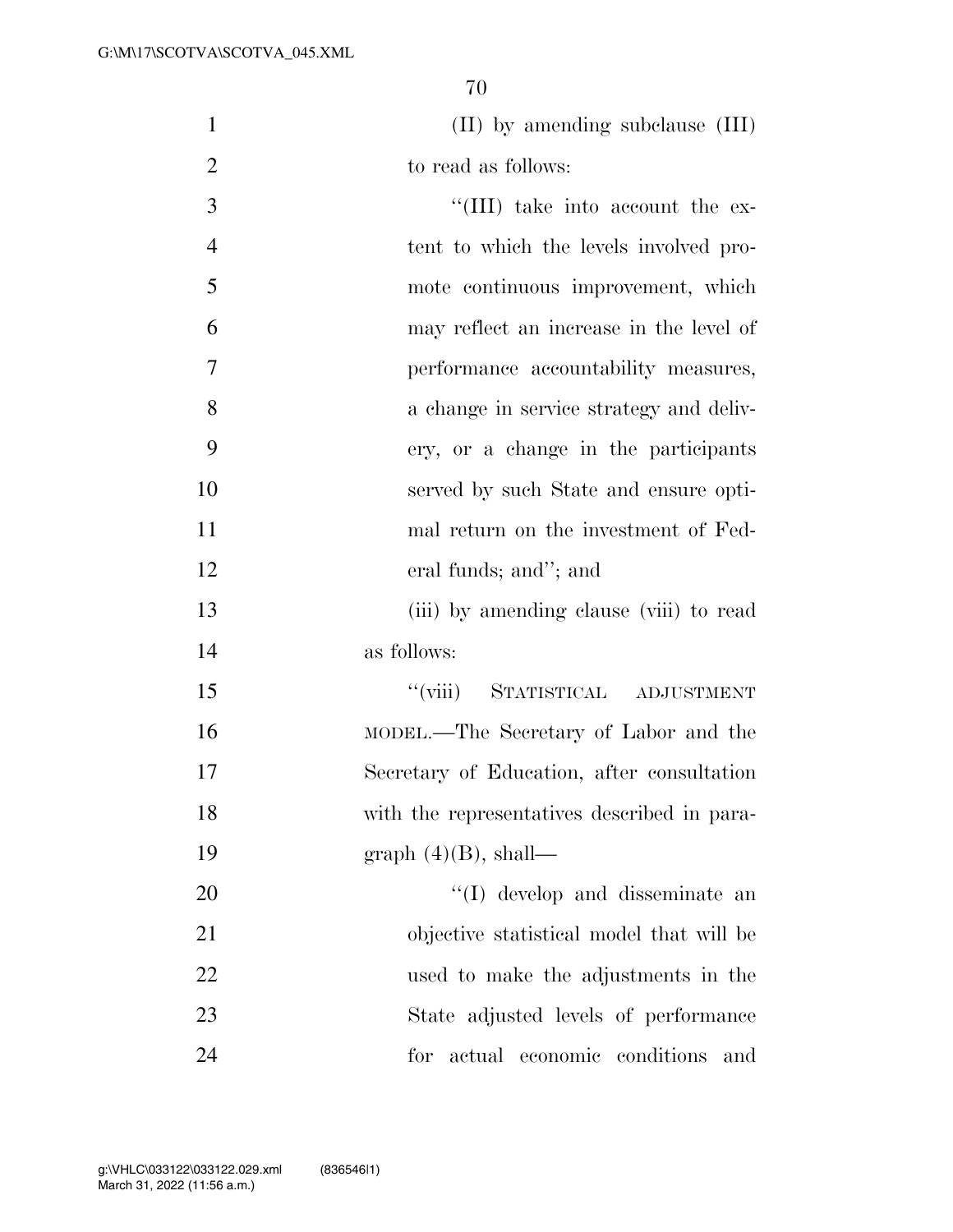| $\mathbf{1}$   | characteristics of participants under           |
|----------------|-------------------------------------------------|
| $\overline{2}$ | clauses (v) and (vii); and                      |
| 3              | "(II) publicly disclose the factors             |
| $\overline{4}$ | included in the statistical adjustment          |
| 5              | model in a report describing the model          |
| 6              | used to determine the adjusted levels           |
| 7              | of performance.";                               |
| 8              | $(2)$ in subsection $(d)$ —                     |
| 9              | $(A)$ in paragraph $(2)$ —                      |
| 10             | (i) in subparagraph $(F)$ , by inserting        |
| 11             | ", supportive," after "career";                 |
| 12             | (ii) in subparagraph $(H)$ , by inserting       |
| 13             | "and percentage" after "number"; and            |
| 14             | (iii) by redesignating subparagraph             |
| 15             | $(L)$ as subparagraph $(M)$ ; and               |
| 16             | (iv) by inserting after subparagraph            |
| 17             | $(K)$ the following:                            |
| 18             | "(L) information on earnings of partici-        |
| 19             | pants 4 quarters prior to receiving career and  |
| 20             | training services and, to the extent data is    |
| 21             | available, in years 2 and 3 after exit from ca- |
| 22             | reer and training services;";                   |
| 23             | $(B)$ in paragraph $(6)$ —                      |
| 24             | (i) by amending subparagraph $(A)$ to           |
| 25             | read as follows:                                |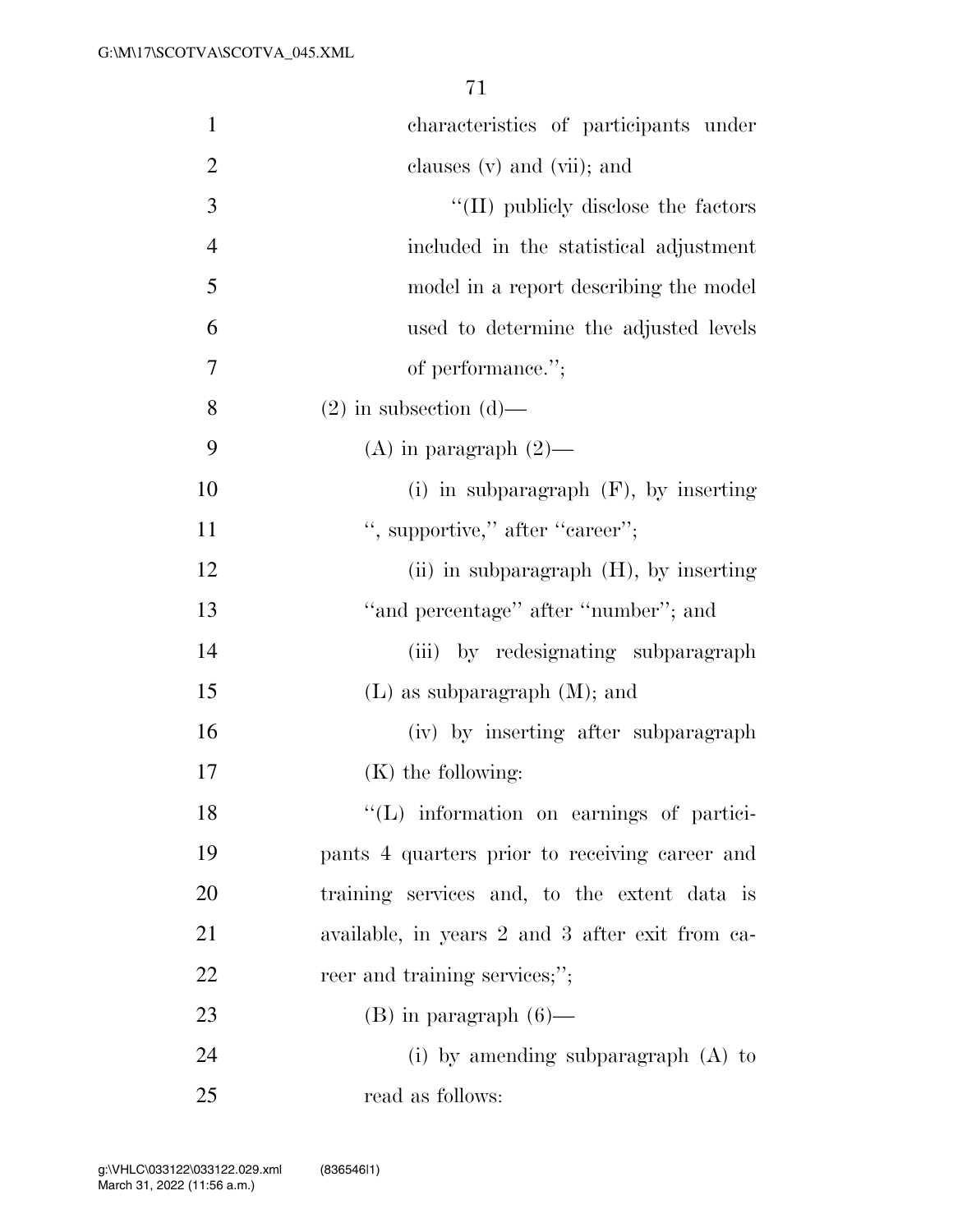| $\mathbf{1}$   | "(A) STATE PERFORMANCE REPORTS.-                 |
|----------------|--------------------------------------------------|
| $\overline{2}$ | The Secretary of Labor and the Secretary of      |
| 3              | Education shall annually make available the      |
| $\overline{4}$ | performance reports for States containing the    |
| 5              | information described in paragraph (2), which    |
| 6              | shall include making such reports available—     |
| $\tau$         | "(i) digitally using transparent,                |
| 8              | linked, open, and interoperable data for-        |
| 9              | mats that are human readable and ma-             |
| 10             | chine actionable such that the data from         |
| 11             | these reports can be easily included in web-     |
| 12             | based tools and services supporting search,      |
| 13             | discovery, comparison, analysis, navigation,     |
| 14             | and guidance;                                    |
| 15             | "(ii) electronically in easily under-            |
| 16             | standable formats; and                           |
| 17             | "(iii) in paper-based formats, as nec-           |
| 18             | essary.";                                        |
| 19             | (ii) by amending subparagraph $(B)$ to           |
| 20             | read as follows:                                 |
| 21             | "(B) LOCAL AREA AND ELIGIBLE TRAIN-              |
| 22             | ING PROVIDER PERFORMANCE REPORTS.-The            |
| 23             | State shall, on an annual basis, make available  |
| 24             | the performance reports for the local areas con- |
| 25             | taining the information described in paragraph   |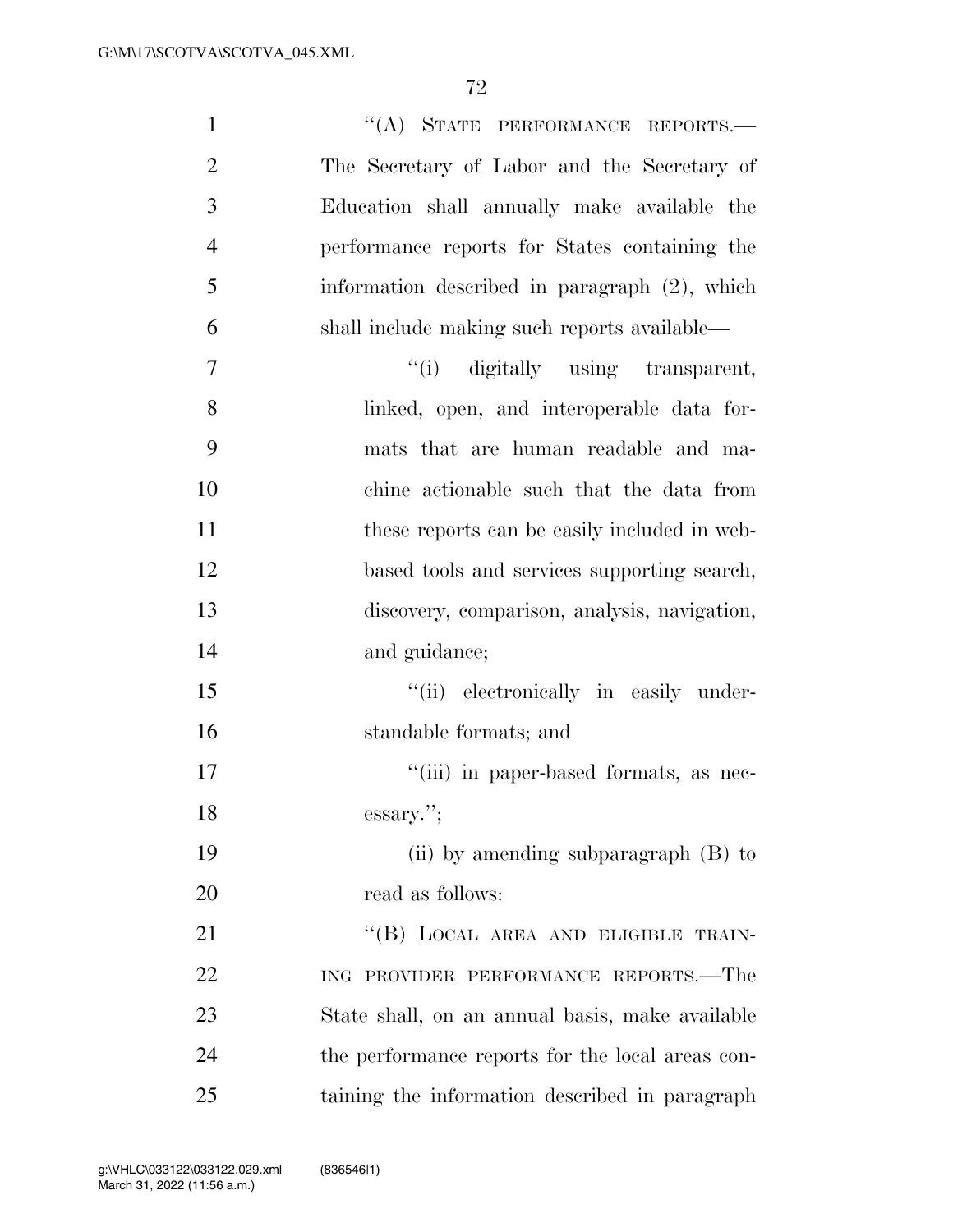| $\mathbf{1}$   | (3) and the performance reports for eligible               |
|----------------|------------------------------------------------------------|
| $\overline{2}$ | providers of training services containing the in-          |
| 3              | formation described in paragraph (4), which                |
| $\overline{4}$ | shall include making such reports available in             |
| 5              | each of the formats described in clauses (i)               |
| 6              | through (iii) of subparagraph $(A)$ ."; and                |
| $\tau$         | (iii) in subparagraph $(D)$ , by striking                  |
| 8              | "the Workforce" and inserting "Labor";                     |
| 9              | $(3)$ by redesignating subsections $(f)$ , $(g)$ , $(h)$ , |
| 10             | and (i) as subsections (g), (h), (i), and (j), respec-     |
| 11             | tively;                                                    |
| 12             | (4) by inserting the following after subsection            |
|                |                                                            |
| 13             | $(e)$ :                                                    |
| 14             | "(f) STATE EQUITY REPORTS.—                                |
| 15             | " $(1)$ IN GENERAL.—Using funds authorized                 |
| 16             | under a core program and made available to carry           |
| 17             | out this section, the State, in coordination with local    |
| 18             | boards in the State and the State agencies respon-         |
| 19             | sible for the administration of the core programs,         |
| 20             | shall annually prepare and submit to the Secretary         |
| 21             | a report on the progress of the State in achieving         |
| 22             | equitable outcomes in the State levels of perform-         |
| 23             | ance relating to indicators described in subsection        |
| 24             | $(b)(2)(A)$ for a program for any program year,            |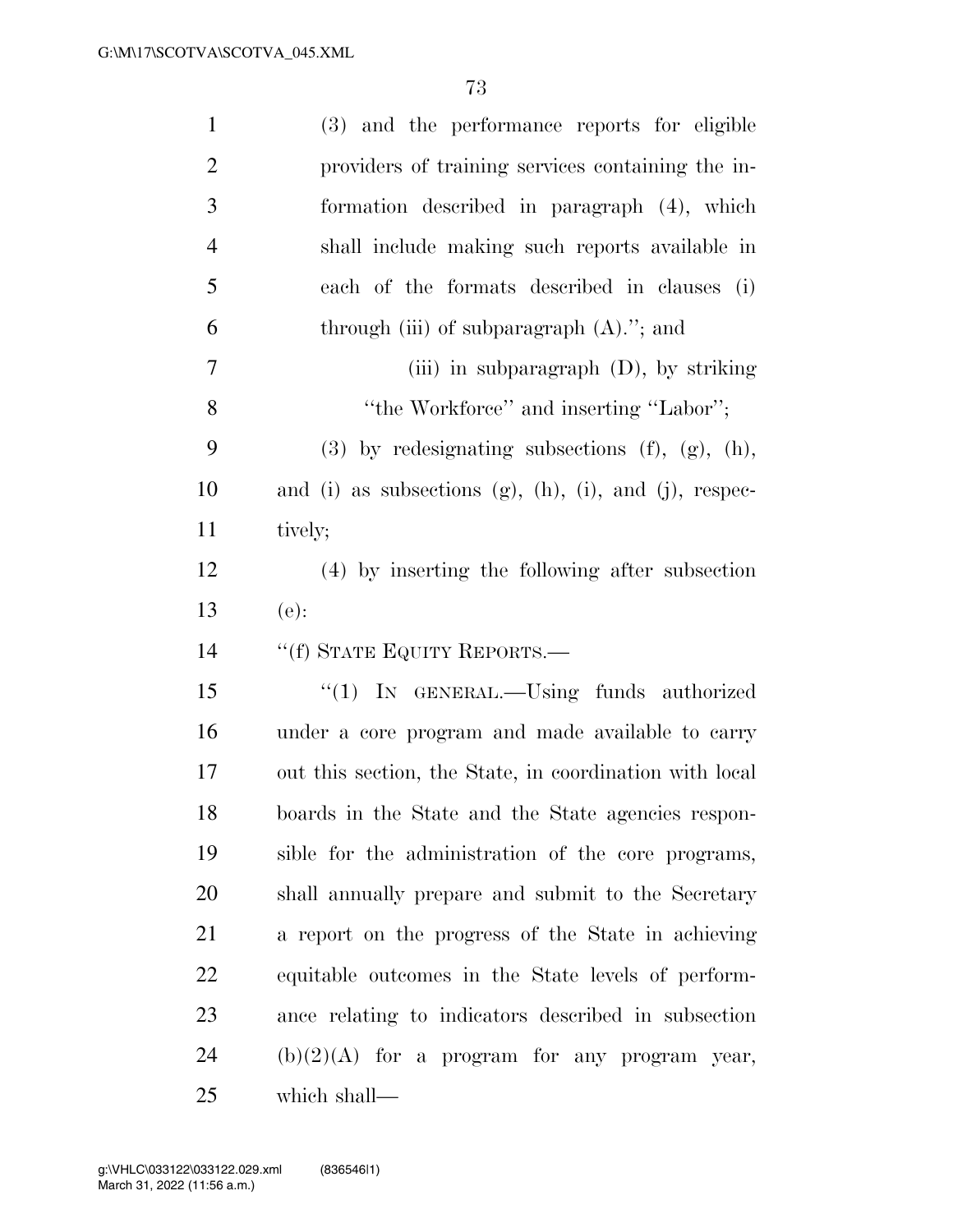| $\mathbf{1}$   | "(A) identify and quantify any disparities             |
|----------------|--------------------------------------------------------|
| $\overline{2}$ | or gaps in performance on such levels of per-          |
| 3              | formance for each such indicator between—              |
| $\overline{4}$ | "(i) individuals with barriers to em-                  |
| 5              | ployment; and                                          |
| 6              | "(ii) individuals without such barriers                |
| 7              | to employment; and                                     |
| 8              | "(B) include a quantifiable description of             |
| 9              | the progress that individuals with barriers to         |
| 10             | employment have made in meeting such levels            |
| 11             | of performance.                                        |
| 12             | "(2) INFORMATION DISAGGREGATION.—The in-               |
| 13             | formation provided in subparagraphs $(A)$ and $(B)$ of |
| 14             | paragraph (1) shall be disaggregated—                  |
| 15             | $\lq\lq$ by industry sector; and                       |
| 16             | "(B) by each subpopulation of individuals              |
| 17             | with barriers to employment (as defined in sec-        |
| 18             | $\frac{1}{100}$ .                                      |
| 19             | "(3) INFORMATION DISSEMINATION.—The Sec-               |
| 20             | retary shall make the information contained in such    |
| 21             | reports available to the general public in a manner    |
| 22             | consistent with the requirements described in sub-     |
| 23             | section $(d)(6)(A)$ .".                                |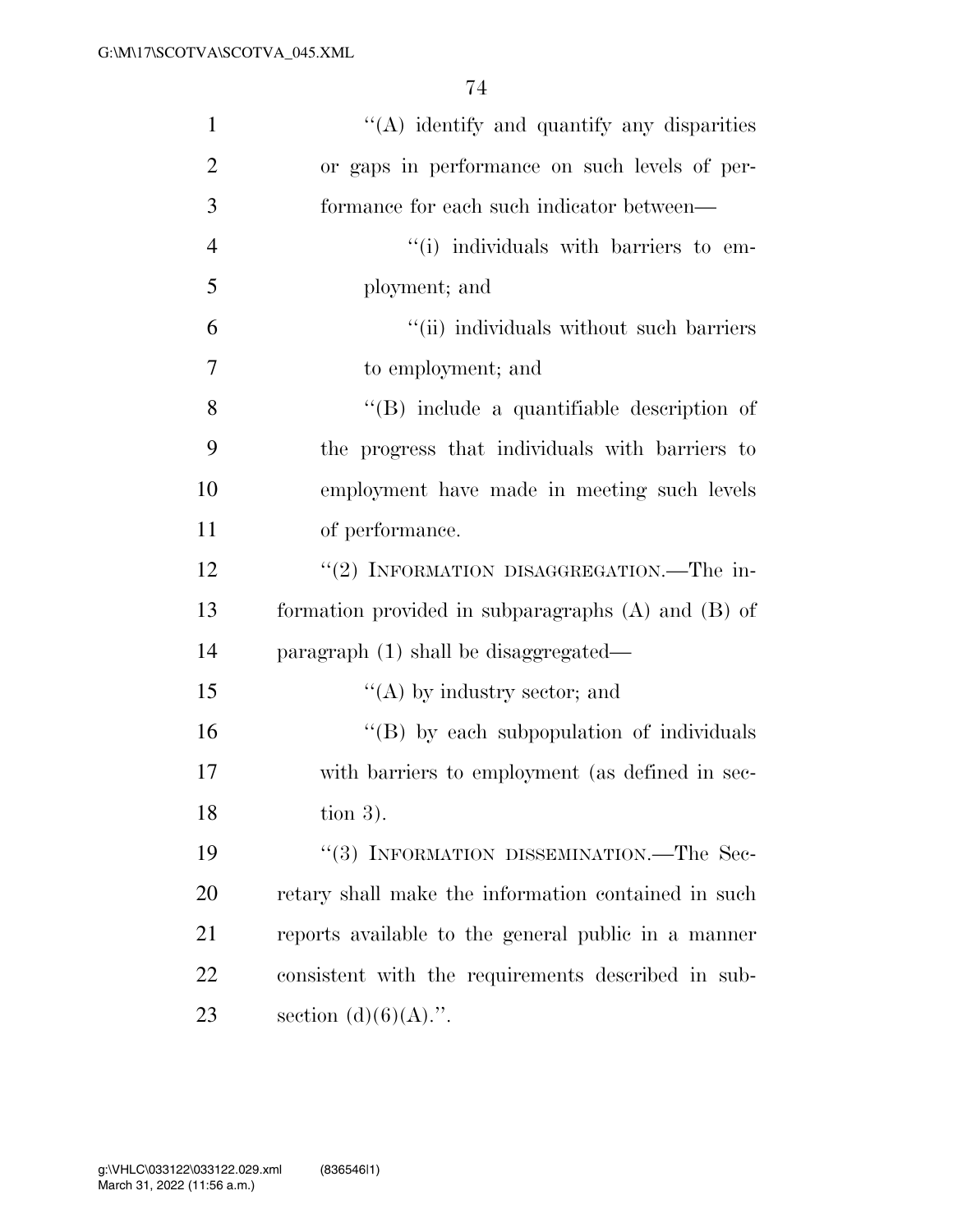| $\mathbf{1}$   | <b>Subtitle B—Workforce Investment</b>              |
|----------------|-----------------------------------------------------|
| $\overline{2}$ | <b>Activities and Providers</b>                     |
| 3              | <b>CHAPTER 1-WORKFORCE INVESTMENT</b>               |
| $\overline{4}$ | <b>ACTIVITIES AND PROVIDERS</b>                     |
| 5              | SEC. 221. ESTABLISHMENT OF ONE-STOP DELIVERY SYS-   |
| 6              | TEMS.                                               |
| 7              | (a) ONE-STOP PARTNERS.—Section $121(b)$ of the      |
| 8              | Workforce Innovation and Opportunity Act (29 U.S.C. |
| 9              | $3151(b)$ is amended—                               |
| 10             | $(1)$ in paragraph $(1)$ —                          |
| 11             | (A) in subparagraph $(A)(ii)$ , by striking ",      |
| 12             | including payment of the infrastructure costs of    |
| 13             | one-stop centers in accordance with subsection      |
| 14             | (h)" and inserting "(other than payment of the      |
| 15             | physical and virtual infrastructure costs of one-   |
| 16             | stop centers in accordance with subsection (h),     |
| 17             | provided under<br>subsection<br>except<br>as        |
| 18             | $(e)(2)(A)(ii)(II)$ in the memorandum of under-     |
| 19             | standing)";                                         |
| 20             | $(B)$ in subparagraph $(B)$ —                       |
| 21             | (i) by inserting "and" at the end of                |
| 22             | clause $(xi)$ ;                                     |
| 23             | (ii) by striking clause (xii); and                  |
| 24             | (iii) by redesignating clause (xiii) as             |
| 25             | clause (xii); and                                   |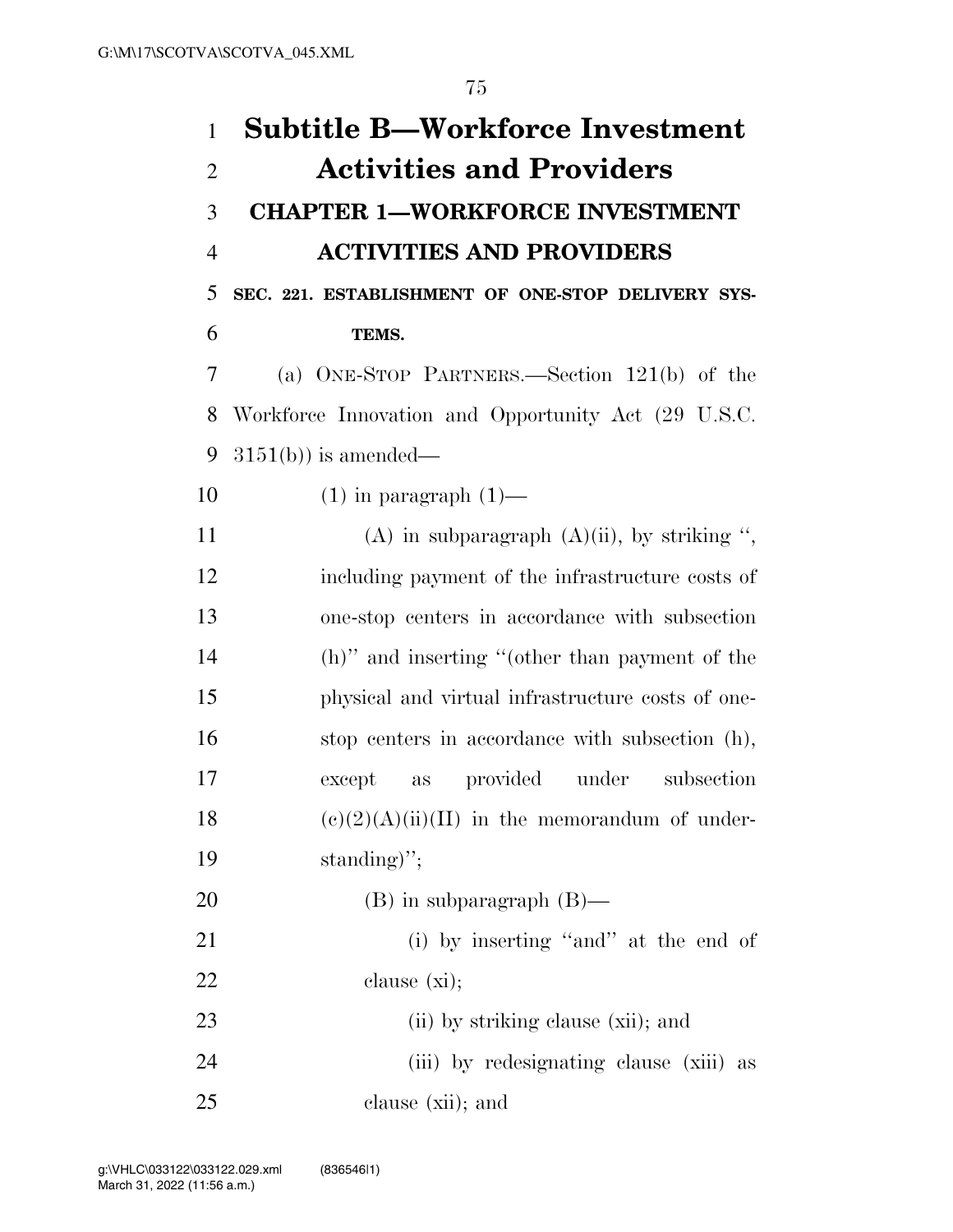| $\mathbf{1}$   | $(C)$ in subparagraph $(C)(ii)(II)$ , by striking                     |
|----------------|-----------------------------------------------------------------------|
| $\overline{2}$ | "and the Secretary of Health and Human Serv-                          |
| 3              | ices" and inserting ", the Secretary of Edu-                          |
| $\overline{4}$ | cation, and the Secretary of Health and Human                         |
| 5              | Services"; and                                                        |
| 6              | $(2)$ in paragraph $(2)(B)$ —                                         |
| 7              | (A) by redesignating clause (vii) as clause                           |
| 8              | (viii);                                                               |
| 9              | $(B)$ in clause $(vi)$ , by striking "and" after                      |
| 10             | the semicolon; and                                                    |
| 11             | (C) by inserting after clause (vii) the fol-                          |
| 12             | lowing:                                                               |
| 13             | "(vii) employment and training pro-                                   |
| 14             | grams carried out by the Economic Devel-                              |
| 15             | opment Administration; and".                                          |
| 16             | (b) MEMORANDUM OF UNDERSTANDING.-Section                              |
| 17             | $121(e)(2)(A)$ of the Workforce Innovation and Oppor-                 |
|                | 18 tunity Act $(29 \text{ U.S.C. } 3151(c)(2)(\text{A}))$ is amended— |
| 19             | $(1)$ in clause $(ii)$ —                                              |
| 20             | $(A)$ in subclause $(I)$ by striking "and"                            |
| 21             | after the semicolon;                                                  |
| 22             | (B) by amending subclause (II) to read as                             |
| 23             | follows:                                                              |
| 24             | "(II) funding of physical and vir-                                    |
| 25             | tual infrastructure costs of one-stop                                 |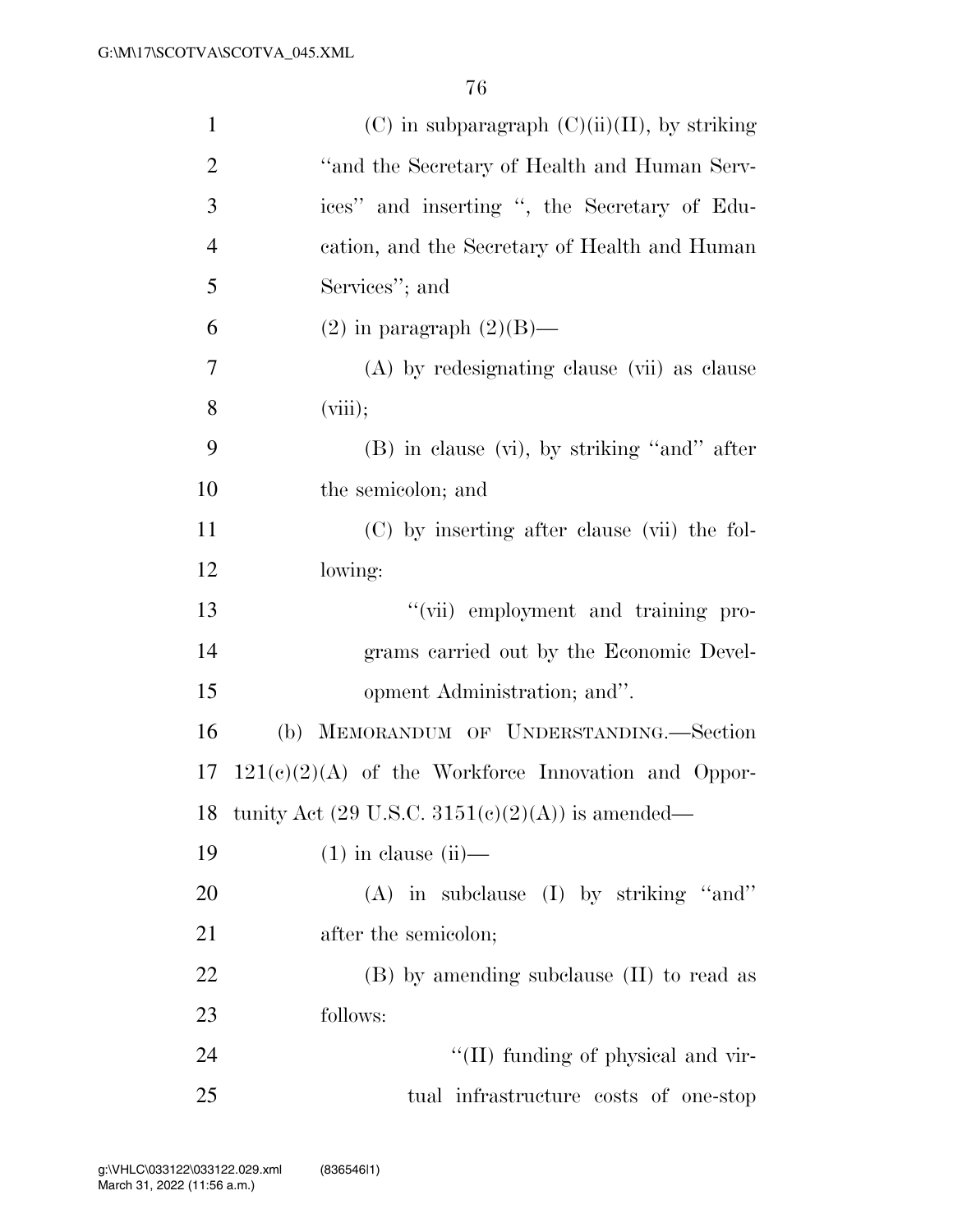| $\mathbf{1}$   | centers in accordance with subsection               |
|----------------|-----------------------------------------------------|
| $\overline{2}$ | $(h)(3)$ , if funding received by the local         |
| 3              | area under subsection $(h)(2)$ is insuf-            |
| $\overline{4}$ | ficient to cover such costs;"; and                  |
| 5              | $(2)$ by amending clause (iv) to read as follows:   |
| 6              | "(iv) methods to provide appropriate                |
| 7              | access of services (including access to tech-       |
| 8              | nology and materials) to workers, youth,            |
| 9              | and individuals with barriers to employ-            |
| 10             | ment through the one-stop delivery system           |
| 11             | to address the needs of such workers and            |
| 12             | youth, and to increase access, particularly         |
| 13             | in underserved and rural communities.".             |
| 14             | (c) ONE-STOP OPERATORS.—Section $121(d)$ of the     |
| 15             | Workforce Innovation and Opportunity Act (29 U.S.C. |
| 16             | $3151(d)$ is amended—                               |
| 17             | $(1)$ in paragraph $(2)$ —                          |
| 18             | (A)<br>in subparagraph (A), by striking             |
| 19             | "process; and" and inserting "process, except       |
| 20             | as authorized by paragraph $(4)$ ; and"; and        |
| 21             | $(B)$ in subparagraph $(B)$ —                       |
| 22             | (i) by amending clause (i) to read as               |
| 23             | follows:                                            |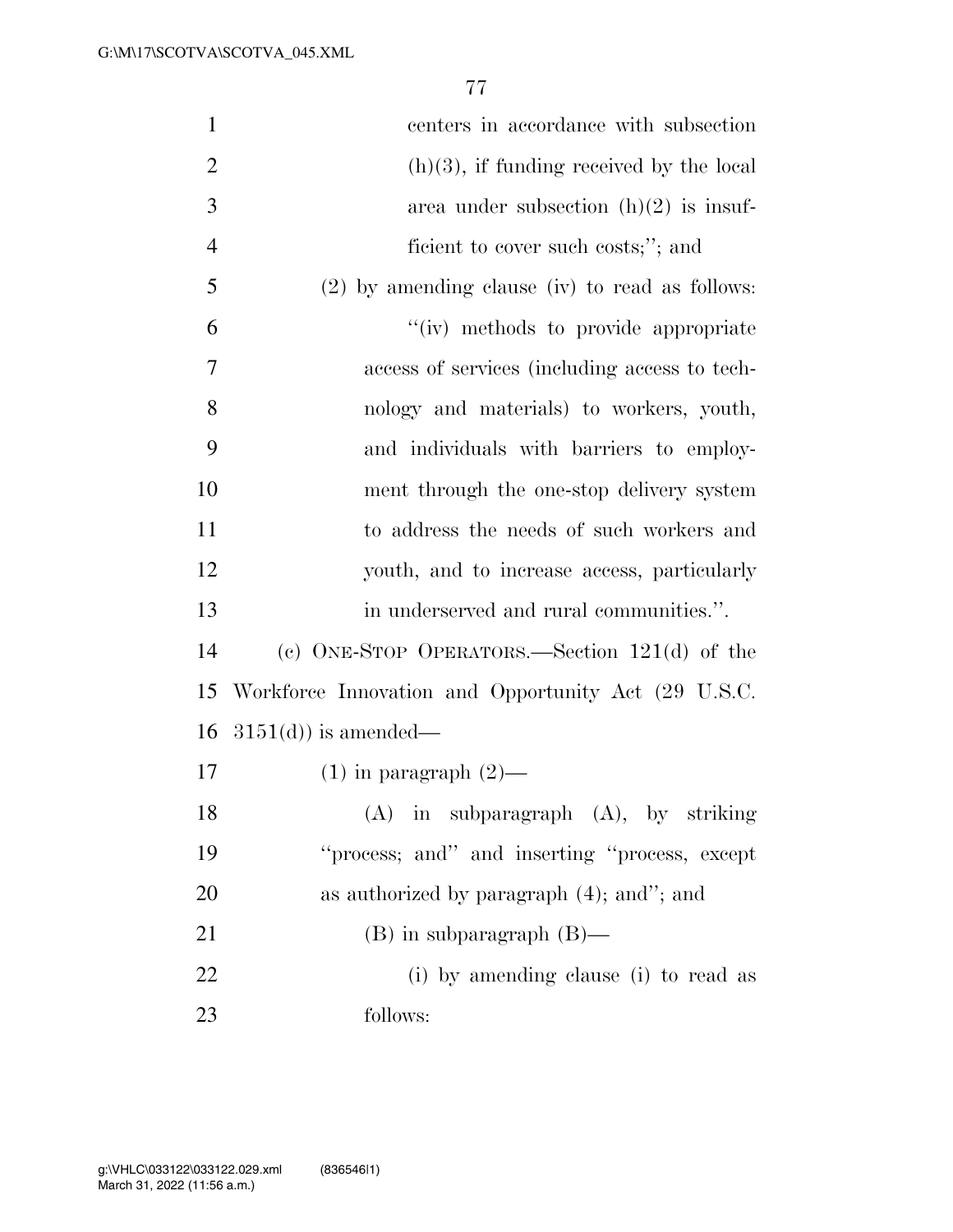| $\mathbf{1}$   | "(i) a secondary school, an area ca-                 |
|----------------|------------------------------------------------------|
| $\overline{c}$ | reer and technical education school, or an           |
| 3              | institution of higher education;";                   |
| $\overline{4}$ | (ii) in clause $(v)$ , by striking "and"             |
| 5              | after the semicolon;                                 |
| 6              | (iii) by redesignating clause (vi) as                |
| 7              | clause (vii);                                        |
| 8              | (iv) by inserting after clause (v) the               |
| 9              | following:                                           |
| 10             | "(vi) a public library; and"; and                    |
| 11             | (v) in clause (vii), as so redesignated,             |
| 12             | by inserting "or joint labor-management"             |
| 13             | after "a labor";                                     |
| 14             | $(2)$ by redesignating paragraphs $(3)$ and $(4)$ as |
| 15             | paragraphs $(5)$ and $(6)$ ;                         |
| 16             | $(3)$ by inserting after paragraph $(2)$ the fol-    |
| 17             | lowing:                                              |
| 18             | $\lq(3)$ RESPONSIBILITIES.—The responsibilities      |
| 19             | of the one-stop operator—                            |
| 20             | "(A) shall include managing the physical             |
| 21             | and virtual infrastructure and operations of the     |
| 22             | one-stop system in the local area, and facili-       |
| 23             | tating coordination among the partners in the        |
| 24             | one-stop system; and                                 |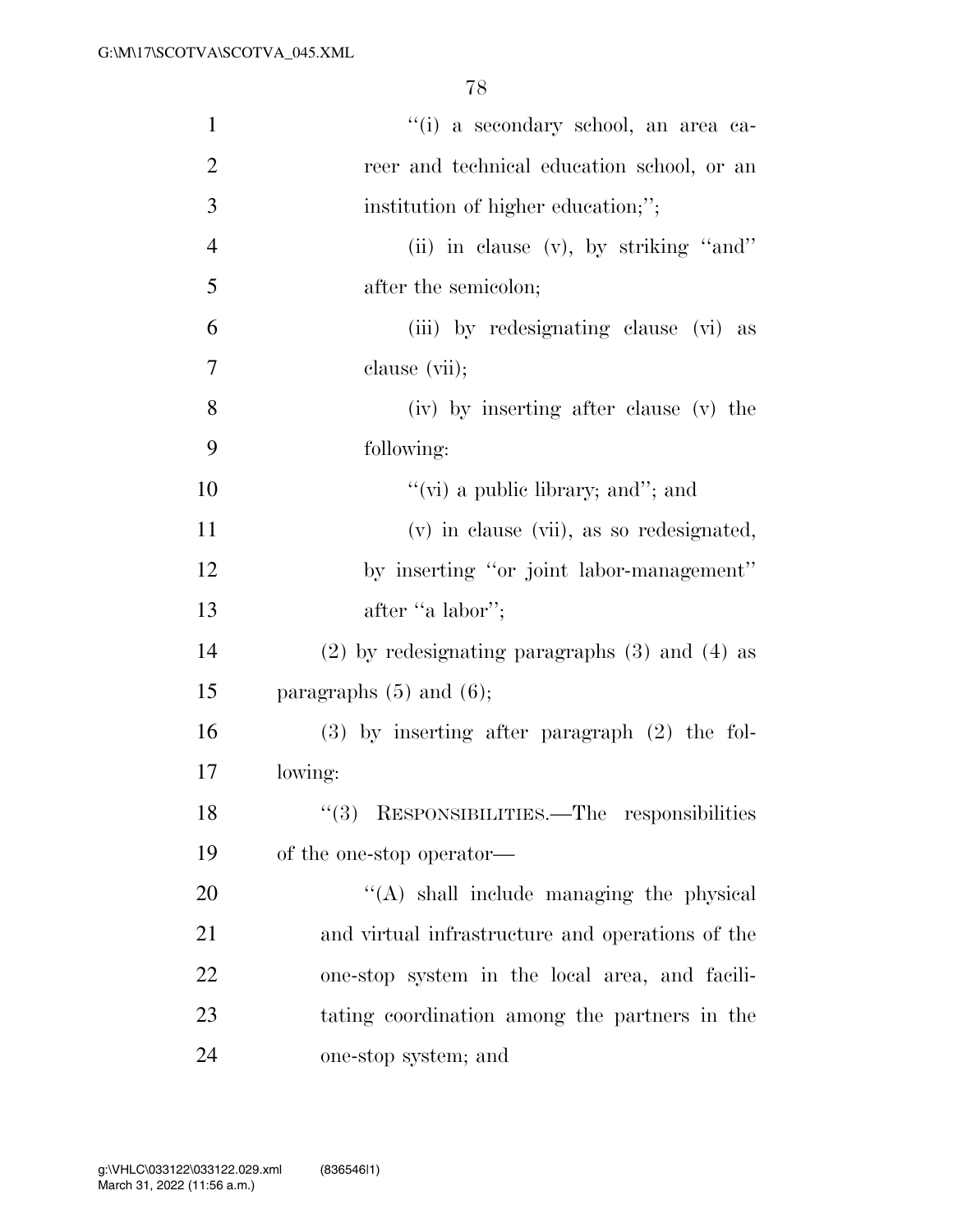| $\mathbf{1}$   | $\lq\lq (B)$ may include the provision of direct              |
|----------------|---------------------------------------------------------------|
| $\overline{2}$ | services to job seekers and employers.                        |
| 3              | "(4) LOCAL BOARD AS ONE-STOP OPERATOR.-                       |
| $\overline{4}$ | Subject to approval from the Governor and in ac-              |
| 5              | cordance with any other eligibility criteria estab-           |
| 6              | lished by the State, a local board may serve as a             |
| 7              | one-stop operator consistent with the requirements            |
| 8              | of this subsection."; and                                     |
| 9              | $(4)$ in paragraph $(5)$ , as so redesignated, by             |
| 10             | striking "and secondary schools".                             |
| 11             | (d) ESTABLISHMENT OF ONE-STOP DELIVERY SYS-                   |
| 12             | TEM.—Section $121(e)(2)$ of the Workforce Innovation and      |
| 13             | Opportunity Act $(29 \text{ U.S.C. } 3151(e)(2))$ is amended— |
| 14             | $(1)$ in subparagraph $(A)$ —                                 |
| 15             | $(A)$ by inserting "in person or virtually"                   |
| 16             | after "accessible"; and                                       |
| 17             | (B) by inserting "and virtually in a man-                     |
| 18             | ner that improves efficiency, coordination, and               |
| 19             | quality in the delivery of one-stop partner serv-             |
| 20             | ices" after "State";                                          |
| 21             | $(2)$ in subparagraph $(B)$ —                                 |
| 22             | $(A)$ in clause (i), by inserting "(such as a                 |
| 23             | community college campus, a secondary school,                 |
| 24             | an area career and technical education school,                |
| 25             | or a public library) and through community-                   |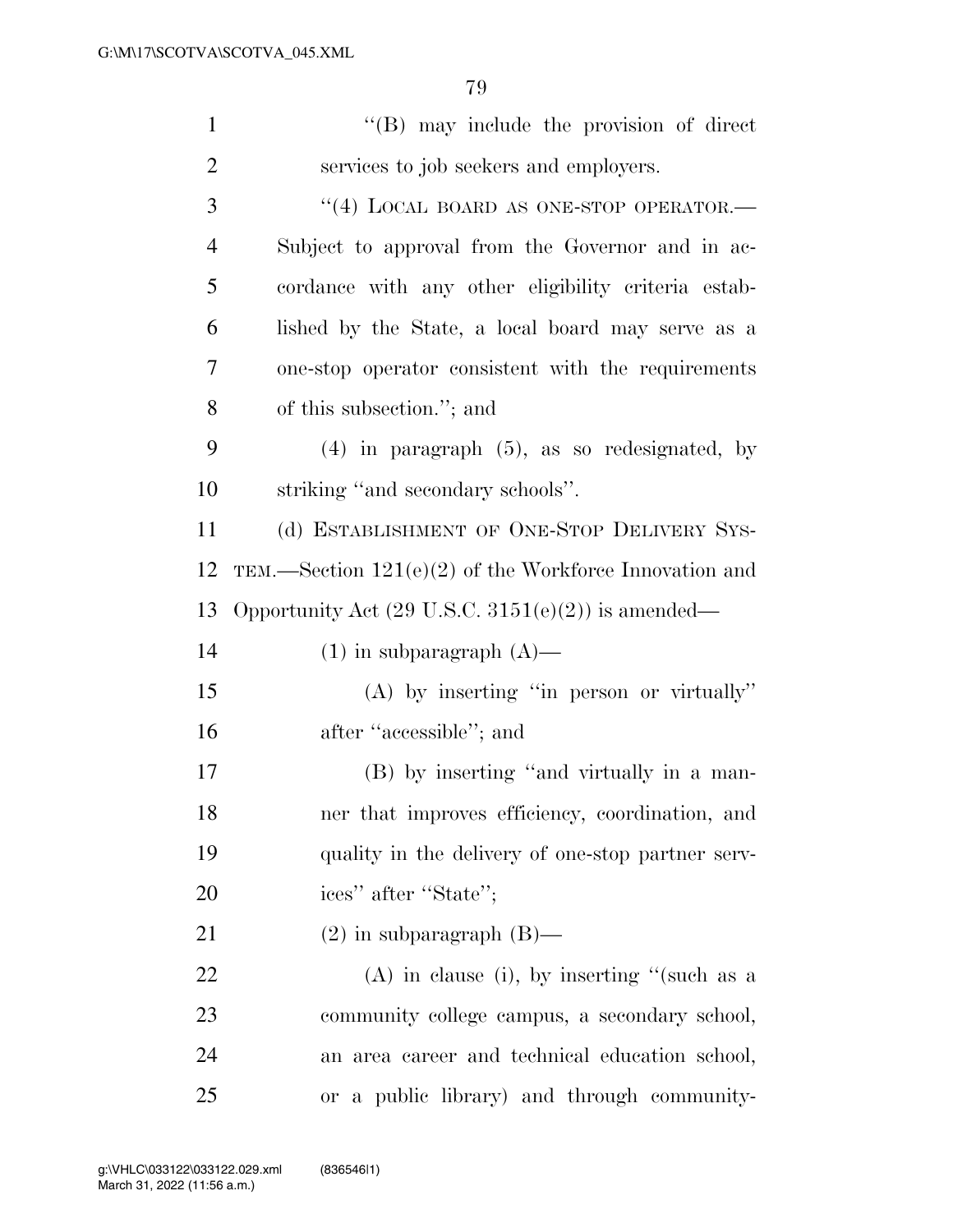| $\mathbf{1}$   | based organizations" after "affiliated sites";                       |
|----------------|----------------------------------------------------------------------|
| $\overline{2}$ | and                                                                  |
| 3              | $(B)$ in clause $(ii)(II)$ by adding "and" after                     |
| $\overline{4}$ | the semicolon;                                                       |
| 5              | $(3)$ in subparagraph $(C)$ —                                        |
| 6              | $(A)$ by inserting "virtual or physical" after                       |
| $\overline{7}$ | "may have"; and                                                      |
| 8              | $(B)$ by striking "; and inserting a pe-                             |
| 9              | riod; and                                                            |
| 10             | $(4)$ by striking subparagraph $(D)$ .                               |
| 11             | (e) CERTIFICATION AND CONTINUOUS IMPROVEMENT                         |
| 12             | OF ONE-STOP CENTERS.—Section $121(g)(2)(A)$ of the                   |
| 13             | Workforce Innovation and Opportunity Act (29 U.S.C.                  |
| 14             | $3151(g)(2)(A)$ is amended by striking "subsections"                 |
| 15             | $(h)(1)$ " and inserting "subsection $(h)(3)$ ".                     |
| 16             | (f) FUNDING OF ONE-STOP INFRASTRUCTURE.-Sec-                         |
| 17             | tion 121(h) of the Workforce Innovation and Opportunity              |
|                | 18 Act $(29 \text{ U.S.C. } 3151(h))$ is amended to read as follows: |
| 19             | "(h) FUNDING OF ONE-STOP INFRASTRUCTURE.—                            |
| 20             | " $(1)$ In GENERAL.—For any program year, not                        |
| 21             | more than 10 percent of the funds allotted under                     |
| 22             | sections $127, 132,$ and $211,$ and section 6 of the                 |
| 23             | Wagner-Peyser Act (29 U.S.C. 49e) shall be used to                   |
| 24             | fund the costs of infrastructure of one-stop centers                 |
| 25             | in local areas.                                                      |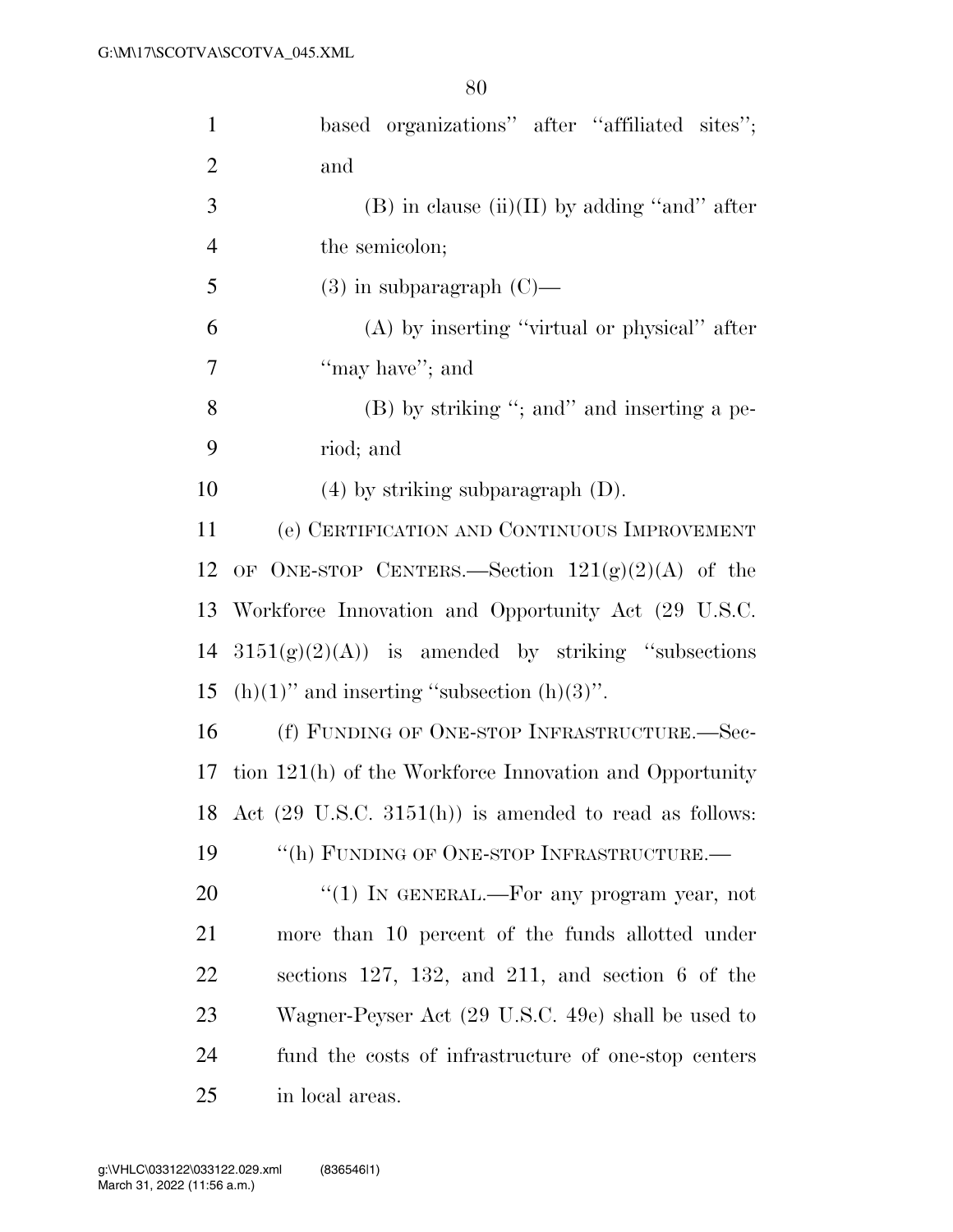"(2) ALLOCATION BY GOVERNOR.—

 $\langle (A) \rangle$  In GENERAL.—From the funds pro- vided under paragraph (1), the Governor shall allocate the funds to local areas in accordance with the formula established under subpara- graph (B) for the purposes of paying the costs of infrastructure of one-stop centers.

8 "(B) ALLOCATION FORMULA.—The State board shall develop a formula to be used by the Governor to allocate the funds provided under paragraph (1) to local areas. The formula shall be based on factors including the number of one-stop centers in a local area, the intensity of services provided by such centers, the popu- lation served by such centers, the services pro-16 vided by such centers, and other factors relat- ing to the performance of such centers that the State board determines are appropriate.

19 "'(C) COSTS OF INFRASTRUCTURE.—In 20 this subsection, the term "costs of infrastruc-21 ture", used with respect to a one-stop center, means the nonpersonnel costs that are nec- essary for the general operation of the one-stop center (whether for in-person or virtual service delivery), including the rental costs of the facili-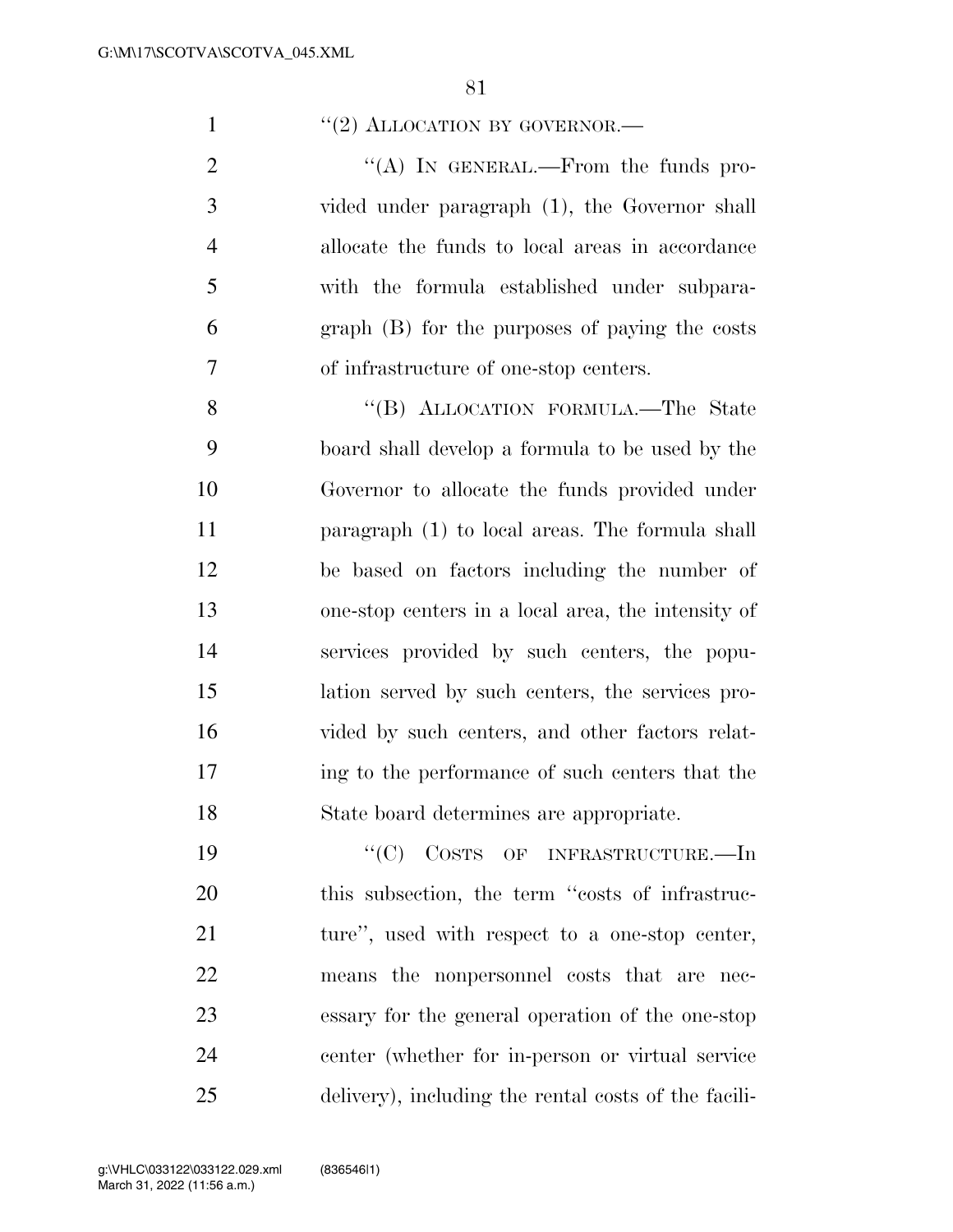ties, the costs of utilities and maintenance, equipment (including assessment-related prod- ucts and assistive technology for individuals with disabilities), and technology to facilitate access to the one-stop center, including the cen-ter's planning and outreach activities.

7 "(3) ADDITIONAL FUNDING.—

8 "(A) In GENERAL.—In the case of a local area for which funds allocated under paragraph (2) are insufficient to cover the total costs of infrastructure of one-stop centers in such local area, the local board, chief elected officials, and one-stop partners described in subsection (b)(1) in such local area may fund such costs through methods agreed on by the local board, chief elected officials, and one-stop partners (and de- scribed in the memorandum of understanding described in subsection (c)).

19 "(B) GUIDANCE FOR INFRASTRUCTURE FUNDING.—The Governor, after consultation with chief elected officials, local boards, and the State board, and consistent with the guidance and policies provided by the State board under 24 subparagraphs  $(B)$  and  $(C)(i)$  of section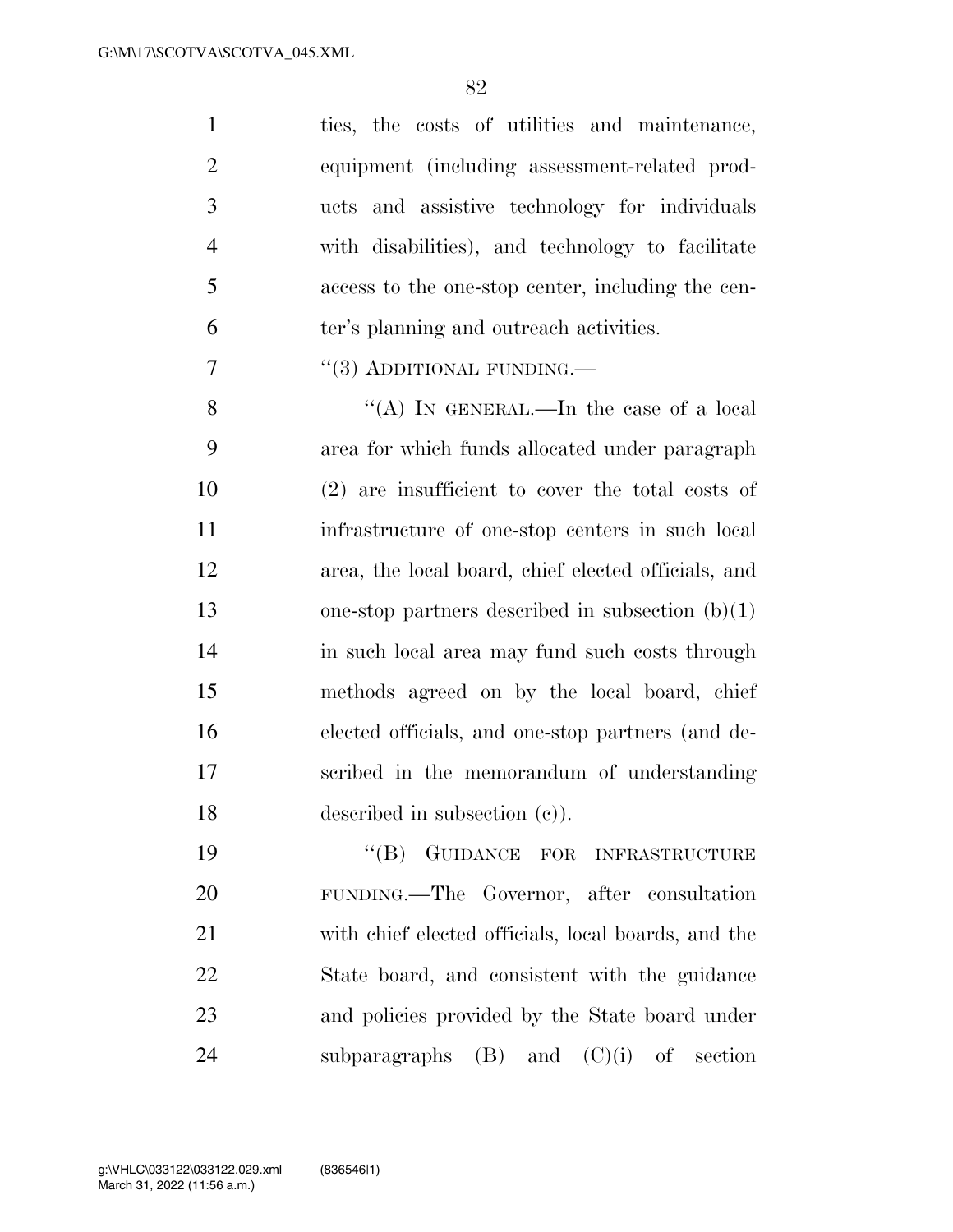$101(d)(7)$ , shall provide, for the use of local areas under subparagraph (A)—

 ''(i) guidelines for State-administered one-stop partner programs, for deter- mining such programs' contributions to a one-stop delivery system, based on such programs' proportionate use of such sys-8 tem consistent with chapter II of title 2, Code of Federal Regulations (or any cor- responding similar regulation or ruling), including determining funding for the costs of infrastructure, which contributions shall be negotiated pursuant to the memo- randum of understanding under subsection 15 (e); and

 ''(ii) guidance to assist local boards, chief elected officials, and one-stop part- ners in local areas in determining equitable and stable methods of funding the costs of infrastructure of one-stop centers in such 21 areas.".

 (g) OTHER FUNDS.—Section 121(i) (29 U.S.C. 3151(i)) is amended by striking ''basic skills'' and insert-ing ''foundational skill needs''.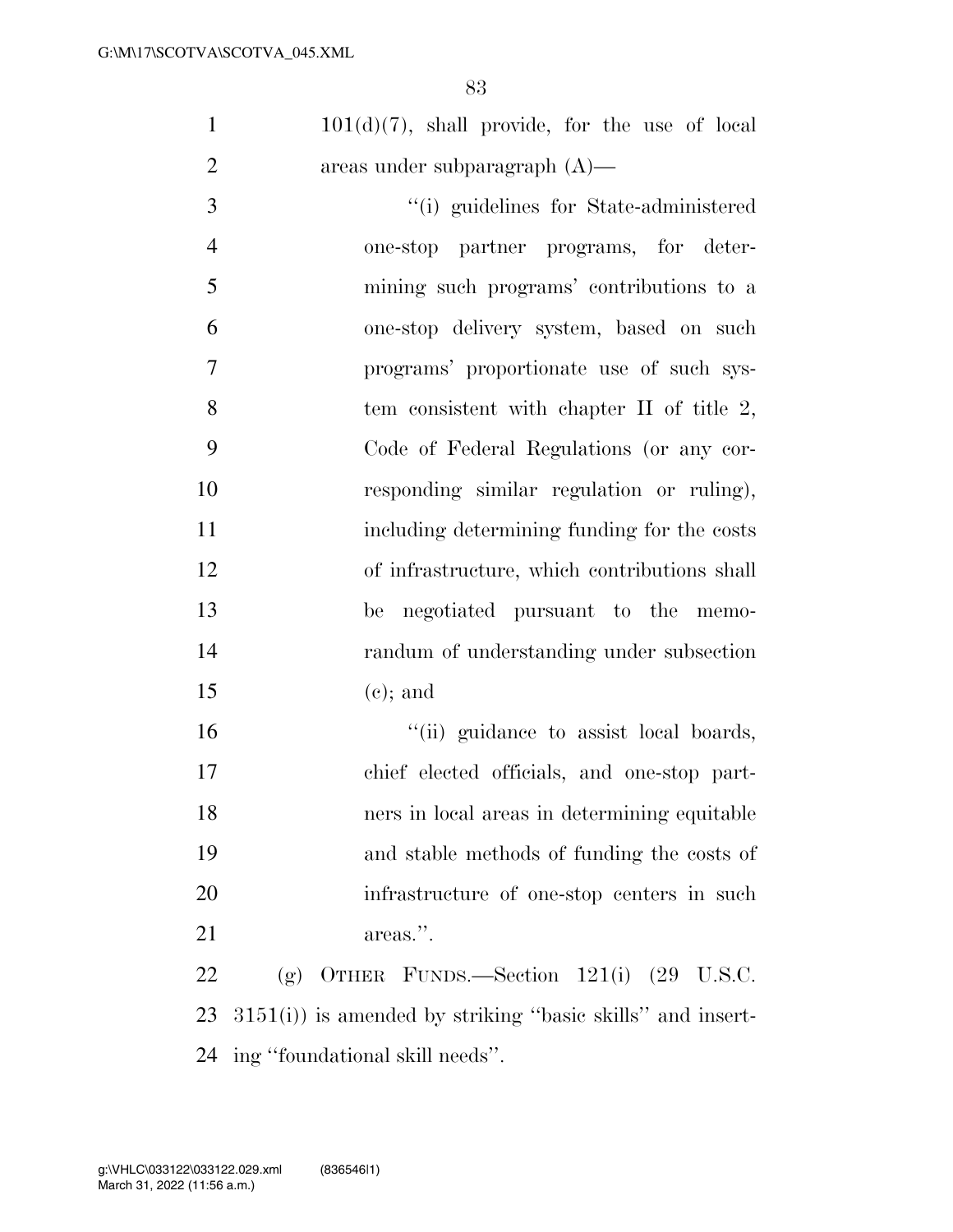| 1              | SEC. 222. IDENTIFICATION OF ELIGIBLE PROVIDERS OF          |
|----------------|------------------------------------------------------------|
| $\overline{2}$ | <b>TRAINING SERVICES.</b>                                  |
| 3              | ELIGIBILITY.—Section $122(a)$ $(29 \text{ U.S.C.})$<br>(a) |
| $\overline{4}$ | $3152(a)$ ) is amended by adding at the end the following: |
| 5              | "(4) CONSUMER CHOICE. - In establishing cri-               |
| 6              | teria, information requirements, and procedures            |
| 7              | under this subsection, the Governor shall not limit        |
| 8              | the provision of consumer choice under section             |
| 9              | $134(c)(3)(F)$ .".                                         |
| 10             | (b) CRITERIA AND INFORMATION REQUIREMENTS.—                |
| 11             | Section $122(b)$ (29 U.S.C. 3152(b)) is amended—           |
| 12             | $(1)$ in paragraph $(1)$ —                                 |
| 13             | (A) by amending the matter preceding sub-                  |
| 14             | paragraph (A) to read as follows: "The criteria            |
| 15             | established pursuant to subsection (a) shall in-           |
| 16             | clude criteria on each of the following:"; and             |
| 17             | $(B)$ in subparagraph $(A)(i)$ , striking "per-            |
| 18             | formance accountability measures" and insert-              |
| 19             | ing "the levels of performance achieved on the             |
| 20             | indicators described in section 116";                      |
| 21             | $(C)$ in subparagraph $(B)$ —                              |
| 22             | (i) by striking "The need to ensure"                       |
| 23             | and inserting "Ensuring"; and                              |
| 24             | (ii) by inserting "and online learning"                    |
| 25             | platforms" after "technology";                             |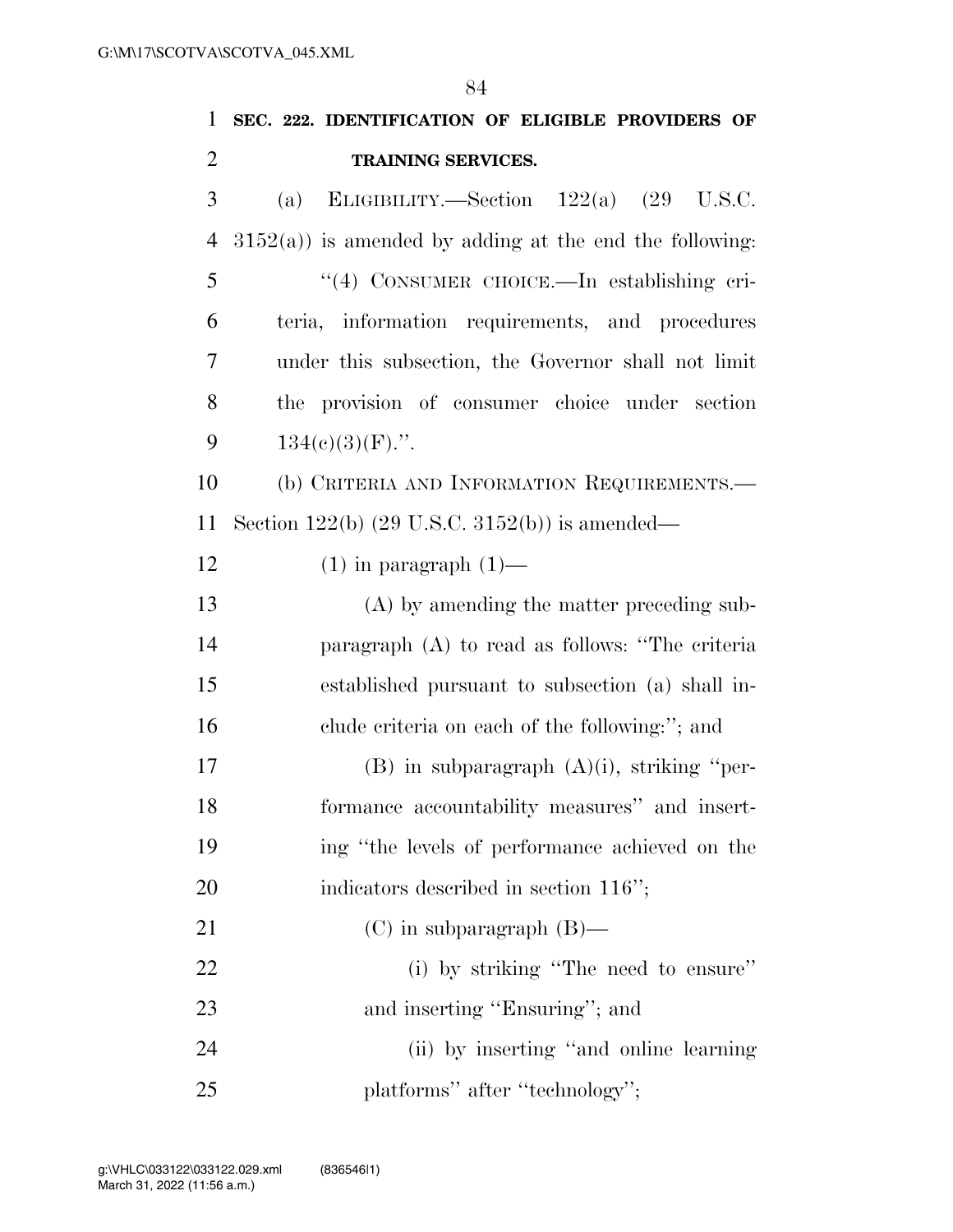| $\mathbf{1}$   | $(D)$ by amending subparagraph $(D)$ to            |
|----------------|----------------------------------------------------|
| $\overline{2}$ | read as follows:                                   |
| 3              | $\lq\lq$ (D)(i) With respect to each training pro- |
| $\overline{4}$ | gram of each such provider—                        |
| 5              | $\lq\lq$ (I) the degree to which the training      |
| 6              | program-                                           |
| $\tau$         | "(aa) relates to in-demand indus-                  |
| 8              | try sectors and occupations in the                 |
| 9              | State or local areas within the State,             |
| 10             | based on analysis of labor market                  |
| 11             | data and direct engagement with local              |
| 12             | employers; and                                     |
| 13             | "(bb) satisfies any applicable                     |
| 14             | educational requirements for profes-               |
| 15             | sional licensure or certification, in-             |
| 16             | cluding licensure or certification ex-             |
| 17             | aminations needed to practice or find              |
| 18             | employment in the sectors or occupa-               |
| 19             | tions for which the program prepares               |
| 20             | the individual in the State; and                   |
| 21             | $\lq\lq$ (II) the expected—                        |
| 22             | "(aa) recognized postsecondary                     |
| 23             | credentials earned as part of such                 |
| 24             | program;                                           |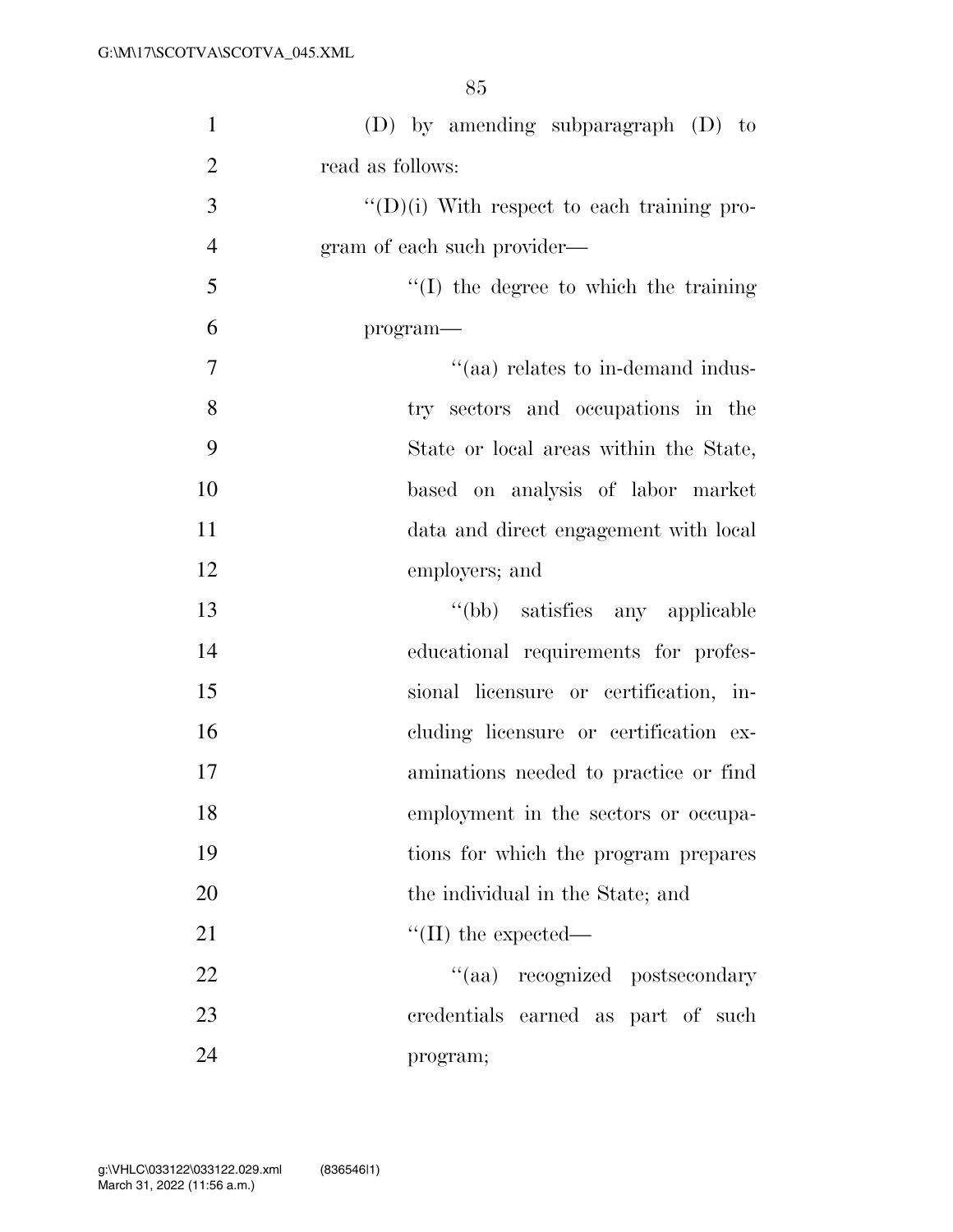| $\mathbf{1}$   | "(bb) employment opportunities                 |
|----------------|------------------------------------------------|
| $\overline{2}$ | upon program completion;                       |
| 3              | "(cc) median earnings of individ-              |
| $\overline{4}$ | uals within 1 year of program comple-          |
| 5              | tion, as compared to median earnings           |
| 6              | of occupations for which the program           |
| $\overline{7}$ | prepares the individual in the State           |
| 8              | and local area;                                |
| 9              | "(dd) program cost of such pro-                |
| 10             | gram;                                          |
| 11             | "(ee) competencies taught<br>as                |
| 12             | part of such program that align to ex-         |
| 13             | pected job opportunities;                      |
| 14             | "(ff) time to completion of such               |
| 15             | program; and                                   |
| 16             | "(gg) alignment of such program                |
| 17             | to career pathways; and                        |
| 18             | $``(ii)(I)$ Subject to subclauses $(II)$ and   |
| 19             | (III), the information described in clause (i) |
| 20             | shall be validated in accordance with guidance |
| 21             | issued by the Secretary with respect to each   |
| 22             | training program of each such provider, which  |
| 23             | may include validation, by at least one of the |
| 24             | following entities:                            |
| $25\,$         | $\cdot$ (aa) 3 or more employers.              |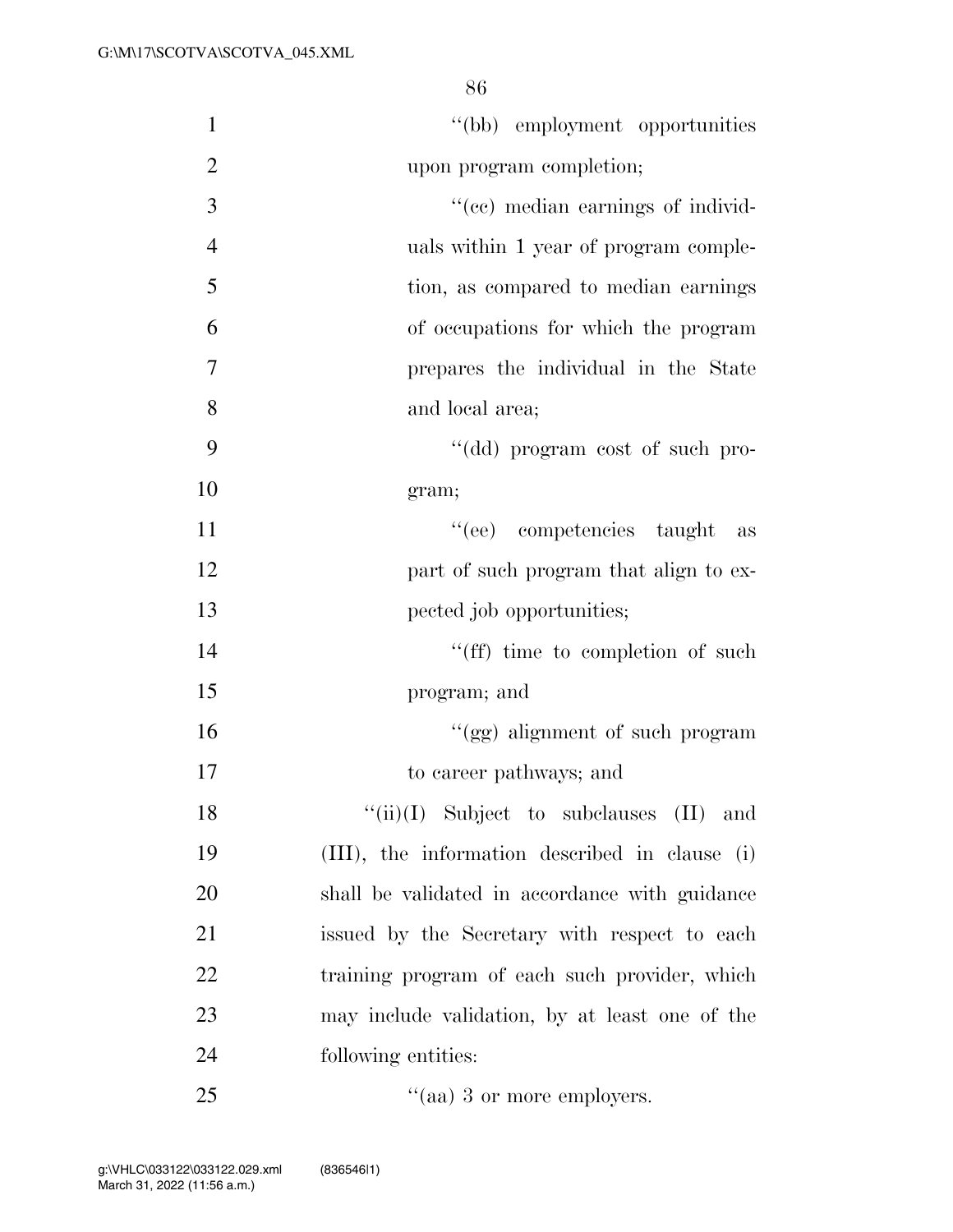| $\mathbf{1}$   | "(bb) An industry association.                         |
|----------------|--------------------------------------------------------|
| $\overline{2}$ | "(cc) A labor organization or joint                    |
| 3              | labor-management organization, or an in-               |
| $\overline{4}$ | dustry or sector partnership.                          |
| 5              | $\lq\lq$ (II) The requirements of subclause (I)        |
| 6              | shall not apply to any program that is—                |
| 7              | "(aa) offered by an institution of                     |
| 8              | higher education; and                                  |
| 9              | "(bb) accredited by a programmatic                     |
| 10             | accrediting agency (as defined in section              |
| 11             | 602.3 of title 34, Code of Federal Regula-             |
| 12             | tions (or successor regulations)).                     |
| 13             | "(III) An entity listed in item (aa), (bb),            |
| 14             | or $(ce)$ of subclause $(I)$ that is providing valida- |
| 15             | tion under this clause with respect to a training      |
| 16             | program may not be the provider of such train-         |
| 17             | ing program.";                                         |
| 18             | $(E)$ by striking subparagraphs $(E)$ , $(F)$ ,        |
| 19             | $(G)$ , and $(H)$ ;                                    |
| 20             | (F) by redesignating subparagraphs<br>(I)              |
| 21             | and $(J)$ as subparagraphs $(E)$ and $(F)$ , respec-   |
| 22             | tively; and                                            |
| 23             | $(G)$ in subparagraph $(F)$ , as so redesig-           |
| 24             | nated—                                                 |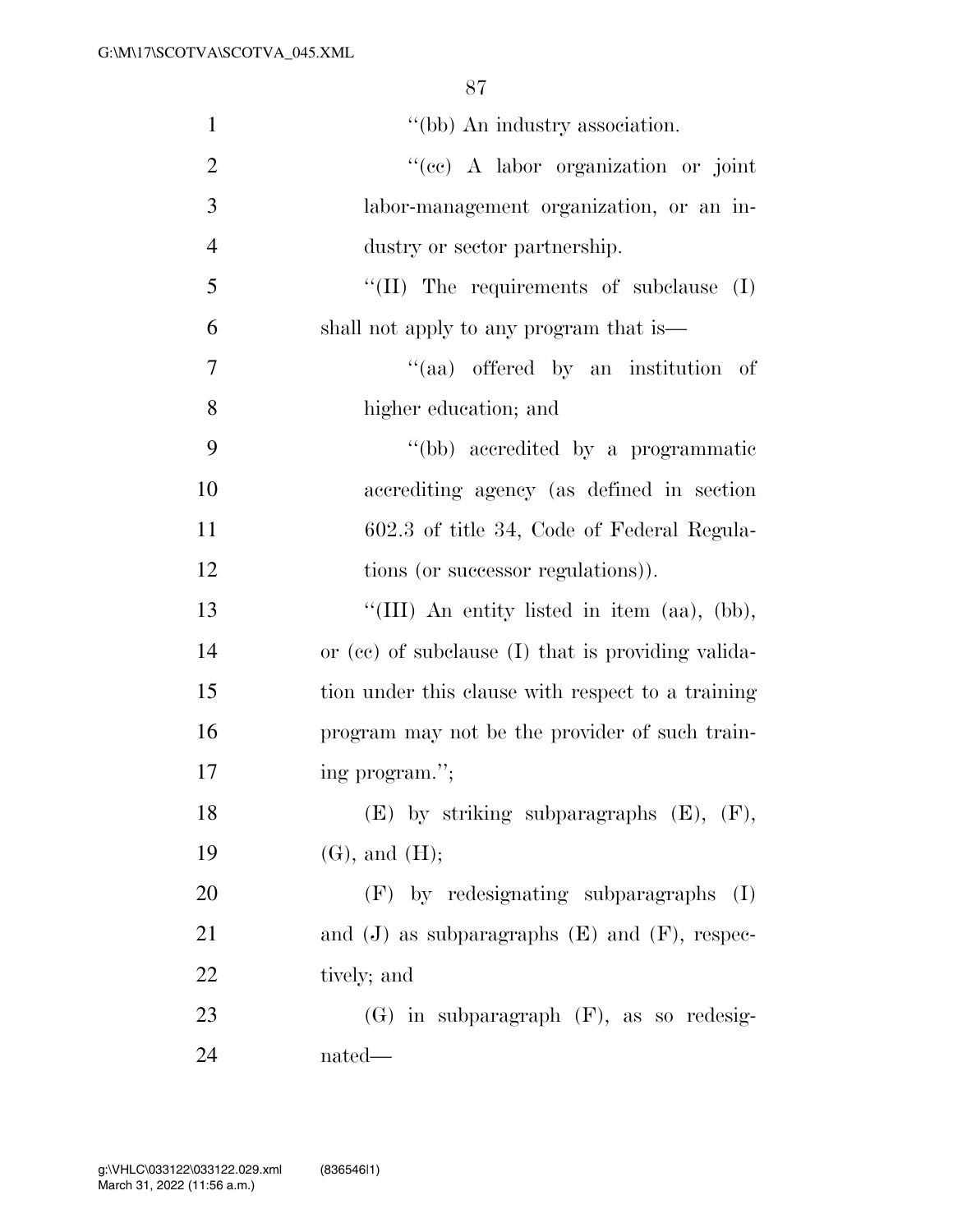(i) by amending clause (i) to read as follows:

| 3              | "(i) the accountability of the pro-           |
|----------------|-----------------------------------------------|
| $\overline{4}$ | viders, including in the case of a training   |
| 5              | program that is offered by an institution of  |
| 6              | higher education, that such institution has   |
| $\overline{7}$ | not been subject, during the 5 years pre-     |
| 8              | ceding the date of the determination of       |
| 9              | whether such a provider meets such cri-       |
| 10             | teria, to-                                    |
| 11             | $\lq(1)$ any suspension, emergency            |
| 12             | action, or termination of programs            |
| 13             | under title IV of the Higher Edu-             |
| 14             | cation Act of 1965;                           |
| 15             | $\lq\lq$ (II) any adverse action by the       |
| 16             | accrediting agency or association of          |
| 17             | the institution of higher education; or       |
| 18             | "(III) any action by the State to             |
| 19             | revoke a license or other authority to        |
| 20             | $operate$ ;"; and                             |
| 21             | (ii) in clause (ii), by striking "one-        |
| 22             | stop centers" and inserting "local boards";   |
| 23             | $(2)$ in paragraph amending paragraph $(2)$ — |
| 24             | $(A)$ by striking "The information" and in-   |
| 25             | serting the following:                        |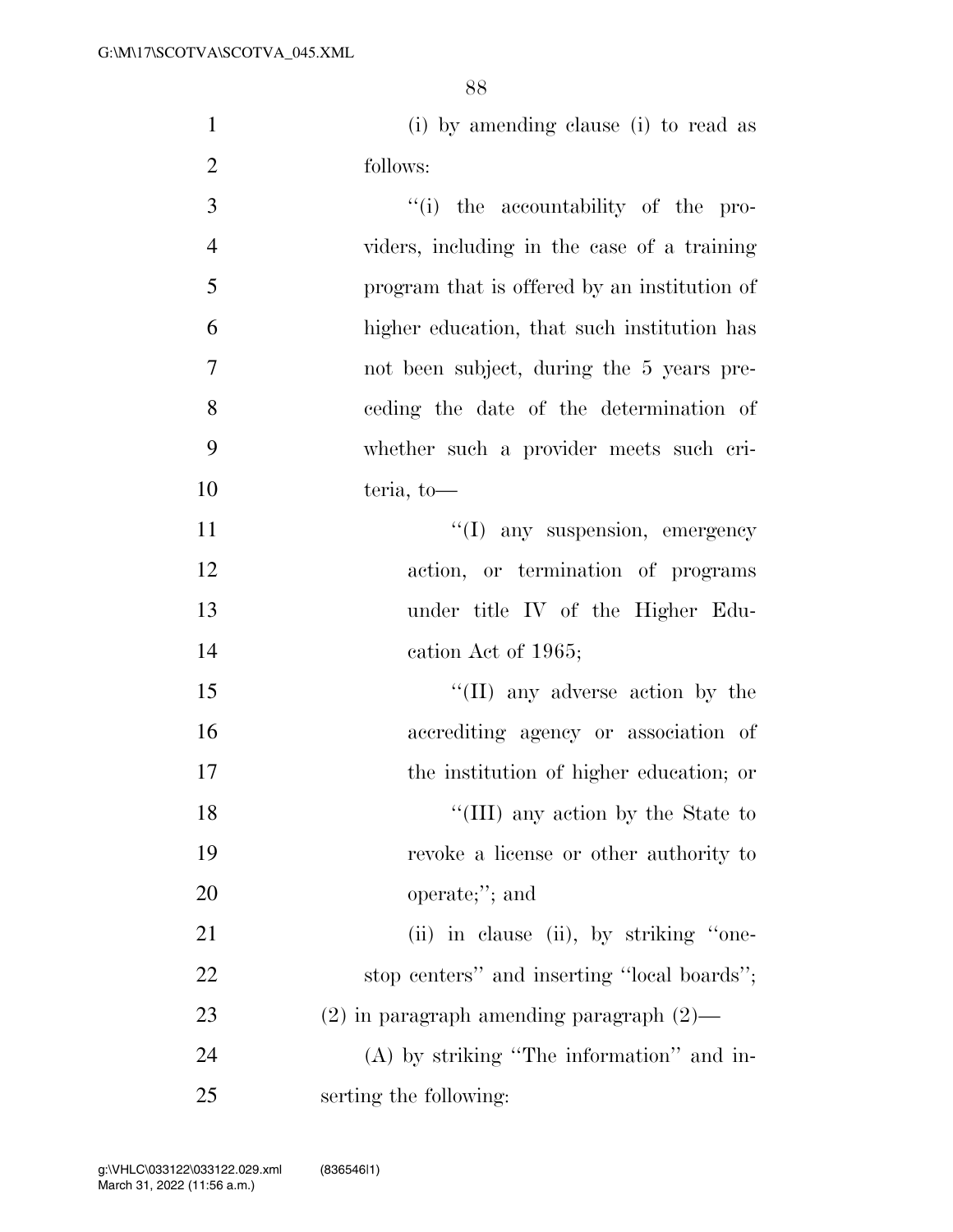| $\mathbf{1}$   | "(A) PROVIDERS OF TRAINING<br>SERV-               |
|----------------|---------------------------------------------------|
| $\overline{2}$ | ICES.—The information"                            |
| 3              | (B) by redesignating subparagraphs (A)            |
| $\overline{4}$ | through (E) as clauses (i) through (v), respec-   |
| 5              | tively: and                                       |
| 6              | (C) by adding at the end the following:           |
| 7              | "(B) STATES.—The State shall<br>make              |
| 8              | available on a publicly accessible website and in |
| 9              | a manner that does not reveal personally identi-  |
| 10             | fiable information-                               |
| 11             | "(i) the criteria, information require-           |
| 12             | ments, and procedures regarding the eligi-        |
| 13             | bility of providers of training services es-      |
| 14             | tablished pursuant to subsection (a); and         |
| 15             | "(ii) the appropriate, accurate, and              |
| 16             | timely information each provider of train-        |
| 17             | ing services submits to the State in accord-      |
| 18             | ance with subparagraph $(A)$ of this para-        |
| 19             | $graph$ .";                                       |
| 20             | $(3)$ in paragraph $(4)$ —                        |
| 21             | $(A)$ in subparagraph $(B)$ —                     |
| 22             | (i) by striking "section $122$ of the             |
| 23             | Workforce Investment Act of 1998, as in           |
| 24             | effect on the day before the date of enact-       |
| 25             | ment of this Act" and inserting "section          |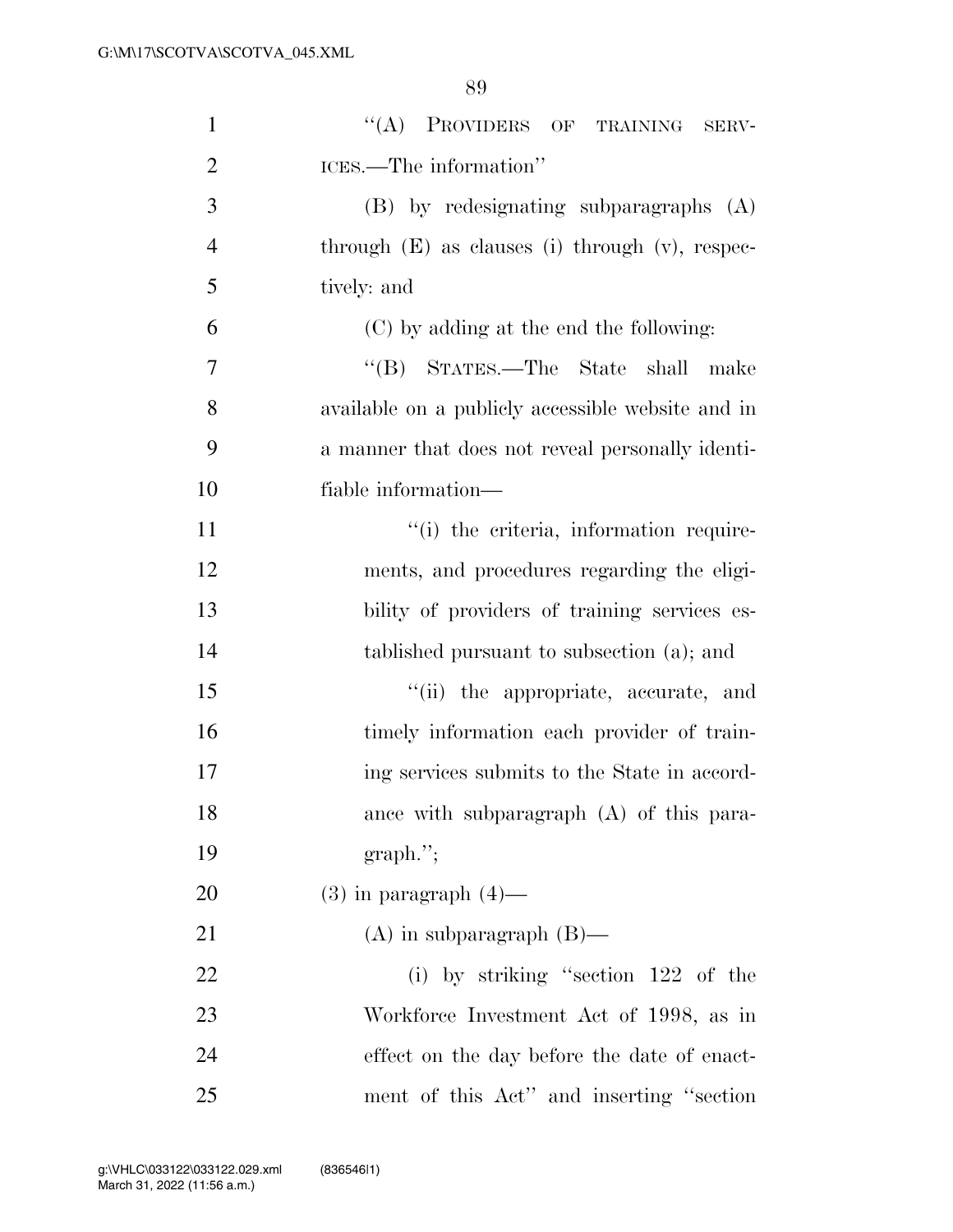| $\mathbf{1}$   | 122, as in effect on the date before the         |
|----------------|--------------------------------------------------|
| $\overline{2}$ | date of enactment of the Workforce Inno-         |
| 3              | vation and Opportunity Act of 2022"; and         |
| $\overline{4}$ | (ii) by inserting at the end the fol-            |
| 5              | lowing: "A Governor shall make an eligi-         |
| 6              | bility determination under this paragraph        |
| $\overline{7}$ | with respect to a provider not later than        |
| 8              | 60 days after receipt of an application for      |
| 9              | such a determination from such provider.";       |
| 10             | $(B)$ in subparagraph $(C)$ by inserting ", in-  |
| 11             | cluding to the extent practicable for the 2-year |
| 12             | period preceding the date of the provider's ap-  |
| 13             | plication under this paragraph" after "sub-      |
| 14             | title"; and                                      |
| 15             | $(C)$ in subparagraph $(D)$ —                    |
| 16             | $(i)$ in clause $(i)$ , by striking "a factor"   |
| 17             | and inserting "the levels of performance         |
| 18             | achieved";                                       |
| 19             | (ii) in clause (iii), by striking "and"          |
| 20             | at the end;                                      |
| 21             | (iii) in clause (iv), by striking the pe-        |
| 22             | riod at the end and inserting "; and"; and       |
| 23             | (iv) by adding at the end the fol-               |
| 24             | lowing:                                          |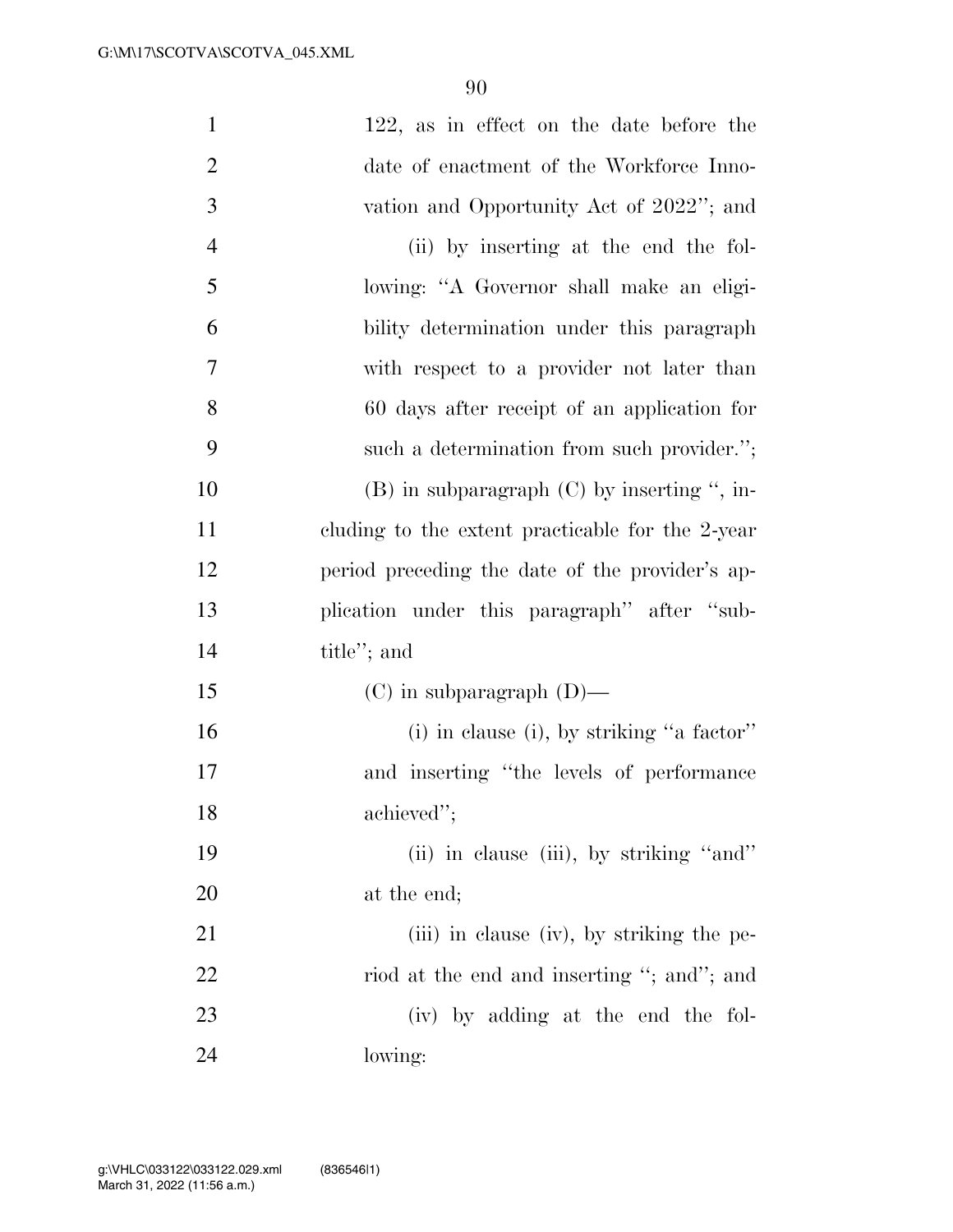1  $''(v)$  a factor related to serving indi-viduals with barriers to employment.''.

3 (c) PROCEDURES.—Section  $122(e)(2)$  (29 U.S.C. 4  $3152(c)(2)$ , by striking "biennial" and inserting "an-nual''.

 (d) LIST AND INFORMATION TO ASSIST PARTICI- PANTS IN CHOOSING PROVIDERS.—Section 122(d)(3) (29 8 U.S.C.  $3152(d)(3)$ , by inserting "on a publicly accessible website that is consumer-tested and is searchable and comparable, through the use of common, linked, open-data description language'' after ''individual participant''.

 (e) ENFORCEMENT.—Section 122(f)(1) (29 U.S.C. 13  $3152(f)(1)$  is amended to read as follows:

14  $\frac{1}{2}$  (1) In GENERAL.—The procedures established under this section shall provide the following:

16 "(A) FAILURE TO MEET PROGRAM RE- QUIREMENTS.—In addition to the violations de- scribed in subparagraph (B), any provider of training services eligible to receive funds under chapter 3—

 $\frac{1}{1}$  shall have such eligibility termi- nated for a period of 1 year upon a deter- mination by an individual or entity speci- fied in the procedures, that such pro-vider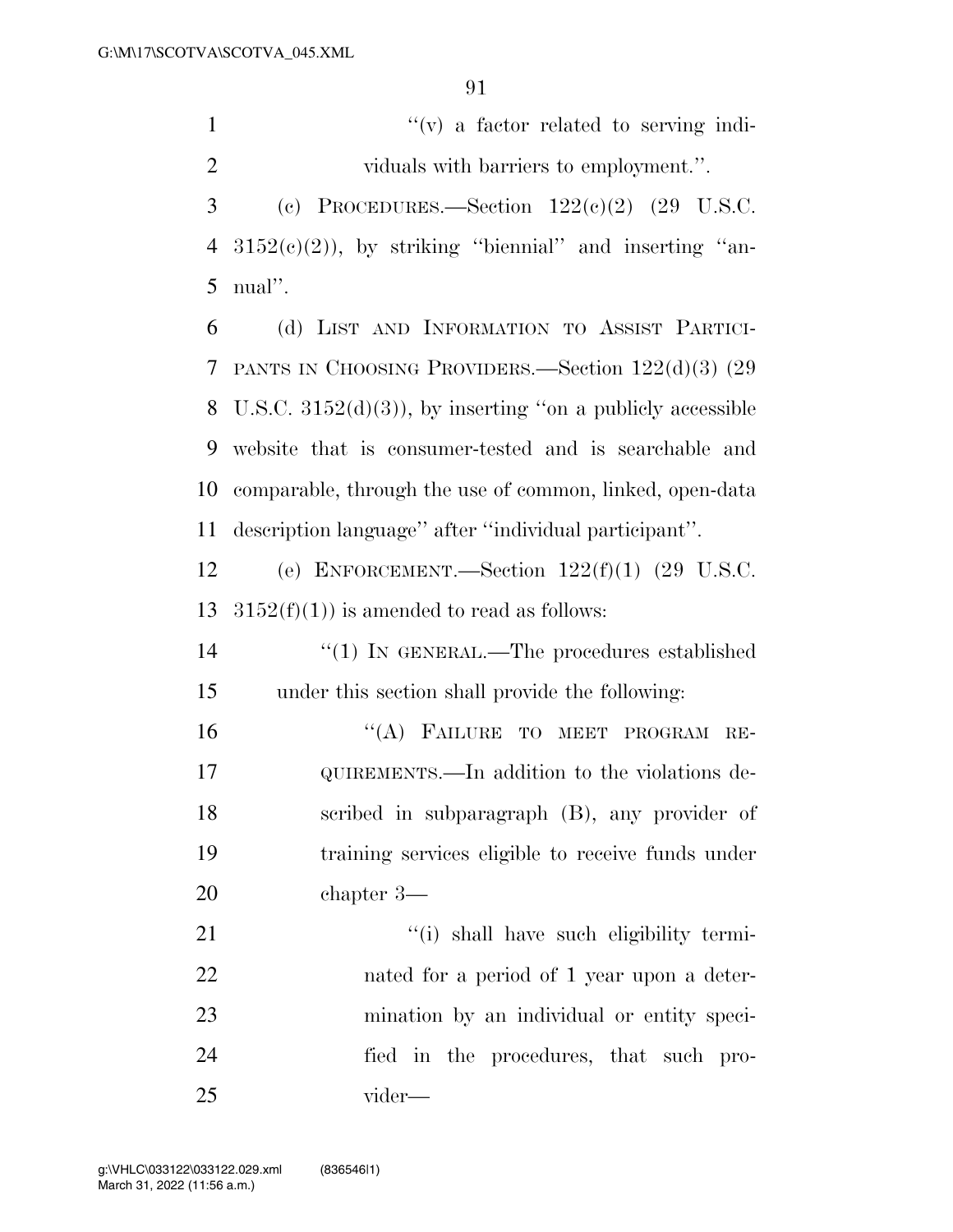$"(I)$  in a case in which the pro- vider receives initial eligibility under subsection (b)(4), failed to report in- formation as required under sub-5 section (b)(4)(C);

 ''(II) failed to inform the State board or local board that the training program of such provider has changed, and as a result of such change the information with respect 11 to such training program under sub-12 section (b)(1) used by the Governor to determine the provider's eligibility to receive such funds no longer accu- rately describes such training pro- gram; or  $\frac{17}{111}$  failed to meet the expected performance as described in sub-

19 section (b)(4)(D); or

20  $\frac{1}{20}$   $\frac{1}{20}$  may have such eligibility termi-21 nated as a result of offering a program for 22 a period of less than 2 years—

23 ''(I) that is no longer aligned to 24 in-demand industry sectors or occupa-25 tions; or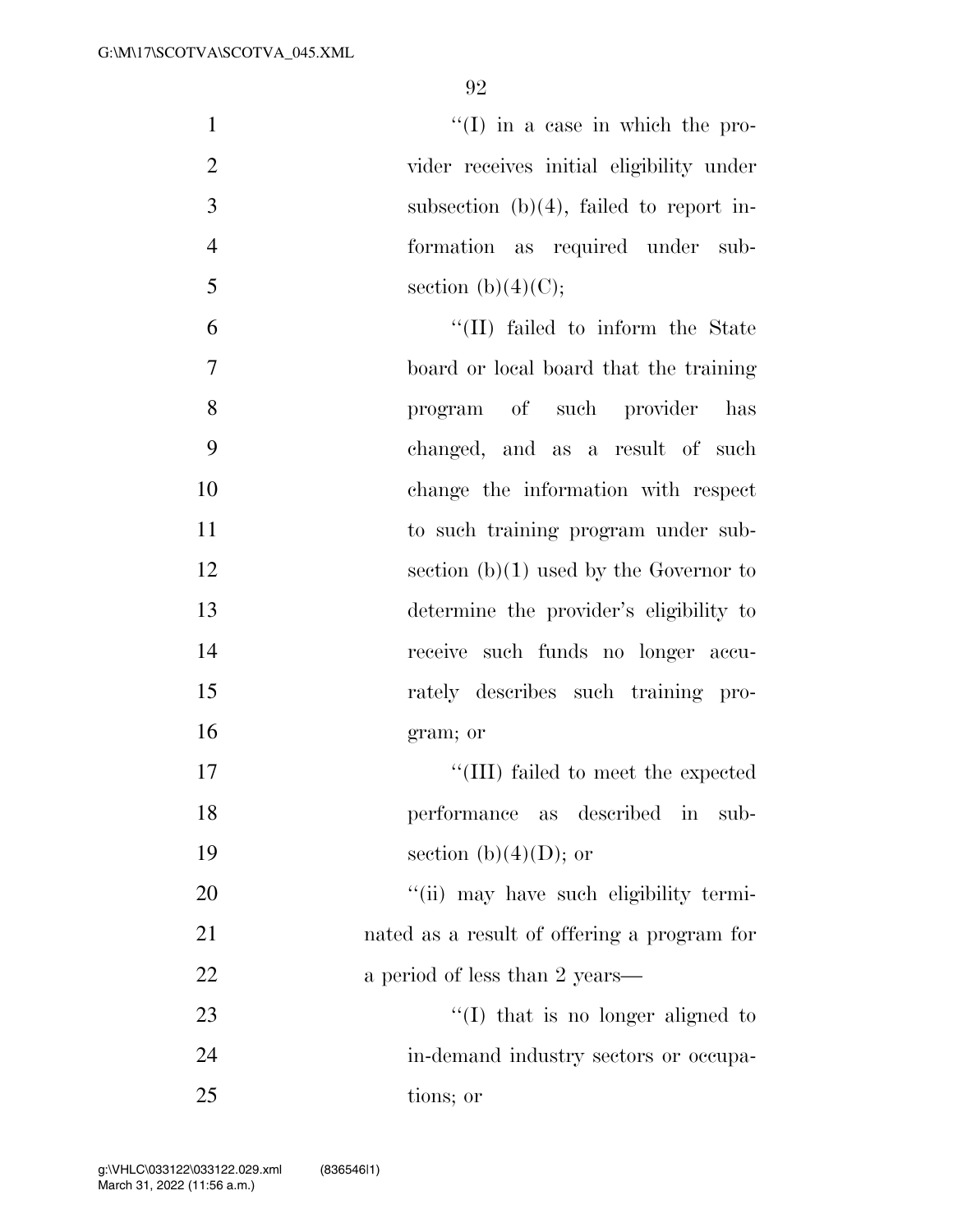| $\mathbf{1}$   | "(II) that results in employment                  |
|----------------|---------------------------------------------------|
| $\overline{2}$ | with wages below the median earnings              |
| 3              | for the occupation in the State or                |
| $\overline{4}$ | local area due to the insufficient qual-          |
| 5              | ity of training provided under the pro-           |
| 6              | gram.                                             |
| 7              | "(B) SUBSTANTIAL VIOLATIONS.—Upon a               |
| 8              | determination, by an individual or entity speci-  |
| 9              | fied in the procedures, that a provider of train- |
| 10             | ing services substantially violated any require-  |
| 11             | ment under this title, or that an individual pro- |
| 12             | viding information on behalf of the provider in-  |
| 13             | tentionally supplied inaccurate information       |
| 14             | under this section, the eligibility of such pro-  |
| 15             | vider to receive funds under chapter 3 for the    |
| 16             | program involved shall be terminated for a pe-    |
| 17             | riod of not less than 2 years.                    |
| 18             | "(C) REPAYMENT.—A provider of training            |
| 19             | services whose eligibility is terminated under    |
| 20             | subparagraph $(A)$ or $(B)$ of this paragraph     |
| 21             | shall be liable for the repayment of funds re-    |
| 22             | ceived under chapter 3 during a period of viola-  |
| 23             | tion described in such subparagraph.".            |
| 24             | TRANSITION PERIOD.—Section 122(i)<br>(f)<br>(29)  |
| 25             | U.S.C. $3152(i)$ ) is amended to read as follows: |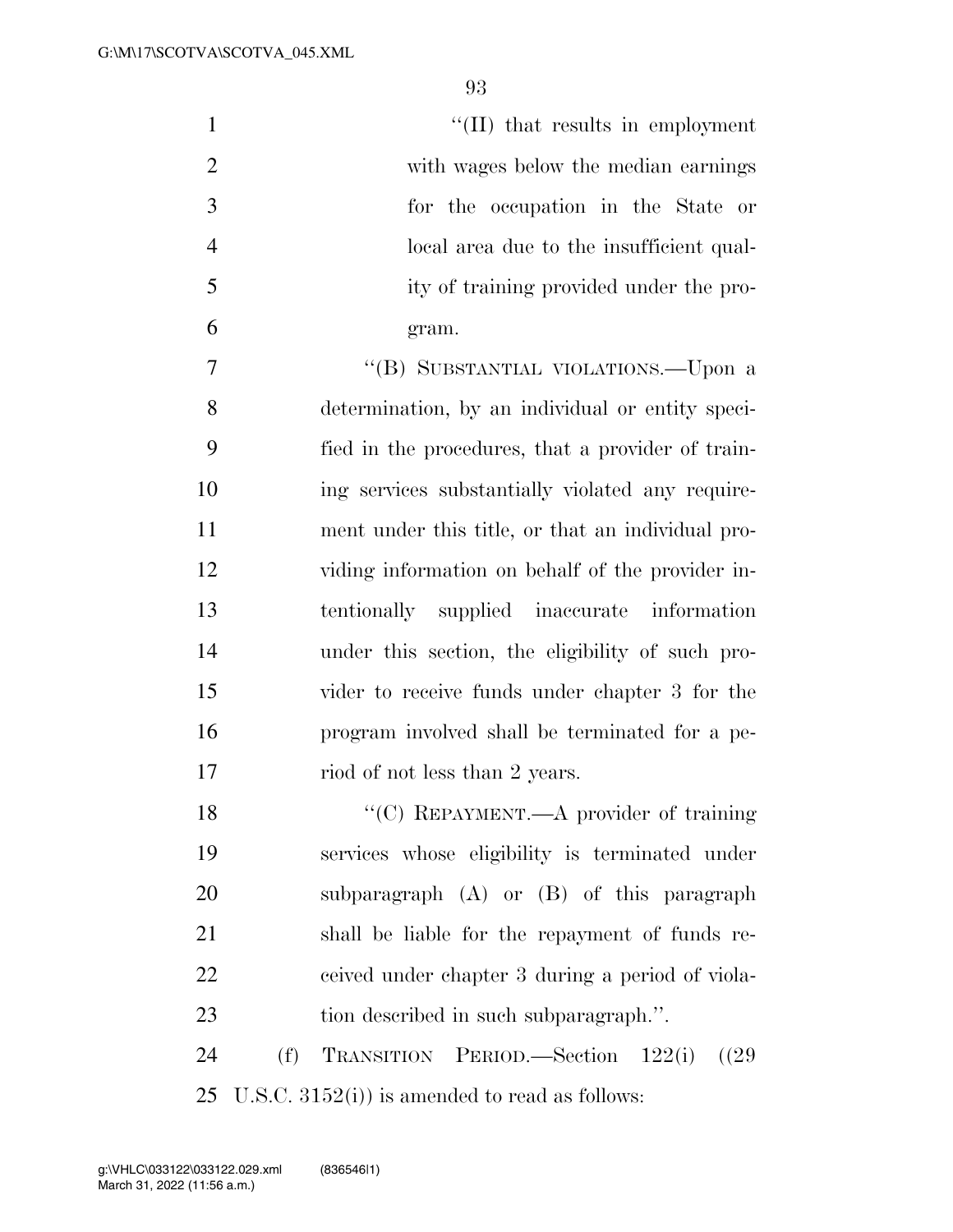1 ""(i) TRANSITION PERIOD FOR IMPLEMENTATION.— The Governor and local boards shall implement the re- quirements of this section, as amended by the Workforce Innovation and Opportunity Act of 2022, not later than 12 months after the date of enactment of such Act, except that the criteria established under items (ff) and (gg) of 7 subsection  $(b)(1)(D)(i)(II)$  may not be used until the date that is 3 years after the date of enactment of such Act.''.

# **CHAPTER 2—YOUTH WORKFORCE**

# **INVESTMENT ACTIVITIES**

### **SEC. 231. STATE ALLOTMENTS.**

 Section 127 of the Workforce Innovation and Oppor-tunity Act (29 U.S.C. 3162) is amended—

14 (1) by amending subsection  $(a)(1)$  to read as follows:

 $\frac{16}{2}$  (1) reserve  $1\frac{1}{2}$  percent of funds appropriated under section 136(a), for each fiscal year for which funds are appropriated under such section, to pro- vide youth workforce investment activities under sec- tion 167 (relating to migrant and seasonal farm-workers); and''; and

### 22 (2) in subsection  $(b)(1)$ —

 (A) in subparagraph (A), by striking ''not 24 more than  $1\frac{1}{2}$  and inserting "2"; and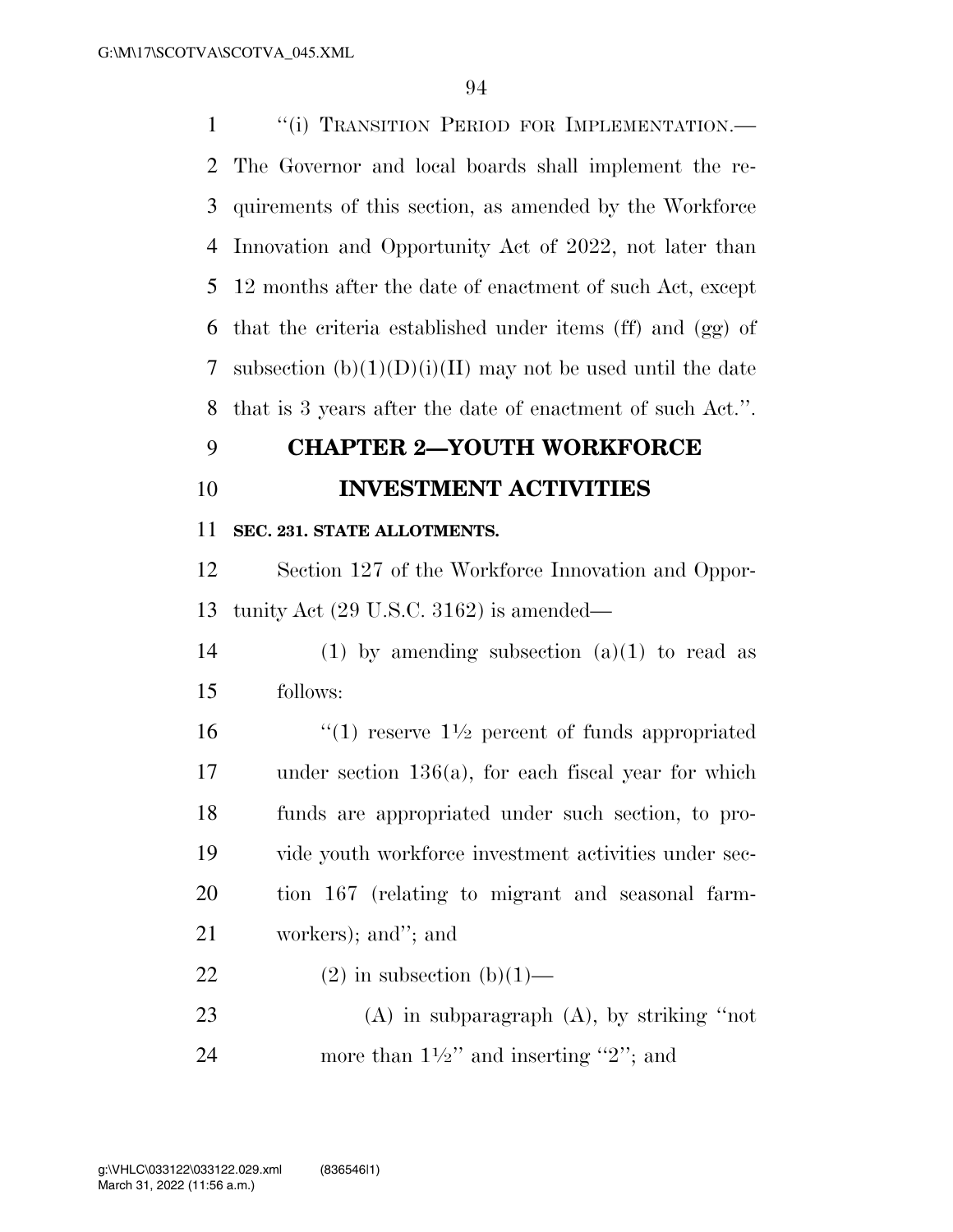(B) in subparagraph (B)(i), by striking 2  $\frac{1}{4}$  of".

#### **SEC. 232. WITHIN STATE ALLOCATIONS.**

 Section 128(b) of the Workforce Innovation and Op- portunity Act (29 U.S.C. 3163(b)) is amended by adding at the end the following:

 ''(4) TRANSFER AUTHORITY.—A local board may transfer, if such a transfer is approved by the Governor, up to and including 100 percent of the funds allocated to the local area under section 130(a)(2), and up to and including 100 percent of the funds allocated to the local area under this sub-section for a fiscal year between—

''(A) activities under section 129(c); and

15  $\text{``(B) activities under section 130."}$ 

**SEC. 233. USE OF FUNDS FOR YOUTH WORKFORCE INVEST-**

**MENT ACTIVITIES.** 

 (a) COMPREHENSIVE LOCAL NEEDS ASSESSMENT.— Section 129(a) of the Workforce Innovation and Oppor- tunity Act (29 U.S.C. 3164(a)) is amended to read as fol-lows:

 ''(a) COMPREHENSIVE LOCAL NEEDS ASSESS-MENT.—

24 "(1) In GENERAL.—In order to determine which subpopulation of eligible youth a local area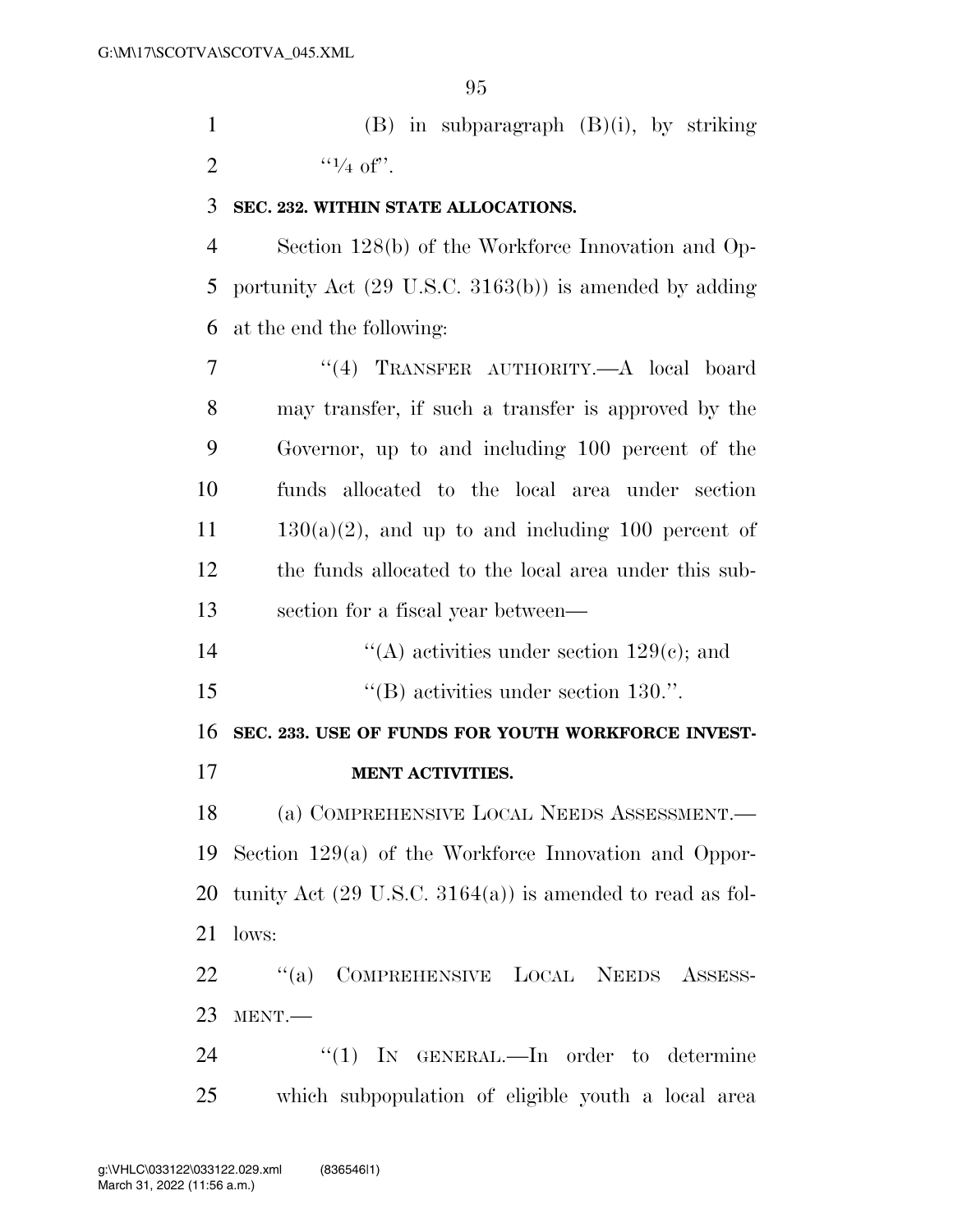| $\mathbf{1}$   | can best serve, a local board shall ensure that the    |
|----------------|--------------------------------------------------------|
| $\overline{2}$ | comprehensive needs assessment related to youth        |
| 3              | workforce investment activities under<br>section       |
| $\overline{4}$ | $108(b)(9)$ of the local plan shall meet the require-  |
| 5              | ments of this subsection, and shall be updated at      |
| 6              | least once every 4 years.                              |
| 7              | "(2) REQUIREMENTS.—A comprehensive local               |
| 8              | needs assessment described in paragraph (1) with       |
| 9              | respect to a local area shall include each of the fol- |
| 10             | lowing:                                                |
| 11             | $\lq\lq$ An evaluation of the performance of           |
| 12             | the eligible youth served by the local area with       |
| 13             | respect to State determined and local levels of        |
| 14             | performance established pursuant to section            |
| 15             | 116.                                                   |
| 16             | $\lq\lq (B)$ A description of how youth workforce      |
| 17             | investment activities offered by the local area        |
| 18             | are-                                                   |
| 19             | "(i) sufficient in size, scope, and qual-              |
| 20             | ity to meet the needs of eligible youth in             |
| 21             | the local area;                                        |
| 22             | "(ii) aligned to State, regional, Tribal,              |
| 23             | or local in-demand industry sectors or oc-             |
| 24             | cupations (including career pathways),                 |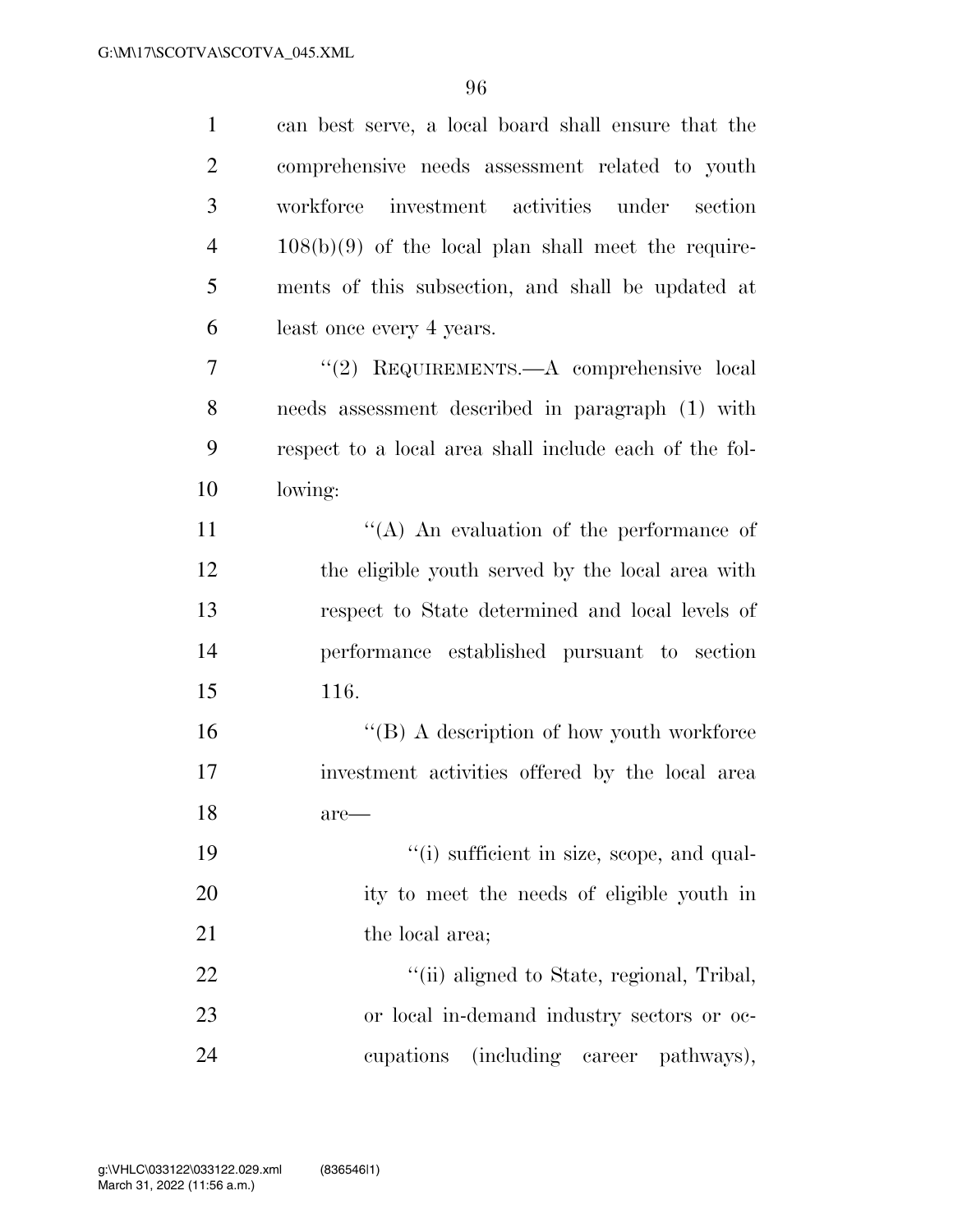| $\mathbf{1}$   | identified by the State board or local                         |
|----------------|----------------------------------------------------------------|
| $\overline{2}$ | board; and                                                     |
| 3              | "(iii) developed in partnership with el-                       |
| $\overline{4}$ | igible youth in the local area and aligned                     |
| 5              | with their needs, including program ele-                       |
| 6              | ments and offerings.                                           |
| 7              | $\lq\lq$ <sup>(C)</sup> An identification of successful models |
| 8              | of youth workforce investment activities.                      |
| 9              | "(D) A description of the progress during                      |
| 10             | the most recent 2 program years covered by the                 |
| 11             | local plan of the local area toward implementa-                |
| 12             | tion of equal access to high-quality youth work-               |
| 13             | force investment activities, including-                        |
| 14             | "(i) strategies to provide eligible                            |
| 15             | youth access to paid work experience op-                       |
| 16             | portunities and career pathways;                               |
| 17             | "(ii) strategies to overcome barriers                          |
| 18             | that result in lower rates of access to, or                    |
| 19             | performance gaps in, youth workforce in-                       |
| 20             | vestment activities for eligible youth;                        |
| 21             | "(iii) providing programs and activi-                          |
| 22             | ties that are designed to enable eligible                      |
| 23             | youth to attain a secondary school diploma                     |
| 24             | or its equivalent, or recognized postsec-                      |
| 25             | ondary credentials;                                            |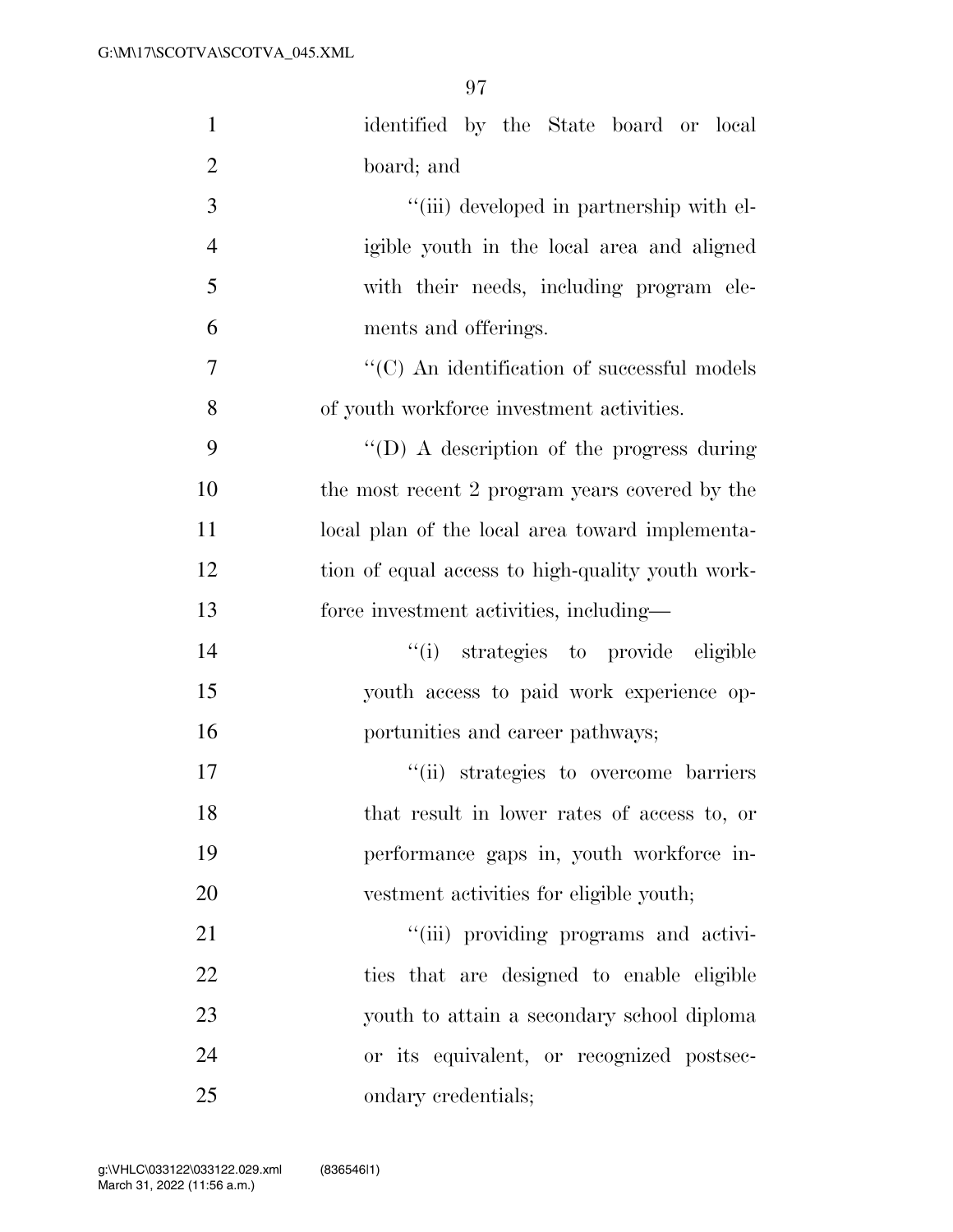| $\mathbf{1}$   | "(iv) providing programs and activi-                      |
|----------------|-----------------------------------------------------------|
| $\overline{2}$ | ties to prepare eligible youth for high-skill,            |
| 3              | high-wage, or in-demand industry sectors                  |
| $\overline{4}$ | or occupations that will lead to self-suffi-              |
| 5              | ciency; and                                               |
| 6              | $f'(v)$ strategies to identify the local                  |
| $\overline{7}$ | area needs of the subpopulations of eligible              |
| 8              | youth described in section $128(b)(4)(A)(i)$ .            |
| 9              | "(3) CONSULTATION.—In conducting the com-                 |
| 10             | needs assessment under paragraph<br>prehensive            |
| 11             | $(1)(A)$ , the local area shall involve a diverse body of |
| 12             | stakeholders, including, at a minimum—                    |
| 13             | $\lq\lq$ representatives of local educational             |
| 14             | agencies, including representatives of career             |
| 15             | and technical education programs;                         |
| 16             | "(B) eligible providers of training services,             |
| 17             | including eligible providers of apprenticeship            |
| 18             | programs and pre-apprenticeship programs, and             |
| 19             | providers of internships, paid or unpaid work             |
| 20             | experience opportunities, or transitional jobs;           |
| 21             | $\lq\lq$ (C) representatives of business and indus-       |
| 22             | try (including representatives of small busi-             |
| 23             | ness), which shall include representatives of in-         |
| 24             | dustry and sector partnerships in the State;              |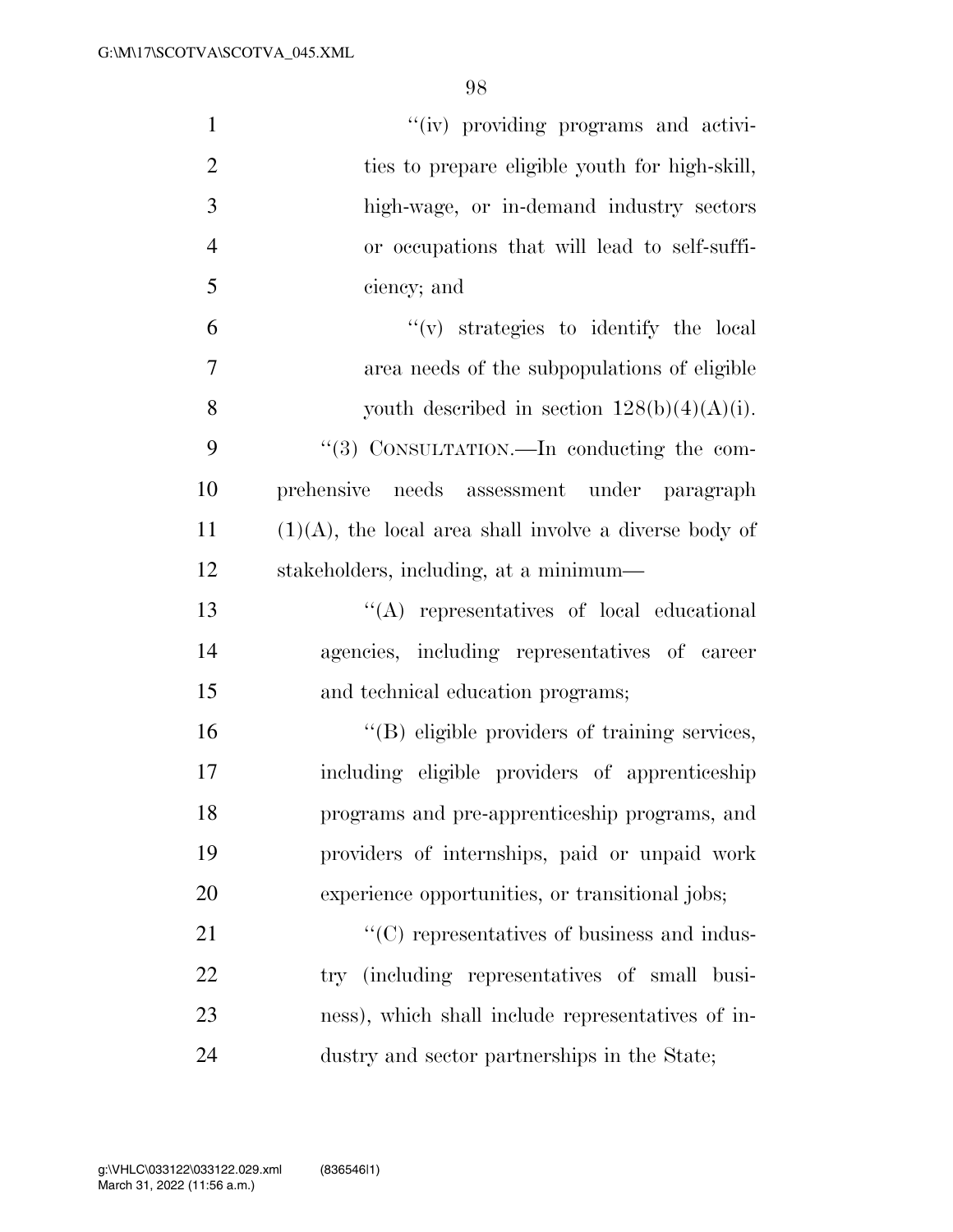| $\mathbf{1}$   | $\lq\lq$ ) interested community representatives,       |
|----------------|--------------------------------------------------------|
| $\overline{2}$ | including community-based organizations;               |
| 3              | "(E) representatives of eligible youth, in-            |
| $\overline{4}$ | cluding representatives of regional or local           |
| 5              | agencies serving eligible youth;                       |
| 6              | $\lq\lq(F)$ representatives of Indian Tribes and       |
| 7              | Tribal organizations in the State, where appli-        |
| 8              | cable; and                                             |
| 9              | $\lq\lq(G)$ any other stakeholders that the State      |
| 10             | may require the local area to consult.                 |
| 11             | "(4) CONTINUED CONSULTATION.—Each local                |
| 12             | area receiving financial assistance under this chapter |
| 13             | shall consult with stakeholders described in para-     |
| 14             | $graph(3)$ on an ongoing basis, as determined by the   |
| 15             | Governor. This may include consultation in order       |
| 16             | $to-$                                                  |
| 17             | "(A) provide input on quadrennial updates              |
| 18             | to the comprehensive needs assessment required         |
| 19             | under paragraph $(1)(A);$                              |
| 20             | "(B) ensure youth workforce investment                 |
| 21             | activities—                                            |
| 22             | "(i) are responsive to local area em-                  |
| 23             | ployment needs;                                        |
| 24             | "(ii) are responsive to local<br>area                  |
| 25             | youth's career interests and goals;                    |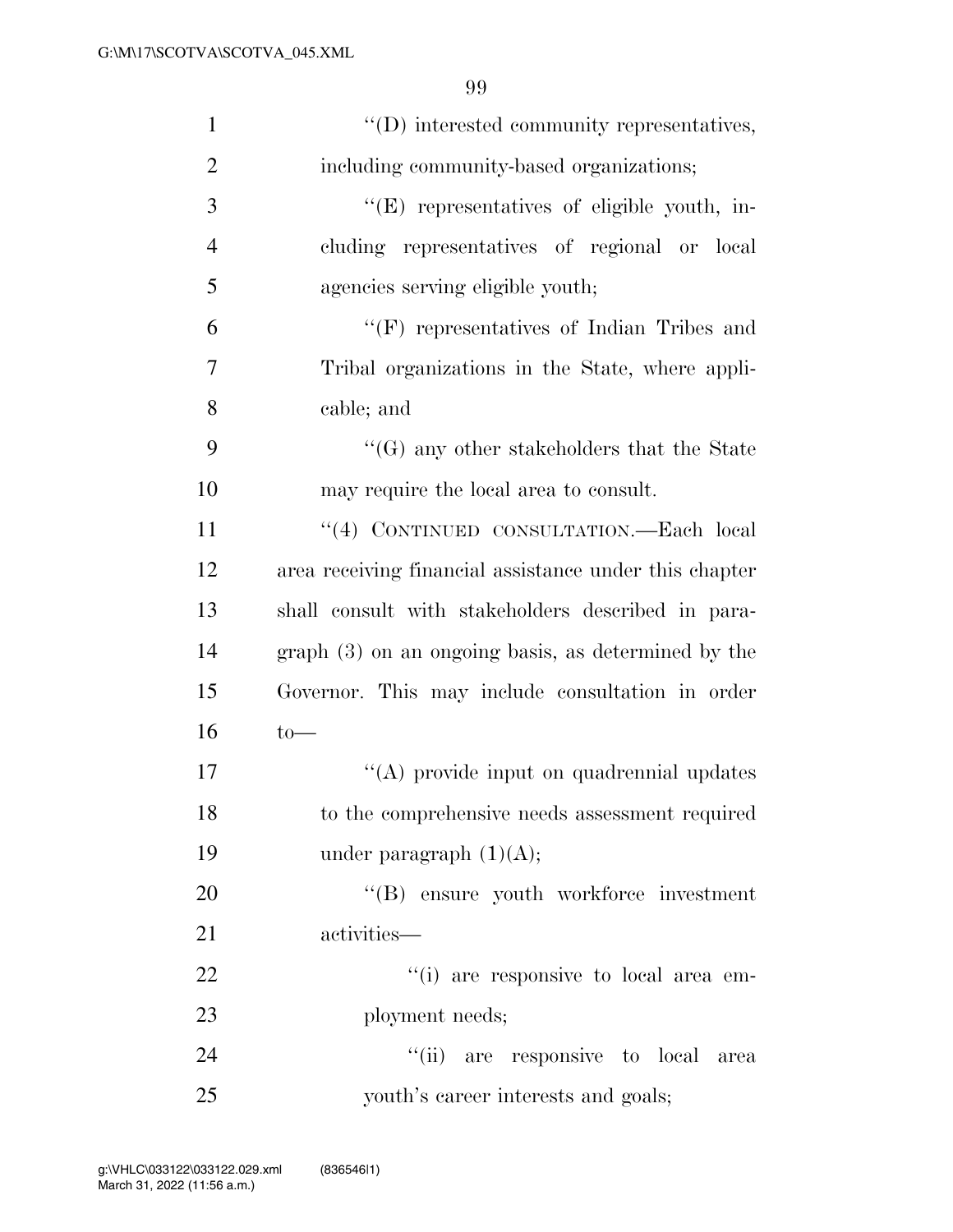| $\mathbf{1}$   | "(iii) are aligned with employment                |
|----------------|---------------------------------------------------|
| $\overline{c}$ | priorities in the State, regional, tribal, or     |
| 3              | local economy identified by employers and         |
| $\overline{4}$ | the entities described in paragraph $(3)$ ,       |
| 5              | which may include high-skill, high-wage, or       |
| 6              | in-demand industry sectors or occupations         |
| $\tau$         | identified by the local board;                    |
| 8              | "(iv) are informed by labor market in-            |
| 9              | formation, including information provided         |
| 10             | under section $15(e)(2)(C)$ of the Wagner-        |
| 11             | Peyser Act $(29 \text{ U.S.C. } 491-2(e)(2)(C));$ |
| 12             | $f'(v)$ are designed to meet current, in-         |
| 13             | termediate, or long-term labor market pro-        |
| 14             | jections; and                                     |
| 15             | "(vi) allow employer input, including             |
| 16             | input from industry or sector partnerships        |
| 17             | in the local area, where applicable, into the     |
| 18             | development and implementation of youth           |
| 19             | workforce investment activities to ensure         |
| 20             | such activities align with skills and com-        |
| 21             | petencies required by local employment op-        |
| 22             | portunities, including activities such as the     |
| 23             | identification of relevant<br>skills,<br>com-     |
| 24             | petencies, recognized postsecondary creden-       |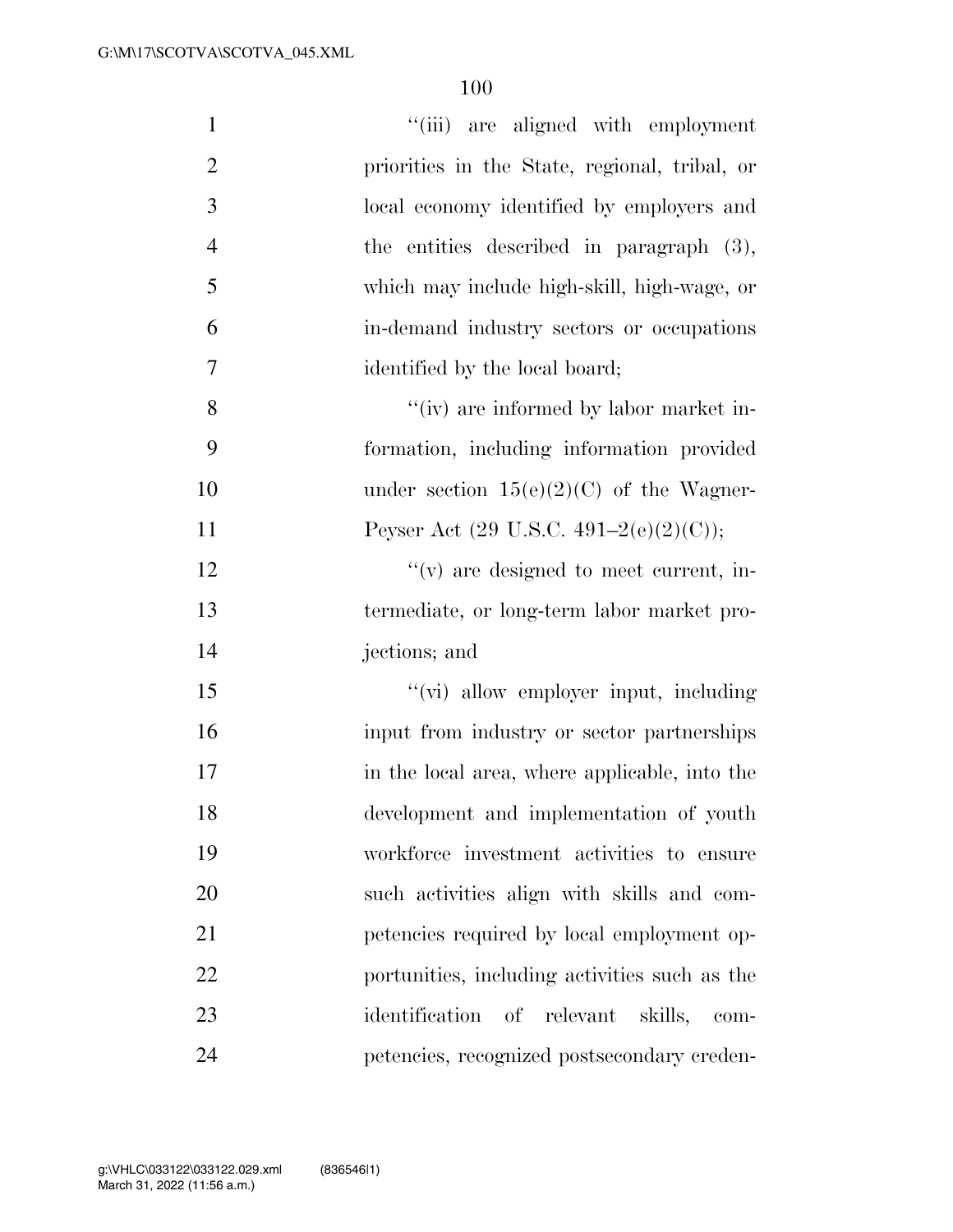| $\mathbf{1}$   | tials, and current technology and equip-               |
|----------------|--------------------------------------------------------|
| $\overline{2}$ | ment;                                                  |
| 3              | "(C) identify and encourage opportunities              |
| $\overline{4}$ | for work-based learning; and                           |
| 5              | "(D) ensure funding under this part is                 |
| 6              | used in a coordinated manner with other local          |
| 7              | resources.".                                           |
| 8              | (b) STATEWIDE ACTIVITIES.—Section $129(b)$ of the      |
| 9              | Workforce Innovation and Opportunity Act (29 U.S.C.    |
| 10             | $3164(b)$ ) is amended—                                |
| 11             | (1) by amending paragraph $(1)(B)$ to read as          |
| 12             | follows:                                               |
| 13             | $\lq\lq$ . (B) disseminating the list of eligible pro- |
| 14             | viders of youth workforce investment activities,       |
| 15             | as determined under section 123, including in          |
| 16             | transparent, linked, open, and interoperable           |
| 17             | data formats;"; and                                    |
| 18             | $(2)$ in paragraph $(2)$ —                             |
| 19             | $(A)$ in subparagraph $(C)$ , by striking "de-         |
| <b>20</b>      | scribed in section $134(e)(2)$ " and inserting ",      |
| 21             | including individualized career services,";            |
| 22             | (B) in subparagraph $(D)(v)$ , by striking             |
| 23             | "and" at the end;                                      |
| 24             | $(C)$ in subparagraph $(E)$ , by striking the          |
| 25             | period at the end and inserting " and"; and            |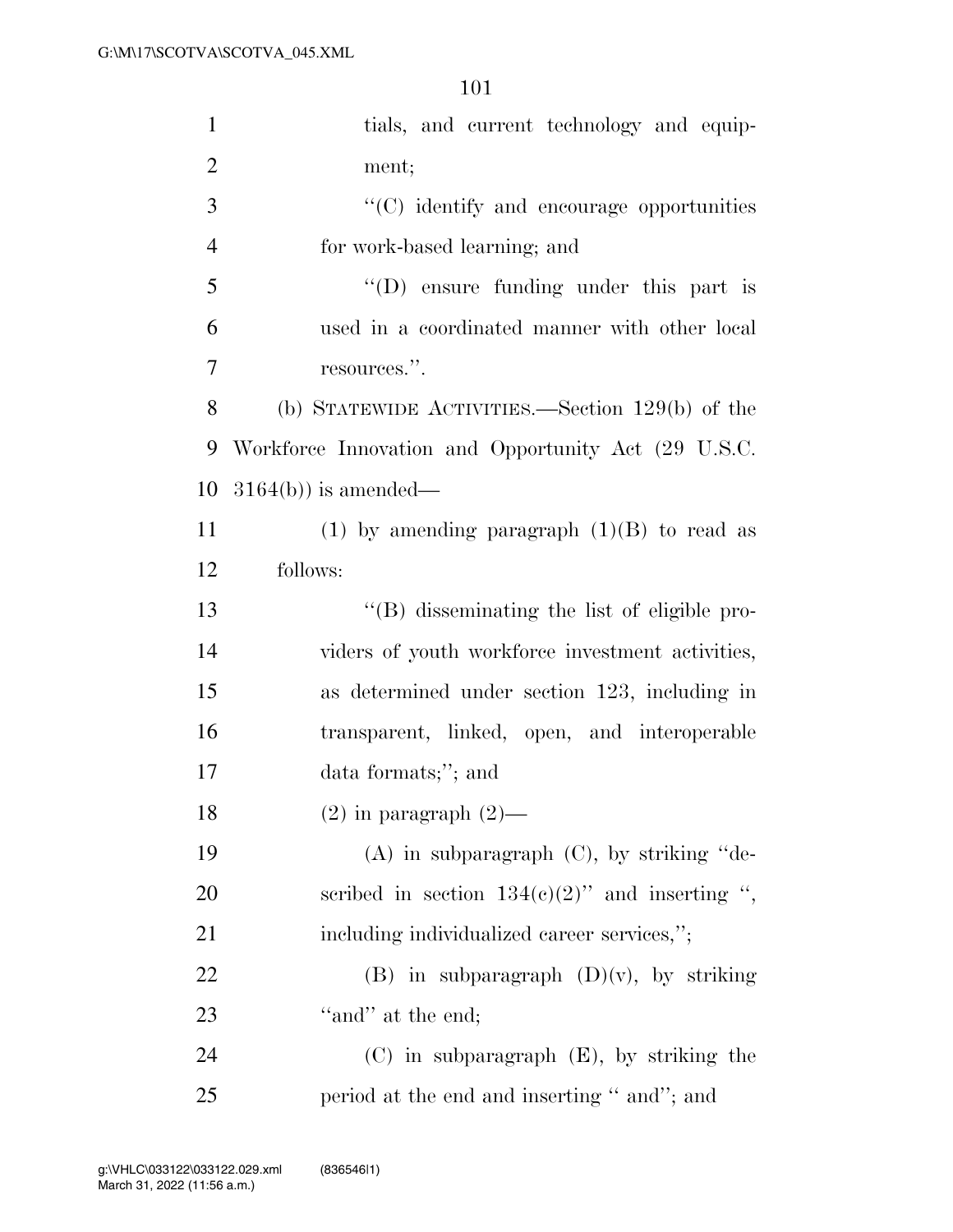| $\mathbf{1}$   | (D) by adding at the end the following:                             |
|----------------|---------------------------------------------------------------------|
| $\overline{2}$ | "(F) establishing, supporting, and expand-                          |
| 3              | ing work-based learning opportunities, including                    |
| $\overline{4}$ | transitional jobs, that are aligned with career                     |
| 5              | pathways.".                                                         |
| 6              | (c) LOCAL ELEMENTS AND REQUIREMENTS.—                               |
| $\tau$         | (1) PROGRAM DESIGN.—Section $129(c)(1)$ of                          |
| 8              | the Workforce Innovation and Opportunity Act (29)                   |
| 9              | U.S.C. $3164(e)(1)$ is amended—                                     |
| 10             | $(A)$ in subparagraph $(C)$ —                                       |
| 11             | (i) in clause (iv), by striking "in ap-                             |
| 12             | propriate cases" and inserting "including"                          |
| 13             | paid work-based learning opportunities";                            |
| 14             | and                                                                 |
| 15             | (ii) in clause $(v)$ , by inserting "high-                          |
| 16             | skill, high-wage, or" before "in-demand";                           |
| 17             | and                                                                 |
| 18             | $(B)$ in subparagraph $(D)$ , by striking "10                       |
| 19             | percent" and inserting "15 percent".                                |
| 20             | (2) PROGRAM ELEMENTS.—Section $129(c)(2)$                           |
| 21             | of the Workforce Innovation and Opportunity Act                     |
| 22             | $(29 \text{ U.S.C. } 3164(e)(2) \text{ is amended to read as fol-}$ |
| 23             | lows:                                                               |
| 24             | "(2) PROGRAM ELEMENTS.—In order to sup-                             |
| 25             | port the attainment of a secondary school diploma or                |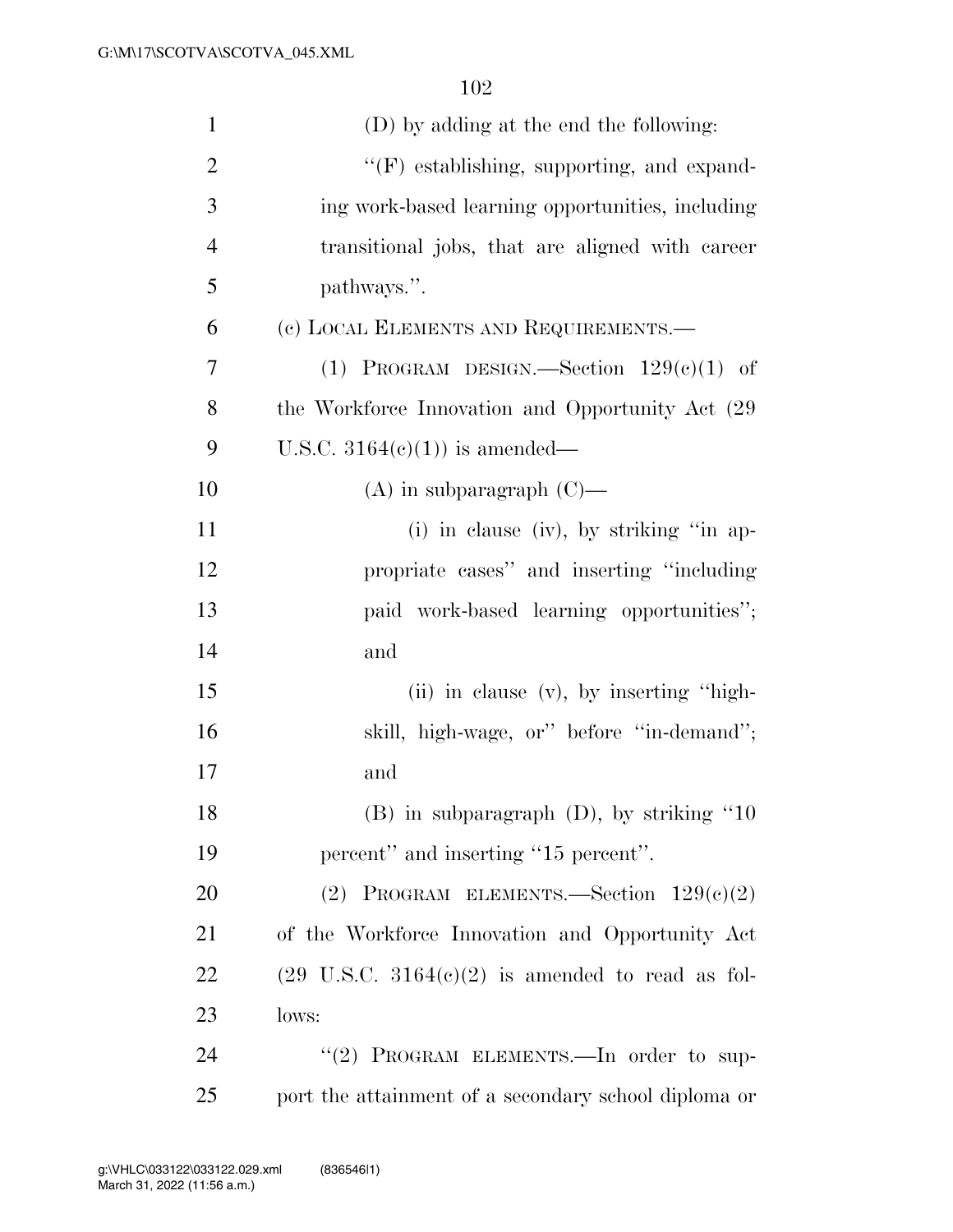| $\mathbf{1}$   | its recognized equivalent, entry into postsecondary    |
|----------------|--------------------------------------------------------|
| $\overline{c}$ | education, and career readiness for participants,      |
| 3              | local areas shall ensure that each of following ele-   |
| $\overline{4}$ | ments are provided under the programs described in     |
| 5              | paragraph $(1)$ , as appropriate, to meet the needs of |
| 6              | eligible youth in the local area:                      |
| $\overline{7}$ | "(A) Tutoring, study skills training, in-              |
| 8              | struction, and dropout prevention and recovery         |
| 9              | strategies that lead to completion of the re-          |
| 10             | quirements for a secondary school diploma or           |
| 11             | its recognized equivalent (including a recognized      |
| 12             | certificate of attendance or similar document          |
| 13             | for individuals with disabilities) or for a recog-     |
| 14             | nized postsecondary credential.                        |
| 15             | "(B) Alternative secondary school services,            |
| 16             | or dropout recovery services, as appropriate.          |
| 17             | "(C) Work-based learning experiences,                  |
| 18             | which-                                                 |
| 19             | "(i) may include summer and year-                      |
| 20             | round employment opportunities that meet               |
| 21             | the requirements of section 130; and                   |
| 22             | "(ii) may include, to the extent prac-                 |
| 23             | ticable—                                               |
| 24             | $\lq\lq$ (I) pre-apprenticeship or<br>$ap-$            |
| 25             | prenticeship programs;                                 |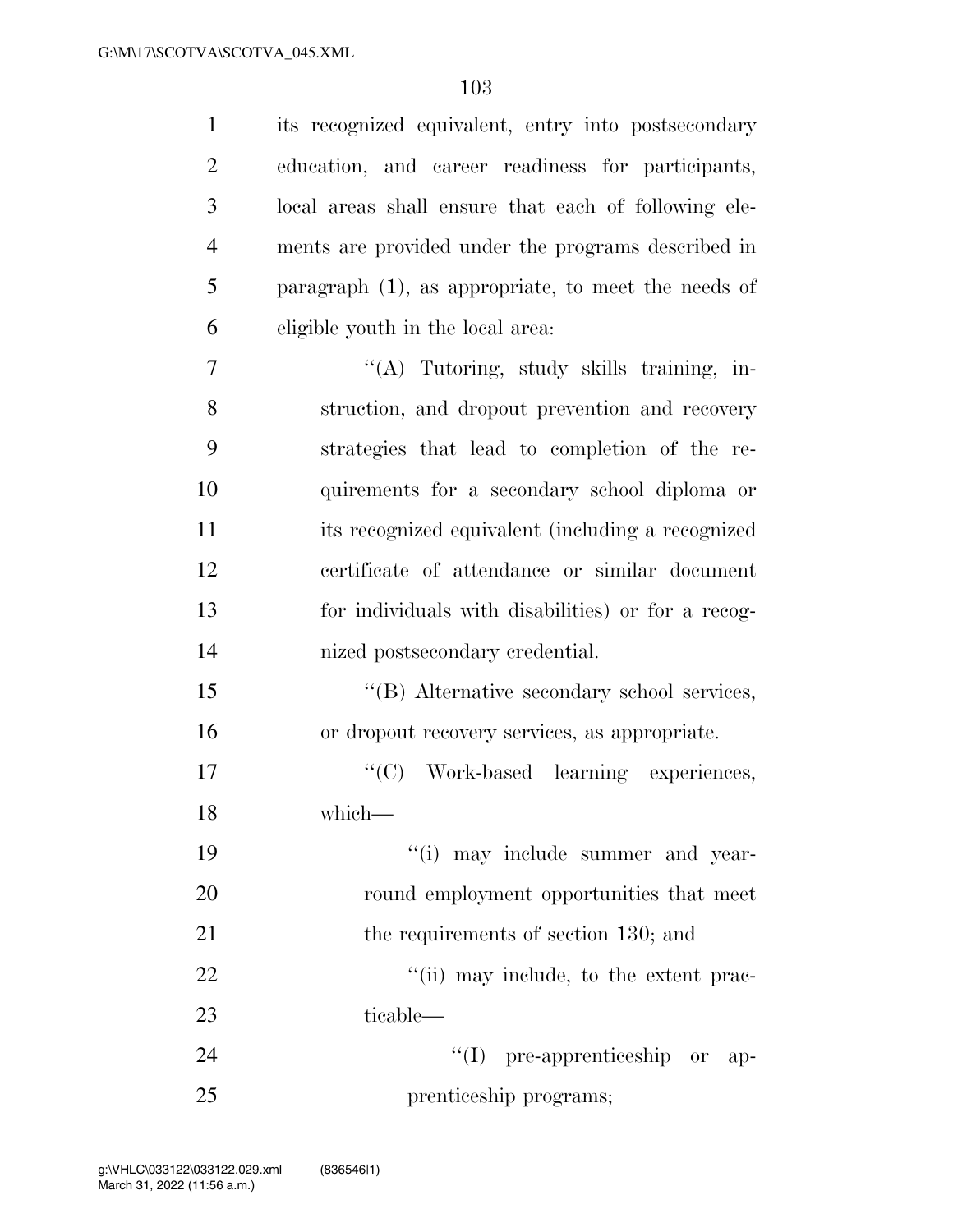| $\mathbf{1}$   | "(II) internships and job shad-                    |
|----------------|----------------------------------------------------|
| $\mathbf{2}$   | owing; and                                         |
| 3              | "(III) on-the-job training oppor-                  |
| $\overline{4}$ | tunities.                                          |
| 5              | "(D) Occupational skill training, which            |
| 6              | shall include priority consideration for training  |
| $\overline{7}$ | programs that lead to recognized postsecondary     |
| 8              | credentials that are aligned with high-skill,      |
| 9              | high-wage, or in-demand industry sectors or oc-    |
| 10             | cupations in the local area involved, if the local |
| 11             | board determines that the programs meet the        |
| 12             | quality criteria described in section 123.         |
| 13             | "(E) Education offered concurrently with           |
| 14             | and in the same context as workforce prepara-      |
| 15             | tion activities and training for a specific occu-  |
| 16             | pation or occupational cluster.                    |
| 17             | Leadership development opportuni-<br>$``$ (F)      |
| 18             | ties, which may include community service and      |
| 19             | peer-centered activities encouraging responsi-     |
| 20             | bility and other positive social and civic behav-  |
| 21             | iors, as appropriate.                              |
| 22             | $\lq\lq(G)$ Supportive services.                   |
| 23             | $\lq\lq (H)$ Adult mentoring for the period of     |
| 24             | participation and a subsequent period, for a       |
| 25             | total of not less than 12 months;                  |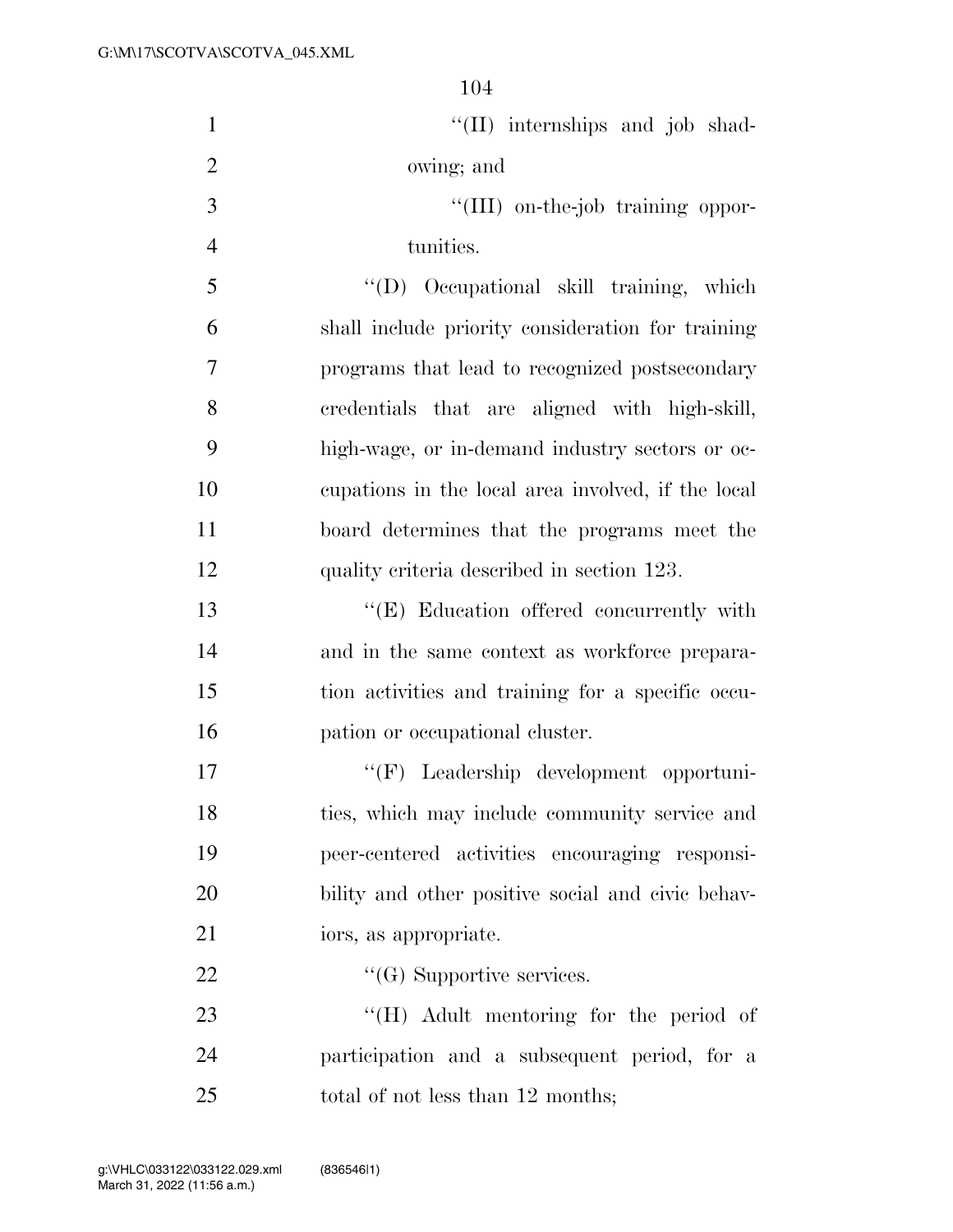| $\mathbf{1}$   | "(I) Follow-up services for the longer of $36$     |
|----------------|----------------------------------------------------|
| $\overline{2}$ | months or the completion of any postsecondary      |
| 3              | education or training to which participants are    |
| $\overline{4}$ | referred after completion of such program.         |
| 5              | "(J) Comprehensive guidance and coun-              |
| 6              | seling, including trauma-informed approaches.      |
| 7              | "(K) Financial literacy education.                 |
| 8              | "(L) Entrepreneurial skills training.              |
| 9              | "(M) Services that provide labor market            |
| 10             | and employment information about high-skill,       |
| 11             | high-wage, or in-demand industry sectors or oc-    |
| 12             | equations available in the local area, such as ca- |
| 13             | reer awareness, career counseling, and career      |
| 14             | exploration services, which may include pro-       |
| 15             | viding such services to elementary and sec-        |
| 16             | ondary schools (as defined in section 8101 of      |
| 17             | the Elementary and Secondary Education Act         |
| 18             | of 1965 (20 U.S.C. 7801).                          |
| 19             | "(N) Activities that help youth prepare for        |
| 20             | and transition to postsecondary education and      |
| 21             | training.".                                        |
| 22             | (3) CONSISTENCY WITH COMPULSORY SCHOOL             |
| 23             | ATTENDANCE LAWS.—Section $129(e)(4)$ (29 U.S.C.    |
| 24             | $3164(c)(4)$ is amended to read as follows:        |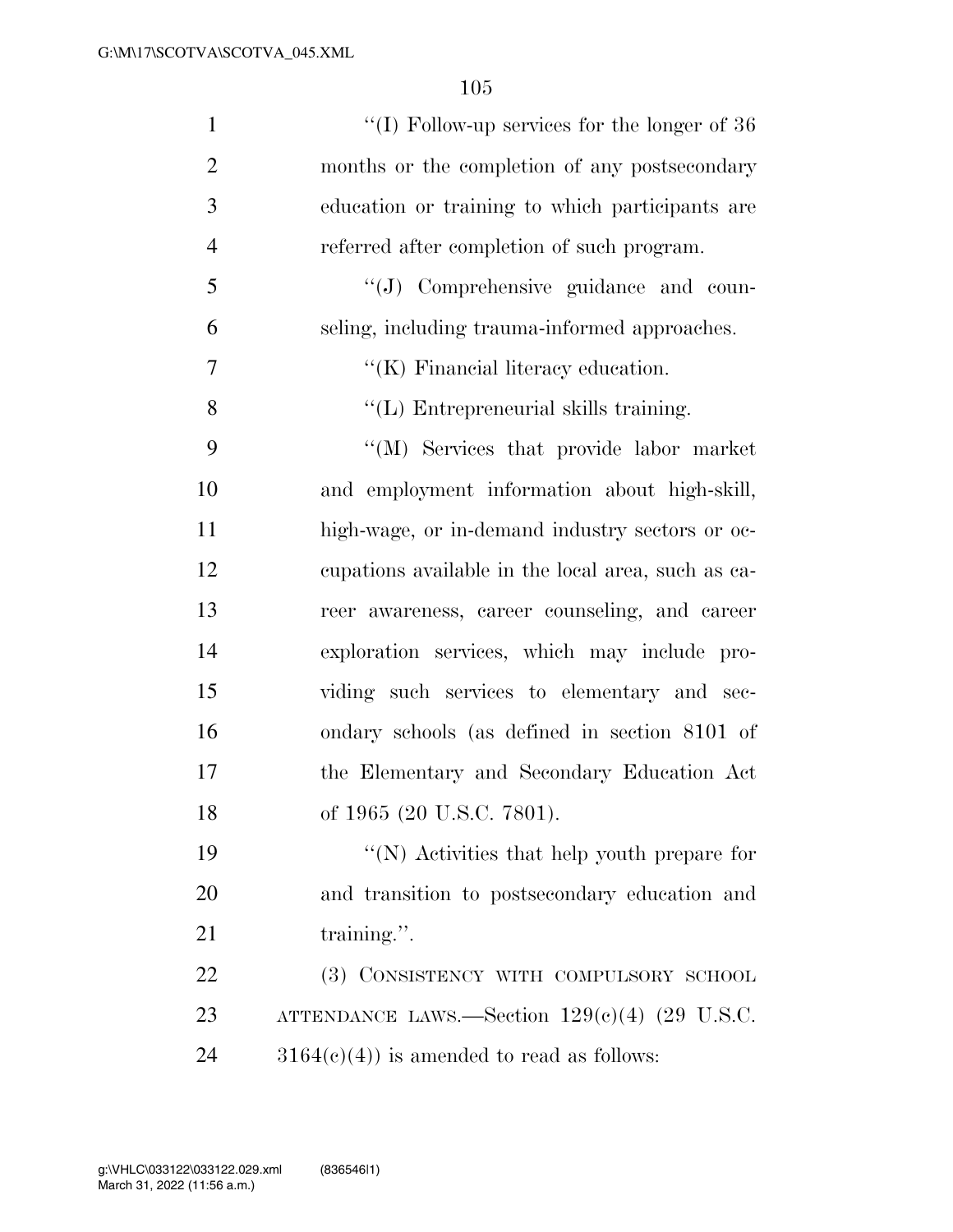1 "(4) CONSISTENCY WITH COMPULSORY SCHOOL ATTENDANCE LAWS.—In providing assistance under this section to an individual who is required to at- tend school under applicable State compulsory school attendance laws, the priority in providing such as- sistance shall be for the individual to attend school regularly.''. **SEC. 234. SUMMER AND YEAR-ROUND EMPLOYMENT FOR YOUTH.**  Chapter 2 of subtitle B of title I of the Workforce Innovation and Opportunity Act (29 U.S.C. 3111 et seq.), as amended by the preceding sections, is further amended by adding at the end the following: **''SEC. 130. SUMMER AND YEAR-ROUND EMPLOYMENT FOR YOUTH.**  "(a) FUNDING.— 17 <sup>"</sup>(1) STATE ALLOTMENT.—From the amount appropriated under section 136(b) for a fiscal year, the Secretary shall allot funds to each State on the basis of the relative allotment the State received under section 127(b) for such fiscal year, compared 22 to the total amount allotted to all States under sec-23 tion 127(b) for such fiscal year. 24 "(2) LOCAL AREA ALLOCATION.—A State shall

use the funds allotted under paragraph (1) for a fis-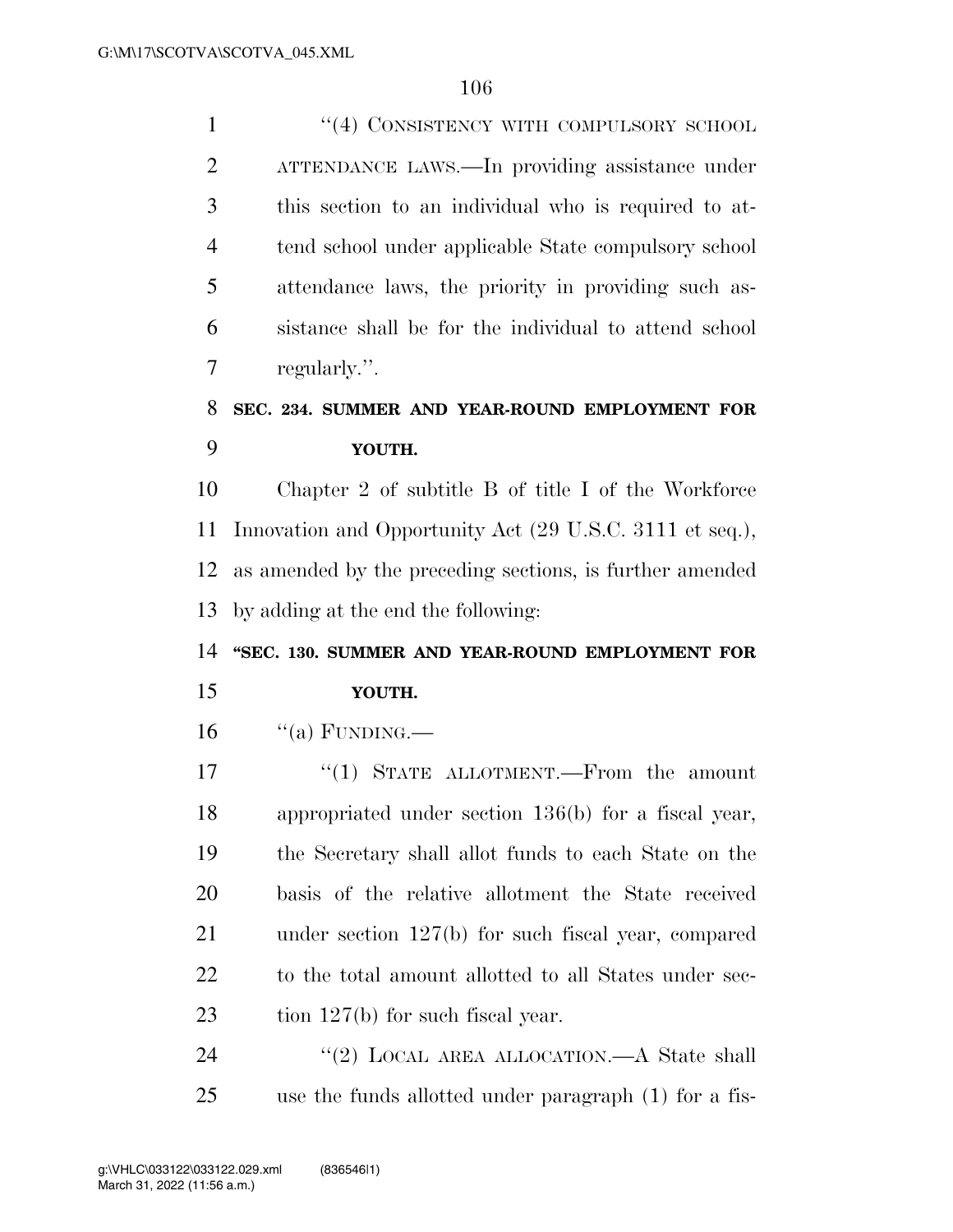| $\mathbf{1}$   | cal year to allocate funds to each local area of the              |
|----------------|-------------------------------------------------------------------|
| $\overline{2}$ | State on the basis of the relative allocation the local           |
| 3              | area received under section 128(b) for such fiscal                |
| $\overline{4}$ | year, compared to the total amount allocated to all               |
| 5              | local areas in the State under section $128(b)$ for               |
| 6              | such fiscal year.                                                 |
| $\overline{7}$ | "(b) ACTIVITIES.—The local board of a local area                  |
| 8              | covered by the local plan submitted under section 108—            |
| 9              | $\cdot\cdot\cdot(1)$ shall use the funds received under this sec- |
| 10             | tion to-                                                          |
| 11             | "(A) plan, develop, and carry out a sum-                          |
| 12             | mer employment program or a year-round em-                        |
| 13             | ployment program described in subsection (c);                     |
| 14             | $\lq\lq$ increase the number of summer or                         |
| 15             | year-round employment opportunities offered                       |
| 16             | through such program, including unsubsidized                      |
| 17             | or partly subsidized opportunities, and opportu-                  |
| 18             | nities in the private sector;                                     |
| 19             | $\lq\lq$ engage or establish industry or sector                   |
| 20             | partnerships to determine local employment                        |
| 21             | needs to inform the establishment of such a                       |
| 22             | program; and                                                      |
| 23             | "(D) conduct outreach to eligible youth                           |
| 24             | and employers; and                                                |
| 25             | $(2)$ may—                                                        |
|                |                                                                   |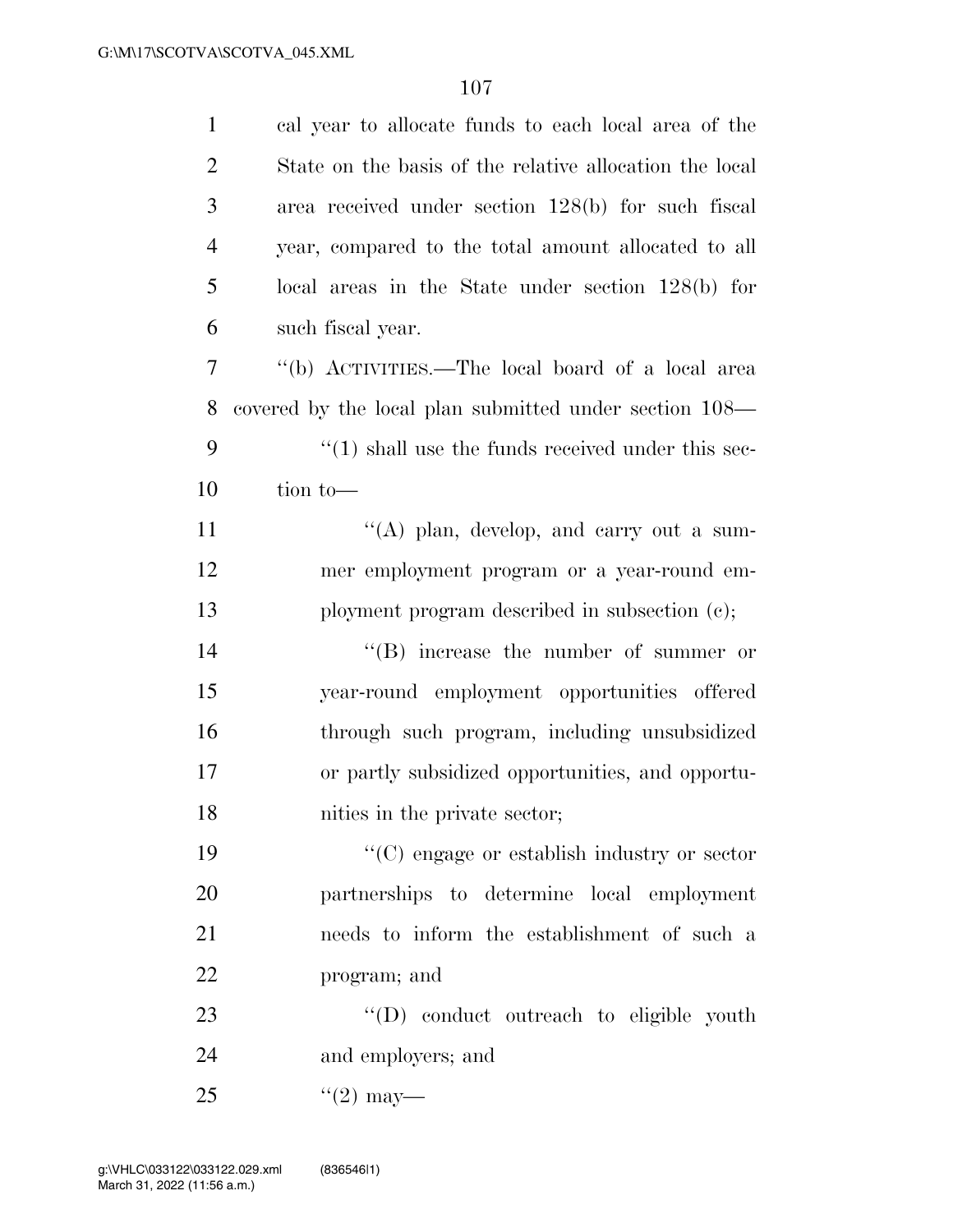| $\mathbf{1}$   | $\lq\lq$ use the funds received under this sec-     |
|----------------|-----------------------------------------------------|
| $\overline{2}$ | tion to develop technology infrastructure, in-      |
| 3              | cluding data and management systems, to sup-        |
| $\overline{4}$ | port such a program;                                |
| 5              | $\lq\lq$ (B) use such funds to enhance the pro-     |
| 6              | gram elements required under subsection $(e)(1)$ ;  |
| 7              | and                                                 |
| 8              | "(C) use not more than 25 percent of such           |
| 9              | funds to subsidize not more than 65 percent of      |
| 10             | the wages of each eligible youth participating in   |
| 11             | such a program.                                     |
| 12             | "(c) SUMMER AND YEAR-ROUND EMPLOYMENT PRO-          |
| 13             | GRAM REQUIREMENTS.-                                 |
| 14             | "(1) PROGRAM ELEMENTS.—A summer employ-             |
| 15             | ment program or a year-round employment program     |
| 16             | described in this subsection shall include the fol- |
| 17             | lowing program elements:                            |
| 18             | "(A) Work-readiness training (including)            |
| 19             | soft skills) and educational programs aligned to    |
| 20             | career pathways for eligible youth to enhance       |
| 21             | their year-round employment opportunities, in-      |
| 22             | cluding digital literacy and online work-readi-     |
| 23             | ness opportunities, as appropriate, and support     |
| 24             | obtaining documentation needed for employ-          |
| 25             | ment, such as identification or licenses.           |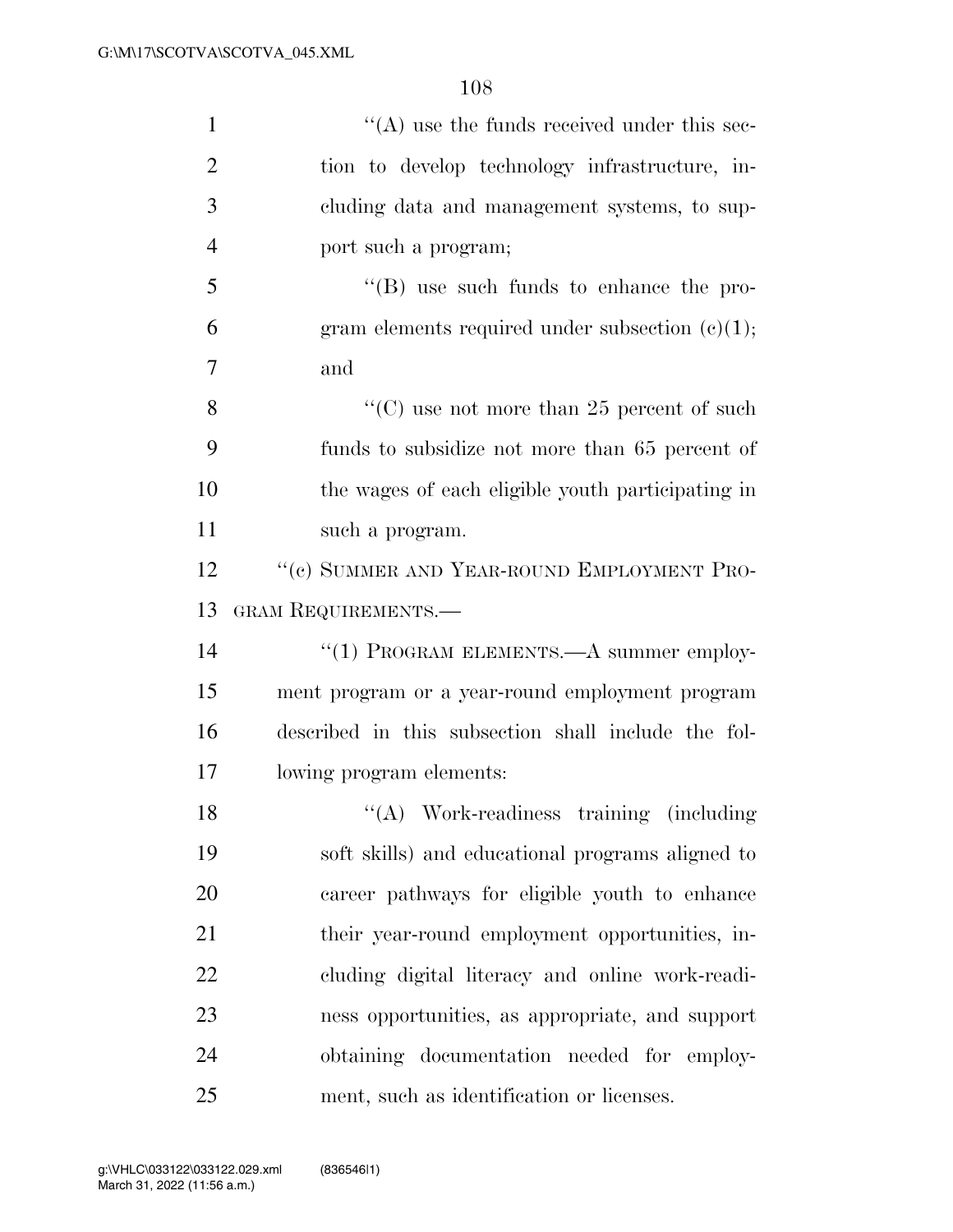''(B) Coaching and mentoring services for eligible youth participating in the program to enhance their summer or year-round employ- ment opportunities and encourage completion of such opportunities through the program. ''(C) Coaching and mentoring services for employers on how to successfully employ each eligible youth participating in the program in meaningful work, including providing a safe work and training environment for all partici- pants, regardless of race, color, disability, age, religion, national origin, sexual orientation, or gender identity. ''(D) Career exploration, career counseling, career planning, and college planning services for eligible youth participating in the program. 17 "'(E) High-quality financial literacy edu-18 cation as described in section  $129(b)(2)(D)$ , for eligible youth participating in the program, in- cluding education on the use of credit and fi- nancing higher education, and access to safe and affordable banking.

23  $\bullet$  (F) Providing supportive services to eligi- ble youth, or connecting such youth to sup-portive services provided by another entity, to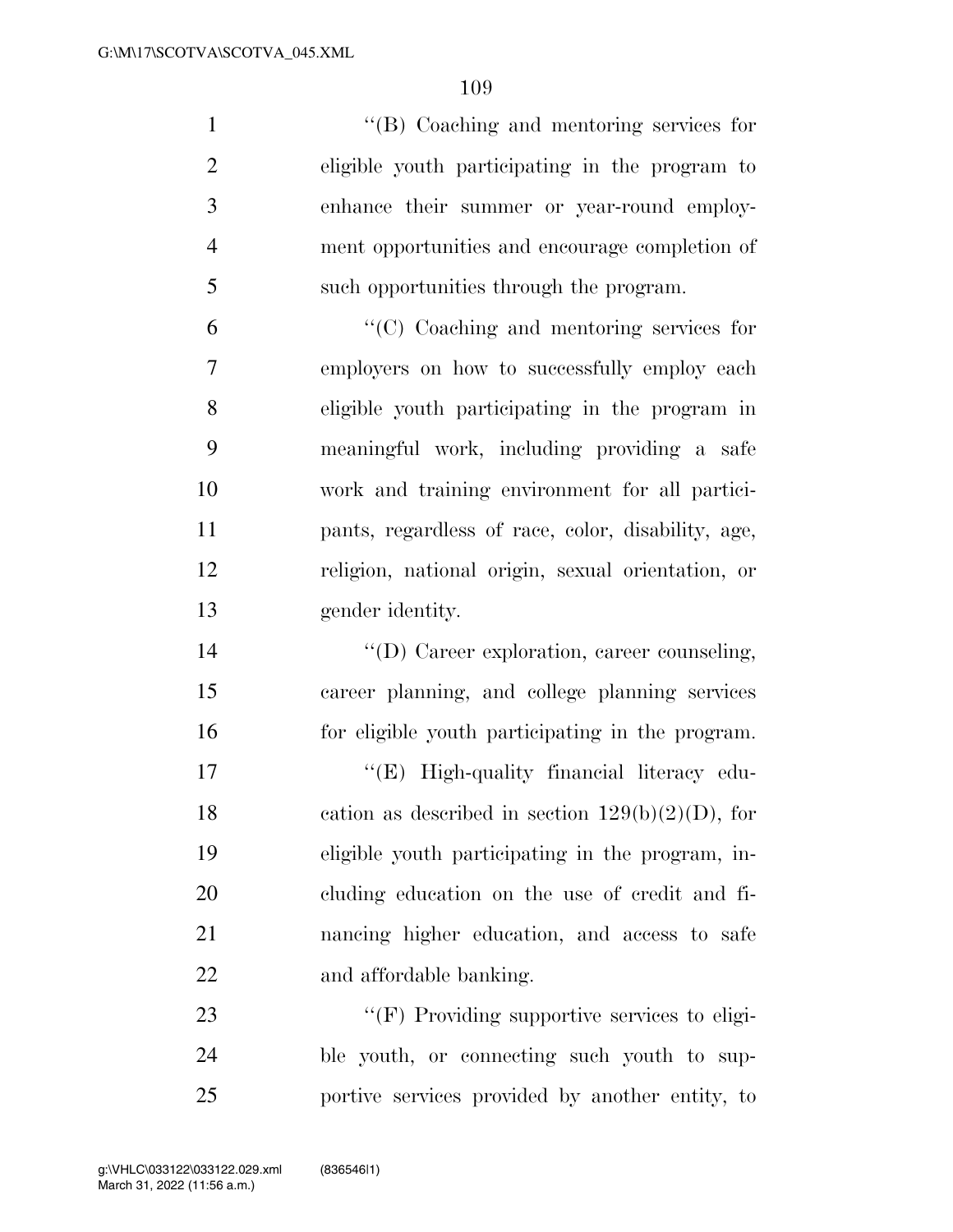| $\mathbf{1}$   | enable participation in the program, which may     |
|----------------|----------------------------------------------------|
| $\overline{2}$ | include food and nutrition services, and health    |
| 3              | and mental health care supports.                   |
| $\overline{4}$ | "(G) Follow-up services for not less than          |
| 5              | 12 months after the completion of participation,   |
| 6              | as appropriate.                                    |
| 7              | "(H) Integration of services provided by           |
| 8              | the program with youth development programs,       |
| 9              | secondary school programs, career and technical    |
| 10             | education programs, youth workforce invest-        |
| 11             | ment activities under this chapter, and skills     |
| 12             | training programs funded by the State or Fed-      |
| 13             | eral Government, as applicable.                    |
| 14             | "(I) Connecting youth participating in the         |
| 15             | program to providers of youth services, adult      |
| 16             | employment and training services, vocational re-   |
| 17             | habilitation services, adult education and family  |
| 18             | literacy services under title II, career pathways, |
| 19             | postsecondary education, or skills training pro-   |
| 20             | grams funded by the State or Federal Govern-       |
| 21             | ment, as applicable.                               |
| 22             | "(J) Commitment and support from may-              |
| 23             | ors or county executives to support the execu-     |
| 24             | tion of the program.                               |
| 25             | $``(2)$ PROGRAM DESIGN.—                           |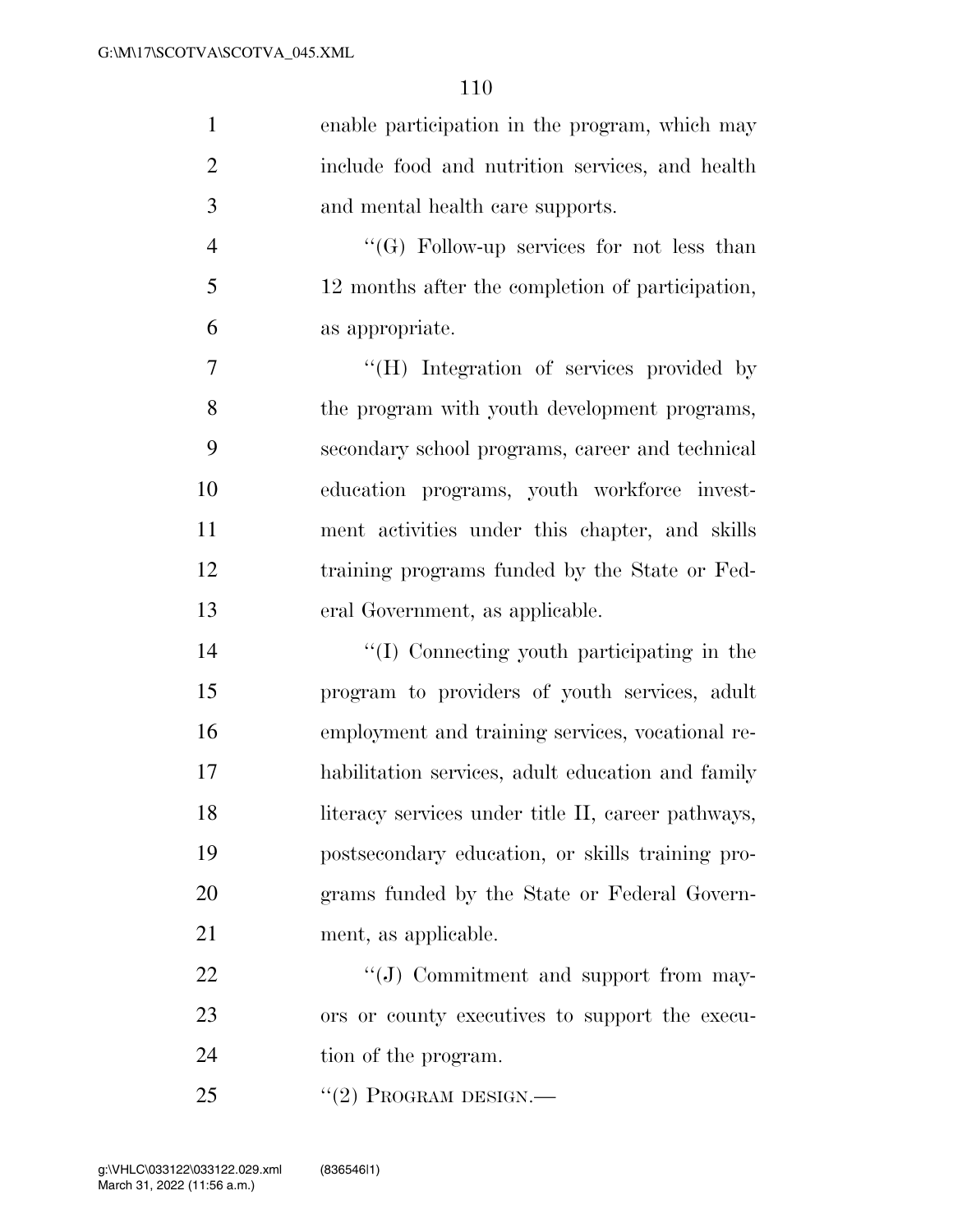| $\mathbf{1}$   | "(A) SUMMER EMPLOYMENT PROGRAM.-                   |
|----------------|----------------------------------------------------|
| $\overline{2}$ | In addition to the program elements described      |
| 3              | in paragraph (1), a summer employment pro-         |
| $\overline{4}$ | gram described in this subsection shall be a       |
| 5              | program that matches eligible youth partici-       |
| 6              | pating in such program with an appropriate         |
| $\overline{7}$ | employer (based on factors including the needs     |
| 8              | of the employer and the age, skill, and aspira-    |
| 9              | tions of the eligible youth) for high-quality sum- |
| 10             | mer employment, which—                             |
| 11             | "(i) may not be less than 4 weeks;                 |
| 12             | and                                                |
| 13             | "(ii) may not pay less than the great-             |
| 14             | er of the applicable Federal, State, or local      |
| 15             | minimum wage.                                      |
| 16             | "(B) YEAR-ROUND EMPLOYMENT<br>PRO-                 |
| 17             | GRAM.—In addition to the program elements          |
| 18             | described in paragraph (1), a year-round em-       |
| 19             | ployment program described in this subsection      |
| 20             | shall be a program that matches each eligible      |
| 21             | youth participating in the program with an ap-     |
| 22             | propriate employer, based on factors (including    |
| 23             | the needs of the employer and the age, skill,      |
| 24             | and informed aspirations of the participant) for   |
| 25             | high-quality, year-round employment, which—        |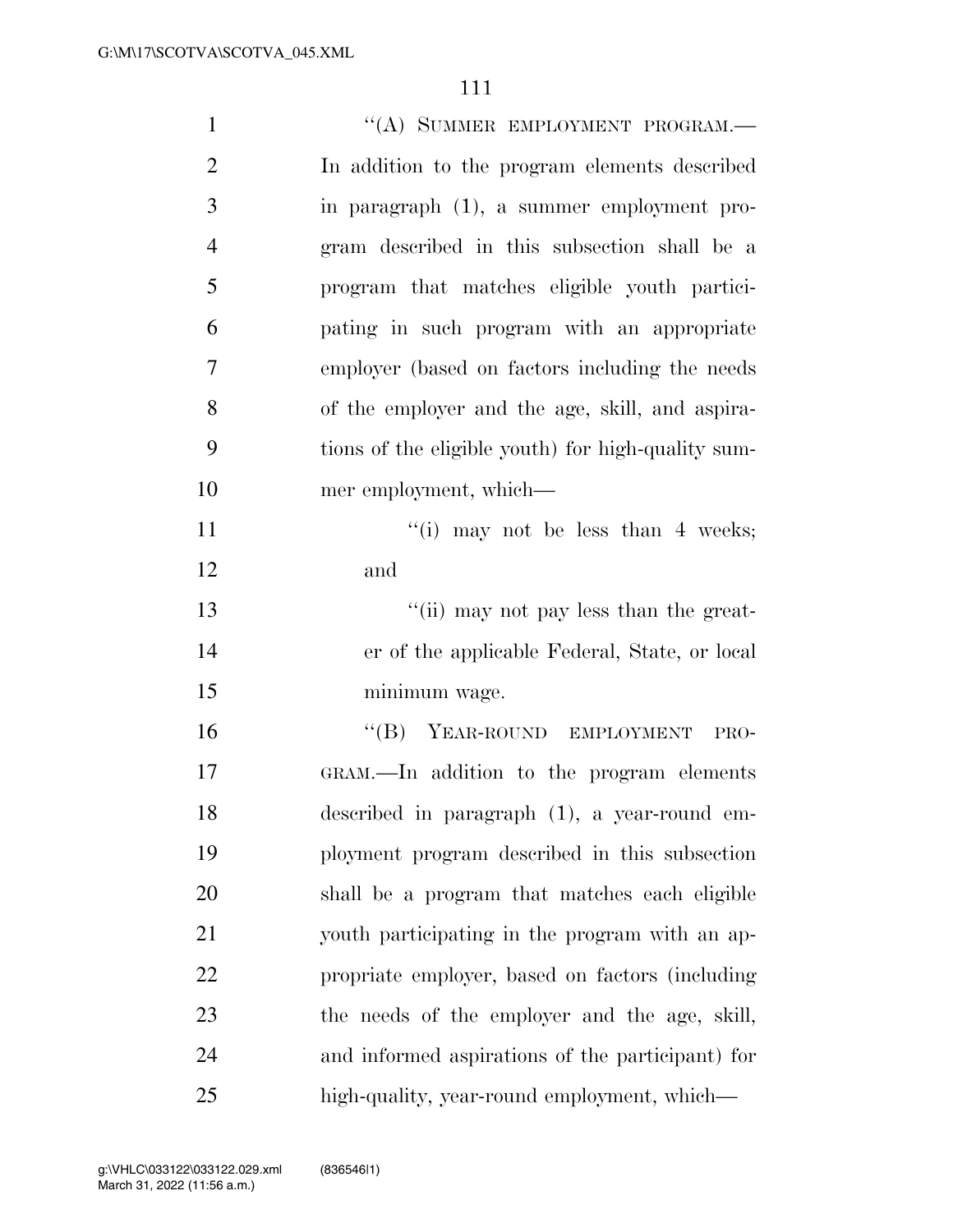| $\mathbf{1}$   | "(i) may not be less than $180$ days                              |
|----------------|-------------------------------------------------------------------|
| $\overline{2}$ | and more than 1 year;                                             |
| 3              | "(ii) may not pay less than the great-                            |
| $\overline{4}$ | er of the applicable Federal, State, or local                     |
| 5              | minimum wage; and                                                 |
| 6              | "(iii) may not employ the eligible                                |
| 7              | youth for less than 20 hours per week.                            |
| 8              | "(3) PRIORITY.—In carrying out a summer em-                       |
| 9              | ployment program or a year-round employment pro-                  |
| 10             | gram receiving assistance under this section, a local             |
| 11             | area shall give priority to year-round employment                 |
| 12             | opportunities offered under such program—                         |
| 13             | "(A) in existing or emerging high-skill,                          |
| 14             | high-wage, or in-demand industry sectors or oc-                   |
| 15             | cupations; or                                                     |
| 16             | $\lq\lq$ that meet community needs in the                         |
| 17             | public, private, or nonprofit sector.                             |
| 18             | "(d) PERFORMANCE ACCOUNTABILITY.—For each                         |
| 19             | local board carrying out a summer or year-round employ-           |
| 20             | ment program receiving assistance under this section, the         |
| 21             | primary indicators of performance, with respect to each           |
| 22             | such program, shall include—                                      |
| 23             | $\lq(1)$ the performance metrics described<br>$\operatorname{in}$ |
| 24             | clause (i)(VI), and subparagraphs (I) and (II) of                 |
| 25             | clause (ii), of section $116(b)(2)(A);$                           |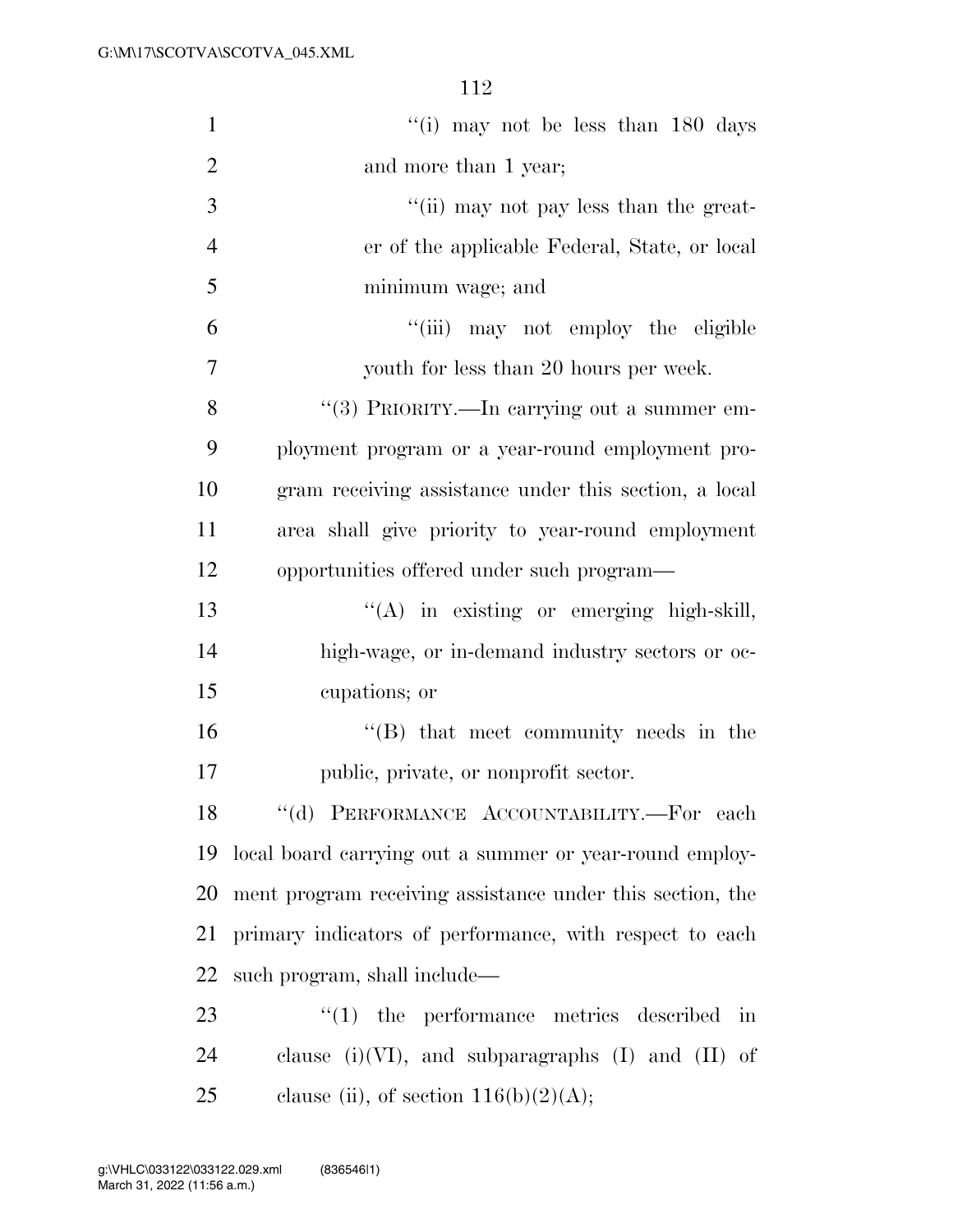| $\mathbf{1}$   | $f'(2)$ the percentage of eligible youth completing       |
|----------------|-----------------------------------------------------------|
| $\overline{2}$ | the summer or year-round program, as applicable;          |
| 3              | and                                                       |
| $\overline{4}$ | "(3) the percentage of youth having partici-              |
| 5              | pated in work-based learning.                             |
| 6              | $``$ (e) REPORTS.—                                        |
| 7              | " $(1)$ IN GENERAL.—In addition to information            |
| 8              | required as part of the State performance report de-      |
| 9              | scribed in section $116(d)(2)$ , each State shall include |
| 10             | for each summer and year round employment pro-            |
| 11             | gram receiving assistance under this section—             |
| 12             | $\lq\lq$ the number of eligible youth partici-            |
| 13             | pating in the program who complete a summer               |
| 14             | employment opportunity or a year-round em-                |
| 15             | ployment opportunity through the program;                 |
| 16             | "(B) the average cost per participant to                  |
| 17             | develop or expand such program, and the activi-           |
| 18             | ties and services, and supportive services pro-           |
| 19             | vided under such program;                                 |
| 20             | "(C) the number of eligible youth partici-                |
| 21             | pating in such program and accessing services             |
| 22             | as described in subparagraph $(B)$ ;                      |
| 23             | $\lq\lq$ the number of youth participants re-             |
| 24             | ceiving a subsidized wage, and the total amount           |
| 25             | and source of each such subsidy, including the            |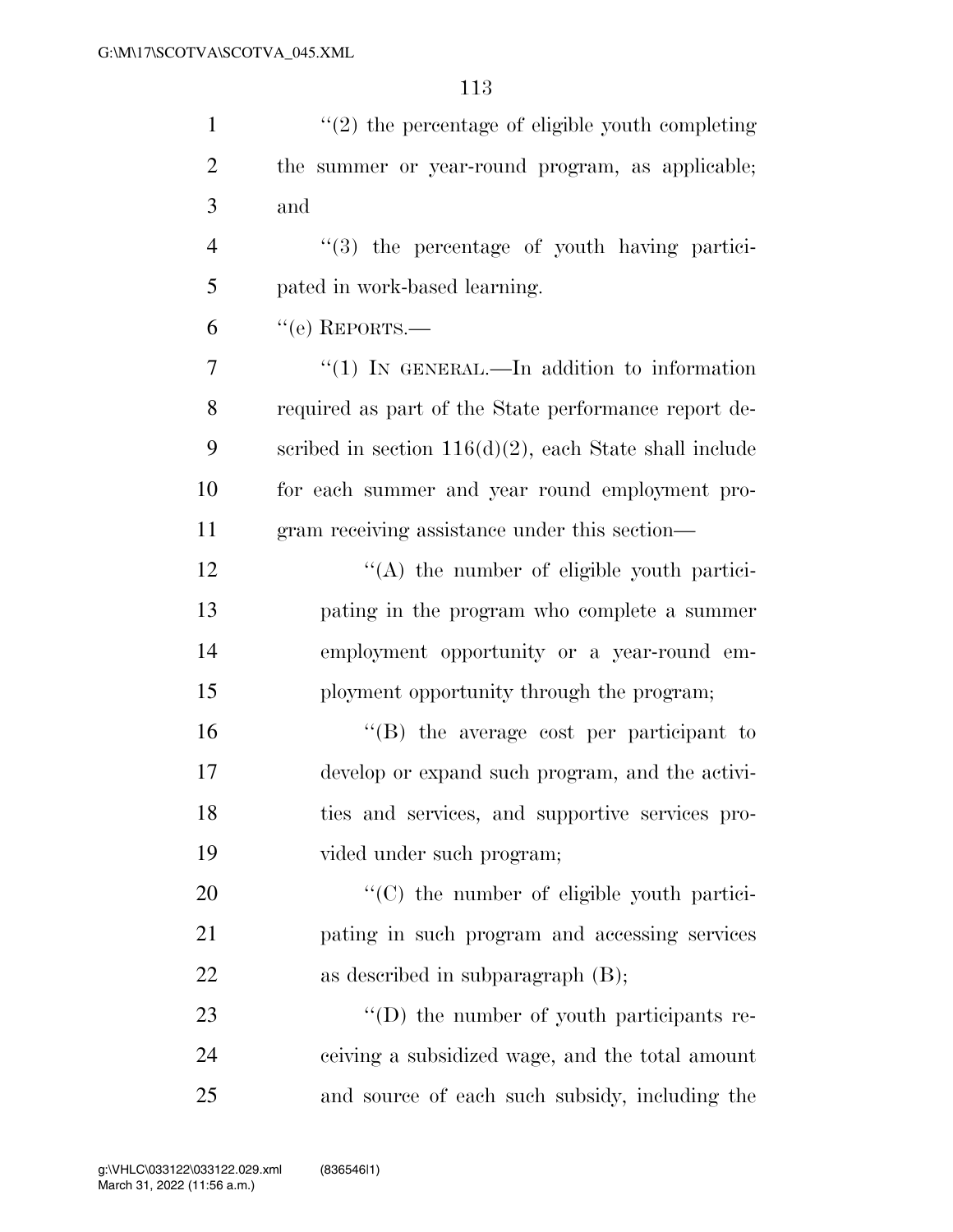| $\mathbf{1}$   | average amount of the subsidy covered by funds     |
|----------------|----------------------------------------------------|
| $\overline{2}$ | received under this section;                       |
| 3              | $\lq\lq$ (E) the average number of hours and       |
| $\overline{4}$ | weeks worked and the average amount of wages       |
| 5              | earned by eligible youth participating in the      |
| 6              | program;                                           |
| 7              | $``(F)$ the average number of hours spent          |
| 8              | $on$ —                                             |
| 9              | "(i) recruitment and retention strate-             |
| 10             | gies; and                                          |
| 11             | "(ii) support for participating youth,             |
| 12             | such as time management, career planning,          |
| 13             | and financial literacy training;                   |
| 14             | $\lq\lq(G)$ the percent of eligible youth partici- |
| 15             | pating in the program that are placed in—          |
| 16             | "(i) an employment opportunity in the              |
| 17             | nonprofit sector;                                  |
| 18             | "(ii) an employment opportunity in                 |
| 19             | the public sector; and                             |
| 20             | "(iii) an employment opportunity in                |
| 21             | the for-profit sector; and                         |
| 22             | $H(H)$ any other information that the Sec-         |
| 23             | retary of Labor determines necessary to mon-       |
| 24             | itor the effectiveness of the summer or year-      |
| 25             | round employment program.                          |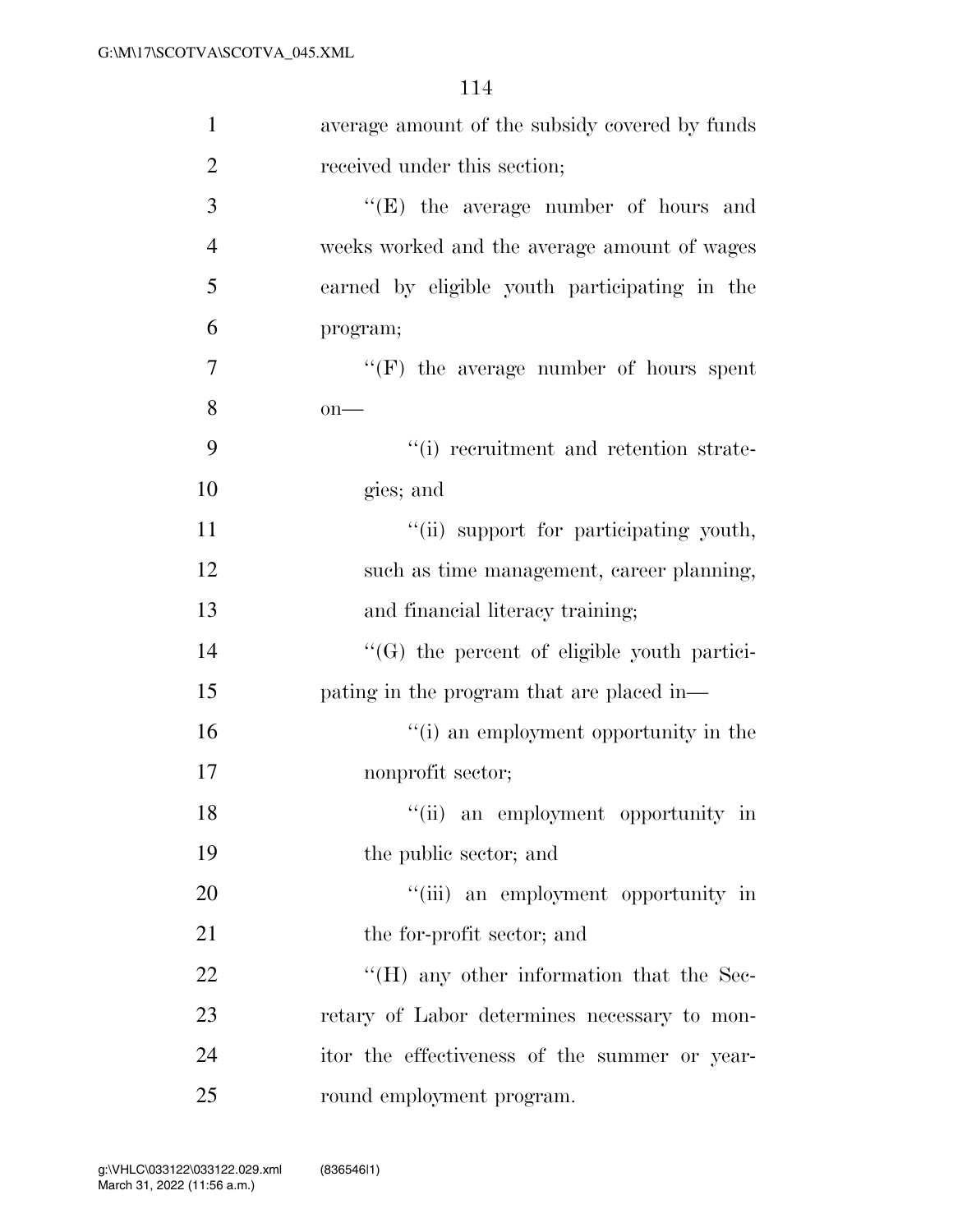1 ''(2) DISAGGREGATION.—The information re-2 quired to be reported under subparagraphs (A), (B), and (G) of paragraphs (1) shall be disaggregated by race, ethnicity, sex, age, and the subpopulations of eligible youth (as defined in section 3).''.

## **CHAPTER 3—ADULT AND DISLOCATED WORKER EMPLOYMENT AND TRAIN-ING ACTIVITIES**

## **SEC. 241. WITHIN STATE ALLOCATIONS.**

 Section 133(b)(2) (29 U.S.C. 3173(b)(2)) is amend-ed—

12 (1) in subparagraph  $(A)(iii)$ , by striking "The term, used with respect to fiscal year 2013 or 2014, means a percentage of the amount allocated to local areas under paragraphs (2)(A) and (3) of section 133(b) of the Workforce Investment Act of 1998 (as in effect on the day before the date of enactment of 18 this Act), received through an allocation made under 19 paragraph  $(2)(A)$  or  $(3)$  of that section for fiscal year 2013 or 2014, respectively.''; and

 (2) in subparagraph (B)(iv), by striking ''The term, used with respect to fiscal year 2014, means a percentage of the amount allocated to local areas under section 133(b)(2)(B) of the Workforce Invest-ment Act of 1998 (as in effect on the day before the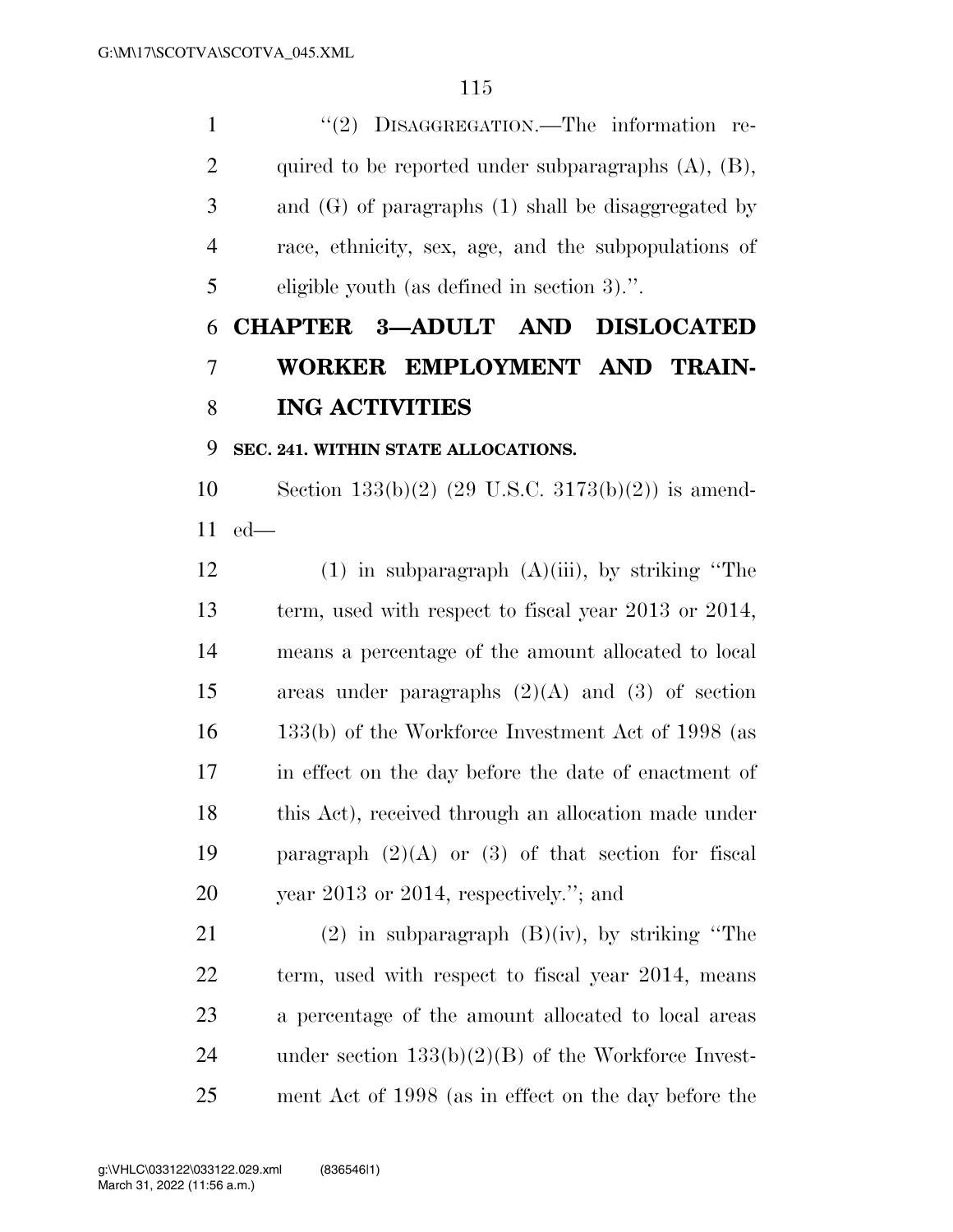date of enactment of this Act), received through an allocation made under that section for fiscal year  $3 \t2014."$ 

## **SEC. 242. USE OF FUNDS FOR EMPLOYMENT AND TRAINING**

**ACTIVITIES.** 

 (a) REQUIRED STATEWIDE EMPLOYMENT AND TRAINING ACTIVITIES.—

 (1) STATEWIDE RAPID RESPONSE ACTIVI-9 TIES.—Section  $134(a)(2)(A)(ii)$  (29 U.S.C.  $3174(a)(2)(A)(ii)$  is amended by striking ", and section 133(a)(2) of the Workforce Investment Act of 1998 (as in effect on the day before the date of enactment of this Act)''.

 (2) STATEWIDE EMPLOYMENT AND TRAINING 15 ACTIVITIES.—Section  $134(a)(2)(B)(i)$  (29 U.S.C.  $16 \qquad 3174(a)(2)(B)$  is amended by striking subclauses (III) and (IV) and inserting the following:

18 ''(III) local areas by providing in- formation on and support for the ef- fective development, convening, and implementation of industry or sector partnerships described in subsection 23 (e)(5);

24  $\frac{1}{2}$  (IV) local areas for carrying out career pathway development efforts,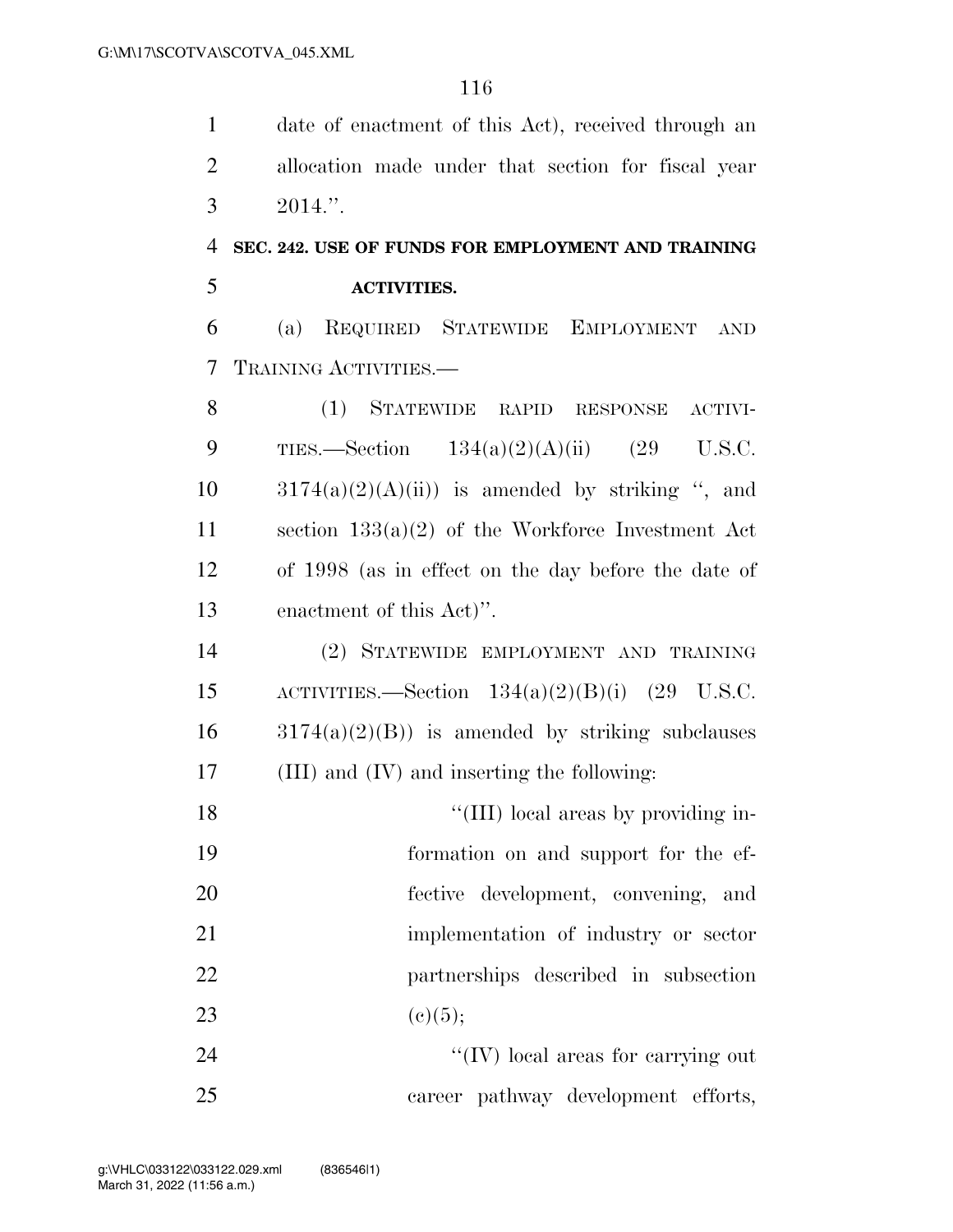| $\mathbf{1}$   | which may include alignment and co-                    |
|----------------|--------------------------------------------------------|
| $\overline{2}$ | ordination efforts with career<br>and                  |
| 3              | technical education programs<br>of                     |
| $\overline{4}$ | study; and                                             |
| 5              | $\lq\lq(V)$ local areas, one-stop opera-               |
| 6              | tors, one-stop partners, and eligible                  |
| $\tau$         | providers, including for—                              |
| 8              | "(aa) the continuous devel-                            |
| 9              | opment and training of staff on                        |
| 10             | strategies for preparing individ-                      |
| 11             | uals with barriers to employment                       |
| 12             | to enter in-demand industry sec-                       |
| 13             | tors or occupations and nontradi-                      |
| 14             | tional occupations;                                    |
| 15             | $\lq\lq(bb)$ the development of ex-                    |
| 16             | emplary program activities; and                        |
| 17             | "(ce) the provision of tech-                           |
| 18             | nical assistance to local<br>areas                     |
| 19             | that fail to meet local perform-                       |
| 20             | ance accountability measures de-                       |
| 21             | scribed in section $116(e)$ ;".                        |
| 22             | (b) ALLOWABLE STATEWIDE EMPLOYMENT<br><b>AND</b>       |
| 23             | TRAINING ACTIVITIES.—Section $134(a)(3)(A)$ (29 U.S.C. |
| 24             | $3174(a)(3)(A)$ is amended—                            |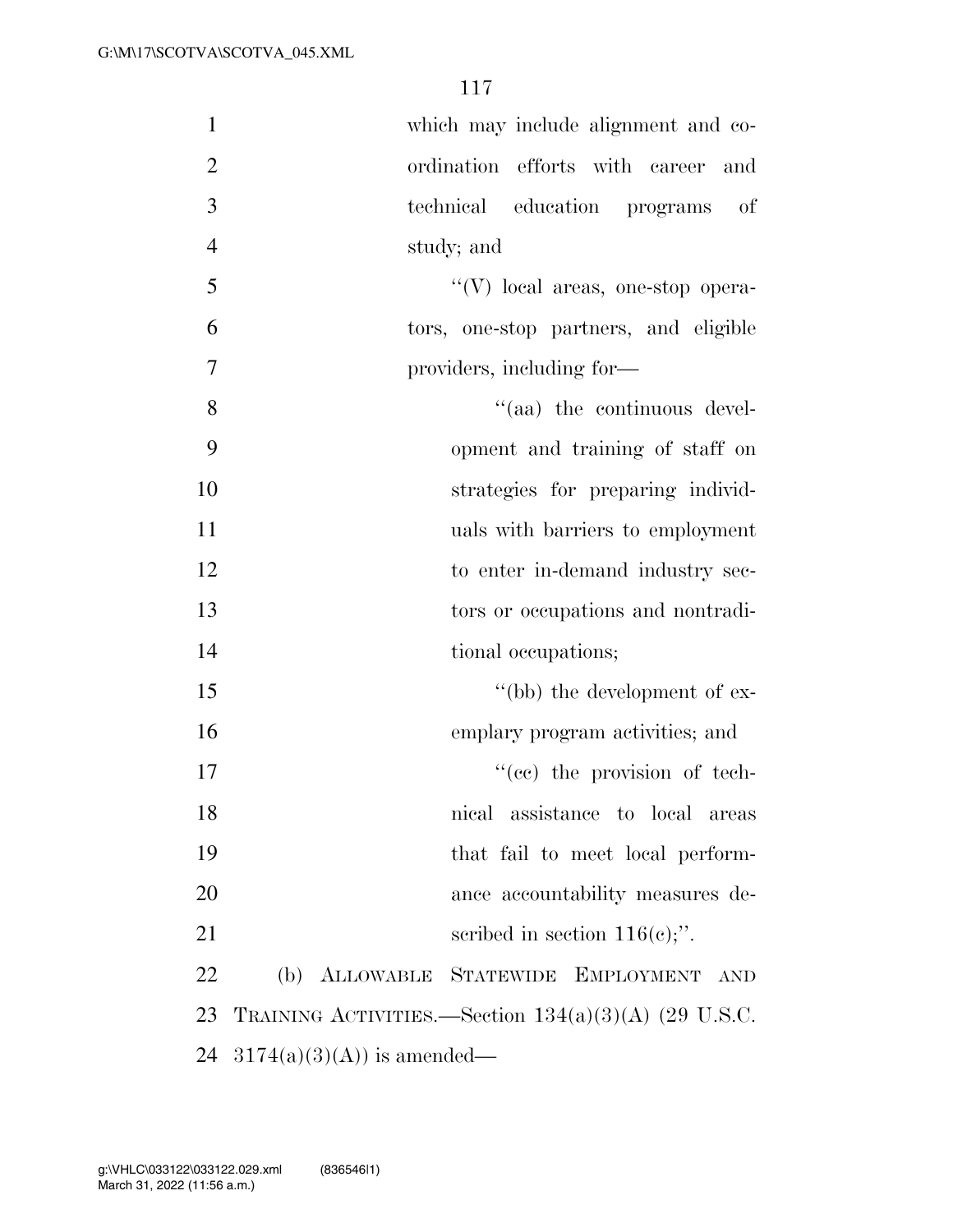| $\mathbf{1}$   | $(1)$ in clause (ii), by inserting "or bringing evi- |
|----------------|------------------------------------------------------|
| $\overline{2}$ | denced-based programs to scale" after "strategies";  |
| 3              | $(2)$ by amending clause (iii) to read as follows:   |
| $\overline{4}$ | "(iii) the development or identification             |
| 5              | of, and sharing of information (in trans-            |
| 6              | parent, linked, open, and interoperable              |
| 7              | data formats) about, education and train-            |
| 8              | ing programs that—                                   |
| 9              | $\lq\lq$ respond to real-time labor                  |
| 10             | market analysis;                                     |
| 11             | $\lq\lq$ (II) utilize direct assessment              |
| 12             | and prior learning assessment to                     |
| 13             | measure and provide credit for prior                 |
| 14             | knowledge, skills, competencies, and                 |
| 15             | experiences;                                         |
| 16             | "(III) evaluate such skills and                      |
| 17             | competencies for adaptability, ensure                |
| 18             | credits are portable and stackable for               |
| 19             | more skilled employment; and                         |
| 20             | $``(IV)$ accelerate course or cre-                   |
| 21             | dential completion, and facilitate the               |
| 22             | sharing of information about<br>such                 |
| 23             | programs in transparent, linked, open,               |
| 24             | and interoperable data formats;";                    |
| 25             | (3) by amending clause (v) to read as follows:       |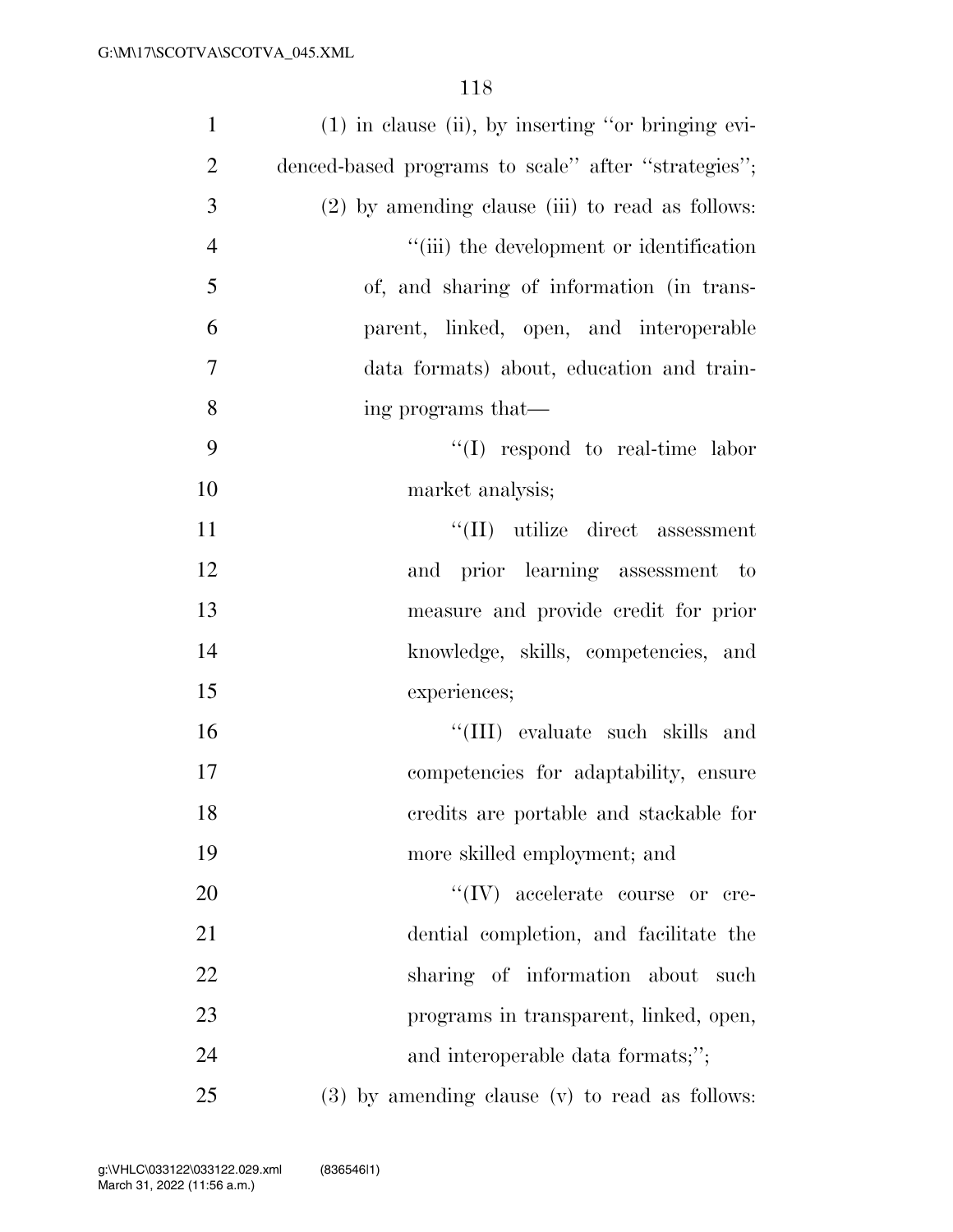| $\mathbf{1}$   | $\lq\lq$ supporting the development of al-    |
|----------------|-----------------------------------------------|
| $\overline{2}$ | ternative programs and other activities       |
| 3              | that enhance the choices available to older   |
| $\overline{4}$ | individuals (including options for self-em-   |
| 5              | ployment and other wage-earning activities    |
| 6              | that lead to economic self-sufficiency), and  |
| 7              | enhance skills (such as digital literacy) in  |
| 8              | older individuals;";                          |
| 9              | $(4)$ in clause (viii)(II)—                   |
| 10             | $(A)$ by amending item $(dd)$ to read as fol- |
| 11             | lows:                                         |
| 12             | "(dd) adult education, lit-                   |
| 13             | eracy, and digital literacy activi-           |
| 14             | ties, including those provided by             |
| 15             | public libraries;";                           |
| 16             | (B) in item (ee), by striking "ex-offenders"  |
| 17             | and inserting "justice-involved individuals"; |
| 18             | (C) by striking "and" at the end of item      |
| 19             | $(f\!f);$ and                                 |
| 20             | (D) by adding at the end the following:".     |
| 21             | "(gg) programs under the                      |
| 22             | Older Americans Act of 1965 (42)              |
| 23             | U.S.C. 3001 et seq.) that support             |
| 24             | employment and economic secu-                 |
| 25             | rity; and                                     |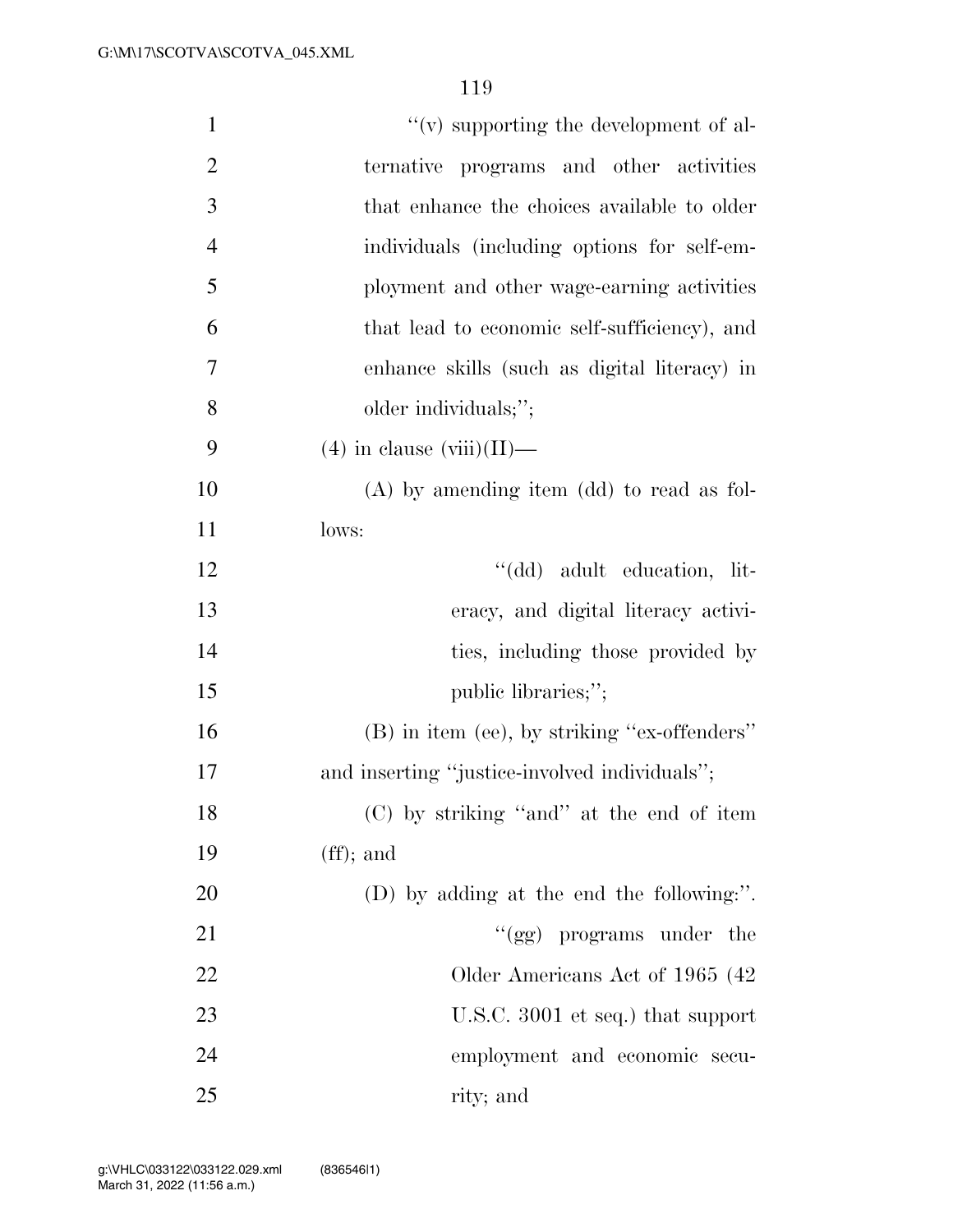| $\mathbf{1}$   | "(hh) State domestic vio-                         |
|----------------|---------------------------------------------------|
| $\overline{2}$ | lence coalitions (as defined in                   |
| 3              | section 302 of the Family Vio-                    |
| $\overline{4}$ | lence Prevention and Services                     |
| 5              | Act $(42 \text{ U.S.C. } 10402)$ and tribal       |
| 6              | coalitions (as defined in section                 |
| $\tau$         | $40002(a)$ of the Violence Against                |
| 8              | Women Act of 1994 (34 U.S.C.                      |
| 9              | $12291(a)$ .".                                    |
| 10             | (c) REQUIRED LOCAL EMPLOYMENT AND TRAINING        |
| 11             | ACTIVITIES.—                                      |
| 12             | (1) IN GENERAL.—Section $134(e)(1)(A)$ (29        |
| 13             | U.S.C. $3174(e)(1)(A)$ is amended by striking     |
| 14             | clauses (iv) and (v) and inserting the following: |
| 15             | "(iv) to provide supportive services de-          |
| 16             | scribed in paragraph (4) to adults and dis-       |
| 17             | located workers, respectively, through the        |
| 18             | one-stop delivery system in accordance            |
| 19             | with such paragraph;                              |
| 20             | $f'(v)$ to establish and develop relation-        |
| 21             | ships and networks with large and small           |
| 22             | employers and their intermediaries; and           |
| 23             | $\lq\lq$ (vi) to develop, convene, or imple-      |
| 24             | ment industry or sector partnerships de-          |
| 25             | scribed in paragraph $(5)$ .".                    |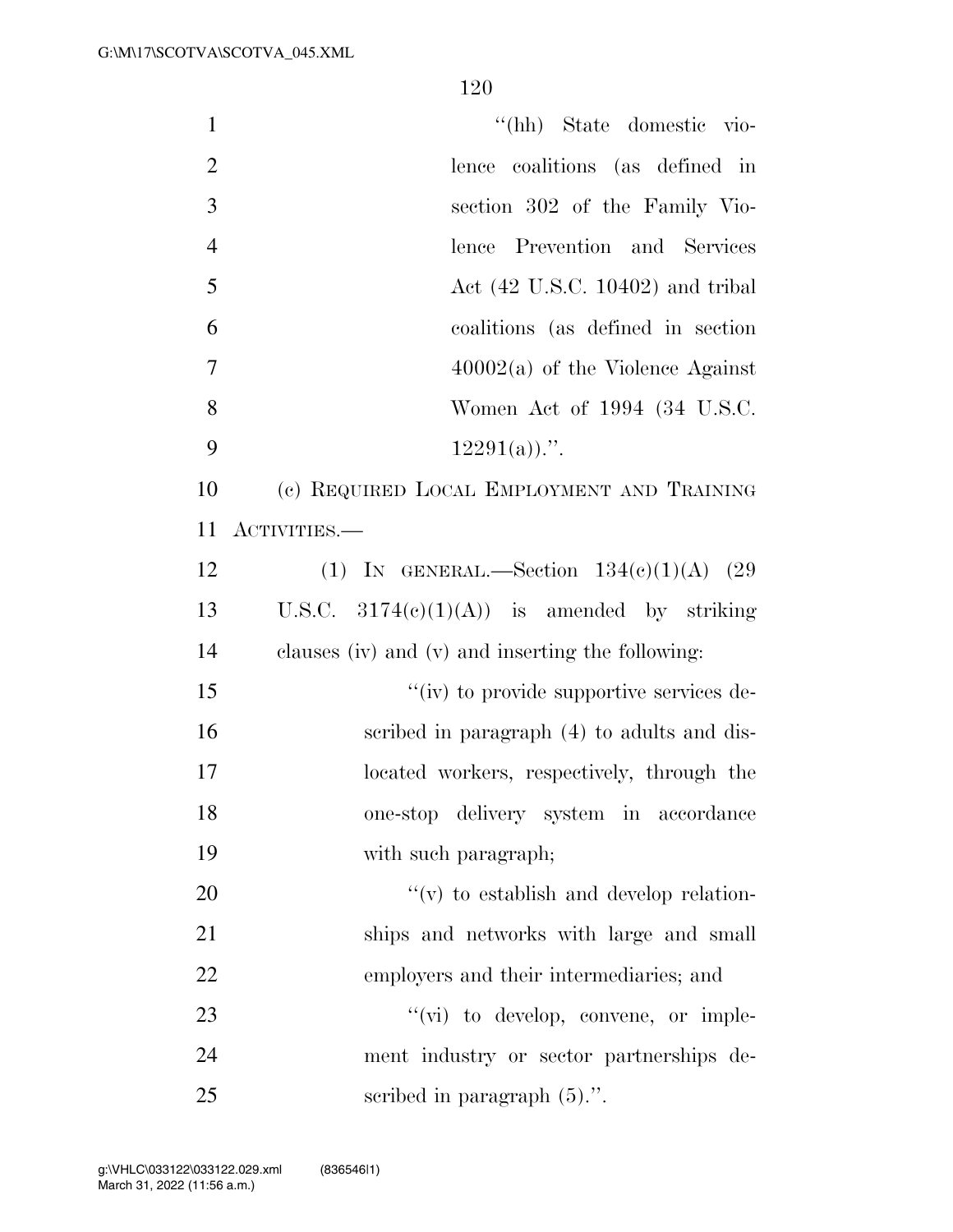| $\mathbf{1}$   | $(2)$ CAREER SERVICES.—                      |
|----------------|----------------------------------------------|
| $\overline{2}$ | (A) SERVICES PROVIDED.—Section               |
| 3              | $134(c)(2)(A)$ (29 U.S.C. 3174(c)(2)(A)) is  |
| $\overline{4}$ | amended—                                     |
| 5              | (i) by amending clause (iii) to read as      |
| 6              | follows:                                     |
| $\overline{7}$ | "(iii) initial assessment of skill levels    |
| 8              | (including literacy, digital literacy,       |
| 9              | numeracy, and English language pro-          |
| 10             | ficiency), competencies, abilities, current  |
| 11             | applicable foreign academic and profes-      |
| 12             | sional credentials, guidance and services on |
| 13             | transferring high-skilled foreign certifi-   |
| 14             | cations, and supportive service needs,       |
| 15             | which may include diagnostic testing and     |
| 16             | use of other assessment tools;";             |
| 17             | (ii) by amending clause (vi) to read as      |
| 18             | follows:                                     |
| 19             | "(vi) provision of workforce and labor       |
| 20             | market employment statistics information     |
| 21             | and related skills development information,  |
| 22             | including the provision of accurate infor-   |
| 23             | mation relating to local, regional, and na-  |
| 24             | tional labor market areas, including—        |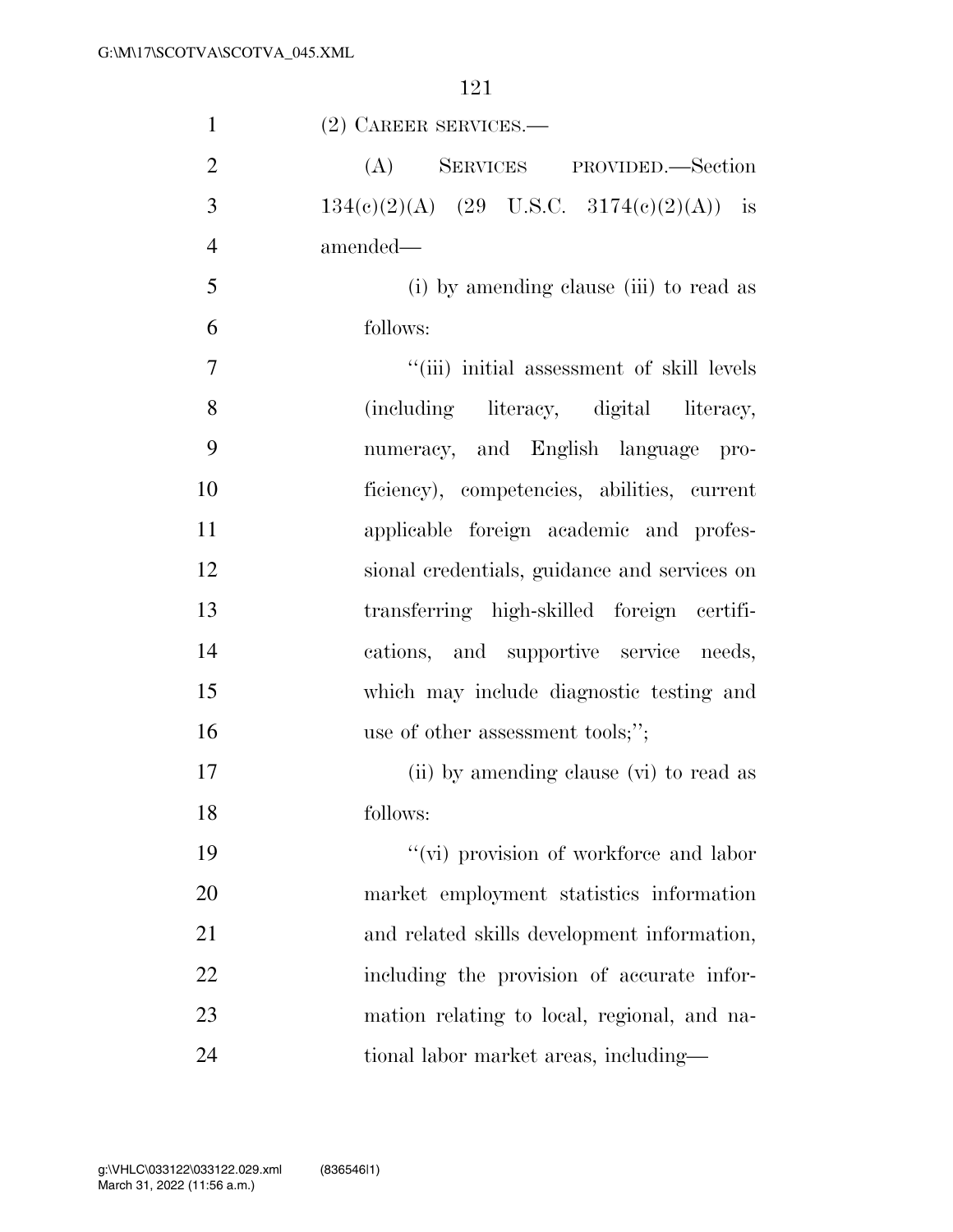| $\mathbf{1}$   | "(I) job vacancy listings in such       |
|----------------|-----------------------------------------|
| $\overline{2}$ | labor market areas;                     |
| $\overline{3}$ | "(II) information on job skills         |
| $\overline{4}$ | and credentials necessary to obtain     |
| 5              | the jobs described in subclause $(I);$  |
| 6              | and                                     |
| 7              | "(III) information on education         |
| 8              | and skills development programs that    |
| 9              | available for attaining needed<br>are   |
| 10             | skills and credentials for the jobs de- |
| 11             | scribed in subclause (I), including in- |
| 12             | formation-                              |
| 13             | "(aa) on the pathways to                |
| 14             | such skills and credentials (in-        |
| 15             | cluding information on career           |
| 16             | pathway programs in the local           |
| 17             | area);                                  |
| 18             | "(bb) on the quality of such            |
| 19             | education and training programs,        |
| 20             | consistent with the performance         |
| 21             | information<br>provided<br>under        |
| 22             | clause (vii); and                       |
| 23             | "(ee) on the comparability of           |
| 24             | foreign academic<br>current<br>and      |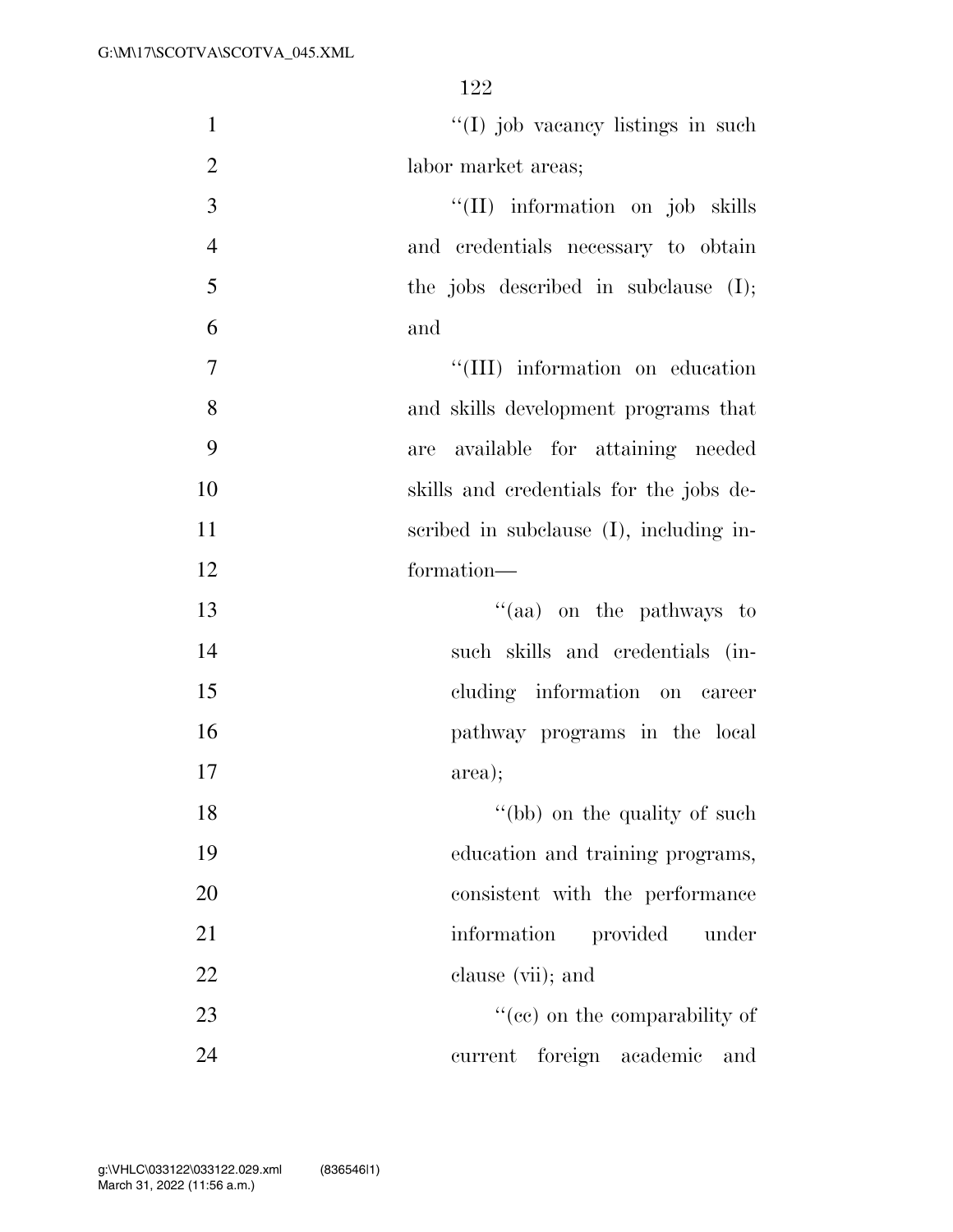| $\mathbf{1}$   | professional certifications<br>to               |
|----------------|-------------------------------------------------|
| $\overline{2}$ | needed skills and credentials; and              |
| 3              | $\lq\lq (IV)$ information relating to           |
| $\overline{4}$ | local occupations in demand and the             |
| 5              | earnings, skill requirements, and op-           |
| 6              | portunities for advancement for such            |
| 7              | occupations; and";                              |
| 8              | (iii) by amending clause (xi) to read           |
| 9              | as follows:                                     |
| 10             | $\lq\lq$ (xi) assistance in identifying and es- |
| 11             | tablishing eligibility for programs of finan-   |
| 12             | cial aid assistance for training and edu-       |
| 13             | cation programs that are not funded under       |
| 14             | this Act, including Federal financial aid       |
| 15             | under title IV of the Higher Education Act      |
| 16             | of 1965 (20 U.S.C. 1070 et seq.) and            |
| 17             | through State-funded education and train-       |
| 18             | ing programs;";                                 |
| 19             | $(iv)$ in clause $(xii)$ —                      |
| 20             | $(I)$ by striking subclauses $(IV)$             |
| 21             | through (XI) and inserting the fol-             |
| 22             | lowing:                                         |
| 23             | "(IV) individual counseling, in-                |
| 24             | cluding career counseling;                      |
| 25             | $\lq\lq(V)$ career planning;                    |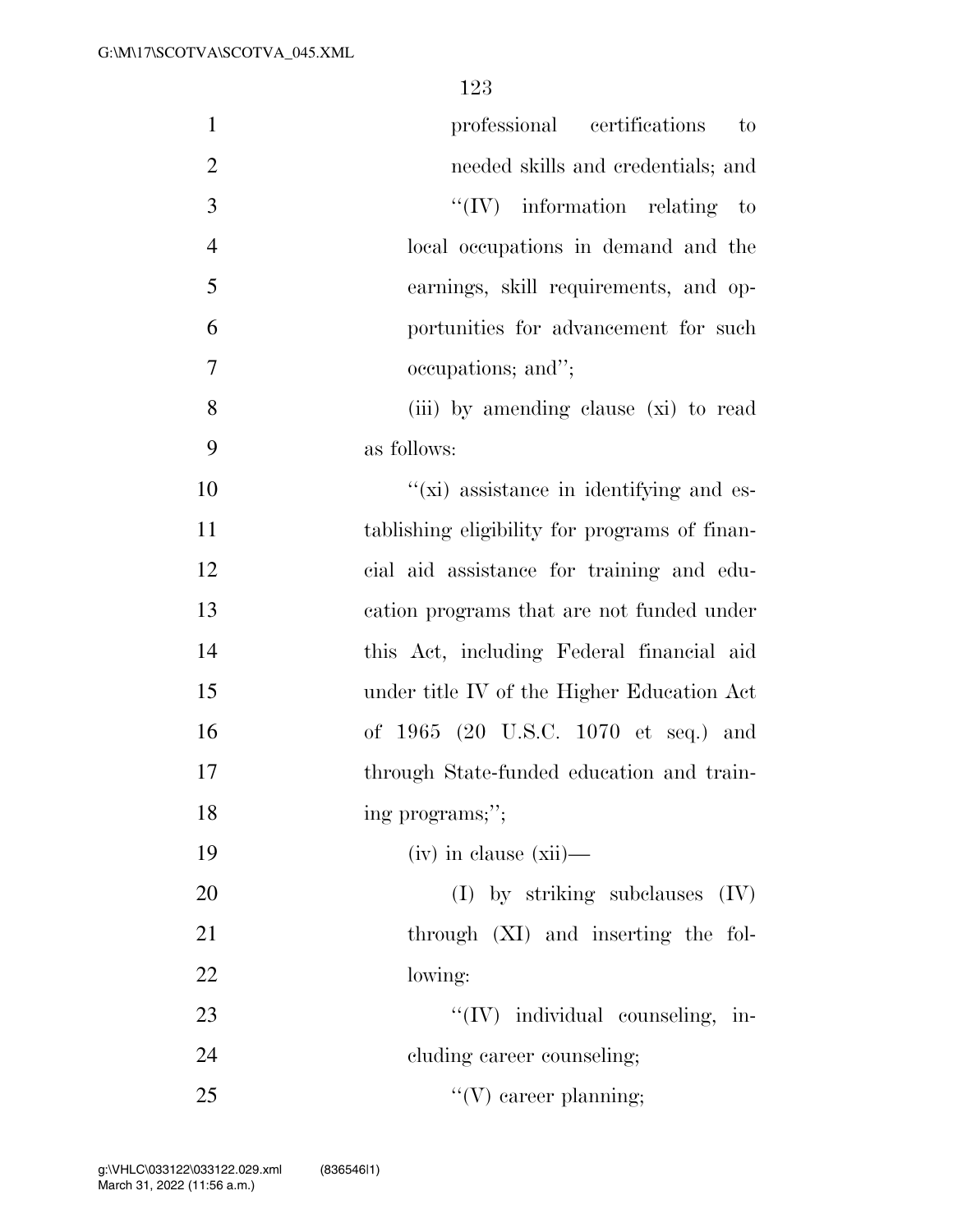| $\mathbf{1}$   | "(VI) assessment and develop-                   |
|----------------|-------------------------------------------------|
| $\overline{2}$ | ment of employability skills, including         |
| $\mathfrak{Z}$ | development of learning skills, com-            |
| $\overline{4}$ | munication skills, interviewing skills,         |
| 5              | punctuality, and professional conduct,          |
| 6              | to prepare individuals for unsub-               |
| 7              | sidized employment or training;                 |
| 8              | "(VII) financial literacy services,             |
| 9              | such as the activities described in sec-        |
| 10             | tion $129(b)(2)(D);$                            |
| 11             | "(VIII) out-of-area job search as-              |
| 12             | sistance and relocation assistance; or          |
| 13             | "(IX) English language acquisi-                 |
| 14             | tion and integrated education and               |
| 15             | training programs; and"; and                    |
| 16             | (v) in clause (xiii), by inserting "and         |
| 17             | options for further skill upgrading and ca-     |
| 18             | reer advancement" after "the workplace".        |
| 19             | (B) USE OF PREVIOUS ASSESSMENTS.-               |
| 20             | Subparagraph (B) of section $134(c)(2)$ (29)    |
| 21             | U.S.C. $3174(e)(2)$ is amended to read as fol-  |
| 22             | lows:                                           |
| 23             | "(B) USE OF PREVIOUS ASSESSMENTS.— $A$          |
| 24             | one-stop operator or one-stop partner shall not |
| 25             | be required to conduct a new interview, evalua- |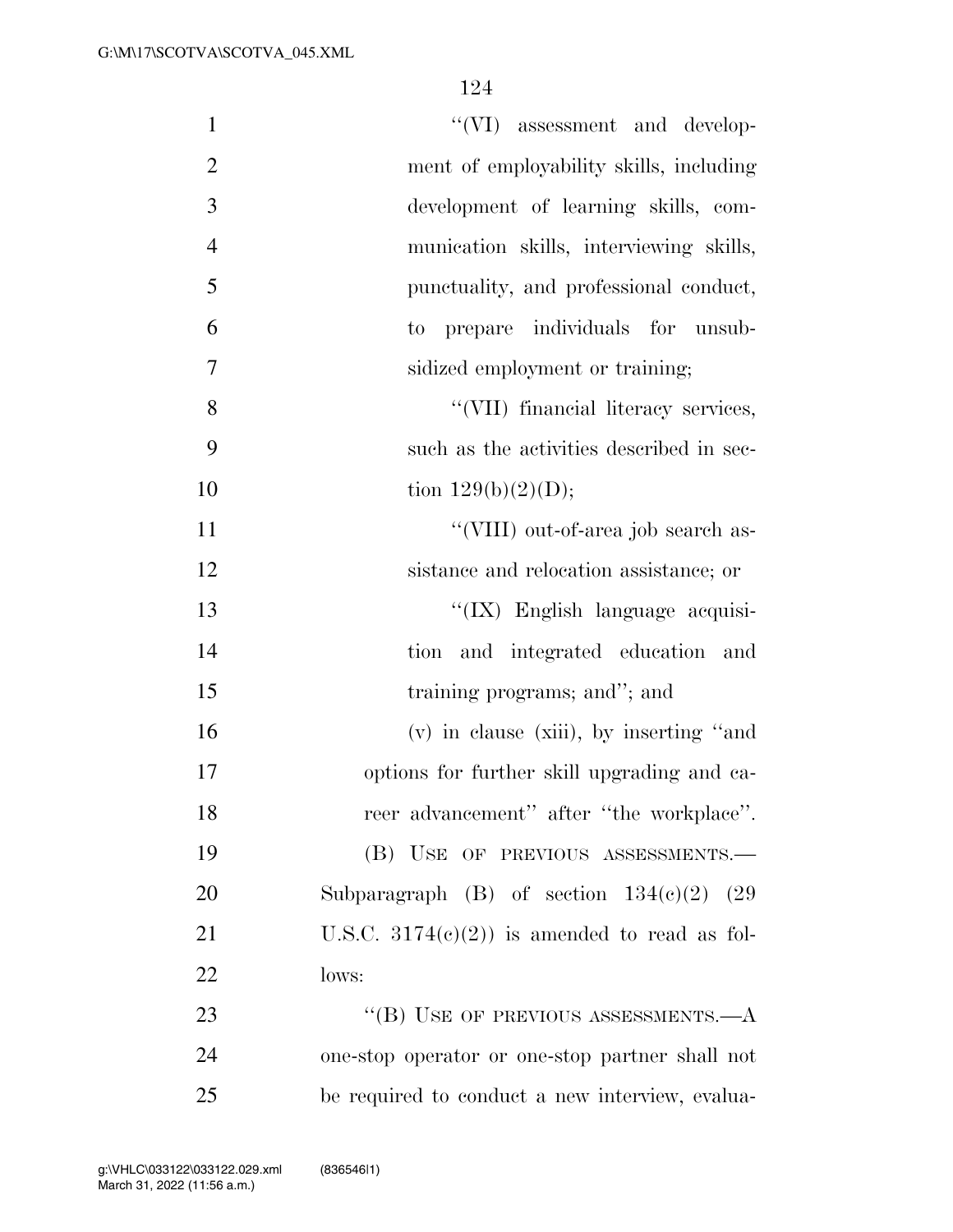| $\mathbf{1}$   | tion, or assessment of a participant under sub-     |
|----------------|-----------------------------------------------------|
| $\overline{2}$ | paragraph $(A)(xii)$ if the one-stop operator or    |
| 3              | one-stop partner determines that it is—             |
| $\overline{4}$ | "(i) appropriate to use a recent inter-             |
| 5              | view, evaluation, or assessment of the par-         |
| 6              | ticipant conducted for another education or         |
| $\overline{7}$ | training program; and                               |
| 8              | "(ii) using such recent interview, eval-            |
| 9              | uation, or assessment may accelerate eligi-         |
| 10             | bility determination or facilitate enrollment       |
| 11             | in a training program for which such par-           |
| 12             | ticipant has been selected.".                       |
| 13             | (C) DELIVERY OF SERVICES.-Subpara-                  |
| 14             | graph (C) of section $134(e)(2)$ (29 U.S.C.         |
| 15             | $3174(e)(2)$ is amended by inserting "or com-       |
| 16             | munity-based organizations to serve individuals     |
| 17             | with barriers to employment," after "nonprofit"     |
| 18             | service providers,".                                |
| 19             | (3) TRAINING SERVICES.—                             |
| 20             | (A) IN GENERAL.—Section $134(c)(3)(A)(i)$           |
| 21             | $(29 \text{ U.S.C. } 3174(e)(3)(A)(i))$ is amended— |
| 22             | (i) in clause (i)(II), by inserting be-             |
| 23             | fore the semicolon at the end the following:        |
| 24             | ", or to jobs that may be performed re-             |
| 25             | motely"; and                                        |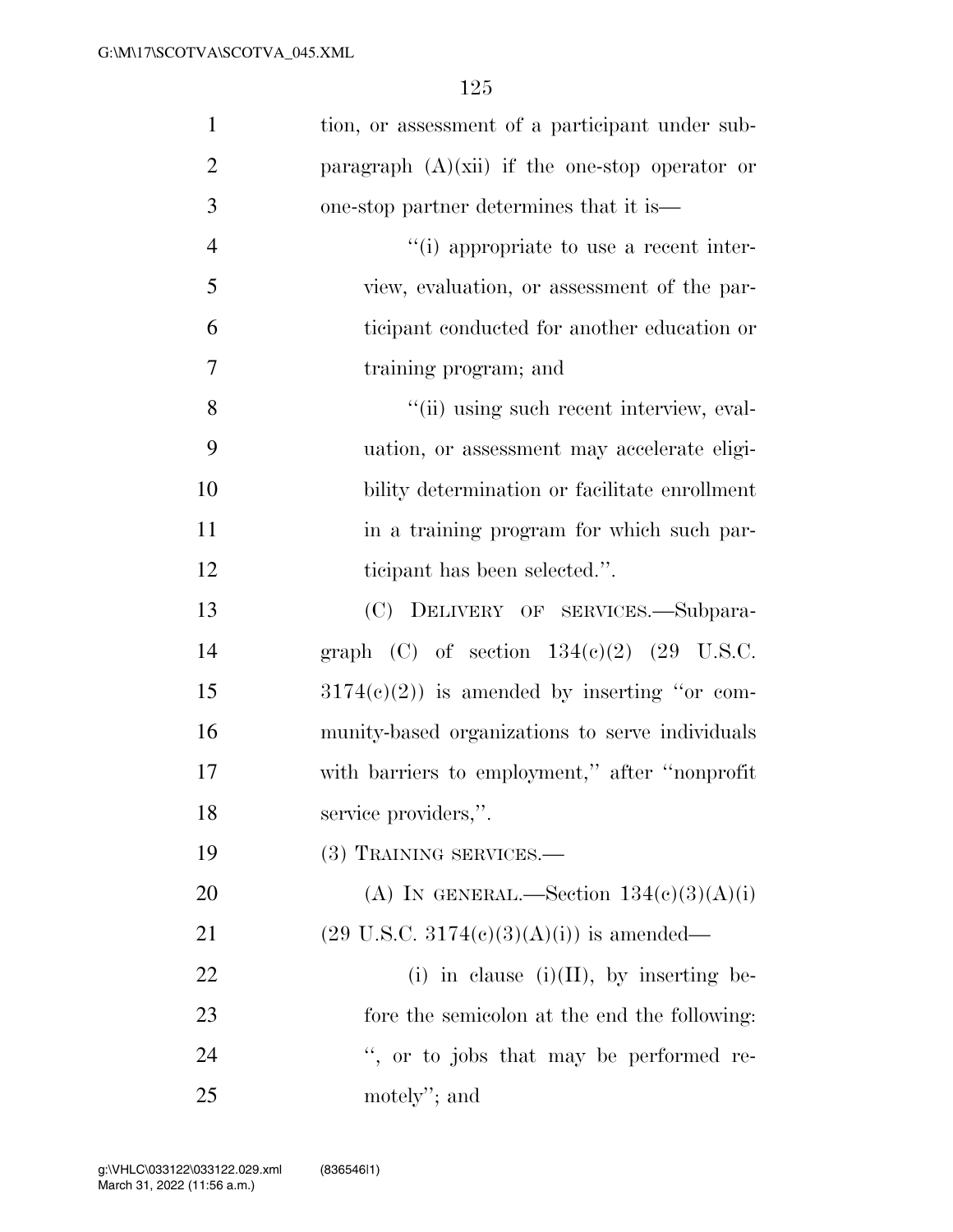(ii) by adding at the end the fol-lowing:

3 "(iv) ADULT EDUCATION AND FAMILY LITERACY ACTIVITIES.—In the case of an individual who is determined to not have the skills and qualifications to successfully participate in the selected program of 8 training services under clause  $(i)(I)(ce)$ , the one-stop operator or one-stop partner shall make available, or refer such indi- vidual to, adult education and family lit-12 eracy activities under title II.". (B) QUALIFICATION.—Section  $134(e)(3)(B)$  (29 U.S.C.  $3174(e)(3)(B)$ ) is amended by adding at the end the following: 16 "(iv) PARTICIPATION DURING PEND- ING APPLICATION.—An individual who meets the eligibility requirements under subparagraph (A)(i) to participate in a program of training services may partici- pate in such a program during the period in which such individual's enrollment in such program is being reviewed under this section, except that the provider of such program shall only receive reimbursement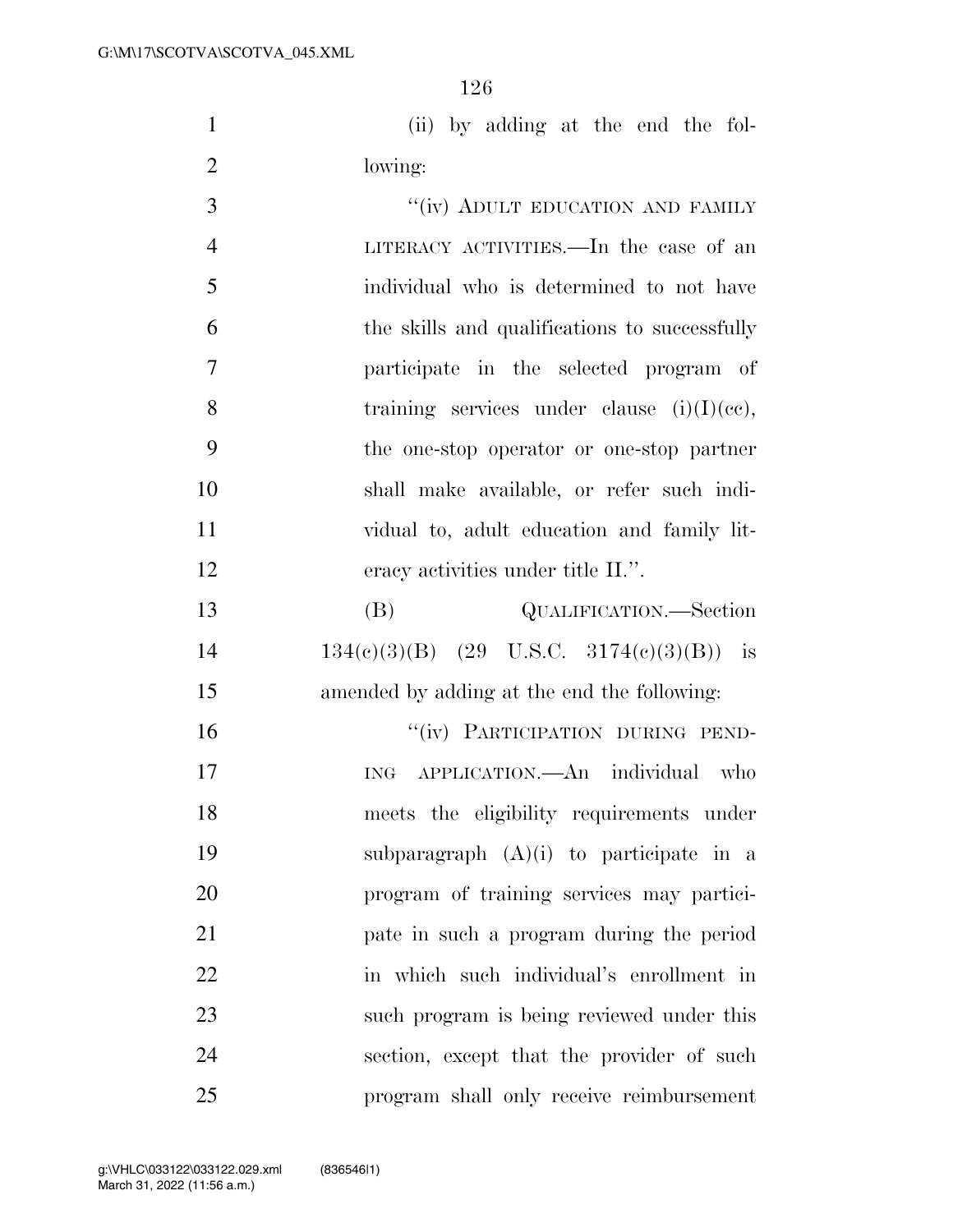| $\mathbf{1}$   | under this Act for the individual's partici-      |
|----------------|---------------------------------------------------|
| $\overline{2}$ | pation during such period if such individ-        |
| 3              | ual's enrollment is approved under this           |
| $\overline{4}$ | section.".                                        |
| 5              | (C) TRAINING SERVICES.—Section                    |
| 6              | $134(e)(3)(D)$ (29 U.S.C. 3174(e)(3)(D)) is       |
| $\overline{7}$ | amended by amending the matter preceding          |
| 8              | clause (i) to read as follows: "Training services |
| 9              | may be delivered in-person or virtually, and      |
| 10             | may include—".                                    |
| 11             | (D) PRIORITY.—Section $134(e)(3)(E)$ (29          |
| 12             | U.S.C. $3174(c)(3)(E)$ is amended to read as      |
|                |                                                   |
| 13             | follows:                                          |
| 14             | " $(E)$ PRIORITY.—                                |
| 15             | "(i) IN GENERAL.—With respect to                  |
| 16             | funds allocated to a local area for adult         |
| 17             | employment and training activities under          |
| 18             | paragraph $(2)(A)$ or $(3)$ of section 133(b),    |
| 19             | not less than 75 percent of such funds,           |
| 20             | used to provide career services described in      |
| 21             | paragraph $(2)(A)(xii)$ , training services,      |
| 22             | and supportive services, shall be used to         |
| 23             | provide such services to-                         |
| 24             | "(I) recipients of public assist-                 |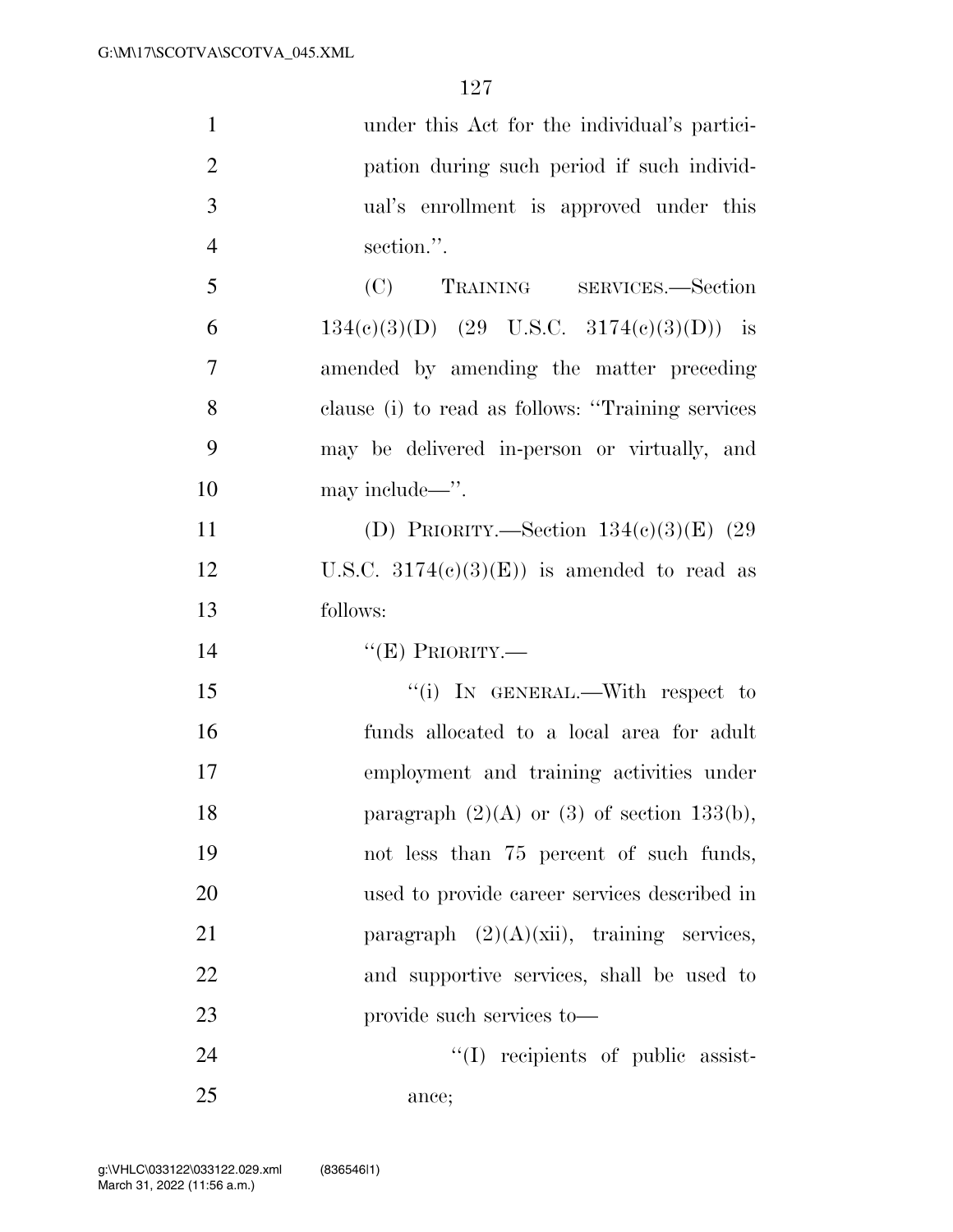| $\mathbf{1}$   | "(II) other low-income individ-                |
|----------------|------------------------------------------------|
| $\overline{2}$ | uals;                                          |
| 3              | "(III) individuals who have                    |
| $\overline{4}$ | foundational skill needs; and                  |
| 5              | $\lq\lq$ (IV) individuals with barriers to     |
| 6              | employment who are not described in            |
| 7              | subclauses $(I)$ through $(III)$ .             |
| 8              | ``(ii)<br><b>DETERMINATIONS</b><br>OF<br>PRI-  |
| 9              | ORITY.—The appropriate local board and         |
| 10             | the Governor shall direct the one-stop op-     |
| 11             | erators in the local area with regard to       |
| 12             | making determinations on how to prioritize     |
| 13             | the populations listed in subclauses<br>(I)    |
| 14             | through $(IV)$ of clause $(i)$ for purposes of |
| 15             | clause $(i)$ .";                               |
| 16             | (E) USE OF INDIVIDUAL TRAINING AC-             |
| 17             | COUNTS.—Section $134(e)(3)(G)$ (29 U.S.C.      |
| 18             | $3174(c)(3)(G)$ is amended—                    |
| 19             | (i) by amending clause (i) to read as          |
| 20             | follows:                                       |
| 21             | $``(i)$ In GENERAL.—                           |
| 22             | TRAINING SERVICES.-Ex-<br>$\lq\lq (I)$         |
| 23             | cept as provided in clause (ii), train-        |
| 24             | ing services provided under this para-         |
| 25             | graph shall be provided through the            |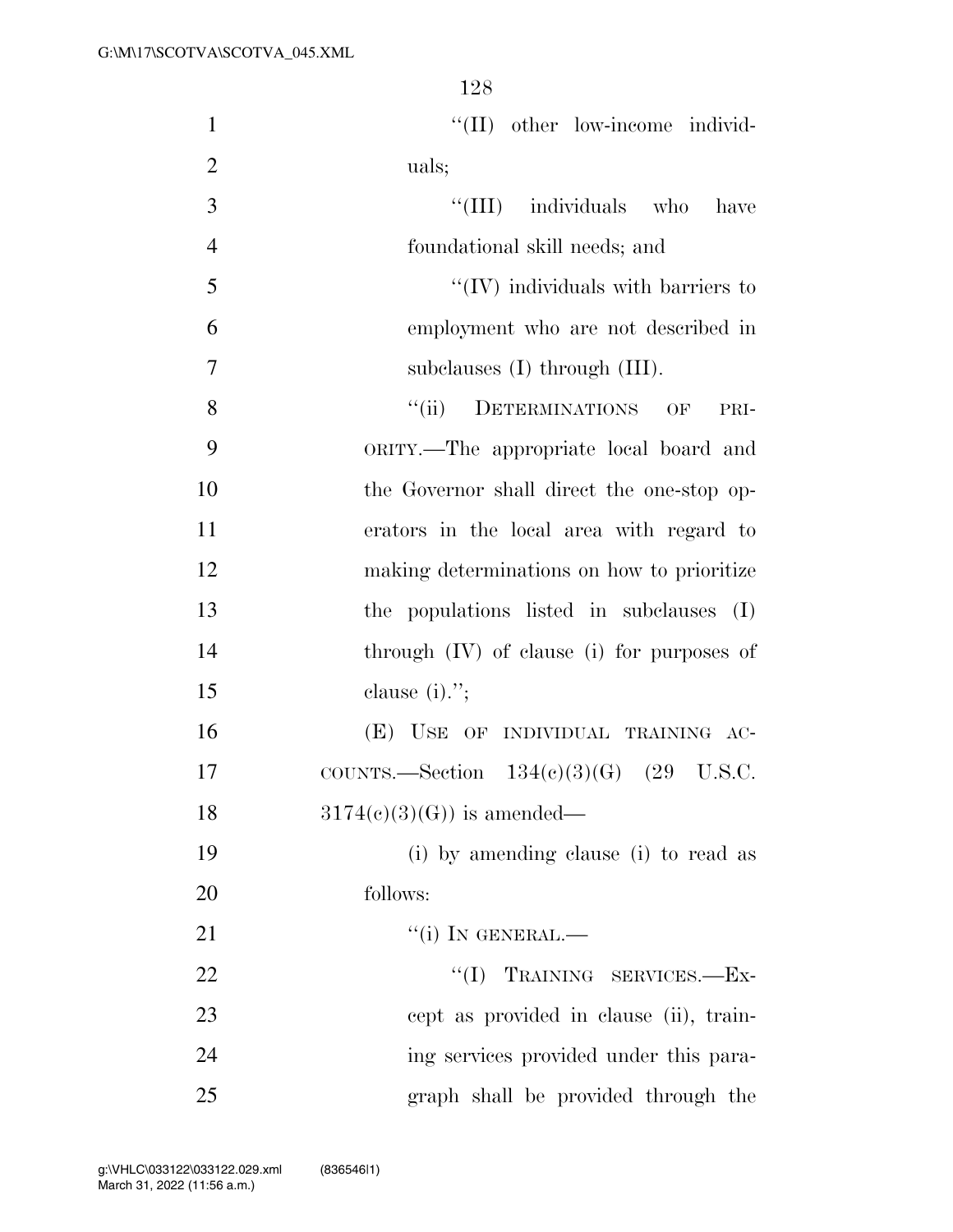| $\mathbf{1}$   | use of individual training accounts in         |
|----------------|------------------------------------------------|
| $\mathbf{2}$   | accordance with this paragraph, and            |
| 3              | shall be provided to eligible individuals      |
| $\overline{4}$ | through the one-stop delivery system.          |
| 5              | $``(II)$ AUTHORIZED COSTS.—An                  |
| 6              | individual training account may pro-           |
| $\overline{7}$ | vide any costs with respect to such            |
| 8              | training services, as determined by the        |
| 9              | local board, including—                        |
| 10             | "(aa) the costs of course                      |
| 11             | materials, supplies, uniforms,                 |
| 12             | technology, and other required                 |
| 13             | fees for graduation, licensure, or             |
| 14             | certification; and                             |
| 15             | "(bb) in the case of a pro-                    |
| 16             | vider that charges tuition and                 |
| 17             | fees for a training program, the               |
| 18             | cost of such tuition and fees.";               |
| 19             | (ii) in clause (ii), by amending sub-          |
| 20             | clause $(IV)$ to read as follows:              |
| 21             | $\lq\lq$ (IV) the local board determines       |
| 22             | that there is a training program dem-          |
| 23             | onstrating effectiveness<br><i>(including)</i> |
| 24             | cost effectiveness), and that can be of-       |
| 25             | fered in the local area by a commu-            |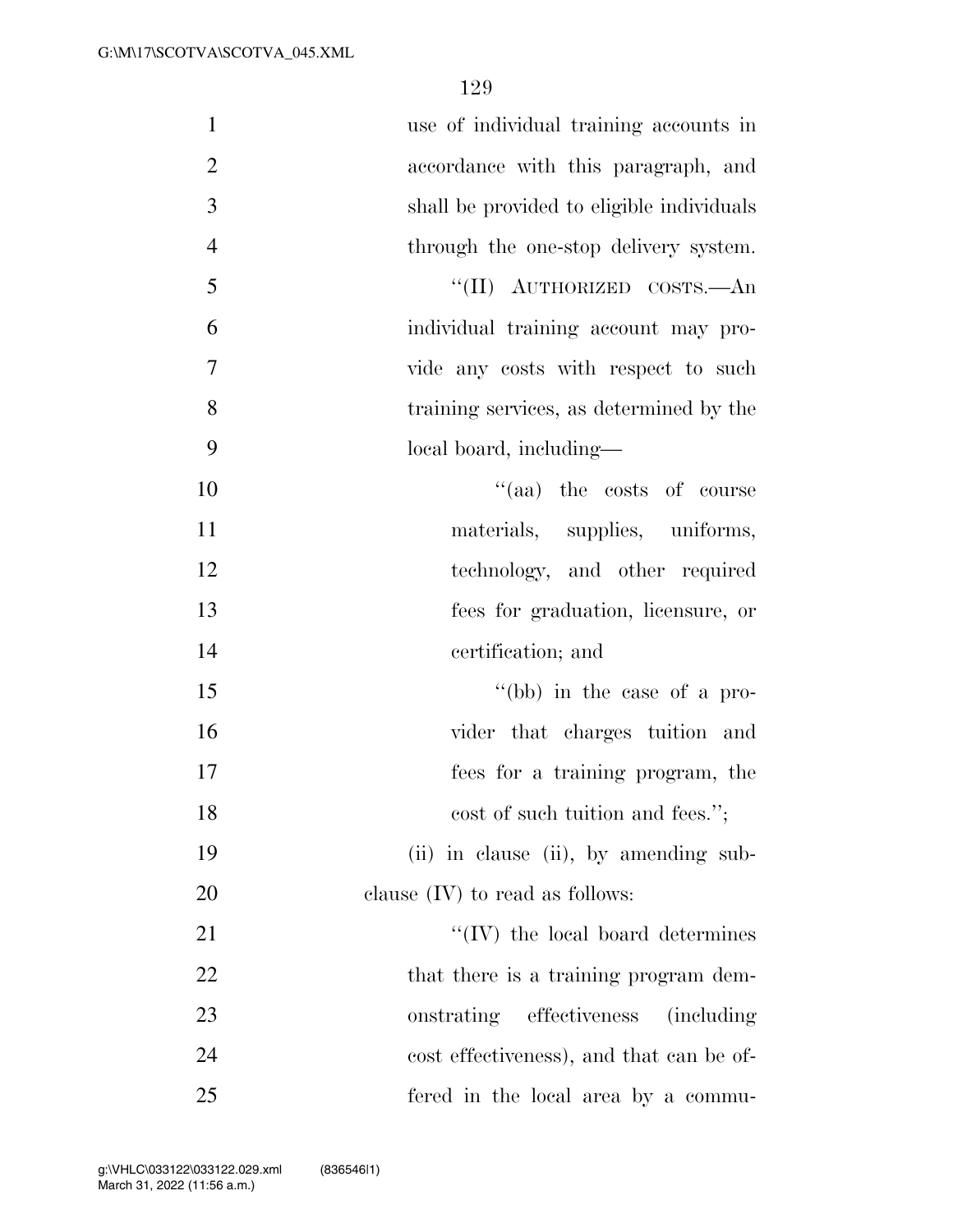| $\mathbf{1}$   | nity-based organization or another        |
|----------------|-------------------------------------------|
| $\overline{2}$ | private, nonprofit organization<br>$-$ to |
| 3              | serve individuals with barriers to em-    |
| $\overline{4}$ | ployment;"; and                           |
| 5              | (iii) by striking clauses (iii) and (iv)  |
| 6              | and inserting the following:              |
| 7              | "(iii) LINKAGE TO OCCUPATIONS IN          |
| 8              | DEMAND.                                   |
| 9              | "(I) IN GENERAL.—Subject to               |
| 10             | subclause (II), training services pro-    |
| 11             | vided under this paragraph shall be       |
| 12             | directly linked to an in-demand indus-    |
| 13             | try sector or occupation in the local     |
| 14             | area or the planning region, or in an-    |
| 15             | other area to which an adult or dis-      |
| 16             | located worker receiving such services    |
| 17             | is willing to relocate or that may be     |
| 18             | performed remotely.                       |
| 19             | "(II) EXCEPTION. $\qquad$ A local         |
| 20             | board may approve training services       |
| 21             | for occupations determined by the         |
| 22             | local board to be in sectors of the       |
| 23             | economy that have a high potential        |
| 24             | for sustained demand or growth in the     |
| 25             | local area.                               |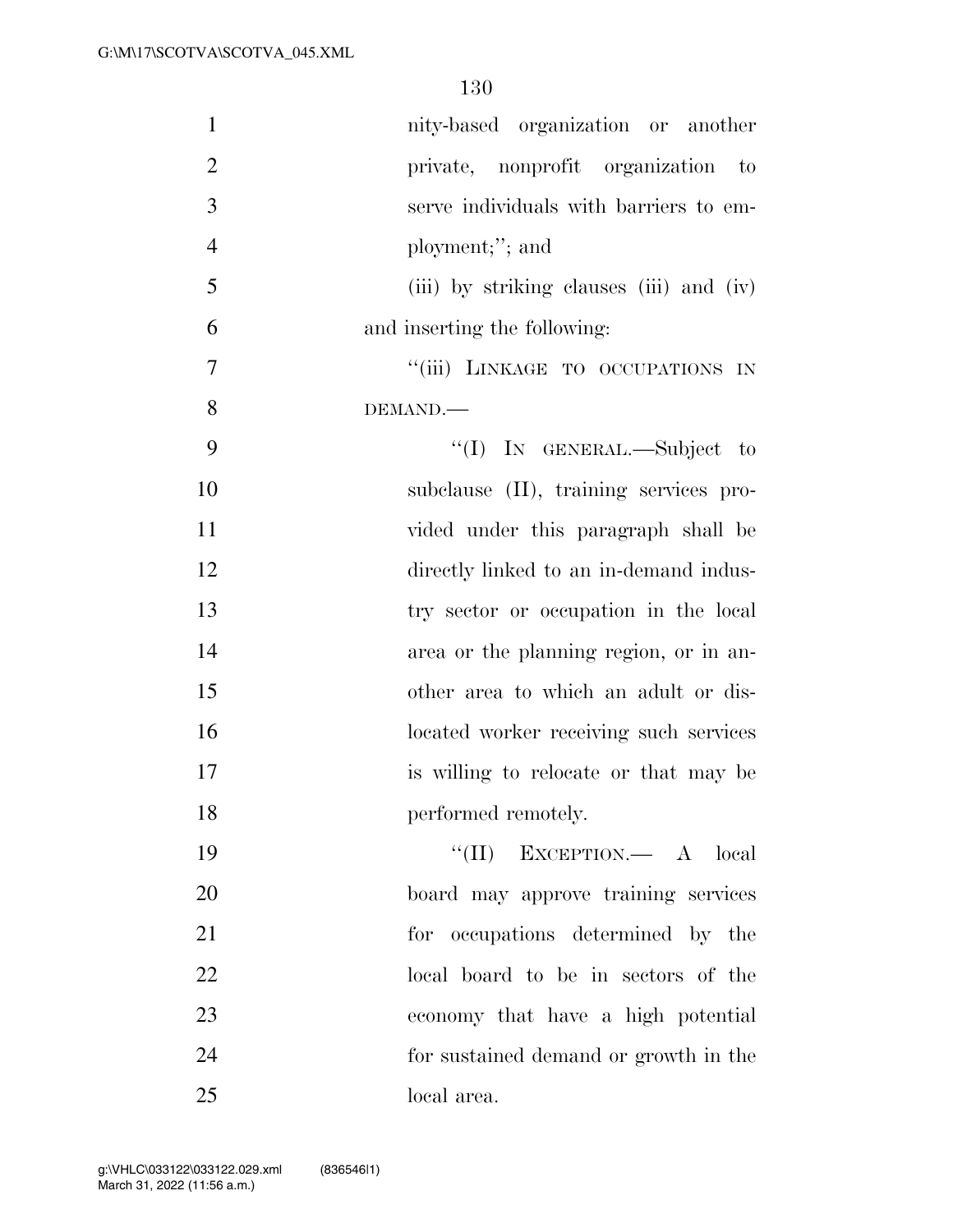| $\mathbf{1}$   | "(iv) CREDENTIAL IN DEMAND.—To                 |
|----------------|------------------------------------------------|
| $\overline{2}$ | the extent practicable, training services      |
| 3              | provided under this paragraph shall result     |
| $\overline{4}$ | in the attainment of skills and credentials    |
| 5              | that are portable and stackable.               |
| 6              | $``(v)$ RULE OF CONSTRUCTION.—                 |
| 7              | Nothing in this paragraph shall be con-        |
| 8              | strued to preclude the combined use of in-     |
| 9              | dividual training accounts and contracts in    |
| 10             | the provision of training services, including  |
| 11             | arrangements that allow individuals receiv-    |
| 12             | ing individual training accounts to obtain     |
| 13             | training services that are contracted for      |
| 14             | under clause (ii).".                           |
| 15             | REIMBURSEMENT FOR ON-THE-JOB<br>(F)            |
| 16             | TRAINING.—Section $134(e)(3)(H)$ (29 U.S.C.    |
| 17             | $3174(c)(3)(H)$ is amended to read as follows: |
| 18             | "(H) REIMBURSEMENT FOR ON-THE-JOB              |
| 19             | TRAINING.                                      |
| 20             | "(i) REIMBURSEMENT LEVELS.-For                 |
| 21             | purposes of the provision of on-the-job        |
| 22             | training under this paragraph, the Gov-        |
| 23             | ernor or local board involved may increase     |
| 24             | the amount of the reimbursement to an          |
| 25             | amount of up to 90 percent of the wage         |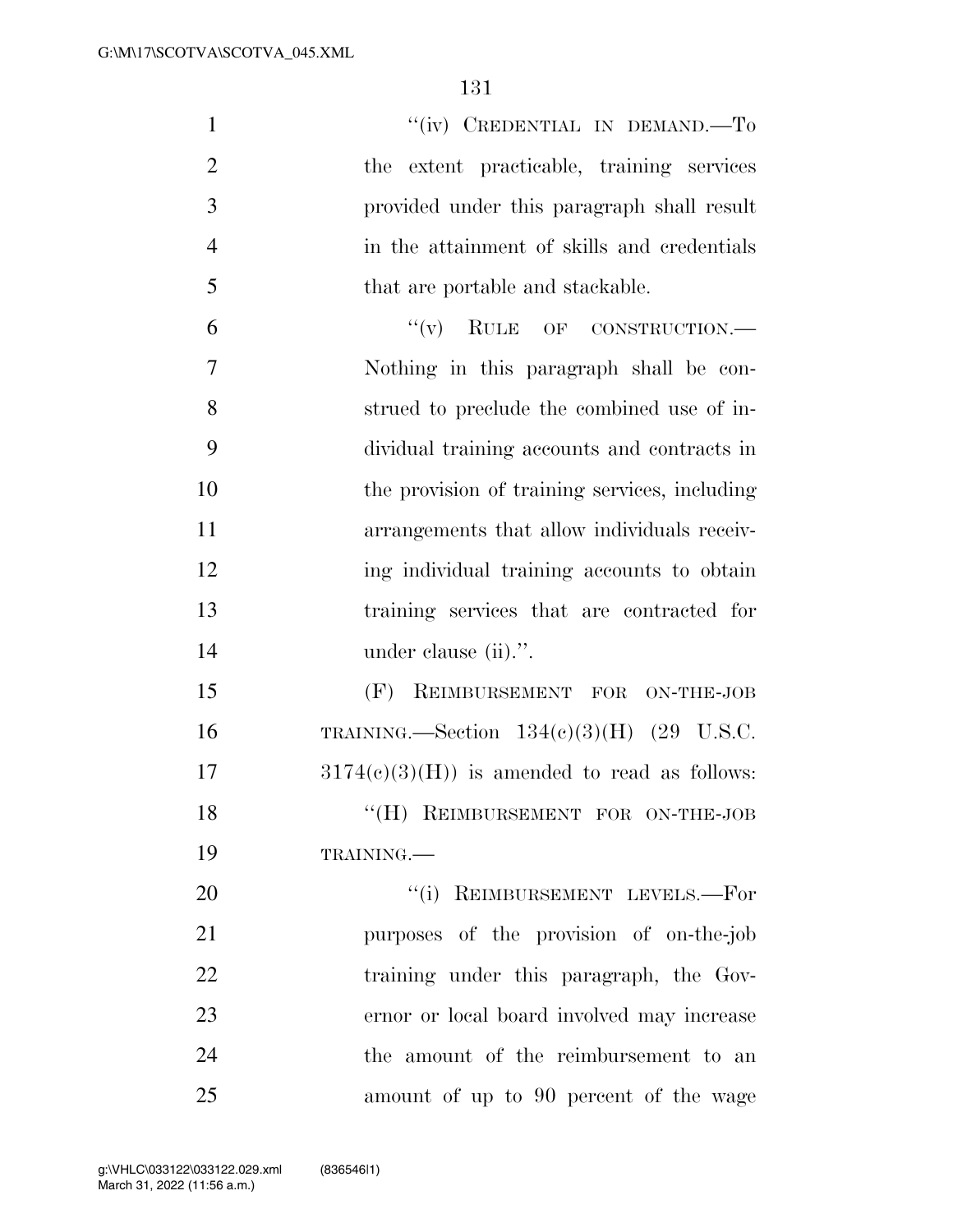| $\mathbf{1}$   | rate of a participant for a program carried |
|----------------|---------------------------------------------|
| $\overline{2}$ | out under chapter 2 or this chapter, if—    |
| 3              | $\lq\lq$ the Governor approves the          |
| $\overline{4}$ | increase with respect to a program          |
| 5              | carried out with funds reserved by the      |
| 6              | State under such chapter, taking into       |
| 7              | account the factors described in clause     |
| 8              | $(iii)$ ; or                                |
| 9              | $\lq\lq$ (II) the local board approves the  |
| 10             | increase with respect to a program          |
| 11             | carried out with funds allocated to a       |
| 12             | local area under such chapter, taking       |
| 13             | into account the factors described in       |
| 14             | clause (iii).                               |
| 15             | "(ii) VERIFICATION BY ONE-STOP OP-          |
| 16             | ERATOR.—The one-stop operator within a      |
| 17             | local area shall—                           |
| 18             | $\lq\lq$ (I) at least once during the on-   |
| 19             | the-job training program, verify that       |
| 20             | the employer meets the conditions           |
| 21             | $that-$                                     |
| 22             | "(aa) were certified by the                 |
| 23             | employer in the contract for such           |
| 24             | program; and                                |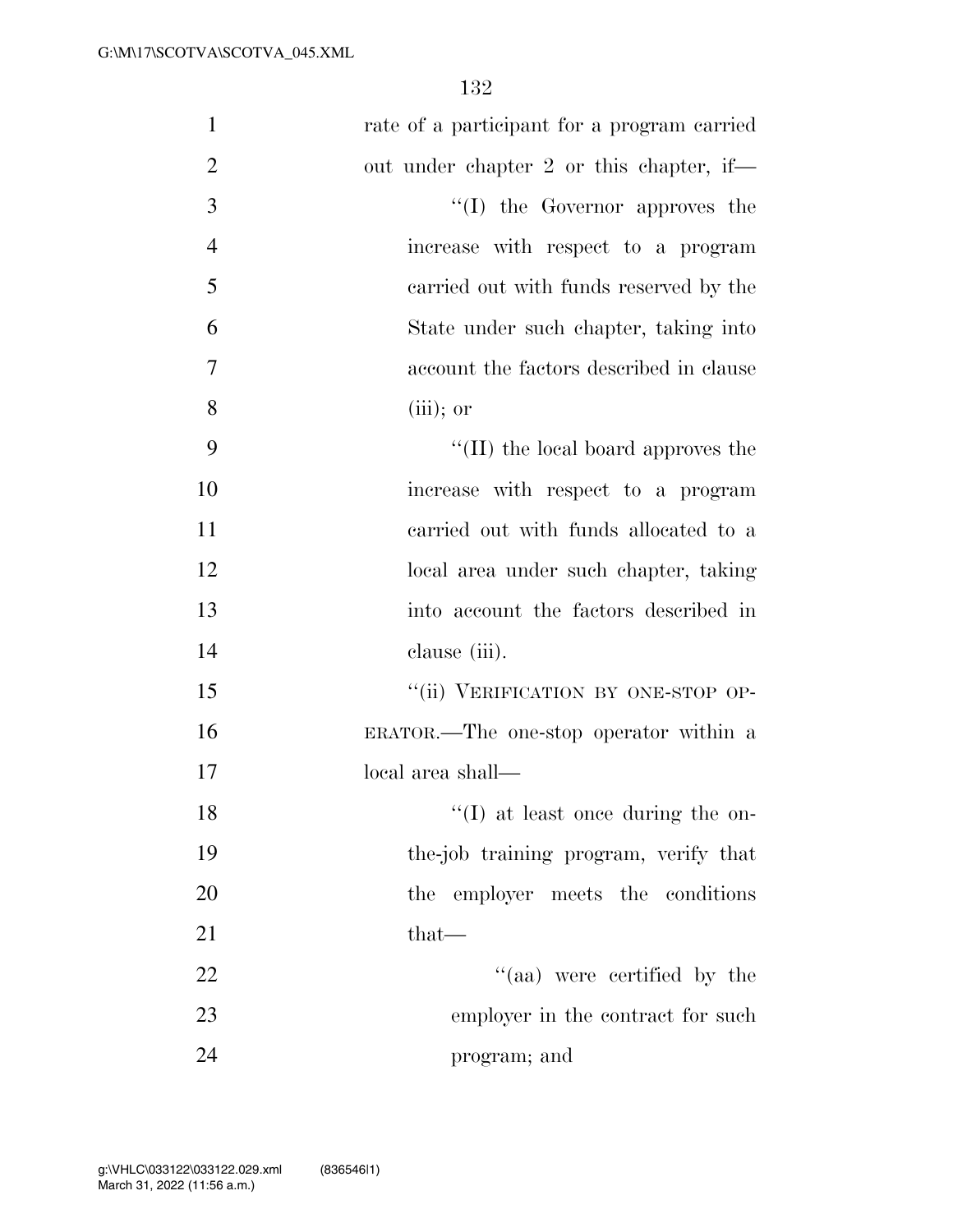| $\mathbf{1}$   | "(bb) are consistent with the               |
|----------------|---------------------------------------------|
| $\overline{2}$ | factors described in clause (iii),          |
| 3              | according to a methodology de-              |
| $\overline{4}$ | termined by the local board with            |
| 5              | consent from the Governor; and              |
| 6              | $\lq\lq$ (II) terminate the employer's      |
| 7              | contract for such program if the em-        |
| 8              | ployer is not meeting such conditions.      |
| 9              | "(iii) FACTORS.—For purposes of this        |
| 10             | subparagraph, the Governor or local board,  |
| 11             | respectively, may take into account factors |
| 12             | consisting of-                              |
| 13             | "(I) basic indicators of job qual-          |
| 14             | ity, including—                             |
| 15             | "(aa) wage level upon com-                  |
| 16             | pletion of a training program;              |
| 17             | "(bb) availability of benefits,             |
| 18             | such as paid time off, health in-           |
| 19             | surance, and retirement savings             |
| 20             | plan; and                                   |
| 21             | "(cc) a safe workplace, such                |
| 22             | as a record of compliance with              |
| 23             | safety regulations consistent with          |
| 24             | or better than the industry aver-           |
| 25             | age and adoption of an independ-            |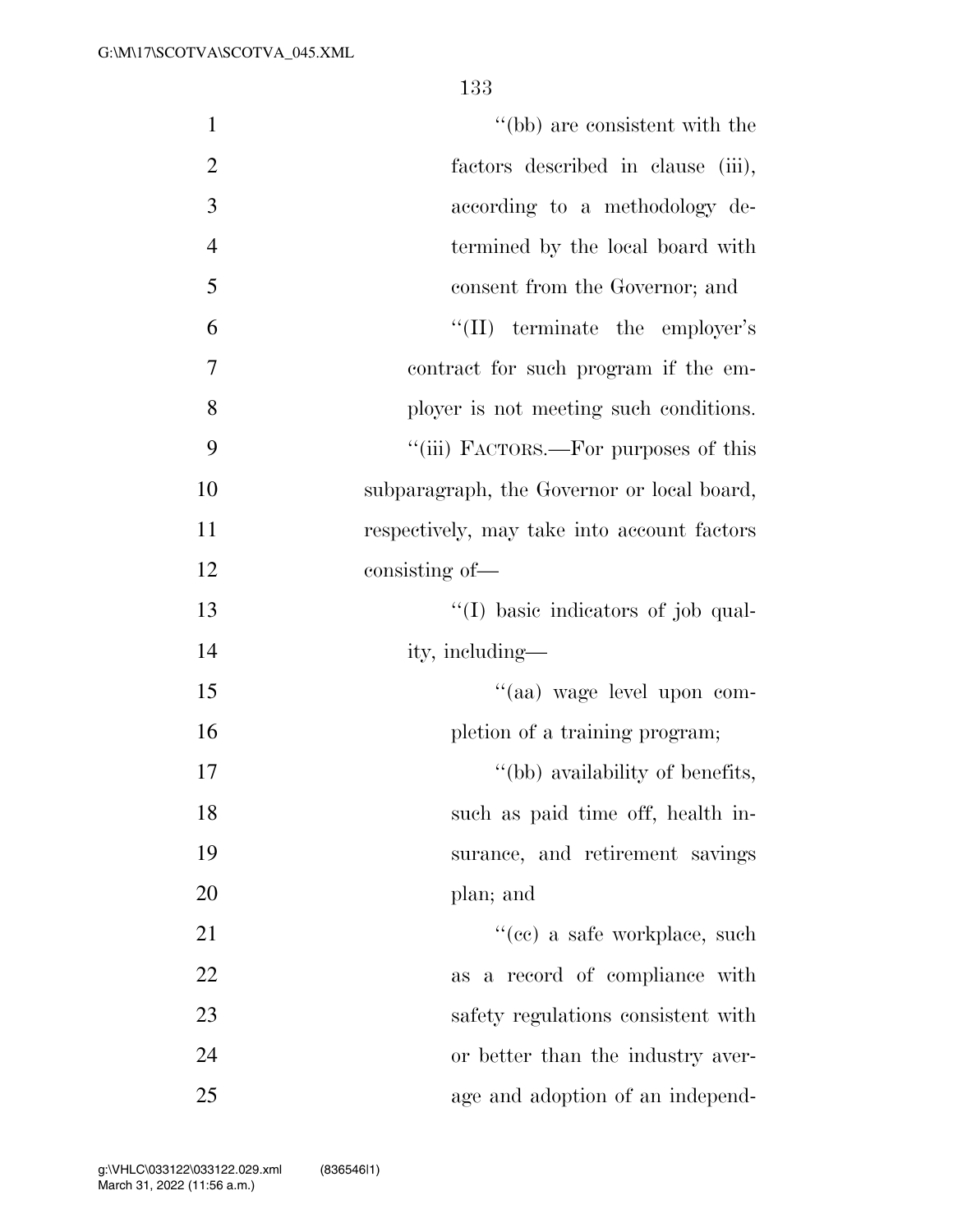| $\mathbf{1}$   | ently certified injury and illness                          |
|----------------|-------------------------------------------------------------|
| $\overline{2}$ | prevention program;                                         |
| 3              | $\lq\lq$ (II) the characteristics of the                    |
| $\overline{4}$ | participants;                                               |
| 5              | $\lq\lq$ (III) the size of the employer;                    |
| 6              | $\lq\lq (IV)$ the quality of employer-                      |
| 7              | provided training and advancement                           |
| 8              | opportunities; and                                          |
| 9              | $\lq\lq (V)$ such other factors as the                      |
| 10             | Governor or local board, respectively,                      |
| 11             | may determine to be appropriate,                            |
| 12             | which may include the number of em-                         |
| 13             | ployees participating in the training,                      |
| 14             | opportunities for promotions, predict-                      |
| 15             | able and stable work schedule, and re-                      |
| 16             | lation of the training to the competi-                      |
| 17             | tiveness of a participant.".                                |
| 18             | (4) SUPPORTIVE SERVICES.—Section $134(c)$                   |
| 19             | $(29 \text{ U.S.C. } 3174)$ is further amended by adding at |
| 20             | the end the following:                                      |
| 21             | $\cdot$ (4) SUPPORTIVE SERVICES.—                           |
| 22             | "(A) IN GENERAL.—A portion of the funds                     |
| 23             | allocated to a local area for adults under para-            |
| 24             | graph $(2)(A)$ or $(3)$ , as appropriate, of section        |
| 25             | $133(b)$ , and a portion of the funds allocated to          |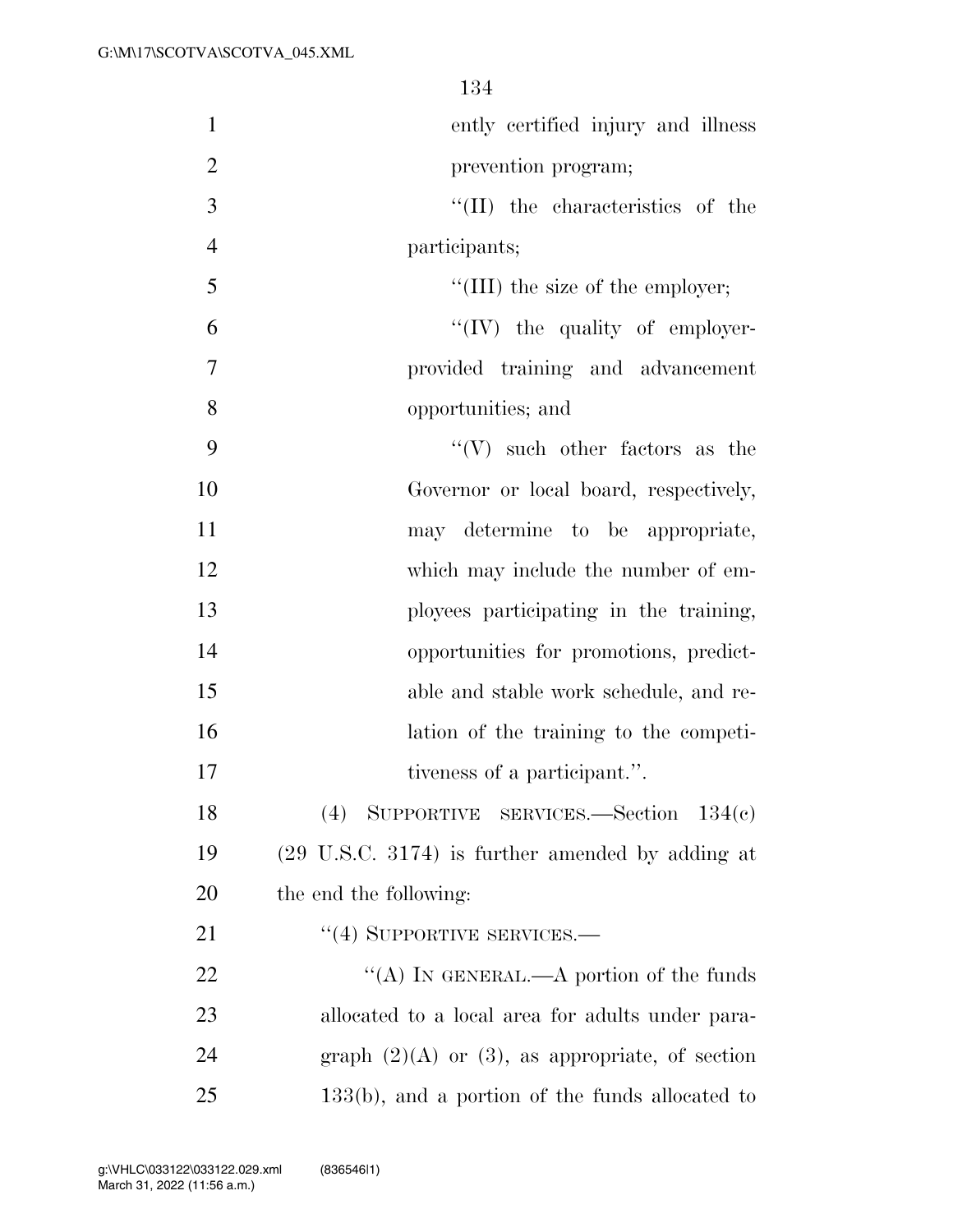| $\mathbf{1}$   | the local area for dislocated workers under sec- |
|----------------|--------------------------------------------------|
| $\overline{2}$ | tion $133(b)(2)(B)$ —                            |
| 3              | "(i) shall be used to provide sup-               |
| $\overline{4}$ | portive services (that are not needs-related     |
| 5              | payments) to adults and dislocated work-         |
| 6              | ers, respectively—                               |
| $\overline{7}$ | $\lq\lq$ (I) who are participating in pro-       |
| 8              | grams with activities authorized in              |
| 9              | paragraph $(2)$ or $(3)$ of subsection $(e)$ ,   |
| 10             | or who entered unsubsidized employ-              |
| 11             | ment after participating in such pro-            |
| 12             | grams, for up to 12 months following             |
| 13             | the date of first employment; and                |
| 14             | "(II) who are unable to obtain                   |
| 15             | such supportive services through other           |
| 16             | programs providing such services; and            |
| 17             | "(ii) may be used to provide needs-re-           |
| 18             | lated payments to adults and dislocated          |
| 19             | workers, respectively, who are unemployed        |
| 20             | and do not qualify for (or have ceased to        |
| 21             | qualify for) unemployment compensation           |
| 22             | for the purpose of enabling such individ-        |
| 23             | uals to participate in programs of training      |
| 24             | services under subsection $(c)(3)$ .             |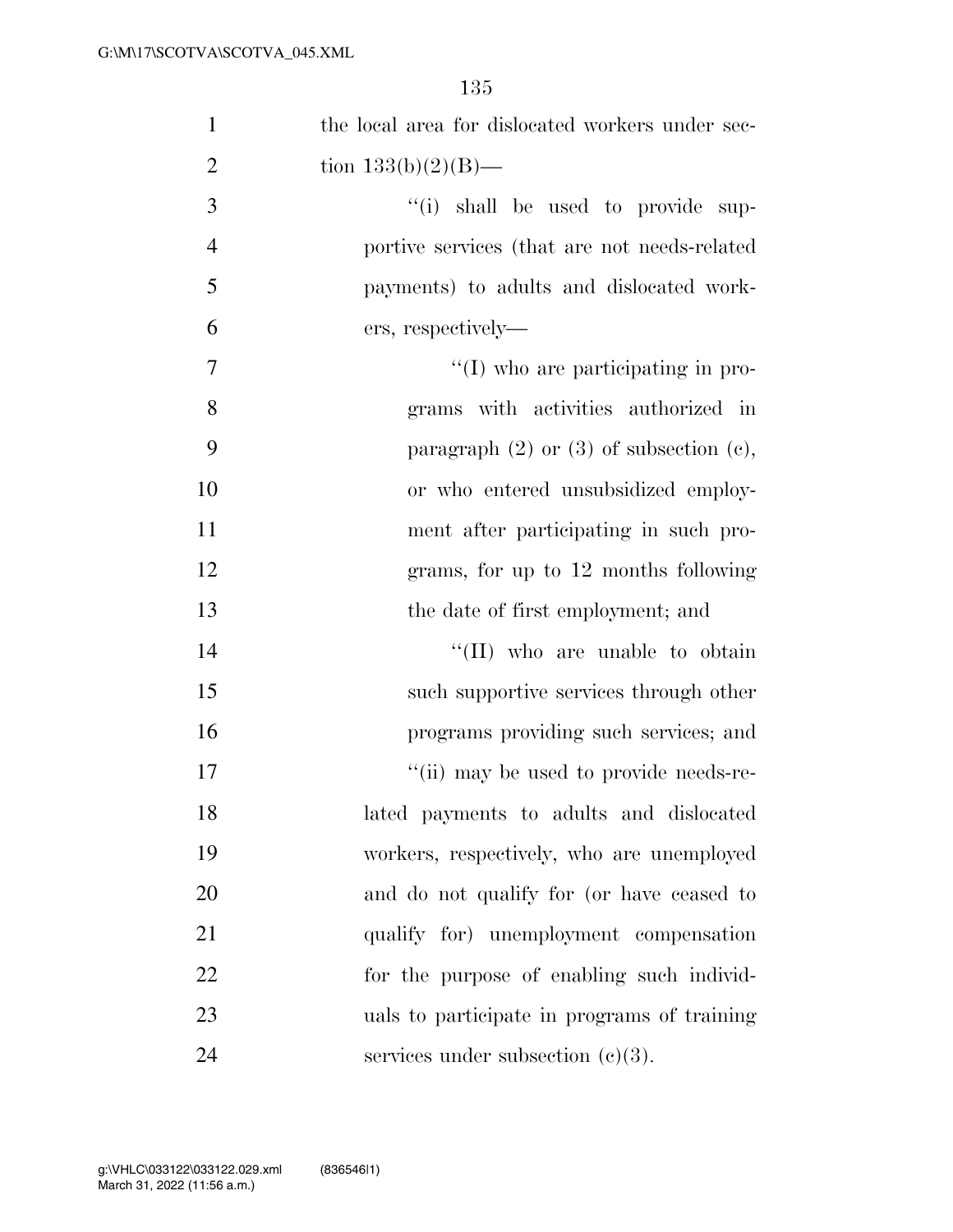| $\mathbf{1}$   | "(B) ADDITIONAL ELIGIBILITY REQUIRE-              |
|----------------|---------------------------------------------------|
| $\mathbf{2}$   | MENTS FOR NEEDS-RELATED PAYMENTS.-In              |
| 3              | addition to the requirements contained in sub-    |
| $\overline{4}$ | paragraph $(A)(ii)$ , a dislocated worker who has |
| 5              | ceased to qualify for unemployment compensa-      |
| 6              | tion may be eligible to receive needs-related     |
| 7              | payments under this paragraph only if such        |
| 8              | worker is enrolled in training services.          |
| 9              | "(C) LEVEL OF PAYMENTS.—The level of              |
| 10             | a needs-related payment made to a dislocated      |
| 11             | worker under this paragraph shall not exceed      |
| 12             | the greater of-                                   |
| 13             | "(i) the applicable level of unemploy-            |
| 14             | ment compensation; or                             |
| 15             | "(ii) if such worker did not qualify for          |
| 16             | unemployment compensation, an amount              |
| 17             | equal to 150 percent of the poverty line,         |
| 18             | for an equivalent period, which amount            |
| 19             | shall be adjusted to reflect changes in total     |
| 20             | family income.".                                  |
| 21             | (d) PERMISSIBLE LOCAL EMPLOYMENT AND TRAIN-       |
| 22             | ING ACTIVITIES.—                                  |
| 23             | (1) IN GENERAL.—Section $134(d)(1)(A)$ (29        |
| 24             | U.S.C. $3174(d)(1)(A)$ is amended—                |
| 25             | $(A)$ in clause $(vii)$ —                         |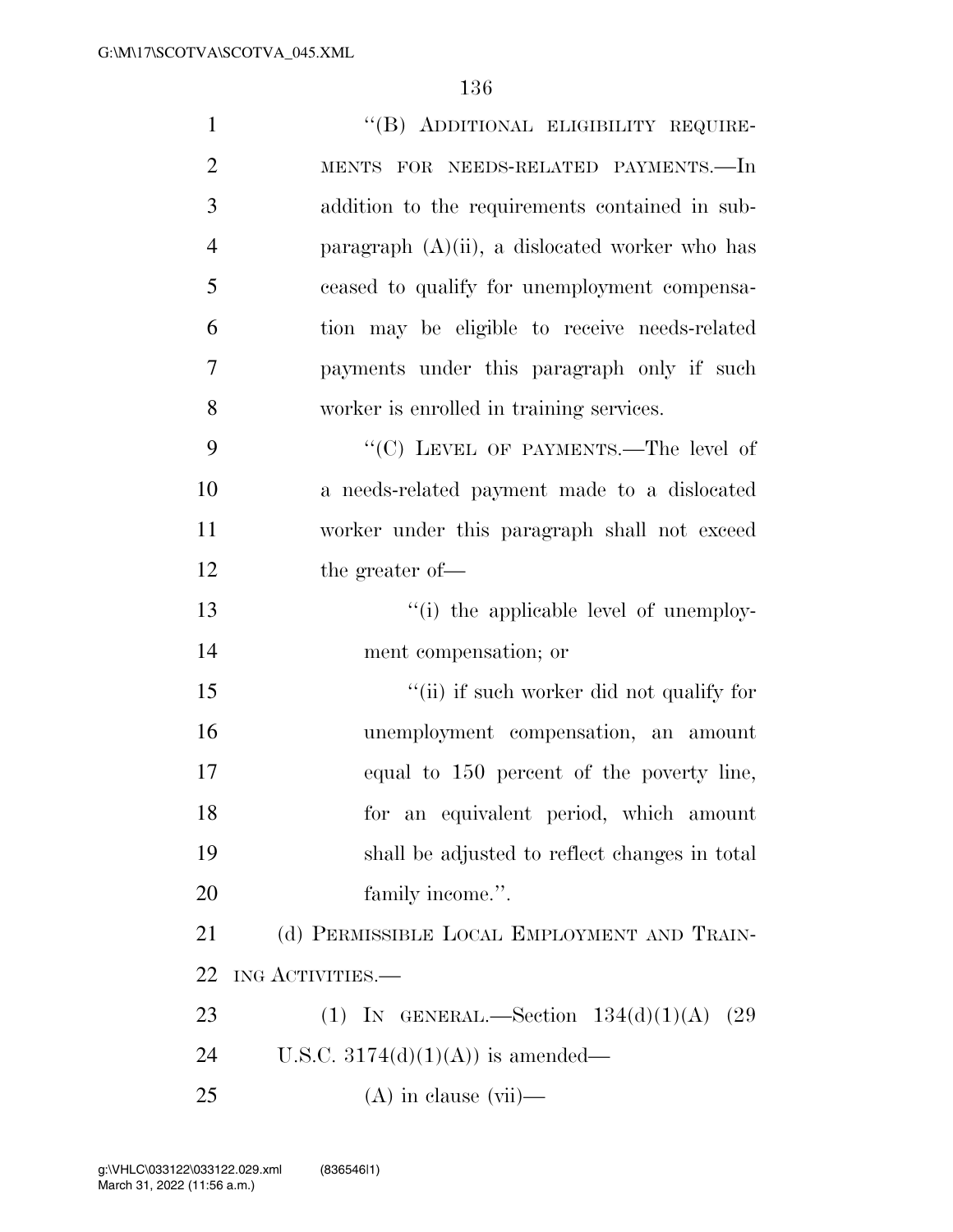| $\mathbf{1}$   | (i) by inserting "and" at the end of                 |
|----------------|------------------------------------------------------|
| $\overline{2}$ | subclause $(III)$ ; and                              |
| 3              | (ii) by adding at the end the fol-                   |
| $\overline{4}$ | lowing:                                              |
| 5              | $\lq\lq (IV)$ to strengthen, through pro-            |
| 6              | fessional development activities, the                |
| $\overline{7}$ | knowledge and capacity of staff to use               |
| $8\,$          | the latest digital technologies, tools               |
| 9              | and strategies to equitably deliver                  |
| 10             | high quality services and outcomes for               |
| 11             | jobseekers, workers, and employers;";                |
| 12             | (B) in clause (viii), strike "displaced home-        |
| 13             | makers" and insert "displaced caregivers"; and       |
| 14             | (C) in clause $(ix)(II)(bb)$ , by inserting ",       |
| 15             | technical assistance in support of job quality,      |
| 16             | adoption of skills-based and equitable hiring        |
| 17             | practices," after "apprenticeship".                  |
| 18             | (2) INCUMBENT WORKER TRAINING PROGRAMS;              |
| 19             | TRANSITIONAL JOBS.—Section 134(d) (29 U.S.C.         |
| 20             | $3174(d)$ , as amended by this section, is further   |
| 21             | amended by striking paragraphs $(2)$ through $(5)$ , |
| 22             | and inserting the following:                         |
| 23             | (2)<br>INCUMBENT WORKER TRAINING<br>PRO-             |
| 24             | GRAMS.-                                              |
| 25             | "(A) IN GENERAL.—                                    |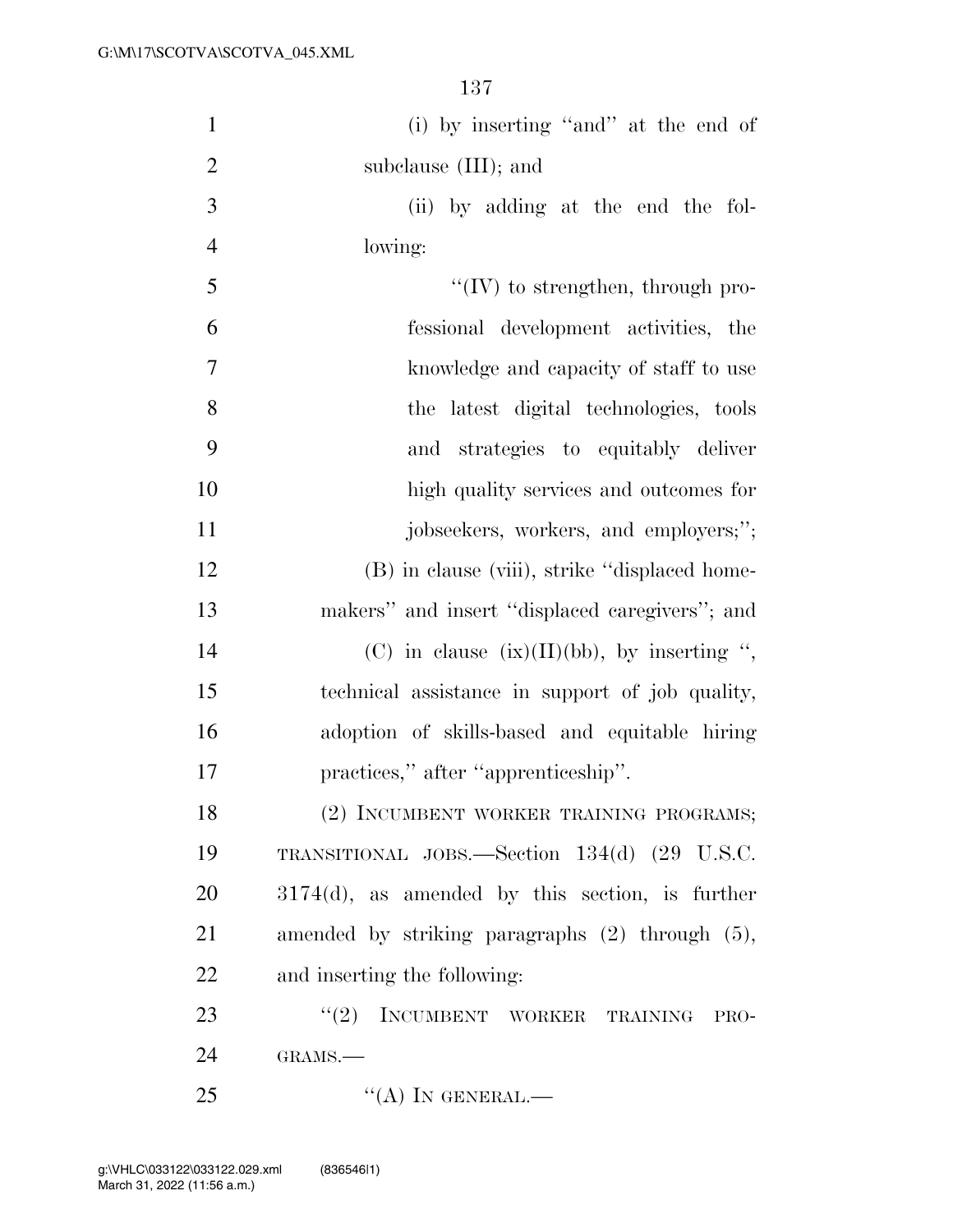1 ''(i) STANDARD RESERVATION OF FUNDS.—The local board may reserve and use not more than 25 percent of the funds allocated to the local area involved under section 133(b) to pay for the Federal share of the cost of providing training through a training program for incumbent workers, carried out in accordance with this para- graph. 10 "(ii) INCREASE IN RESERVATION OF

 FUNDS.—The local board may increase such reservation of funds for a program year if the Governor determines that the training from such funds from the prior program year resulted in career pro- motions for workers receiving such training and created new job vacancies. For a pro- gram year for which the reservation of funds is increased, clause (i) shall be ap-20 plied by substituting '30 percent' for '25 21 percent'.

22 "(iii) DETERMINATION OF ELIGI-23 BILITY.—In order for a local board to de- termine that an employer is eligible to re-ceive funding under clause (i), the local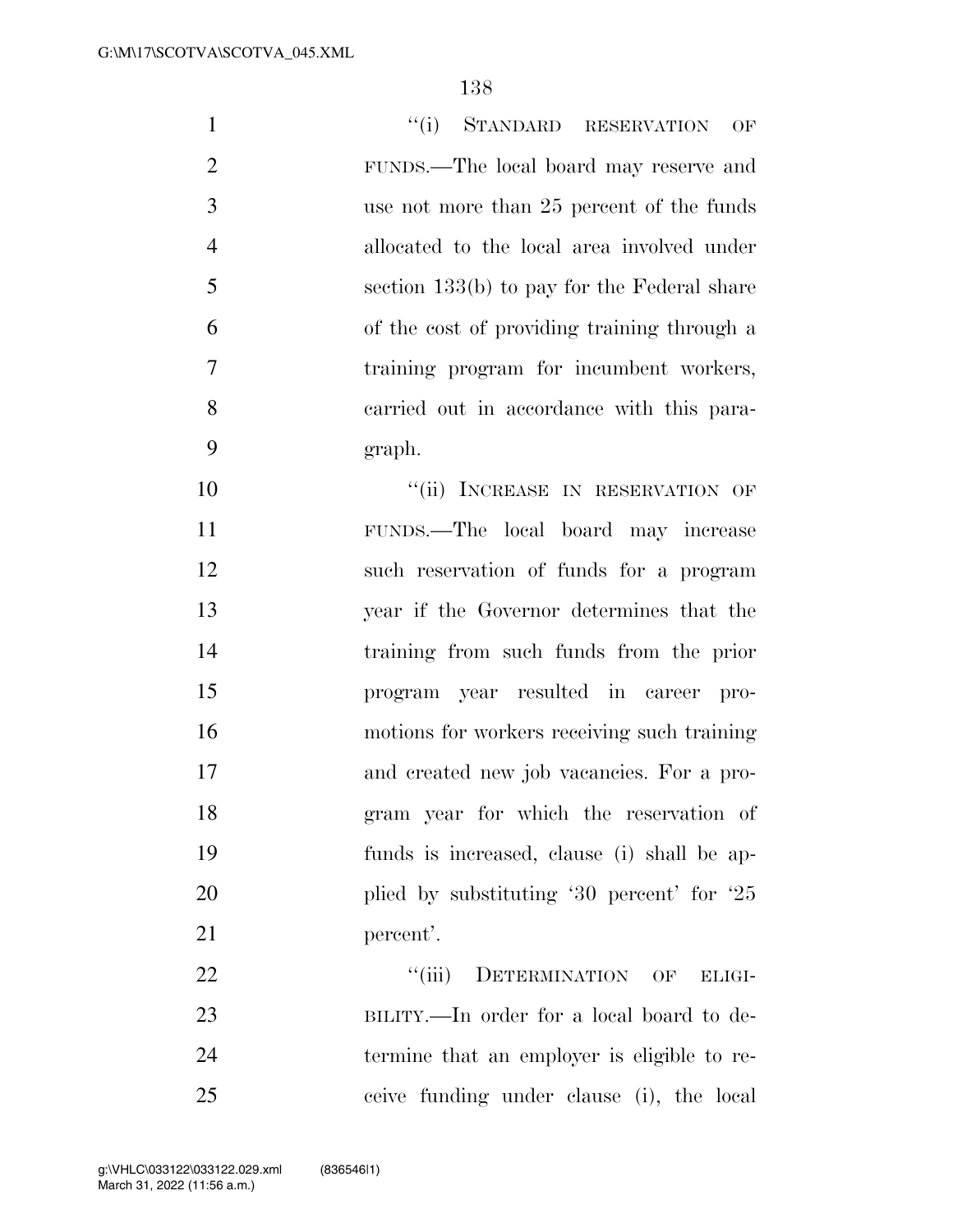| $\mathbf{1}$   | board shall take into account factors con-       |
|----------------|--------------------------------------------------|
| $\overline{2}$ | sisting of-                                      |
| 3              | "(I) the basic indicators of job                 |
| $\overline{4}$ | quality described in subsection                  |
| 5              | (e)(3)(H)(iv)(I);                                |
| 6              | $\lq\lq$ (II) the characteristics of the         |
| $\tau$         | participants in the program;                     |
| 8              | "(III) the relationship of the                   |
| 9              | training to the competitiveness of a             |
| 10             | participant and the employer; and                |
| 11             | $\lq\lq (IV)$ such other factors as the          |
| 12             | local board may determine to be ap-              |
| 13             | propriate, which may include the                 |
| 14             | number of employees participating in             |
| 15             | the training, and the existence of               |
| 16             | other training and advancement op-               |
| 17             | portunities provided by the employer.            |
| 18             | "(iv) STATEWIDE IMPACT.—The Gov-                 |
| 19             | ernor or State board involved may make           |
| 20             | recommendations to the local board for           |
| 21             | providing incumbent worker training that         |
| 22             | has statewide impact.                            |
| 23             | "(B) TRAINING ACTIVITIES.—The training           |
| 24             | program for incumbent workers carried out        |
| 25             | under this paragraph shall be carried out by the |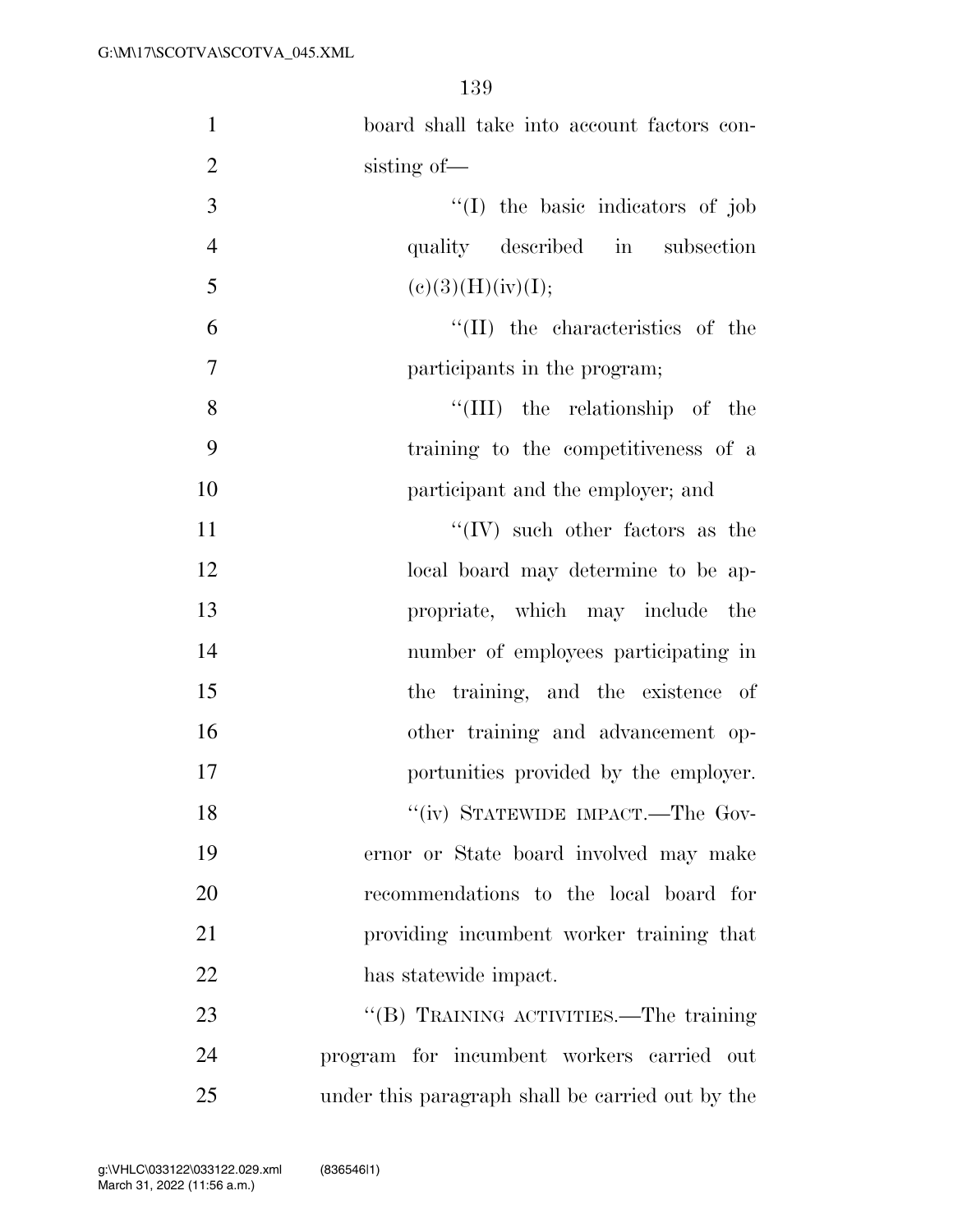| $\mathbf{1}$   | local board in conjunction with the employers or |
|----------------|--------------------------------------------------|
| $\overline{2}$ | groups of employers of such workers (which       |
| 3              | may include employers in partnership with        |
| $\overline{4}$ | other entities for the purposes of delivering    |
| 5              | training) for the purpose of assisting such      |
| 6              | workers in obtaining the skills necessary to re- |
| 7              | tain employment or avert layoffs.                |
| 8              | "(C) EMPLOYER PAYMENT OF NON-FED-                |
| 9              | ERAL SHARE.—Employers participating in the       |
| 10             | program carried out under this paragraph shall   |
| 11             | be required to pay for the non-Federal share of  |
| 12             | the cost of providing the training to incumbent  |
| 13             | workers of the employers.                        |
| 14             | $\lq$ <sup>"</sup> (D) NON-FEDERAL SHARE.—       |
| 15             | "(i) FACTORS.—Subject to clause (ii),            |
| 16             | the local board shall establish the non-Fed-     |
| 17             | eral share of the cost of providing training     |
| 18             | through a training program for incumbent         |
| 19             | workers, by considering—                         |
| 20             | "(I) the indicators of quality jobs              |
| 21             | described in clause $(e)(3)(H)(iv)$ ; and        |
| 22             | "(II) which indicators described                 |
| 23             | in clause $(c)(3)(H)(iv)$ or how many            |
| 24             | of such indicators the employer cer-             |
| 25             | tifies will be met with respect to the           |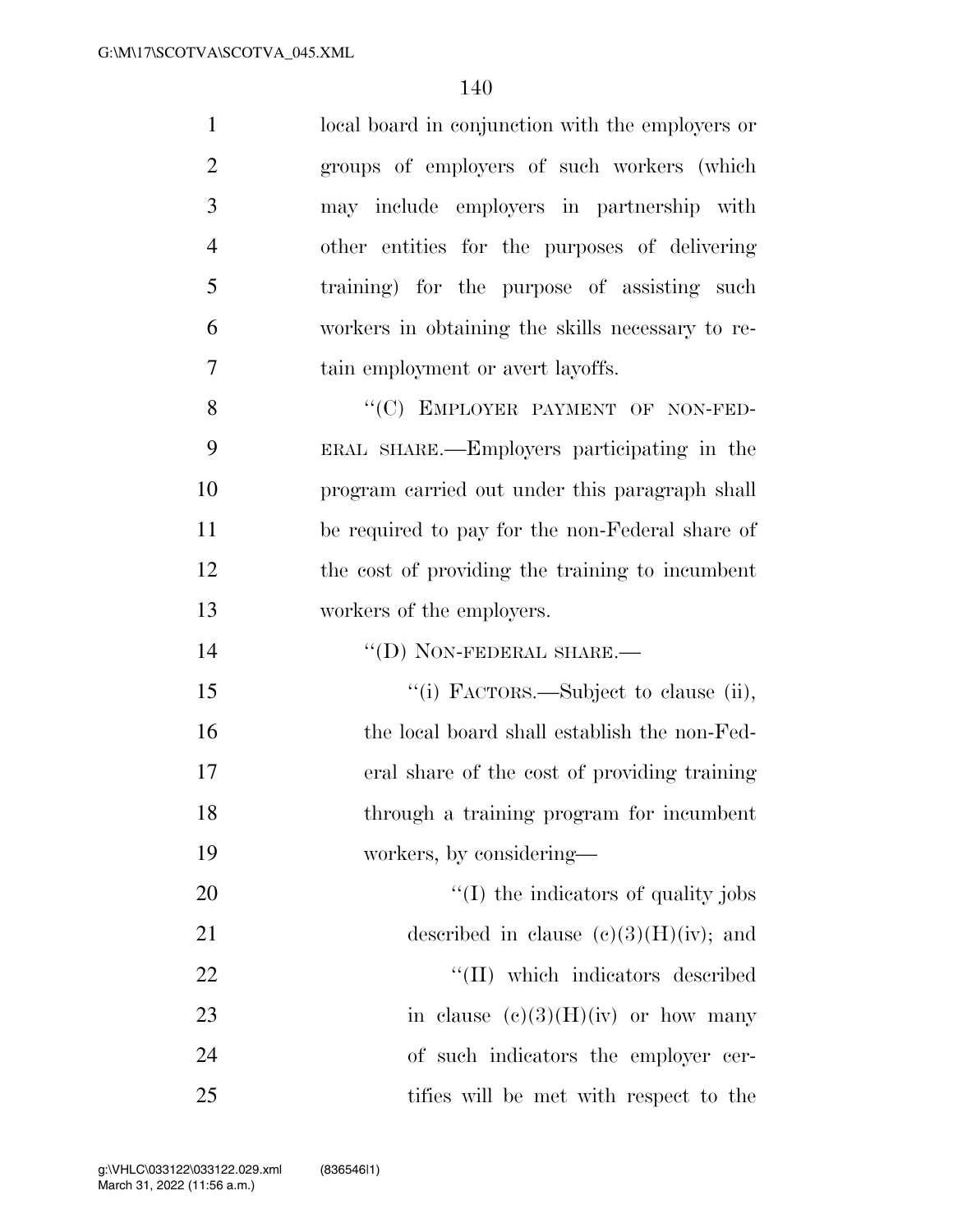| $\mathbf{1}$   | employment of incumbent workers              |
|----------------|----------------------------------------------|
| $\overline{2}$ | upon completion of training funded           |
| 3              | under this section.                          |
| $\overline{4}$ | "(ii) LIMITS.—The non-Federal share          |
| 5              | shall not be less than—                      |
| 6              | $\lq(1)$ 10 percent of the cost, for         |
| $\overline{7}$ | employers with not more than 50 em-          |
| 8              | ployees;                                     |
| 9              | "(II) 25 percent of the cost, for            |
| 10             | employers with more than 50 employ-          |
| 11             | ees but not more than 100 employees;         |
| 12             | and                                          |
| 13             | "(III) 50 percent of the cost, for           |
| 14             | employers with more than 100 em-             |
| 15             | ployees.                                     |
| 16             | "(iii) CALCULATION OF EMPLOYER               |
| 17             | SHARE.—The non-Federal share provided        |
| 18             | by an employer participating in the pro-     |
| 19             | gram may include the amount of the wages     |
| 20             | paid by the employer to a worker while the   |
| 21             | worker is attending a training program       |
| 22             | under this paragraph. The employer may       |
| 23             | provide the share in cash or in kind, fairly |
| 24             | evaluated.                                   |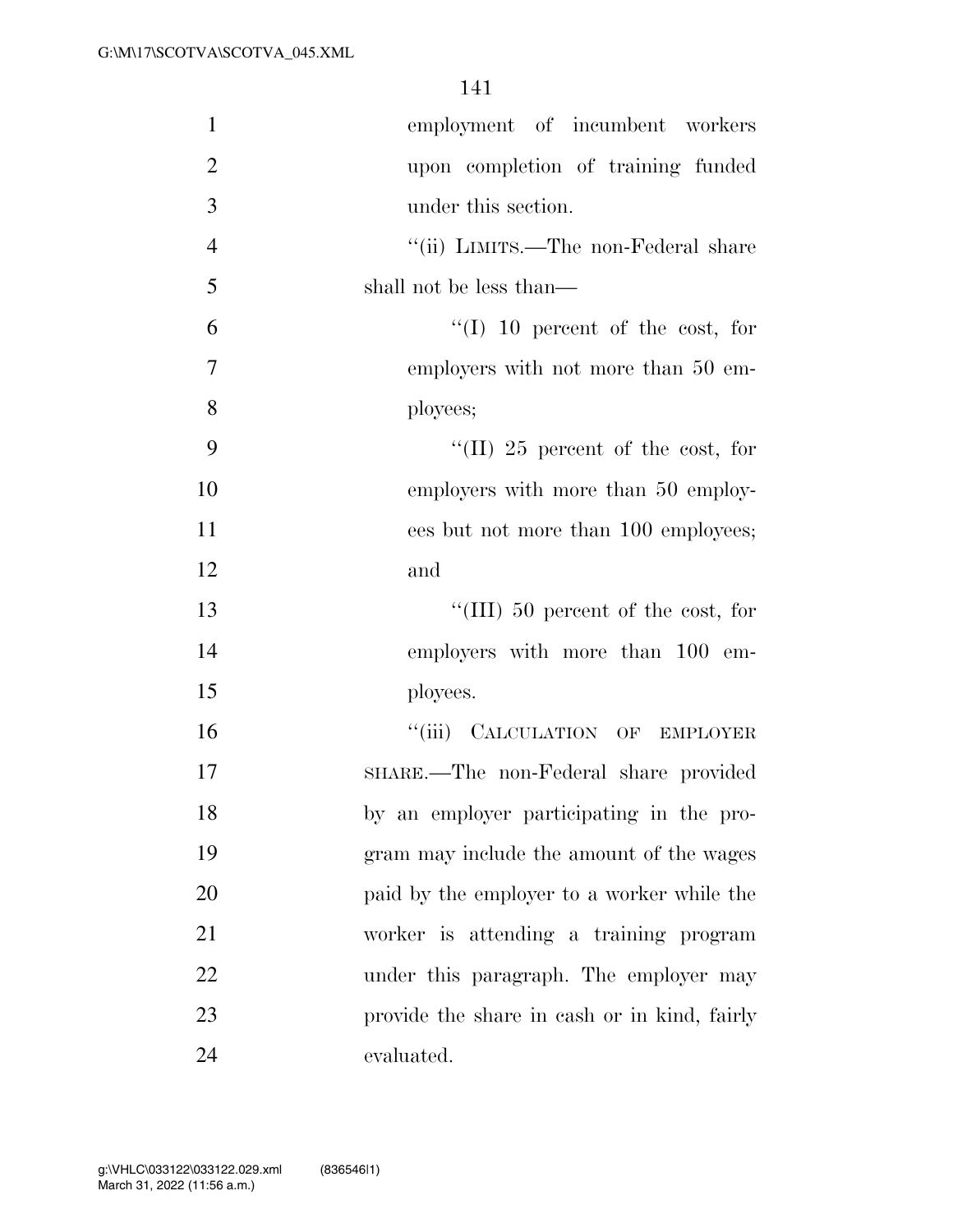1 "'(E) VERIFICATION BY ONE-STOP OPER- ATOR.—Upon completion of the incumbent worker training program funded under this sec- tion, the one-stop operator within a local area shall verify that the employer met the condi- tions that were certified to prior to receiving the Federal share of the training program's costs, consistent with this paragraph, according to a methodology determined by the Governor or local board. If such conditions were not met, the one-stop operator shall prohibit the em- ployer from receiving funds for incumbent worker training under this section for a period of 5 years. ''(3) TRANSITIONAL JOBS.—The local board may use not more than 40 percent of the funds allo- cated to the local area involved under section 133(b) 18 to provide transitional jobs under subsection  $(c)(3)$ 

that—

 $\text{``(A)}$  are time-limited work experiences that are subsidized and are in the public, pri- vate, employment social enterprise, or nonprofit sectors for individuals with barriers to employ- ment who are chronically unemployed or have an inconsistent work history;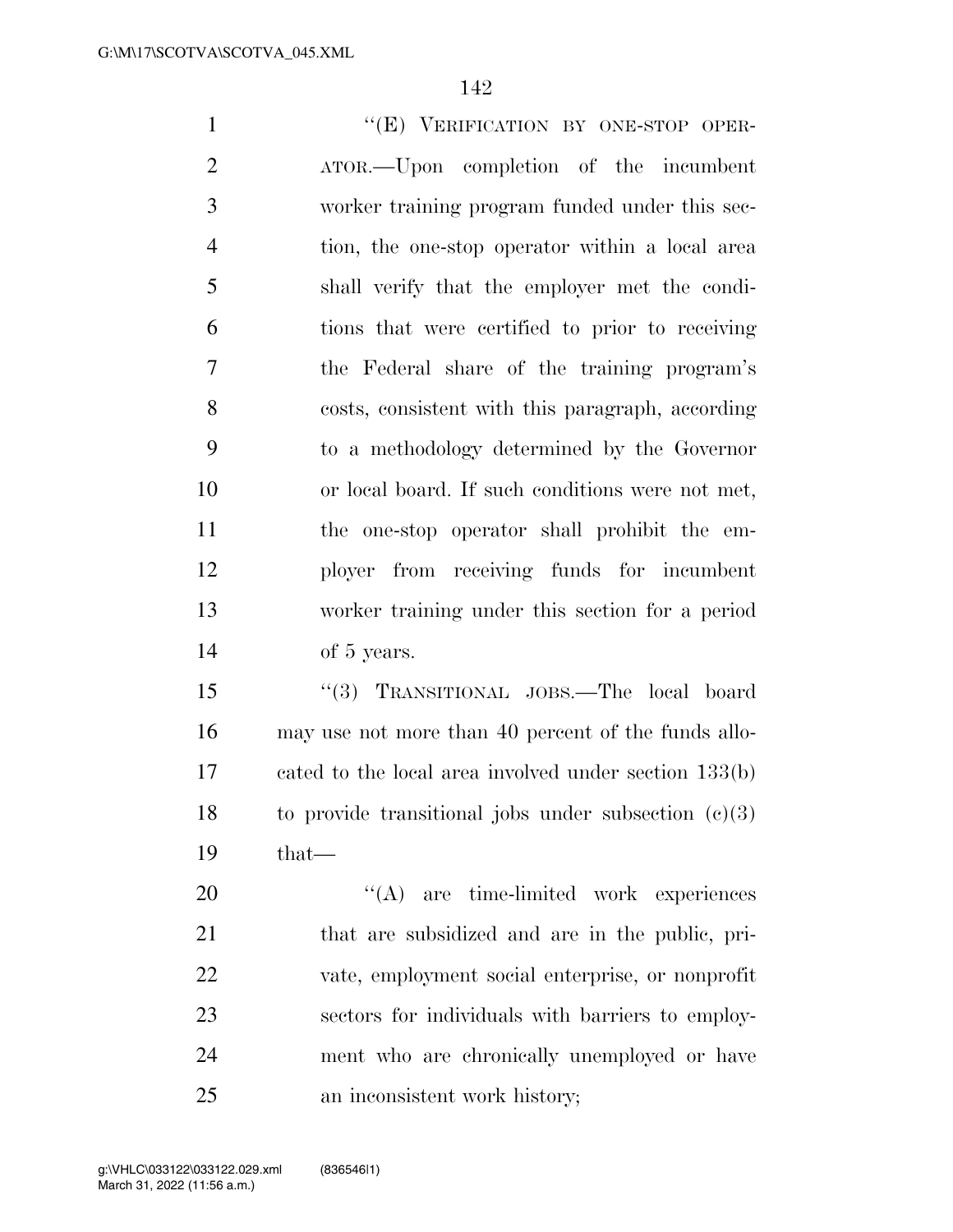| $\mathbf{1}$   | $\lq\lq (B)$ are combined with comprehensive em-            |
|----------------|-------------------------------------------------------------|
| $\overline{2}$ | ployment and supportive services; and                       |
| 3              | $\cdot\cdot$ (C) are designed to assist the individuals     |
| $\overline{4}$ | described in subparagraph $(A)$ to establish a              |
| 5              | work history, demonstrate success in the work-              |
| 6              | place, and develop skills that lead to entry into           |
| 7              | and retention in unsubsidized employment.".                 |
| 8              | <b>CHAPTER 4-GENERAL WORKFORCE</b>                          |
| 9              | <b>INVESTMENT PROVISIONS</b>                                |
| 10             | SEC. 251. AUTHORIZATION OF APPROPRIATIONS.                  |
| 11             | Section 136 (29 U.S.C. 3181) is amended to read as          |
| 12             | follows:                                                    |
| 13             | "SEC. 136. AUTHORIZATION OF APPROPRIATIONS.                 |
| 14             | YOUTH WORKFORCE INVESTMENT ACTIVI-<br>$\lq(a)$              |
| 15             | TIES.—There are authorized to be appropriated to carry      |
| 16             | out the activities described in section<br>$127(a)$ ,       |
| 17             | $$1,026,450,000$ for fiscal year 2023, \$1,129,100,000 for  |
| 18             | fiscal year 2024, \$1,242,000,000 for fiscal year 2025,     |
| 19             | $$1,366,200,000$ for fiscal year 2026, $$1,502,800,000$ for |
| 20             | fiscal year 2027, and $$1,653,100,000$ for fiscal year 2028 |
| 21             | "(b) SUMMER AND YEAR-ROUND EMPLOYMENT AC-                   |
| 22             | TIVITIES—There are authorized to be appropriated to         |
| 23             | 130, $$926,650,000$ for fiscal year<br>section<br>2023,     |
| 24             | $$1,019,300,000$ for fiscal year 2024, $$1,121,250,000$ for |
| 25             | fiscal year 2025, \$1,233,400,000 for fiscal year 2026,     |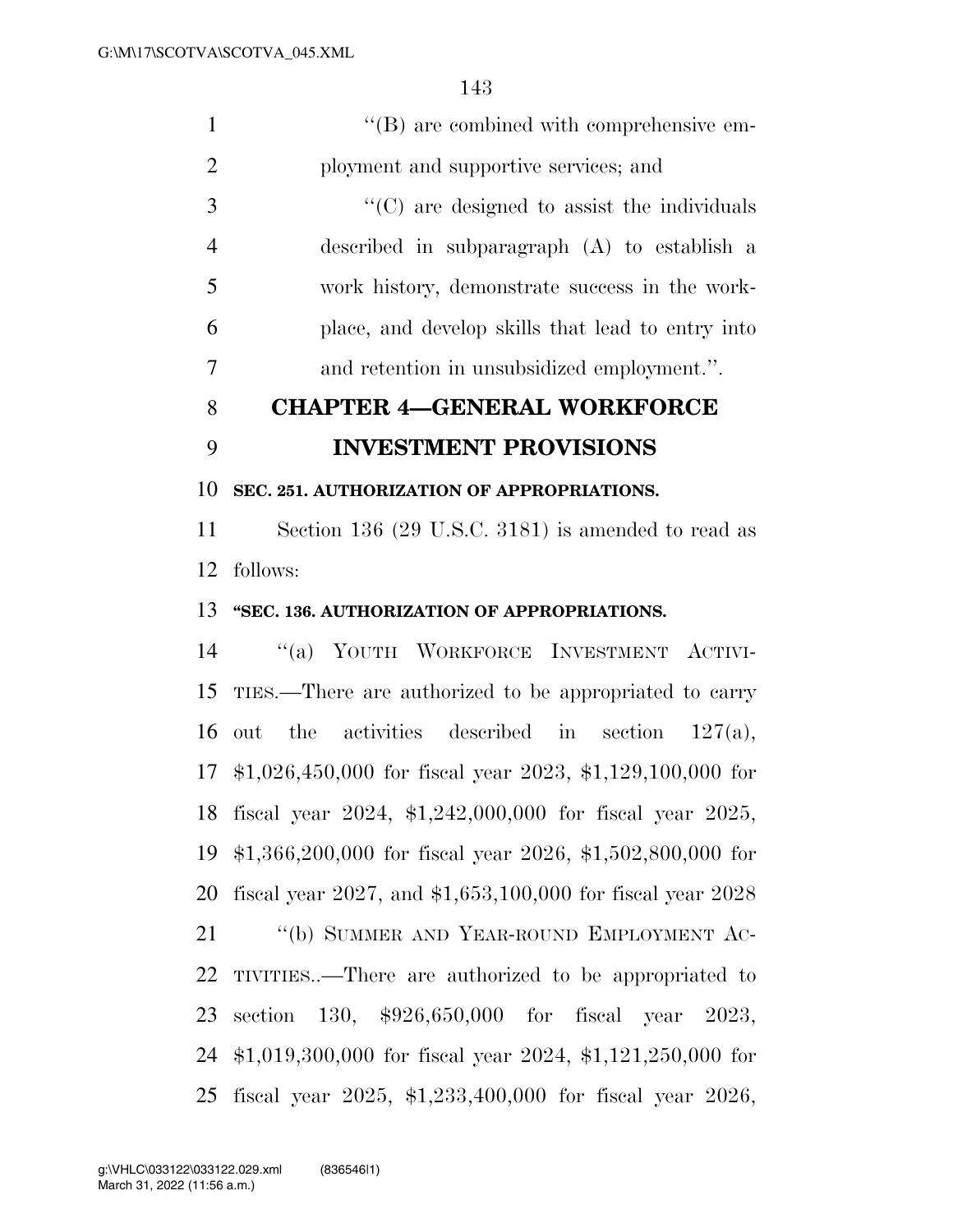\$1,356,750,000 for fiscal year 2027, and \$1,492,450,000 for fiscal year 2028.

 ''(c) ADULT EMPLOYMENT AND TRAINING ACTIVI- TIES.—There are authorized to be appropriated to carry 5 out the activities described in section  $132(a)(1)$ , \$1,555,600,000 for fiscal year 2023, \$1,711,200,000 for fiscal year 2024, \$1,882,300,000 for fiscal year 2025, \$2,070,500,000 for fiscal year 2026, \$2,277,600,000 for fiscal year 2027, and \$2,505,400,000 for fiscal year 2028. ''(d) DISLOCATED WORKER EMPLOYMENT AND TRAINING ACTIVITIES.—There are authorized to be ap- propriated to carry out the activities described in section 132(a)(2), \$2,486,300,000 for fiscal year 2023, \$2,734,900,000 for fiscal year 2024, \$3,008,400,000 for fiscal year 2025, \$3,309,200,000 for fiscal year 2026, \$3,640,100,000 for fiscal year 2027, and \$4,004,100,000 for fiscal year 2028.''.

## **Subtitle C—Job Corps**

**SEC. 261. AMENDMENTS RELATING TO JOB CORPS.** 

(a) DEFINITIONS.—

 (1) IN GENERAL.—Section 142 (29 U.S.C. 3192) is amended—

 (A) by amending paragraph (7) to read as follows: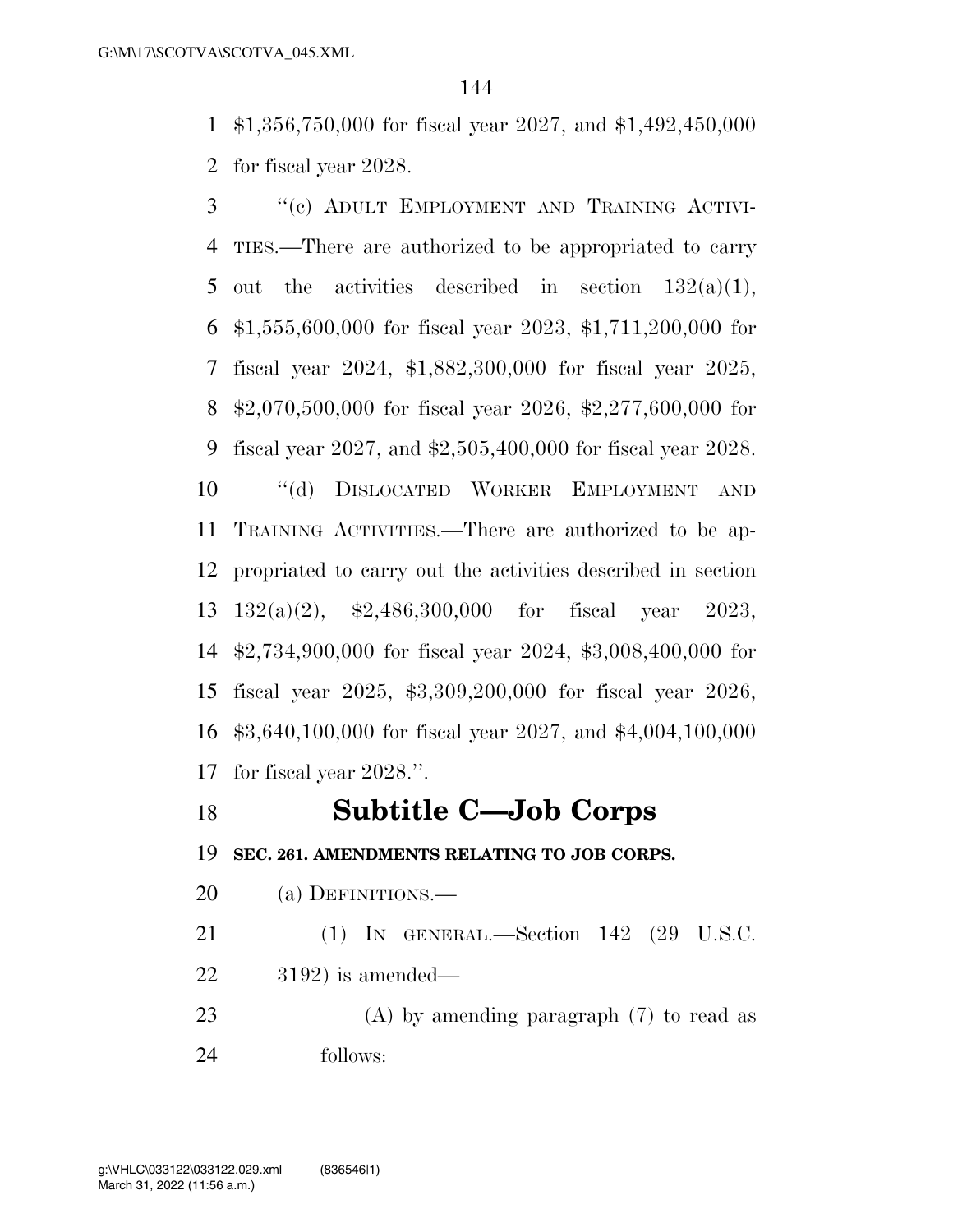| $\mathbf{1}$   | "(7) JOB CORPS CAMPUS.—The term 'Job                            |
|----------------|-----------------------------------------------------------------|
| $\overline{2}$ | Corps campus' means a campus run by an operator                 |
| 3              | selected by the Secretary pursuant to section 147,              |
| 4              | carrying out Job Corps activities."; and                        |
| 5              | (B) by adding at the end the following:                         |
| 6              | "(11) STATE.—The term 'State' has the mean-                     |
| 7              | ing given the term in section 3, except that such               |
| 8              | term also includes outlying areas (as defined in sec-           |
| 9              | tion $3)$ .".                                                   |
| 10             | (2) CONFORMING AMENDMENTS.—Subtitle C of                        |
| 11             | title I $(29 \text{ U.S.C. } 3191 \text{ et seq.})$ is amended— |
| 12             | (A) by striking "Job Corps center" each                         |
| 13             | place such term appears and inserting "Job                      |
| 14             | Corps campus"; and                                              |
| 15             | (B) by striking "Job Corps centers" each                        |
| 16             | place such term appears and inserting "Job                      |
| 17             | Corps campuses".                                                |
| 18             | (b) INDIVIDUALS ELIGIBLE FOR THE JOB CORPS.-                    |
| 19             | Section 144 (29 U.S.C. 3194) is amended—                        |
| 20             | $(1)$ in subsection $(a)$ —                                     |
| 21             | $(A)$ by amending paragraph $(1)$ to read as                    |
| 22             | follows:                                                        |
| 23             | $\lq(1)$ not less than age 16 and not more than                 |
| 24             | age 24 on the date of enrollment, except that such              |
| 25             | maximum age limitation may be waived by the Sec-                |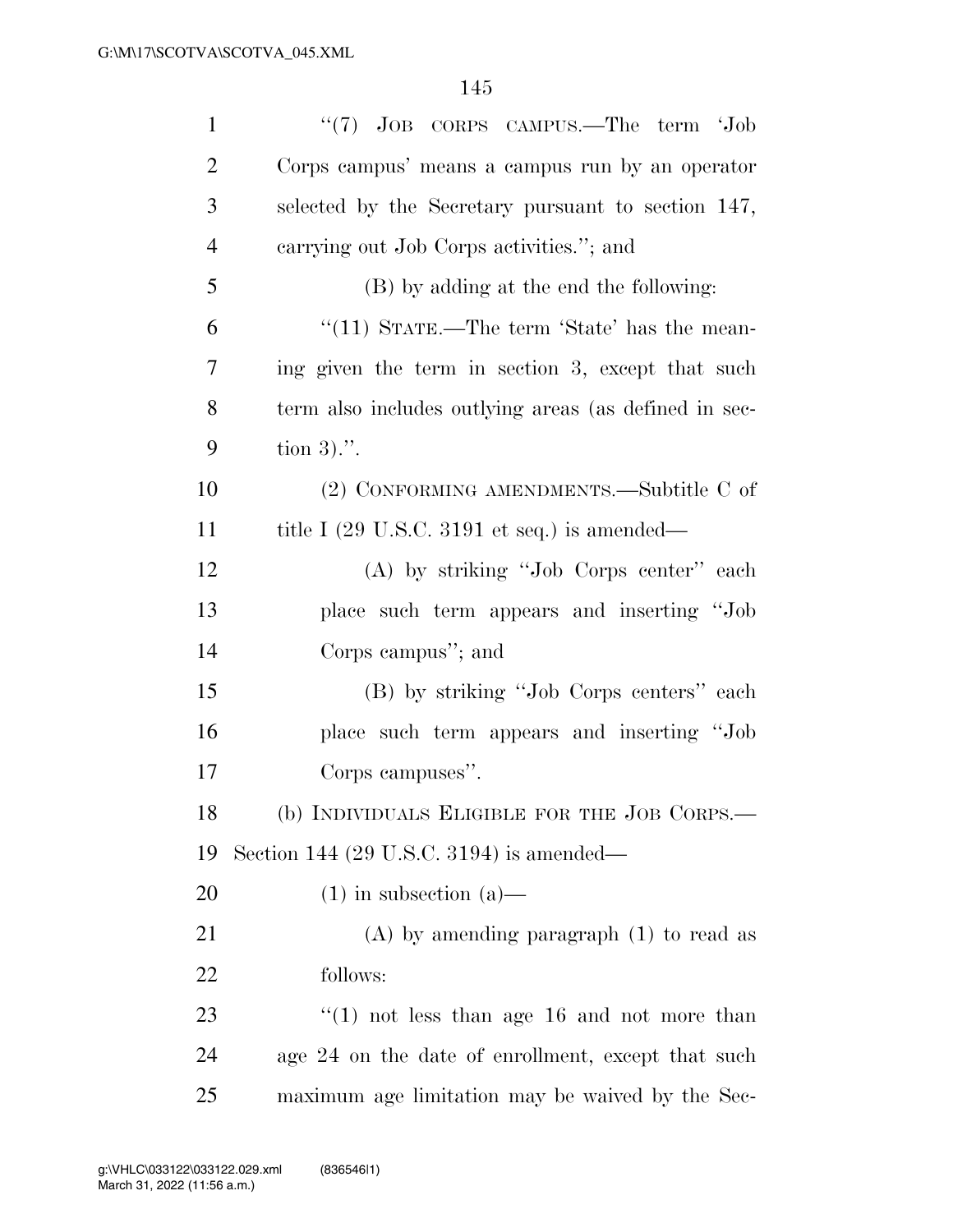| $\mathbf{1}$   | retary, in accordance with regulations of the Sec-     |
|----------------|--------------------------------------------------------|
| $\overline{2}$ | retary, up to age 28 in the case of an individual with |
| 3              | a disability or a justice-involved individual; and";   |
| $\overline{4}$ | $(B)$ by striking paragraph $(2)$ ; and                |
| 5              | (C) by redesignating paragraph (3) as                  |
| 6              | paragraph (2) and by amending such para-               |
| 7              | $graph$ —                                              |
| 8              | (i) in subparagraph $(A)$ , by striking                |
| 9              | "Basic skills deficient" and inserting "An             |
| 10             | individual with foundational skill needs";             |
| 11             | (ii) in subparagraph $(B)$ , by striking               |
| 12             | "A school dropout" and inserting "An op-               |
| 13             | portunity youth";                                      |
| 14             | (iii) in subparagraph $(D)$ , by inserting             |
| 15             | "or an individual who is pregnant" before              |
| 16             | the period;                                            |
| 17             | (iv) by adding at the end the fol-                     |
| 18             | lowing:                                                |
| 19             | $\lq\lq(G)(i)$ A low-income individual as defined      |
| 20             | in subsection $(h)(4)$ of section 402A of the          |
| 21             | Higher Education Amendments of 1992 (20                |
| 22             | U.S.C. $1070a-11$ as determined using proce-           |
| 23             | dures similar to those in subsection $402a(e)$ of      |
| 24             | such section; or                                       |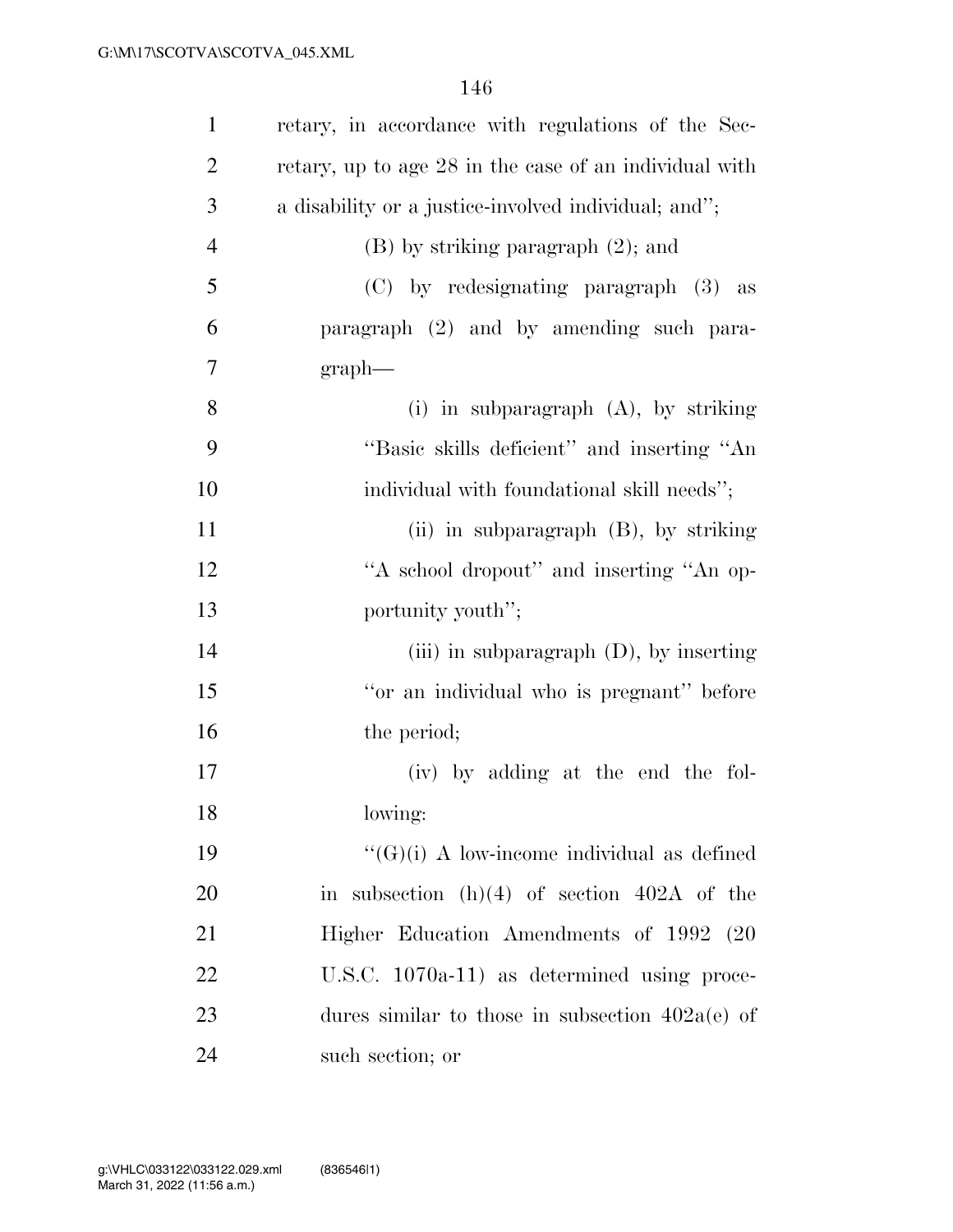| $\mathbf{1}$   | "(ii) a resident of a qualified opportunity                  |
|----------------|--------------------------------------------------------------|
| $\overline{2}$ | zone as defined in section $1400Z-1(a)$ of the               |
| 3              | Internal Revenue Code of 1986."; and                         |
| $\overline{4}$ | $(2)$ by amending subsection (b) to read as fol-             |
| 5              | lows:                                                        |
| 6              | "(b) SPECIAL RULE FOR VETERANS.—A veteran                    |
| 7              | shall be eligible to become an enrollee if the veteran meets |
| 8              | the requirements of subsection $(a)(1)$ .".                  |
| 9              | (c) RECRUITMENT, SCREENING, SELECTION, AND                   |
| 10             | ASSIGNMENT OF ENROLLEES.—Section 145(a)<br>(29)              |
| 11             | U.S.C. $3195(a)$ is amended—                                 |
| 12             | $(1)$ in paragraph $(2)$ —                                   |
| 13             | $(A)$ in subparagraph $(D)$ , by striking                    |
| 14             | "and" at the end;                                            |
| 15             | $(B)$ in subparagraph $(E)$ , by striking the                |
| 16             | period at the end and inserting "; and"; and                 |
| 17             | (C) by adding at the end the following:                      |
| 18             | $\lq\lq(F)$ assist one-stop centers and other en-            |
| 19             | tities identified in paragraph (3) in developing             |
| 20             | joint applications for Job Corps, YouthBuild,                |
| 21             | and youth workforce investment activities under              |
| 22             | which an applicant may submit a single applica-              |
| 23             | tion for all such programs."; and                            |
| 24             | $(2)$ in paragraph $(5)$ , by striking the last sen-         |
| 25             | tence.                                                       |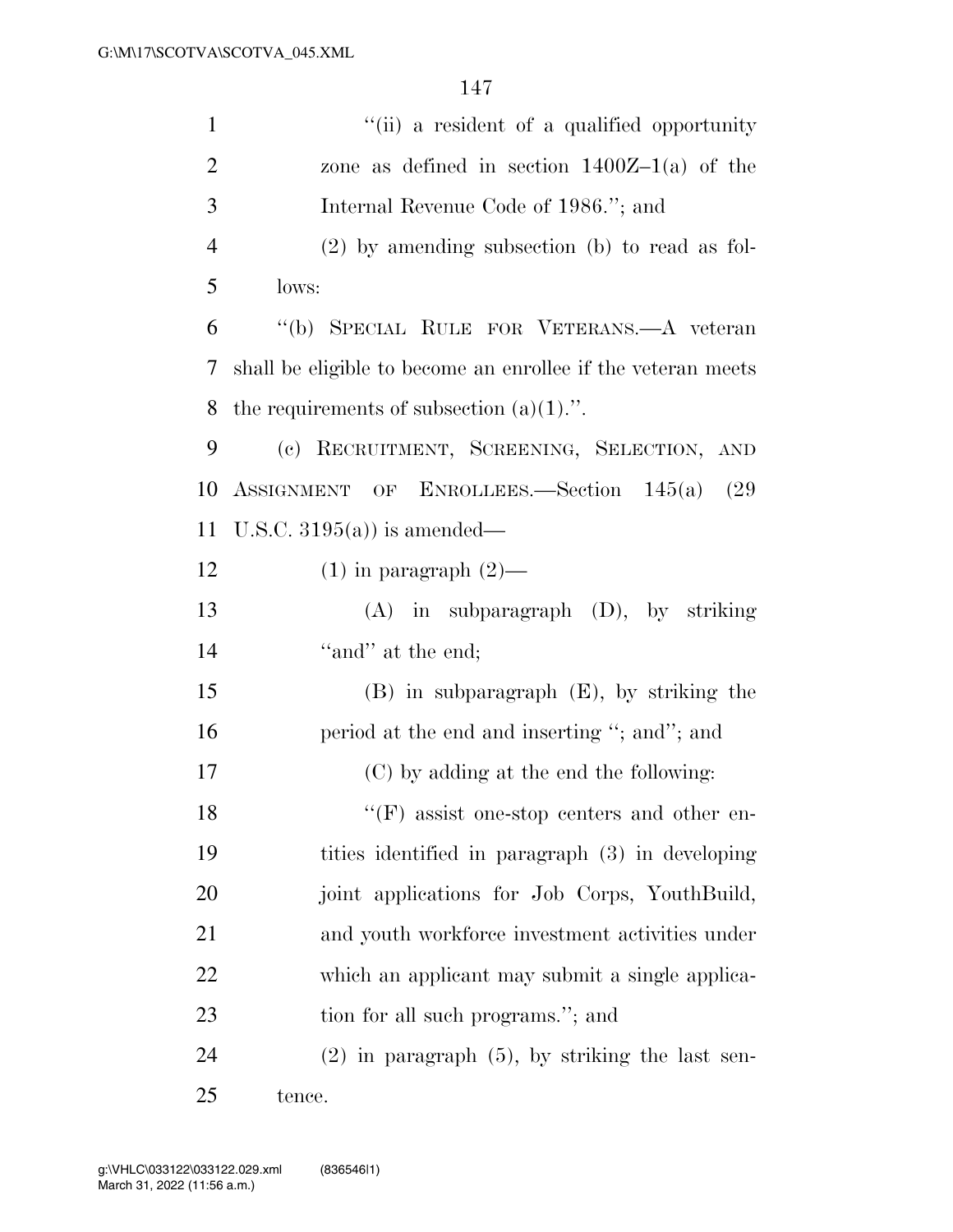| $\mathbf{1}$   | (d) JOB CORPS CAMPUSES.—Section 147 (29 U.S.C. |
|----------------|------------------------------------------------|
| $\overline{2}$ | $3197$ ) is amended—                           |
| 3              | $(1)$ in subsection $(a)$ —                    |
| $\overline{4}$ | $(A)$ in paragraph $(2)$ —                     |
| 5              | (i) in subparagraph $(A)$ , by inserting       |
| 6              | at the end the following: "Such award shall    |
| 7              | be based upon best value and fair and rea-     |
| 8              | sonable pricing."; and                         |
| 9              | (ii) by amending subparagraph $(B)$ to         |
| 10             | read as follows:                               |
| 11             | "(B) CONSIDERATIONS.—                          |
| 12             | "(i) STUDENT OUTCOMES.—In select-              |
| 13             | ing an entity to operate a Job Corps cam-      |
| 14             | pus, the Secretary shall consider a numeric    |
| 15             | metric of recent past effectiveness of the     |
| 16             | entity in assisting opportunity youth to       |
| 17             | connect to the workforce, to be calculated     |
| 18             | based on data regarding—                       |
| 19             | $\lq\lq$ the percentage of students            |
| 20             | served by the entity who were in edu-          |
| 21             | cation or training activities, or in un-       |
| 22             | subsidized employment, during the              |
| 23             | second quarter after exit from the rel-        |
| 24             | evant program;                                 |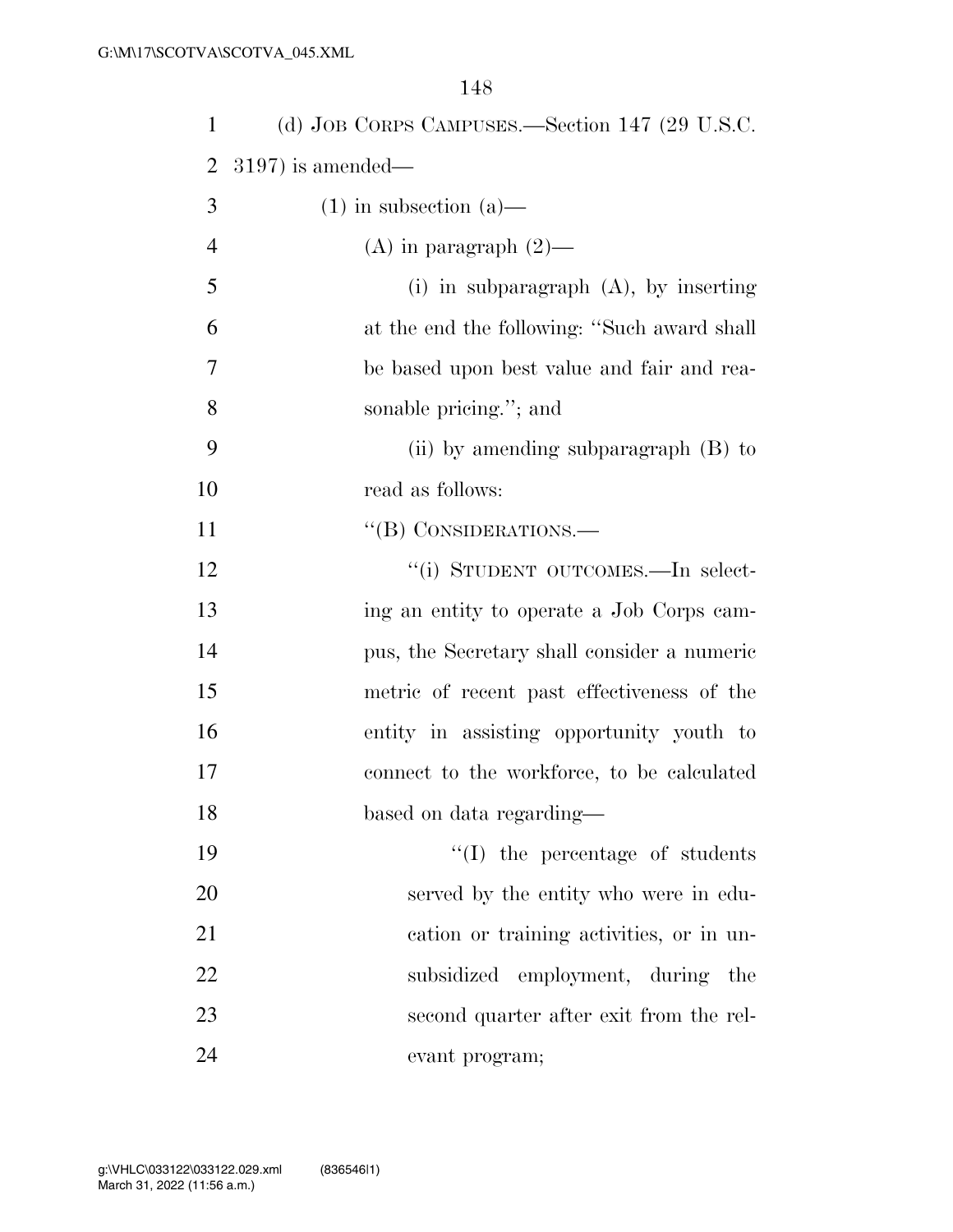| $\mathbf{1}$   | "(II) the percentage of students         |
|----------------|------------------------------------------|
| $\overline{2}$ | served by the entity who were in edu-    |
| 3              | cation or training activities, or in un- |
| $\overline{4}$ | subsidized employment, during the        |
| 5              | fourth quarter after exit from the rel-  |
| 6              | evant program;                           |
| $\overline{7}$ | "(III) the median earnings of            |
| 8              | students served by the entity who        |
| 9              | were in unsubsidized employment dur-     |
| 10             | ing the second quarter after exit from   |
| 11             | the relevant program;                    |
| 12             | "(IV) the percentage of students         |
| 13             | served by the entity who obtained a      |
| 14             | recognized postsecondary credential,     |
| 15             | or a secondary school diploma or its     |
| 16             | recognized equivalent, during partici-   |
| 17             | pation in or within 1 year after exit    |
| 18             | from the relevant program;               |
| 19             | "(V) expected levels of perform-         |
| 20             | established<br>under<br>section<br>ance  |
| 21             | $159(c)(2)$ or similar metrics for re-   |
| 22             | cruitment of eligible youth for rel-     |
| 23             | evant contracts or grants.               |
| 24             | "(ii) MARKET DEVELOPMENT.-               |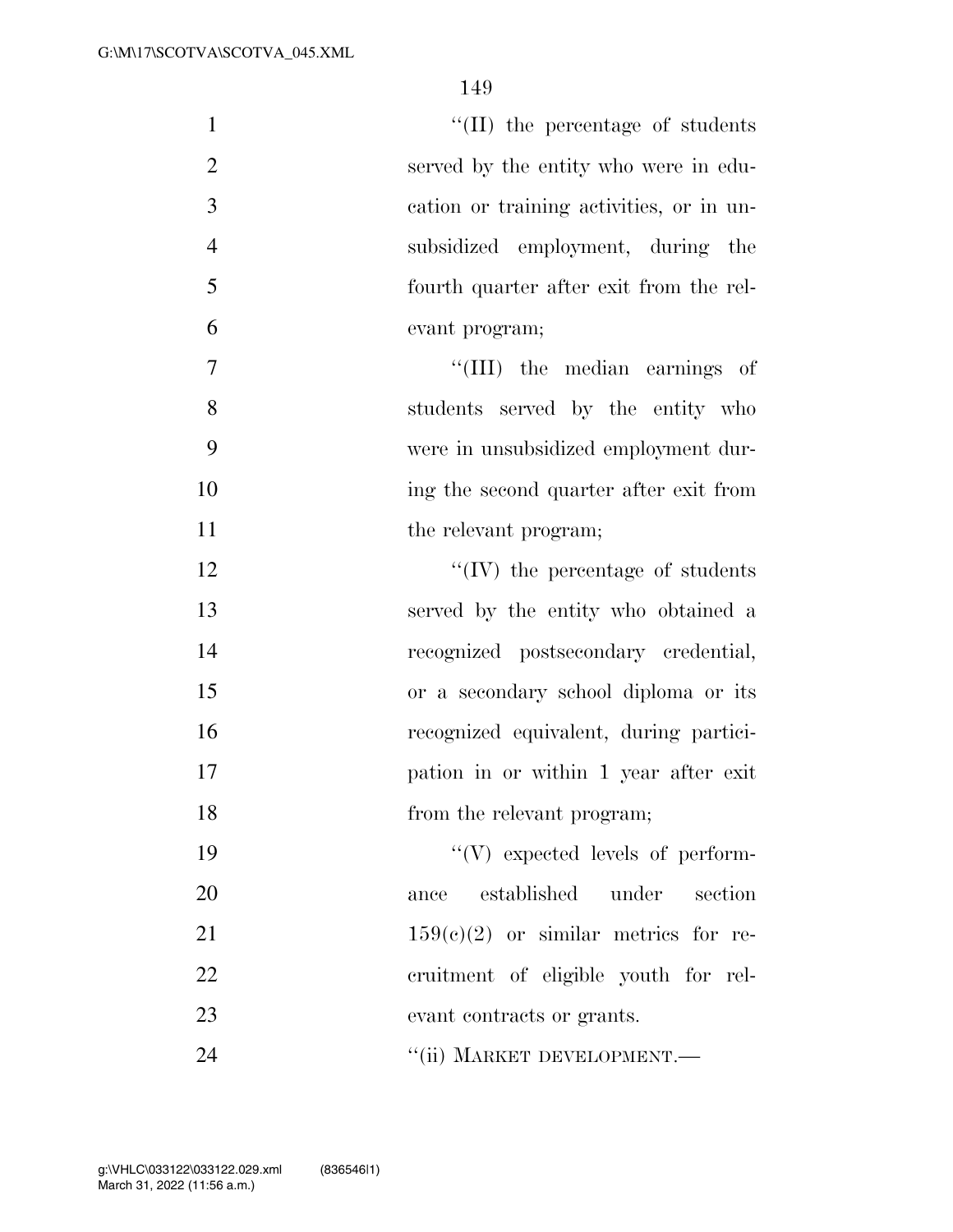| $\mathbf{1}$   | MENTOR-PROTÉGÉ<br>``(I)<br>PRO-            |
|----------------|--------------------------------------------|
| $\overline{2}$ | GRAM.—The Secretary shall carry out        |
| 3              | a mentor-protégé program in accord-        |
| $\overline{4}$ | ance with section 45 of the Small          |
| 5              | Business Act (15 U.S.C. 657r) with         |
| 6              | respect to Job Corps campus oper-          |
| 7              | ations.                                    |
| 8              | "(II) PAST-PERFORMANCE.—The                |
| 9              | Secretary shall publish comparable al-     |
| 10             | ternative metrics for entities without     |
| 11             | previous experience in Job Corps cam-      |
| 12             | pus operations to demonstrate their        |
| 13             | past effectiveness in accordance with      |
| 14             | the requirements of clause (i)."; and      |
| 15             | $(B)$ in paragraph $(3)$ —                 |
| 16             | (i) in subparagraph $(A)$ , by inserting   |
| 17             | "high-skill, high-wage, or" before "in-de- |
| 18             | mand";                                     |
| 19             | (ii) in subparagraph $(C)$ , by striking   |
| 20             | "Workforce Investment Act of 1998" and     |
| 21             | inserting "Workforce Innovation and Op-    |
| 22             | portunity Act";                            |
| 23             | (iii) by redesignating subparagraph        |
| 24             | $(K)$ as subparagraph $(L)$ ; and          |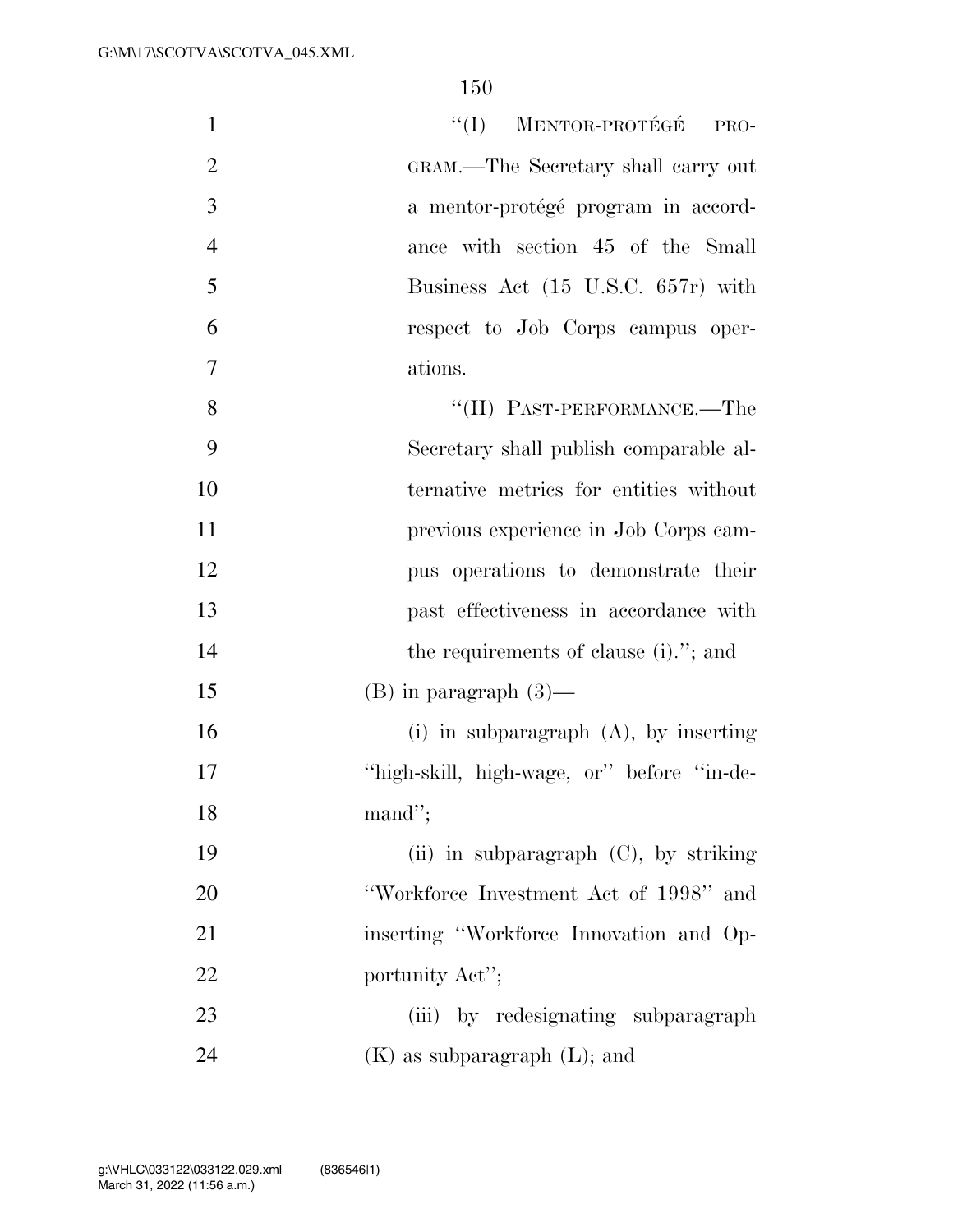| $\mathbf{1}$   | (iv) by inserting after subparagraph                    |
|----------------|---------------------------------------------------------|
| $\overline{2}$ | $(J)$ the following:                                    |
| 3              | "(K) A description of the entity's ability to           |
| $\overline{4}$ | demonstrate a record of successfully operating          |
| 5              | a safe learning and residential environment for         |
| 6              | opportunity youth.";                                    |
| 7              | (2) in subsection (b), by striking paragraphs           |
| 8              | $(2)$ and $(3)$ and inserting the following:            |
| 9              | "(2) HIGH PERFORMANCE.—An entity shall be               |
| 10             | considered to be an operator of a high-performing       |
| 11             | campus if the Job Corps campus operated by the en-      |
| 12             | tity was ranked among the top 25 percent of Job         |
| 13             | Corps campuses, excluding Civilian Conservation         |
| 14             | Centers described in subsection (d), for the two most   |
| 15             | recent preceding program years.";                       |
| 16             | $(3)$ in subsection $(d)$ , by adding at the end the    |
| 17             | following:                                              |
| 18             | "(4) DIRECT HIRE AUTHORITY.—The Secretary               |
| 19             | of Agriculture may appoint, without regard to the       |
| 20             | provisions of subchapter I of chapter 33 of title $5$ , |
| 21             | United States Code (other than sections 3303 and        |
| 22             | 3328 of such title), a graduate of a Civilian Con-      |
| 23             | servation Center who successfully completed a train-    |
| 24             | ing program focused on forestry, wildland fire-         |
| 25             | fighting, or another topic relating to the mission of   |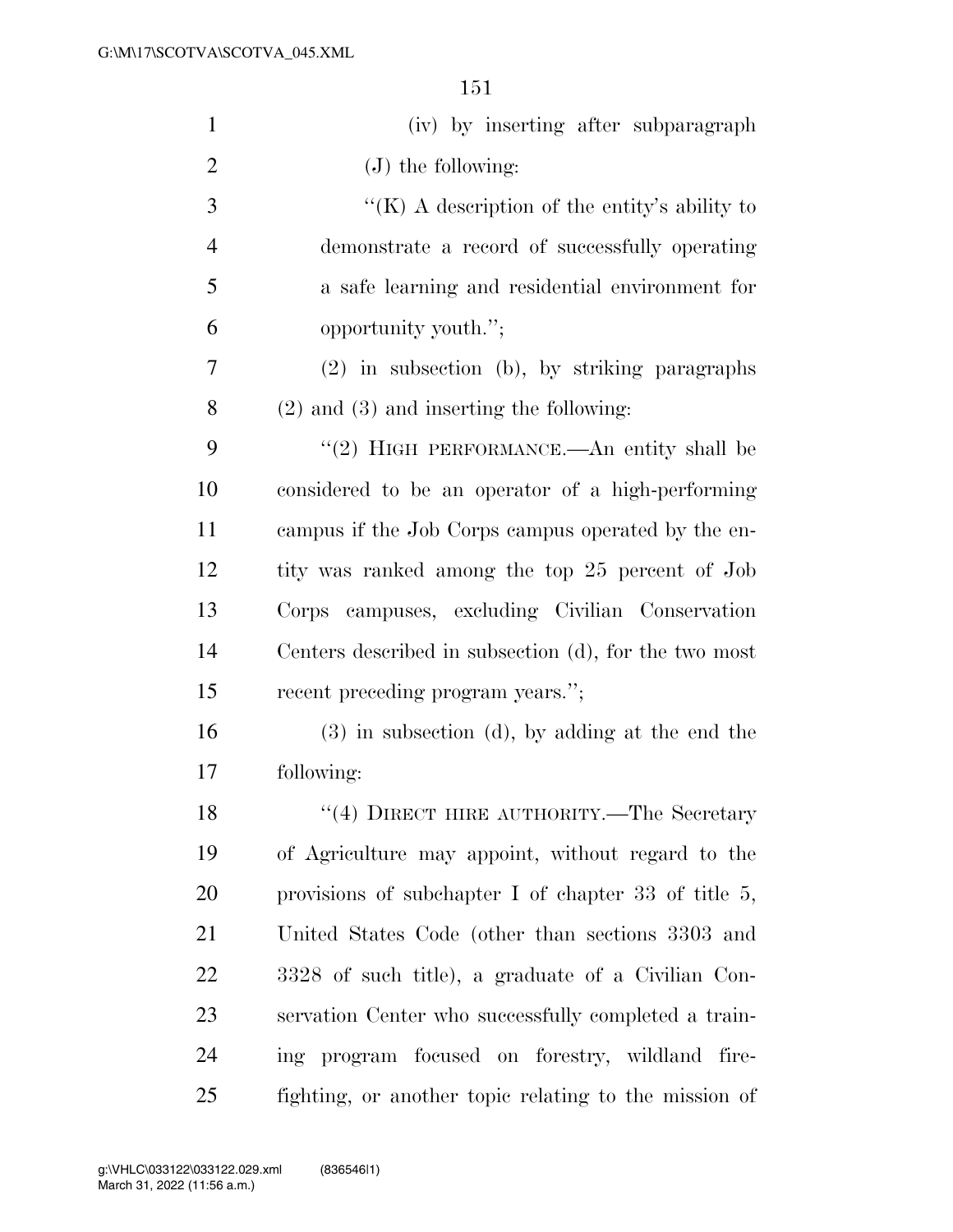| $\mathbf{1}$   | the Forest Service directly to a position with the De-     |
|----------------|------------------------------------------------------------|
| $\overline{2}$ | partment of Agriculture, Forest Service, for which         |
| 3              | the candidate meets Office of Personnel Manage-            |
| $\overline{4}$ | ment qualification standards.";                            |
| 5              | $(4)$ in subsection (f), by striking "2-year" and          |
| 6              | inserting "4-year";                                        |
| $\tau$         | $(5)$ in subsection $(g)(1)$ , by striking "the pre-       |
| 8              | ceding year for which information is available" and        |
| 9              | all that follows through the end and inserting "the        |
| 10             | preceding year for which information is available,         |
| 11             | such campus has been ranked in the lowest 10 per-          |
| 12             | cent of Job Corps campuses.".                              |
| 13             | (e) PROGRAM ACTIVITIES.—Section 148(a)<br>(29)             |
| 14             | U.S.C. $3198(a)$ is amended, in the subsection heading,    |
| 15             | by inserting "Academic" before "Activities".               |
| 16             | $(f)$ SUPPORT.—Section 150 $(29 \text{ U.S.C. } 3200)$ is  |
| 17             | amended—                                                   |
| 18             | $(1)$ in subsection $(e)$ , by striking "3 months"         |
| 19             | and inserting "12 months"; and                             |
| 20             | $(2)$ by adding at the end the following:                  |
| 21             | "(d) PERIOD OF TRANSITION.—Notwithstanding the             |
| 22             | requirements of section $146(b)$ , Job Corps graduates may |
| 23             | remain enrolled and a resident of a Job Corps campus       |
| 24             | for not more than 1 month after graduation, subject to     |
| 25             | approval by the director of the Job Corps Campus, in       |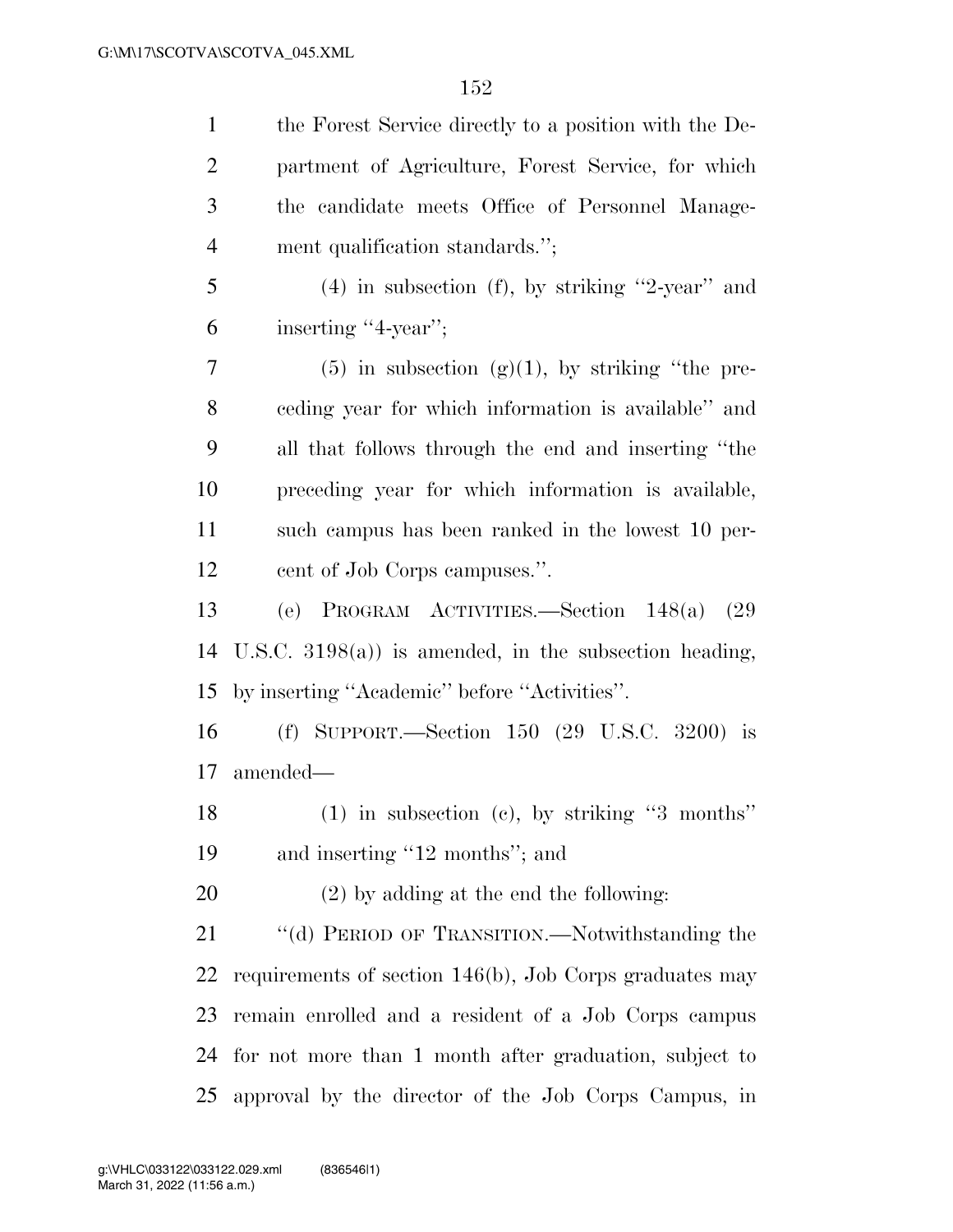order to facilitate their transition into independent living and employment.''.

 (g) OPERATIONS.—Section 151 (29 U.S.C. 3201) is amended to read as follows:

### **''SEC. 151. OPERATIONS.**

"(a) OPERATING PLAN.—

7 "(1) In GENERAL.—The provisions of the con- tract between the Secretary and an entity selected to operate a Job Corps campus shall, including any subsequent modifications to such contract, serve as an operating plan for the Job Corps campus.

12 "(2) FEDERAL CHANGES TO OPERATING PLAN.—The Secretary may require the operator to submit additional information, as the Secretary deems necessary for compliance with any relevant regulations, which shall be considered part of the op-erating plan.

18 ''(3) AVAILABILITY.—The Secretary shall make the operating plan described in paragraphs (1) and (2), excluding any proprietary information, available on a publicly accessible website.

 ''(b) LOCAL AUTHORITIES.—Subject to the limita- tions of their approved budgets, the operators of Job Corps campuses shall have the authority, without prior ap-proval from the Secretary, to—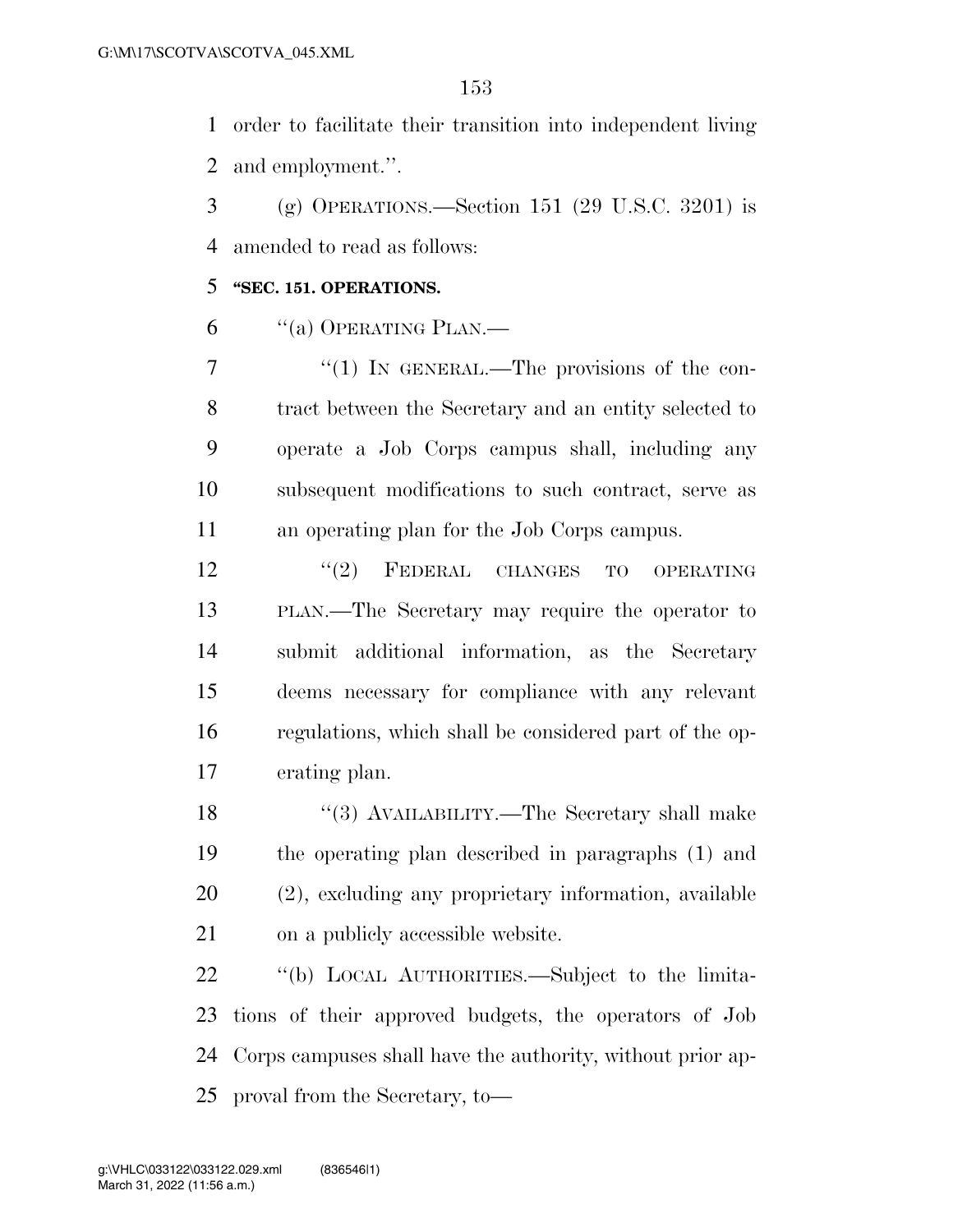| $\mathbf{1}$   | $\lq(1)$ hire staff and invest in staff professional      |
|----------------|-----------------------------------------------------------|
| $\overline{2}$ | development;                                              |
| 3              | $\lq(2)$ enter into agreements with local partners,       |
| $\overline{4}$ | such as secondary and postsecondary schools or em-        |
| 5              | ployers; and                                              |
| 6              | $(3)$ engage with and educate stakeholders                |
| 7              | about Job Corps operations and activities.".              |
| 8              | (h) STANDARDS OF CONDUCT.—Section 152 (29                 |
| 9              | U.S.C. $3202$ ) is amended—                               |
| 10             | $(1)$ in subsection $(a)$ , by striking the second        |
| 11             | sentence;                                                 |
| 12             | $(2)$ by amending subsection (b) to read as fol-          |
| 13             | lows:                                                     |
| 14             | "(b) BEHAVIORAL MANAGEMENT PLAN.—                         |
| 15             | "(1) IN GENERAL.—As part of the operating                 |
| 16             | plan defined in section $151(a)$ , the director of each   |
| 17             | Job Corps campus shall develop and implement a be-        |
| 18             | havioral management plan, subject to the approval         |
| 19             | of the Secretary. Such plan shall include student         |
| 20             | standards of conduct, positive behavioral interven-       |
| 21             | tions and supports, and multi-tier disciplinary sys-      |
| 22             | tems.                                                     |
| 23             | (2)<br>DISCIPLINARY MEASURES<br><b>AND</b><br><b>DRUG</b> |
| 24             | TESTING.                                                  |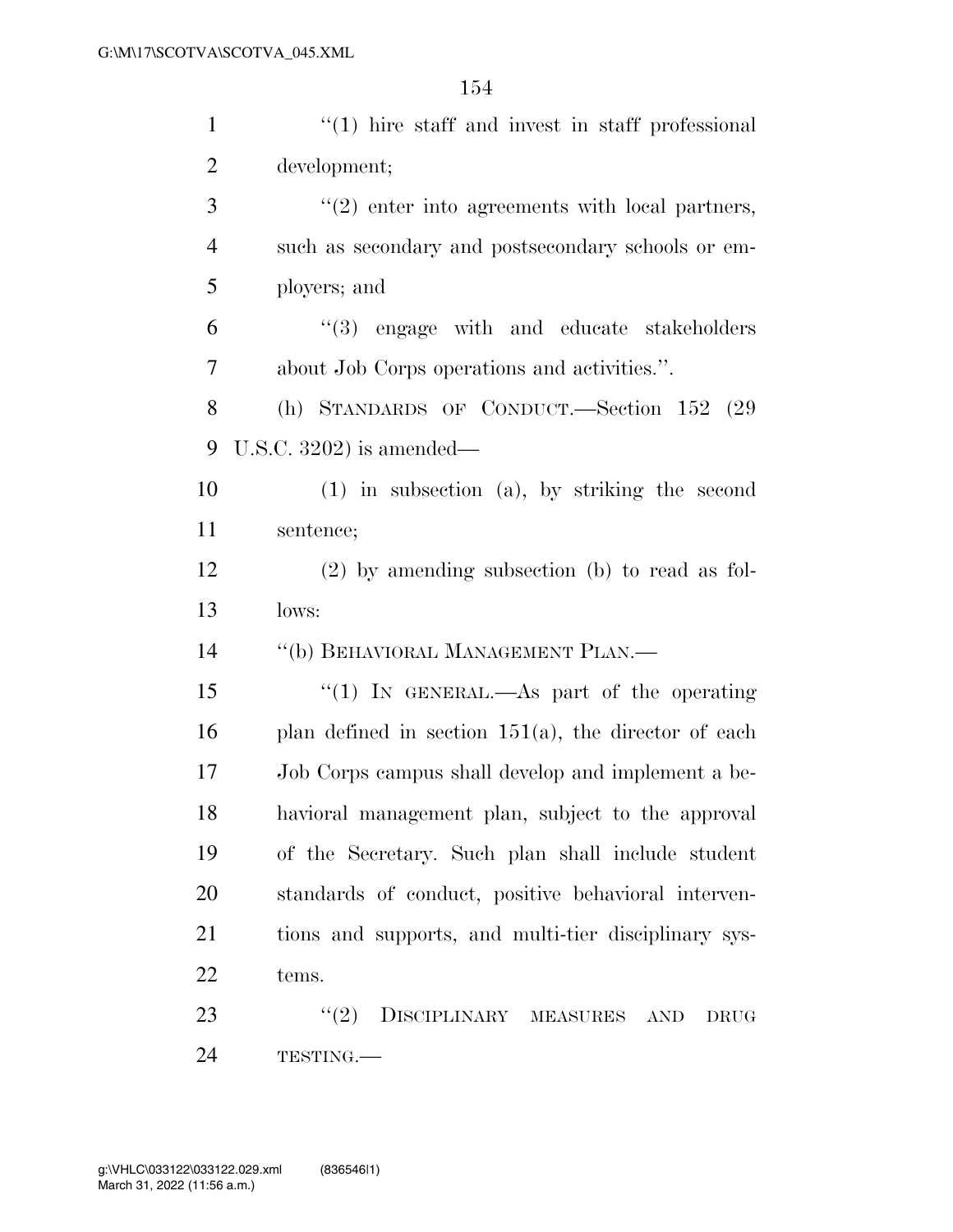1 "(A) DISCIPLINARY MEASURES.—To pro- mote the proper behavioral standards in the Job Corps, the director of each Job Corps cam- pus shall, consistent with the applicable behav- ioral management plan described in paragraph (1), have the authority to take appropriate dis- ciplinary measures against enrollees if such di- rector determines that an enrollee has com- mitted a violation of the standards of conduct. The director shall adopt a zero tolerance policy for an act of violence or a credible threat of vio- lence that seriously endangers the safety of stu- dents, staff, or the local community and for ille- gal activity on the campus. 15 "(B) DRUG TESTING.—The Secretary shall require drug testing of all enrollees for con- trolled substances, as set forth in section 102 of 18 the Controlled Substances Act (21 U.S.C. 802), in accordance with procedures prescribed by the 20 Secretary under section 145(a).

21 ""(C) DEFINITIONS.—In this paragraph: 22 "(i) CONTROLLED SUBSTANCE.—The term 'controlled substance' has the mean-ing given the term in section 102 of the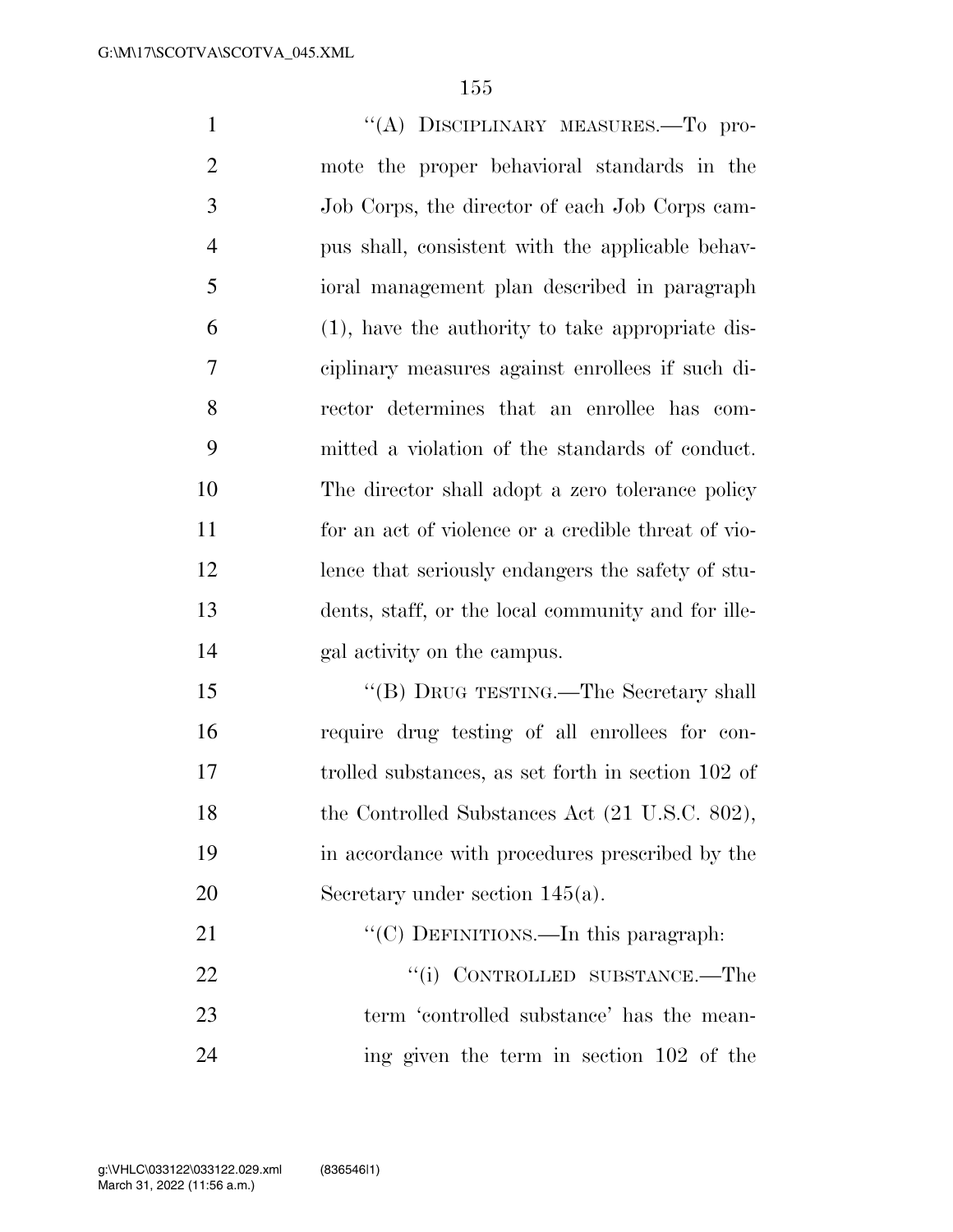Controlled Substances Act (21 U.S.C. 802).

3 "(ii) ZERO TOLERANCE POLICY.—The term 'zero tolerance policy' means a policy under which an enrollee shall be automati- cally dismissed from the Job Corps after a determination by the director that the en- rollee has carried out an act of violence that seriously endangers the safety of stu- dents, staff, or the local community or en- gaged in an illegal activity on the campus. 12 ''(3) ADVISORY GROUP.—The Secretary shall periodically convene an advisory group of Job Corps operators and service providers and subject matter experts to review the reporting data collected under paragraph (5) and provide recommendations for Job Corps behavioral management plans based on evi-dence-based research regarding effective and equi-

table behavioral policies.

20 "(4) LAW ENFORCEMENT AGREEMENTS.—The directors of each Job Corps campus shall enter into an agreement with the relevant local law enforce- ment agency of jurisdiction regarding the procedures for reporting and investigating potentially illegal ac-tivity on Job Corps campuses.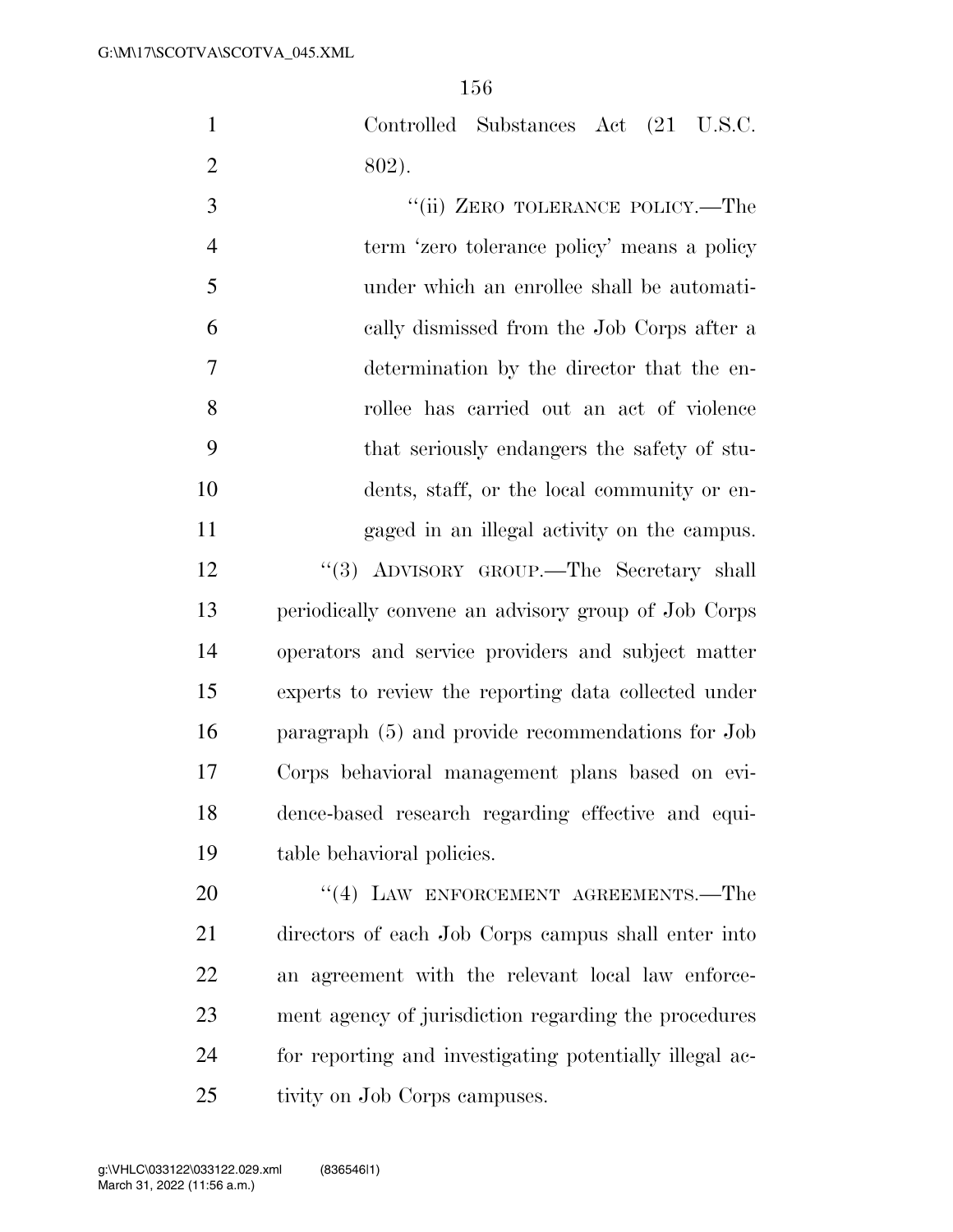| $\mathbf{1}$   | "(5) INCIDENT REPORTING.—The Secretary                      |
|----------------|-------------------------------------------------------------|
| $\overline{2}$ | shall establish procedures for—                             |
| 3              | "(A) reporting significant health incidents,                |
| $\overline{4}$ | including substance abuse, self-harm, and acci-             |
| 5              | dents resulting in bodily harm; and                         |
| 6              | "(B) reporting significant behavioral inci-                 |
| 7              | dents, defined as acts of violence or illegal ac-           |
| 8              | tivity.                                                     |
| 9              | "(6) ACCOUNTABILITY.—The Secretary shall                    |
| 10             | establish standards under which a Job Corps cam-            |
| 11             | pus shall be required to take performance improve-          |
| 12             | ment actions described in section $159(f)$ , based on       |
| 13             | an evaluation of such Job Corps campus, which shall         |
| 14             | take into account reporting data collected under            |
| 15             | paragraph (5) and recommendations of the advisory           |
| 16             | group pursuant to paragraph $(3)$ .".                       |
| 17             | (i) EXPERIMENTAL PROJECTS AND TECHNICAL AS-                 |
| 18             | SISTANCE.—Section $156(a)$ (29 U.S.C. 3206(a)) is           |
| 19             | amended to read as follows:                                 |
| 20             | "(a) PROJECTS.—The Secretary may carry out ex-              |
| 21             | perimental, research, or demonstration projects relating to |
| 22             | evidence-based strategies for improving the operations of   |
| 23             | a Job Corps campus that was ranked among the bottom         |
| 24             | 10 percent of Job Corps campuses. The Secretary may         |
| 25             | waive any provisions of this subtitle that the Secretary    |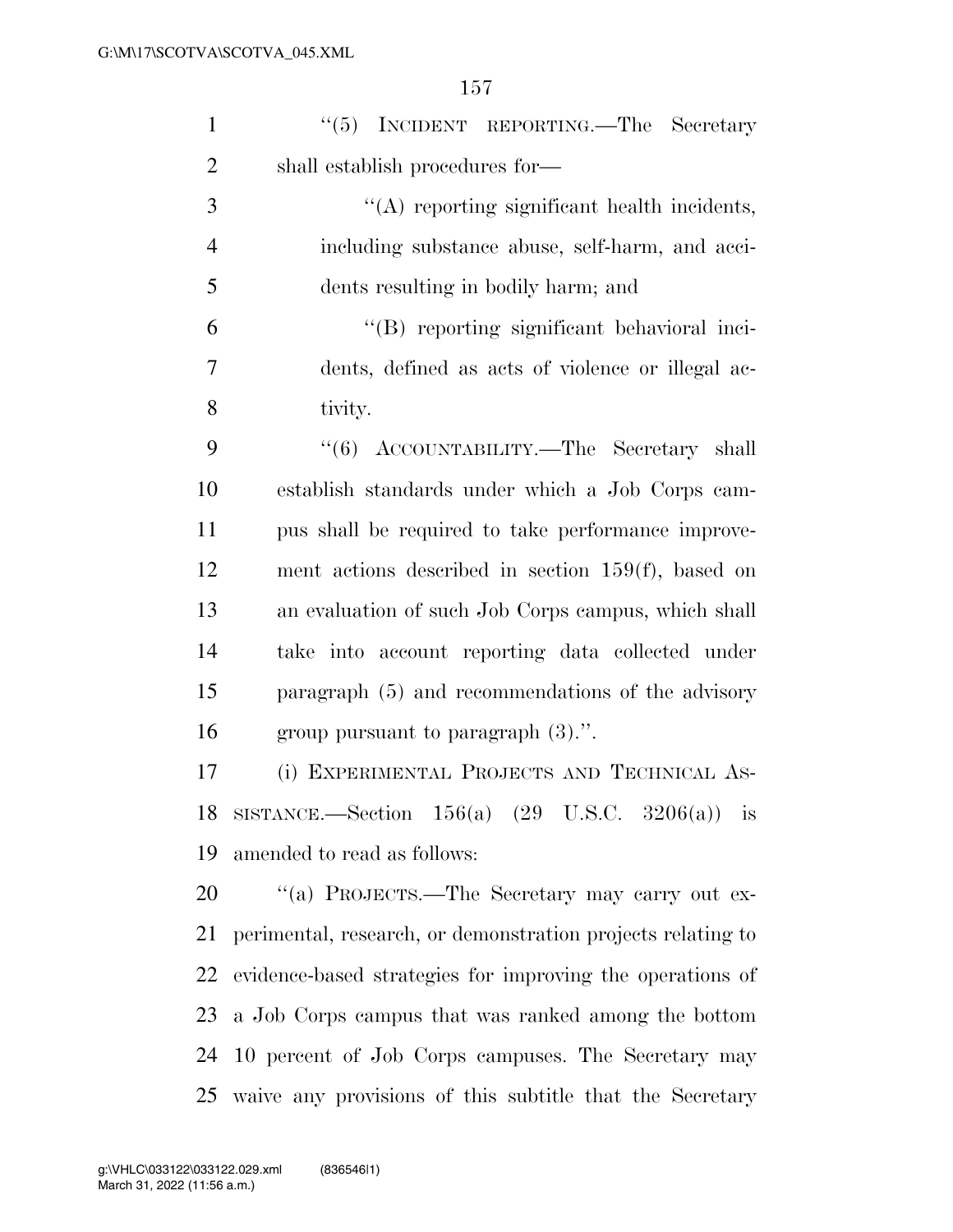finds would prevent the Secretary from carrying out the 2 projects (other than sections 145, 147, and  $159(e)$ ) pro-vided that—

4  $\frac{4}{1}$  the project will not result in a reduction in the number of students served; and

 ''(2) if the Secretary informs the Committee on Education and Labor of the House of Representa- tives and the Committee on Health, Education, Labor, and Pensions of the Senate, in writing, not less than 90 days in advance of issuing such waiv-er.''.

 (j) APPLICATION OF PROVISIONS OF FEDERAL LAW.—

 (1) IN GENERAL.—Section 157 (29 U.S.C. 3207) is amended by adding at the end the fol-lowing:

17 "(d) SERVICE CONTRACT ACT.—

18 "(1) IN GENERAL.—Operators and service pro- viders, including subcontractors thereto, are subject to and shall be required to abide by chapter 67 of title 41, United States Code (commonly known as the 'McNamara-O'Hara Service Contract Act of 1965').

24 "(2) ACADEMIC AND CAREER TECHNICAL IN-STRUCTIONAL EMPLOYEES.—Notwithstanding sec-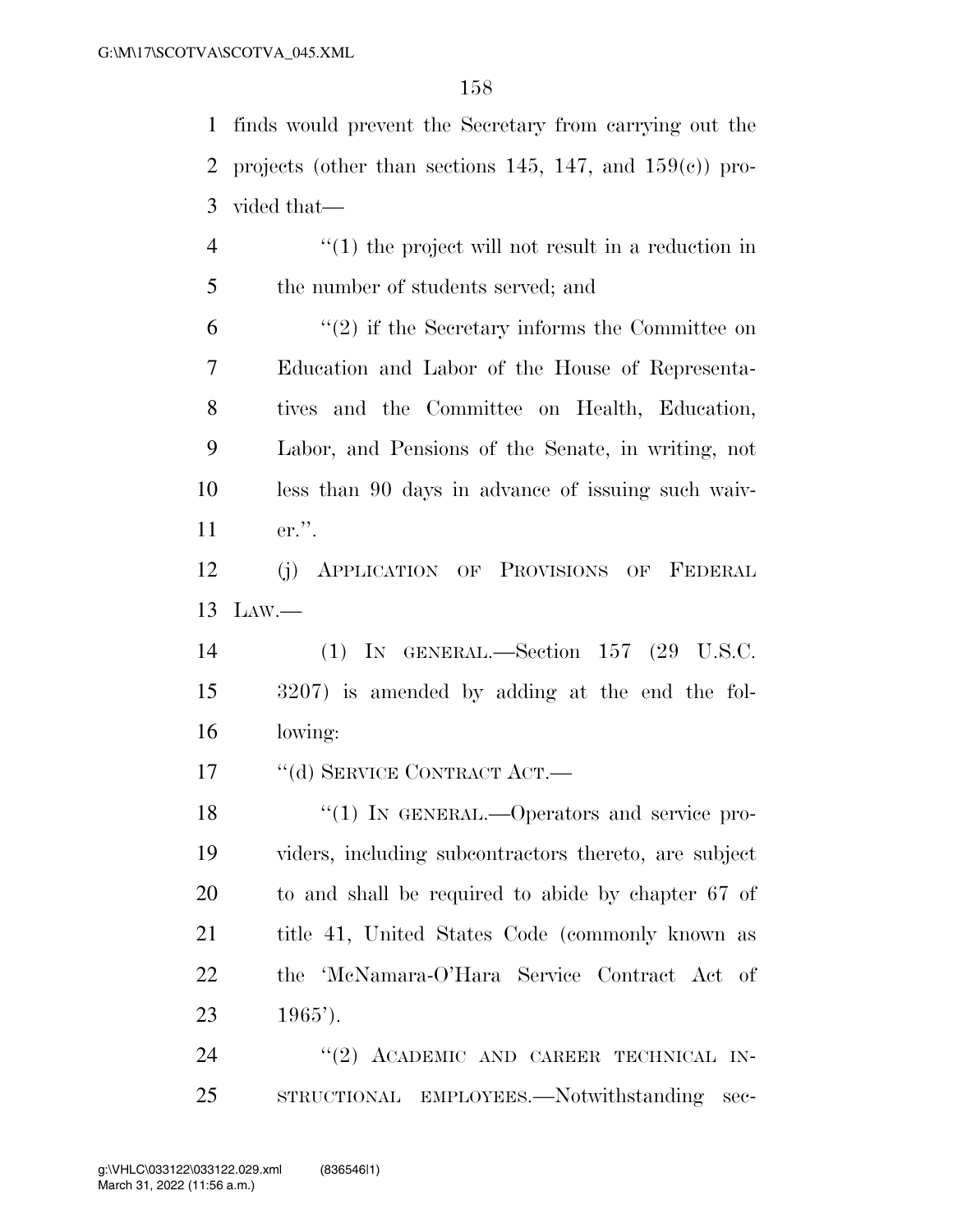1 tion  $6701(3)(C)$  of such chapter, an academic or ca- reer technical instructional employee at a Job Corps campus shall be considered a 'service employee' for purposes of applying such chapter under paragraph (1).

 ''(3) RULE OF CONSTRUCTION.—To the extent compensation levels being paid or scheduled to be paid by an employer are, in the aggregate, greater than those determined by the Secretary of Labor to be required under this subsection, or as set forth in a collective bargaining agreement, nothing herein shall be construed to require a reduction of such compensation.''.

14 (2) EFFECTIVE DATE.—

15 (A) AGREEMENTS IN EFFECT ON DATE OF ENACTMENT.—Not later than 60 days after the date of enactment of this Act, the Secretary shall, subject to appropriations, modify all agreements with operators and service providers in effect as of such date of enactment to include the requirements imposed by the amendment 22 made by paragraph  $(1)$ .

 (B) PENDING SOLICITATIONS.—Upon the date of enactment of this Act, the Secretary shall include the requirements imposed by the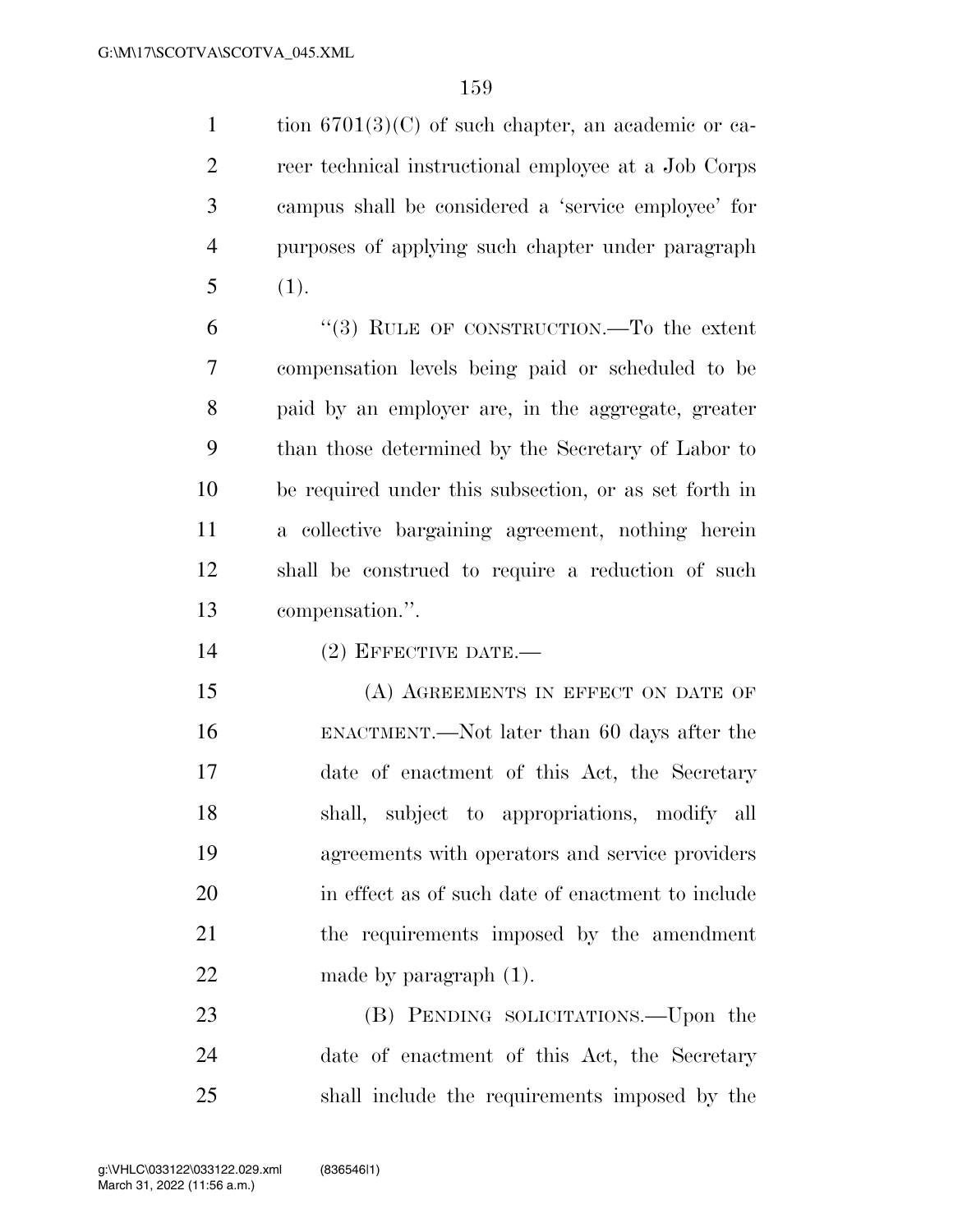amendment made by paragraph (1) in any pending solicitation for an operator or service provider.

(k) STAFFING.—

 (1) IN GENERAL.—To ensure compliance with chapter 67 of title 41, United States Code (com- monly known as the 'McNamara-O'Hara Service Contract Act of 1965'), as such chapter is applied by section 157(d) of the Workforce Innovation and Opportunity Act, the staffing plan and the associ- ated budget of an entity proposing to be an operator or service provider for a Job Corps campus shall in- corporate hourly wages (or salaries as appropriate) and fringe benefit costs for occupational classifica- tions at least equal to the wage determination deter- mined by the Secretary of Labor for the locality of the Job Corps campus. In preparing such wage de- termination, the Secretary shall compare the specific job classifications at the Job Corps campus with 20 those occupations most closely correlated with those employed by public education providers in the local- ity with the goal of ensuring equivalency to the max-imum extent feasible.

 (2) ADJUSTMENTS PERMITTED.—The Secretary may further adjust compensation levels in a contract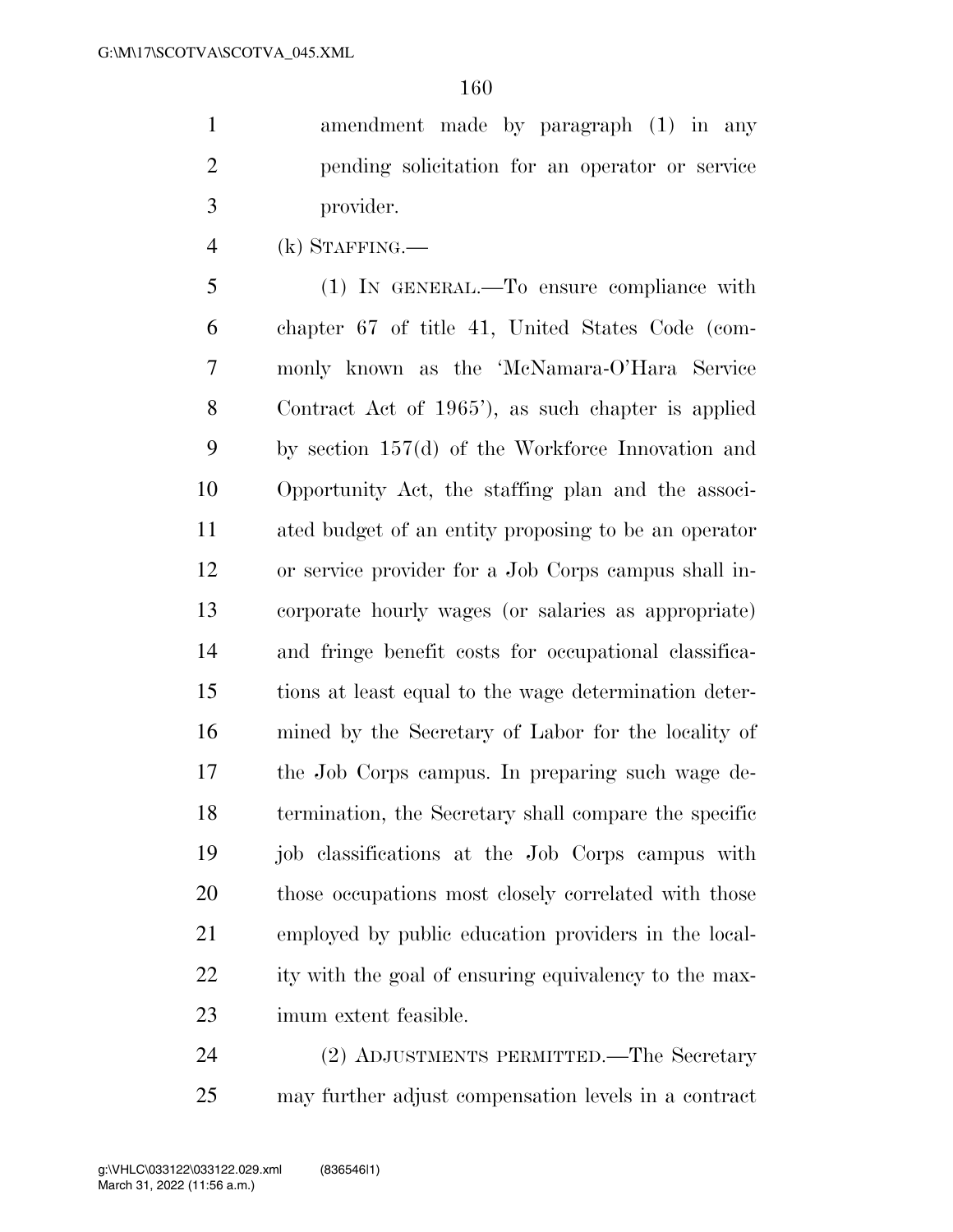| $\mathbf{1}$ | with an operator or service provider to ensure suffi-   |
|--------------|---------------------------------------------------------|
| 2            | cient availability and retention of qualified personnel |
| 3            | in the locality.                                        |
| 4            | (3) ANNUAL UPDATES.—The Secretary shall                 |
| 5            | update hourly wages (or salaries as appropriate) and    |
| 6            | fringe benefit levels for such occupations covered in   |
| 7            | this paragraph on an annual basis.                      |
| 8            | (l) SPECIAL PROVISIONS.—Section $158(f)$ (29 U.S.C.     |
| 9            | $3208(f)$ is amended—                                   |
| 10           | (1) by striking "Secretary" and inserting "di-          |
| 11           | rectors of Job Corps campuses";                         |
| 12           | (2) by striking "the Job Corps or individual"           |
| 13           | and inserting "such"; and                               |
| 14           | $(3)$ by adding at the end the following: "Any          |
| 15           | real property acquired shall be directly transferred    |
| 16           | to the Secretary in accordance with chapter 5 of title  |
| 17           | 40 and on a nonreimbursable basis."                     |
| 18           | (m) MANAGEMENT INFORMATION.—Section 159 (29             |
| 19           | U.S.C. $3209$ is amended—                               |
| 20           | $(1)$ in subsection (a), by adding at the end the       |
| 21           | following:                                              |
| 22           | "(4) ANNUAL RECONCILIATION.—Prior to the                |
| 23           | expiration of any appropriated Job Corps operations     |
| 24           | funds for any fiscal year, any anticipated unobli-      |
| 25           | gated funds may, subject to appropriations, be obli-    |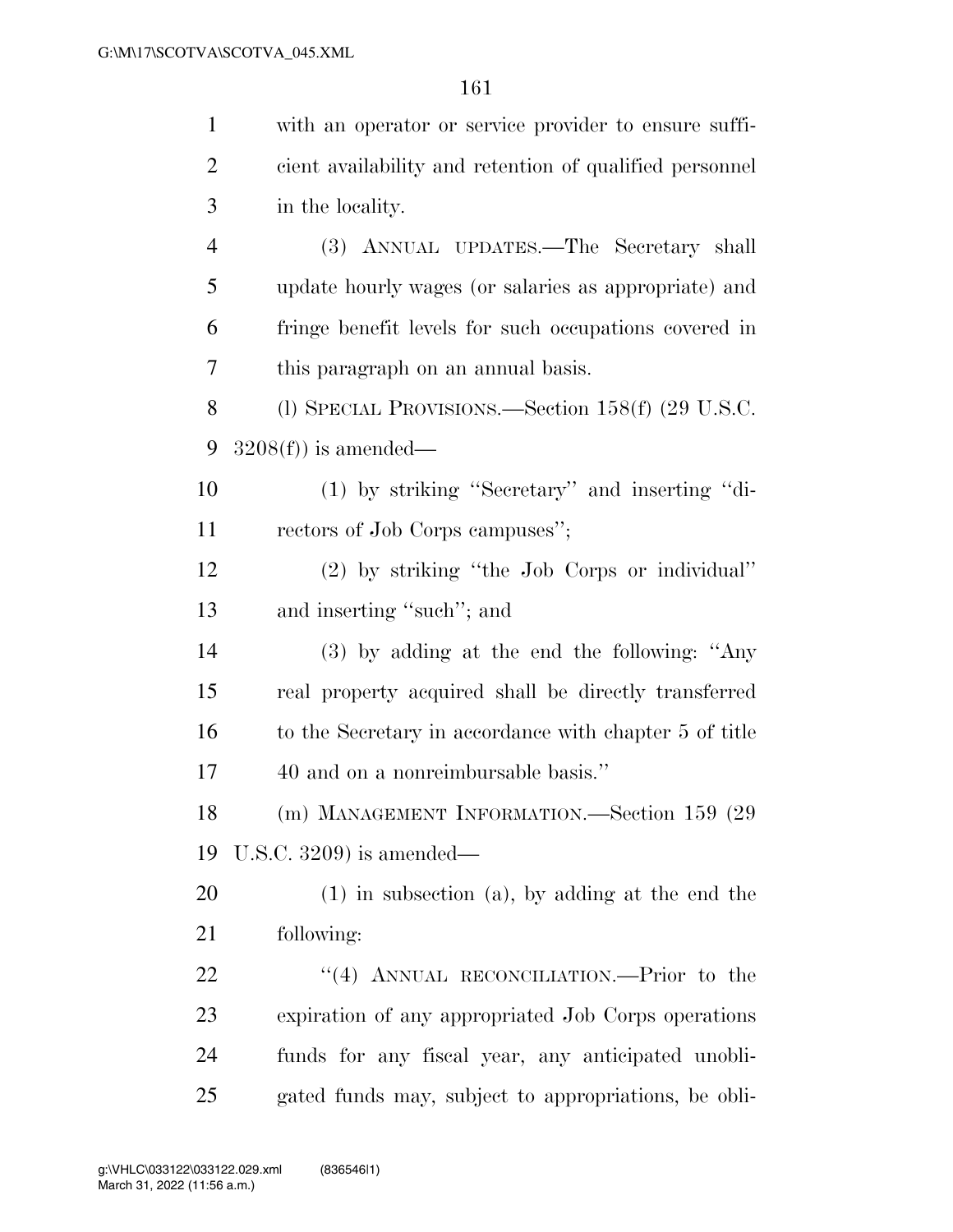| $\mathbf{1}$   | gated to projects identified under<br>subsection  |
|----------------|---------------------------------------------------|
| $\overline{2}$ | $(h)(1)$ .";                                      |
| 3              | $(2)$ in subsection $(e)$ —                       |
| $\overline{4}$ | $(A)$ by amending paragraph $(1)$ to read as      |
| 5              | follows:                                          |
| 6              | "(1) LEVELS OF PERFORMANCE AND INDICA-            |
| 7              | TORS.-                                            |
| 8              | "(A) IN GENERAL.—At the start of each             |
| 9              | contract period, and at least every two program   |
| 10             | years in the case of Civilian Conservation Cen-   |
| 11             | ters, the Secretary shall establish expected lev- |
| 12             | els of performance for each Job Corps campus      |
| 13             | relating to each of the primary indicators of     |
| 14             | performance for eligible youth described in sec-  |
| 15             | tion $116(b)(2)(A)(ii)$ using the model described |
| 16             | in subparagraph $(B)$ .                           |
| 17             | "(B) PERFORMANCE MODEL.—At least                  |
| 18             | every four years and no more than every two       |
| 19             | years, the Secretary shall develop a model for    |
| 20             | establishing the expected levels of performance   |
| 21             | for each Job Corps campus, in accordance with     |
| 22             | the following:                                    |
| 23             | "(i) EQUITY.—The model shall ac-                  |
| 24             | count for significant correlations between        |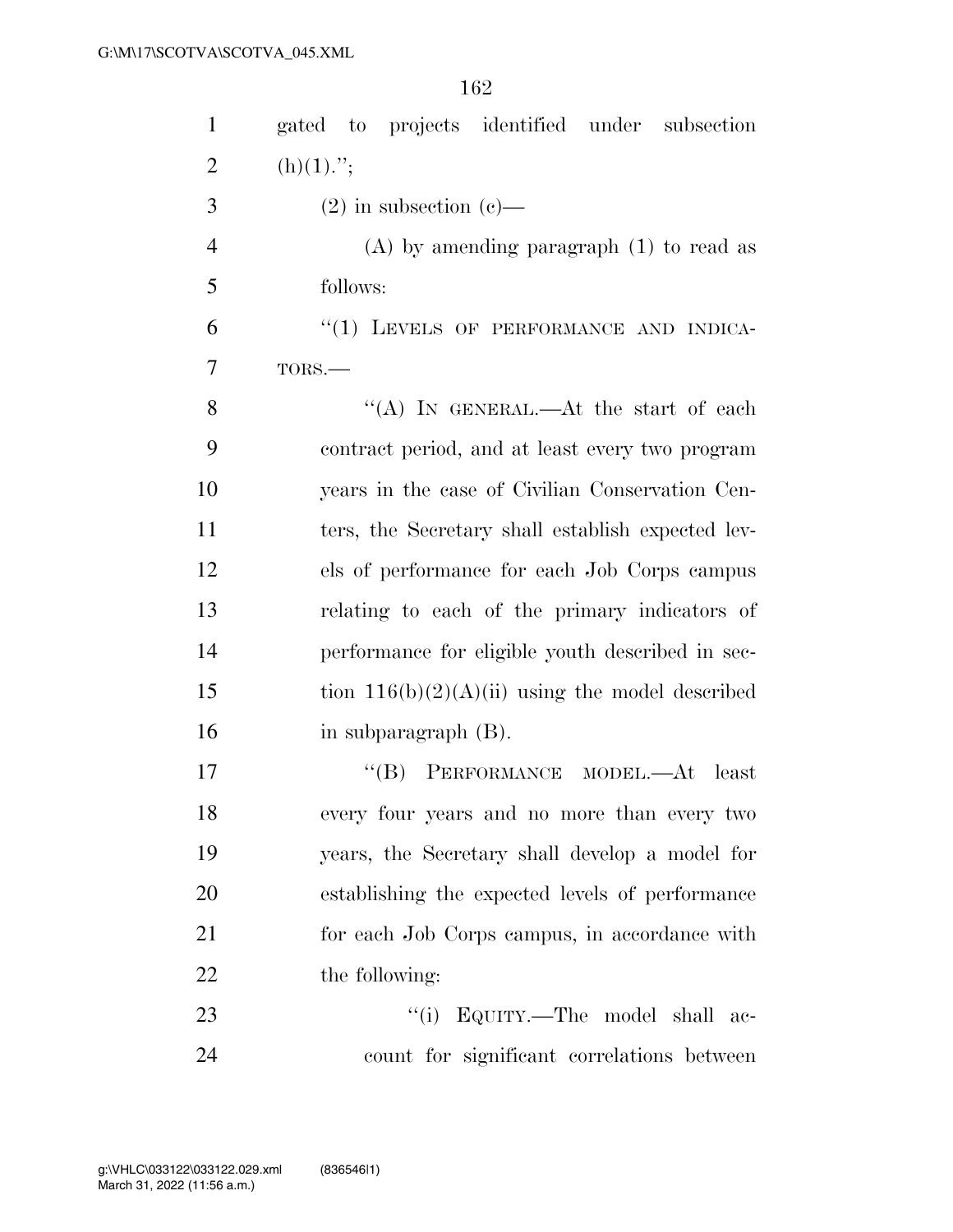| $\mathbf{1}$   | various factors and student outcomes, in-         |
|----------------|---------------------------------------------------|
| $\overline{2}$ | cluding:                                          |
| 3              | "(I) Student demographics, in-                    |
| $\overline{4}$ | cluding age, gender, race, ethnicity,             |
| 5              | documented disabilities, and education            |
| 6              | level on entry.                                   |
| $\overline{7}$ | "(II) Employment conditions in                    |
| 8              | students' home communities.                       |
| 9              | "(ii) DEVELOPMENT.—The model                      |
| 10             | shall be developed by subject matter ex-          |
| 11             | perts in the fields of Job Corps operations,      |
| 12             | program evaluation, statistical analysis,         |
| 13             | and related fields using available Job            |
| 14             | Corps data as well as regional economic           |
| 15             | data.                                             |
| 16             | "(iii) TRANSPARENCY.—The perform-                 |
| 17             | ance model and the past effectiveness met-        |
| 18             | ric identified in section $147(a)(2)(B)(i)$ , in- |
| 19             | cluding the procedures outlined in section        |
| 20             | $147(a)(2)(B)(iv)$ , shall be published for       |
| 21             | comment in the Federal Register.";                |
| 22             | $(B)$ in paragraph $(2)$ —                        |
| 23             | (i) in subparagraph $(A)$ , by striking           |
| 24             | "and" at the end; and                             |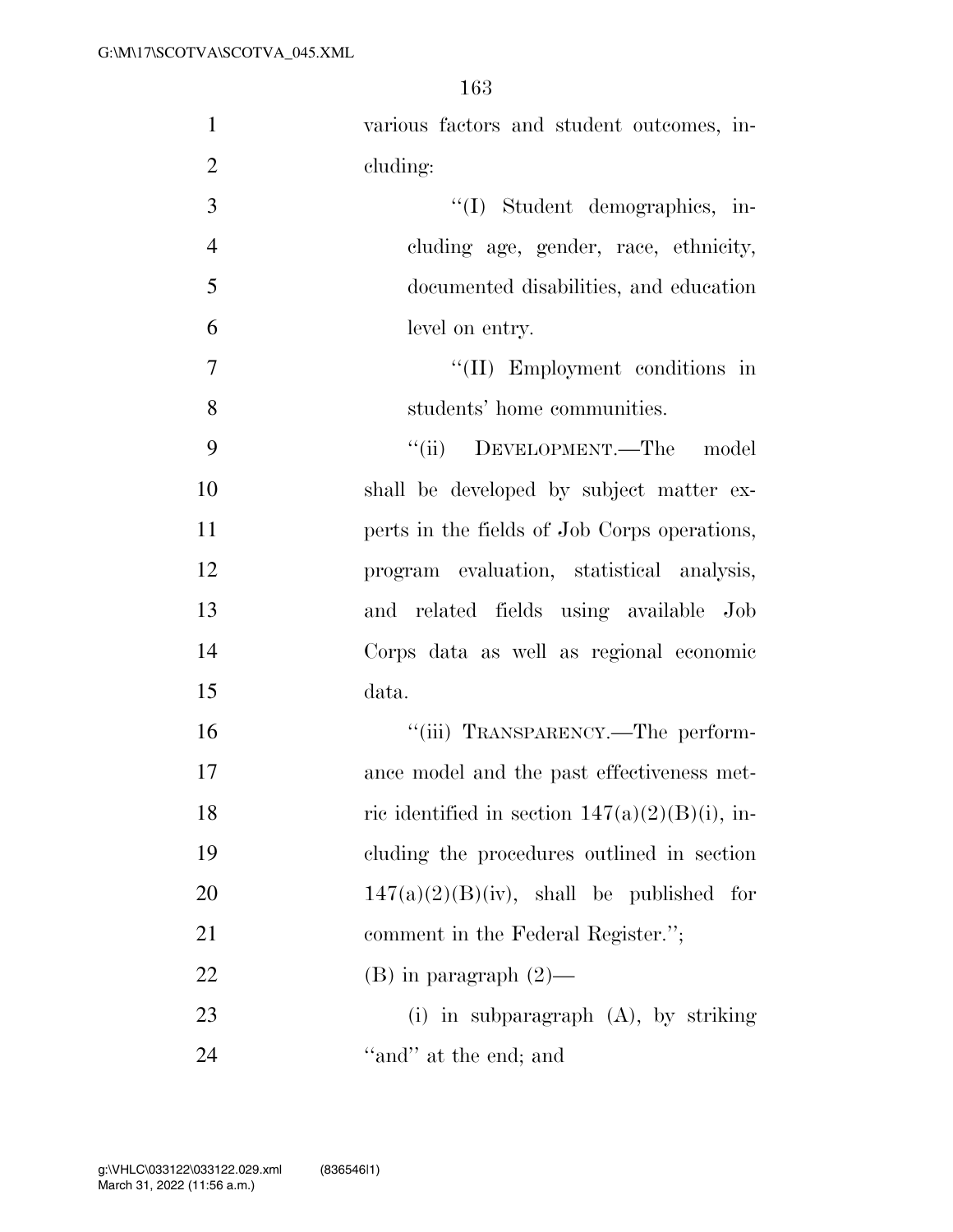| $\mathbf{1}$   | (ii) by striking subparagraph (B) and             |
|----------------|---------------------------------------------------|
| $\overline{2}$ | inserting the following:                          |
| 3              | $\lq\lq$ the number of enrollees recruited that   |
| $\overline{4}$ | meet the requirements of section $144(a)$ ; and   |
| 5              | "(C) the measurement described in sub-            |
| 6              | paragraph $(K)$ of subsection $(d)(1)$ ."; and    |
| 7              | $(C)$ in paragraph $(4)$ —                        |
| 8              | (i) in subparagraph $(A)$ , by striking           |
| 9              | "and" at the end;                                 |
| 10             | (ii) in subparagraph $(B)$ , by striking          |
| 11             | the period at the end and inserting ";            |
| 12             | and"; and                                         |
| 13             | (iii) by adding at the end the fol-               |
| 14             | lowing:                                           |
| 15             | "(C) information on the performance of            |
| 16             | the Job Corps selection process in section        |
| 17             | $147(a)(2)$ with respect to increasing perform-   |
| 18             | ance as measured pursuant to subparagraph         |
| 19             | $(A)$ , specifically including information on the |
| 20             | performance of each Job Corps campus as com-      |
| 21             | pared to its annual performance immediately       |
| 22             | prior to its current operating agreement.'"       |
| 23             | $(3)$ in subsection $(d)(1)$ —                    |
| 24             | $(A)$ by striking subparagraph $(I)$ ; and        |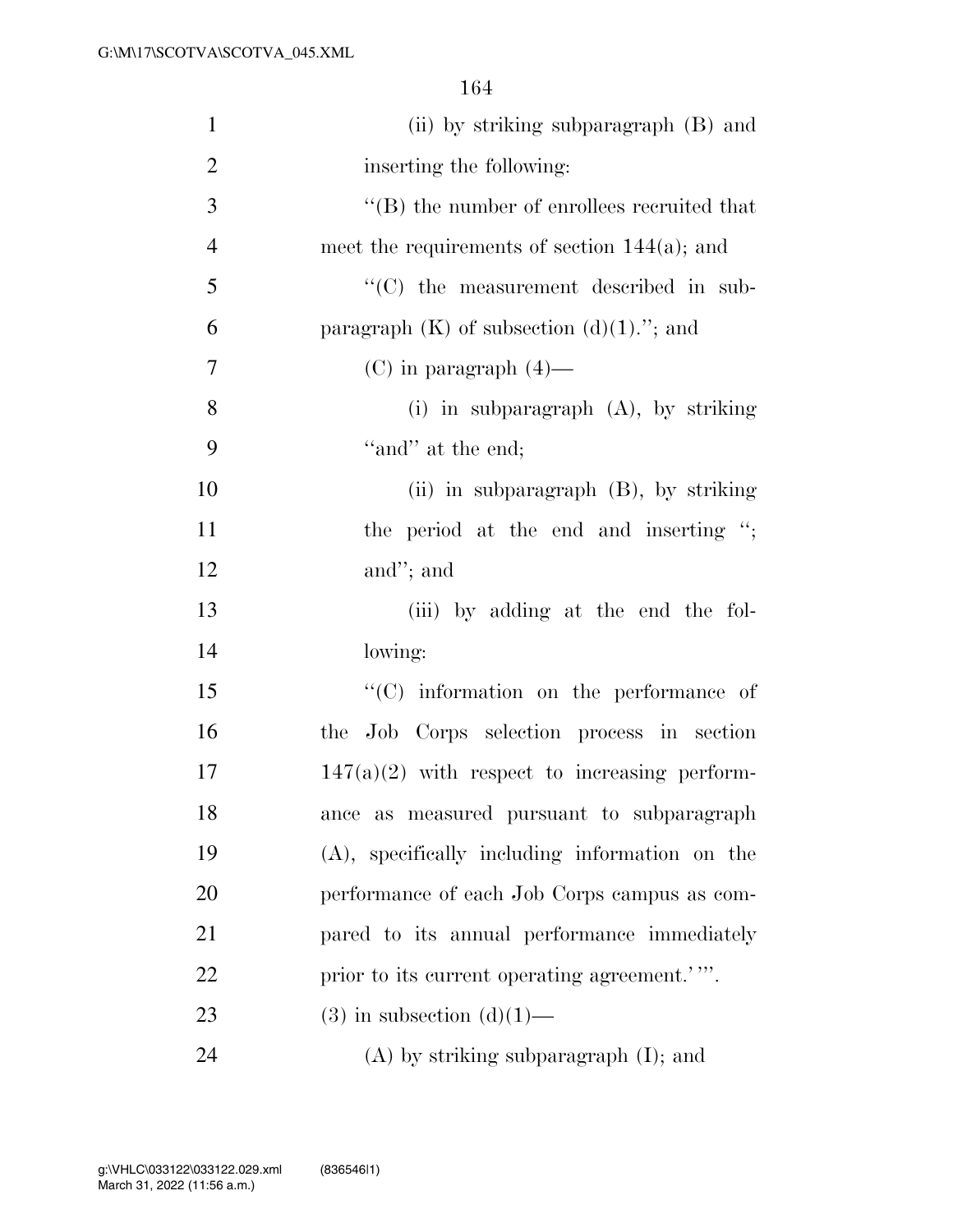| $\mathbf{1}$   | $(B)$ by redesignating subparagraphs $(J)$                  |
|----------------|-------------------------------------------------------------|
| $\overline{2}$ | through $(O)$ as subparagraphs $(I)$ through $(N)$ ,        |
| 3              | respectively;                                               |
| $\overline{4}$ | $(4)$ in subsection $(f)$ —                                 |
| 5              | (A) in paragraph $(2)$ —                                    |
| 6              | (i) in subparagraph $(E)$ , by adding                       |
| 7              | "or" at the end;                                            |
| 8              | (ii) in subparagraph $(F)$ , by striking                    |
| 9              | "; or" and inserting a period; and                          |
| 10             | (iii) by striking subparagraph $(G)$ ;                      |
| 11             | and                                                         |
| 12             | $(B)$ by amending paragraph $(4)$ to read as                |
| 13             | follows:                                                    |
| 14             | "(4) CIVILIAN CONSERVATION CENTERS.—In                      |
| 15             | addition to the primary indicators of performance           |
| 16             | specified in subsection $(c)(1)$ , Civilian Conservation    |
| 17             | Centers shall be evaluated on their contribution to         |
| 18             | the nation's conservation goals by the Secretaries of       |
| 19             | Agriculture and Labor. If the Secretaries jointly           |
| 20             | conclude that a Civilian Conservation Center is not         |
| 21             | meeting these dual performance goals, they may              |
| 22             | take performance improvement actions described in           |
| 23             | subparagraph $(A)$ , $(B)$ , or $(C)$ of paragraph $(2)$ of |
| 24             | this subsection."; and                                      |
| 25             | $(5)$ in subsection $(g)(2)$ —                              |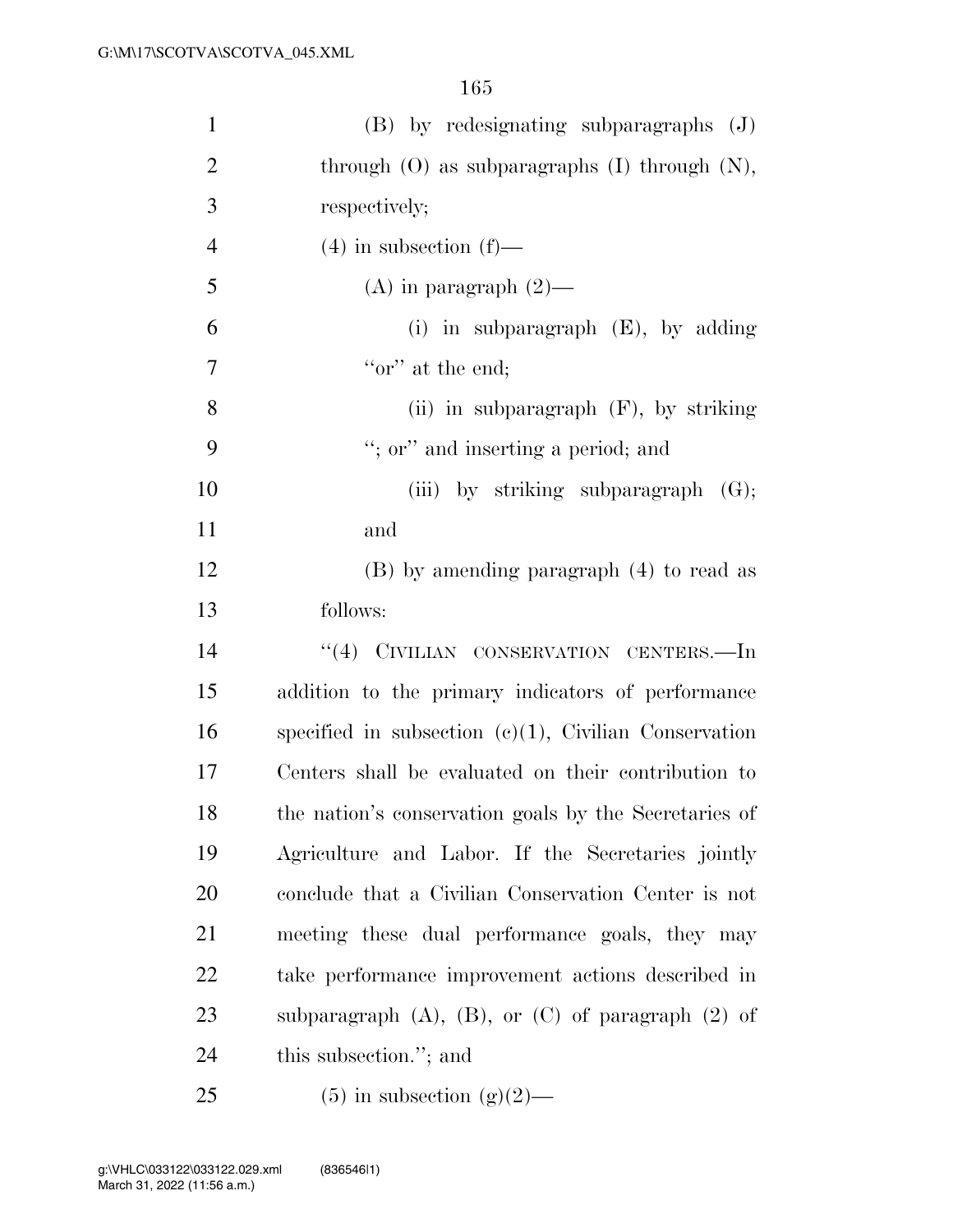| $\mathbf{1}$   | $(A)$ by striking "has entered" and insert-                              |
|----------------|--------------------------------------------------------------------------|
| $\overline{2}$ | ing "enters"; and                                                        |
| 3              | (B) by striking "comply" and inserting                                   |
| $\overline{4}$ | "attest to compliance".                                                  |
| 5              | (n) TECHNICAL AMENDMENT.—Subtitle C of title I                           |
| 6              | $(29 \text{ U.S.C. } 3191 \text{ et seq.})$ is amended by striking "Com- |
| 7              | mittee on Education and the Workforce" each place it ap-                 |
| 8              | pears and inserting "Committee on Education and                          |
| 9              | Labor".                                                                  |
| 10             | (o) AUTHORIZATION OF APPROPRIATIONS.-Section                             |
| 11             | $162$ (29 U.S.C. 3212) is amended to read as follows:                    |
| 12             | "SEC. 162. AUTHORIZATION OF APPROPRIATIONS.                              |
| 13             | "(a) IN GENERAL.—There are authorized to be ap-                          |
| 14             | propriated to carry out this subtitle—                                   |
| 15             | "(1) $$1,809,857,925$ for fiscal year 2023;                              |
| 16             | "(2) $$1,873,202,952$ for fiscal year 2024;                              |
| 17             | $(3)$ \$1,938,765,056 for fiscal year 2025;                              |
| 18             | "(4) $$2,006,621,833$ for fiscal year 2026;                              |
| 19             | $(5)$ \$2,076,853,597 for fiscal year 2027; and                          |
| 20             | $(6)$ \$2,149,543,473 for fiscal year 2028.                              |
| 21             | "(b) CONSTRUCTION COSTS.—Of the amount author-                           |
| 22             | ized in subsection (a) for each of fiscal years 2023 through             |
| 23             | $2028$ , $$107,800,000$ shall be for construction, rehabilita-           |
| 24             | tion, and acquisition of Job Corps Campuses.".                           |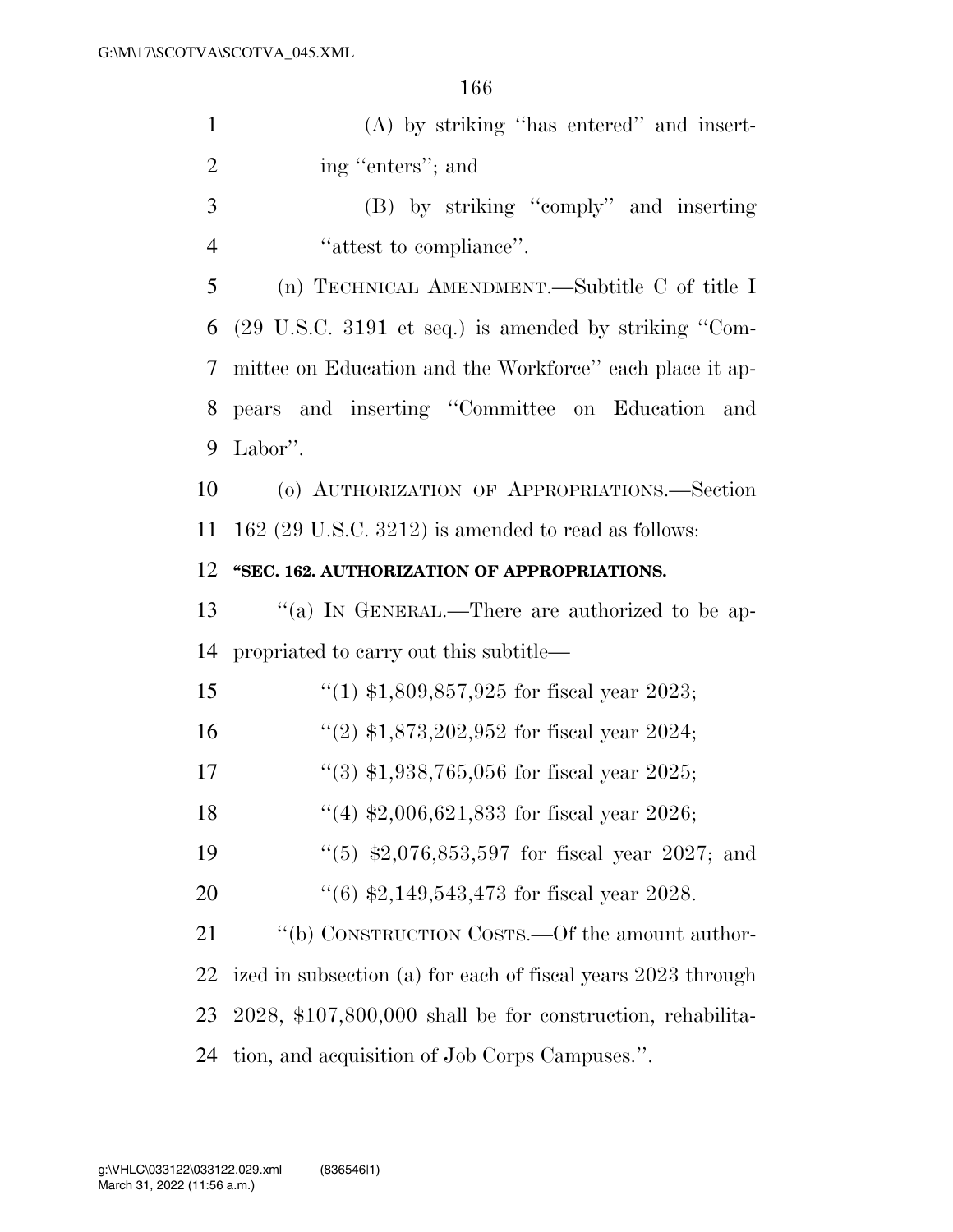# **Subtitle D—National Programs**

## **SEC. 271. NATIVE AMERICAN PROGRAMS.**

| 3              | Section 166 (29 U.S.C. 3221) is amended—             |
|----------------|------------------------------------------------------|
| $\overline{4}$ | $(1)$ in subsection $(e)$ , by striking ", on a com- |
| 5              | petitive basis,";                                    |
| 6              | $(2)$ in subsection $(d)$ —                          |
| 7              | $(A)$ in paragraph $(1)$ —                           |
| 8              | (i) in subparagraph $(A)$ , by striking              |
| 9              | "and" at the end;                                    |
| 10             | (ii) in subparagraph (B), by striking                |
| 11             | the period at the end and inserting ";               |
| 12             | and"; and                                            |
| 13             | (iii) by adding at the end the fol-                  |
| 14             | lowing:                                              |
| 15             | $\lq\lq$ are evidence-based, to the extent           |
| 16             | practicable."; and                                   |
| 17             | $(B)$ by amending paragraph $(2)$ to read as         |
| 18             | follows:                                             |
| 19             | "(2) WORKFORCE DEVELOPMENT ACTIVITIES                |
| 20             | AND SUPPLEMENTAL SERVICES.-Funds made avail-         |
| 21             | able under subsection (c) shall be used for-         |
| 22             | "(A) comprehensive workforce development             |
| 23             | activities for Indians, Alaska Natives, or Native    |
| 24             | Hawaiians, including training on entrepre-           |
| 25             | neurial skills; or                                   |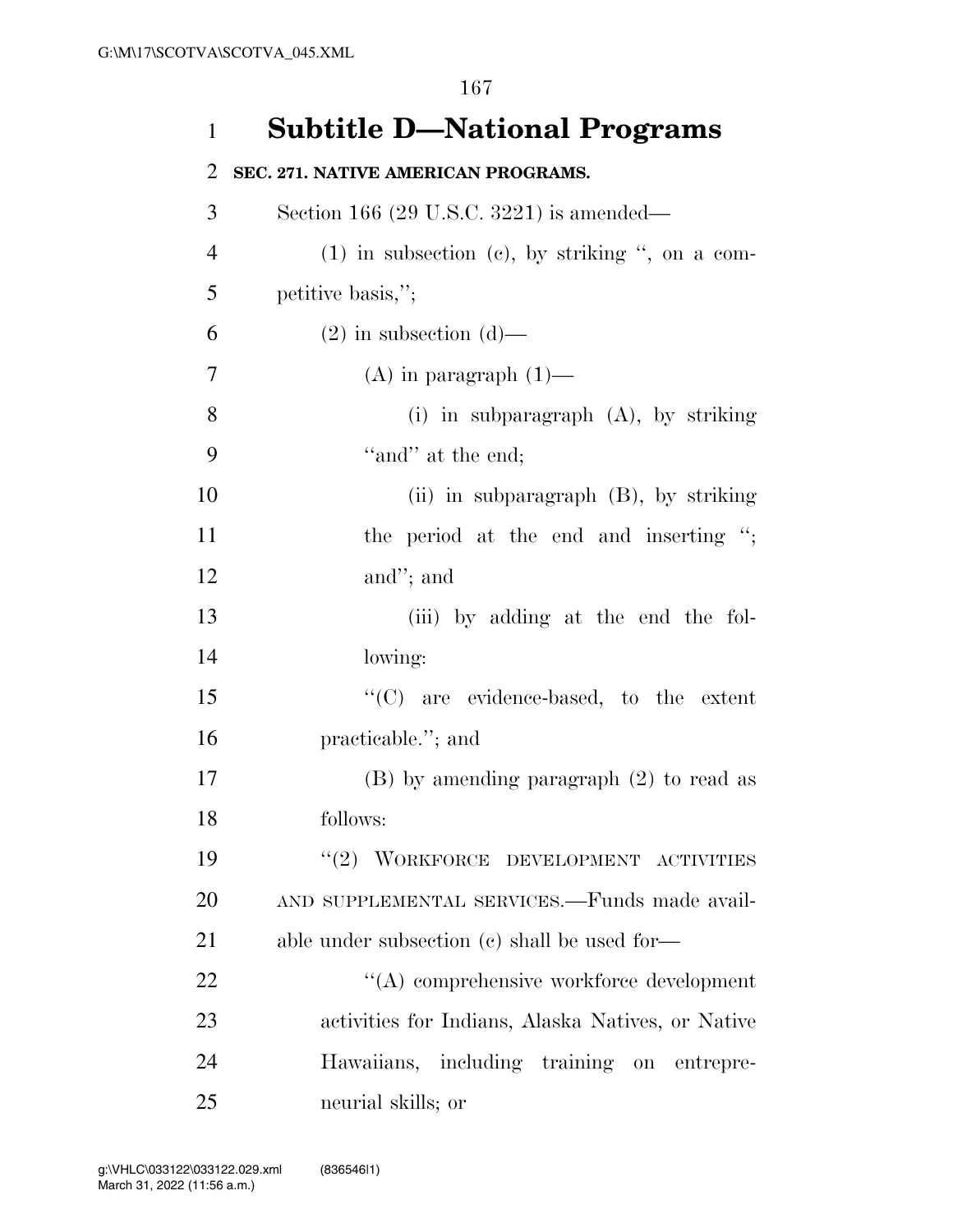| $\mathbf{1}$   | "(B) supplemental services for Indian,        |
|----------------|-----------------------------------------------|
| $\overline{2}$ | Alaska Native, or Native Hawaiian youth on or |
| 3              | near Indian reservations and in Oklahoma,     |
| $\overline{4}$ | Alaska, or Hawaii."; and                      |
| 5              | $(3)$ in subsection $(i)$ —                   |
| 6              | $(A)$ in paragraph $(1)$ —                    |
| 7              | (i) in the heading, by striking "UNIT"        |
| 8              | and inserting "DIVISION"; and                 |
| 9              | (ii) by striking "unit" and inserting         |
| 10             | "division";                                   |
| 11             | $(B)$ in paragraph $(4)$ —                    |
| 12             | (i) by amending subparagraph $(B)$ to         |
| 13             | read as follows:                              |
| 14             | $\lq\lq$ (B) COMPOSITION.—                    |
| 15             | "(i) IN GENERAL.—The Council shall            |
| 16             | be composed of individuals, appointed by      |
| 17             | the Secretary, who are representatives of     |
| 18             | the entities described in subsection (c).     |
| 19             | "(ii) VACANCIES.—Any member ap-               |
| 20             | pointed to fill a vacancy occurring before    |
| 21             | the expiration of the term for which the      |
| 22             | member's predecessor was appointed shall      |
| 23             | be appointed only for the remainder of that   |
| 24             | term. A member may serve after the expi-      |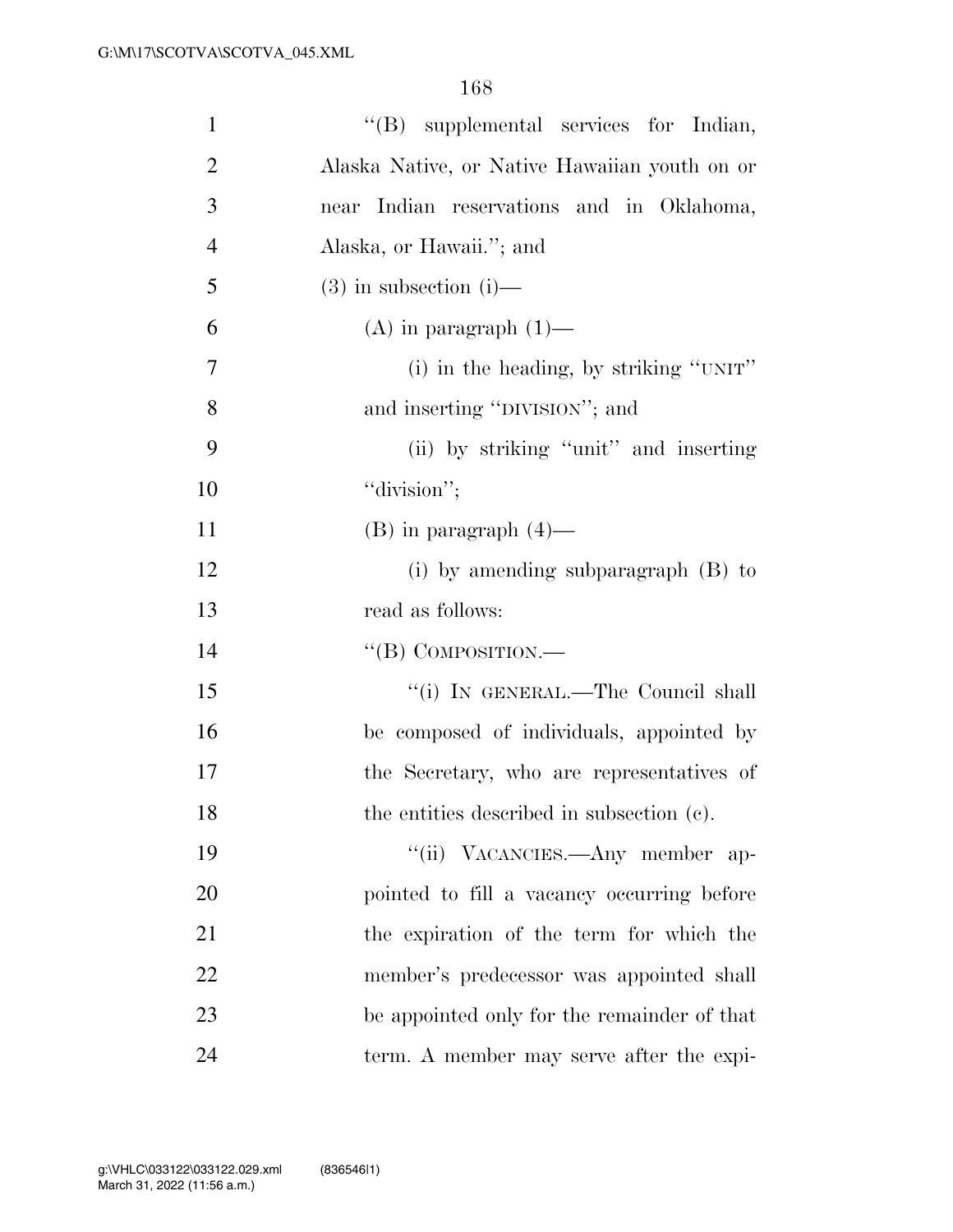| $\mathbf{1}$   | ration of that member's term until a suc-            |
|----------------|------------------------------------------------------|
| $\overline{2}$ | cessor has taken office."; and                       |
| 3              | (ii) in subparagraph $(C)$ , by striking             |
| $\overline{4}$ | "unit" and inserting "division"; and                 |
| 5              | $(C)$ in paragraph $(5)$ , by striking "unit"        |
| 6              | and inserting "division".                            |
| 7              | SEC. 272. MIGRANT AND SEASONAL FARMWORKER PRO-       |
| 8              | <b>GRAMS.</b>                                        |
| 9              | Section 167 (29 U.S.C. 3222) is amended—             |
| 10             | $(1)$ in subsection (d), by inserting "be used for   |
| 11             | the 4-year period for which funds are provided under |
| 12             | this section, and which may" after "which may,";     |
| 13             | $(2)$ in subsection $(h)$ —                          |
| 14             | $(A)$ in the heading, by inserting "; FUND-          |
| 15             | ING OBLIGATION" after "FUNDING ALLOCA-               |
| 16             | $TION''$ ;                                           |
| 17             | (B) by striking "From the" and inserting             |
| 18             | the following:                                       |
| 19             | "(1) FUNDING ALLOCATION.—From the"; and              |
| 20             | (C) by adding at the end the following:              |
| 21             | $``(2)$ FUNDING OBLIGATION.—                         |
| 22             | "(A) IN GENERAL.—Funds appropriated                  |
| 23             | and made available to carry out this section for     |
| 24             | any fiscal year may be obligated to any entity       |
| 25             | described in subsection (b) during the period        |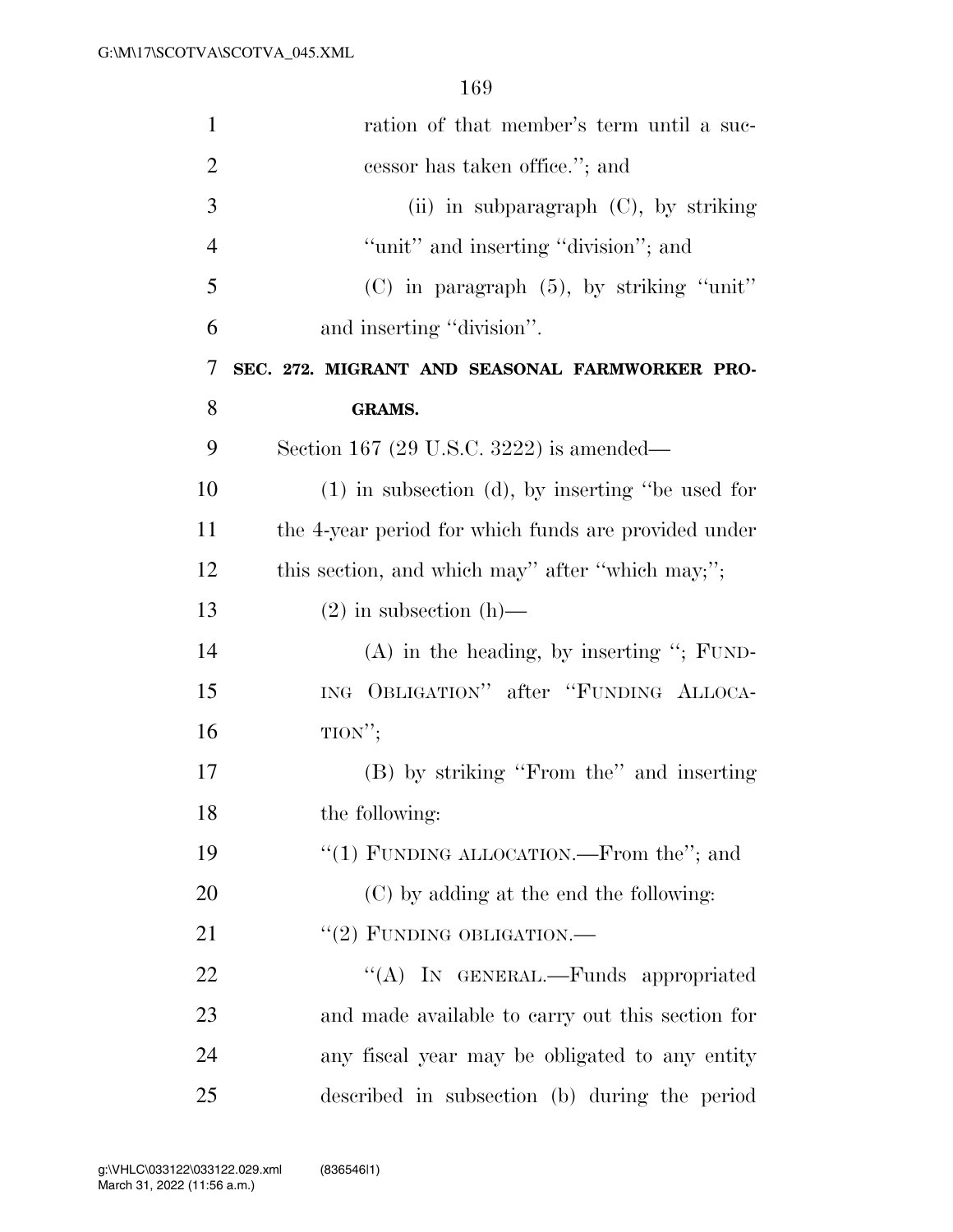beginning on April 1 of the calendar year that begins during such fiscal year, and ending on June 30 of the following calendar year.

 ''(B) OBLIGATED AMOUNT.—Funds made available under this section for a fiscal year to any entity described in subsection (b) shall be obligated and available for expenditure by such entity for the period beginning on July 1 of the calendar year that begins during such fiscal year, and ending on June 30 of the following calendar year, except that the Secretary may extend such period if the Secretary determines that such extension is necessary to ensure the effective use of such funds by such entity.''; and 15 (3) in subsection (i)(3)(A)(i), by striking "12" 16 and inserting "8".

### **SEC. 273. TECHNICAL ASSISTANCE.**

18 Section  $168(a)(1)$  (29 U.S.C.  $3223(a)(1)$ ) is amend-ed—

 (1) in the matter preceding subparagraph (A), by striking ''staff development'' and inserting ''pro-fessional development for staff'';

 (2) in subparagraph (C), by inserting ''profes-sional development and'' after ''the'';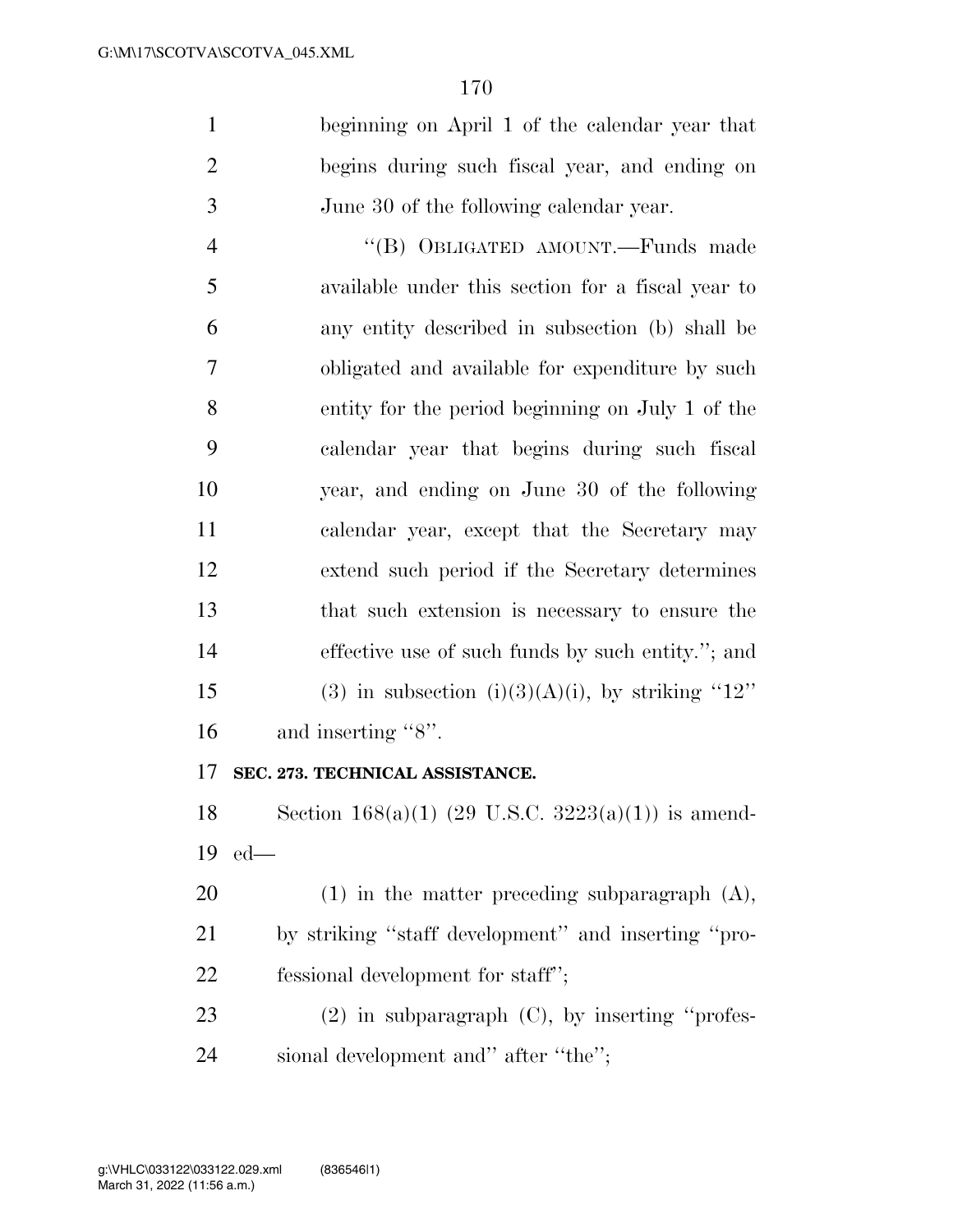| $\mathbf{1}$   | $(3)$ in subparagraph $(D)$ , by inserting "profes-  |
|----------------|------------------------------------------------------|
| $\overline{2}$ | sional development and" after "the";                 |
| 3              | $(4)$ in subparagraph $(G)$ , by striking "and" at   |
| 4              | the end;                                             |
| 5              | $(5)$ in subparagraph $(H)$ , by striking the period |
| 6              | at the end and inserting "; and"; and                |
| 7              | $(6)$ by adding at the end the following:            |
| 8              | $\lq\lq$ the training of staff at one-stop cen-      |
| 9              | on trauma-informed approaches, gender<br>ters        |
| 10             | and racial biases, and the unique safety chal-       |
| 11             | lenges faced by survivors of gender-based vio-       |
| 12             | lence.".                                             |
| 13             | SEC. 274. EVALUATIONS AND RESEARCH.                  |
| 14             | Section 169 (29 U.S.C. 3224) is amended—             |
|                |                                                      |
| 15             | $(1)$ in subsection $(a)$ —                          |
| 16             | (A) in paragraph $(4)$ , by striking "2019"          |
| 17             | and inserting "2027"; and                            |
| 18             | (B) in paragraph (6), by striking "the               |
| 19             | Workforce" and inserting "Labor";                    |
| 20             | $(2)$ in subsection $(b)$ —                          |
| 21             | $(A)$ in paragraph $(1)$ , by striking "the          |
| 22             | Workforce" and inserting "Labor"; and                |
| 23             | $(B)$ in paragraph $(4)$ —                           |
| 24             | (i) by striking subparagraphs<br>(B)                 |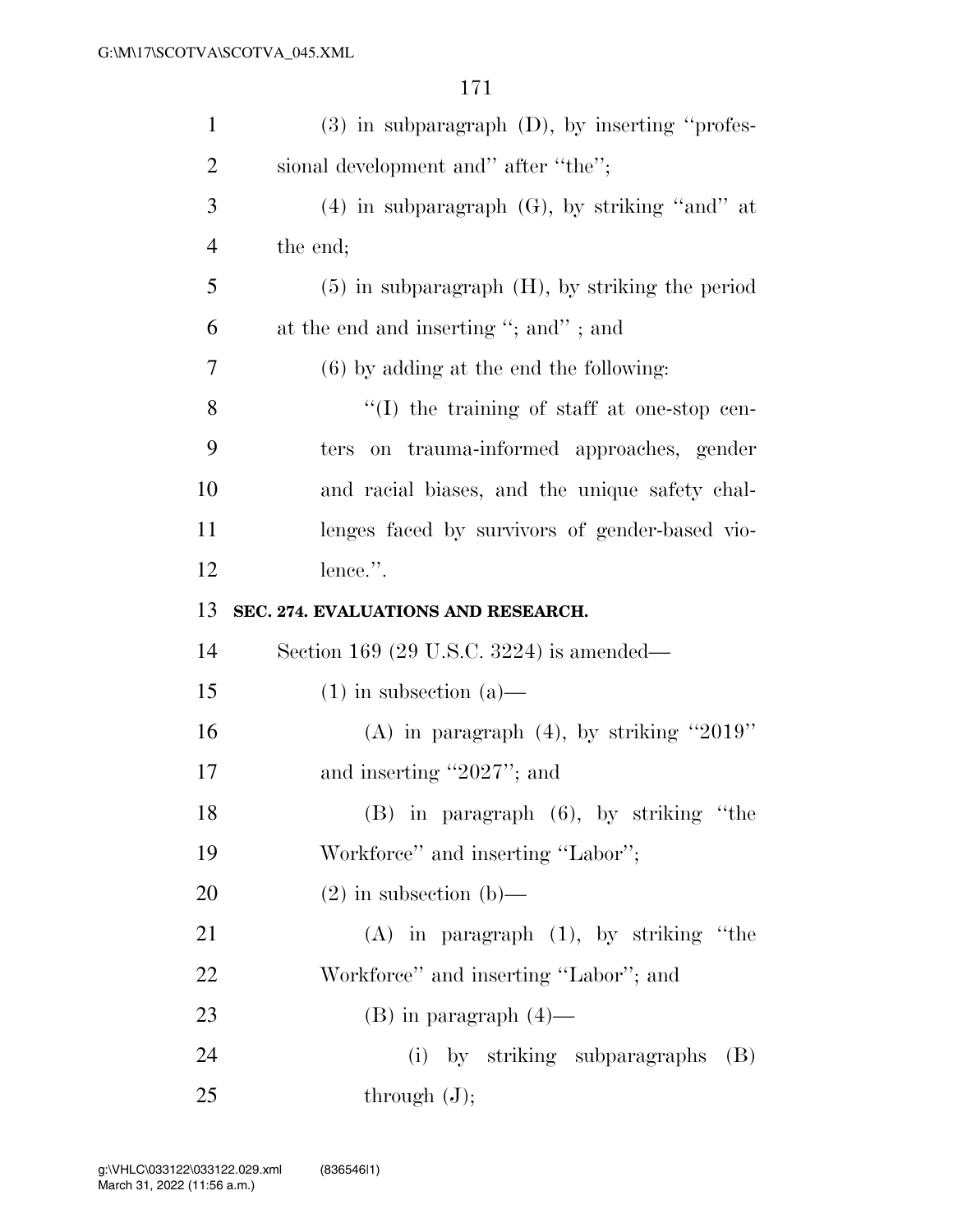| $\mathbf{1}$   | (ii) by redesignating subparagraph                |
|----------------|---------------------------------------------------|
| $\overline{2}$ | $(K)$ as subparagraph $(C)$ ;                     |
| 3              | (iii) by inserting after subparagraph,            |
| $\overline{4}$ | the following:                                    |
| 5              | "(B) STUDY ON CORRECTIONAL<br>EDU-                |
| 6              | CATION AND TRAINING.—The Secretary of             |
| $\overline{7}$ | Labor, in coordination with the Secretary of      |
| 8              | Education, may conduct a study to determine       |
| 9              | the feasibility of, and potential means to rep-   |
| 10             | licate the measurement of recidivism for former   |
| 11             | criminal offenders who participated in adult      |
| 12             | employment and training activities under this     |
| 13             | title or correctional institution education pro-  |
| 14             | grams under title II to improve the quality and   |
| 15             | performance of such services or activities."; and |
| 16             | $(iv)$ in subparagraph $(C)$ , as so redes-       |
| 17             | ignated, by striking "the Workforce" and          |
| 18             | inserting "Labor";                                |
| 19             | (3) by redesignating subsection (c) as sub-       |
| 20             | section (d); and                                  |
| 21             | (4) by inserting after subsection (b) the fol-    |
| 22             | lowing:                                           |
| 23             | "(c) WORKFORCE DEVELOPMENT INNOVATION             |
| 24             | FUND.                                             |
| 25             | $``(1)$ PROGRAM AUTHORIZED.—                      |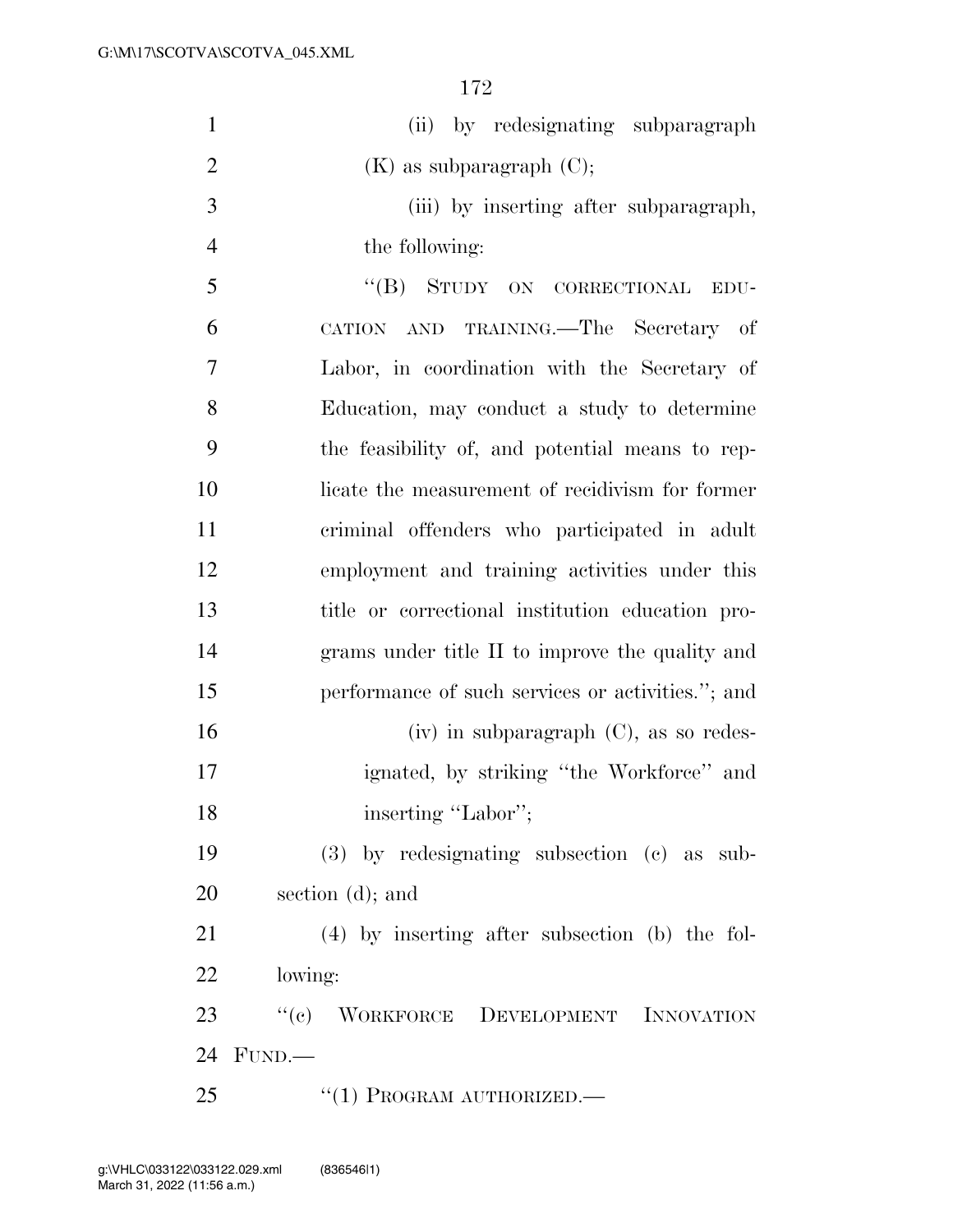1 ''(A) IN GENERAL.—The Secretary may award workforce development innovation grants, on a competitive basis, to eligible enti- ties to enable such entities to— ''(i) create, implement, replicate, or take to scale entrepreneurial, evidence- based, field-initiated innovation programs and services for improving the design and delivery of employment and training serv- ices that generate long-term improvements 11 in the performance of the workforce devel- opment system, in outcomes for job-seekers (including individuals with barriers to em- ployment), and in the cost-effectiveness of programs and services; and ''(ii) rigorously evaluate such pro- grams and services in accordance with this subsection.

19 "(B) DESCRIPTION OF GRANTS.—The grants described in subparagraph (A) shall in-clude—

 $\frac{1}{2}$   $\frac{1}{2}$   $\frac{1}{2}$   $\frac{1}{2}$   $\frac{1}{2}$   $\frac{1}{2}$   $\frac{1}{2}$   $\frac{1}{2}$   $\frac{1}{2}$   $\frac{1}{2}$   $\frac{1}{2}$   $\frac{1}{2}$   $\frac{1}{2}$   $\frac{1}{2}$   $\frac{1}{2}$   $\frac{1}{2}$   $\frac{1}{2}$   $\frac{1}{2}$   $\frac{1}{2}$   $\frac{1}{2}$   $\frac{1}{2}$   $\frac{1}{2}$  velopment, implementation, and feasibility testing of an innovation program or serv-ice, which prior research suggests has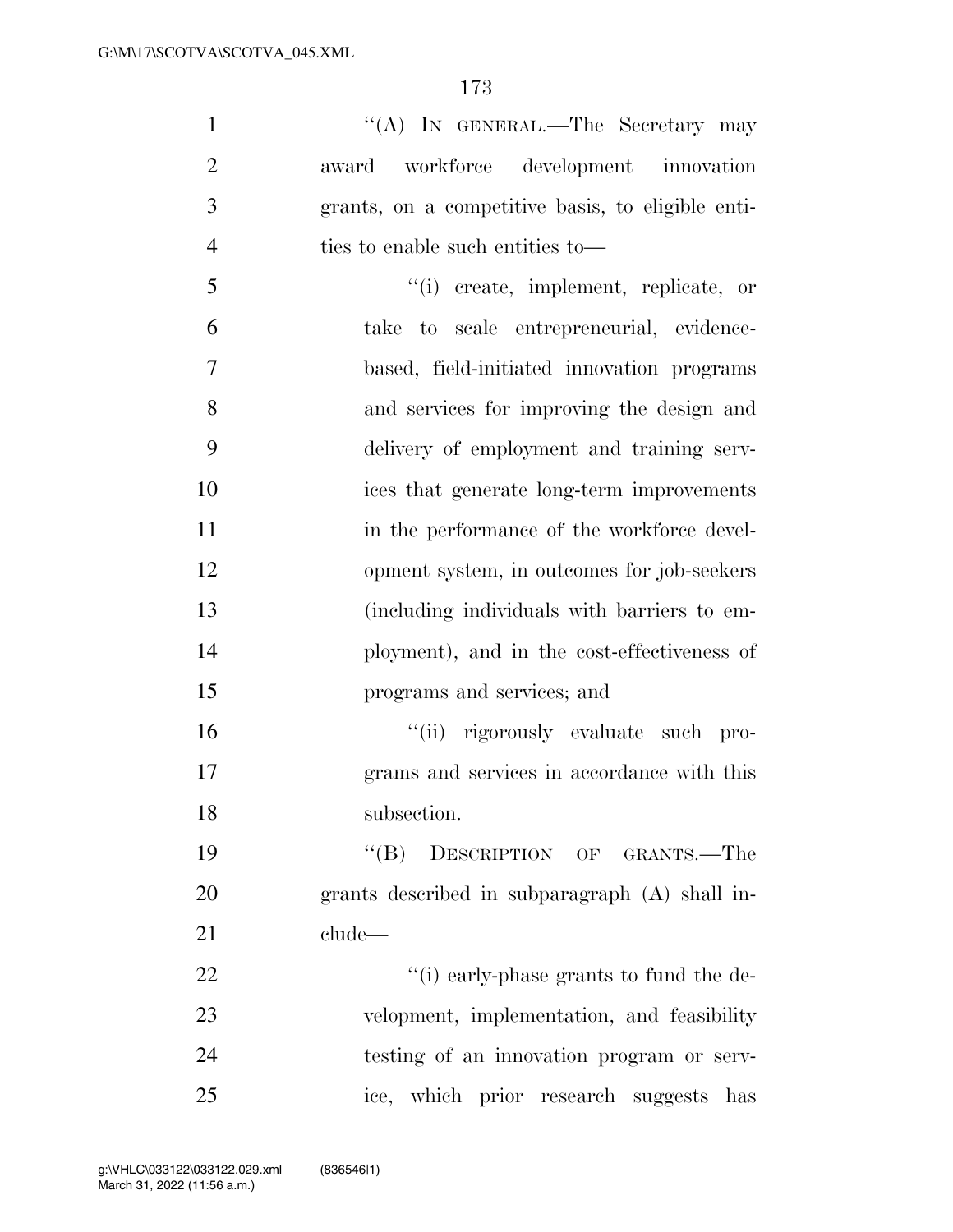| $\mathbf{1}$   | promise, for the purpose of determining       |
|----------------|-----------------------------------------------|
| $\overline{2}$ | whether such program or service can suc-      |
| 3              | cessfully improve the design and delivery of  |
| $\overline{4}$ | employment and training services that gen-    |
| 5              | erate long-term improvements in the per-      |
| 6              | formance of the workforce development         |
| 7              | system, in outcomes for job-seekers (in-      |
| 8              | cluding individuals with barriers to employ-  |
| 9              | ment), and in the cost-effectiveness of such  |
| 10             | programs and services;                        |
| 11             | "(ii) mid-phase grants to fund imple-         |
| 12             | mentation and a well-designed and well-im-    |
| 13             | plemented evaluation of such a program or     |
| 14             | service that has been successfully imple-     |
| 15             | mented under an early-phase grant de-         |
| 16             | scribed in clause (i) or other effort meeting |
| 17             | similar criteria, for the purpose of meas-    |
| 18             | uring the impact and cost effectiveness of    |
| 19             | such programs or services, using data col-    |
| 20             | lected pursuant to the implementation of      |
| 21             | such program or service, if possible; and     |
| 22             | "(iii) expansion grants to fund imple-        |
| 23             | mentation and a well-designed and well-im-    |
| 24             | plemented replication evaluation of such a    |
|                |                                               |

program or service that has been found to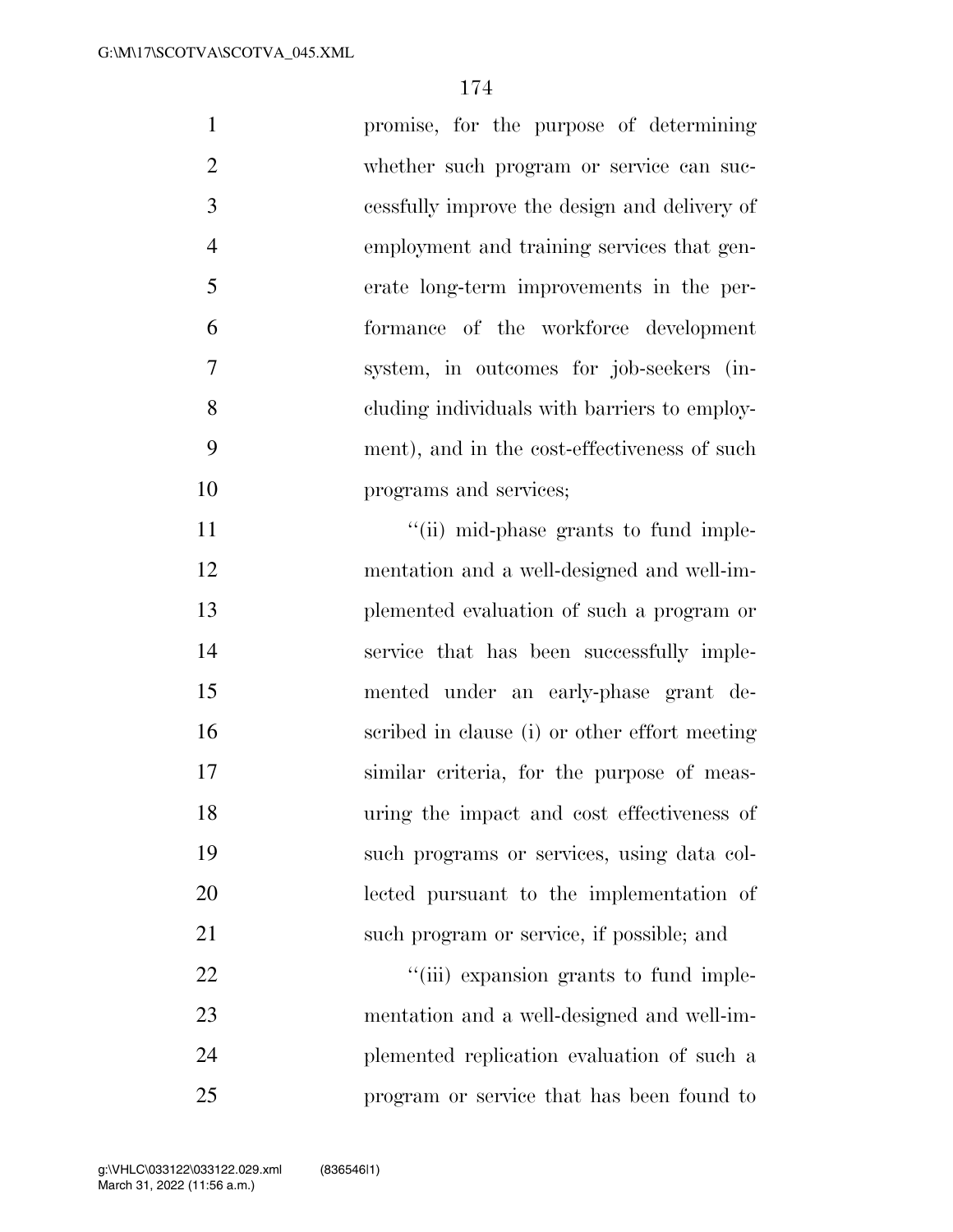| $\mathbf{1}$   | produce sizable, important impacts under a             |
|----------------|--------------------------------------------------------|
| $\overline{2}$ | mid-phase grant described in clause (ii) or            |
| 3              | other effort meeting similar criteria, for             |
| $\overline{4}$ | the purposes of—                                       |
| 5              | $\lq\lq$ determining whether such                      |
| 6              | impacts may be successfully repro-                     |
| 7              | duced and sustained over time; and                     |
| 8              | $\lq\lq$ (II) identifying the conditions in            |
| 9              | which such a program or service is                     |
| 10             | most effective.                                        |
| 11             | "(2) TECHNICAL ASSISTANCE.—Of the funds                |
| 12             | made available to carry out this subsection for a fis- |
| 13             | cal year, the Secretary shall reserve not more than    |
| 14             | 5 percent of the funds to-                             |
| 15             | $\lq\lq$ provide technical assistance to eligible      |
| 16             | entities, which may include preapplication work-       |
| 17             | shops, web-based seminars, and evaluation sup-         |
| 18             | port; and                                              |
| 19             | "(B) disseminate evidence-based best prac-             |
| 20             | tices.                                                 |
| 21             | "(3) DEFINITIONS.—In this subsection:                  |
| 22             | "(A) ELIGIBLE ENTITY.—The term 'eligi-                 |
| 23             | ble entity' means any of the following:                |
| 24             | $\lq\lq$ (i) A State board.                            |
| 25             | $\lq\lq$ (ii) A local board.                           |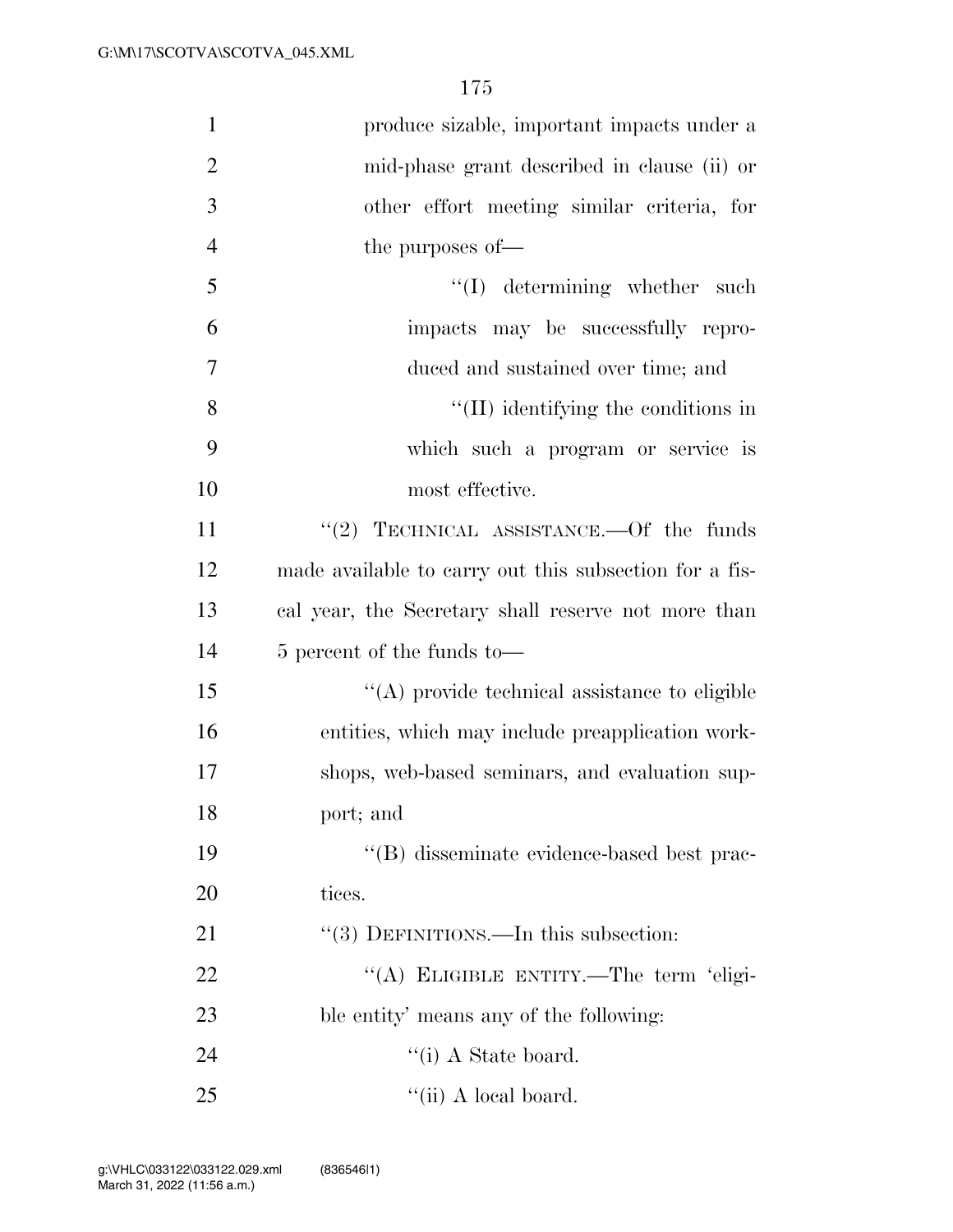| $\mathbf{1}$   | "(iii) An Indian tribe, tribal organiza-             |
|----------------|------------------------------------------------------|
| $\overline{2}$ | tion, Alaska Native entity, Indian-con-              |
| 3              | trolled organization serving Indians, or Na-         |
| $\overline{4}$ | tive Hawaiian organization that is eligible          |
| 5              | to receive an award under section 166.               |
| 6              | $``(iv)$ A community-based, nonprofit,               |
| $\overline{7}$ | or nongovernmental organization serving              |
| 8              | an underserved population.                           |
| 9              | $\lq\lq$ (v) A consortium of such entities de-       |
| 10             | scribed under clause (i) through clause              |
| 11             | (iv).                                                |
| 12             | "(B) WELL-DESIGNED AND WELL-IMPLE-                   |
| 13             | MENTED.—The term 'well-designed and well-            |
| 14             | implemented', as applied to an evaluation study,     |
| 15             | means a study that is replicable, uses pro-          |
| 16             | grammatic and control groups that are rep-           |
| 17             | resentative of the type of population served by      |
| 18             | the program, uses controls for aggregate shifts      |
| 19             | that might affect baseline numbers, does not         |
| 20             | have problems with attrition from the program,       |
| 21             | and takes measures to avoid creaming.                |
| 22             | "(4) AUTHORIZATION OF APPROPRIATIONS.                |
| 23             | There are authorized to be appropriated to carry out |
| 24             | this subsection, such sums as may be necessary for   |
| 25             | each of the fiscal years 2023 through 2028.".        |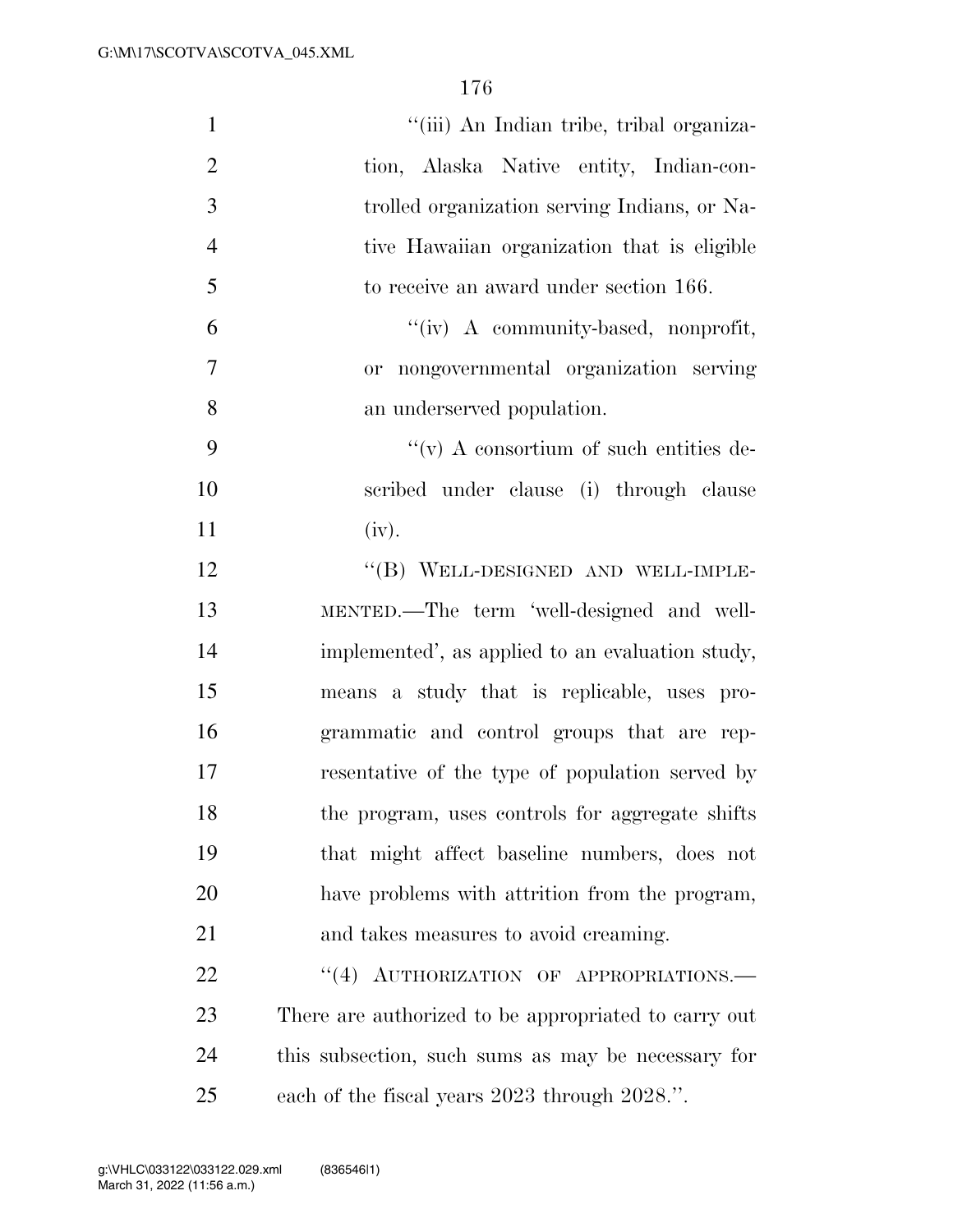#### **SEC. 275. NATIONAL DISLOCATED WORKER GRANTS.**

2 Section  $170(e)(1)(B)$  (29 U.S.C.  $3225(e)(1)(B)$ ) is amended by striking ''and any other'' and all that follows through ''dislocations.'' and inserting ''which may include a national or regional intermediary that provides employ-ment and training activities to dislocated workers.''.

### **SEC. 276. YOUTHBUILD PROGRAM.**

Section 171 (29 U.S.C. 3226) is amended—

- 9  $(1)$  in subsection  $(e)$ —
- (A) by amending paragraph (1) to read as follows:

12 <sup>"</sup>(1) RESERVATION, AMOUNT OF GRANTS.

 ''(A) RESERVATION.—In any fiscal year in which the amount appropriated to carry out this section is greater than \$125,000,000, the Secretary shall reserve 20 percent of such amount that is greater than \$125,000,000 for—

19  $\frac{1}{2}$  (i) grants to applicants that are lo- cated in rural areas (as defined by the Sec-21 retary); and

 $\frac{1}{1}$   $\frac{1}{1}$  programs operated by an Indian 23 tribe or for the benefit of the members of an Indian Tribe for the purpose of car- rying out YouthBuild programs approved under this section.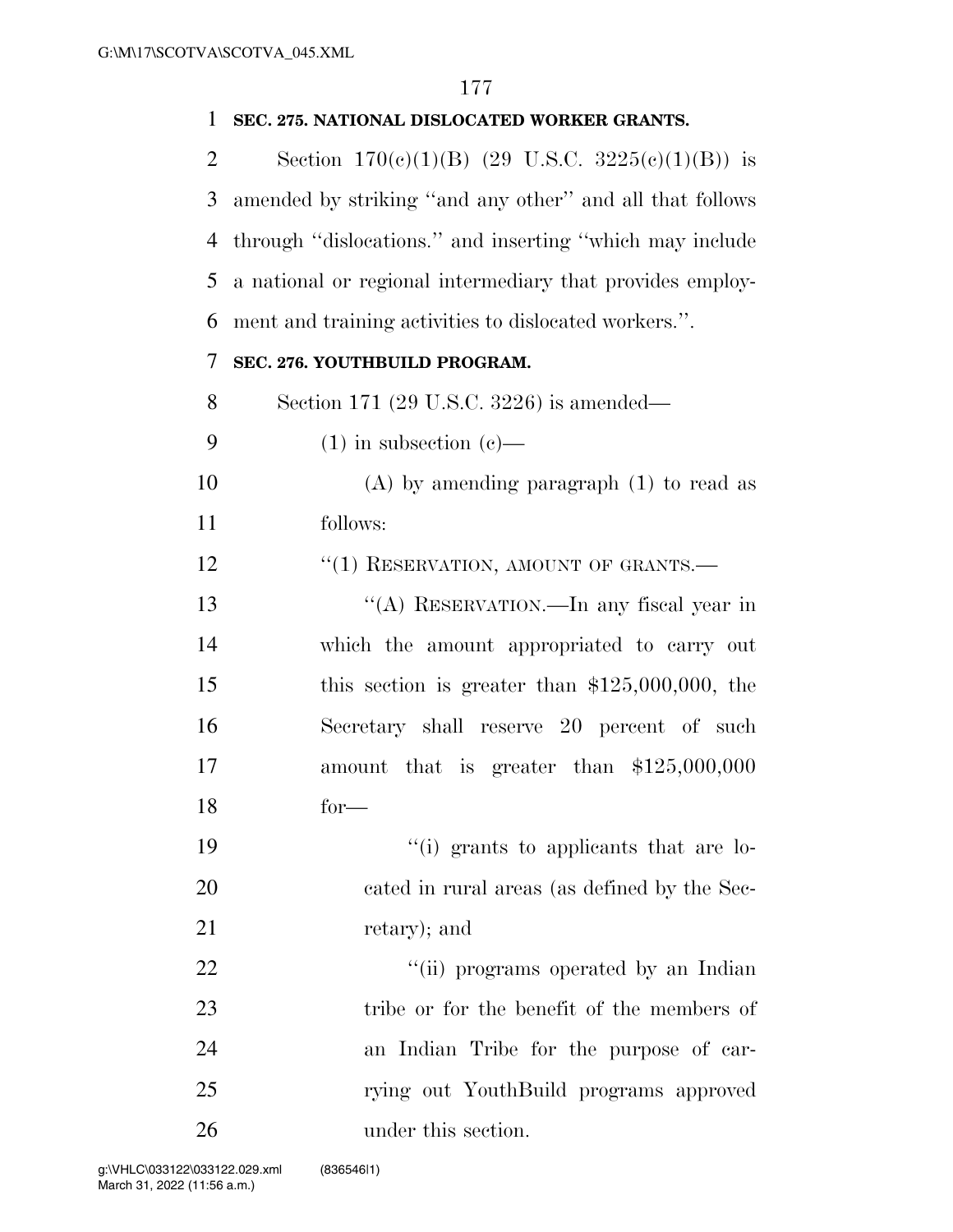| $\mathbf{1}$   | "(B) AMOUNT OF GRANTS.—After making                 |
|----------------|-----------------------------------------------------|
| $\overline{2}$ | the reservation described under subparagraph        |
| 3              | $(A)$ , the Secretary may use the remaining         |
| $\overline{4}$ | amount appropriated to carry out this section       |
| 5              | to make grants to applicants for the purpose of     |
| 6              | carrying out YouthBuild programs approved           |
| $\overline{7}$ | under this section.";                               |
| 8              | (B) in paragraph $(2)$ —                            |
| 9              | (i) in subparagraph $(A)$ —                         |
| 10             | (I) in clause (iv)(I), by striking                  |
| 11             | "language";                                         |
| 12             | (II) in clause (vii), by striking                   |
| 13             | "12" and inserting "24"; and                        |
| 14             | (ii) by adding at the end the fol-                  |
| 15             | lowing:                                             |
| 16             | "(I) Provision of meals and other food as-          |
| 17             | sistance that is offered to participants in con-    |
| 18             | junction with another activity described in this    |
| 19             | paragraph.                                          |
| 20             | "(J) Informing participants of their eligi-         |
| 21             | bility, and assisting participants in applying, for |
| 22             | Federal and State means tested benefit pro-         |
| 23             | grams, such as the supplemental nutrition as-       |
| 24             | sistance program, and assistance provided by        |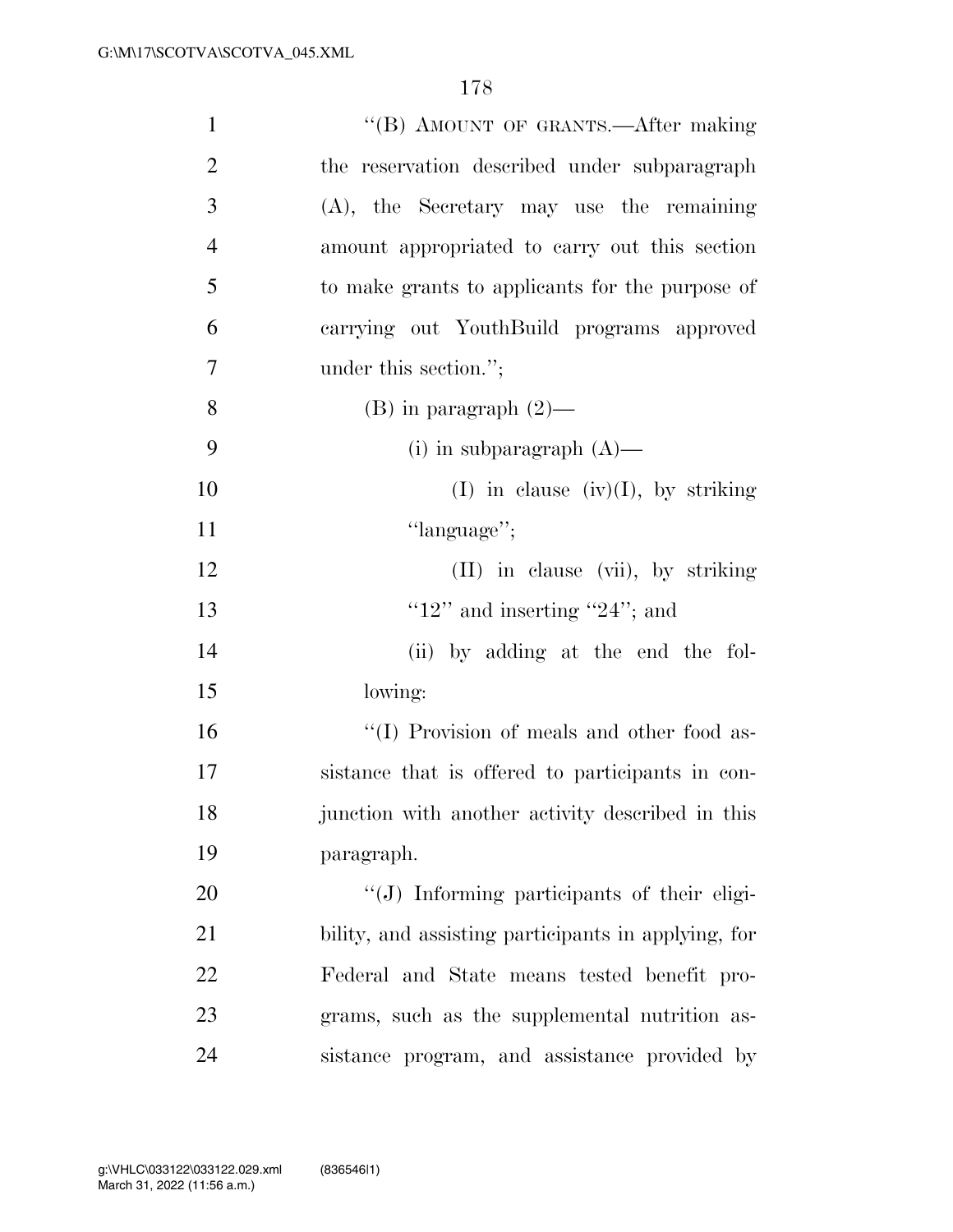| $\mathbf{1}$   | the State through the Child Care Development           |
|----------------|--------------------------------------------------------|
| $\overline{2}$ | Block Grant Act.                                       |
| 3              | "(K) Supportive services for individuals               |
| $\overline{4}$ | with disabilities to ensure such individuals may       |
| 5              | fully participate in a YouthBuild program.";           |
| 6              | and                                                    |
| $\overline{7}$ | (C) by adding at the end the following:                |
| 8              | $(6)$ USE OF FUNDS FOR MATCH.—Consistent               |
| 9              | with the requirements described under subsection       |
| 10             | $(e)(3)$ , an entity which receives a grant under this |
| 11             | section may use a portion of such grant to meet all    |
| 12             | or a portion of the requirement to provide matching    |
| 13             | funds under section $121(e)$ of the National and       |
| 14             | Community Service Act of 1990 (42 U.S.C.               |
| 15             | $12571(e)$ or any other such requirements under        |
| 16             | such Act.";                                            |
| 17             | $(2)$ in subsection $(e)(1)$ —                         |
| 18             | $(A)$ in subparagraph $(A)(ii)$ , by striking          |
| 19             | "youth offender" and inserting "youth justice-         |
| 20             | involved individual"; and                              |
| 21             | $(B)$ in subparagraph $(B)(i)$ , by striking           |
| 22             | deficient" and inserting<br>"basic<br>skills           |
| 23             | "foundational skill needs";                            |
| 24             | $(3)$ in subsection $(f)$ , by adding at the end the   |
| 25             | following:                                             |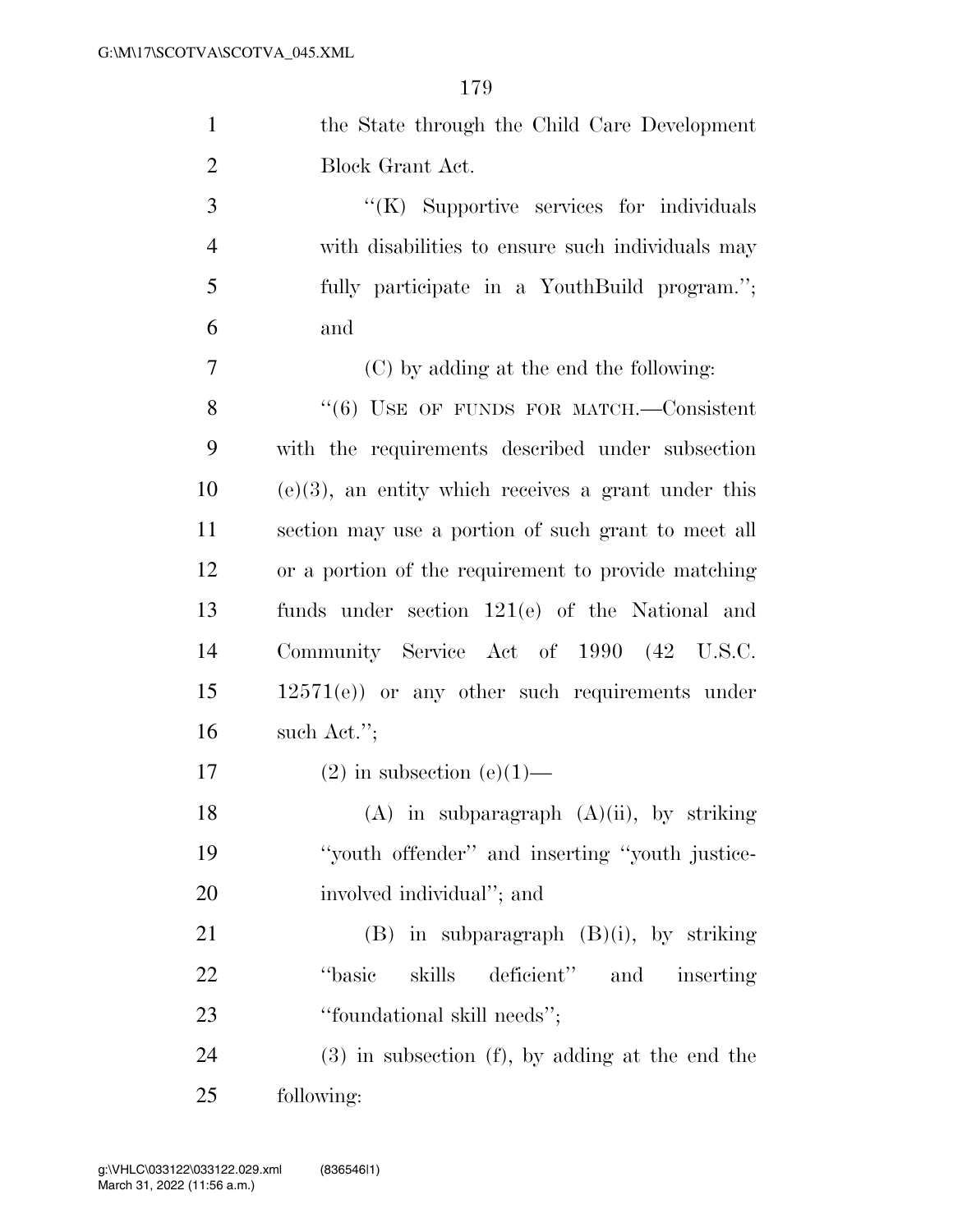''(3) CONSULTATION.—In establishing expected levels of performance under paragraph (1), the Sec- retary shall consult, on not less than an annual basis, with YouthBuild programs to ensure such lev- els of performance account for the workforce and postsecondary experiences of youth served by such programs.''; 8 (4) in subsection  $(g)$ , by adding at the end the following:  $(4)$  ANNUAL RELEASE OF FUNDING OPPOR- TUNITY ANNOUNCEMENT.—The Secretary shall, to the greatest extent practicable, announce new fund- ing opportunities for grants under this section dur- ing the same time period each year that such grants are announced. ''(5) STATE WAGE DATA.—States receiving grants under this Act shall facilitate access to wage data of participants in YouthBuild programs for the purpose of meeting the requirements of this section. Such facilitation shall not reduce any protections af- forded by the State that protect the privacy of par- ticipant information.''; and (5) by amending subsection (i) to read as fol-

lows: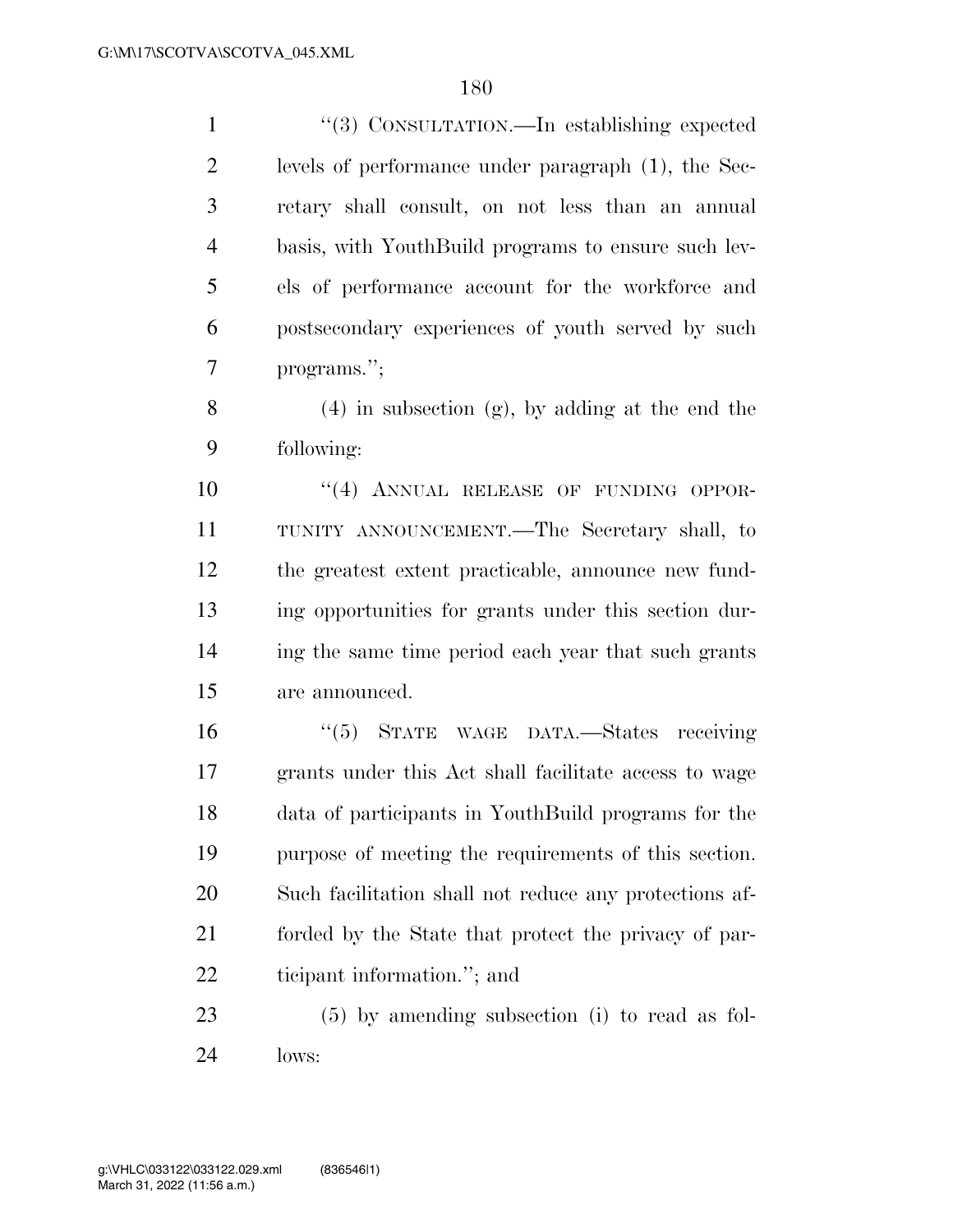| $\mathbf{1}$   | "(i) AUTHORIZATION OF APPROPRIATIONS.—There                                  |
|----------------|------------------------------------------------------------------------------|
| $\overline{2}$ | are authorized to be appropriated to carry out this section-                 |
| 3              | $\overline{\phantom{0}}$                                                     |
| $\overline{4}$ | "(1) $$159,500,000$ for fiscal year 2023;                                    |
| 5              | "(2) $$167,500,000$ for fiscal year 2024;                                    |
| 6              | "(3) $$175,900,000$ for fiscal year 2025;                                    |
| 7              | "(4) $$184,700,000$ for fiscal year 2026;                                    |
| 8              | $(5)$ \$193,000,000 for fiscal year 2027; and                                |
| 9              | $(6)$ \$203,600,000 for fiscal year 2028.".                                  |
| 10             | SEC. 277. STRENGTHENING COMMUNITY COLLEGES TRAIN-                            |
| 11             | ING GRANTS PROGRAM.                                                          |
| 12             | Subtitle D of title I $(29 \text{ U.S.C. } 3221 \text{ et seq.}),$ as        |
| 13             | amended by this Act is further amended—                                      |
| 14             | $(1)$ by redesignating section 172 as section 176;                           |
| 15             | and                                                                          |
| 16             | $(2)$ by inserting after section 171 the following:                          |
| 17             | <b>STRENGTHENING</b><br>"SEC.<br>172.<br><b>COMMUNITY</b><br><b>COLLEGES</b> |
| 18             | TRAINING GRANTS PROGRAM.                                                     |
| 19             | "(a) PURPOSES.—The purposes of this section are—                             |
| 20             | $\lq(1)$ to establish, improve, or expand high-qual-                         |
| 21             | ity educational or career training programs at com-                          |
| 22             | munity colleges; and                                                         |
| 23             | $\lq(2)$ to expand opportunities for individuals to                          |
| 24             | obtain recognized postsecondary credentials that are                         |
| 25             | nationally or regionally portable and stackable for                          |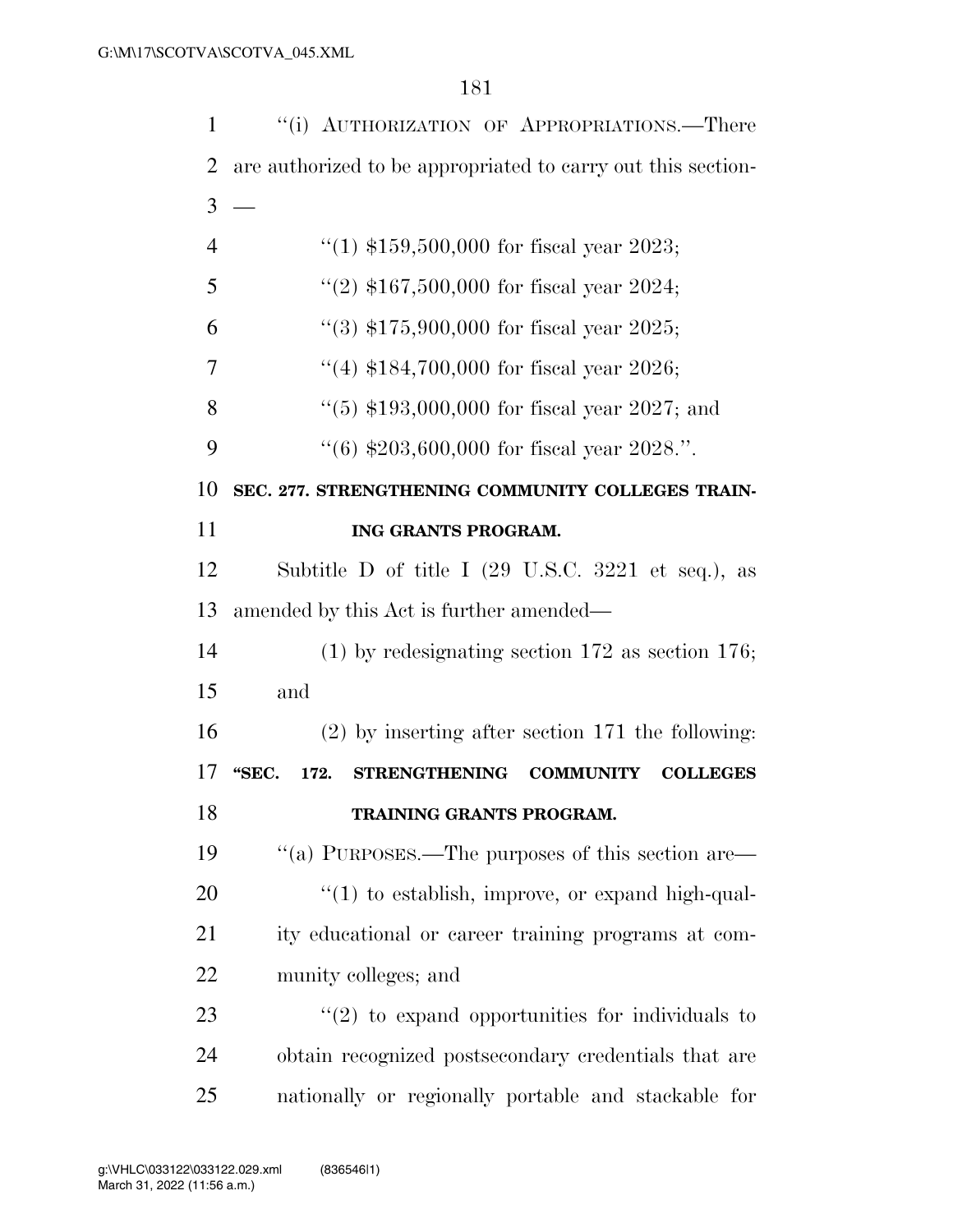high-skill, high-wage, or in-demand industry sectors or occupations.

 ''(b) STRENGTHENING COMMUNITY COLLEGES TRAINING GRANTS PROGRAM.—

5 "(1) In GENERAL.—From the amounts appro- priated to carry out this section under subsection (k) and not reserved under paragraph (2), the Secretary shall, on a competitive basis, make grants to eligible institutions to carry out the activities described in subsection (e).

11 "(2) RESERVATION.—Of the amounts appro- priated to carry out this section under subsection (k), the Secretary may reserve not more than two percent for the administration of grants awarded under this section, including—

 ''(A) providing technical assistance and targeted outreach to support eligible institu- tions serving a high number or high percentage of low-income individuals or individuals with barriers to employment, and rural-serving eligi- ble institutions, to provide guidance and assist- ance in the process of applying for grants under this section; and

24  $\langle$  (B) evaluating and reporting on the per-formance and impact of programs funded under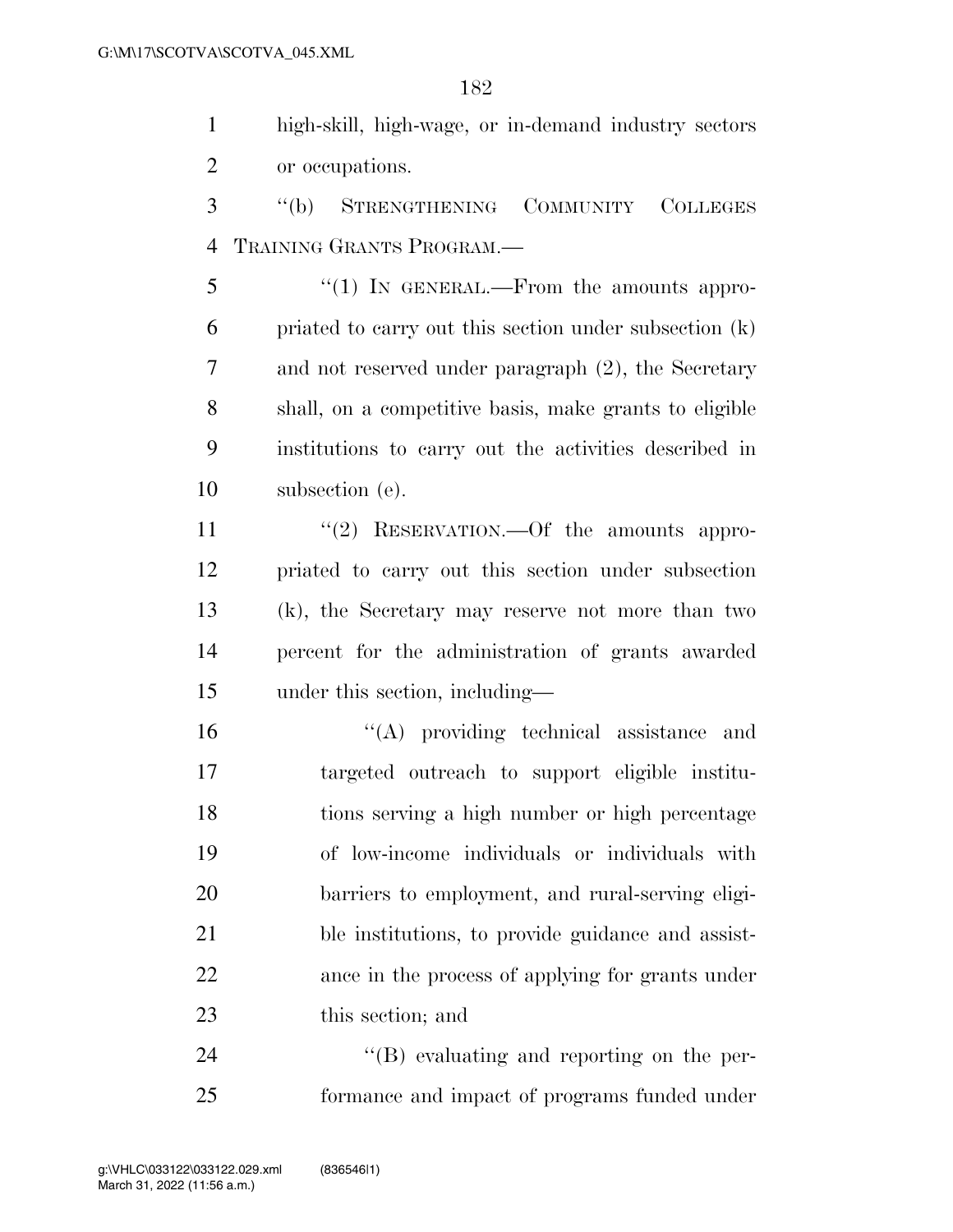|   | this section in accordance with subsections (f) |
|---|-------------------------------------------------|
| 2 | through (h).                                    |

"(c) AWARD PERIOD.—

 ''(1) INITIAL GRANT PERIOD.—Each grant under this section shall be awarded for an initial pe-riod of not more than 4 years.

 ''(2) SUBSEQUENT GRANTS.—An eligible insti- tution that receives an initial grant under this sec- tion may receive one or more additional grants under this section for additional periods of not more than 4 years each if the eligible institution dem- onstrates that the community college and industry partnership supported with the initial grant was suc- cessful (as determined by the Secretary on the basis of the levels of performance achieved with respect to the performance indicators specified in subsection 17  $(f)$ ).

18 "(d) APPLICATION.

 $\frac{1}{2}$  (1) In GENERAL.—To be eligible to receive a grant under this section, an eligible institution shall submit an application to the Secretary at such time, in such manner, and containing such information as the Secretary may require.

24 "(2) CONTENTS.—At a minimum, an applica-tion submitted by an eligible institution under para-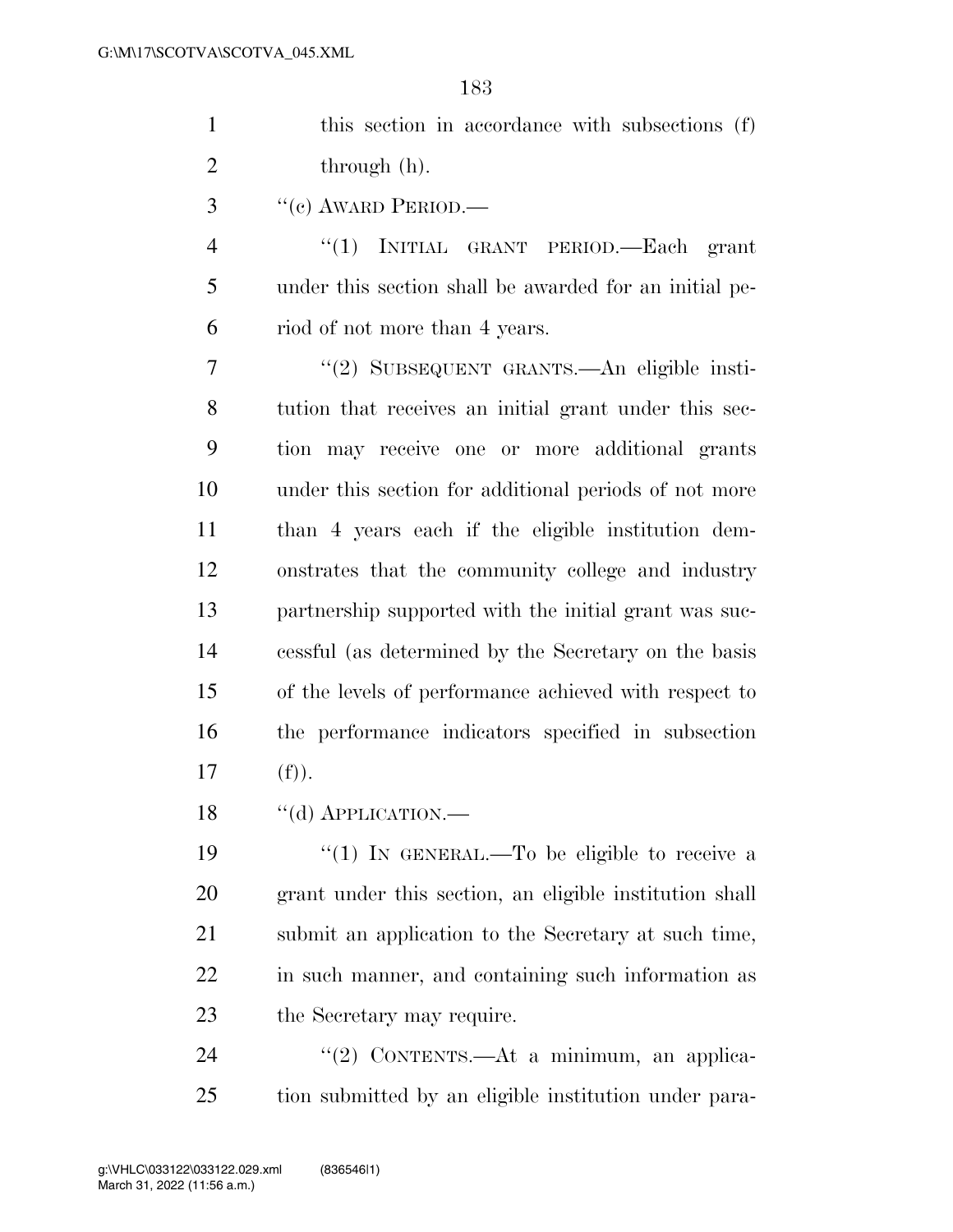| $\mathbf{1}$   | graph (1) shall include a description of each the fol- |
|----------------|--------------------------------------------------------|
| 2              | lowing:                                                |
| 3              | $\lq\lq$ . The extent to which the eligible insti-     |
| $\overline{4}$ | tution included in the partnership has prior ex-       |
| 5              | perience in leading similar capacity building          |
| 6              | projects that demonstrates the institution's abil-     |
| 7              | ity to accomplish multi-pronged, complex               |
| 8              | projects and an explanation of the results of          |
| 9              | any such projects.                                     |

 ''(B) The extent to which the eligible insti-11 tution can—

12  $\cdot$  (i) leverage additional resources to support the programs funded with the grant; and

15  $\frac{1}{10}$  demonstrate the future sustain-ability of each such program.

 $\cdot$  (C) The steps the institution will take to ensure the quality of each program supported by the grant, including the career pathways within such programs.

21 ''(D) The needs that will be addressed by 22 the community college and industry partnership supported by the grant.

24  $((E)$  The population and geographic area to be served by the partnership.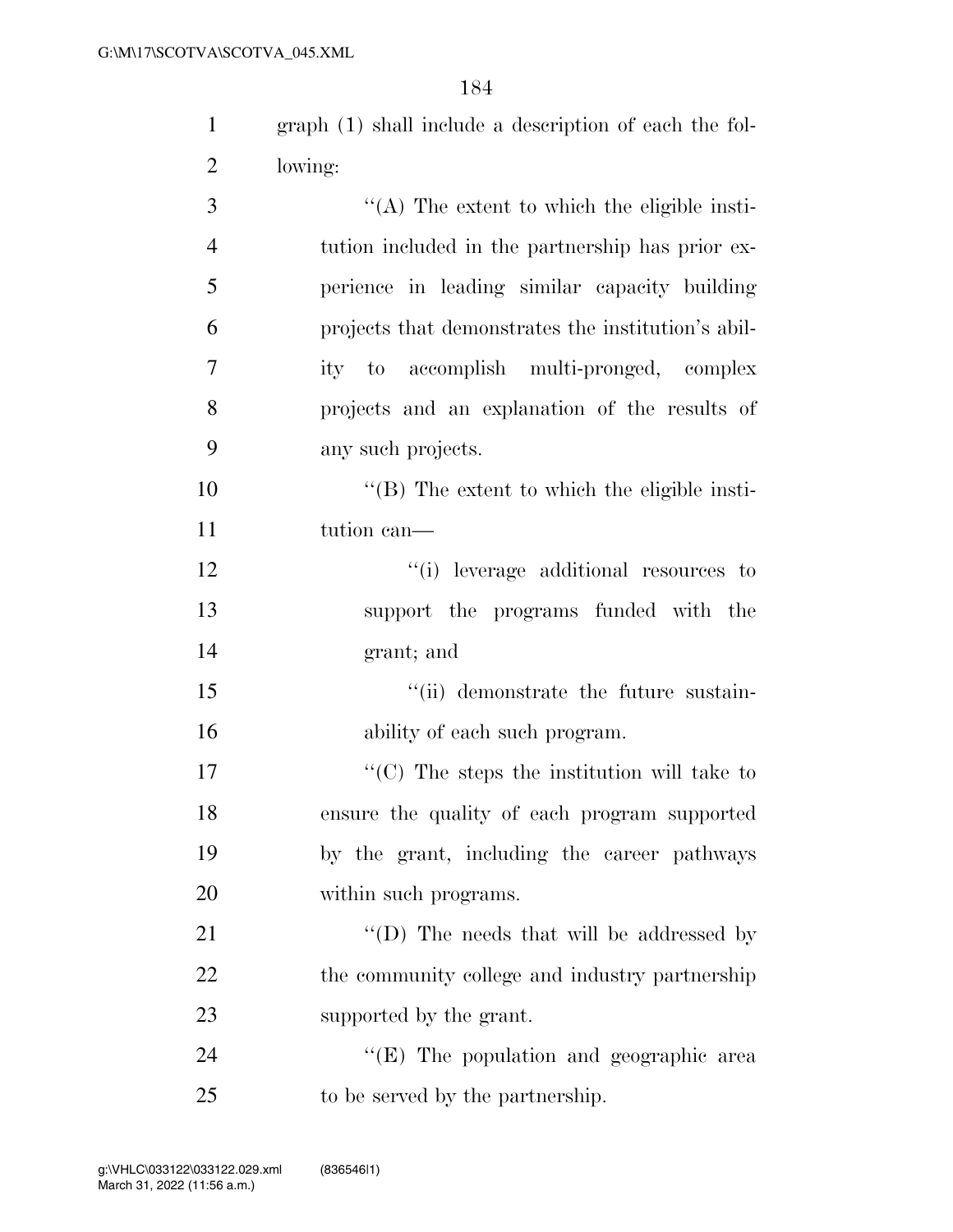| $\mathbf{1}$   | "(F) One or more industries that the part-          |
|----------------|-----------------------------------------------------|
| $\overline{2}$ | nership will target and data demonstrating that     |
| 3              | those industries are aligned with employer de-      |
| $\overline{4}$ | mand in the geographic area to be served by         |
| 5              | the partnership.                                    |
| 6              | $\lq\lq(G)$ The educational or career training      |
| 7              | programs to be supported by the grant.              |
| 8              | "(H) The recognized postsecondary creden-           |
| 9              | tials that are expected to be earned by partici-    |
| 10             | pants in such programs and the related in-de-       |
| 11             | mand industry sectors or occupations for which      |
| 12             | such programs will prepare participants.            |
| 13             | "(I) The evidence upon which the edu-               |
| 14             | cation and training strategies to be used in the    |
| 15             | programs are based and an explanation of how        |
| 16             | such evidence influenced the design of the pro-     |
| 17             | grams to improve education and employment           |
| 18             | outcomes.                                           |
| 19             | $\lq\lq$ . The methods and strategies the part-     |
| 20             | nership will use to engage with employers in in-    |
| 21             | demand industry sectors or occupations.             |
| 22             | $\lq\lq$ (K) The roles and responsibilities of each |
| 23             | employer, organization, agency, or institution of   |
| 24             | higher education with which the eligible institu-   |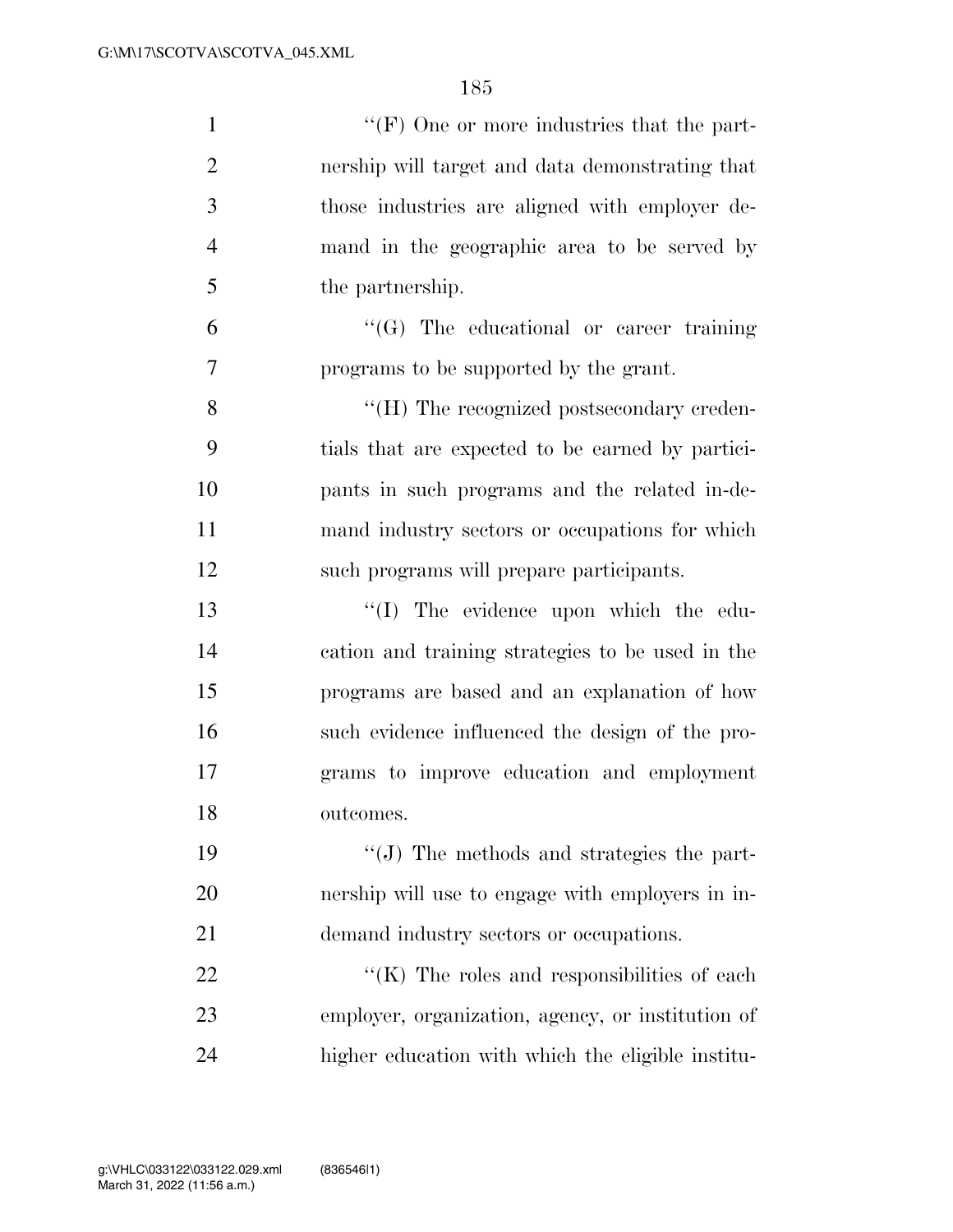| $\mathbf{1}$   | tion will partner to carry out activities under   |
|----------------|---------------------------------------------------|
| $\overline{2}$ | this section.                                     |
| $\mathfrak{Z}$ | $\lq\lq$ (L) Whether, and to what extent, the ac- |
| $\overline{4}$ | tivities of the partnership are expected to align |
| 5              | with the workforce strategies identified in—      |
| 6              | "(i) any State plan or local plan sub-            |
| $\tau$         | mitted under this Act by the State, out-          |
| 8              | lying area, or locality in which the partner-     |
| 9              | ship is expected to operate;                      |
| 10             | "(ii) any State plan submitted under              |
| 11             | section 122 of the Carl D. Perkins Career         |
| 12             | and Technical Education Act of 2006 (20           |
| 13             | U.S.C. 2342) by such State or outlying            |
| 14             | area; and                                         |
| 15             | "(iii) any economic development plan              |
| 16             | of the chief executive of such State or out-      |
| 17             | lying area.                                       |
| 18             | "(M) The goals of the partnership with re-        |
| 19             | spect to-                                         |
| 20             | "(i) capacity building (as described in           |
| 21             | subsection $(f)(1)(B)$ ; and                      |
| 22             | "(ii) the expected performance of indi-           |
| 23             | viduals participating in the programs to be       |
| 24             | offered by the partnership, including with        |
| 25             | respect to any performance indicators ap-         |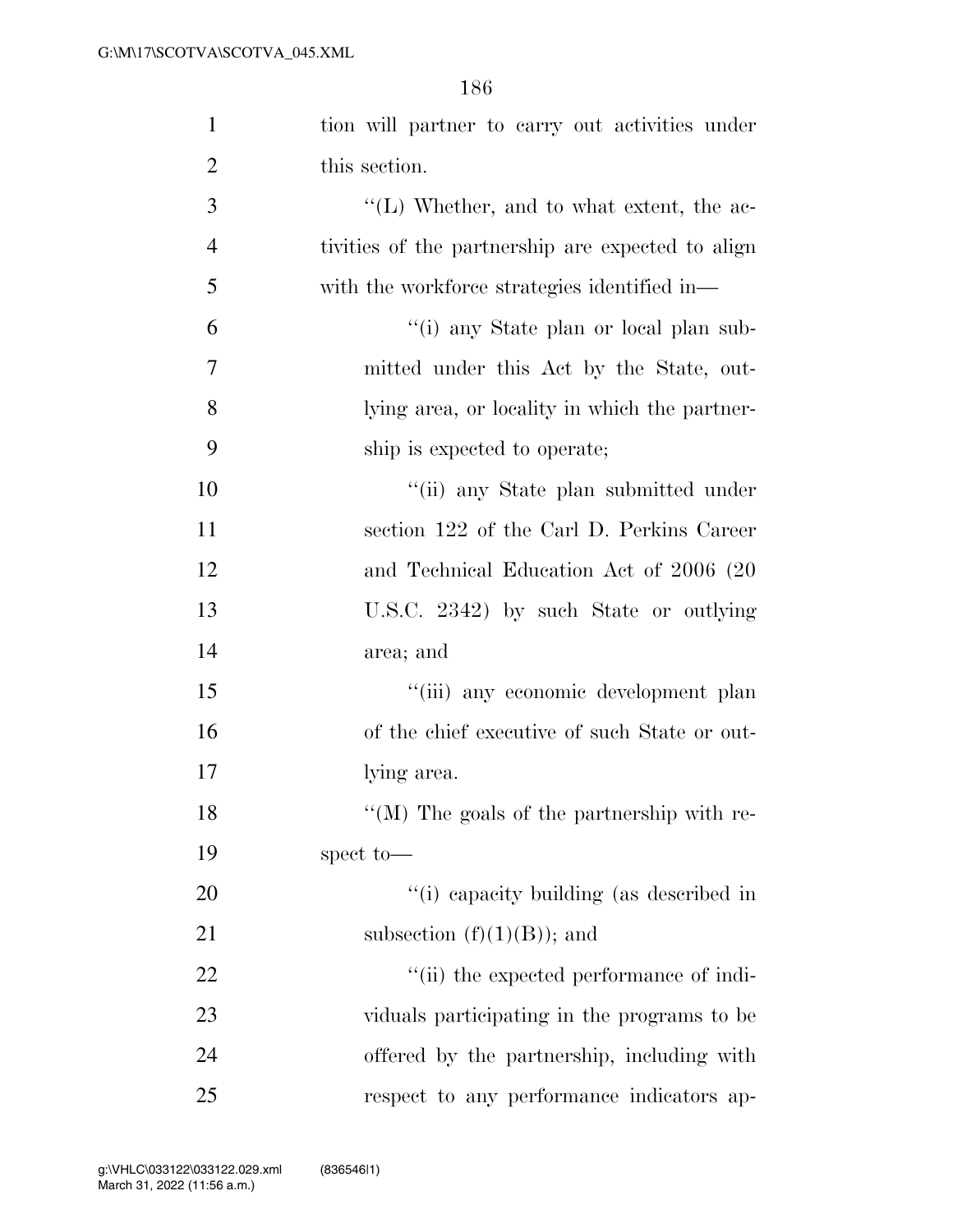| $\mathbf{1}$   | plicable under section $116$ or subsection $(f)$             |
|----------------|--------------------------------------------------------------|
| $\overline{2}$ | of this section.                                             |
| 3              | "(3) CONSIDERATION OF PREVIOUS EXPERI-                       |
| $\overline{4}$ | ENCE.—The Secretary may not disqualify an other-             |
| 5              | wise eligible institution from receiving a grant under       |
| 6              | this section solely because such institution lacks pre-      |
| 7              | vious experience in capacity building projects, as de-       |
| 8              | scribed in subparagraph $(2)(A)$ .                           |
| 9              | "(4) PRIORITY.—In awarding grants under this                 |
| 10             | section, the Secretary shall give priority to eligible       |
| 11             | entities that will use the grant to serve—                   |
| 12             | "(A) individuals with barriers to employ-                    |
| 13             | ment; or                                                     |
| 14             | "(B) incumbent workers who need to gain                      |
| 15             | or improve foundational skills to enhance their              |
| 16             | employability.                                               |
| 17             | "(e) USES OF FUNDS.-                                         |
| 18             | "(1) COMMUNITY COLLEGE AND INDUSTRY                          |
| 19             | PARTNERSHIP.—For the purpose of carrying out the             |
| 20             | activities specified in paragraphs $(2)$ and $(3)$ , an eli- |
| 21             | gible institution that receives a grant under this sec-      |
| 22             | tion shall establish a partnership or continue an ex-        |
| 23             | isting partnership with one or more employers in an          |
| 24             | in-demand industry sector or occupation and shall            |
| 25             | maintain such partnership for the duration of the            |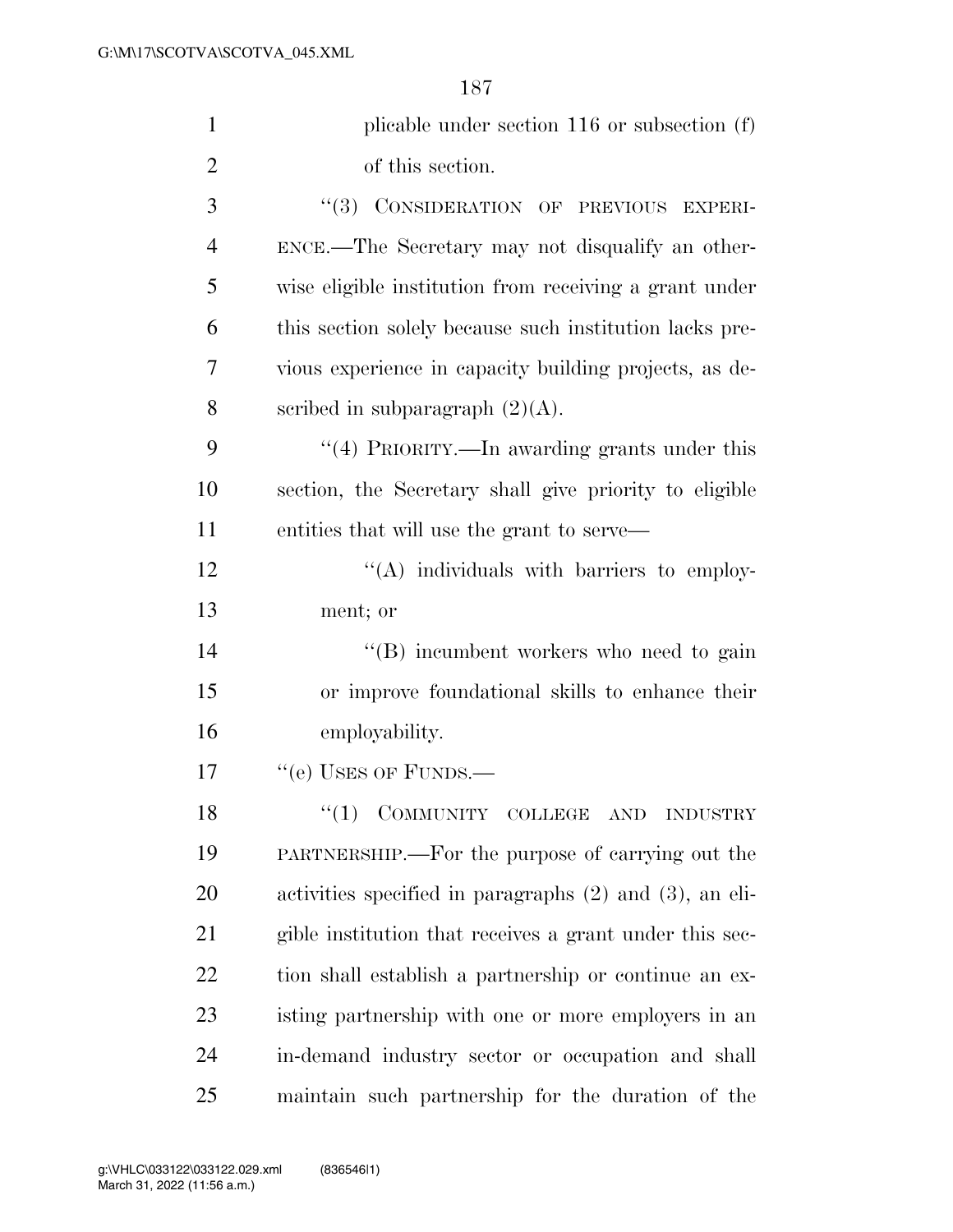| $\mathbf{1}$   | grant period. The eligible institution shall ensure  |
|----------------|------------------------------------------------------|
| $\overline{2}$ | that the partnership—                                |
| 3              | "(A) targets one or more specific high-              |
| $\overline{4}$ | skill, high-wage, or in-demand industries;           |
| 5              | $\lq\lq (B)$ includes collaboration with the work-   |
| 6              | force development system;                            |
| $\overline{7}$ | "(C) serves adult and dislocated workers,            |
| 8              | incumbent workers, and new entrants to the           |
| 9              | workforce;                                           |
| 10             | "(D) uses an evidence-based program de-              |
| 11             | sign that is appropriate for the activities carried  |
| 12             | out by the partnership; and                          |
| 13             | $\lq\lq(E)$ incorporates, to the extent appro-       |
| 14             | priate, virtual service delivery to facilitate tech- |
| 15             | nology-enabled learning.                             |
| 16             | "(2) REQUIRED ACTIVITIES.—An eligible insti-         |
| 17             | tution that receives a grant under this section, in  |
| 18             | consultation with the partnership established under  |
| 19             | paragraph $(1)$ , shall—                             |
| 20             | "(A) establish, improve, or expand high              |
| 21             | quality, evidence-based education or career          |
| 22             | training programs, career pathway programs, or       |
| 23             | work-based learning programs (including ap-          |
| 24             | prenticeship programs or pre-apprenticeships         |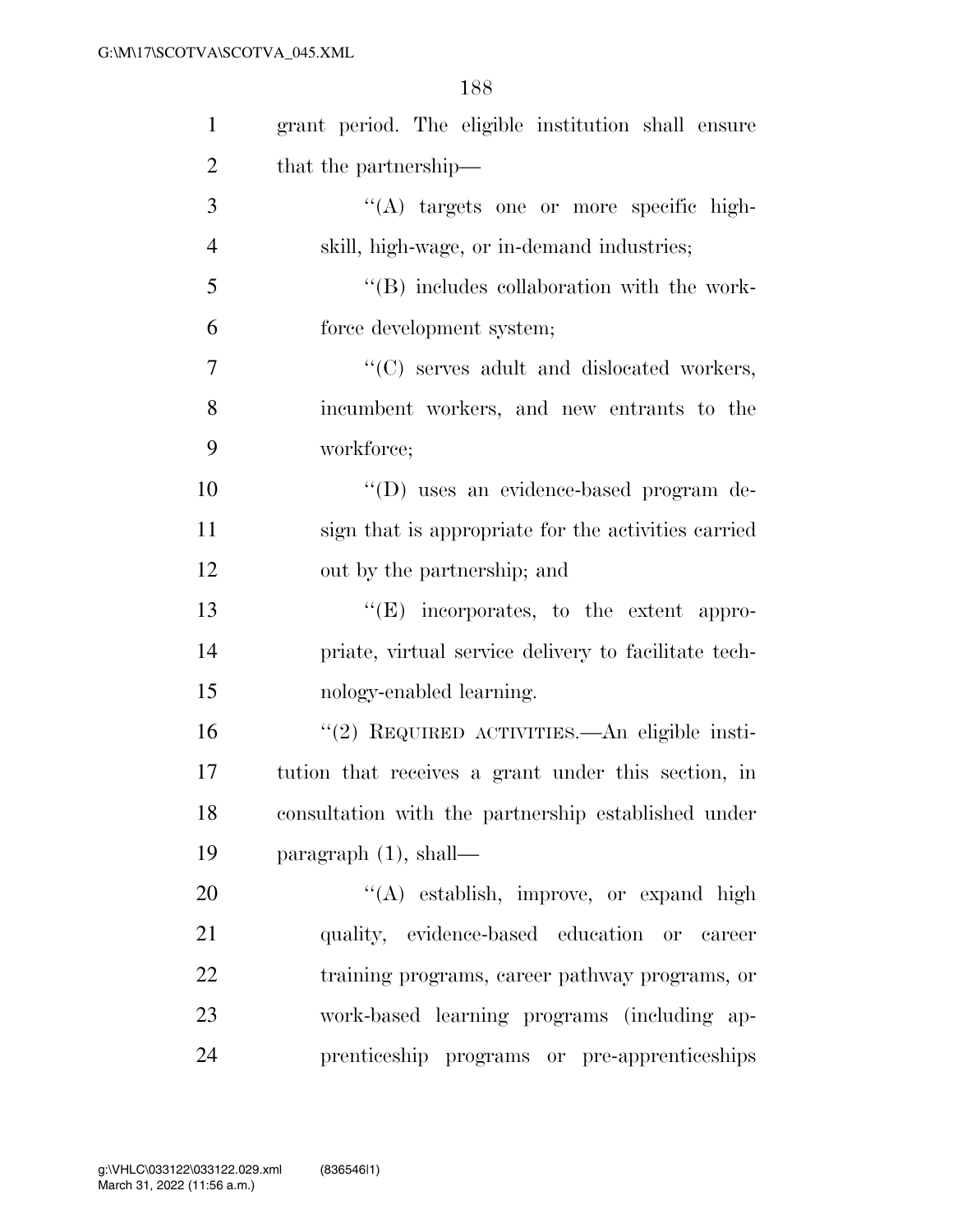| $\mathbf{1}$   | that qualify an individual for participation in an |
|----------------|----------------------------------------------------|
| $\overline{2}$ | apprenticeship program); and                       |
| 3              | "(B) use not less than 15 percent of the           |
| $\overline{4}$ | grant to provide supportive services to individ-   |
| 5              | uals participating in the programs funded with     |
| 6              | the grant to facilitate retention and program      |
| 7              | completion, which may include—                     |
| 8              | "(i) childcare, transportation, mental             |
| 9              | health services, and assistance in obtaining       |
| 10             | health insurance coverage and housing;             |
| 11             | "(ii) assistance in accessing State and            |
| 12             | Federal means-tested benefits programs;            |
| 13             | "(iii) career navigation, coaching,                |
| 14             | mentorship, and case management serv-              |
| 15             | ices, including providing information and          |
| 16             | outreach to individuals with barriers to           |
| 17             | employment to encourage such individuals           |
| 18             | to participate in programs funded with the         |
| 19             | grant; and                                         |
| 20             | "(iv) providing access to course mate-             |
| 21             | rials, technological devices, required equip-      |
| 22             | ment, and other supports necessary for             |
| 23             | participation in and successful completion         |
| 24             | of such programs.                                  |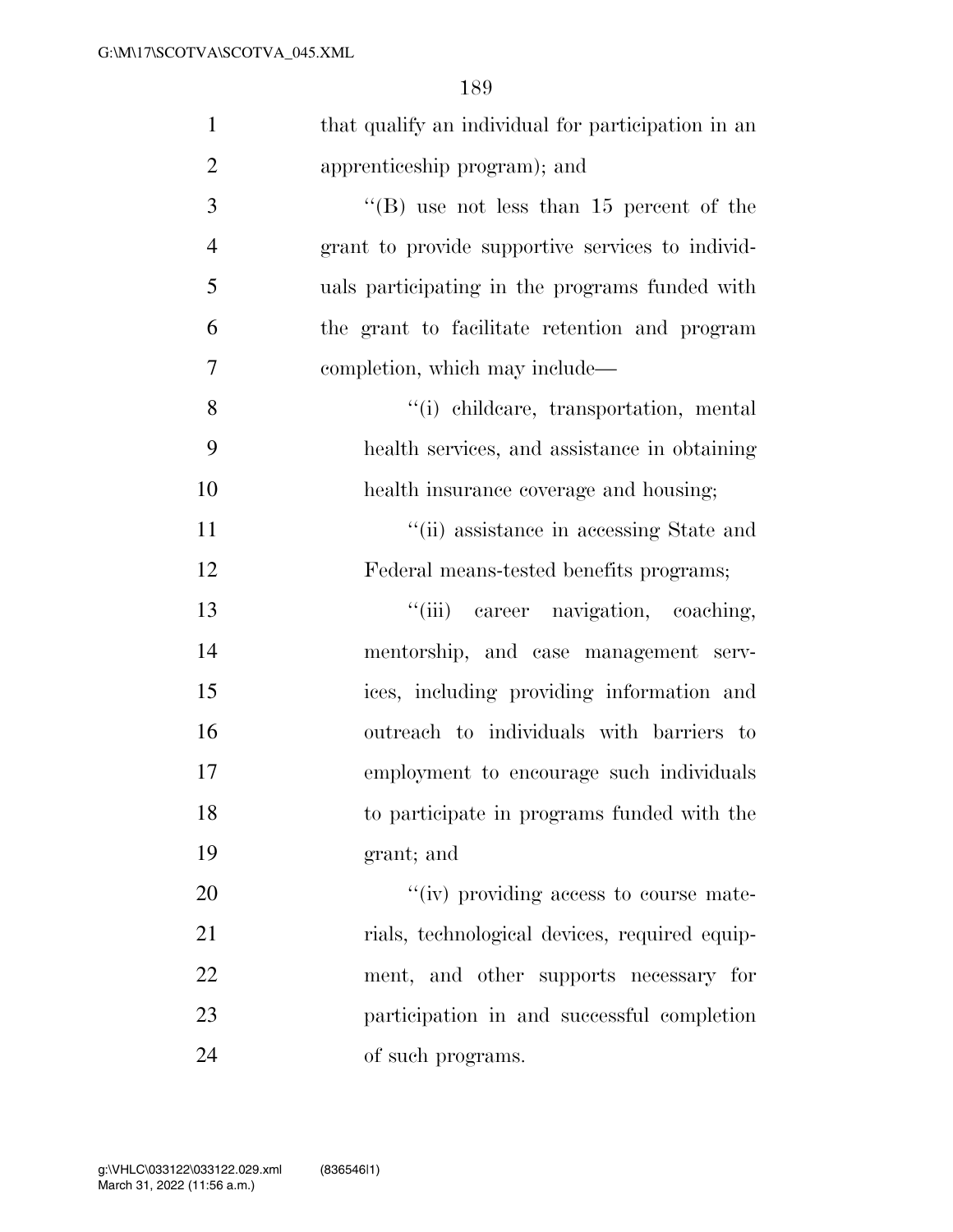| $\mathbf{1}$   | "(3) ADDITIONAL ACTIVITIES.—In addition to                |
|----------------|-----------------------------------------------------------|
| $\overline{2}$ | the activities required under paragraph $(2)$ , an eligi- |
| 3              | ble institution that receives a grant under this sec-     |
| $\overline{4}$ | tion, in consultation with the partnership established    |
| 5              | under paragraph (1), shall carry out one or more of       |
| 6              | the following activities:                                 |
| 7              | "(A) Establish, improve, or expand—                       |
| 8              | "(i) articulation agreements (as de-                      |
| 9              | fined in section $486A(a)$ of the Higher                  |
| 10             | Education Act of 1965 (20 U.S.C.                          |
| 11             | $1093a(a))$ ;                                             |
| 12             | "(ii) credit transfer agreements;                         |
| 13             | "(iii) corequisite remediation<br>pro-                    |
| 14             | grams that enable a student to receive re-                |
| 15             | medial education services while enrolled in               |
| 16             | a postsecondary course rather than requir-                |
| 17             | ing the student to receive remedial edu-                  |
| 18             | cation before enrolling in a such a course;               |
| 19             | "(iv) dual or concurrent enrollment                       |
| 20             | programs;                                                 |
| 21             | "(v) competency-based education and                       |
| 22             | assessment; or                                            |
| 23             | "(vi) policies and processes to award                     |
| 24             | academic credit for prior learning or for                 |
| 25             | the programs described in paragraph $(2)$ .               |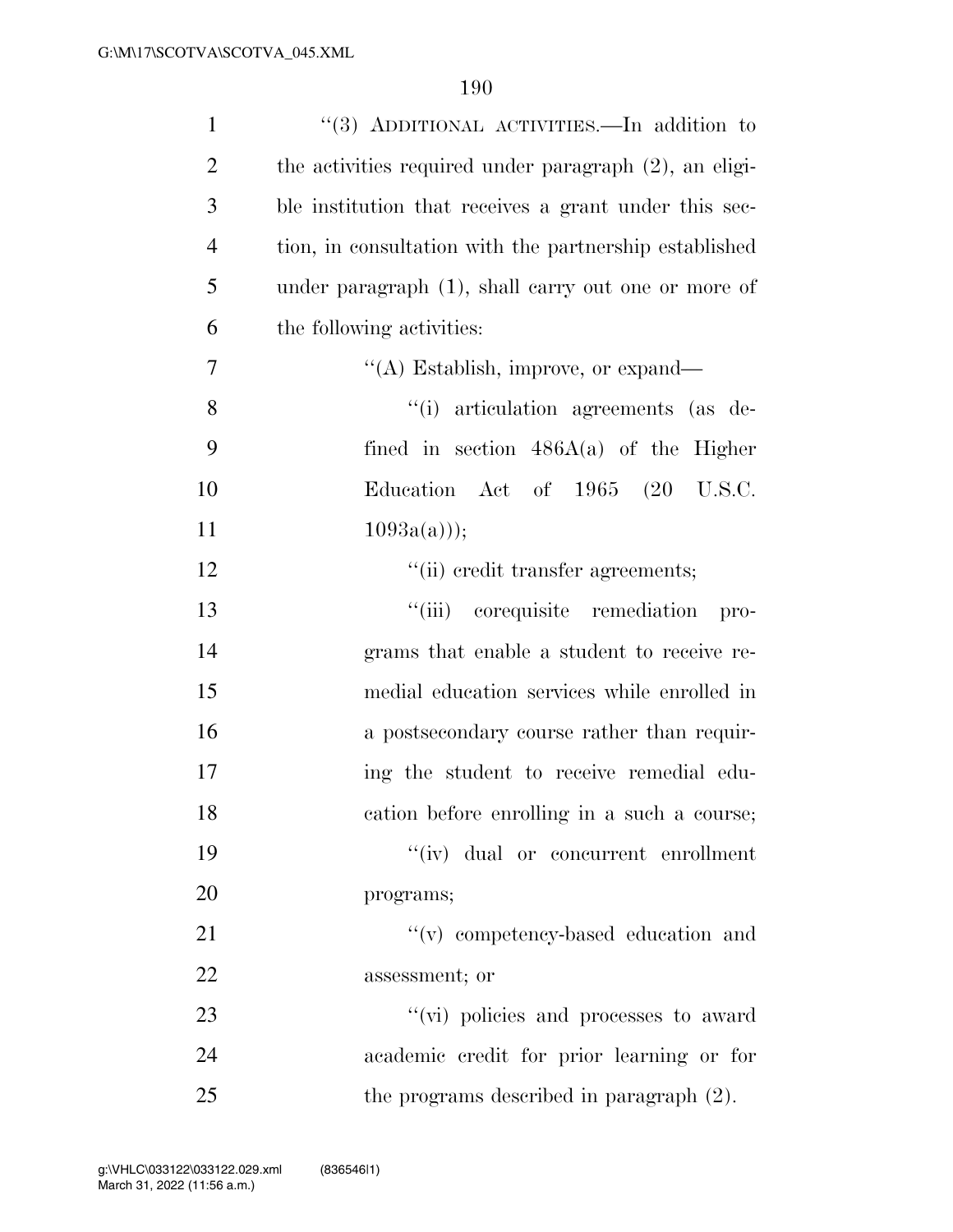| $\mathbf{1}$   | "(B) Make available, in a format that is            |
|----------------|-----------------------------------------------------|
| $\overline{2}$ | open, searchable, and easily comparable, infor-     |
| 3              | mation on-                                          |
| $\overline{4}$ | "(i) curricula and recognized postsec-              |
| 5              | ondary credentials offered through pro-             |
| 6              | grams funded with the grant, including              |
| 7              | any curricula or credentials created or fur-        |
| 8              | ther developed using such grant;                    |
| 9              | "(ii) the skills or competencies devel-             |
| 10             | oped by individuals who participate in such         |
| 11             | programs; and                                       |
| 12             | "(iii) related employment and earn-                 |
| 13             | ings outcomes.                                      |
| 14             | "(C) Establish or implement plans for pro-          |
| 15             | viders of the programs described in paragraph       |
| 16             | $(2)$ to meet the criteria and carry out the proce- |
| 17             | dures necessary to be included on the eligible      |
| 18             | training services provider list described in sec-   |
| 19             | tion $122(d)$ .                                     |
| 20             | "(D) Purchase, lease, or refurbish special-         |
| 21             | ized equipment as necessary to carry out such       |
| 22             | programs.                                           |
| 23             | "(E) Reduce or eliminate unmet financial            |
| 24             | need relating to participants' cost of attendance   |
| 25             | (as defined under section 472 of the Higher         |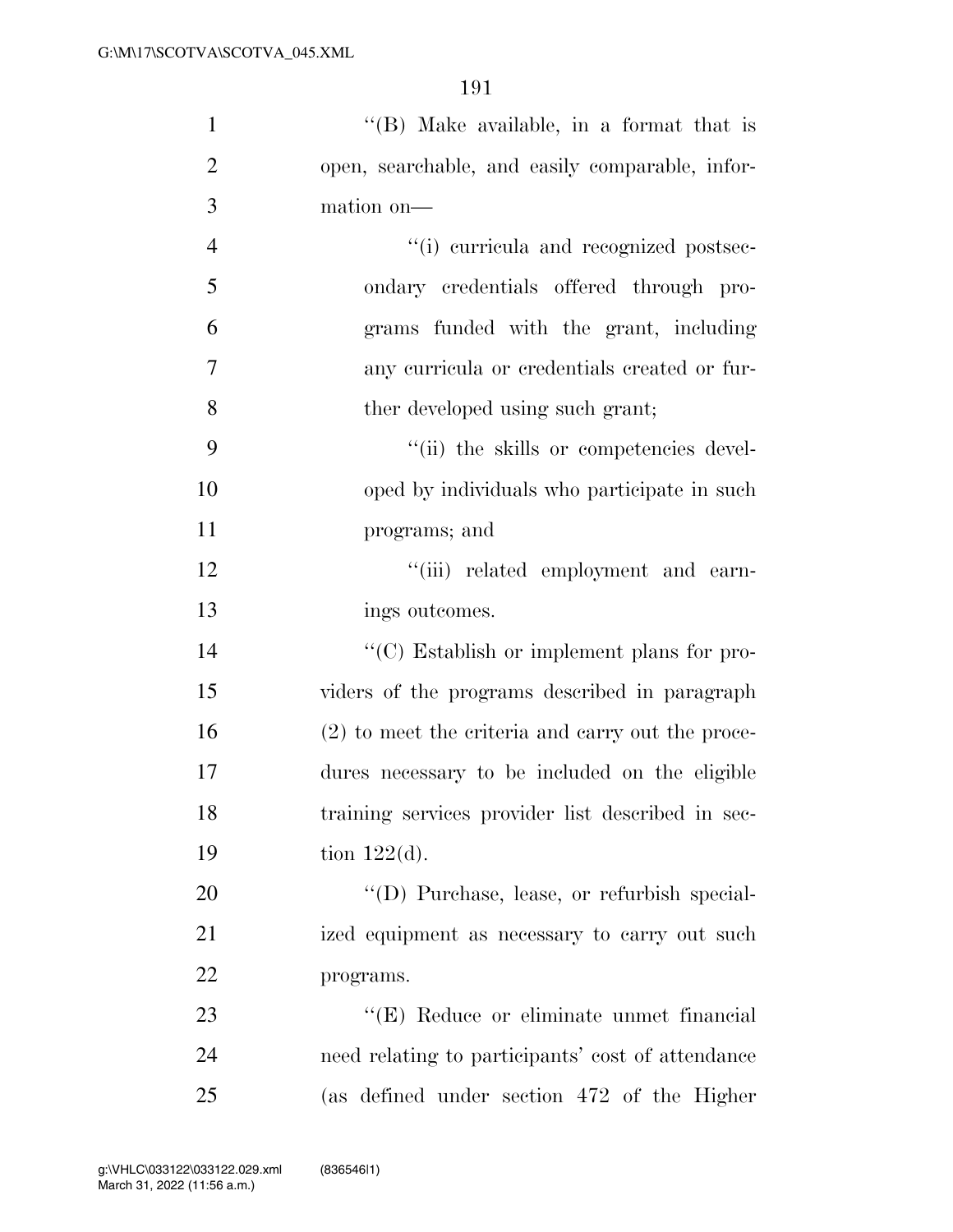| Education Act of $1965$ (20 U.S.C. 1087ll)) in |
|------------------------------------------------|
| such programs.                                 |

 ''(4) ADMINISTRATIVE COST LIMIT.—An eligible institution may use not more than 10 percent of the funds received under this section for administrative costs, including costs related to collecting informa- tion, analysis, and coordination for purposes of sub-section (f).

9 "(f) PERFORMANCE LEVELS AND PERFORMANCE REVIEWS.—

11 ''(1) IN GENERAL.—The Secretary shall develop and implement guidance that establishes the levels of performance that are expected to be achieved by each community college and industry partnership funded with a grant under this section. Such per- formance levels shall be based on the following indi-cators:

18  $"$ (A) Each of the primary indicators of performance for adults described in section 20 116(b).

21 ''(B) The extent to which the partnership built capacity by—

23 ''(i) increasing the breadth and depth of employer engagement and investment in educational and training programs in the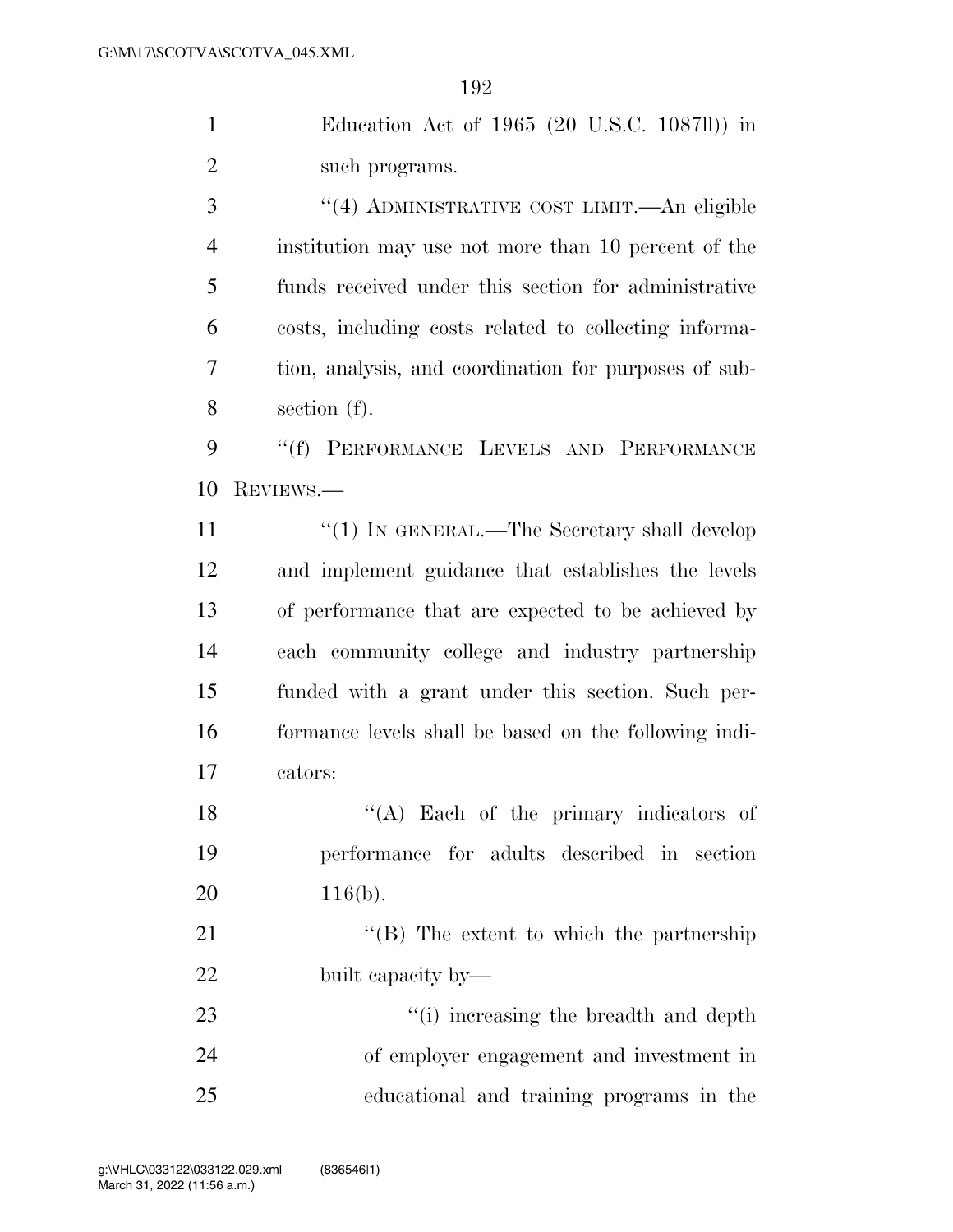| $\mathbf{1}$   | in-demand industry sectors and occupa-        |
|----------------|-----------------------------------------------|
| $\overline{2}$ | tions targeted by the partnership;            |
| 3              | "(ii) designing or implementing new           |
| $\overline{4}$ | and accelerated instructional techniques or   |
| 5              | technologies, including the use of advanced   |
| 6              | online and technology-enabled learning;       |
| $\overline{7}$ | and                                           |
| 8              | "(iii) increasing program and policy          |
| 9              | alignment across systems and decreasing       |
| 10             | duplicative services or service gaps.         |
| 11             | "(C) With respect to individuals who par-     |
| 12             | ticipated in an education or training program |
| 13             | funded with the grant—                        |
| 14             | "(i) the percentage of participants           |
| 15             | who successfully completed a program;         |
| 16             | "(ii) of the participants who were in-        |
| 17             | cumbent workers at the time of enrollment     |
| 18             | in the program, the percentage who ad-        |
| 19             | vanced into higher-level positions during or  |
| 20             | after completing the program.                 |
| 21             | "(D) Such other indicators of performance     |
| 22             | as the Secretary determines appropriate.      |
| 23             | "(2) CONSULTATION AND DETERMINATION OF        |
| 24             | PERFORMANCE LEVELS.-                          |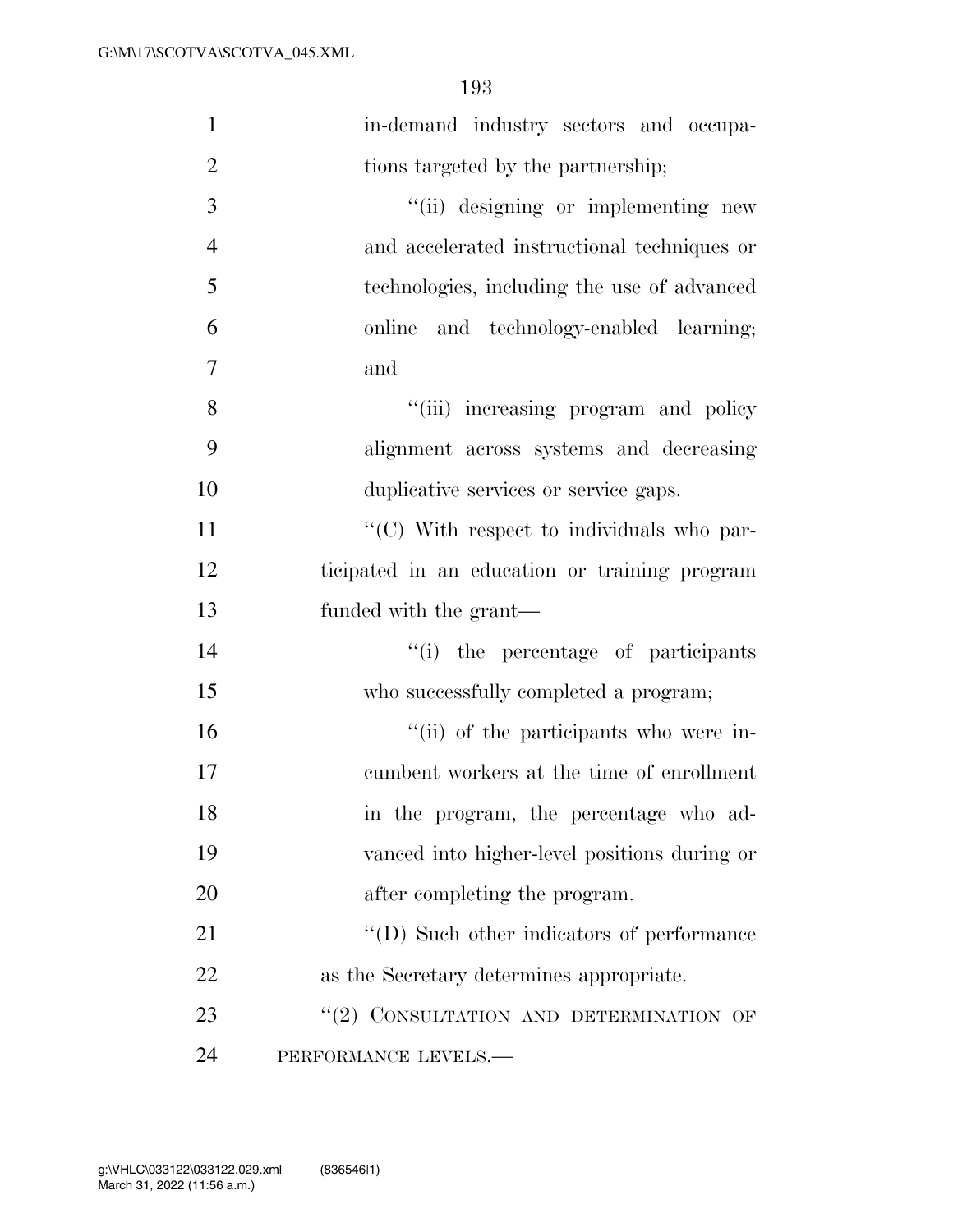| $\mathbf{1}$   | "(A) CONSULTATION.—In developing the           |
|----------------|------------------------------------------------|
| $\overline{2}$ | performance levels under paragraph (1), the    |
| 3              | Secretary shall consult with each partnership  |
| $\overline{4}$ | funded with a grant under this section.        |
| 5              | "(B) DETERMINATION.—After completing           |
| 6              | the consultation required under subparagraph   |
| 7              | (A), the Secretary shall separately determine  |
| 8              | the performance levels that will apply to each |
| 9              | partnership taking into account—               |
| 10             | "(i) the expected performance levels of        |
| 11             | each eligible entity with respect to the       |
| 12             | goals described in subsection $(d)(2)(M);$     |
| 13             | and                                            |
| 14             | "(ii) local economic conditions in the         |
| 15             | geographic area to be served by the part-      |
| 16             | nership, including differences in unemploy-    |
| 17             | ment rates and job losses or gains in par-     |
| 18             | ticular industries.                            |
| 19             | "(C) NOTICE AND ACKNOWLEDGMENT.—               |
| 20             | "(i) NOTICE.—The Secretary shall               |
| 21             | provide each partnership with a written no-    |
| 22             | tification that sets forth the performance     |
| 23             | levels that will apply to the partnership, as  |
| 24             | determined under subparagraph (B).             |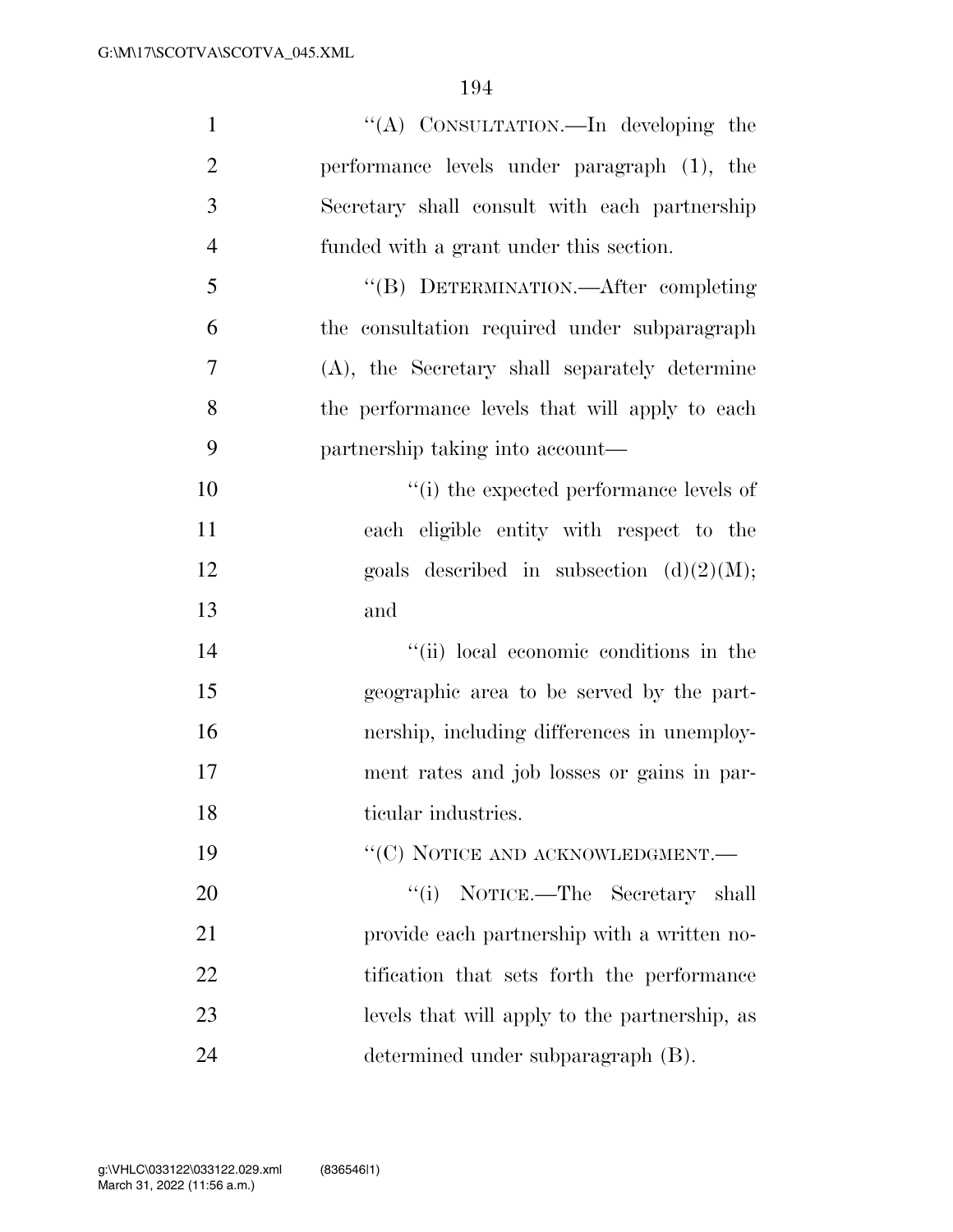| $\mathbf{1}$   | "(ii) ACKNOWLEDGMENT.—After re-                        |
|----------------|--------------------------------------------------------|
| $\overline{2}$ | ceiving the notification described in clause           |
| 3              | (i), each partnership shall submit to the              |
| $\overline{4}$ | Secretary written confirmation that the                |
| 5              | partnership—                                           |
| 6              | $\lq\lq$ received the notification; and                |
| 7              | $\lq\lq$ (II) agrees to be evaluated in                |
| 8              | accordance with the performance lev-                   |
| 9              | els set by the Secretary.                              |
| 10             | "(3) PERFORMANCE REVIEWS. - On an annual               |
| 11             | basis during each year of the grant period, the Sec-   |
| 12             | retary shall evaluate the performance of each part-    |
| 13             | nership funded with a grant under this section in a    |
| 14             | manner consistent with paragraph (2).                  |
| 15             | "(4) FAILURE TO MEET PERFORMANCE LEV-                  |
| 16             | ELS.—After conducting an evaluation under para-        |
| 17             | graph $(3)$ , if the Secretary determines that a part- |
| 18             | nership did not achieve the performance levels appli-  |
| 19             | cable to the partnership under paragraph (2) the       |
| 20             | Secretary shall—                                       |
| 21             | $\lq\lq$ provide technical assistance to the           |
| 22             | partnership and                                        |
| 23             | "(B) develop a performance improvement                 |
| 24             | plan for the partnership.                              |
| 25             | "(g) EVALUATIONS AND REPORTS.—                         |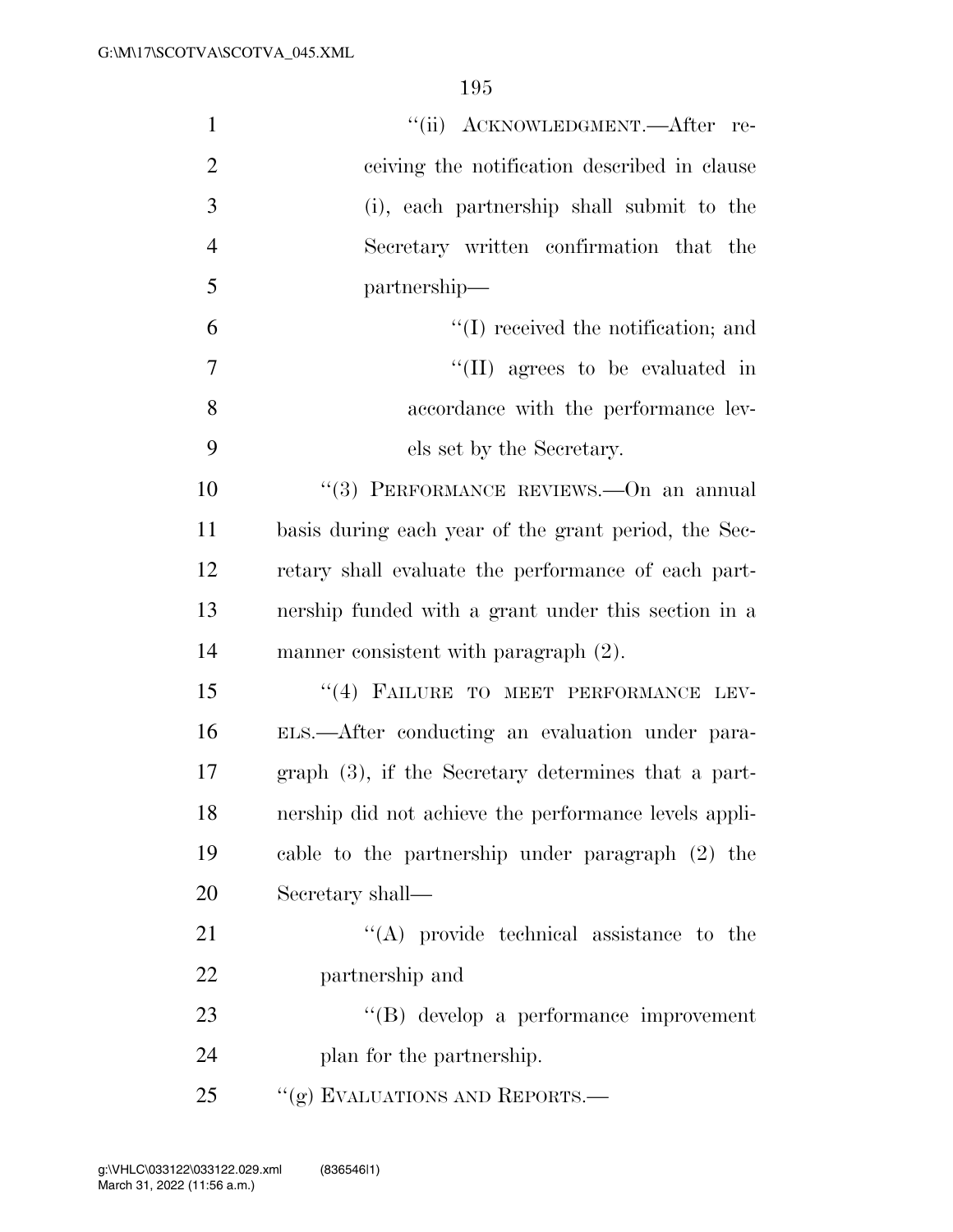| $\mathbf{1}$   | "(1) IN GENERAL.—Not later than 5 years               |
|----------------|-------------------------------------------------------|
| $\overline{2}$ | after the date on which the first grant is made       |
| 3              | under this section, the Secretary shall design and    |
| $\overline{4}$ | conduct an evaluation to determine the overall effec- |
| 5              | tiveness of the community college and industry part-  |
| 6              | nerships funded under this section.                   |
| 7              | $\lq(2)$ ELEMENTS. The evaluation conducted           |
| 8              | under paragraph (1) shall include an assessment of    |
| 9              | the general effectiveness of programs and activities  |
| 10             | supported by grants awarded under this section, in-   |
| 11             | cluding the extent to which the programs and activi-  |
| 12             | ties-                                                 |
| 13             | "(A) developed new or expanded existing               |
| 14             | successful industry sector strategies, including      |
| 15             | the extent to which such partnerships deepened        |
| 16             | employer engagement and developed education           |
| 17             | and training programs that met industry skill         |
| 18             | needs;                                                |
| 19             | "(B) created, expanded, or enhanced ca-               |
| 20             | reer pathways, including the extent to which the      |
| 21             | partnerships developed or improved<br>com-            |
| 22             | petency-based education and assessment, credit        |
| 23             | for prior learning, modularized and self-paced        |
| 24             | integrated education and<br>curricula,<br>career      |
| 25             | training, dual enrollment in secondary and post-      |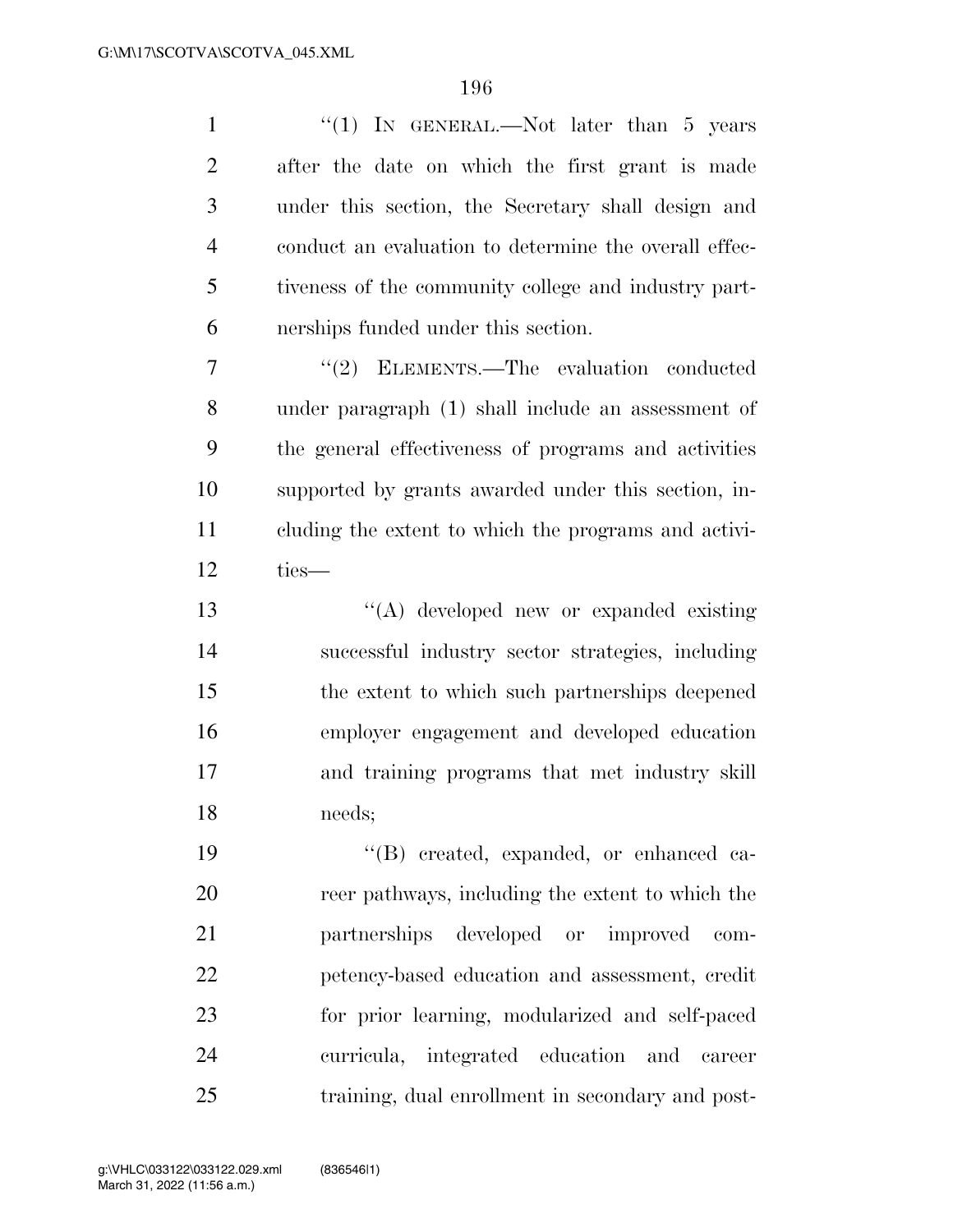| $\mathbf{1}$   | secondary career pathways, stacked and latticed       |
|----------------|-------------------------------------------------------|
| $\overline{2}$ | credentials, and online and distance learning;        |
| 3              | "(C) created alignment between commu-                 |
| $\overline{4}$ | nity colleges and the workforce development           |
| 5              | system;                                               |
| 6              | "(D) assisted individuals with finding, re-           |
| $\overline{7}$ | taining, or advancing in employment;                  |
| 8              | $\lq\lq$ (E) assisted individuals with earning rec-   |
| 9              | ognized postsecondary credentials; and                |
| 10             | "(F) served various demographic groups,               |
| 11             | including people of different geographic loca-        |
| 12             | tions, ages, races, national origins, and sex.        |
| 13             | "(3) DESIGN REQUIREMENTS.—The evaluation              |
| 14             | under this subsection shall—                          |
| 15             | $\lq\lq$ be designed by the Secretary (acting         |
| 16             | through the Chief Evaluation Officer) in con-         |
| 17             | junction with the partnerships being evaluated;       |
| 18             | "(B) include analysis of participant feed-            |
| 19             | back and outcome and process measures; and            |
| 20             | "(C) use designs that employ the most rig-            |
| 21             | orous analytical and statistical methods that         |
| 22             | are reasonably feasible, such as the use of con-      |
| 23             | trol groups.                                          |
| 24             | (4)<br>DATA ACCESSIBILITY.—The<br>Secretary           |
| 25             | shall make available on a publicly accessible website |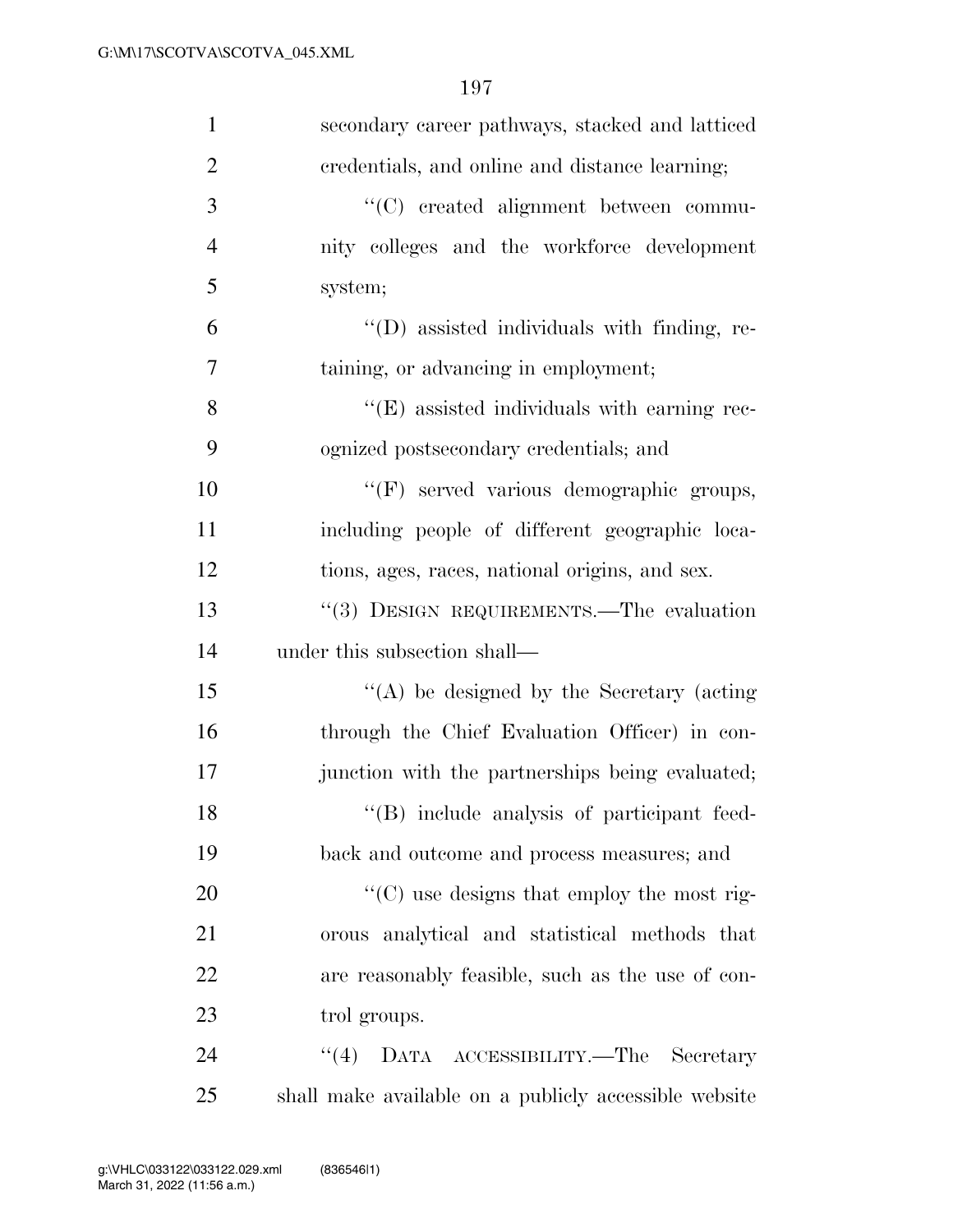| $\mathbf{1}$   | of the Department of Labor any data collected as     |
|----------------|------------------------------------------------------|
| $\overline{2}$ | part of the evaluation under this subsection. Such   |
| 3              | data shall be made available in an aggregated for-   |
| $\overline{4}$ | mat that does not reveal personally identifiable in- |
| 5              | formation.                                           |
| 6              | "(5) PUBLICATION AND REPORTING OF EVAL-              |
| 7              | UATION FINDINGS.—The Secretary (acting through       |
| 8              | the Chief Evaluation Officer) shall—                 |
| 9              | $\lq\lq$ in accordance with the timeline deter-      |
| 10             | mined to be appropriate by the Chief Evalua-         |
| 11             | tion Officer, publish an interim report on the       |
| 12             | preliminary results of the evaluation conducted      |
| 13             | under this subsection;                               |
| 14             | "(B) not later than 60 days after the date           |
| 15             | on which the evaluation is completed under this      |
| 16             | subsection, submit to the Committee on Edu-          |
| 17             | cation and Labor of the House of Representa-         |
| 18             | tives and the Committee on Health, Education,        |
| 19             | Labor, and Pensions of the Senate a report on        |
| 20             | such evaluation; and                                 |
| 21             | "(C) not later than $90$ days after such             |
| 22             | completion date, publish and make the results        |
| 23             | of the evaluation available on a publicly acces-     |
| 24             | sible website of the Department of Labor.            |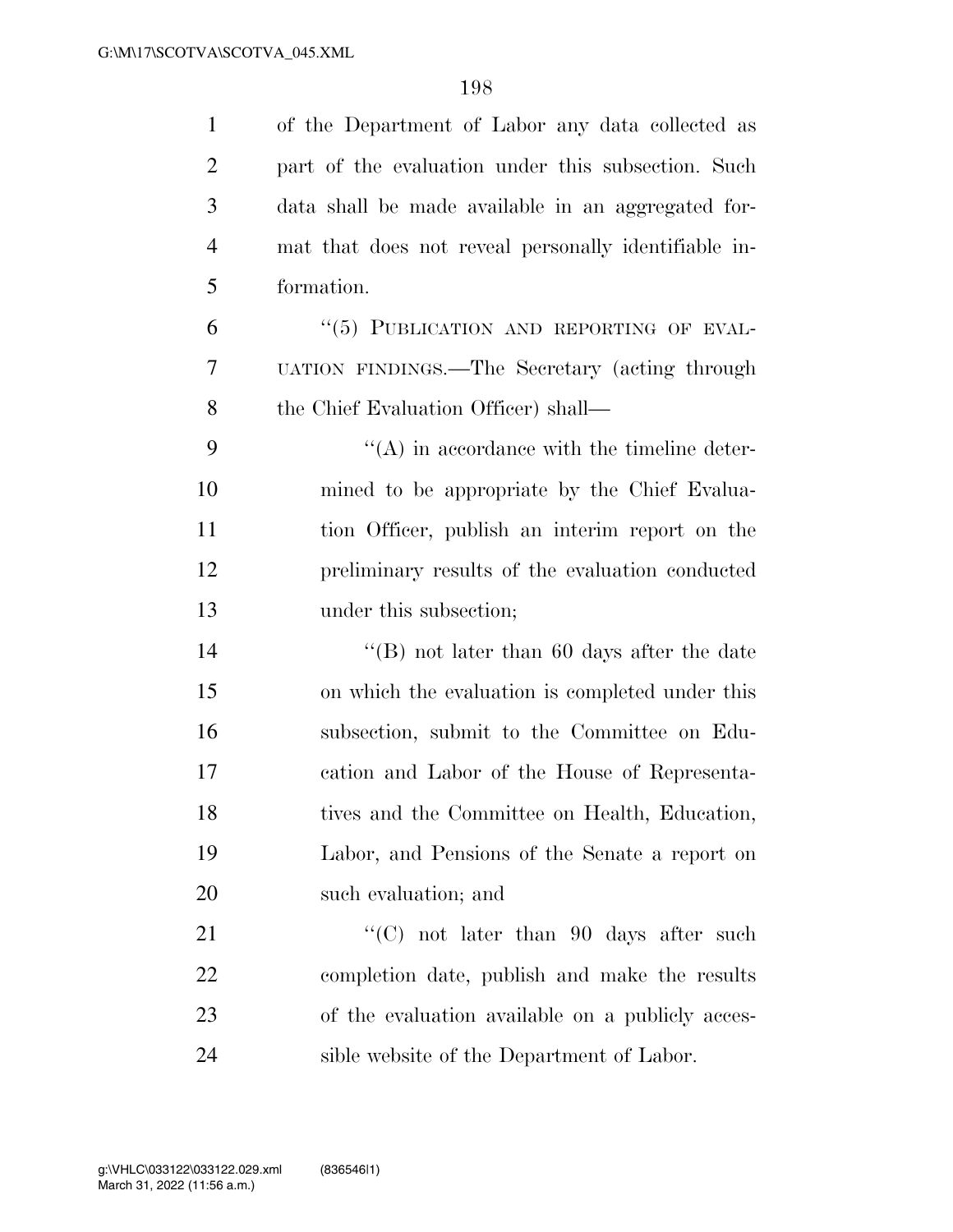| 1  | "(h) ANNUAL REPORTS.—The Secretary shall make                  |
|----|----------------------------------------------------------------|
| 2  | available on a publicly accessible website of the Depart-      |
| 3  | ment of Labor, in transparent, linked, open, and inter-        |
| 4  | operable data formats, the following information:              |
| 5  | $\lq(1)$ The performance of partnerships on the                |
| 6  | capacity-building performance indicator set forth              |
| 7  | under subsection $(f)(1)(B)$ .                                 |
| 8  | $f'(2)$ The performance of partnerships on the                 |
| 9  | participant outcome performance indicators set forth           |
| 10 | under subsection $(f)(1)(C)$ .                                 |
| 11 | $\cdot\cdot\cdot(3)$ The number of individuals enrolled in em- |
| 12 | ployment and training activities funded with a grant           |
| 13 | under this section.                                            |
| 14 | "(i) DEFINITIONS.—In this section:                             |
| 15 | "(1) COMMUNITY COLLEGE.—The term 'com-                         |
| 16 | munity college' means—                                         |
| 17 | $\lq\lq$ a public institution of higher edu-                   |
| 18 | cation (as defined in section $101(a)$ of the                  |
| 19 | Higher Education Act $(20 \text{ U.S.C. } 1001(a))$ , at       |
| 20 | which-                                                         |
| 21 | "(i) the highest degree awarded is an                          |
| 22 | associate degree; or                                           |
| 23 | "(ii) an associate degree is the most                          |
| 24 | frequently awarded degree;                                     |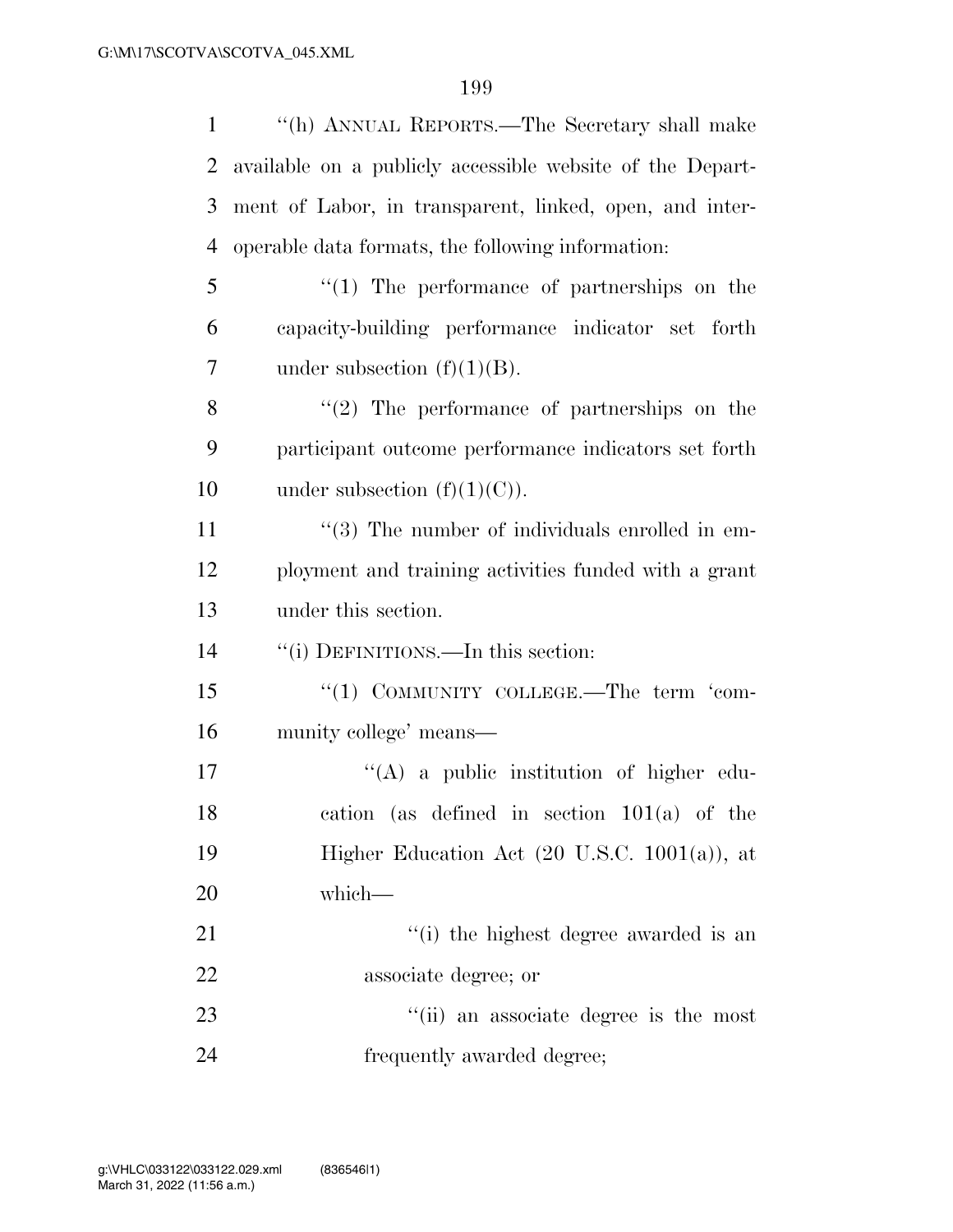| $\mathbf{1}$   | $\lq\lq (B)$ a branch campus of a 4-year public  |
|----------------|--------------------------------------------------|
| $\overline{2}$ | institution of higher education (as defined in   |
| 3              | section 101 of the Higher Education Act of       |
| $\overline{4}$ | 1965 (20 U.S.C. 1001)), if, at such branch       |
| 5              | campus-                                          |
| 6              | "(i) the highest degree awarded is an            |
| 7              | associate degree; or                             |
| 8              | "(ii) an associate degree is the most            |
| 9              | frequently awarded degree;                       |
| 10             | "(C) a 2-year Tribal College or University       |
| 11             | (as defined in section $316(b)(3)$ of the Higher |
| 12             | Education Act of $1965$ $(20$ U.S.C.             |
| 13             | $1059c(b)(3))$ ; or                              |
| 14             | "(D) a degree-granting Tribal College or         |
| 15             | University (as defined in section $316(b)(3)$ of |
| 16             | the Higher Education Act of 1965 (20 U.S.C.      |
| 17             | $1059e(b)(3))$ at which—                         |
| 18             | "(i) the highest degree awarded is an            |
| 19             | associate degree; or                             |
| 20             | "(ii) an associate degree is the most            |
| 21             | frequently awarded degree.                       |
| 22             | "(2) ELIGIBLE INSTITUTION.—The term 'eligi-      |
| 23             | ble institution' means—                          |
| 24             | $\lq\lq$ (A) a community college;                |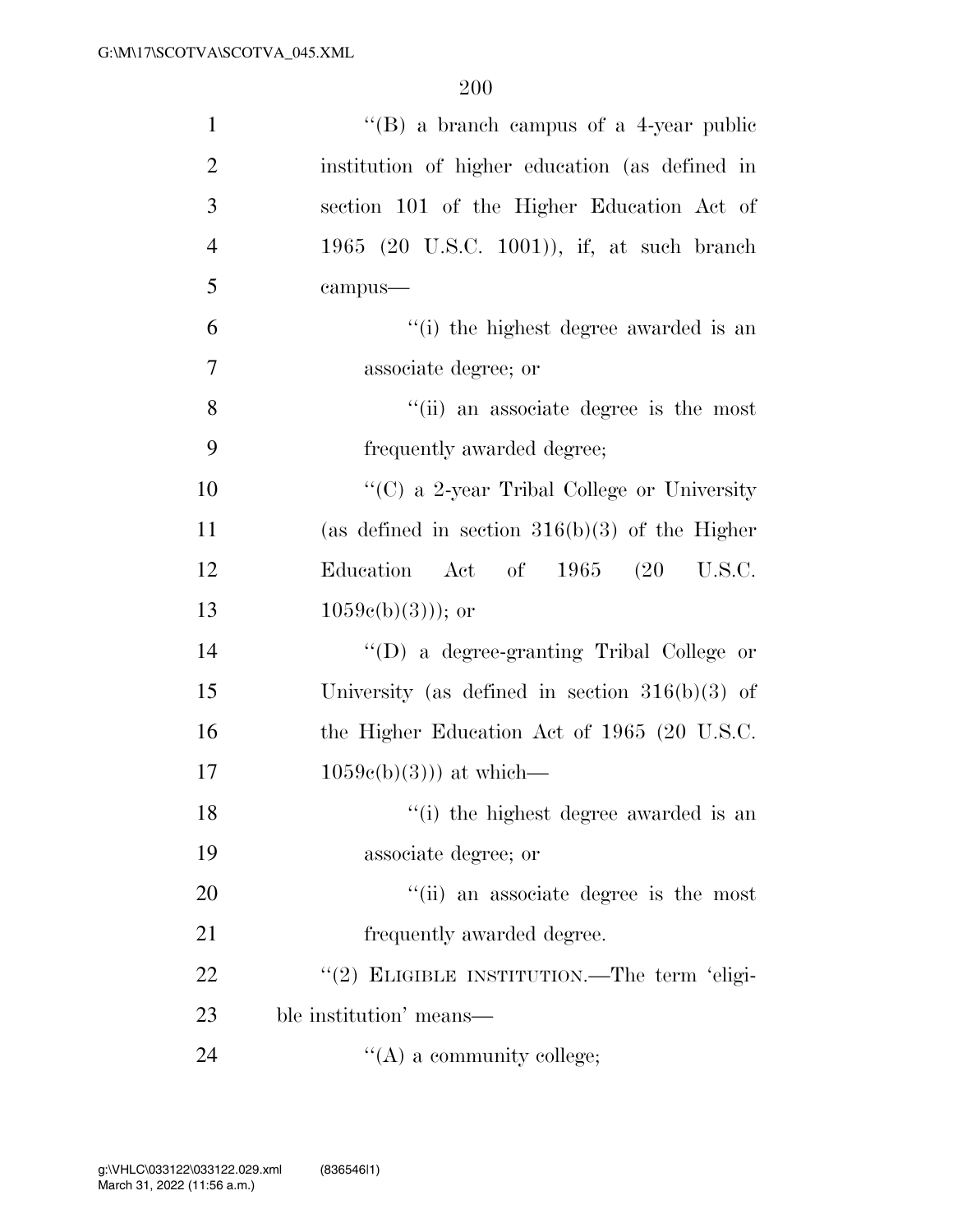| $\mathbf{1}$   | $\lq\lq$ a postsecondary vocational institution                       |
|----------------|-----------------------------------------------------------------------|
| $\overline{2}$ | (as defined in section $102(c)$ of the Higher                         |
| 3              | Education Act of 1965 (20 U.S.C. $1002(c)$ ); or                      |
| $\overline{4}$ | $\lq\lq$ (C) a consortium of such colleges or insti-                  |
| 5              | tutions.                                                              |
| 6              | "(j) SUPPLEMENT NOT SUPPLANT.—Funds made                              |
| 7              | available under this section shall be used to supplement,             |
| 8              | and not supplant other Federal, State, and local public               |
| 9              | funds made available for carrying out the activities de-              |
| 10             | scribed in this section.                                              |
| 11             | "(k) AUTHORIZATION OF APPROPRIATIONS.—There                           |
| 12             | are authorized to be appropriated to carry out this sec-              |
| 13             | $tion$ —                                                              |
| 14             | "(1) $$100,000,000$ for fiscal year 2023;                             |
| 15             | "(2) $$110,000,000$ for fiscal year 2024;                             |
| 16             | "(3) $$121,000,000$ for fiscal year 2025;                             |
| 17             | "(4) $$133,000,000$ for fiscal year 2026;                             |
| 18             | $(5)$ \$146,000,000 for fiscal year 2027; and                         |
| 19             | $(16)$ \$161,000,000 for fiscal year 2028.".                          |
| 20             | SEC. 278. REENTRY EMPLOYMENT OPPORTUNITIES.                           |
| 21             | Subtitle D of title I $(29 \text{ U.S.C. } 3221 \text{ et seq.}),$ as |
| 22             | amended by this Act, is further amended by inserting after            |
| 23             | section 172, as added by the preceding section, the fol-              |
| 24             | lowing:                                                               |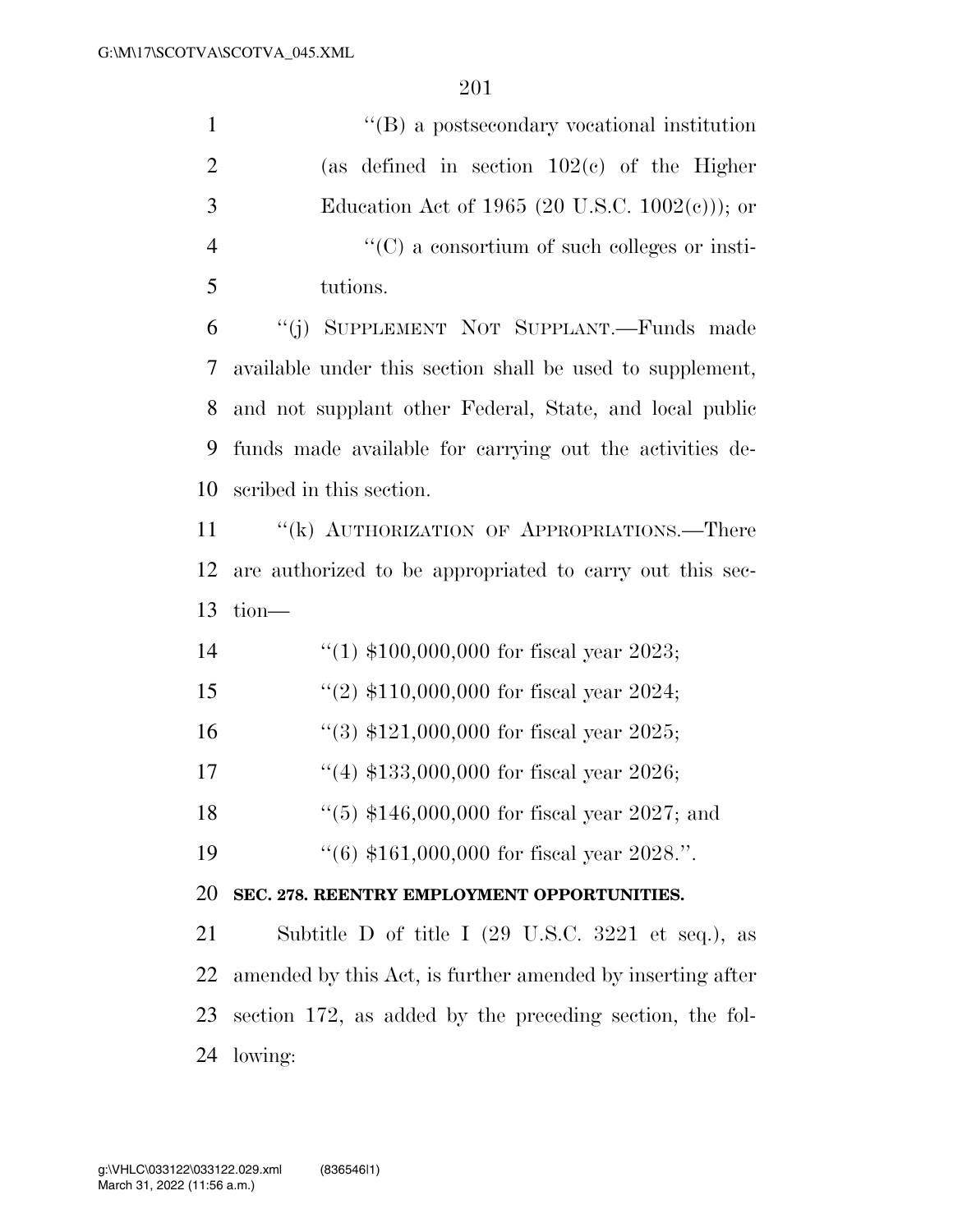## **''SEC. 173. REENTRY EMPLOYMENT OPPORTUNITIES.**

 $\cdot$  "(a) PURPOSES.—The purposes of this section are— ''(1) to improve the employment, earnings, and skill attainment, and reduce recidivism, of adults and youth who have been involved with the justice system;

 $7 \t$  ''(2) to prompt innovation and improvement in the reentry of justice-involved individuals into the workforce so that successful initiatives can be estab-lished or continued and replicated; and

 $\frac{1}{3}$  to further develop the evidence on how to improve employment, earnings, and skill attainment, and reduce recidivism of justice-involved individuals, through rigorous evaluations of specific services pro- vided, including how they affect different popu- lations and how they are best combined and sequenced.

18 "(b) REENTRY EMPLOYMENT COMPETITIVE GRANTS, CONTRACTS, AND COOPERATIVE AGREEMENTS AUTHOR-IZED.—

21 "(1) IN GENERAL.—From the amounts appro- priated under subsection (h)(1) and not reserved under subsection (h)(2), the Secretary—

24  $\langle (A) \rangle$  shall, on a competitive basis, make grants to, or enter into contracts or cooperative agreements with, eligible entities to implement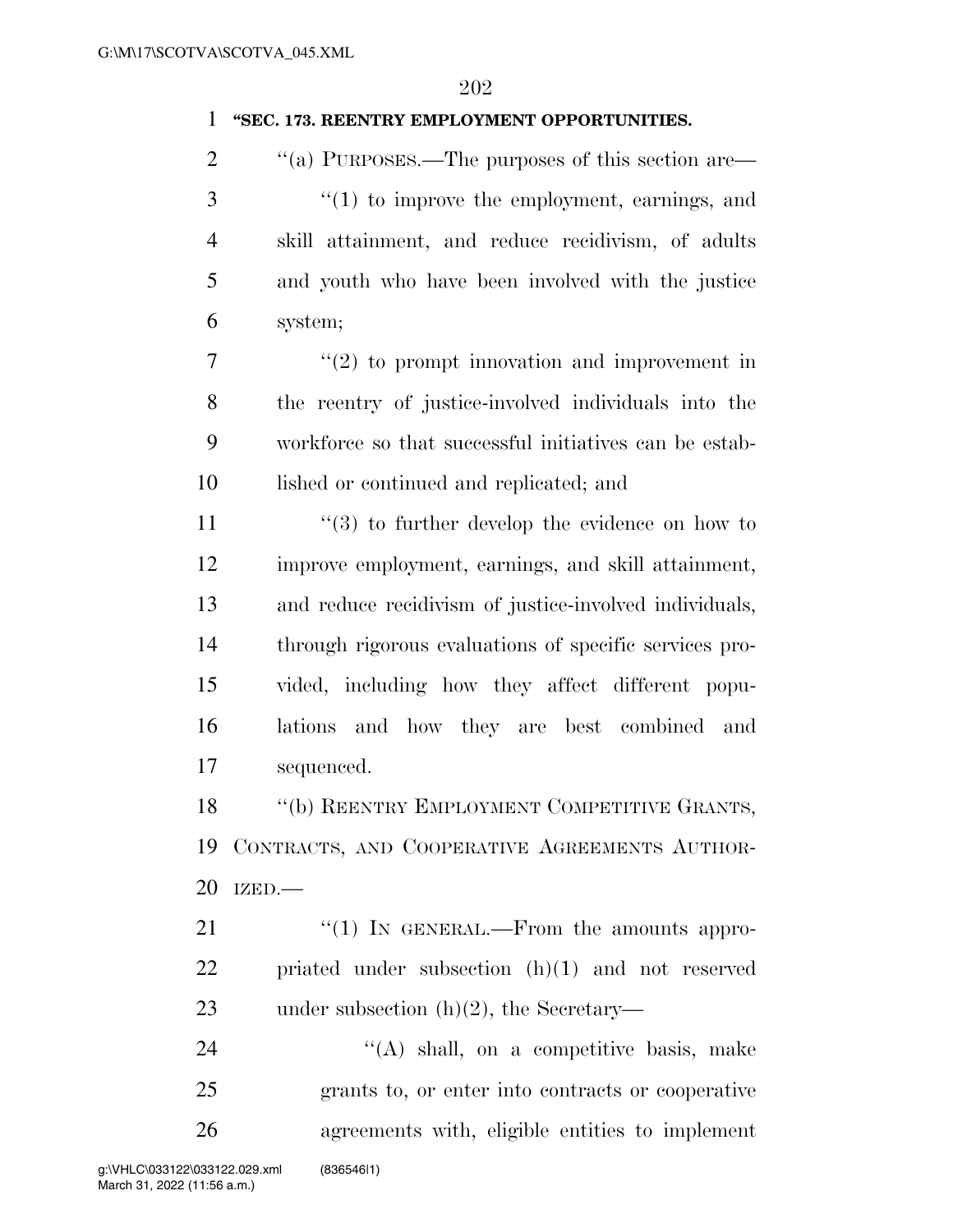| $\mathbf{1}$   | reentry projects that serve eligible adults or eli-    |
|----------------|--------------------------------------------------------|
| $\overline{2}$ | gible youth; and                                       |
| 3              | "(B) may use not more than 30 percent of               |
| $\overline{4}$ | such amounts to award funds under subpara-             |
| 5              | graph (A) to eligible entities that are national       |
| 6              | or regional intermediaries to—                         |
| $\overline{7}$ | "(i) implement the reentry projects                    |
| 8              | described in subparagraph $(A)$ ; or                   |
| 9              | "(ii) provide such funds to other eligi-               |
| 10             | ble entities—                                          |
| 11             | $\lq\lq$ to implement such reentry                     |
| 12             | projects; and                                          |
| 13             | $\lq\lq$ (II) to monitor and support                   |
| 14             | such entities.                                         |
| 15             | "(2) AWARD PERIODS.—The Secretary shall                |
| 16             | award funds under this section for an initial period   |
| 17             | of not more than 4 years, and may renew such           |
| 18             | awards for additional 4-year periods.                  |
| 19             | "(3) PRIORITY.—In awarding funds under this            |
| 20             | section, the Secretary shall give priority to eligible |
| 21             | entities whose applications submitted under sub-       |
| 22             | section (c) demonstrate a commitment to use such       |
| 23             | funds to implement reentry projects—                   |
| 24             | "(A) that will serve high-crime or high-               |
| 25             | poverty areas;                                         |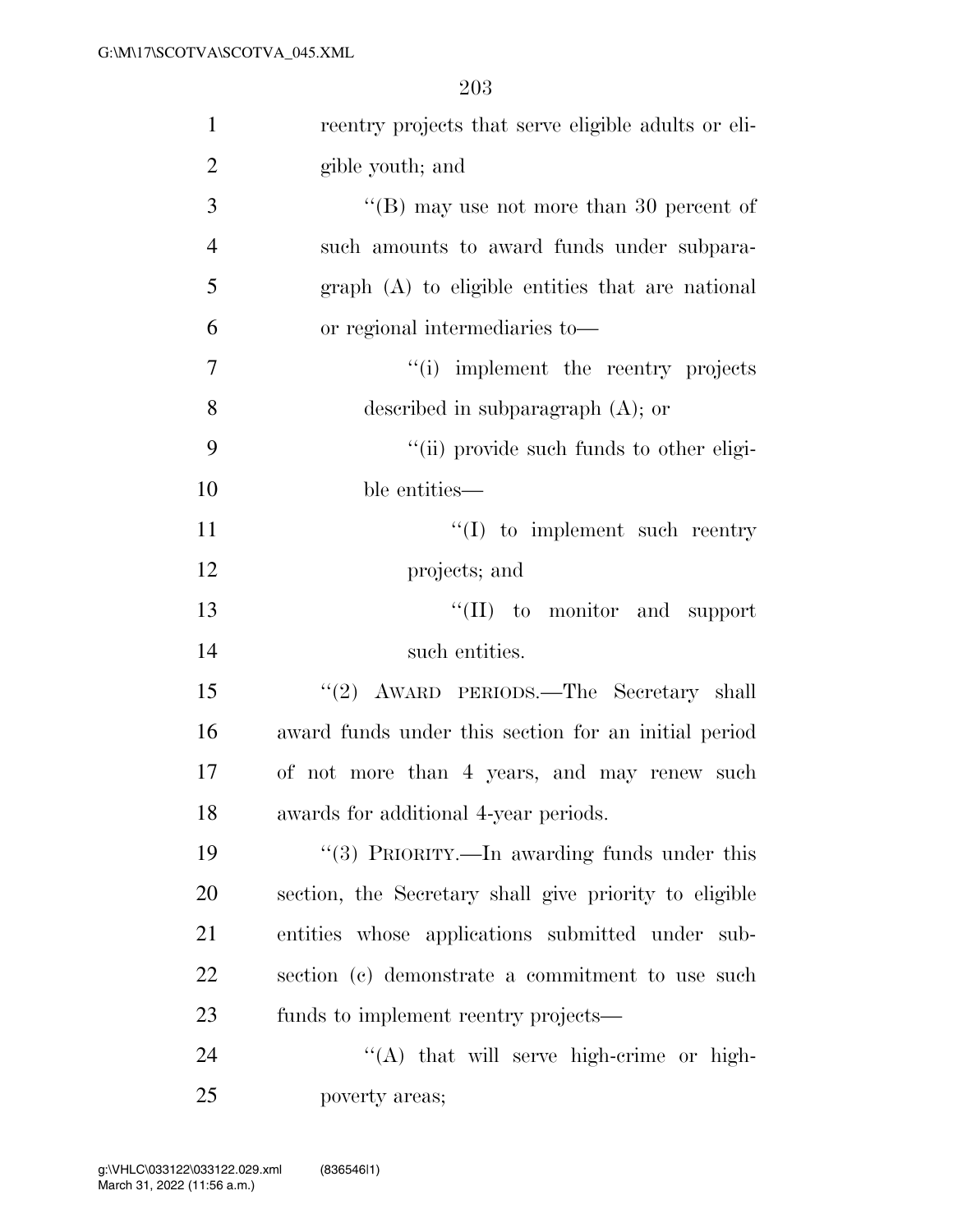| $\mathbf{1}$   | $\lq\lq$ (B) that will enroll in such reentry       |
|----------------|-----------------------------------------------------|
| $\overline{2}$ | projects eligible youth or eligible adults-         |
| 3              | "(i) prior to the release of such indi-             |
| $\overline{4}$ | viduals from incarceration in a correctional        |
| 5              | institution; or                                     |
| 6              | "(ii) not later than 90 days after such             |
| 7              | release;                                            |
| 8              | "(C) whose strategy and design are evi-             |
| 9              | dence-based;                                        |
| 10             | $\lq\lq$ that establish partnerships with—          |
| 11             | $\lq\lq(i)$ businesses; or                          |
| 12             | "(ii) institutions of higher education              |
| 13             | to provide project participants with pro-           |
| 14             | grams of study leading to recognized post-          |
| 15             | secondary credentials in in-demand occupa-          |
| 16             | tions;                                              |
| 17             | $\lq\lq(E)$ that provide training services that are |
| 18             | designed to meet the basic requirements of an       |
| 19             | employer (including a group of employers) and       |
| 20             | are conducted with a commitment by the em-          |
| 21             | ployer to employ individuals upon successful        |
| 22             | completion of the training; or                      |
| 23             | $\lq\lq(F)$ that demonstrate a track record and     |
| 24             | ongoing commitment of developing, imple-            |
| 25             | menting, and refining reentry programs that in-     |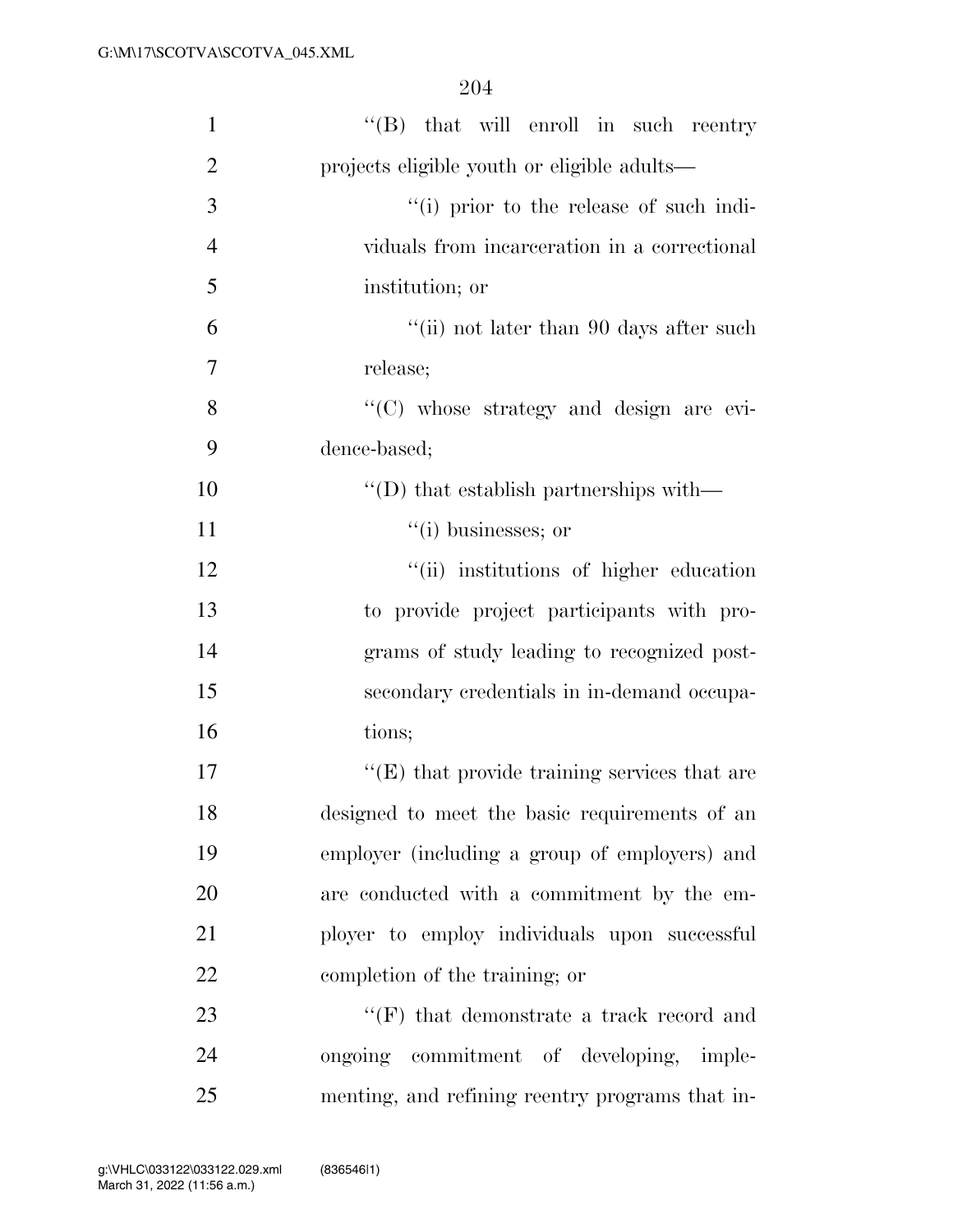| $\mathbf{1}$   | clude employment, education, training, and sup-         |
|----------------|---------------------------------------------------------|
| $\overline{2}$ | port services for adults and youth with current         |
| 3              | or prior justice system involvement.                    |
| $\overline{4}$ | $``(e)$ APPLICATION.—                                   |
| 5              | "(1) FORM AND PROCEDURE.—To be qualified                |
| 6              | to receive funds under this section, an eligible entity |
| 7              | shall submit an application at such time, and in        |
| 8              | such manner, as determined by the Secretary, and        |
| 9              | containing the information described in paragraph       |
| 10             | (2).                                                    |
| 11             | "(2) CONTENTS.—An application submitted by              |
| 12             | an eligible entity under paragraph (1) shall contain    |
| 13             | the following:                                          |
| 14             | "(A) A description of the eligible entity, in-          |
| 15             | cluding the experience of the eligible entity in        |
| 16             | providing employment and training services for          |
| 17             | justice-involved individuals.                           |
| 18             | "(B) A description of the needs that will               |
| 19             | be addressed by the reentry project supported           |
| 20             | by the funds received under this section, and           |
| 21             | the target participant population and the geo-          |
| 22             | graphic area to be served.                              |
| 23             | $\lq\lq$ (C) A description of the proposed employ-      |
| 24             | ment and training activities and supportive             |
| 25             | services, if applicable, to be provided under           |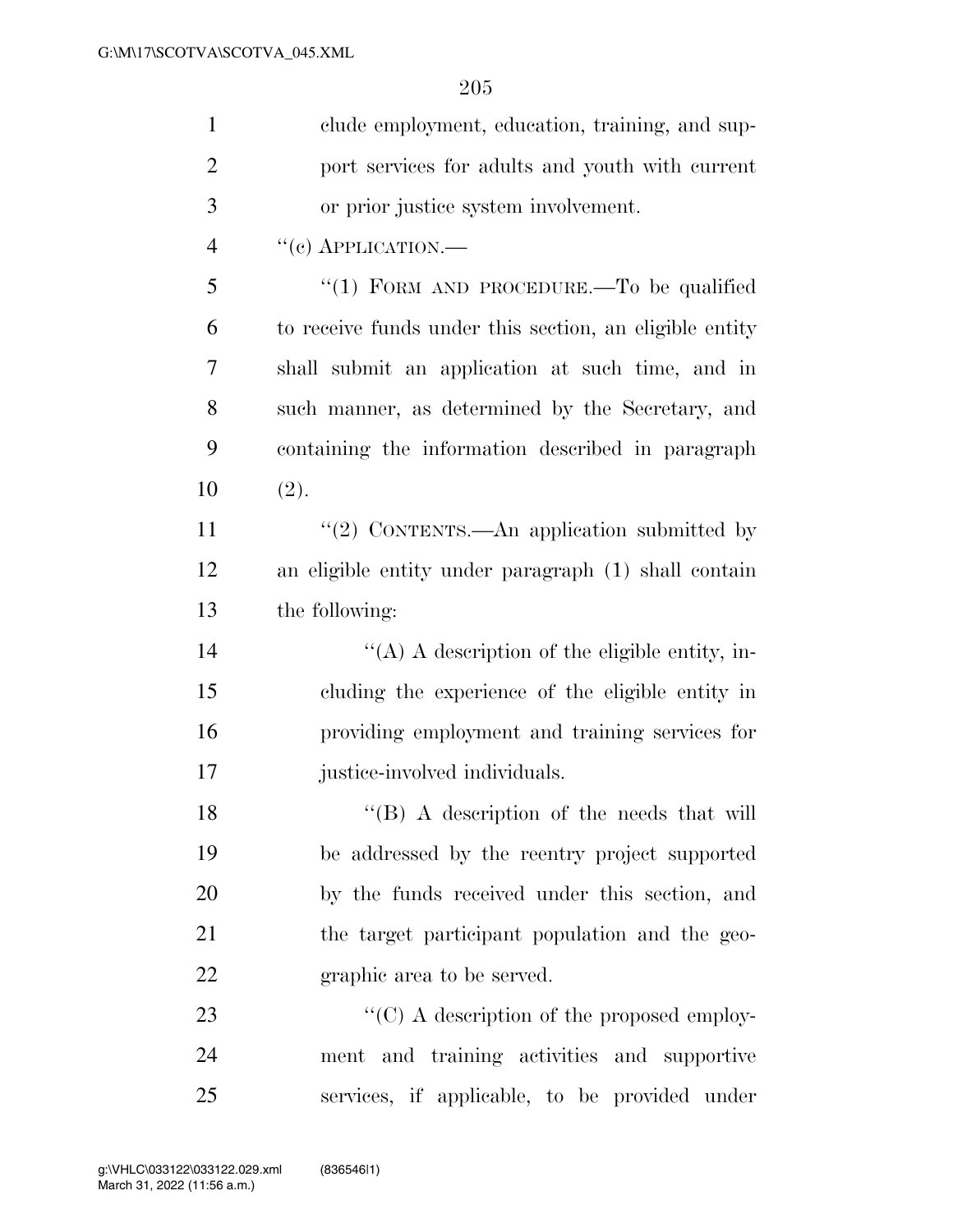| $\mathbf{1}$   | such reentry project, and how such activities    |
|----------------|--------------------------------------------------|
| $\overline{2}$ | and services will prepare participants for em-   |
| 3              | ployment in in-demand industry sectors and oc-   |
| $\overline{4}$ | cupations within the geographic area to be       |
| 5              | served by such reentry project.                  |
| 6              | $\lq\lq$ . The anticipated schedule for carrying |
| $\overline{7}$ | out the activities proposed under the reentry    |
| 8              | project.                                         |
| 9              | $\lq\lq$ (E) A description of —                  |
| 10             | "(i) the partnerships the eligible enti-         |
| 11             | ty will establish with agencies and entities     |
| 12             | within the criminal justice system, local        |
| 13             | boards and one-stops, community-based or-        |
| 14             | ganizations, and employers (including local      |
| 15             | businesses) to provide participants of the       |
| 16             | reentry project with work-based learning,        |
| 17             | job placement, and recruitment (if applica-      |
| 18             | ble); and                                        |
| 19             | "(ii) how the eligible entity will co-           |
| 20             | ordinate its activities with other services      |
| 21             | and benefits available to justice-involved       |
| 22             | individuals in the geographic area to be         |
| 23             | served by the reentry project.                   |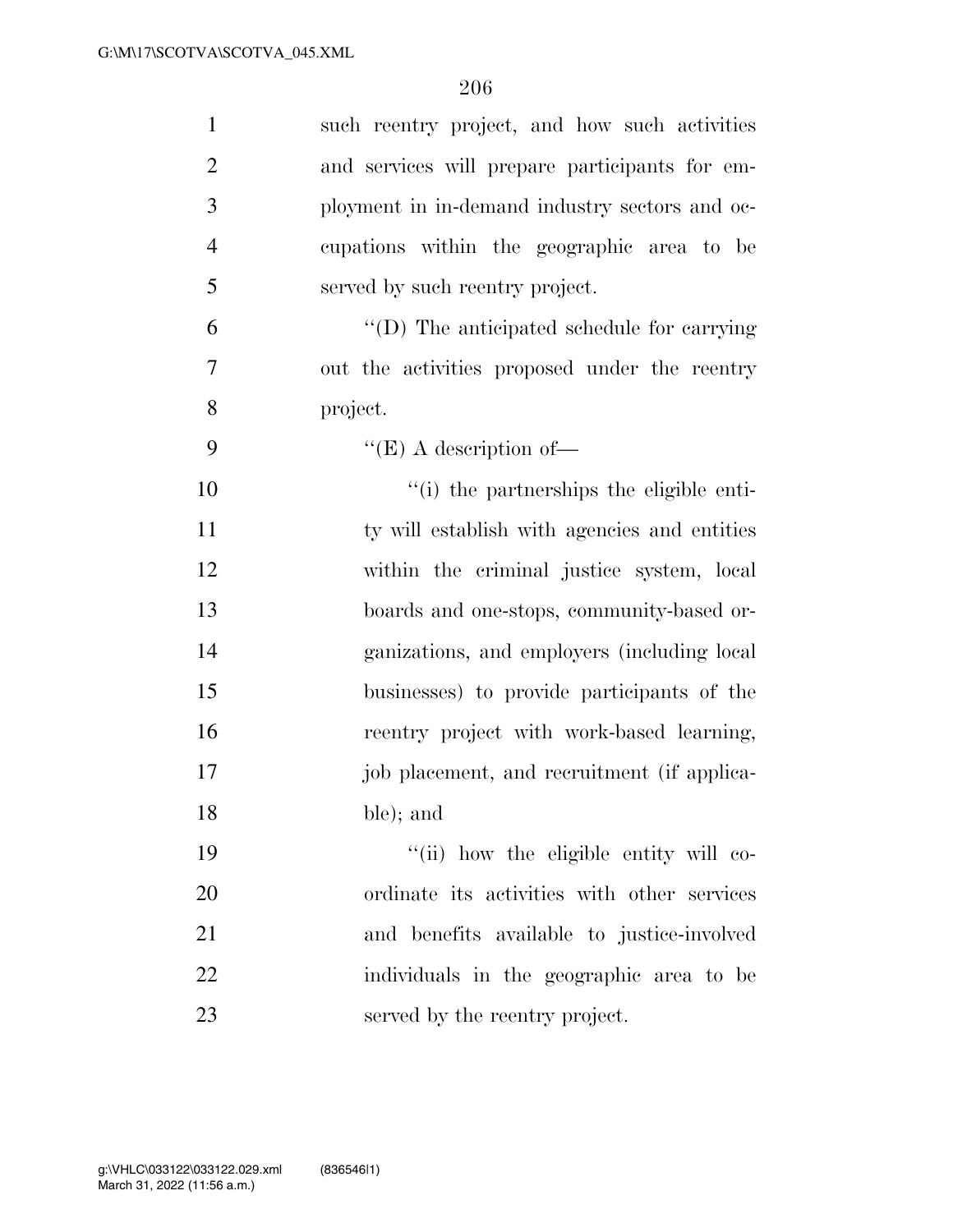| $\mathbf{1}$   | "(F) A description of the manner in which           |
|----------------|-----------------------------------------------------|
| $\overline{2}$ | individuals will be recruited and selected for      |
| 3              | participation for the reentry project.              |
| $\overline{4}$ | $\lq\lq(G)$ A detailed budget and a description     |
| 5              | of the system of fiscal controls, and auditing      |
| 6              | and accountability procedures, that will be used    |
| 7              | to ensure fiscal soundness for the reentry          |
| 8              | project.                                            |
| 9              | "(H) A description of the expected levels of        |
| 10             | performance to be achieved with respect to the      |
| 11             | performance measures described in subsection        |
| 12             | (e).                                                |
| 13             | "(I) A description of the evidence-based            |
| 14             | practices the eligible entity will use in adminis-  |
| 15             | tration of the reentry project.                     |
| 16             | $\lq\lq$ . An assurance that the eligible entity    |
| 17             | will collect, disaggregate by race, ethnicity, gen- |
| 18             | der, and other participant characteristics, and     |
| 19             | report to the Secretary the data required with      |
| 20             | respect to the reentry project carried out by the   |
| 21             | eligible entity for purposes of the evaluation      |
| 22             | under this section.                                 |
| 23             | $\lq\lq (K)$ Any other information required by      |
| 24             | the Secretary.                                      |
| 25             | $"$ (d) USES OF FUNDS.—                             |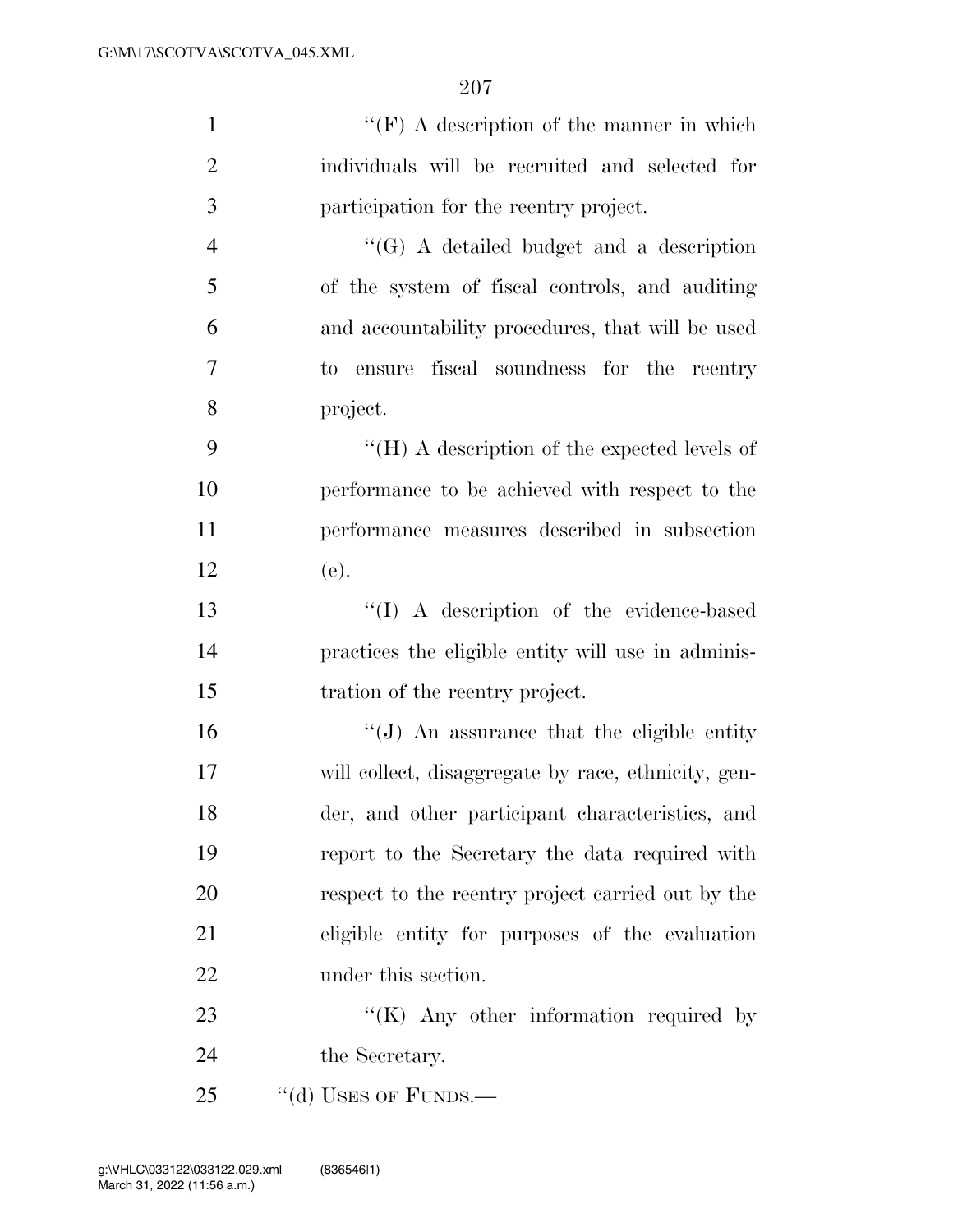| $\mathbf{1}$   | "(1) IN GENERAL.—An eligible entity that re-             |
|----------------|----------------------------------------------------------|
| $\overline{2}$ | ceives funds under this section shall use such funds     |
| 3              | to implement a reentry project for eligible adults, eli- |
| $\overline{4}$ | gible youth, or both that provides one or more of the    |
| 5              | following services:                                      |
| 6              | $\lq\lq$ Supportive services.                            |
| 7              | "(B) For participants who are eligible                   |
| 8              | youth, one or more of the program elements               |
| 9              | listed in subparagraphs $(A)$ through $(N)$ of sec-      |
| 10             | tion $129(c)(2)$ .                                       |
| 11             | "(C) One or more of the individualized ca-               |
| 12             | reer services listed in subclause (I) through            |
| 13             | (IX) of section $134(e)(2)(A)(xii)$ .                    |
| 14             | $\lq\lq$ (D) Follow-up services after placement in       |
| 15             | unsubsidized employment as described in sec-             |
| 16             | tion $134(c)(2)(A)(xiii)$ .                              |
| 17             | "(E) One or more of the training services                |
| 18             | listed in clauses (i) through $(x)(i)$ in section        |
| 19             | $134(c)(3)(D)$ , including subsidized employment         |
| 20             | opportunities through transitional jobs.                 |
| 21             | $\lq\lq(F)$ Apprenticeship programs.                     |
| 22             | "(G) Education in digital literacy skills.               |
| 23             | $\lq\lq(H)$ Mentoring.                                   |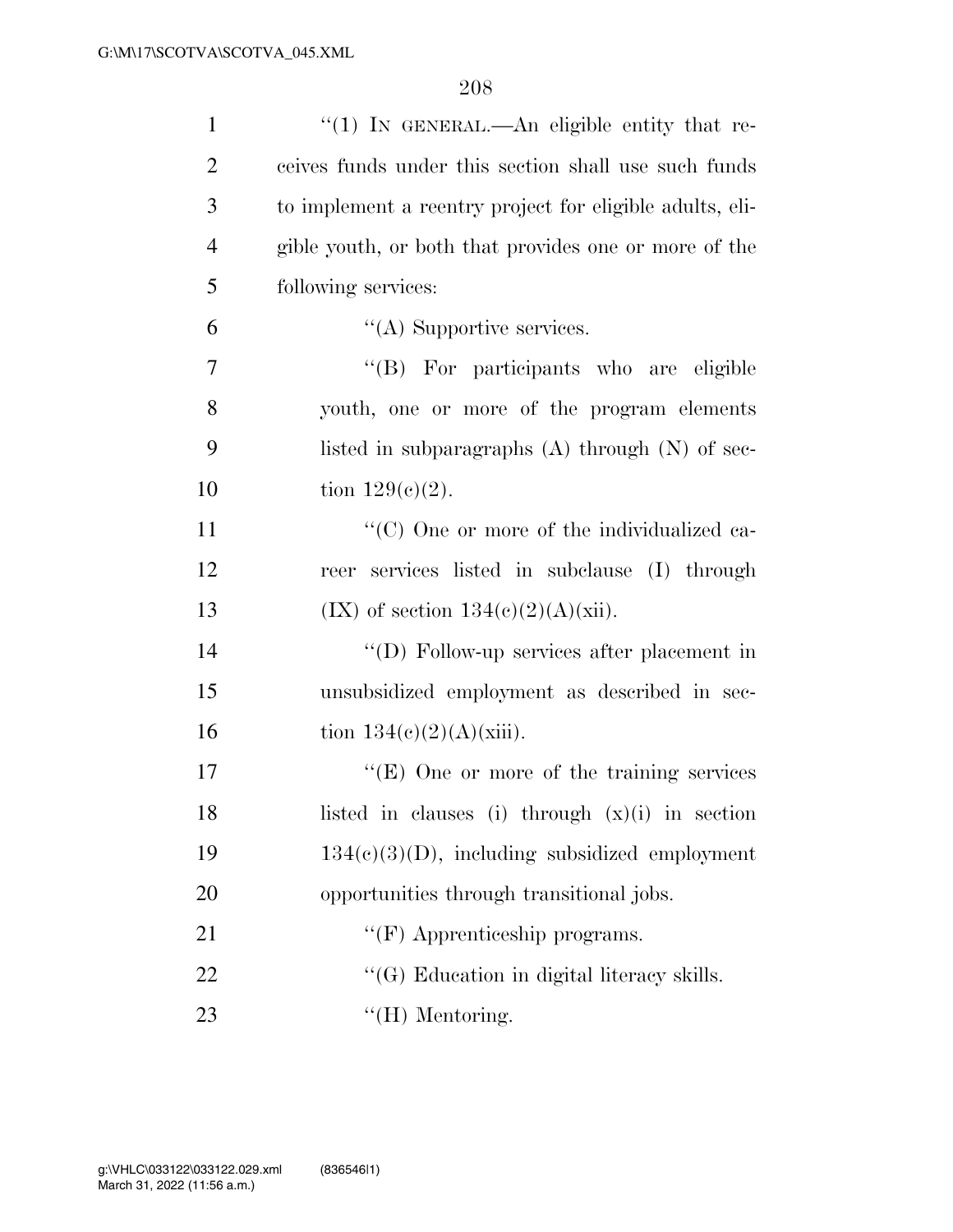$\langle (I) \rangle$  Provision of or referral to evidence- based mental health treatment by licensed prac- titioners. ''(J) Assistance in obtaining employment

 as a result of the establishment and develop- ment by the eligible entity of relationships and networks with large and small employers.

8 ''(K) Assistance with driver's license rein- statement and fees for driver's licenses and other necessary documents for employment.

 $\langle (L)$  Provision of or referral to substance abuse treatment services, provided that funds awarded under this section are only used to provide such services to participants who are unable to obtain such services through other programs providing such services.

 ''(M) Assistance in obtaining employment as a result of the coordination by the eligible entity with employers to develop customized training programs and on-the-job training.

21 ''(2) ADMINISTRATIVE COST LIMIT.—An eligible entity may not use more than 10 percent of the funds received under this section for administrative costs, including for costs related to collecting infor-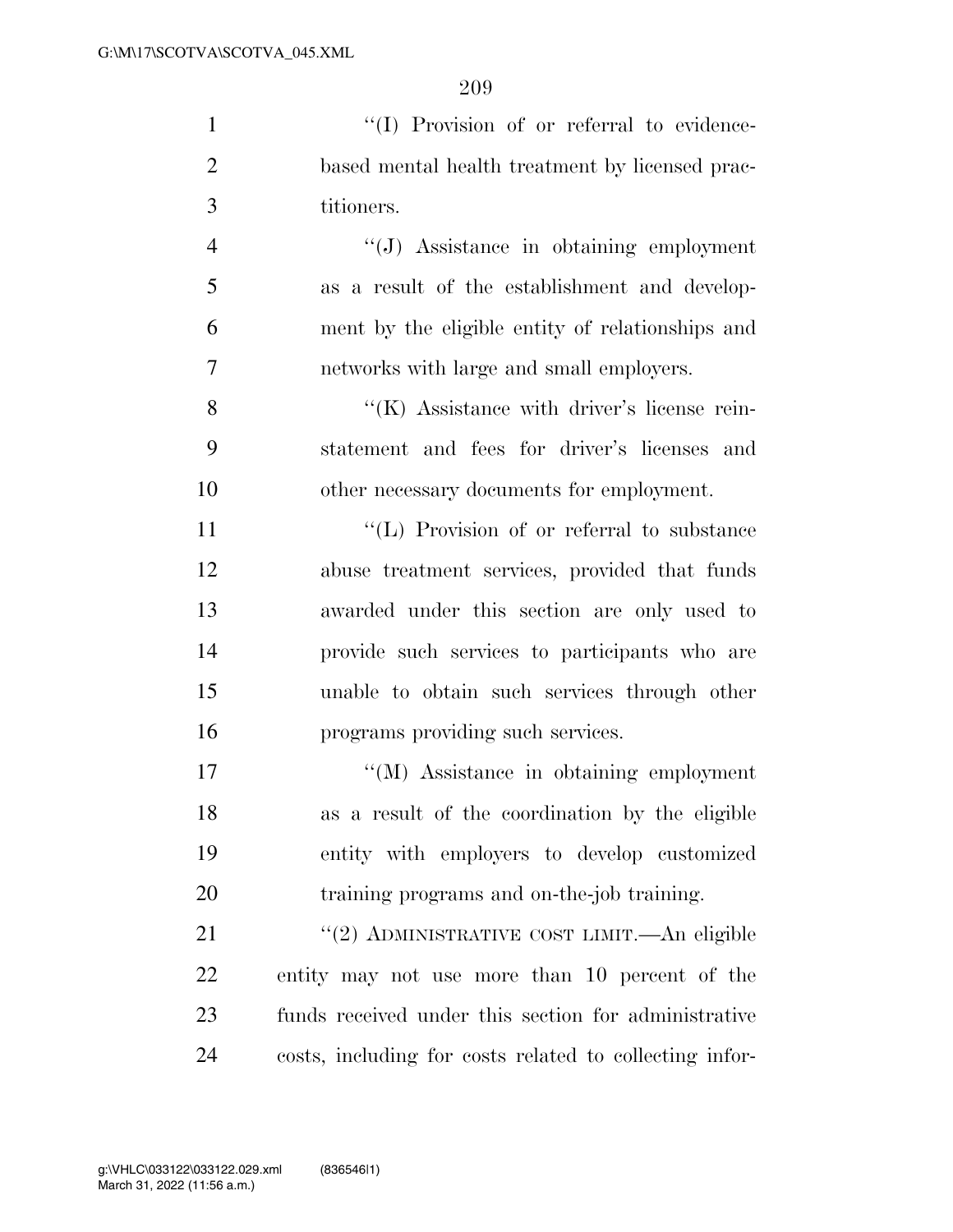| $\mathbf{1}$   | mation, analysis, and coordination for purposes of |
|----------------|----------------------------------------------------|
| $\overline{2}$ | subsection (e) or $(f)$ .                          |
| 3              | "(e) LEVELS OF PERFORMANCE.-                       |
| $\overline{4}$ | $``(1)$ ESTABLISHMENT OF LEVELS.—                  |
| 5              | "(A) IN GENERAL.—The Secretary shall               |
| 6              | establish expected levels of performance for re-   |
| 7              | entry projects funded this section for—            |
| 8              | "(i) each of the primary indicators of             |
| 9              | performance for adults and youth de-               |
| 10             | scribed in section $116(b)$ ; and                  |
| 11             | "(ii) the additional performance indi-             |
| 12             | cators described in paragraph (2).                 |
| 13             | "(B) UPDATES.—The levels established               |
| 14             | under subparagraph (A) shall be updated for        |
| 15             | each 4-year award period.                          |
| 16             | "(2) ADDITIONAL INDICATORS OF PERFORM-             |
| 17             | ANCE.—In addition to the indicators described in   |
| 18             | paragraph $(1)(A)(i)$ , the Secretary—             |
| 19             | $\lq\lq$ shall establish an indicator of per-      |
| 20             | formance for projects funded under this section    |
| 21             | with respect participant recidivism; and           |
| 22             | $\lq\lq$ (B) may establish other performance indi- |
| 23             | cators for such projects as the Secretary deter-   |
| 24             | mines appropriate.                                 |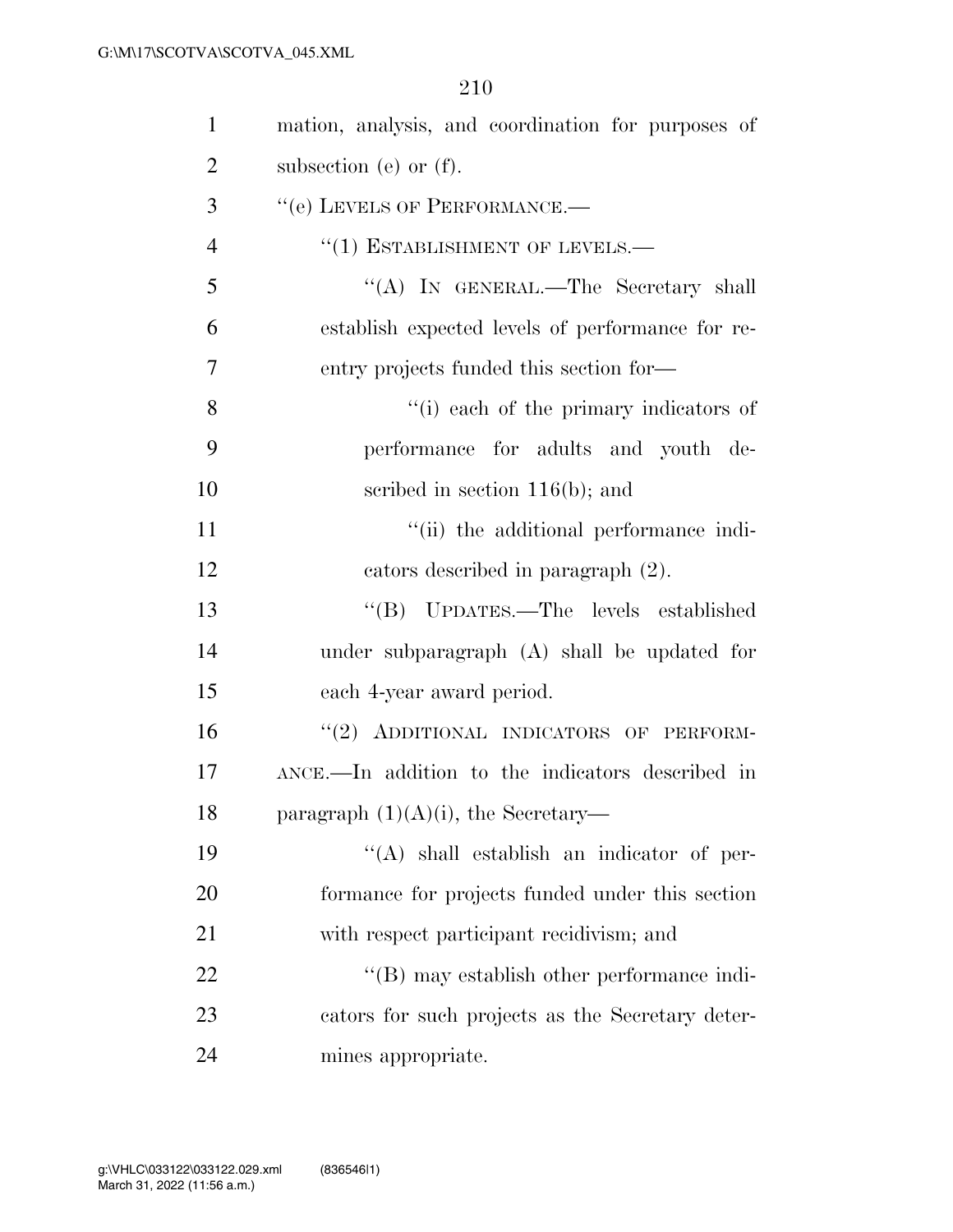| $\mathbf{1}$   | $``(3)$ AGREEMENT ON PERFORMANCE LEVELS.—               |
|----------------|---------------------------------------------------------|
| $\overline{2}$ | In establishing and updating performance levels         |
| 3              | under paragraph (1), the Secretary shall reach          |
| $\overline{4}$ | agreement on such levels with the eligible entities re- |
| 5              | ceiving awards under this section that will be subject  |
| 6              | to such levels, based on factors including—             |
| 7              | $\lq\lq$ the expected performance levels of             |
| 8              | each such eligible entity described in the appli-       |
| 9              | cation submitted under subsection $(c)(2)(H);$          |
| 10             | $\lq\lq (B)$ local economic conditions of the geo-      |
| 11             | graphic area to be served by each such eligible         |
| 12             | entity, including differences in unemployment           |
| 13             | rates and job losses or gains in particular in-         |
| 14             | dustries; and                                           |
| 15             | $\cdot$ (C) the characteristics of the participants     |
| 16             | of the projects when the participants enter the         |
| 17             | project involved, including—                            |
| 18             | "(i) eriminal records and indicators of                 |
| 19             | poor work history;                                      |
| 20             | "(ii) lack of work experience;                          |
| 21             | "(iii) lack of educational or occupa-                   |
| 22             | tional skills attainment;                               |
| 23             | "(iv) low levels of literacy or English                 |
| 24             | proficiency;                                            |
| 25             | $f'(v)$ disability status;                              |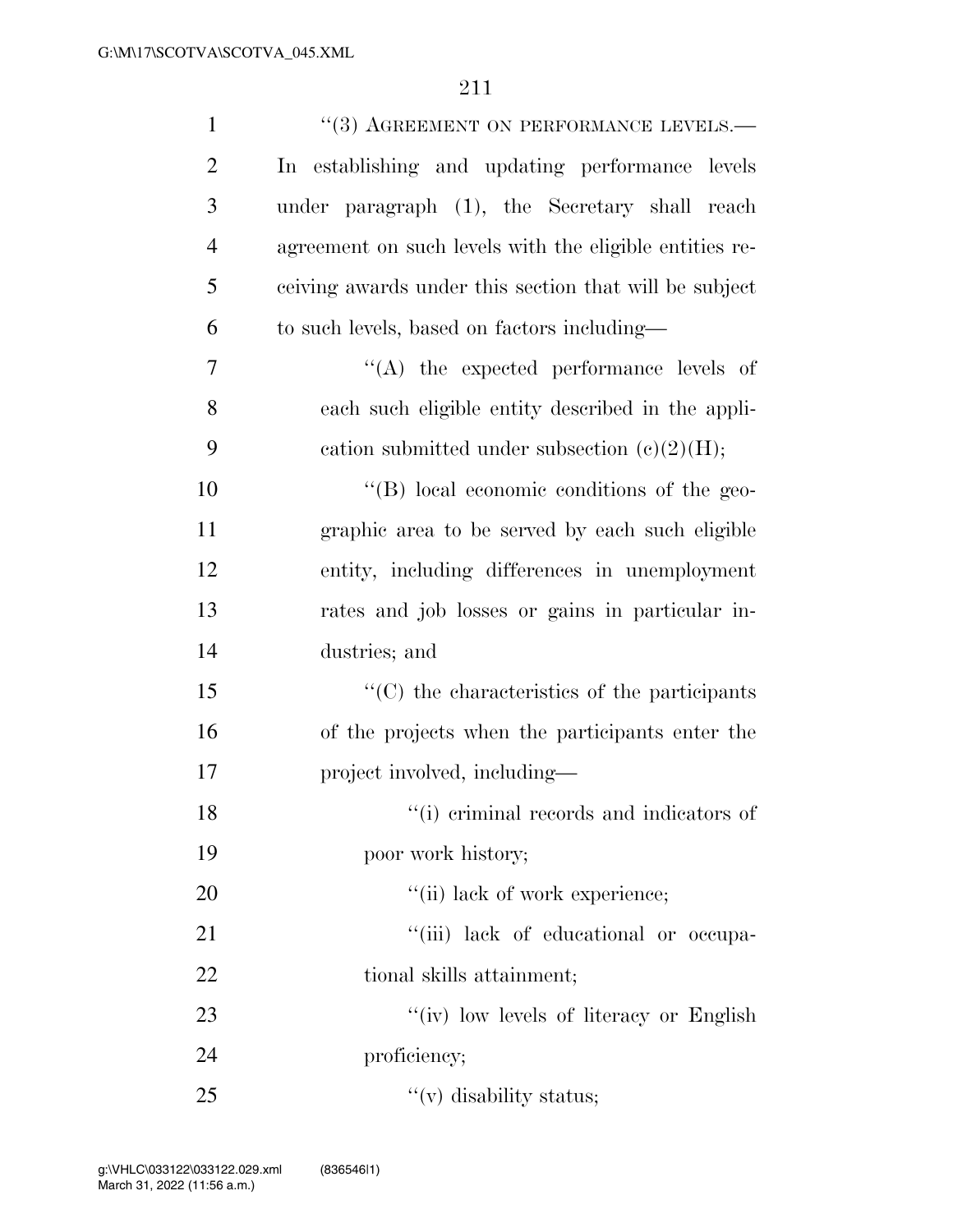| $\mathbf{1}$   | $\lq\lq$ (vi) homelessness; and                         |
|----------------|---------------------------------------------------------|
| $\overline{2}$ | "(vii) receipt of public assistance.                    |
| 3              | "(4) FAILURE TO MEET PERFORMANCE LEV-                   |
| $\overline{4}$ | ELS.—In the case of an eligible entity that fails to    |
| 5              | meet the performance levels established under para-     |
| 6              | graph (1) for the reentry project involved for any      |
| 7              | award year, the Secretary shall provide technical as-   |
| 8              | sistance to the eligible entity, including the develop- |
| 9              | ment of a performance improvement plan.                 |
| 10             | "(f) EVALUATION OF REENTRY PROJECTS.—                   |
| 11             | "(1) IN GENERAL.—Not later than 5 years                 |
| 12             | after the first award of funds under this section is    |
| 13             | made, the Secretary (acting through the Chief Eval-     |
| 14             | uation Officer) shall meet the following require-       |
| 15             | ments:                                                  |
| 16             | "(A) DESIGN AND CONDUCT OF EVALUA-                      |
| 17             | TION.—Design and conduct an evaluation to               |
| 18             | evaluate the effectiveness of the reentry projects      |
| 19             | funded under this section, which meets the re-          |
| 20             | quirements of paragraph (2), and includes an            |
| 21             | evaluation of each of the following:                    |
| 22             | "(i) The effectiveness of such projects                 |
| 23             | in assisting individuals with finding em-               |
| 24             | ployment and maintaining employment at                  |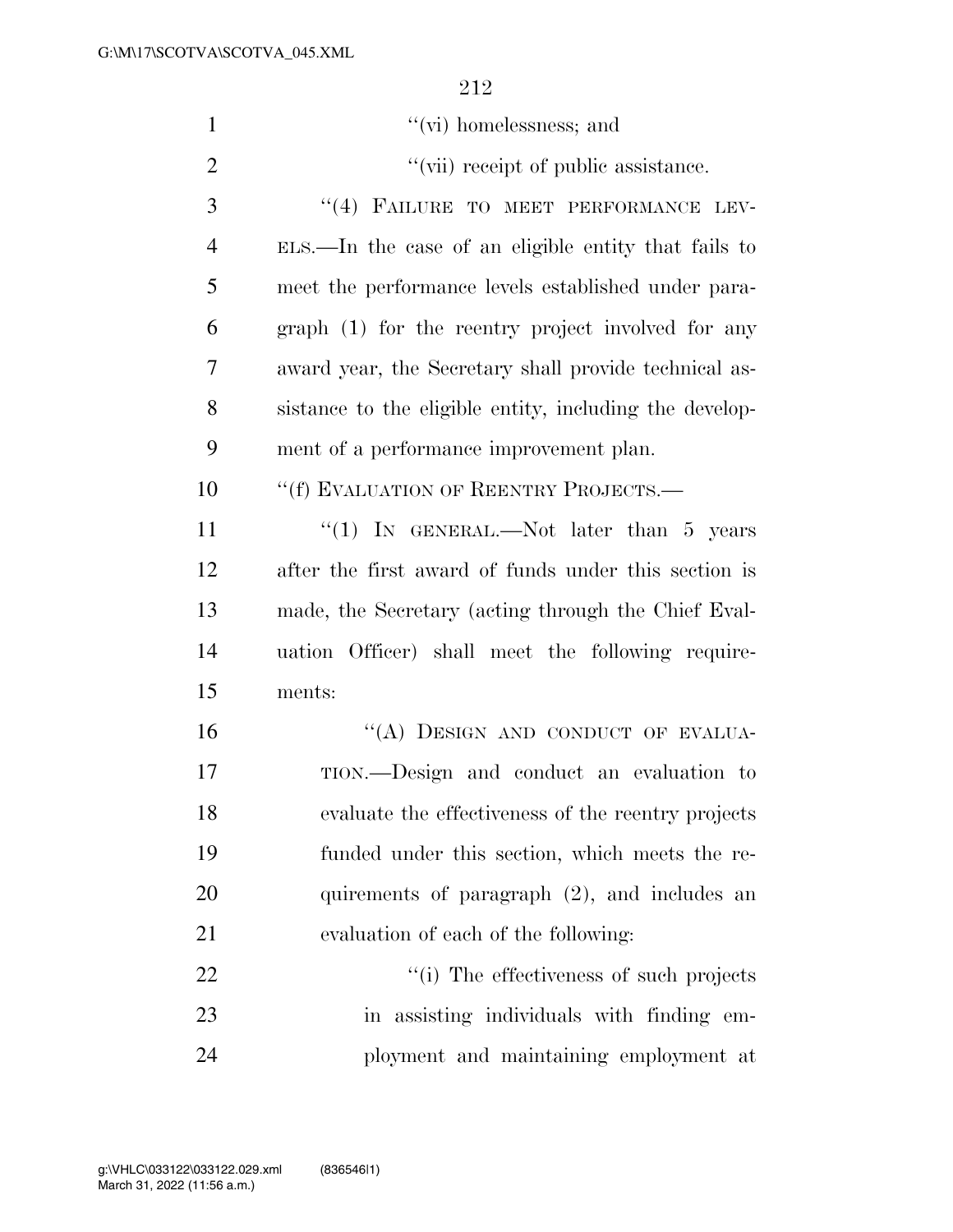| $\mathbf{1}$   | the second quarter and fourth quarter         |
|----------------|-----------------------------------------------|
| $\overline{2}$ | after unsubsidized employment is obtained.    |
| 3              | "(ii) The effectiveness of such projects      |
| $\overline{4}$ | in assisting individuals with earning recog-  |
| 5              | nized postsecondary credentials.              |
| 6              | "(iii) The effectiveness of<br>such           |
| 7              | projects in relation to their cost, including |
| 8              | the extent to which the projects improve      |
| 9              | reentry outcomes, including in wages          |
| 10             | earned, benefits provided by employers, ca-   |
| 11             | reer advancement, measurable skills gains,    |
| 12             | credentials earned, housing, health, and re-  |
| 13             | cidivism of participants in comparison to     |
| 14             | comparably situated individuals who did       |
| 15             | not participate in such projects.             |
| 16             | "(iv) The effectiveness of specific           |
| 17             | services and interventions provided and of    |
| 18             | the overall project design.                   |
| 19             | $``(v)$ If applicable, the extent to which    |
| 20             | such projects meet the needs of various de-   |
| 21             | mographic groups, including people of dif-    |
| 22             | ferent geographic locations, ages, races,     |
| 23             | national origins, sex, and criminal records,  |
| 24             | and individuals with disabilities.            |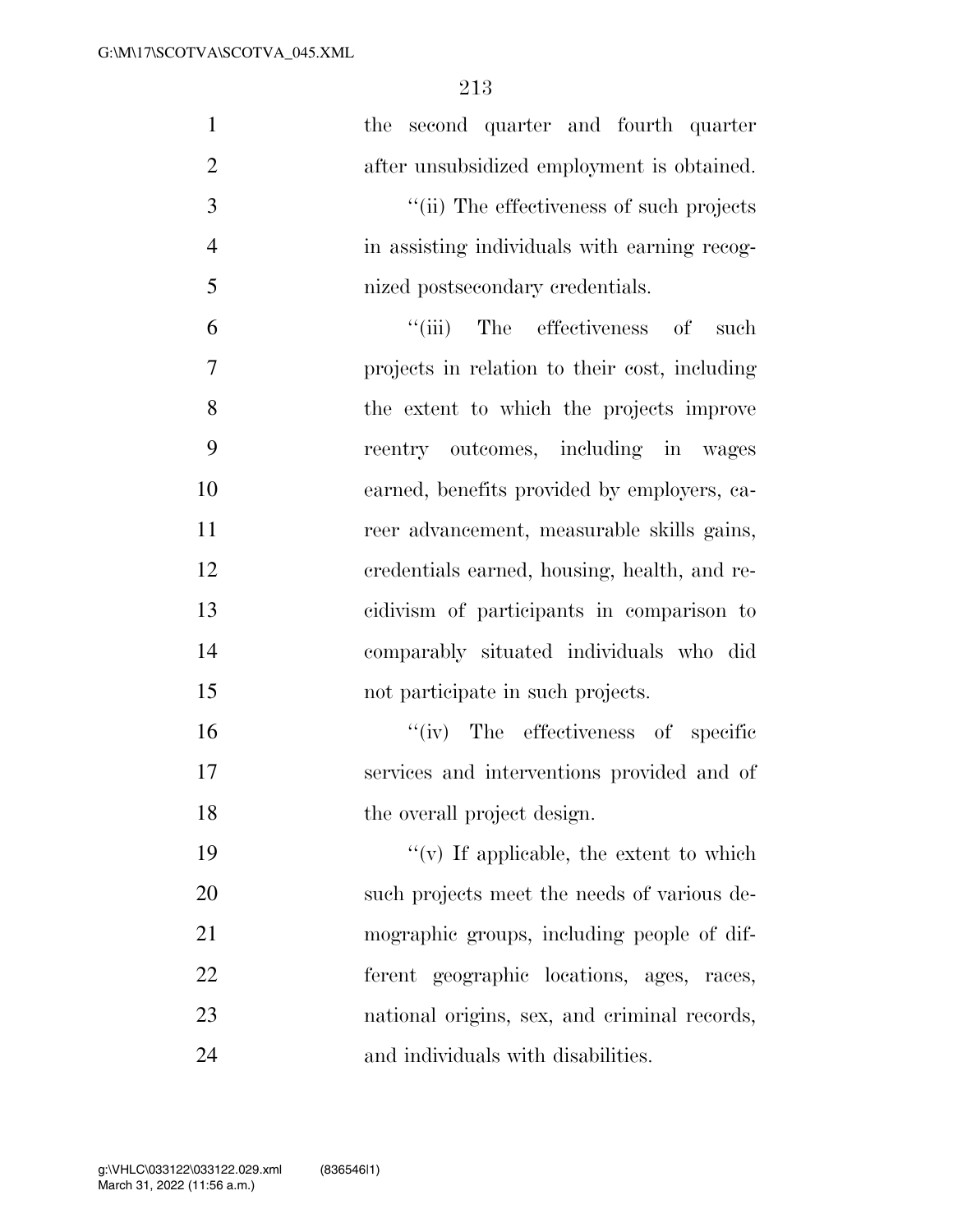| $\mathbf{1}$   | "(vi) If applicable, the appropriate se-        |
|----------------|-------------------------------------------------|
| $\overline{2}$ | quencing, combination, or concurrent            |
| 3              | structure, of services for each subpopula-      |
| $\overline{4}$ | tion of individuals who are participants of     |
| 5              | such projects, such as the order, combina-      |
| 6              | tion, or concurrent structure and services      |
| 7              | in which transitional jobs and occupational     |
| 8              | skills training are provided, to ensure that    |
| 9              | such participants are prepared to fully         |
| 10             | from employment and training<br>benefit         |
| 11             | services provided under the project.            |
| 12             | "(vii) Limitations or barriers to edu-          |
| 13             | cation and employment as a result of occu-      |
| 14             | pational or educational licensing restric-      |
| 15             | tions, access to financial aid, and access to   |
| 16             | housing.                                        |
| 17             | "(viii) The quality and effectiveness of        |
| 18             | technical assistance provided by the Sec-       |
| 19             | retary for implementing such projects.          |
| 20             | "(ix) Other elements that the Chief             |
| 21             | Evaluation Officer may determine to be          |
| 22             | appropriate.                                    |
| 23             | "(B) DATA ACCESSIBILITY.—Make avail-            |
| 24             | able, on the publicly accessible website of the |
| 25             | Department of Labor, data collected during the  |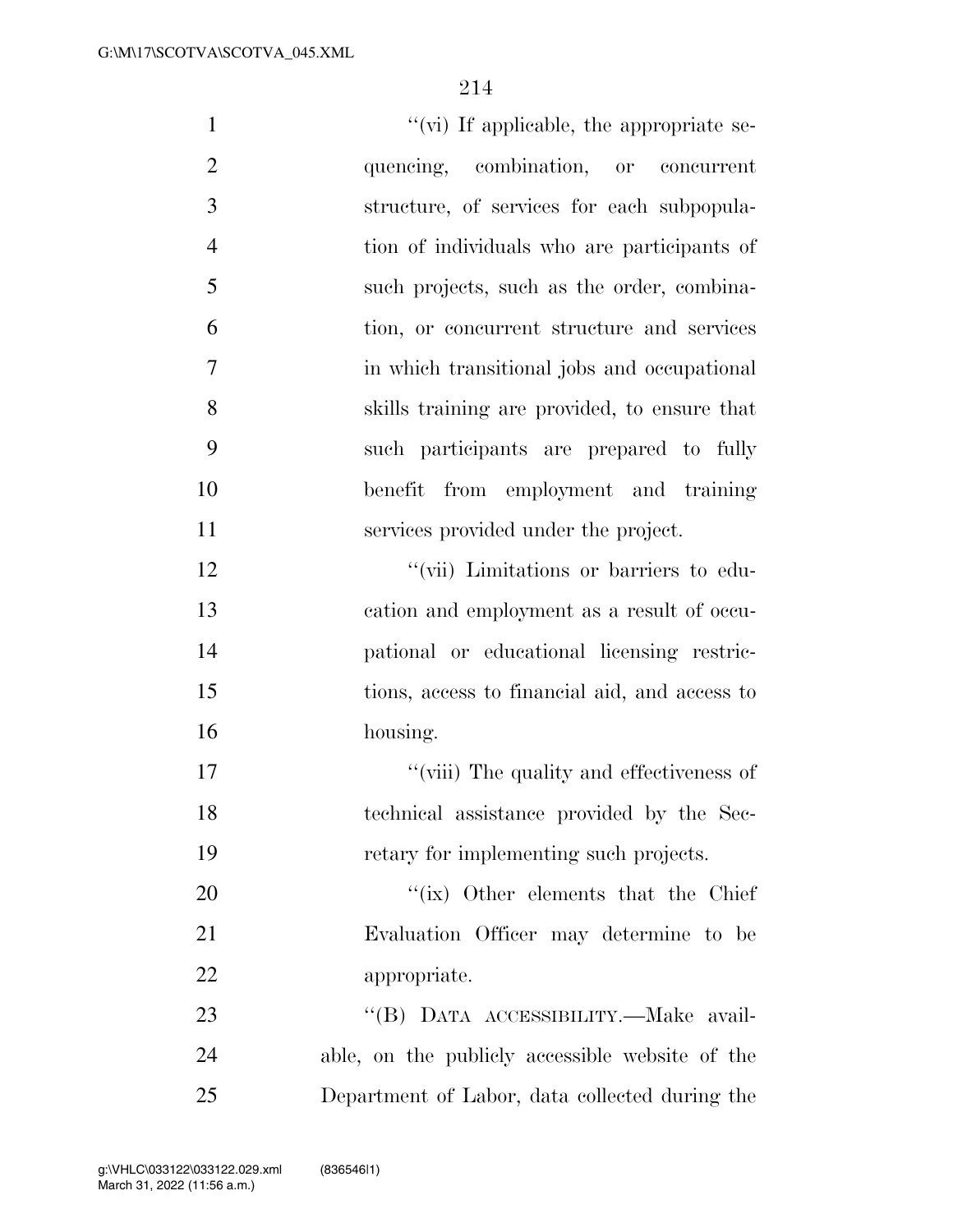| $\mathbf{1}$   | course of evaluation under this subsection, in  |
|----------------|-------------------------------------------------|
| $\overline{2}$ | an aggregated format that does not provide per- |
| 3              | sonally identifiable information.               |
| $\overline{4}$ | "(2) DESIGN REQUIREMENTS. An evaluation         |
| 5              | under this subsection—                          |
| 6              | $\lq\lq$ (A) shall—                             |
| 7              | "(i) be designed by the Secretary (act-         |
| 8              | ing through the Chief Evaluation Officer)       |
| 9              | in conjunction with the eligible entities car-  |
| 10             | rying out the reentry projects being evalu-     |
| 11             | ated;                                           |
| 12             | "(ii) include analysis of participant           |
| 13             | feedback and outcome and process meas-          |
| 14             | ures;                                           |
| 15             | "(iii) use designs that employ the              |
| 16             | most rigorous analytical and statistical        |
| 17             | methods that are reasonably feasible, such      |
| 18             | as the use of control groups; and               |
| 19             | "(B) may not—                                   |
| 20             | "(i) collect personally identifiable in-        |
| 21             | formation, except to the extent such infor-     |
| 22             | mation is necessary to conduct the evalua-      |
| 23             | tion; or                                        |
| 24             | "(ii) reveal or share personally identi-        |
| 25             | fiable information.                             |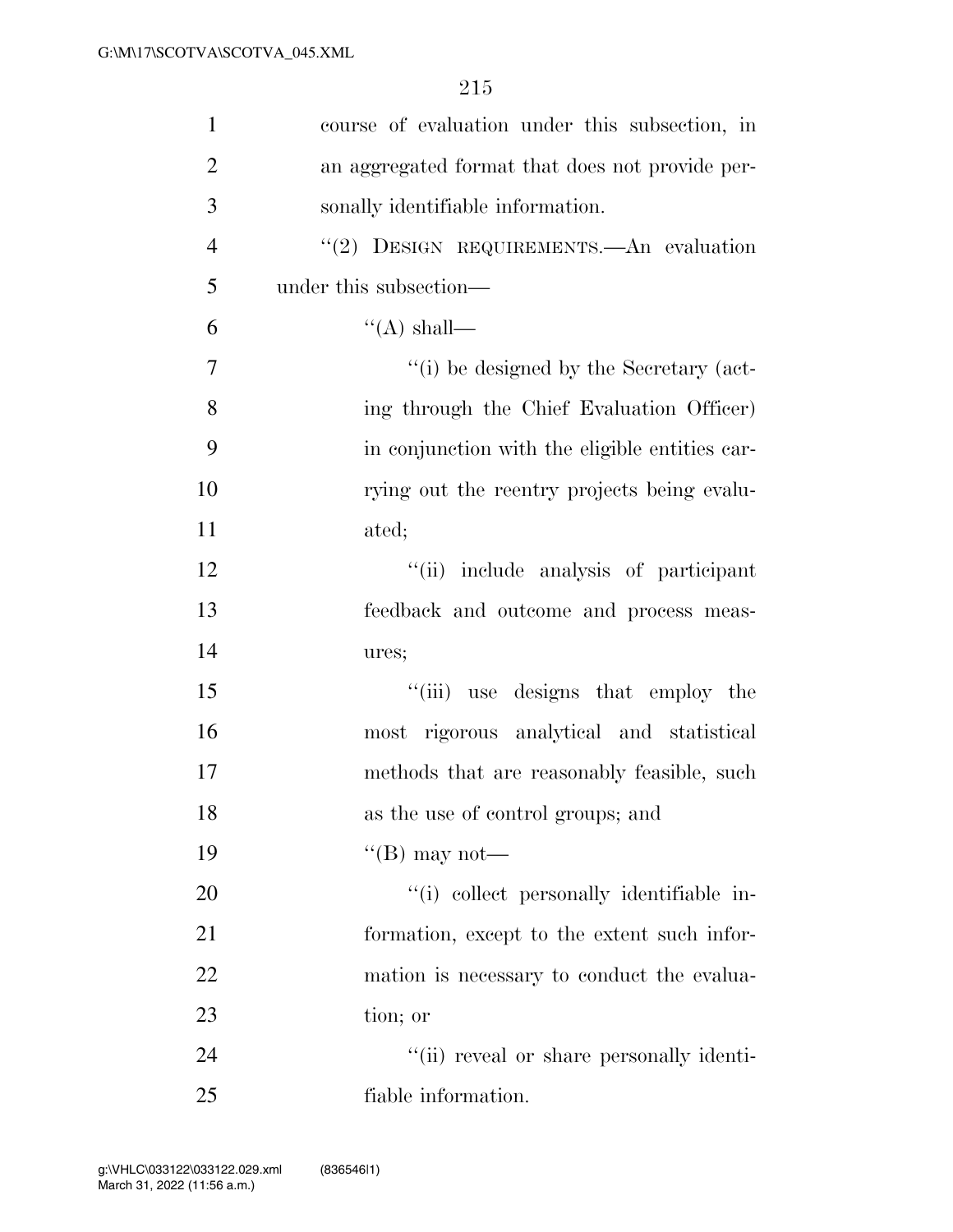| $\mathbf{1}$   | "(3) PUBLICATION AND REPORTING OF EVAL-               |
|----------------|-------------------------------------------------------|
| $\overline{2}$ | UATION FINDINGS.—The Secretary (acting through        |
| 3              | the Chief Evaluation Officer) shall—                  |
| $\overline{4}$ | $\lq\lq$ in accordance with the timeline deter-       |
| 5              | mined to be appropriate by the Chief Evalua-          |
| 6              | tion Officer, publish an interim report on such       |
| 7              | evaluation;                                           |
| 8              | "(B) not later than 90 days after the date            |
| 9              | on which any evaluation is completed under this       |
| 10             | subsection, publish and make publicly available       |
| 11             | such evaluation; and                                  |
| 12             | "(C) not later than 60 days after the com-            |
| 13             | pletion date described in subparagraph (B),           |
| 14             | submit to the Committee on Education and              |
| 15             | Labor of the House of Representatives and the         |
| 16             | Committee on Health, Education, Labor, and            |
| 17             | Pensions of the Senate a report on such evalua-       |
| 18             | tion.                                                 |
| 19             | "(g) ANNUAL REPORT.—                                  |
| 20             | "(1) CONTENTS.—Subject to paragraph $(2)$ ,           |
| 21             | the Secretary shall post, using transparent, linked,  |
| 22             | open, and interoperable data formats, on its publicly |
| 23             | accessible website an annual report on—               |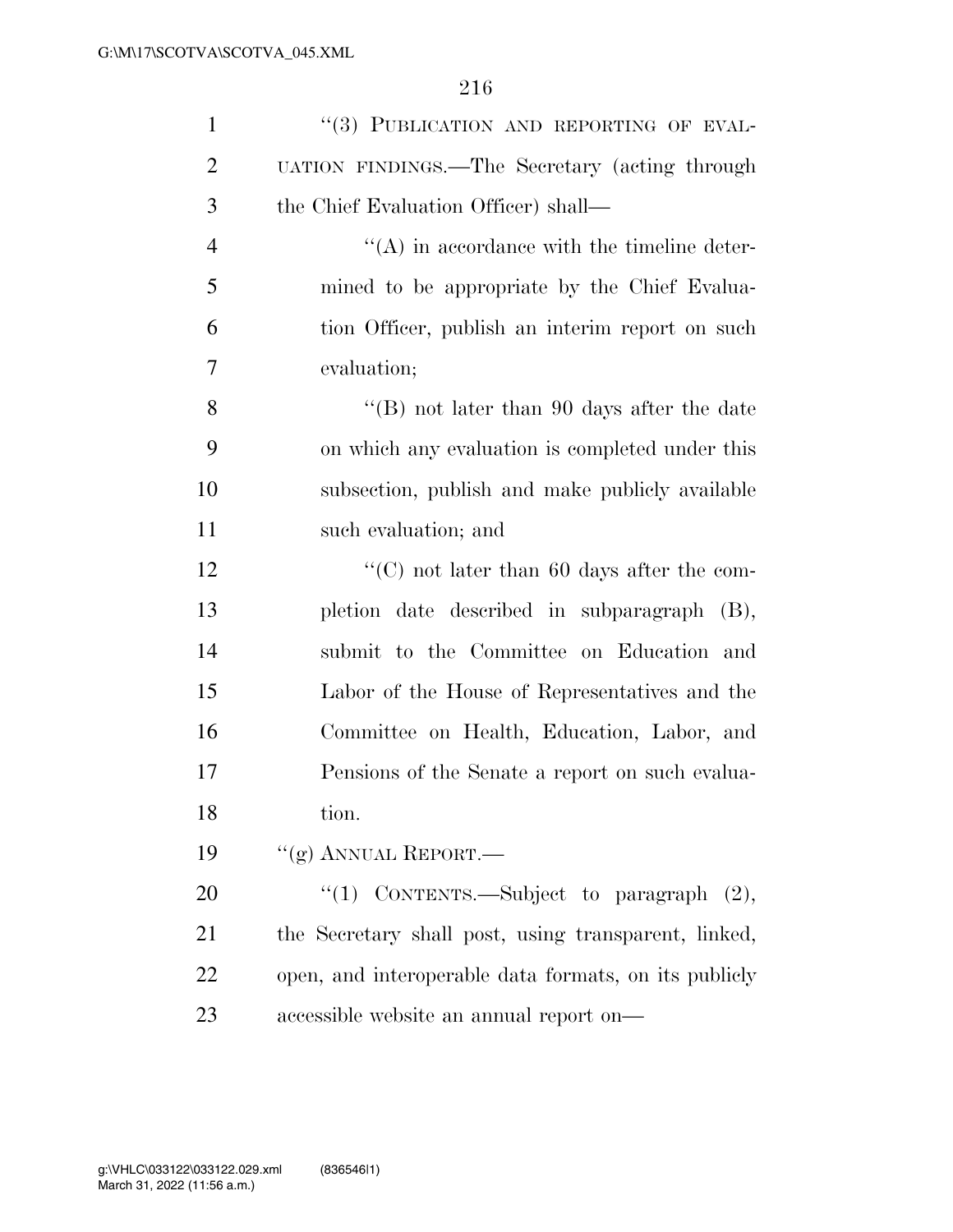| $\mathbf{1}$   | $\lq\lq$ the number of individuals who par-            |
|----------------|--------------------------------------------------------|
| $\overline{2}$ | ticipated in projects assisted under this section      |
| 3              | for the preceding year;                                |
| $\overline{4}$ | $\lq\lq$ the percentage of such individuals            |
| 5              | who successfully completed the requirements of         |
| 6              | such projects; and                                     |
| $\overline{7}$ | $\lq\lq$ (C) the performance of eligible entities on   |
| 8              | such projects as measured by the performance           |
| 9              | indicators set forth in subsection (e).                |
| 10             | "(2) DISAGGREGATION.—The information pro-              |
| 11             | vided under subparagraphs $(A)$ through $(C)$ of para- |
| 12             | graph (1) with respect to a year shall be              |
| 13             | disaggregated by each project assisted under this      |
| 14             | section for such year.                                 |
| 15             | "(h) AUTHORIZATION OF APPROPRIATIONS; RES-             |
| 16             | ERVATIONS.                                             |
| 17             | "(1) AUTHORIZATION OF APPROPRIATIONS.-                 |
| 18             | There are authorized to be appropriated to carry out   |
| 19             | this section—                                          |
| 20             | "(A) $$250,000,000$ for fiscal year 2023;              |
| 21             | "(B) $$300,000,000$ for fiscal year 2024;              |
| 22             | "(C) $$350,000,000$ for fiscal year 2025;              |
| 23             | "(D) $$400,000,000$ for fiscal year 2026;              |
| 24             | "(E) \$450,000,000 for fiscal year 2027;               |
| 25             | and                                                    |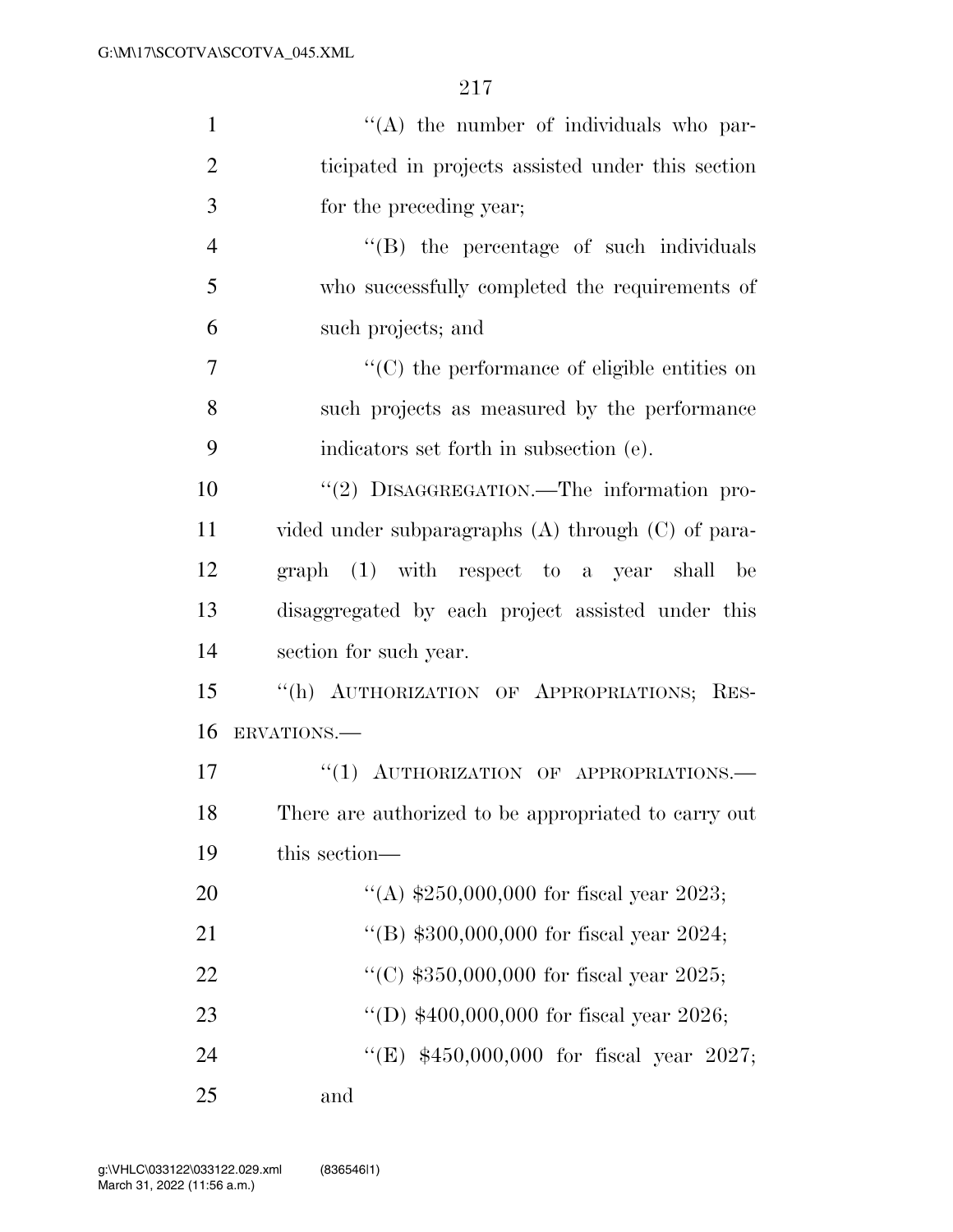| $\mathbf{1}$   | "(F) $$500,000,000$ for fiscal year 2028.           |
|----------------|-----------------------------------------------------|
| $\overline{2}$ | "(2) RESERVATION OF FUNDS. $-$ Of the funds         |
| 3              | appropriated under paragraph (1) for a fiscal year, |
| $\overline{4}$ | the Secretary—                                      |
| 5              | "(A) may reserve not more than 5 percent            |
| 6              | for the administration of grants, contracts, and    |
| 7              | cooperative agreements awarded under this sec-      |
| 8              | tion, of which not more than 2 percent may be       |
| 9              | reserved for the provision of—                      |
| 10             | "(i) technical assistance to eligible en-           |
| 11             | tities that receive funds under this section;       |
| 12             | and                                                 |
| 13             | "(ii) outreach and technical assistance             |
| 14             | to eligible entities desiring to receive such       |
| 15             | funds, including assistance with application        |
| 16             | development and submission; and                     |
| 17             | "(B) shall reserve not less than 1 percent          |
| 18             | and not more than 2.5 percent for the evalua-       |
| 19             | tion activities under subsection (f) or to support  |
| 20             | eligible entities with any required data collec-    |
| 21             | tion, analysis, and coordination related to such    |
| 22             | evaluation activities.                              |
| 23             | "(i) DEFINITIONS.—In this section:                  |
| 24             | "(1) CHIEF EVALUATION OFFICER.—The term             |
| 25             | Chief Evaluation Officer' means the head of the     |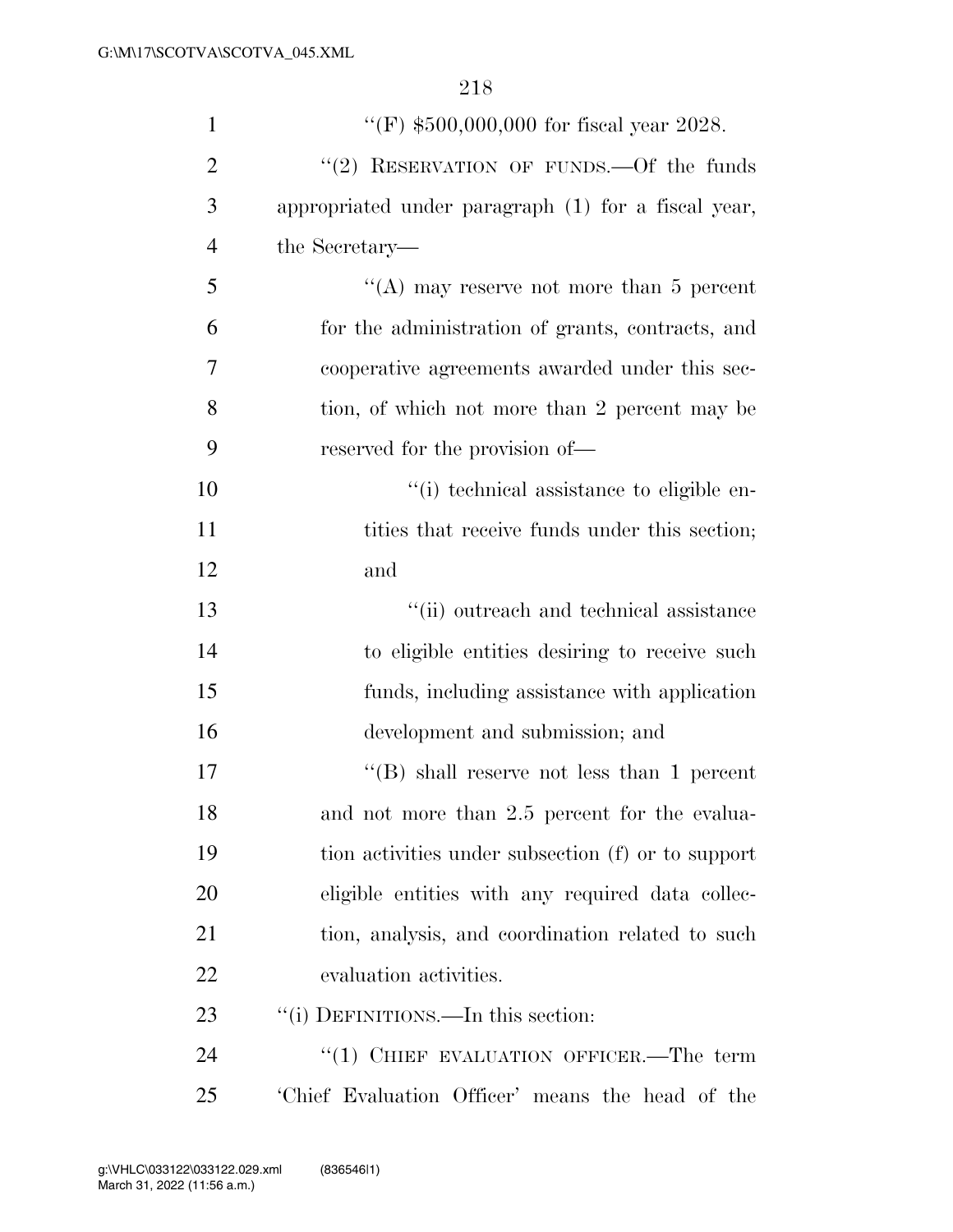| $\mathbf{1}$   | independent evaluation office located organization-    |
|----------------|--------------------------------------------------------|
| $\overline{2}$ | ally in the Office of the Assistant Secretary for Pol- |
| 3              | icy of the Department of Labor.                        |
| $\overline{4}$ | $"(2)$ COMMUNITY SUPERVISION.—The<br>term              |
| 5              | 'community supervision' means mandatory oversight      |
| 6              | (including probation and parole) of a formerly incar-  |
| 7              | cerated person—                                        |
| 8              | "(A) who was convicted of a crime by a                 |
| 9              | judge or parole board; and                             |
| 10             | $\lq\lq$ (B) who is living outside a secure facility.  |
| 11             | "(3) CORRECTIONAL INSTITUTION.—The term                |
| 12             | 'correctional institution' has the meaning given the   |
| 13             | term in section $225(e)$ .                             |
| 14             | "(4) ELIGIBLE ENTITY.—The term 'eligible en-           |
| 15             | tity' means—                                           |
| 16             | $\lq\lq$ a private nonprofit organization              |
| 17             | under section $501(c)(3)$ of the Internal Revenue      |
| 18             | Code of 1986, including a community-based or           |
| 19             | faith-based organization;                              |
| 20             | $\lq\lq (B)$ a local board;                            |
| 21             | $\lq\lq$ (C) a State or local government;              |
| 22             | "(D) an Indian or Native American entity               |
| 23             | eligible for grants under section 166;                 |
| 24             | "(E) a labor organization or joint labor-              |
| 25             | management organization; or                            |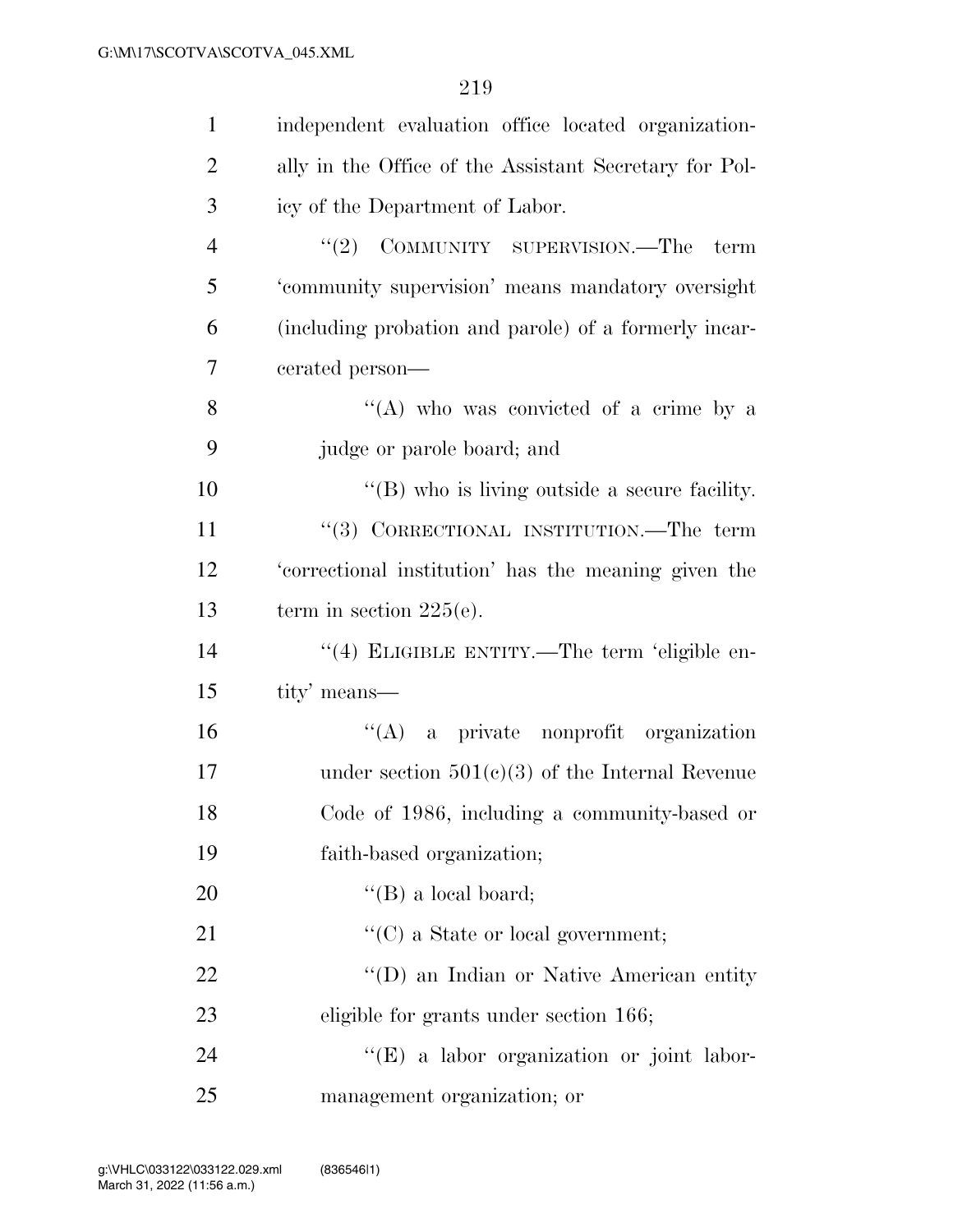| $\mathbf{1}$   | $\lq\lq(F)$ a consortium of the entities described     |
|----------------|--------------------------------------------------------|
| $\overline{2}$ | in subparagraphs $(A)$ through $(E)$ .                 |
| 3              | ELIGIBLE ADULT.—The term 'eligible<br>(5)              |
| $\overline{4}$ | adult' means a justice-involved individual who-        |
| 5              | "(A) is age 25 or older; and                           |
| 6              | $\lq\lq$ (B) in the case of an individual that was     |
| 7              | previously incarcerated, was released from in-         |
| 8              | carceration not more than 3 years prior to en-         |
| 9              | rollment in a project funded under this section.       |
| 10             | "(6) ELIGIBLE YOUTH.—The term 'eligible                |
| 11             | youth' means a justice-involved individual who is not  |
| 12             | younger than age 14 or older than age 24.              |
| 13             | "(7) HIGH-CRIME.—The term 'high-crime',                |
| 14             | when used with respect to a geographic area, means     |
| 15             | an area with crime rates that are higher than the      |
| 16             | rate for the overall city (for urban areas) or of non- |
| 17             | metropolitan area in the State (for rural areas), as   |
| 18             | such terms are used by the Bureau of Labor Statis-     |
| 19             | tics.                                                  |
| 20             | "(8) HIGH-POVERTY.—The term 'high-poverty',            |
| 21             | when used with respect to a geographic area, means     |
| 22             | an area with a poverty rate of at least 25 percent     |
| 23             | as determined based on the most recently available     |
| 24             | data from the American Community Survey con-           |
| 25             | ducted by the Bureau of the Census.".                  |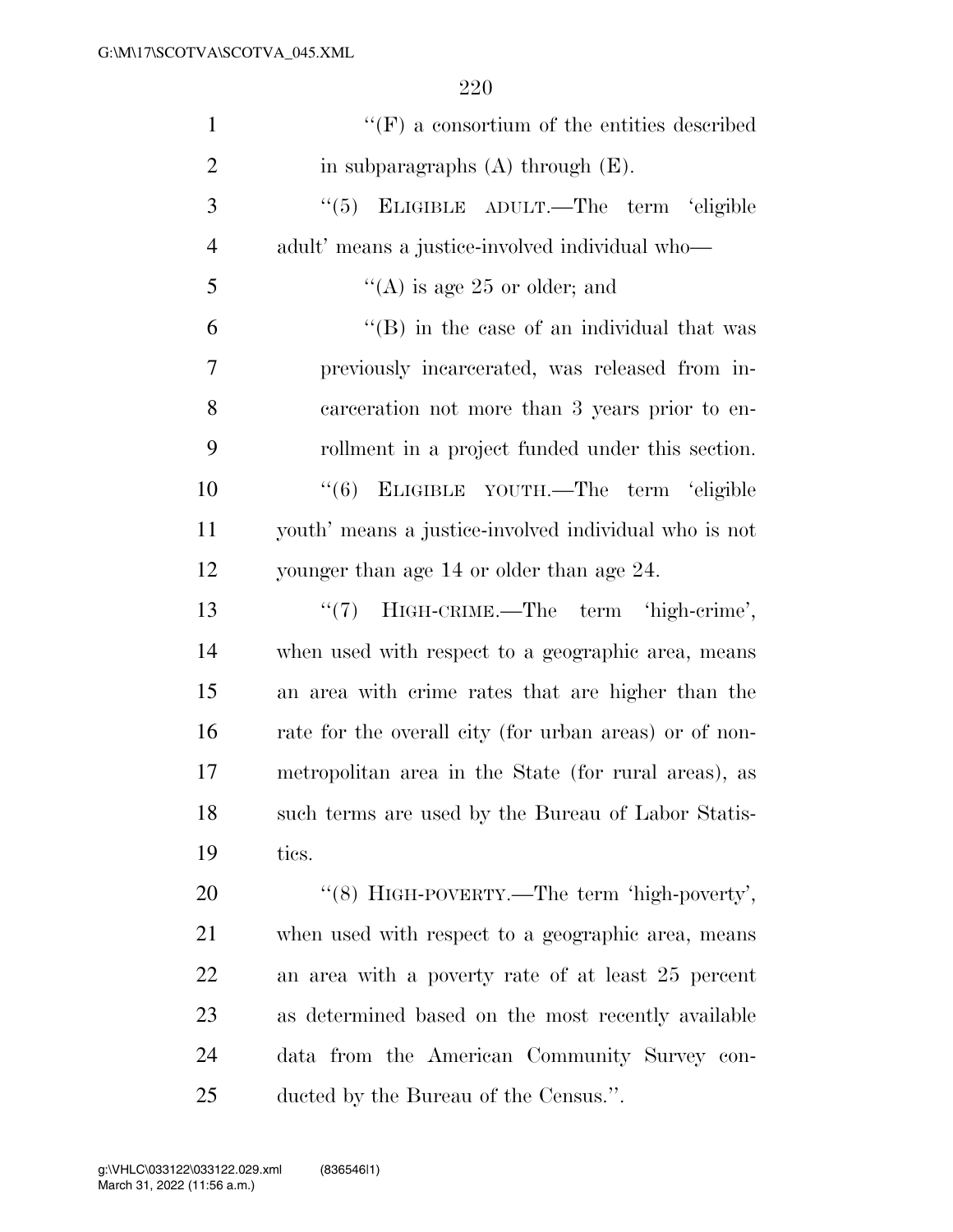|  |                   |  | 1 SEC. 279. SECTORAL EMPLOYMENT THROUGH CAREER |
|--|-------------------|--|------------------------------------------------|
|  |                   |  | TRAINING FOR OCCUPATIONAL READINESS            |
|  | (SECTOR) PROGRAM. |  |                                                |

 Subtitle D of title I (29 U.S.C. 3221 et seq.), as amended by this Act, is further amended by inserting after section 173, as added by the preceding section, the fol-lowing:

## **''SEC. 174. SECTORAL EMPLOYMENT THROUGH CAREER TRAINING FOR OCCUPATIONAL READINESS (SECTOR) PROGRAM.**

11 "(a) IN GENERAL.—From amounts appropriated under subsection (e)(1), and not reserved under subsection (e)(2), the Secretary shall—

14 ''(1) use not less than 80 percent of such amounts to award grants under subsection (b) to each State to develop, convene, or expand industry or sector partnerships; and

 $(2)$  use not less than 20 percent of such amounts to award grants under subsection (c), on a competitive basis, to eligible industry or sector part- nerships for the purposes of expanding workforce de- velopment and employment opportunities for high- skill, high-wage, or in-demand industry sectors or occupations, as determined by the Secretary.

25 "(b) FORMULA GRANTS.—

26 "(1) DISTRIBUTION OF FUNDS.—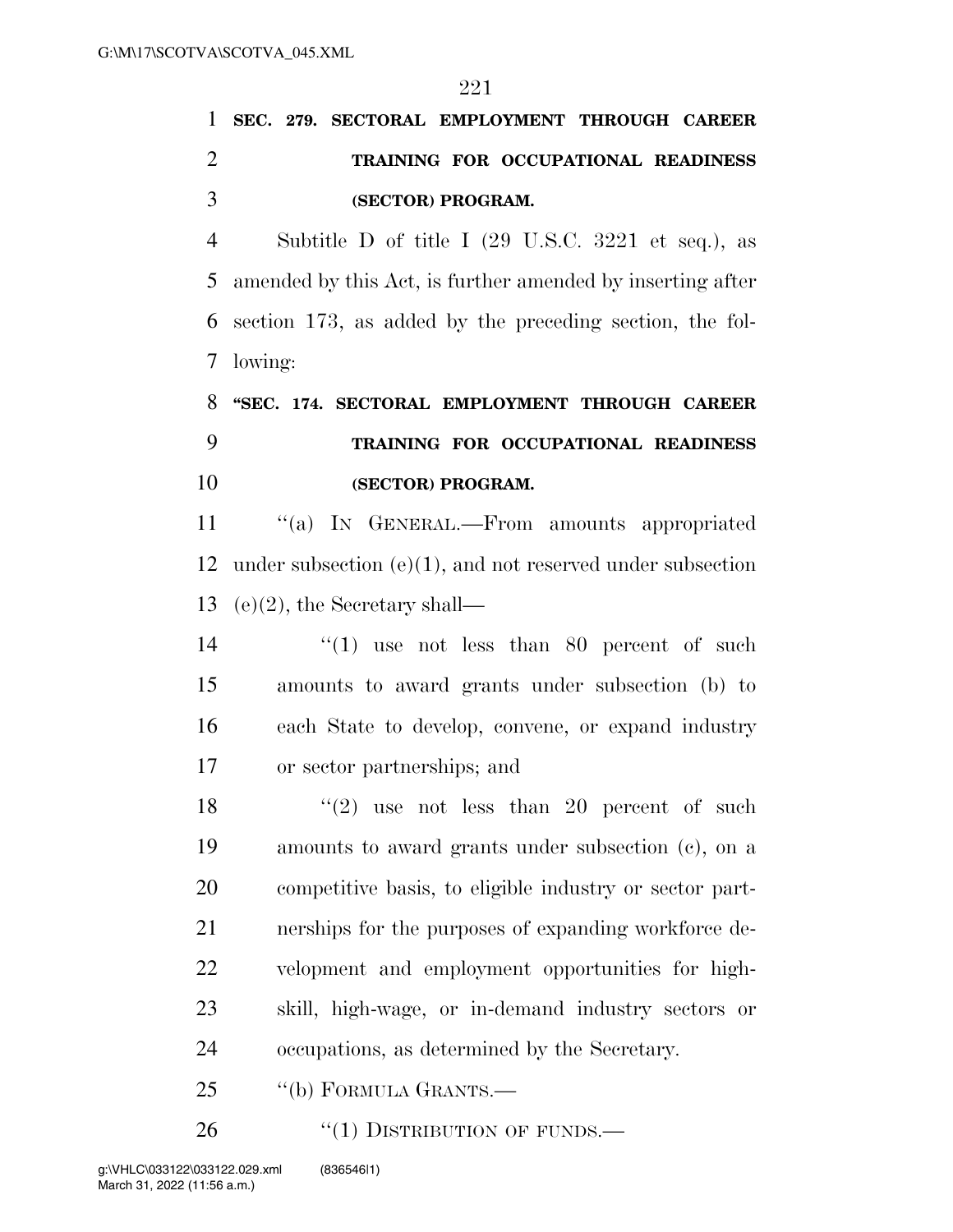| $\mathbf{1}$   | ``(A)<br>STATE ALLOTMENT.—From<br>the                 |
|----------------|-------------------------------------------------------|
| $\overline{2}$ | amount determined by the Secretary under sub-         |
| 3              | section $(a)(1)$ , the Secretary shall allot funds to |
| $\overline{4}$ | each State on the basis of the relative allotment     |
| 5              | the State received under section $132(b)$ for such    |
| 6              | fiscal year, compared to the total amount allot-      |
| 7              | ted to all States under section $132(b)$ for such     |
| 8              | fiscal year.                                          |
| 9              | $\lq\lq (B)$<br>LOCAL AREA ALLOCATIONS.-The           |
| 10             | Secretary shall use the amounts allotted under        |
| 11             | subparagraph (A) to distribute funds in the           |
| 12             | State to carry out the activities described in        |
| 13             | paragraph $(2)$ by-                                   |
| 14             | "(i) allocating funds to each local area              |
| 15             | of the State on the basis of the relative al-         |
| 16             | location the local area received under sec-           |
| 17             | tion 133(b) for such fiscal year, compared            |
| 18             | to the total amount allocated to all local            |
| 19             | areas in the State under section 133(b) for           |
| 20             | such fiscal year; or                                  |
| 21             | "(ii) allocating funds to local areas of              |
| 22             | the State that have the highest rates of              |
| 23             | unemployment or poverty, or the highest               |
| 24             | numbers of individuals with barriers to em-           |
| 25             | ployment in the State.                                |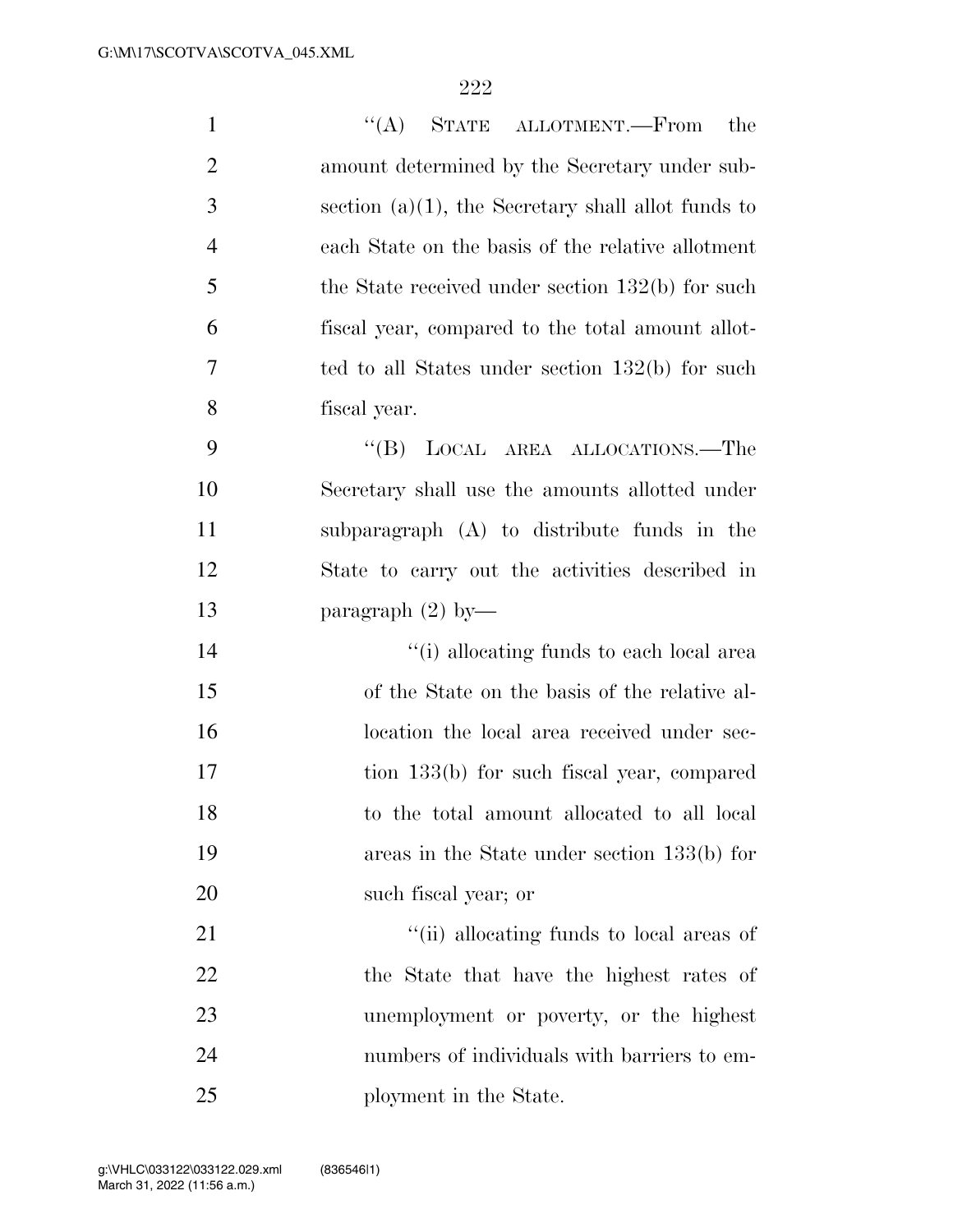| $\mathbf{1}$   | "(C) TRANSFER AUTHORITY.—A local                   |
|----------------|----------------------------------------------------|
| $\overline{2}$ | board may transfer, if such a transfer is ap-      |
| 3              | proved by the Governor, up to and including        |
| $\overline{4}$ | 100 percent of the funds allocated to the local    |
| 5              | area under section $133(b)$ , and up to and in-    |
| 6              | cluding 100 percent of the funds allocated to      |
| 7              | the local area under this subsection for a fiscal  |
| 8              | year between—                                      |
| 9              | "(i) adult employment and training                 |
| 10             | activities; and                                    |
| 11             | "(ii) activities under this section.               |
| 12             | $"(2)$ USE OF FUNDS.—The funds awarded             |
| 13             | under paragraph $(1)$ may be used to-              |
| 14             | "(A) regularly convene stakeholders in a           |
| 15             | collaborative structure to identify, develop, im-  |
| 16             | prove, or expand training, employment, and         |
| 17             | growth opportunities for high-skill, high-wage,    |
| 18             | or in-demand industry sectors or occupations;      |
| 19             | "(B) form, expand, and improve training            |
| 20             | programs, to be managed by eligible industry       |
| 21             | and sector partnerships that include attainment    |
| 22             | of industry-recognized credentials, the integra-   |
| 23             | tion of work-based learning activities with train- |
| 24             | ing curricula and occupational certification pro-  |
| 25             | grams, and that address specific workforce         |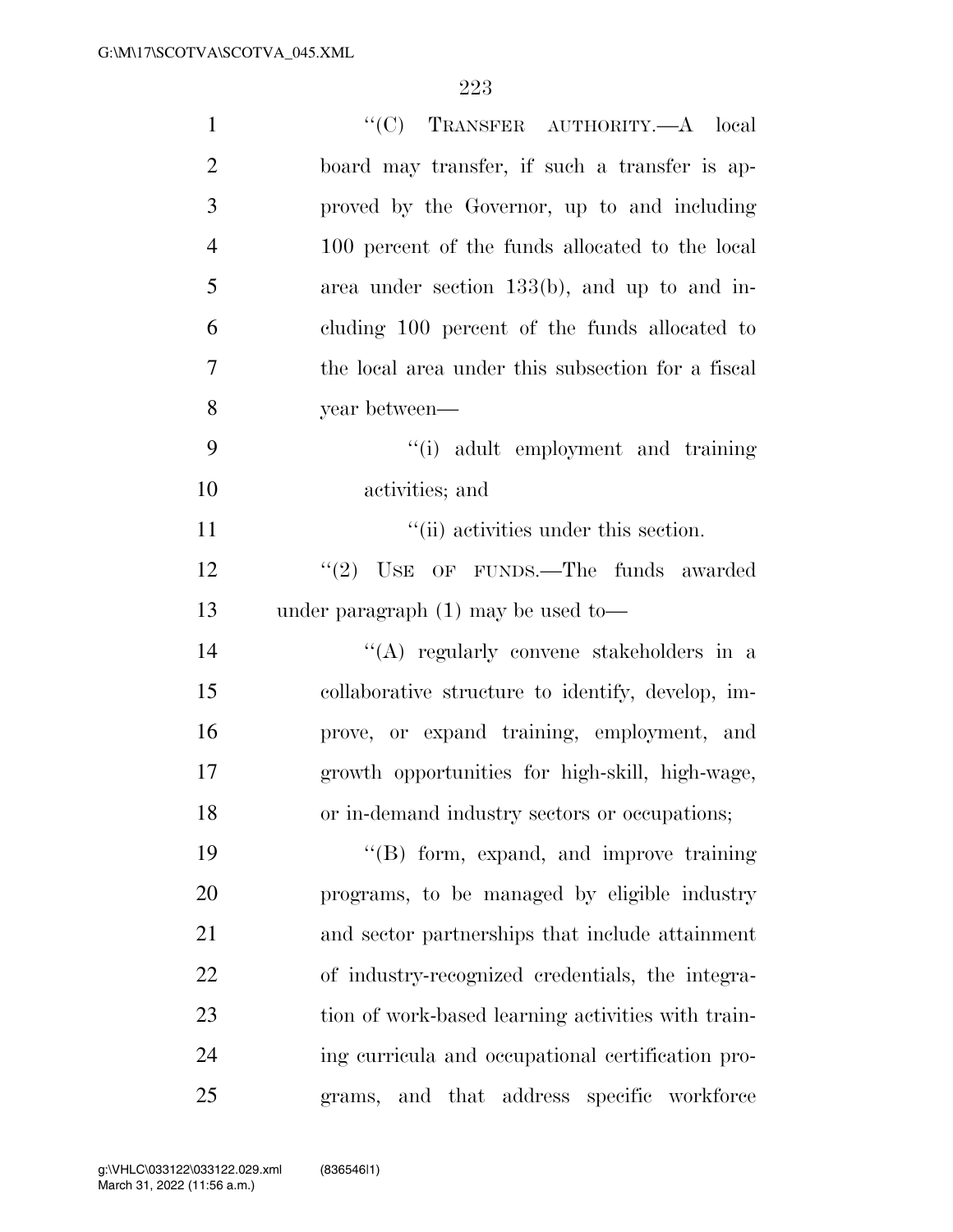issues and needs of groups of workers, with a priority on individuals with a barrier to employ- ment, within regional labor markets in the State;

 ''(C) strengthen the coordination of eligible industry and sector partnerships and programs with the programs administered under subtitle B of this title and with the one-stop partners described in section 121; and

 $\langle \text{`}(D) \rangle$  to directly provide, or arrange for the provision of, services to help individuals with barriers to employment and other participants complete and successfully transition out of training described in subparagraph (B), which services shall include career services, supportive services, or the provision of needs-related pay-ments.

18 "(c) COMPETITIVE GRANTS.—

 ''(1) GRANTS AUTHORIZED.—From the amount 20 determined by the Secretary under subsection  $(a)(2)$ , the Secretary shall award grants, on a competitive basis, to eligible industry or sector partnerships for 23 the purposes described in subsection  $(a)(2)$ .

24  $((2)$  APPLICATION.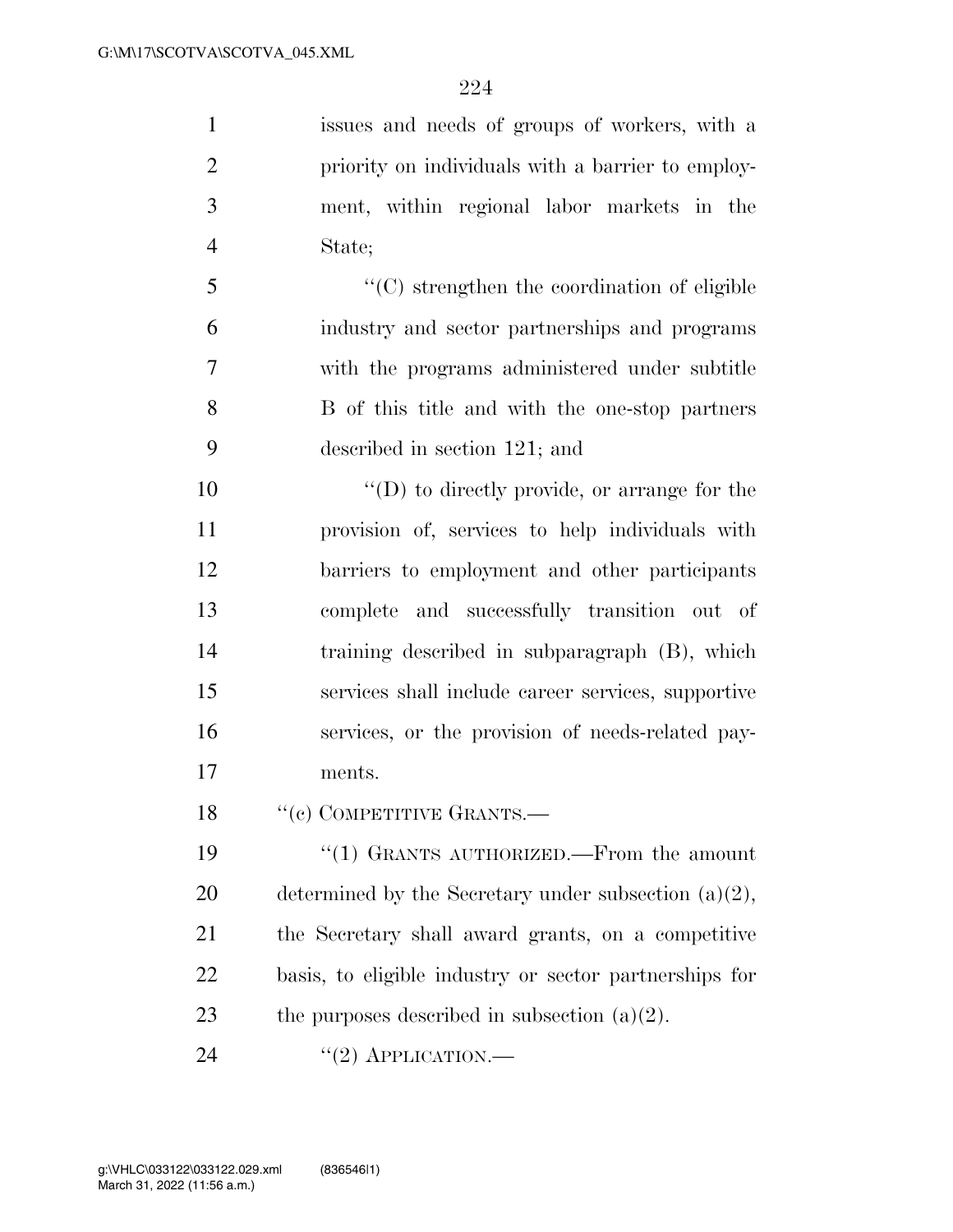| $\mathbf{1}$   | "(A) FORM AND PROCEDURE.—To receive              |
|----------------|--------------------------------------------------|
| $\overline{2}$ | a grant under this subsection, the lead appli-   |
| 3              | cant on behalf of an eligible industry or sector |
| $\overline{4}$ | partnership shall submit to the Secretary an     |
| 5              | application at such time, in such manner, and    |
| 6              | containing such information as specified by the  |
| 7              | Secretary.                                       |
| 8              | "(B) CONTENTS.—An application sub-               |
| 9              | mitted under paragraph (1) shall contain at a    |
| 10             | minimum the following:                           |
| 11             | "(i) Identification of the high-skill,           |
| 12             | high-wage, or in-demand industry sector or       |
| 13             | occupation on which such partnership is          |
| 14             | focused.                                         |
| 15             | "(ii) A description of the activities to         |
| 16             | be carried out under the grant.                  |
| 17             | "(iii) A description of the workers              |
| 18             | that will be targeted for recruitment as         |
| 19             | program participants, how a priority of          |
| 20             | service under the grant will be provided to      |
| 21             | individuals with barriers to employment,         |
| 22             | and how the activities will be designed to       |
| 23             | maximize access and eliminate barriers to        |
| 24             | entry to training and other activities for       |
| 25             | such individuals.                                |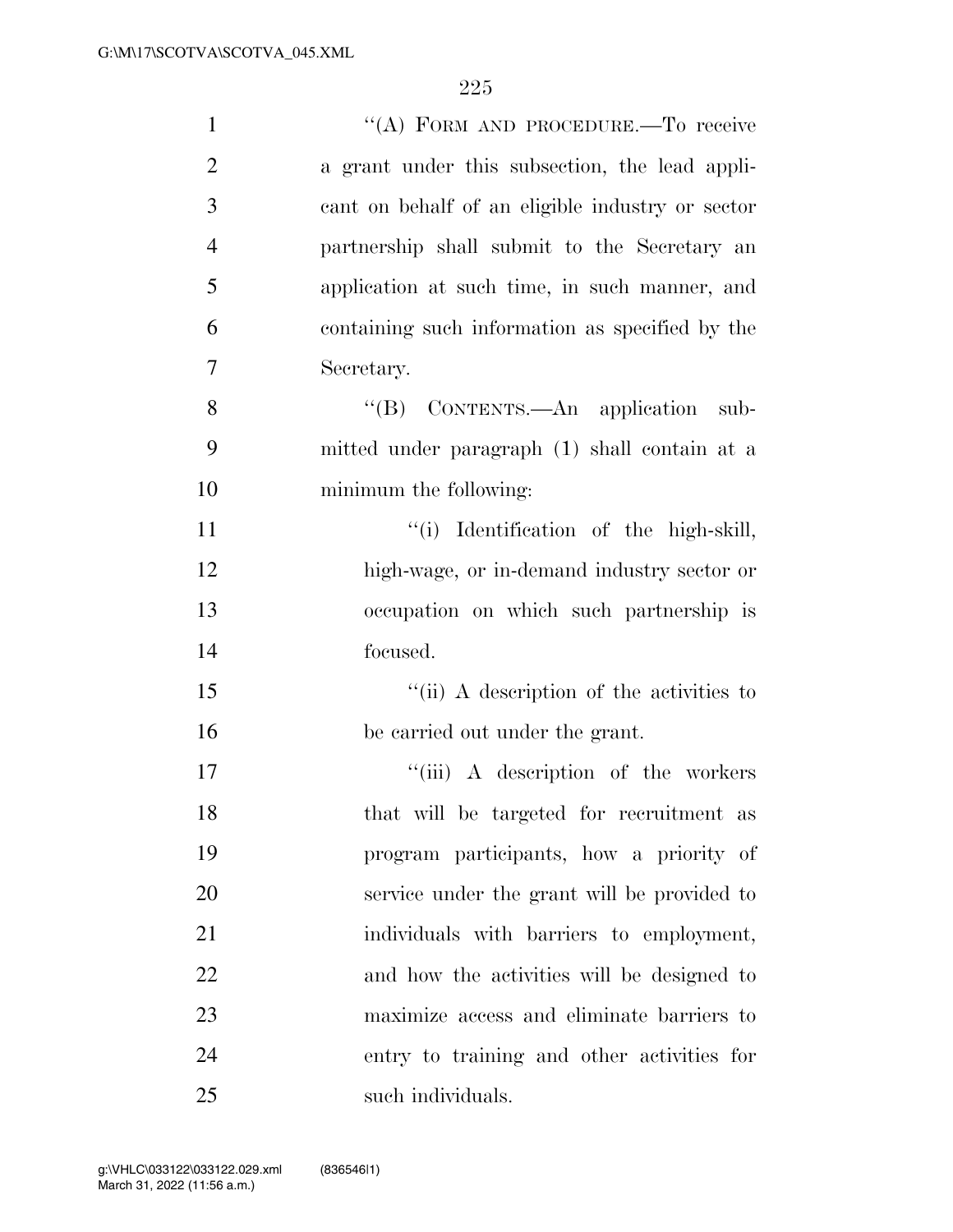| $\mathbf{1}$   | "(iv) A description of other Federal or              |
|----------------|------------------------------------------------------|
| $\overline{2}$ | non-Federal resources that will be lever-            |
| 3              | aged in support of the eligible industry or          |
| $\overline{4}$ | sector partnership (including cash or in-            |
| 5              | contributions from private-sector<br>kind            |
| 6              | partners).                                           |
| $\overline{7}$ | "(3) USES OF FUNDS.—An eligible industry or          |
| 8              | sector partnership awarded a grant under this sub-   |
| 9              | section shall use such grant funds-                  |
| 10             | $\lq\lq$ to engage and regularly convene             |
| 11             | stakeholders in a collaborative structure to         |
| 12             | identify, develop, improve, or expand training,      |
| 13             | employment, and growth opportunities for the         |
| 14             | high-skill, high-wage, or in-demand industry         |
| 15             | sector or occupation on which such partnership       |
| 16             | is focused;                                          |
| 17             | $\lq\lq (B)$ to directly provide, or arrange for the |
| 18             | provision of, high-quality, evidence-based train-    |
| 19             | ing for high-skill, high-wage, or in-demand in-      |
| 20             | dustry sectors or occupations on which such          |
| 21             | partnership is focused, which shall include          |
| 22             | training that leads to the attainment of nation-     |
| 23             | ally or regionally portable and stackable recog-     |
| 24             | nized postsecondary credentials for the industry     |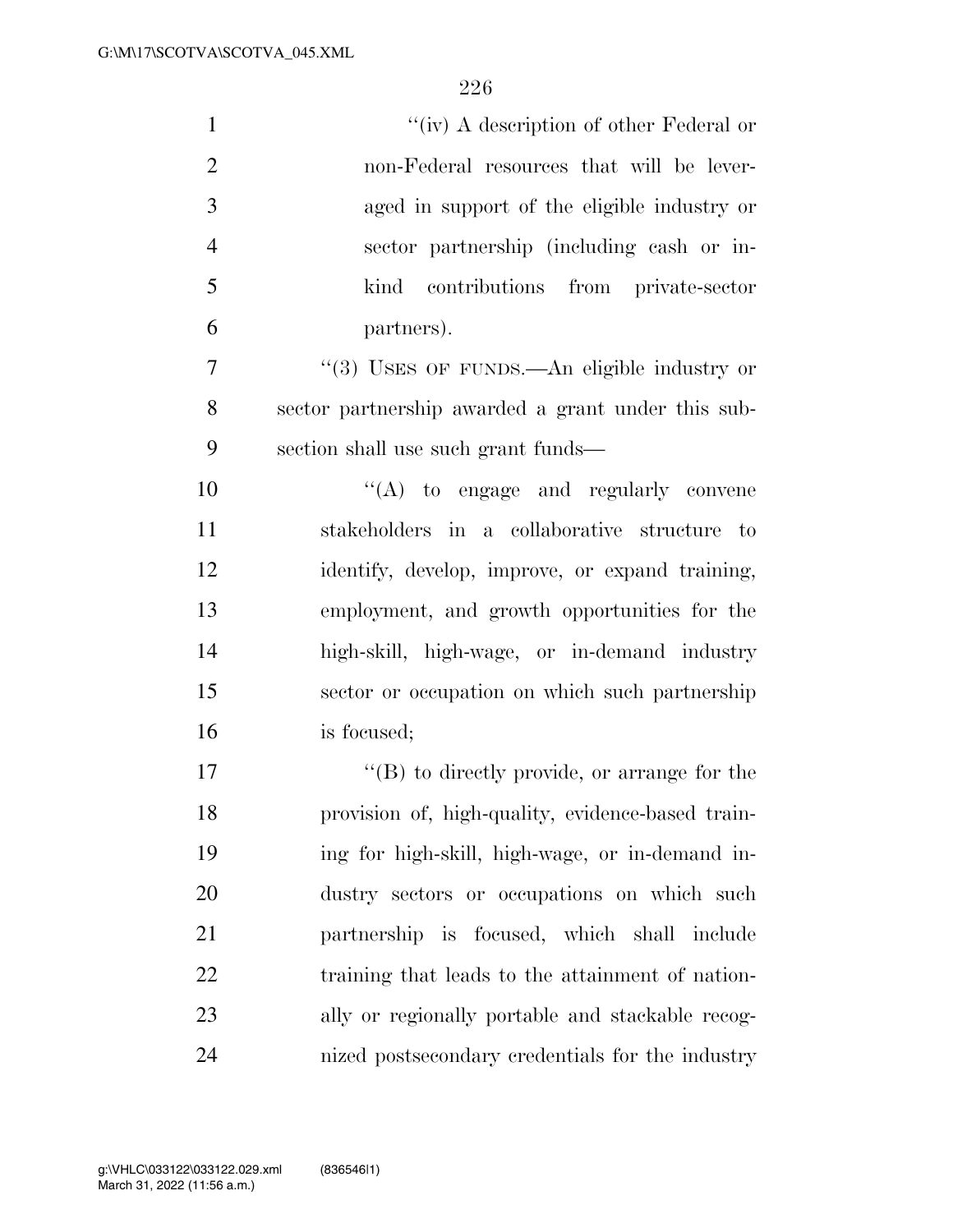| $\mathbf{1}$   | sector or occupations described in paragraph         |
|----------------|------------------------------------------------------|
| $\overline{2}$ | $(A)$ , including—                                   |
| 3              | "(i) training provided through appren-               |
| $\overline{4}$ | ticeship programs, or pre-apprenticeship             |
| 5              | programs that articulate to apprenticeship           |
| 6              | programs, labor organizations, or joint              |
| $\overline{7}$ | labor-management partnerships;                       |
| 8              | "(ii) on-the job training, customized                |
| 9              | training, and paid internships and work              |
| 10             | experience;                                          |
| 11             | "(iii) incumbent worker training to                  |
| 12             | support lower wage workers in upgrading              |
| 13             | skills and advancing along a career path-            |
| 14             | way; and                                             |
| 15             | "(iv) training services, in addition to              |
| 16             | those described in clauses (i) through (iii),        |
| 17             | authorized under<br>section<br>that<br>are           |
| 18             | $134(c)(3)(D)$ , including occupational skills       |
| 19             | training; and                                        |
| 20             | $\lq\lq$ (C) to directly provide, or arrange for the |
| 21             | provision of, services to help individuals with      |
| 22             | barriers to employment and other participants        |
| 23             | complete and successfully transition out of          |
| 24             | training described in subparagraph (B), which        |
| 25             | services shall include career services, supportive   |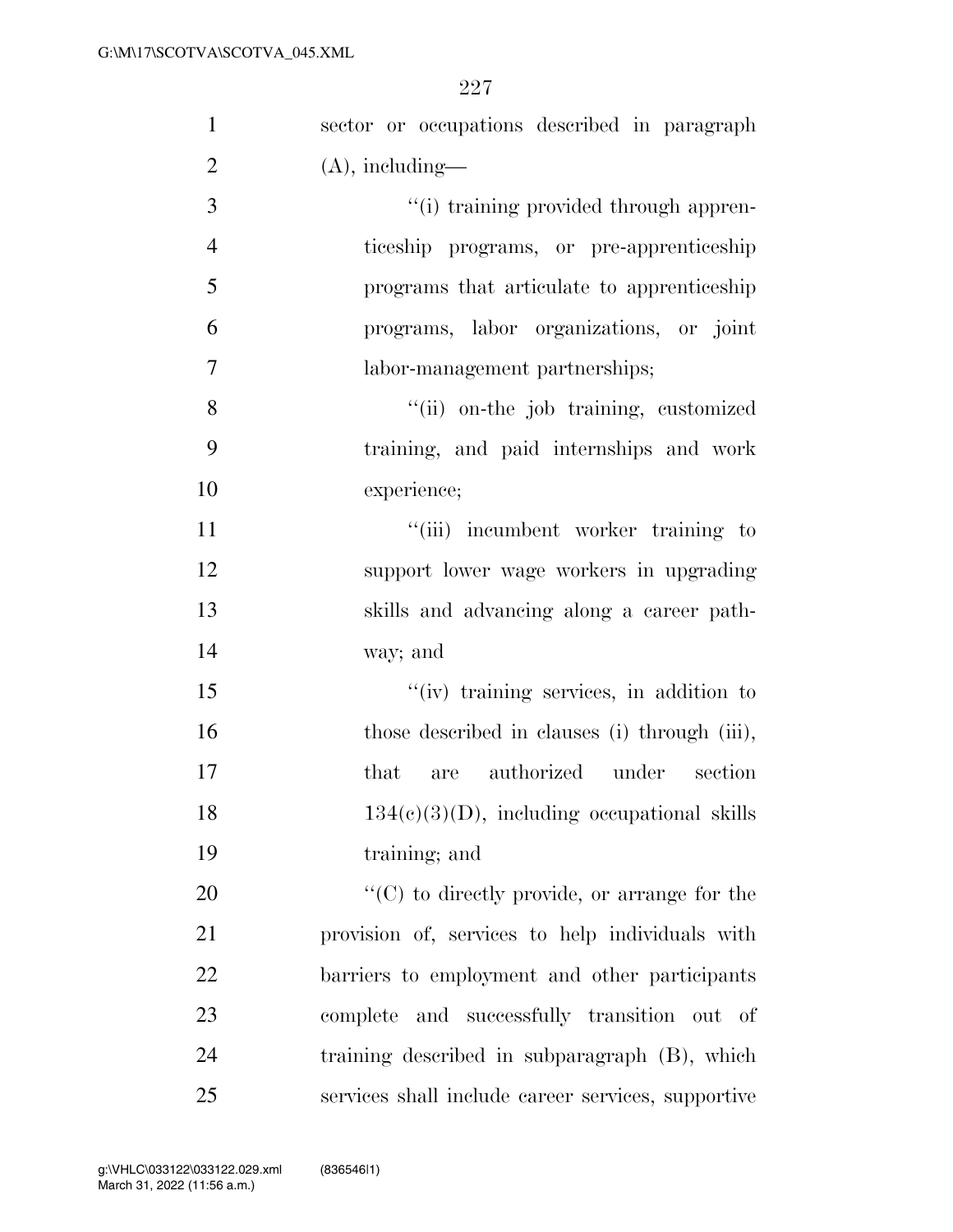services, or the provision of needs-related pay-

| $\overline{2}$ | ments authorized under subsections $(c)(2)$ ,           |
|----------------|---------------------------------------------------------|
| 3              | $(c)(4)$ , and $(d)(3)$ of section 134.                 |
| 4              | "(4) PRIORITY IN SELECTION OF GRANTS.-                  |
| 5              | The Secretary shall give priority consideration in ap-  |
| 6              | plications that demonstrate the ability to serve eligi- |
| 7              | ble individuals in targeted economic regions that are   |
| 8              | experiencing high-poverty, have traditionally been      |
| 9              | underserved by regional economic development and        |
| 10             | sector partnership activities (including rural areas),  |
| 11             | or is facing or at risk of facing significant worker    |
| 12             | dislocation due to a disruption or change in the re-    |
| 13             | gional or State economy or labor market.                |
|                |                                                         |
| 14             | PROGRAM ACCOUNTABILITY AND<br>$\lq\lq (d)$<br>EVALUA-   |
| 15             | $TION$ .                                                |
| 16             | "(1) IN GENERAL.—The grants awarded under               |
| 17             | this section are subject to-                            |
| 18             | $\lq\lq$ the primary indicators of performance          |
| 19             | under section $116(b)(2)(A)$ and expected levels        |
| 20             | of performance relating to such indicators; and         |
| 21             | $\lq\lq$ (B) such additional measures as the Sec-       |
| 22             | retary deems appropriate, which may include             |
| 23             | skills attainment, wage or career progression,          |
| 24             | training-related employment, and additional job         |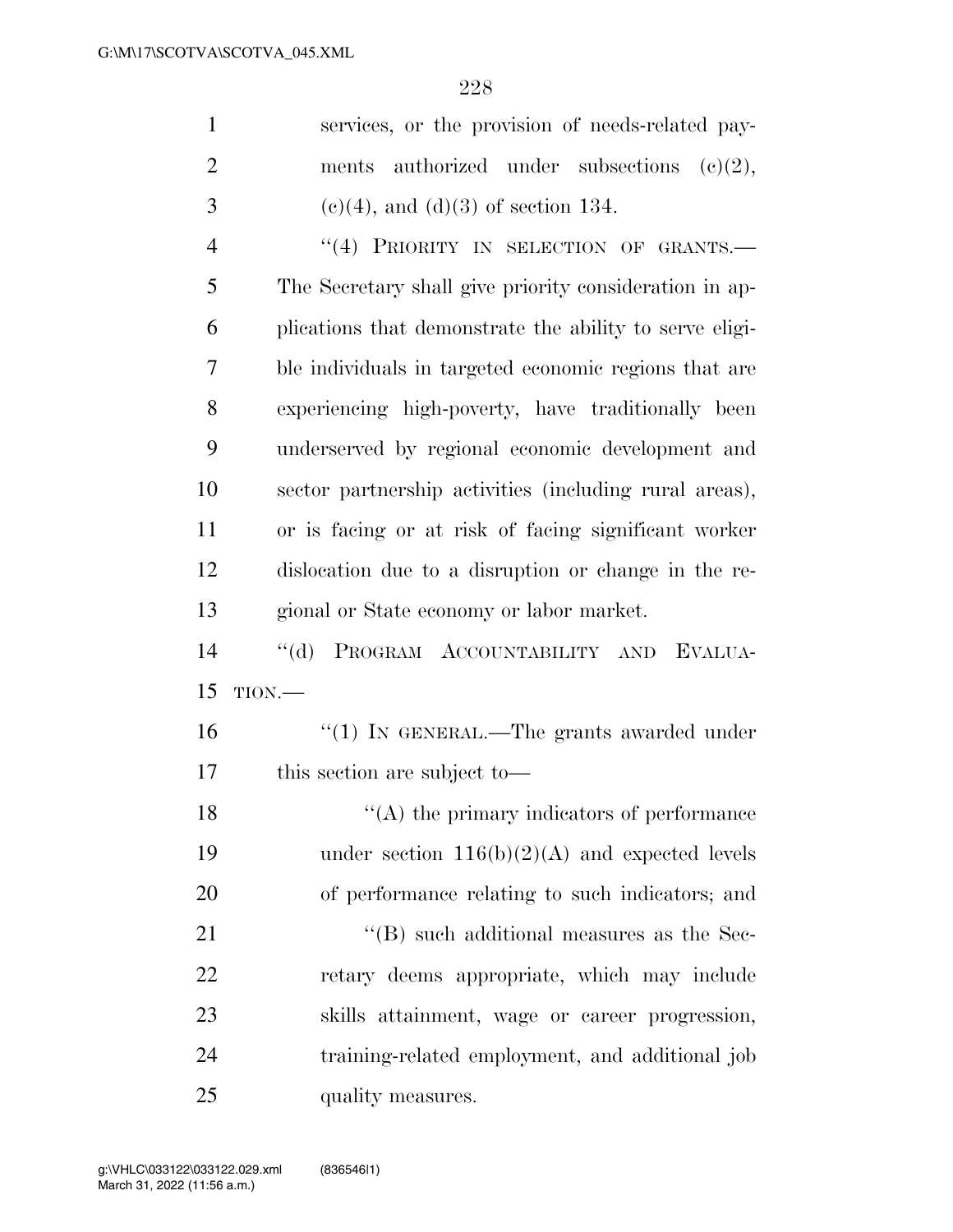1 ''(2) EVALUATION.—Not later than 5 years after the first award of funds under this section is made the Secretary (acting through the chief evalua- tion officer) shall design and conduct an evaluation to evaluate the effectiveness of the program carried out this section.

 ''(3) PUBLICATION.—The Secretary shall pub- lish the outcomes of grantees under the indicators and measures described in paragraph (1) and the evaluation described in paragraph (2) on a publicly accessible website, and submit the evaluation find- ings to the Committee on Education and Labor of the House of Representatives and the Committee on Health, Education, Labor and Pensions of the Sen-ate.

 ''(e) AUTHORIZATION OF APPROPRIATIONS; RES-ERVATIONS.—

18 "(1) AUTHORIZATION OF APPROPRIATIONS. There are authorized to be appropriated to carry out this section—

| 21 | "(A) $$1,000,000,000$ for fiscal year 2023; |  |  |
|----|---------------------------------------------|--|--|
| 22 | "(B) $$1,100,000,000$ for fiscal year 2024; |  |  |
| 23 | "(C) $$1,210,000,000$ for fiscal year 2025; |  |  |
| 24 | "(D) $$1,331,000,000$ for fiscal year 2026; |  |  |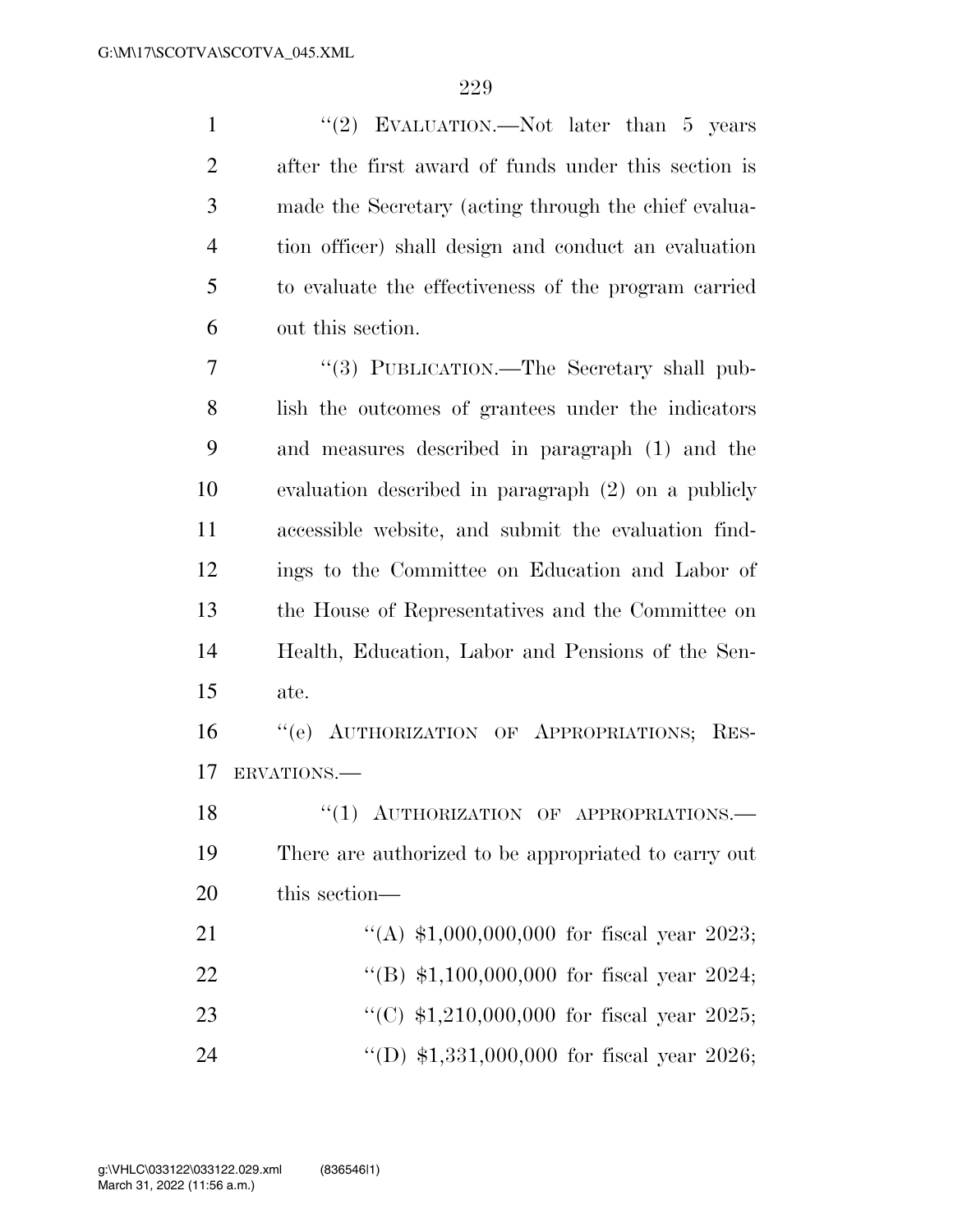| $\mathbf{1}$   | "(E) $$1,464,100,000$ for fiscal year 2027;         |
|----------------|-----------------------------------------------------|
| $\overline{2}$ | and                                                 |
| 3              | "(F) $$1,610,510,000$ for fiscal year 2028.         |
| $\overline{4}$ | "(2) RESERVATION OF FUNDS.—Of the funds             |
| 5              | appropriated under paragraph (1) for a fiscal year, |
| 6              | the Secretary may reserve not more than 5 percent   |
| 7              | which-                                              |
| 8              | $\lq\lq$ (A) may be used for administration of the  |
| 9              | program described in this section, in addition to   |
| 10             | any other funds available for these activities, in- |
| 11             | cluding providing comprehensive technical as-       |
| 12             | sistance, targeted outreach to eligible partner-    |
| 13             | ships serving local areas with high unemploy-       |
| 14             | ment rates or high percentages of low-income        |
| 15             | individuals or individuals with barriers to em-     |
| 16             | ployment; and oversight to support eligible part-   |
| 17             | nerships; and                                       |
| 18             | "(B) shall be used to conduct an evalua-            |
| 19             | tion of the activities carried out under this sec-  |
| 20             | tion and for reporting on the performance and       |
| 21             | impact of programs funded under this section.       |
| 22             | "(f) DEFINITIONS.—In this section:                  |
| 23             | "(1) ELIGIBLE INDUSTRY OR SECTOR PART-              |
| 24             | NERSHIP.—The term 'eligible industry or sector      |
| 25             | partnership' means—                                 |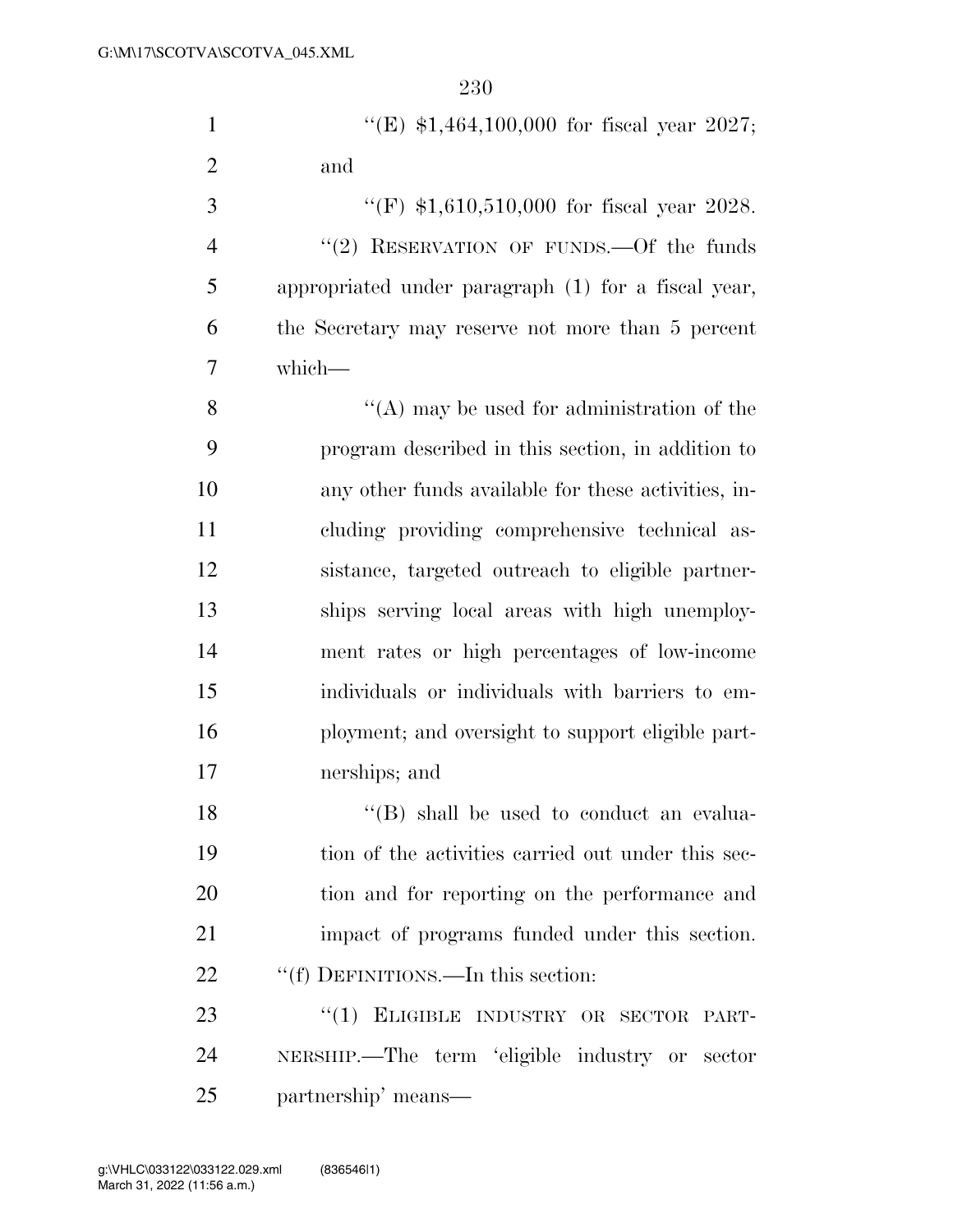1 ''(A) an industry or sector partnership, which shall include multiple representatives de- scribed in each of clauses (i) through (iii) of 4 paragraph  $(26)(A)$  of section 3; or ''(B) a partnership of multiple entities de- scribed in section 3(26) and a State board or local board, that is in the process of estab- lishing an industry or sector partnership. 9 "(2) LEAD APPLICANT.—The term 'lead appli- cant' means an applicant for a grant under this sec- tion that is a State board, local board, institution of higher education, labor-management partnership, labor organization, industry association, or other State and regional nonprofit organizations with ex- perience in designing, convening, and expanding in- dustry or sector partnerships.''. **SEC. 280. WORKFORCE DATA QUALITY INITIATIVE GRANTS.**  Subtitle D of title I (29 U.S.C. 3221 et seq.), as

 amended by this Act, is further amended by inserting after section 174, as added by the preceding section, the fol-lowing:

### **''SEC. 175. WORKFORCE DATA QUALITY INITIATIVE GRANTS.**

 ''(a) AUTHORITY.—The Secretary is authorized to award grants, on a competitive basis, to States to create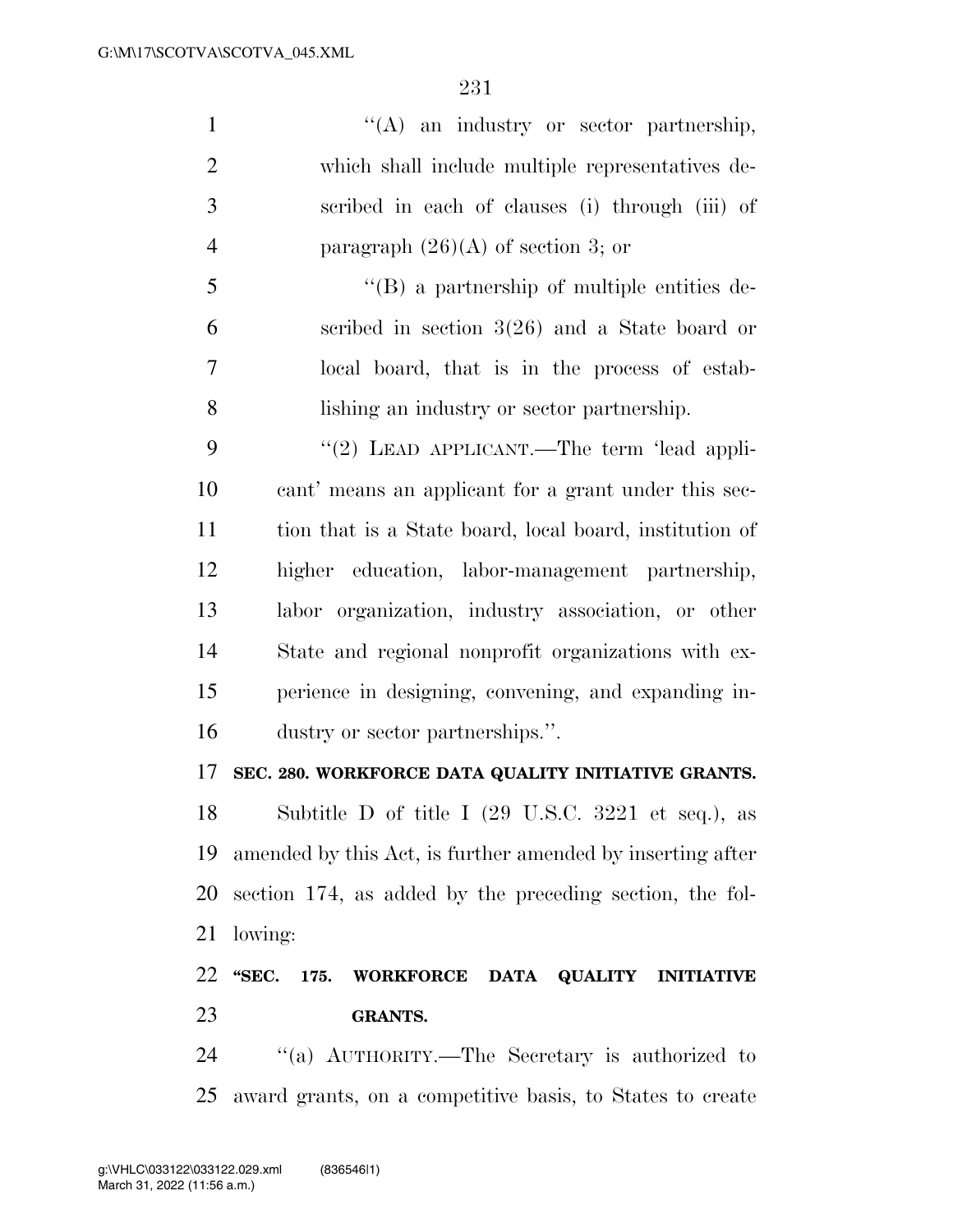|                | 1 workforce longitudinal administrative databases and asso-    |
|----------------|----------------------------------------------------------------|
|                | 2 ciated resources for the purpose of strengthening work-      |
| 3              | force development program quality, protecting privacy,         |
| $\overline{4}$ | and improving transparency.                                    |
| 5              | "(b) PRIORITY.—In awarding grants under this sec-              |
| 6              | tion, the Secretary shall give priority to States that—        |
| $\overline{7}$ | $"(1)$ have not previously received such a grant;              |
| 8              | $f'(2)$ have the greatest need to improve their                |
| 9              | data infrastructure;                                           |
| 10             | $\cdot\cdot\cdot(3)$ will use non-Federal contributions to im- |
| 11             | prove State data infrastructure and related re-                |
| 12             | sources;                                                       |
| 13             | $\cdot$ (4) support co-enrollment in workforce related         |
| 14             | programs;                                                      |
| 15             | $\cdot\cdot$ (5) participate and contribute data to the        |
| 16             | State's linked longitudinal data system, including             |
| 17             | submitting data that when linked with elementary               |
| 18             | and secondary school and postsecondary data, pro-              |
| 19             | vides the State the ability to create more data tools          |
| 20             | and analytics; and                                             |
| 21             | $\cdot\cdot\cdot(6)$ enable research and program improvement   |
| 22             | activities.                                                    |
| 23             | "(c) SUPPLEMENT, NOT SUPPLANT.—Funds made                      |
| 24             | available under this section shall be used to supplement,      |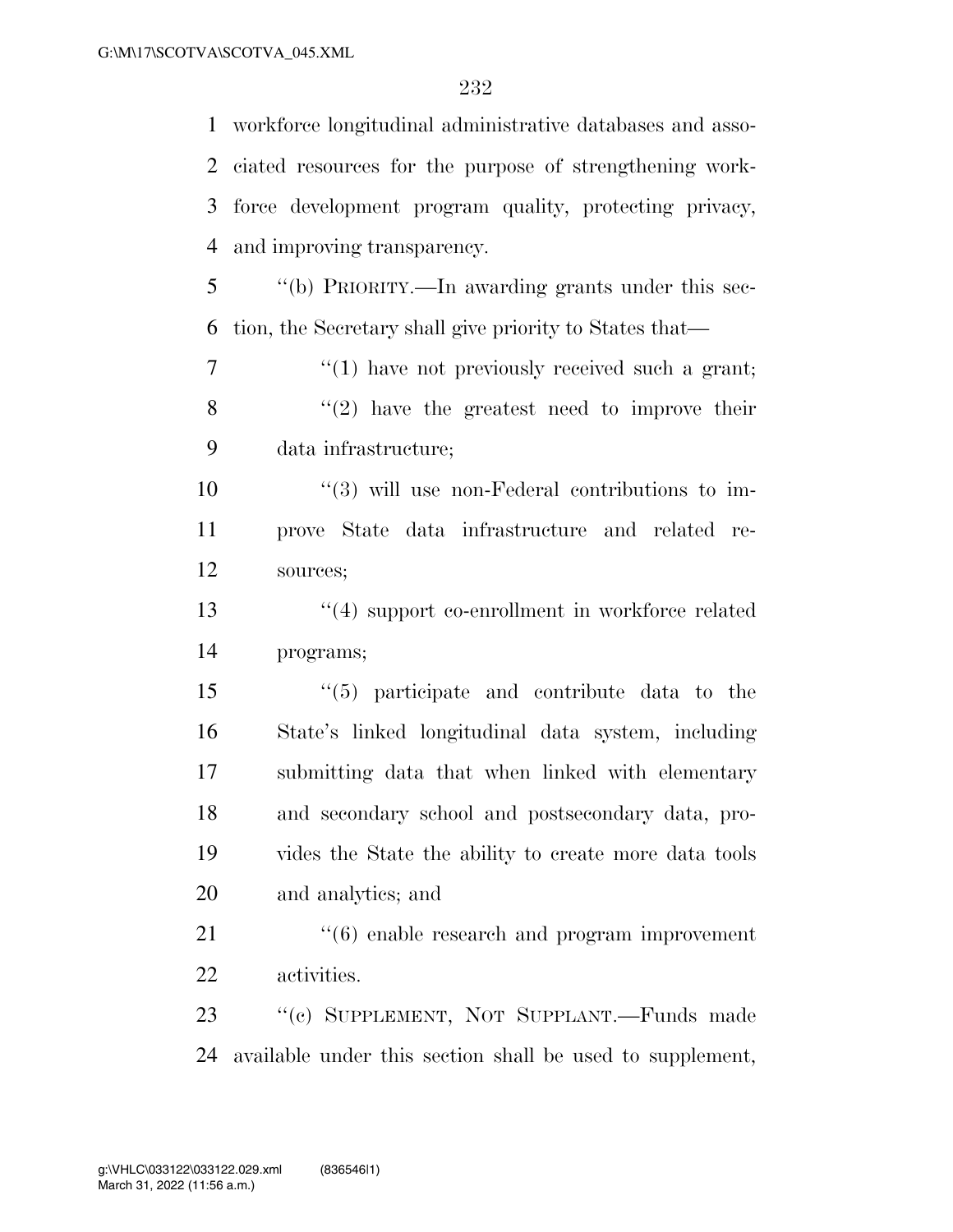and not supplant, other Federal, State, or local funds used for developing State data systems.

 ''(d) ADMINISTRATIVE COSTS.—The Secretary shall reserve not more than 10 percent of funds made available to carry out this section for each fiscal year for the provi- sion of technical assistance to support the implementation of grants awarded under this section.

 ''(e) PRIVACY.—Nothing in this section shall require the disaggregation of data when the number of individuals in a category is insufficient to yield statistically reliable information or when the results would reveal personally identifiable information about an individual, or would re- veal such information when combined with other released information.

 ''(f) AUTHORIZATION OF APPROPRIATIONS.—There are authorized to be appropriated to carry out this sec-tion—

- ''(1) \$40,000,000 for fiscal year 2023;
- ''(2) \$35,000,000 for fiscal year 2024;
- ''(3) \$30,000,000 for fiscal year 2025;
- 21 ''(4) \$25,000,000 for fiscal year 2026;
- 22 ''(5) \$20,000,000 for fiscal year 2027; and
- ''(6) \$15,000,000 for fiscal year 2028.

 ''(g) DEFINITION.—In this section, the term 'State' has the meaning given the term in section 3, except such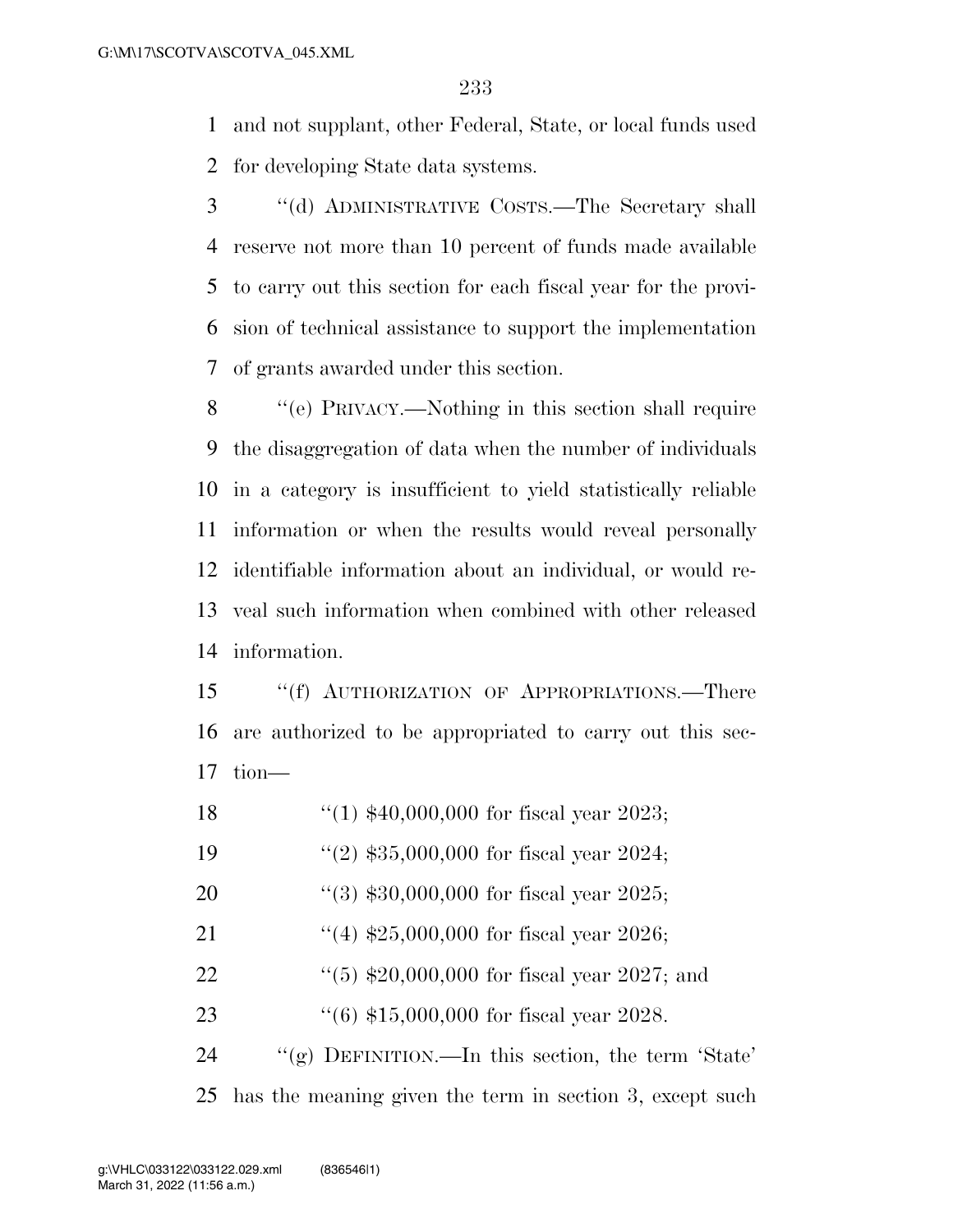term also includes each of the outlying areas (as defined in section 3).''.

### **SEC. 281. AUTHORIZATION OF APPROPRIATIONS.**

 Section 176 (as redesignated by section 277), is amended to read as follows:

### **''SEC. 176. AUTHORIZATION OF APPROPRIATIONS.**

 ''(a) NATIVE AMERICAN PROGRAMS.—There are au- thorized to be appropriated to carry out section 166 (not including subsection (k) of such section)—

''(1) \$66,400,000 for fiscal year 2023;

11  $\frac{1}{2}$  \$73,000,000 for fiscal year 2024;

''(3) \$80,300,000 for fiscal year 2025;

''(4) \$88,300,000 for fiscal year 2026;

''(5) \$97,100,000 for fiscal year 2027; and

''(6) \$106,800,000 for fiscal year 2028.

''(b) MIGRANT AND SEASONAL FARMWORKER PRO-

 GRAMS.—There are authorized to be appropriated to carry out section 167—

- ''(1) \$109,100,000 for fiscal year 2023;
- ''(2) \$114,600,000 for fiscal year 2024;
- 21 ''(3) \$120,300,000 for fiscal year 2025;
- ''(4) \$126,300,000 for fiscal year 2026;
- 23 ''(5) \$132,600,000 for fiscal year 2027; and

''(6) \$139,200,000 for fiscal year 2028.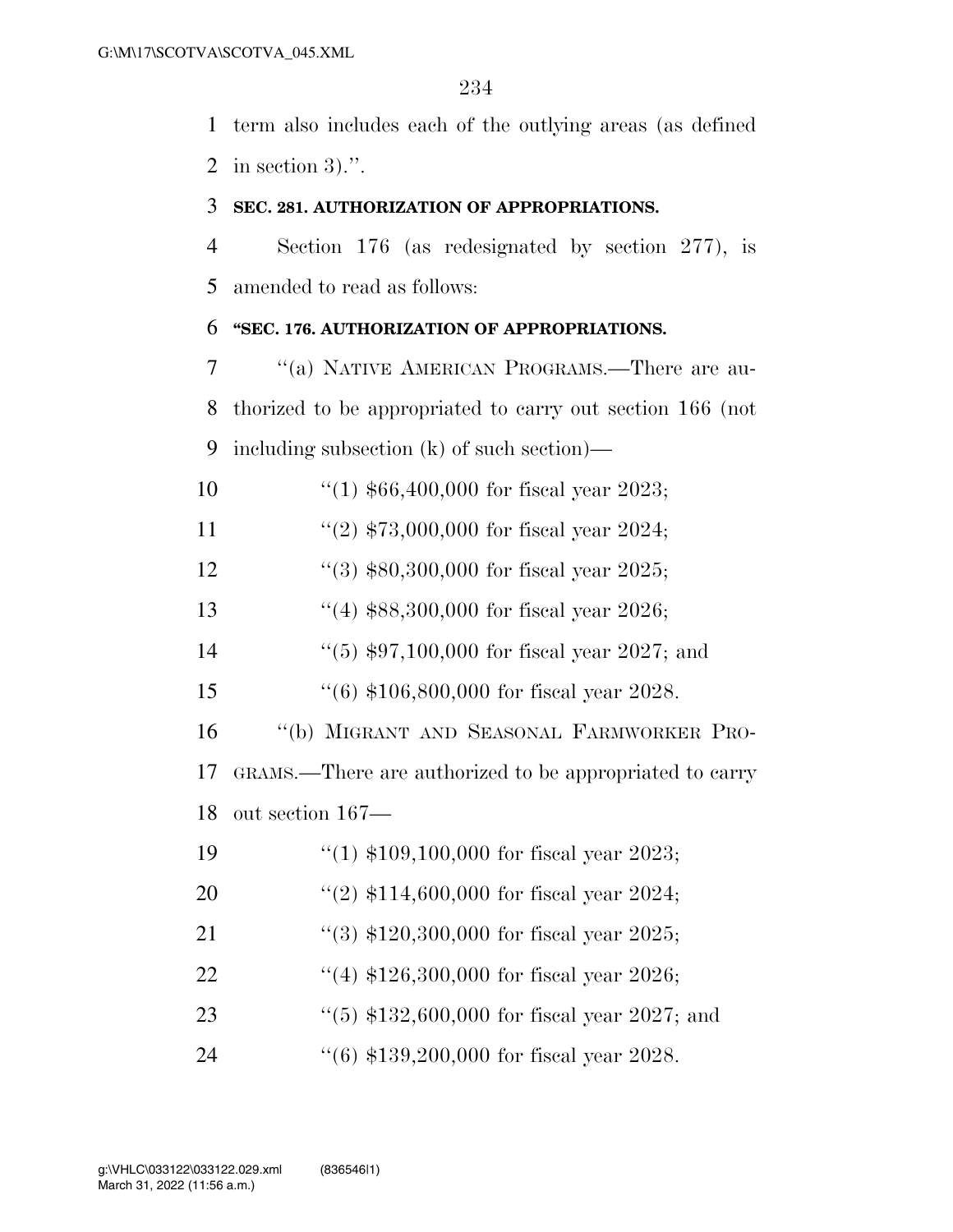| $\mathbf{1}$   | $``(c)$ TECHNICAL ASSISTANCE.—There are authorized      |
|----------------|---------------------------------------------------------|
| $\overline{2}$ | to be appropriated to carry out section 168—            |
| 3              | "(1) $$3,600,000$ for fiscal year 2023;                 |
| 4              | "(2) $$3,800,000$ for fiscal year 2024;                 |
| 5              | $(3)$ \$4,000,000 for fiscal year 2025;                 |
| 6              | "(4) $$4,200,000$ for fiscal year 2026;                 |
| 7              | $(5)$ \$4,400,000 for fiscal year 2027; and             |
| 8              | $(6)$ \$4,600,000 for fiscal year 2028.                 |
| 9              | "(d) EVALUATIONS AND RESEARCH.—There are au-            |
| 10             | thorized to be appropriated to carry out section 169—   |
| 11             | "(1) $$116,700,000$ for fiscal year 2023;               |
| 12             | "(2) $$122,500,000$ for fiscal year 2024;               |
| 13             | "(3) $$128,600,000$ for fiscal year 2025;               |
| 14             | "(4) $$135,000,000$ for fiscal year 2026;               |
| 15             | $(5)$ \$141,800,000 for fiscal year 2027; and           |
| 16             | $(6)$ \$148,900,000 for fiscal year 2028.".             |
| 17             | <b>Subtitle E-Administration</b>                        |
| 18             | SEC. 285. NONDISCRIMINATION.                            |
| 19             | Section 188 of the Workforce Innovation and Oppor-      |
| 20             | tunity Act $(29 \text{ U.S.C. } 3248)$ is amended—      |
| 21             | $(1)$ in subsection $(a)(5)$ , by adding at the end     |
| 22             | the following: "Provided that it shall not be a viola-  |
| 23             | tion of this paragraph to exclude any individual from   |
| 24             | participation or employment in programs or activi-      |
| 25             | receiving Federal financial assistance<br>where<br>ties |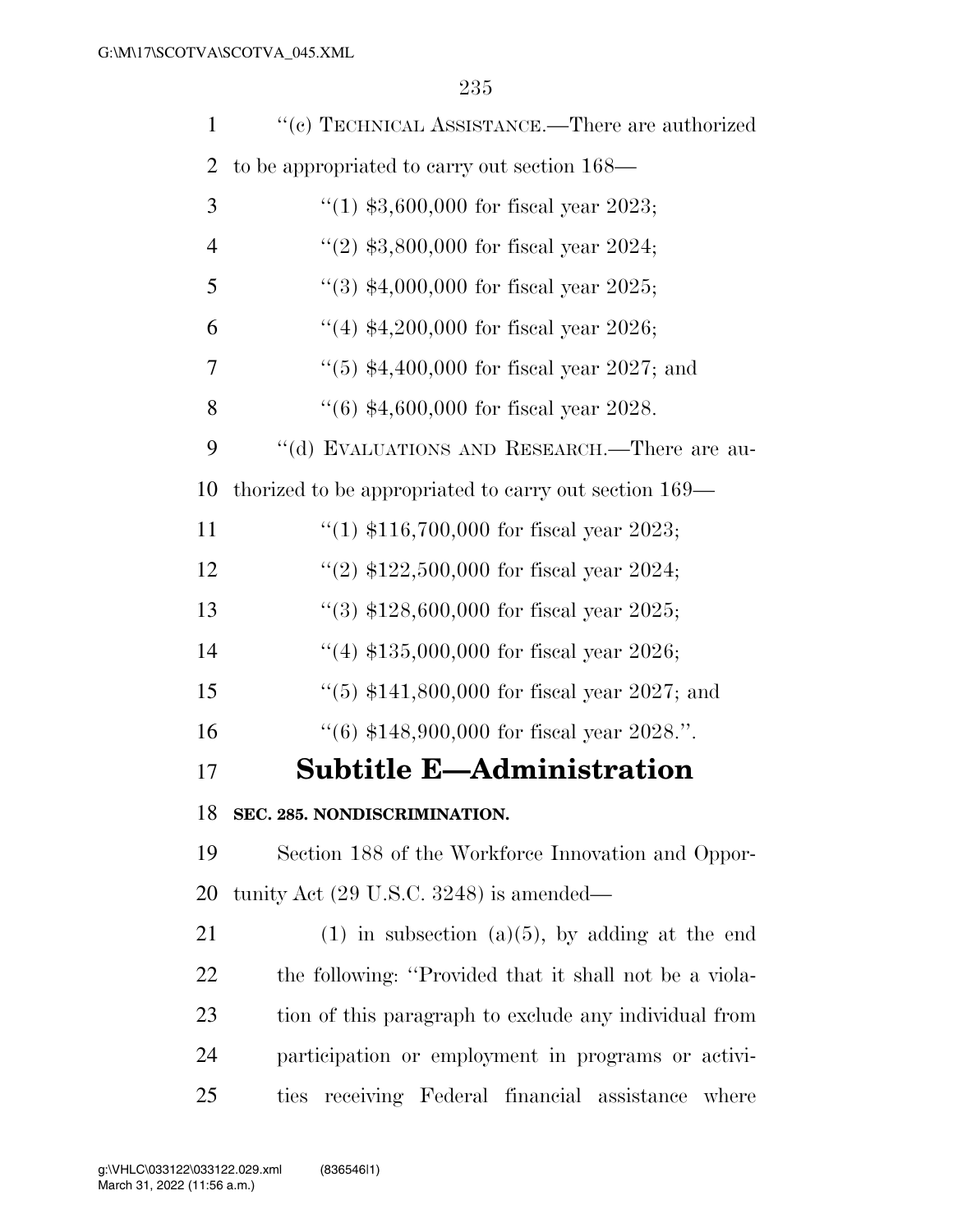| $\mathbf{1}$   | such participation or employment, or access to the       |
|----------------|----------------------------------------------------------|
| $\overline{2}$ | premises upon which any part of such program, ac-        |
| 3              | tivity, or employment is performed, is subject to any    |
| $\overline{4}$ | requirements imposed in the interest of the national     |
| 5              | security of the United States under any security pro-    |
| 6              | gram in effect pursuant to or administered under         |
| 7              | any statute or regulation of the United States, Exec-    |
| 8              | utive Order of the President, or other Federal con-      |
| 9              | tractual requirement, and such individual does not       |
| 10             | meet such requirements."; and                            |
| 11             | $(4)$ in subsection (e) is amended by striking           |
| 12             | "Workforce Innovation and Opportunity Act" and           |
| 13             | inserting "Workforce Innovation and Opportunity          |
|                | Act of $2022"$ .                                         |
| 14             |                                                          |
|                | SEC. 286. SECRETARIAL ADMINISTRATIVE AUTHORITIES         |
| 15<br>16       | AND RESPONSIBILITIES.                                    |
| 17             | Section 189 of the Workforce Innovation and Oppor-       |
|                | 18 tunity Act (29 U.S.C. 3249) is amended—               |
| 19             | $(1)$ in subsection $(d)$ , by striking "the Work-       |
| 20             | force" and inserting "Labor";                            |
| 21             | (2) in subsection $(g)(2)(B)(ii)$ , by striking "sub-    |
| 22             | section (a) or (b) of section $169$ (relating to evalua- |
| 23             | tions, research projects, studies and reports, and       |
| 24             | multistate projects)" and inserting "subsection (a),     |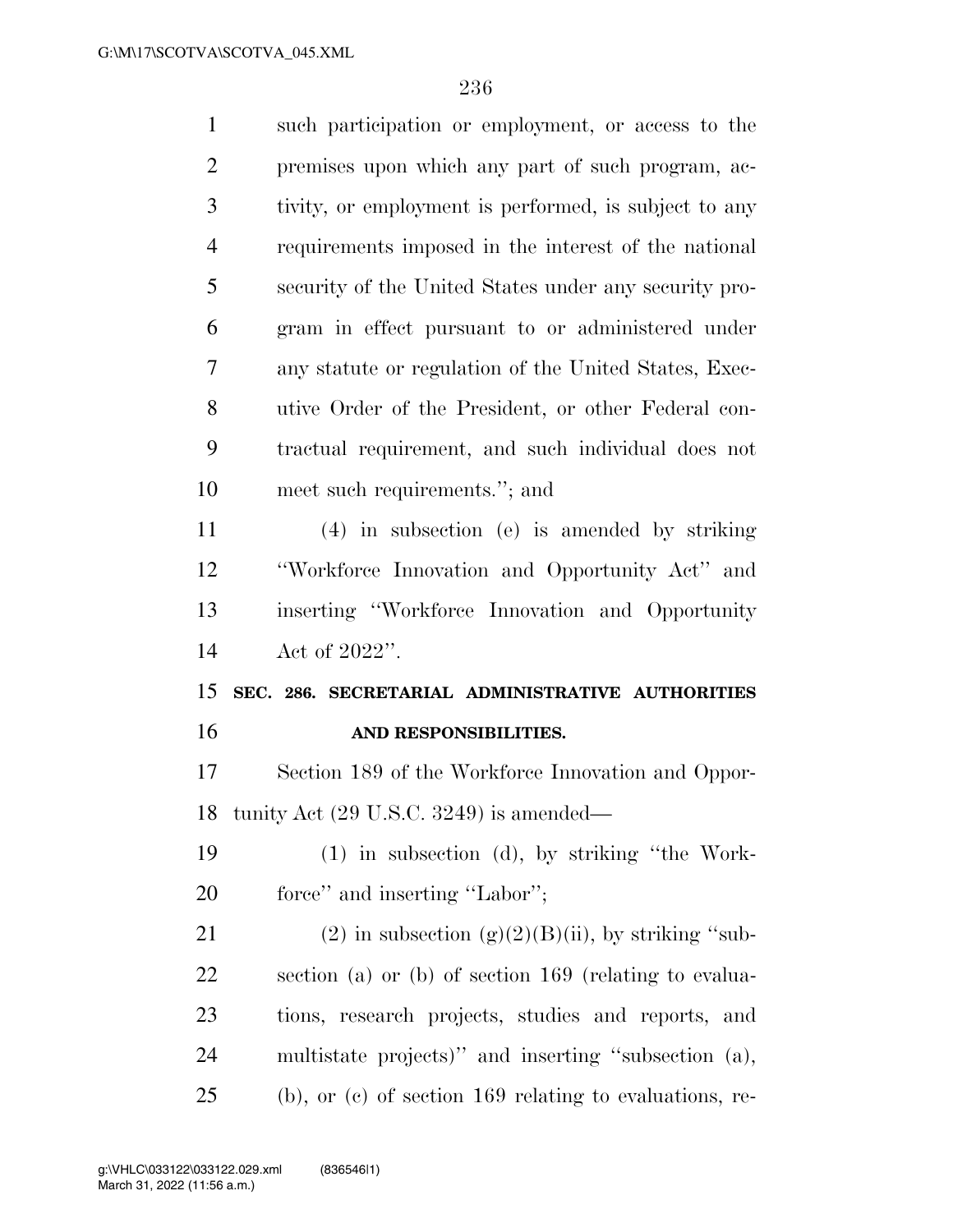| $\mathbf{1}$   | search projects, studies and reports, multistate       |
|----------------|--------------------------------------------------------|
| $\mathbf{2}$   | projects, and the workforce development innovation     |
| 3              | fund)";                                                |
| $\overline{4}$ | $(3)$ by striking subsection $(h)$ ;                   |
| 5              | (4) by redesignating subsection (i) as subsection      |
| 6              | $(h)$ ; and                                            |
| 7              | $(5)$ by amending paragraph $(3)(A)(ii)$ of sub-       |
| 8              | section (h) (as so redesignated) to read as follows:   |
| 9              | "(ii) any of the statutory or regulatory require-      |
| 10             | ments of the Wagner-Peyser Act (29 U.S.C. 49 et        |
| 11             | seq.) (excluding requirements relating to the provi-   |
| 12             | sion of services to unemployment insurance claim-      |
| 13             | ants and veterans, the colocation of employment        |
| 14             | service offices with one-stop centers, the designation |
| 15             | of a cooperating State agency, and requirements re-    |
| 16             | lating to universal access to basic labor exchange     |
| 17             | services without cost to jobseekers).".                |
| 18             | <b>Subtitle F-Privacy</b>                              |
| 19             | SEC. 291. PROHIBITION OF NATIONAL DATABASE MANAGE-     |
| 20             | MENT.                                                  |
| 21             | Section $501(b)$ (29 U.S.C. 3341) is amended to read   |
| 22             | as follows:                                            |
| 23             | "(b) PROHIBITION OF NATIONAL DATABASE MAN-             |
| 24             | AGEMENT.—Nothing in this Act (or the amendments to     |
| 25             | other laws made by the Workforce Innovation and Oppor- |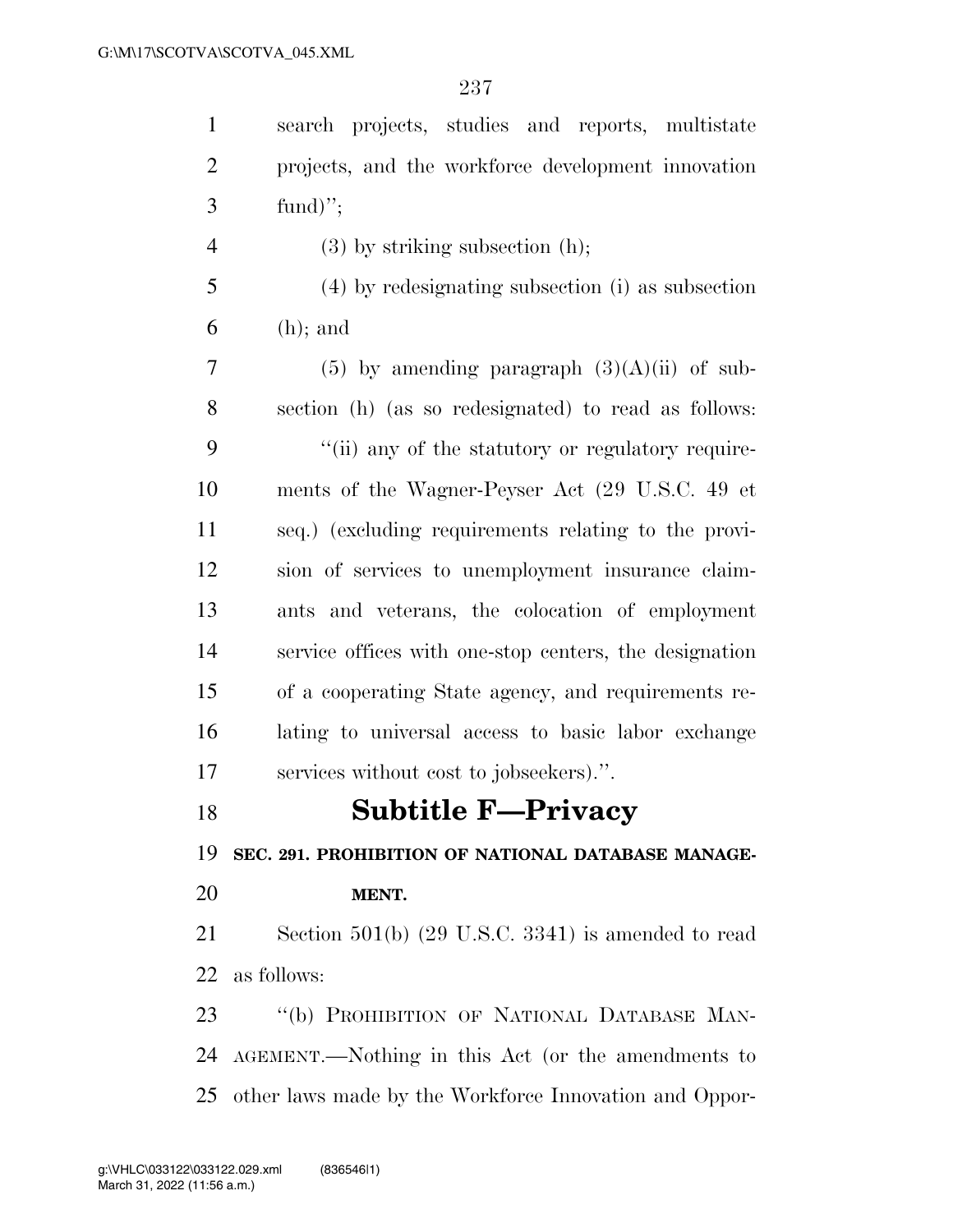tunity Act of 2022) shall be construed to permit the devel- opment, management, analysis, or maintenance by a pri- vate entity (whether for-profit or non-profit) of a national database of personally identifiable information of individ- uals receiving services under title I, or the amendments to other laws made by the Workforce Innovation and Op-portunity Act of 2022.''.

# **TITLE III—ADULT EDUCATION AND FAMILY LITERACY**

**SEC. 301. FAMILY LITERACY.** 

 The heading of title II of the Workforce Innovation and Opportunity Act (29 U.S.C. 3271 et seq.) is amended by inserting ''**FAMILY**'' before ''**LITERACY**''.

### **SEC. 302. PURPOSE.**

Section 202 (29 U.S.C. 3271) is amended—

- (1) in the matter preceding paragraph (1), by 17 inserting "family" before "literacy activities";
- (2) by amending paragraph (1) to read as fol-lows:

 $\frac{1}{20}$  (1) assist adults to become literate and obtain the knowledge and skills (including digital skills) necessary for employment, economic self-sufficiency, and full participation in all aspects of adult life;'';

24 (3) in paragraph  $(4)(A)$ —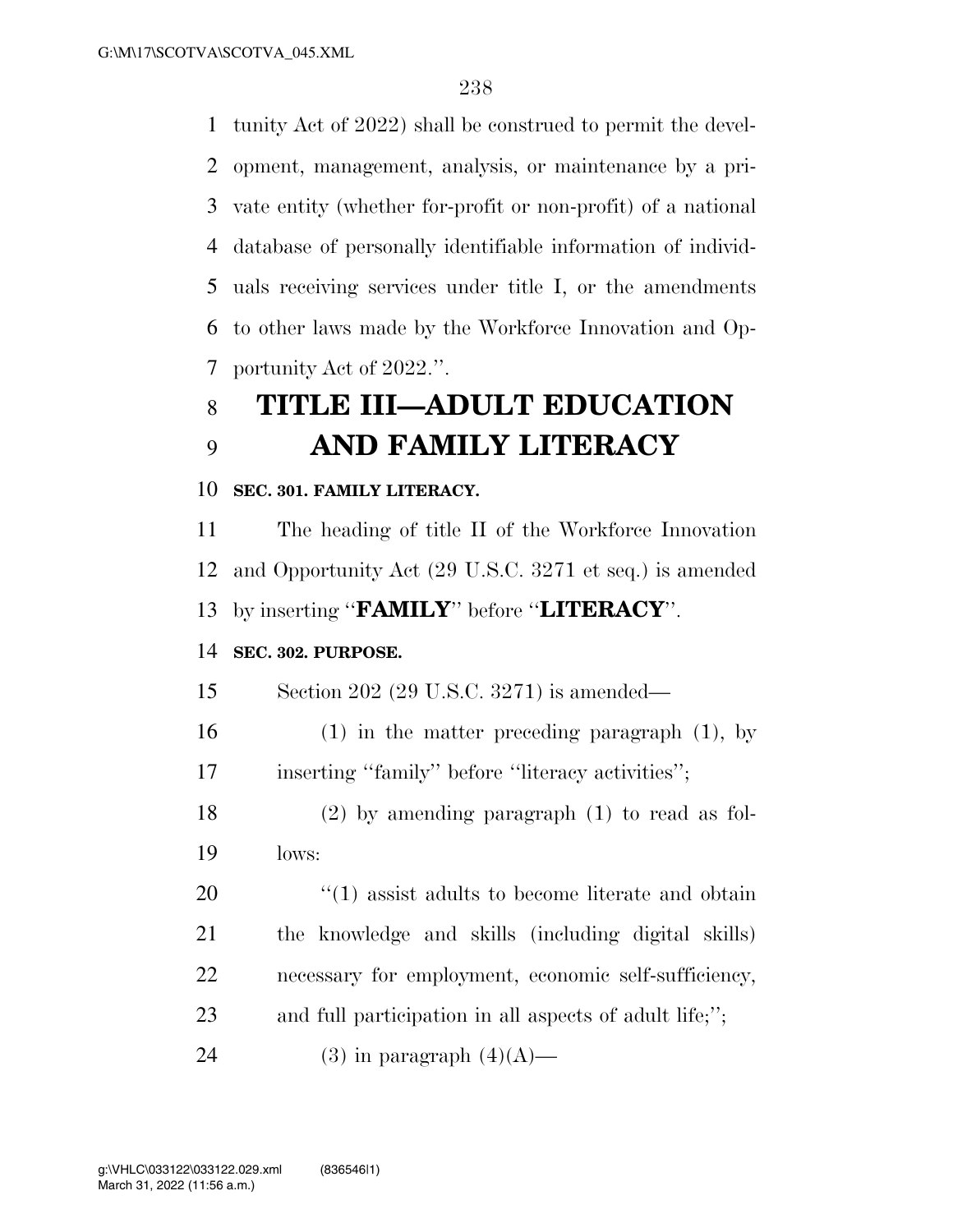| $\mathbf{1}$   | $(A)$ in clause (i), by striking "and" at the          |
|----------------|--------------------------------------------------------|
| $\overline{2}$ | end; and                                               |
| 3              | (B) by inserting after clause (ii) the fol-            |
| $\overline{4}$ | lowing:                                                |
| 5              | "(iii) digital skills; and";                           |
| 6              | SEC. 303. DEFINITIONS.                                 |
| $\tau$         | Section 203 (29 U.S.C. 3272) is amended—               |
| 8              | $(1)$ in paragraph $(1)$ —                             |
| 9              | $(A)$ in subparagraph $(B)$ , by striking              |
| 10             | "and" at the end;                                      |
| 11             | (B) by redesignating subparagraph (C) as               |
| 12             | subparagraph $(D)$ ; and                               |
| 13             | $(C)$ by inserting after subparagraph $(B)$            |
| 14             | the following:                                         |
| 15             | "(C) develop and use digitial technology               |
| 16             | skills; and";                                          |
| 17             | $(2)$ in paragraph $(2)$ , by inserting ", digital     |
| 18             | skills activities offered in conjunction with other    |
| 19             | adult education and literacy activities" after "family |
| 20             | literacy activities";                                  |
| 21             | $(3)$ in paragraph $(3)$ , by inserting "family" be-   |
| 22             | fore "literacy activities";                            |
| 23             | (4) in paragraph $(4)(C)(i)$ , by striking "is basic   |
| 24             | skills deficient" and inserting "has foundational      |
| 25             | skills needs";                                         |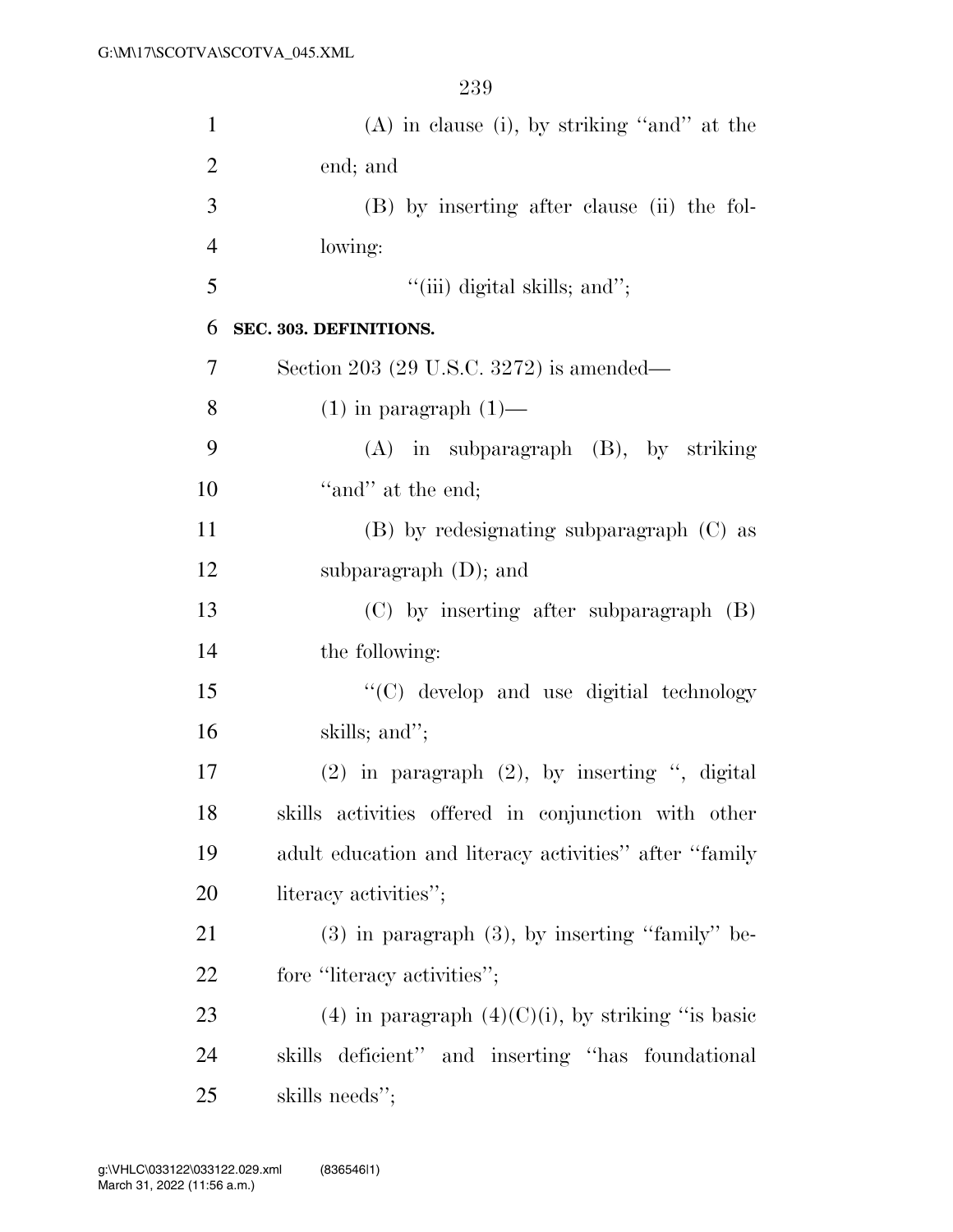| $\mathbf{1}$   | $(5)$ in paragraph $(9)$ —                             |
|----------------|--------------------------------------------------------|
| $\overline{2}$ | $(A)$ in the matter preceding subparagraph             |
| 3              | $(A)$ , by striking "economic prospects" and in-       |
| $\overline{4}$ | serting "economic and educational prospects";          |
| 5              | and                                                    |
| 6              | (B) by adding at the end the following:                |
| 7              | "(E) Digital literacy activities to enable             |
| 8              | parents or family members to develop and use           |
| 9              | digital literacy skills to support their children's    |
| 10             | $learning$ .";                                         |
| 11             | $(6)$ by amending paragraph $(11)$ to read as fol-     |
| 12             | lows:                                                  |
| 13             | "(11) INTEGRATED EDUCATION AND<br>TRAIN-               |
| 14             | ING.—The term 'integrated education and training'      |
| 15             | means a service approach that provides adult edu-      |
| 16             | cation and family literacy activities concurrently and |
| 17             | contextually with workforce preparation activities     |
| 18             | and workforce training (and which may be provided      |
| 19             | concurrently with other adult education activities     |
| 20             | and services, such as adult basic education) for a     |
| 21             | specific high-wage, high demand occupation or occu-    |
| 22             | pational cluster (including, as appropriate, for ap-   |
| 23             | prenticeship and pre-apprenticeship programs) for      |
| 24             | the purpose of educational and career advance-         |
| 25             | ment.";                                                |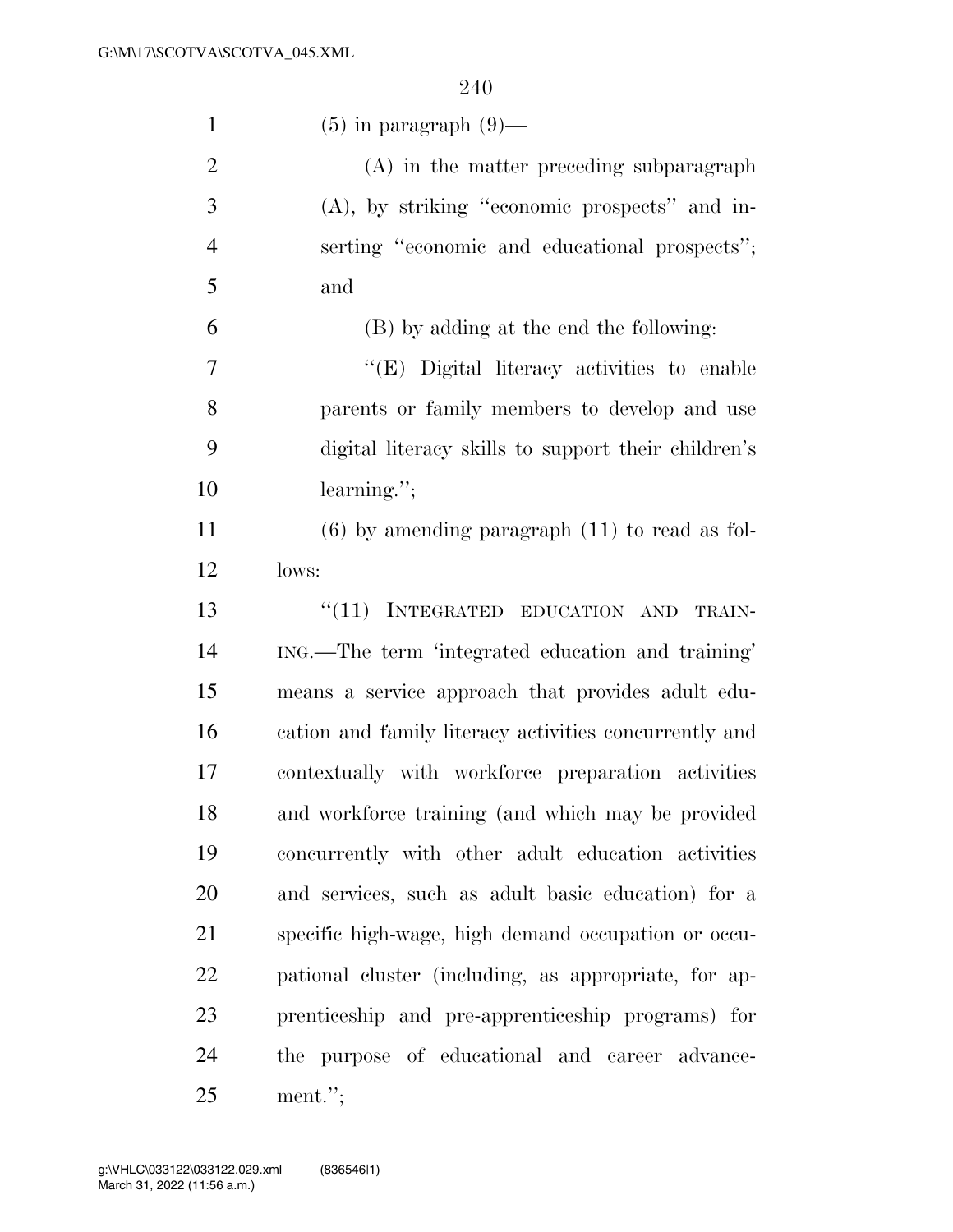| $\mathbf{1}$   | $(7)$ by amending paragraph $(12)$ to read as fol-    |
|----------------|-------------------------------------------------------|
| $\overline{2}$ | lows:                                                 |
| 3              | "(12) INTEGRATED ENGLISH LITERACY AND                 |
| $\overline{4}$ | CIVICS EDUCATION.—The term 'integrated English        |
| 5              | literacy and civics education' means instruction in   |
| 6              | literacy and English and other education services     |
| 7              | provided to English language learners who<br>are      |
| 8              | adults, including professionals with degrees and cre- |
| 9              | dentials in their native countries—                   |
| 10             | $\lq\lq$ that enables such adults—                    |
| 11             | "(i) to achieve competency in the                     |
| 12             | English language;                                     |
| 13             | "(iii) to build knowledge of United                   |
| 14             | States history and civics;                            |
| 15             | "(iv) to prepare for United States citi-              |
| 16             | zenship and the naturalization process;               |
| 17             | $f'(v)$ to use digital technology at levels           |
| 18             | of proficiency necessary to function effec-           |
| 19             | tively as a worker, a parent or a family              |
| 20             | member, and a member of society;                      |
| 21             | "(vi) to apply for Federal and other                  |
| 22             | student financial aid and enroll in postsec-          |
| 23             | ondary education or other further learning;           |
| 24             | and                                                   |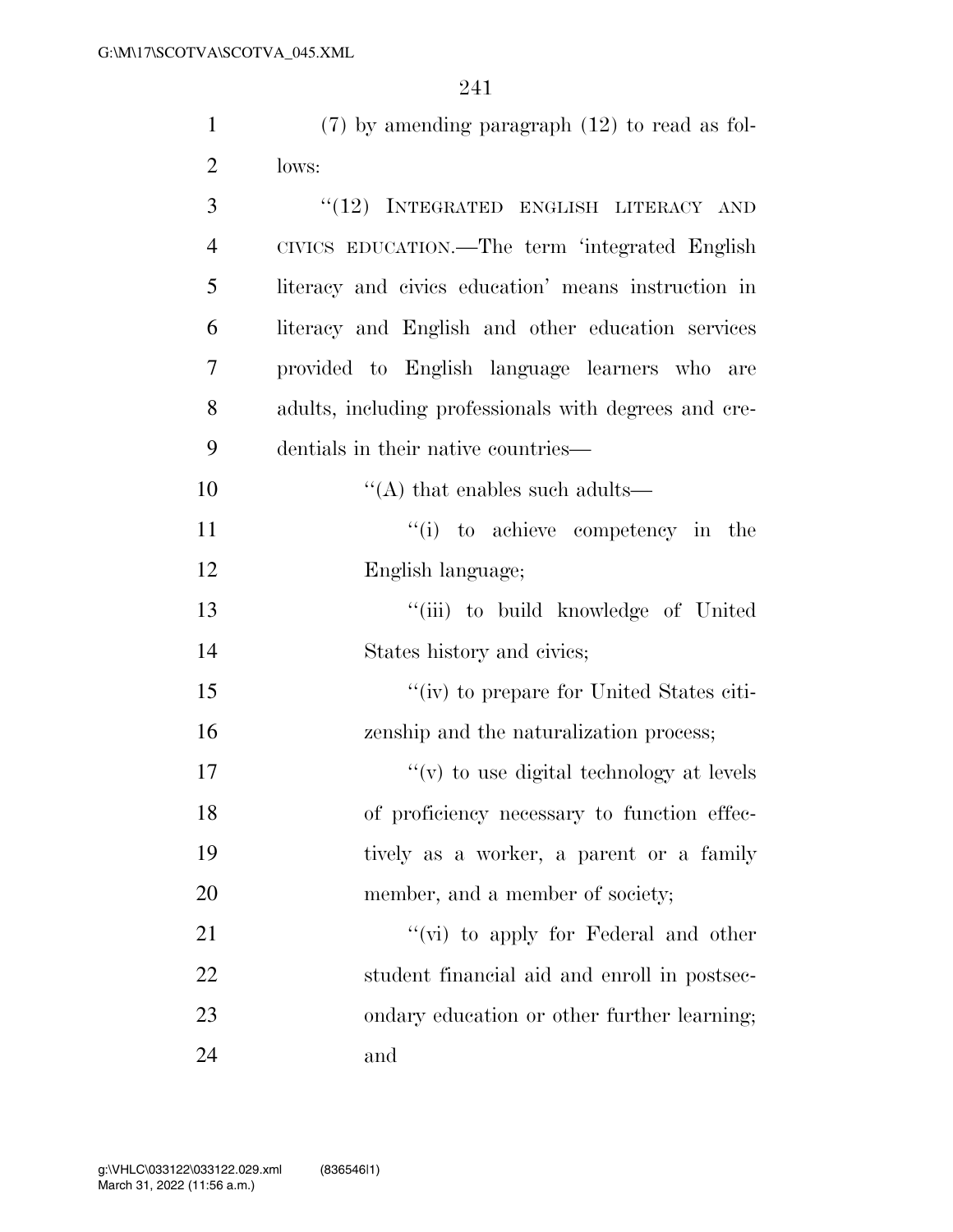| $\mathbf{1}$   | "(vii) to locate and apply for reg-                   |
|----------------|-------------------------------------------------------|
| $\overline{2}$ | istered apprenticeship or pre-apprentice-             |
| 3              | ship programs;                                        |
| $\overline{4}$ | $\lq\lq$ (B) which may include—                       |
| 5              | "(i) preparation for a high school                    |
| 6              | equivalency diploma or postsecondary                  |
| $\overline{7}$ | training or education;                                |
| 8              | "(ii) preparation for employment;                     |
| 9              | "(iii) preparation for apprenticeship                 |
| 10             | or pre-apprenticeship programs, or the                |
| 11             | provision of information regarding where              |
| 12             | to acquire that preparation; or                       |
| 13             | $``(iv)$ instruction in—                              |
| 14             | "(I) navigating the early child-                      |
| 15             | hood, elementary and secondary, and                   |
| 16             | postsecondary education systems;                      |
| 17             | $\lq\lq$ (II) financial literacy;                     |
| 18             | "(III) the housing market in the                      |
| 19             | United States; or                                     |
| 20             | "(IV) accessing Federal, State,                       |
| 21             | and local health care systems.";                      |
| 22             | $(8)$ in paragraph $(13)$ by striking "and solve      |
| 23             | problems," and all that follows through the period at |
| 24             | the end and inserting "solve problems, and use dig-   |
| 25             | ital technology at levels of proficiency necessary to |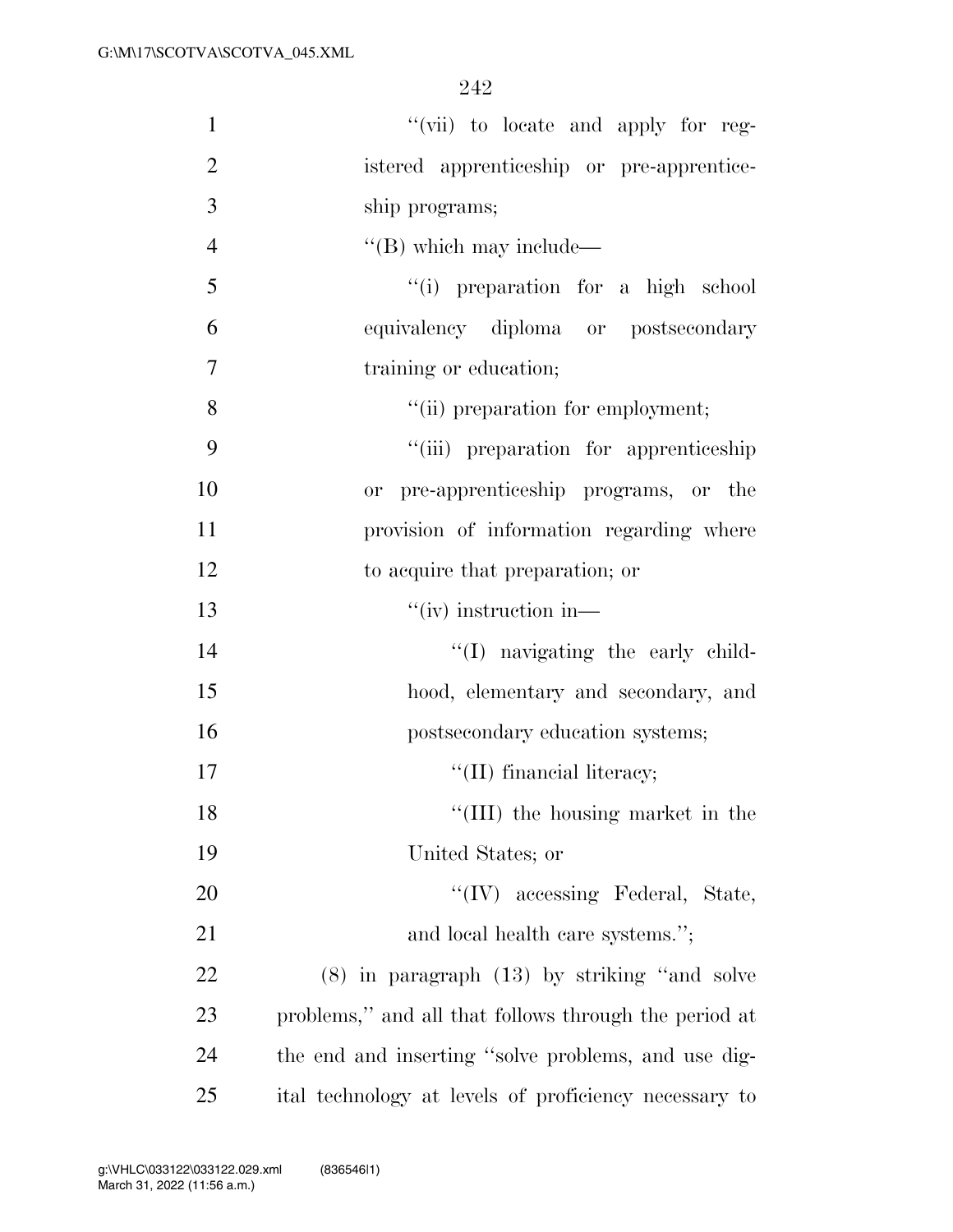| $\mathbf{1}$   | function effectively as an employee, a parent or a                              |
|----------------|---------------------------------------------------------------------------------|
| $\overline{2}$ | family member, and a member of society.";                                       |
| 3              | $(9)$ by redesignating paragraphs $(16)$ and $(17)$                             |
| $\overline{4}$ | as paragraphs $(17)$ and $(18)$ , respectively; and                             |
| 5              | $(10)$ by inserting after paragraph $(15)$ , the fol-                           |
| 6              | lowing:                                                                         |
| 7              | "(16) UNIVERSAL DESIGN FOR LEARNING.                                            |
| 8              | The term 'universal design for learning' has the                                |
| 9              | meaning given the term in section 103 of the Higher                             |
| 10             | Education Act of 1965 (20 U.S.C. 1003).".                                       |
| 11             | SEC. 304. AUTHORIZATION OF APPROPRIATIONS.                                      |
| 12             | Section 206 (29 U.S.C. 3275) is amended by striking                             |
|                | 13 " $$577,667,000$ for fiscal year 2015" and all that follows                  |
|                | 14 through the period at the end and inserting                                  |
|                | $15\frac{44785100000}{25}$ for fiscal year 2023 $\frac{4824400000}{25}$ for fis |

 ''\$785,100,000 for fiscal year 2023, \$824,400,000 for fis- cal year 2024, \$865,600,000 for fiscal year 2025, \$908,900,000 for fiscal year 2026, \$954,300,000 for fis-cal year 2027, and \$1,002,000,000 for fiscal year 2028.''.

### **SEC. 305. PERFORMANCE ACCOUNTABILITY SYSTEM.**

 Section 212 (29 U.S.C. 3292) is amended to read as follows:

### **''SEC. 212. PERFORMANCE ACCOUNTABILITY SYSTEM.**

23 "(a) IN GENERAL.—Programs and activities author- ized in this title are subject to the performance account-ability provisions described in section 116.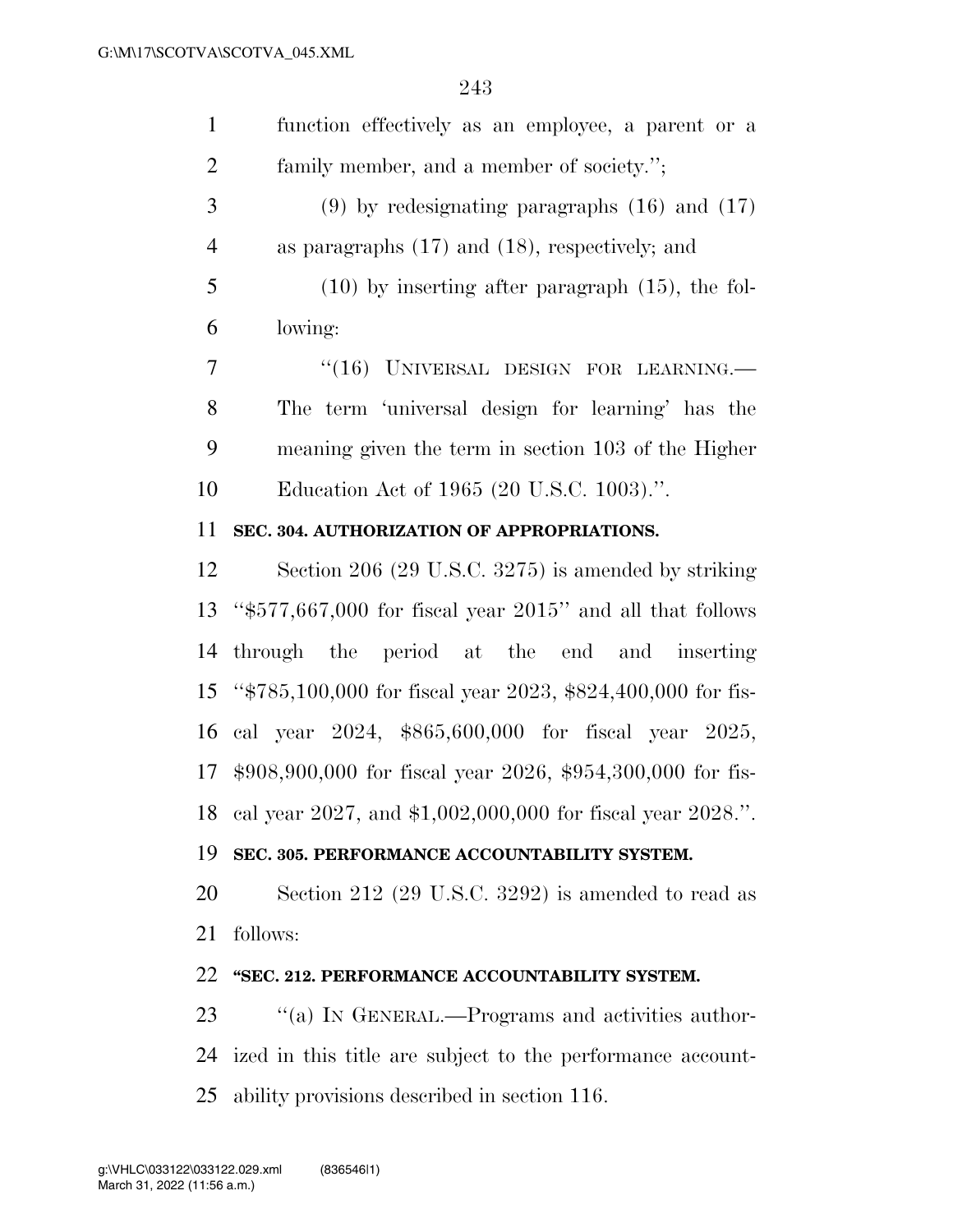''(b) INNOVATIVE PERFORMANCE ACCOUNTABILITY SYSTEM DEMONSTRATION PROGRAM.—

3 "(1) IN GENERAL.—The Secretary may author- ize one or more eligible entities to implement an in- novative performance accountability system that uses alternative primary indicators of performance that reflect the objectives and activities of the enti- ty's adult education and family literacy programs and measure the attainment of the education and employment goals of the participants in such pro- grams. The innovative performance accountability system may include— ''(A) performance indicators attained while an individual is enrolled in an adult education and family literacy program; and ''(B) performance indicators attained after an individual exits such a program.

18 "(2) DEMONSTRATION PERIOD.—

19 "(A) IN GENERAL.—Except as provided in subparagraph (B), the period during which an eligible entity may carry out an innovative ac- countability system authorized under this sub- section shall be a period determined by the Sec-retary that does not exceed five years.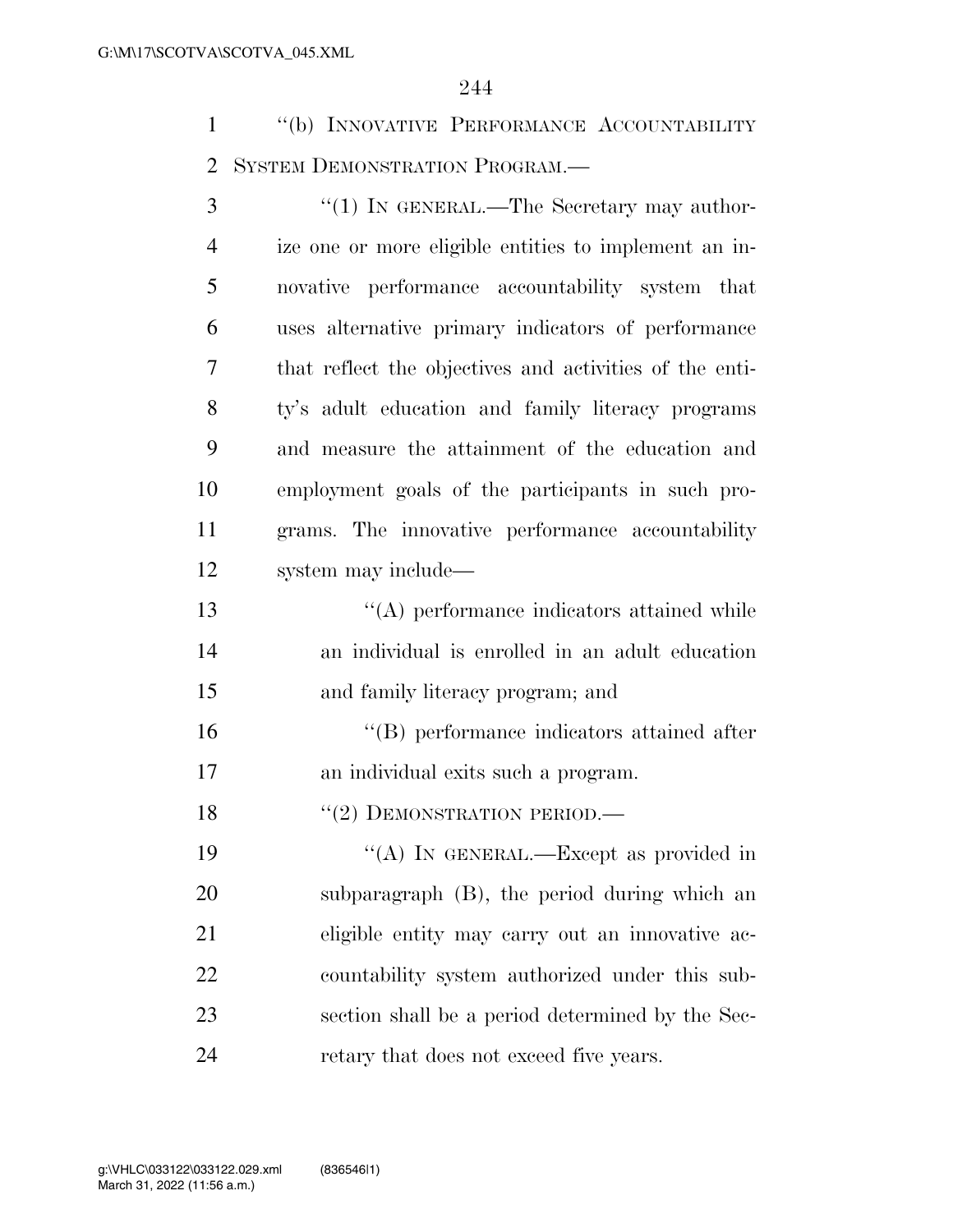| $\mathbf{1}$   | "(B) EXTENSION.—The Secretary may ex-                 |
|----------------|-------------------------------------------------------|
| $\overline{2}$ | tend, by up to one year, the demonstration pe-        |
| 3              | riod determined under subparagraph (A) for an         |
| $\overline{4}$ | eligible entity if—                                   |
| 5              | "(i) the Secretary determines that the                |
| 6              | innovative accountability system imple-               |
| 7              | mented by the entity is successfully meet-            |
| 8              | ing the objectives of this subsection; and            |
| 9              | "(ii) the total period during which the               |
| 10             | entity implements such system under the               |
| 11             | demonstration program, inclusive of such              |
| 12             | extension, does not exceed six years.                 |
| 13             | $``(3)$ APPLICATION.—                                 |
| 14             | "(A) IN GENERAL.—Subject to subpara-                  |
| 15             | $graph$ $(C)$ , an eligible entity that seeks author- |
| 16             | ization to implement an innovative performance        |
| 17             | accountability system under this subsection           |
| 18             | shall submit to the Secretary an application at       |
| 19             | such time, in such manner, and containing such        |
| 20             | information as the Secretary may require.             |
| 21             | "(B) CONTENTS.—At a minimum, each                     |
| 22             | application under this paragraph shall in-            |
| 23             | clude—                                                |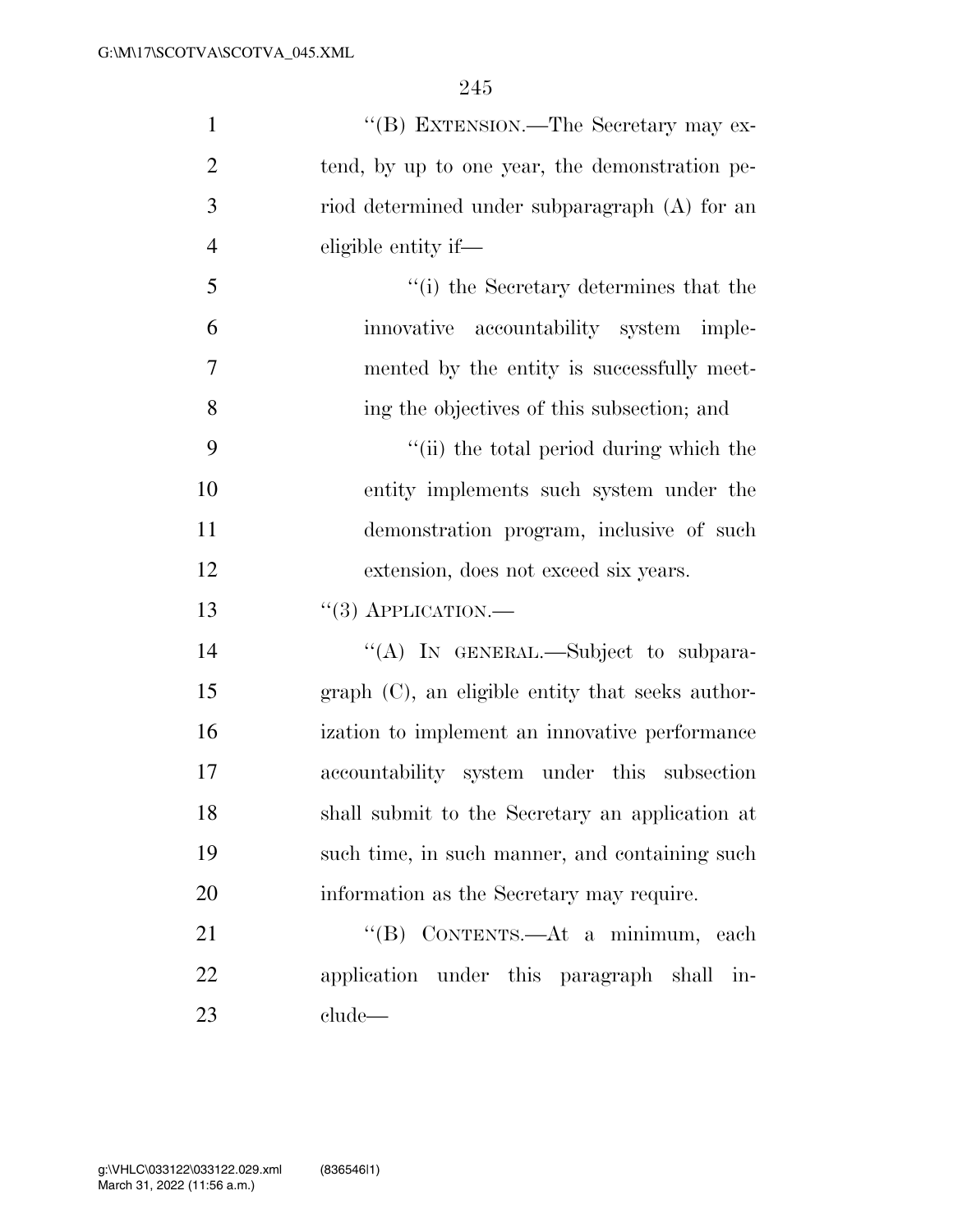| $\mathbf{1}$   | "(i) a description of the objectives of     |
|----------------|---------------------------------------------|
| $\overline{2}$ | the innovative performance accountability   |
| 3              | system proposed by the eligible entity;     |
| $\overline{4}$ | "(ii) a description of such account-        |
| 5              | ability system, including a description of  |
| 6              | the performance indicators to be used;      |
| 7              | "(iii) the duration of the period over      |
| 8              | which the entity intends to carry out the   |
| 9              | proposed accountability system;             |
| 10             | "(iv) an explanation of why the entity      |
| 11             | believes the alternative indicators of per- |
| 12             | formance proposed by the entity would       |
| 13             | more accurately measure the attainment of   |
| 14             | the objectives of the entity's adult edu-   |
| 15             | cation and family literacy programs com-    |
| 16             | pared to the indicators of performance de-  |
| 17             | scribed in section $116(b)(2)(A)(i);$       |
| 18             | $f'(v)$ an explanation of how the pro-      |
| 19             | posed performance indicators are expected   |
| 20             | to provide a valid and reliable measure-    |
| 21             | ment of the effectiveness of the entity's   |
| 22             | adult education and family literacy pro-    |
| 23             | grams with respect to the individuals       |
| 24             | served by such programs;                    |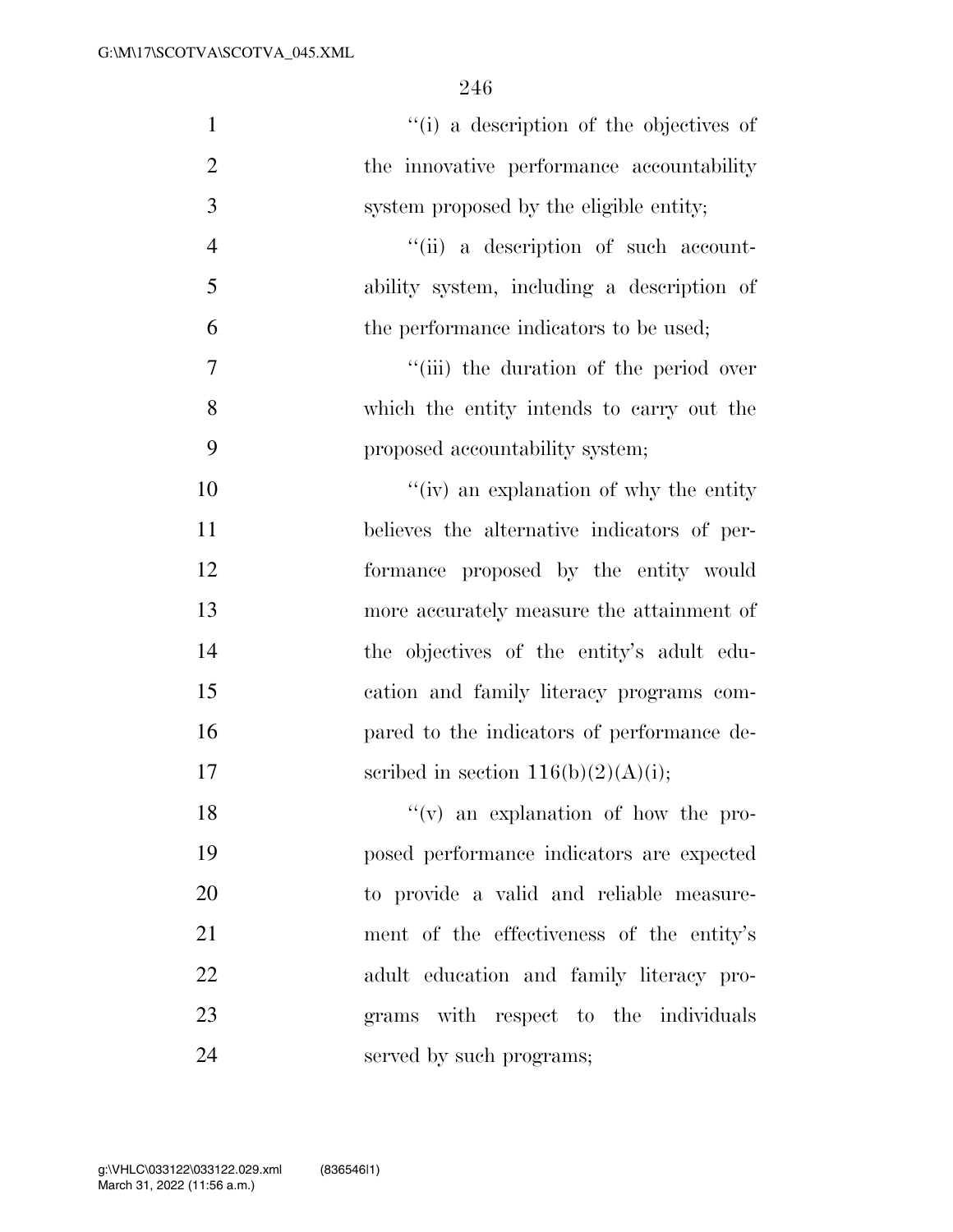| $\mathbf{1}$   | $\lq\lq$ (vi) a description of how the entity    |
|----------------|--------------------------------------------------|
| $\overline{2}$ | will report to the Secretary and make pub-       |
| 3              | liely available the proposed indicators of       |
| $\overline{4}$ | performance on a timely basis;                   |
| 5              | "(vii) an assurance that the entity will         |
| 6              | prepare and submit the final report re-          |
| 7              | quired under paragraph (4); and                  |
| 8              | "(viii) a description of how the inno-           |
| 9              | vative accountability system may be rel-         |
| 10             | evant to and replicated by States and out-       |
| 11             | lying areas.                                     |
| 12             | "(C) REVIEW OF CERTAIN APPLICA-                  |
| 13             | TIONS.—In a case in which an eligible entity     |
| 14             | that is a consortium of eligible providers seeks |
| 15             | authorization to implement an innovative per-    |
| 16             | formance accountability system under this sub-   |
| 17             | section-                                         |
| 18             | "(i) the consortium shall submit the             |
| 19             | application described in subparagraph (A)        |
| 20             | to the eligible agency of the State or out-      |
| 21             | lying area in which the consortium intends       |
| 22             | to implement the system;                         |
| 23             | "(ii) the eligible agency shall review           |
| 24             | the application; and                             |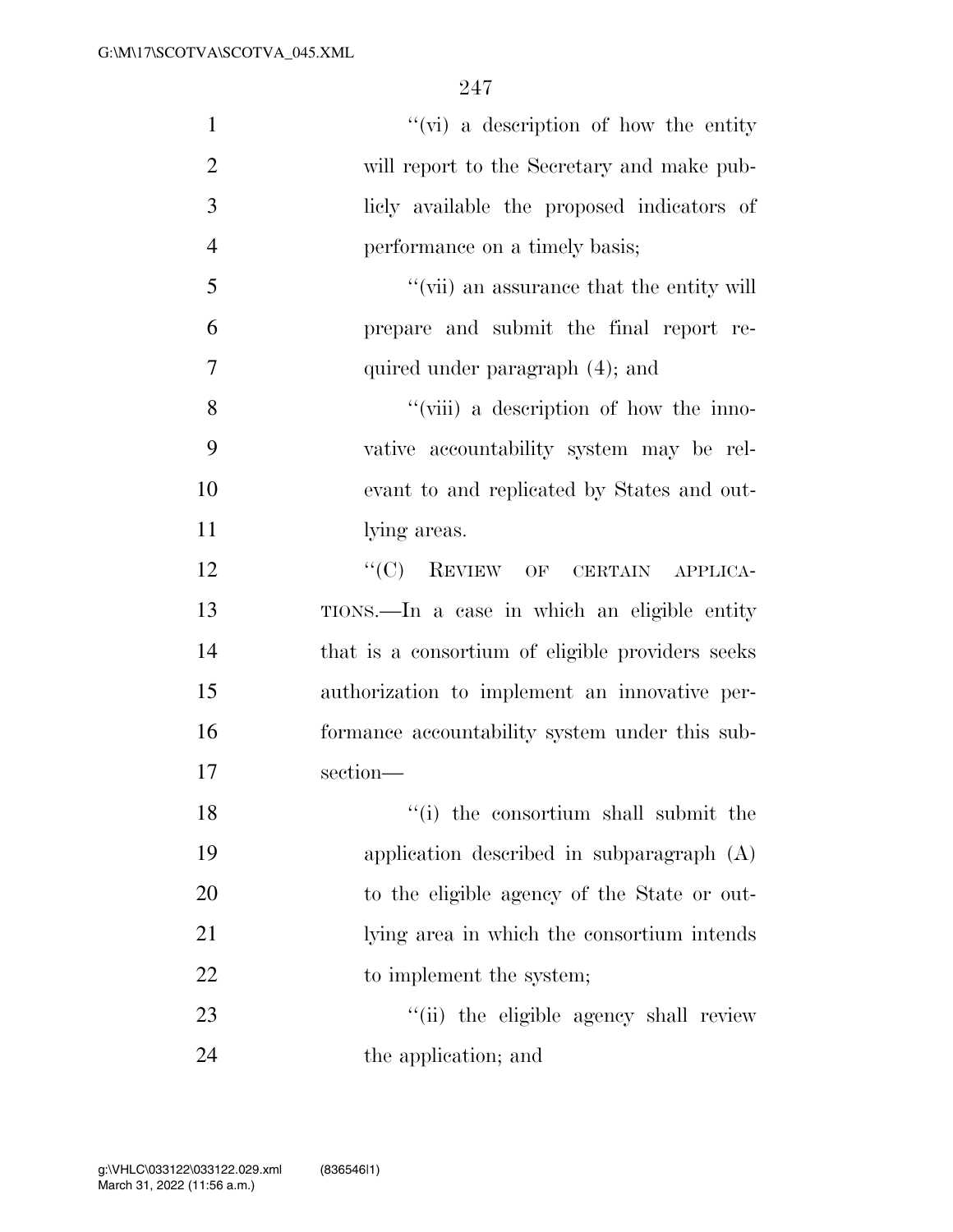| $\mathbf{1}$   | "(iii) if the eligible agency approves            |
|----------------|---------------------------------------------------|
| $\overline{2}$ | the application, the agency shall forward         |
| 3              | the application to the Secretary together         |
| $\overline{4}$ | with any comments of the agency regard-           |
| 5              | ing the content of the application.               |
| 6              | $``(4)$ PROGRESS REPORT.—                         |
| 7              | "(A) IN GENERAL.—Not later than $180$             |
| 8              | days before the end of the initial demonstration  |
| 9              | period applicable to an eligible entity under     |
| 10             | paragraph $(2)(A)$ , and before the Secretary au- |
| 11             | thorizes any extension of the demonstration pe-   |
| 12             | riod under paragraph $(2)(B)$ for such entity,    |
| 13             | the eligible entity shall submit to the Secretary |
| 14             | a report on the initial progress (in this para-   |
| 15             | graph referred to as the 'progress report') of    |
| 16             | innovative accountability system imple-<br>the    |
| 17             | mented by the eligible entity under this section. |
| 18             | "(B) ELEMENTS.—The progress report                |
| 19             | under subparagraph (A) shall be based on the      |
| 20             | annual information submitted by participating     |
| 21             | States and shall include an assessment of the     |
| 22             | following:                                        |
| 23             | "(i) The burden placed on the local               |
| 24             | programs and the State to implement and           |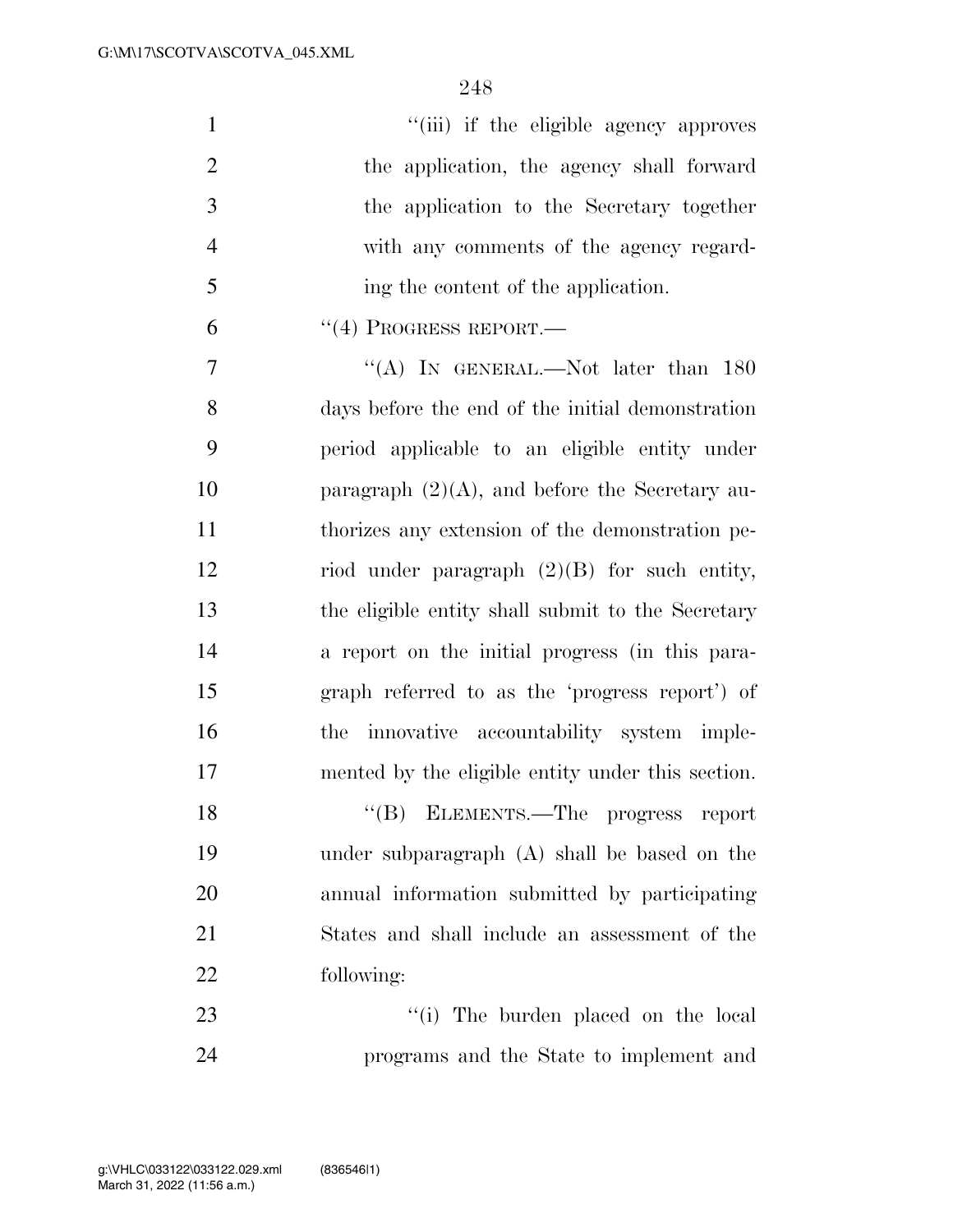| $\mathbf{1}$   | carry out the innovative accountability sys- |
|----------------|----------------------------------------------|
| $\overline{2}$ | tem.                                         |
| 3              | $``$ (ii) Whether and to what extent—        |
| $\overline{4}$ | "(I) the State has solicited feed-           |
| 5              | back from local program directors and        |
| 6              | instructors about their satisfaction         |
| $\overline{7}$ | with the innovative accountability sys-      |
| 8              | tem;                                         |
| 9              | "(II) local program instructors              |
| 10             | and directors have demonstrated a            |
| 11             | commitment and capacity to imple-            |
| 12             | ment or continue to implement the            |
| 13             | system;                                      |
| 14             | "(III) the system was used to                |
| 15             | measure the performance indicators           |
| 16             | for all students participating in the        |
| 17             | system; and                                  |
| 18             | $\lq\lq$ (IV) the innovative account-        |
| 19             | ability system can be used across            |
| 20             | States.                                      |
| 21             | $``(C)$ PEER REVIEW.—                        |
| 22             | "(i) IN GENERAL.—The eligible entity         |
| 23             | shall conduct a peer review of the innova-   |
| 24             | tive performance accountability system im-   |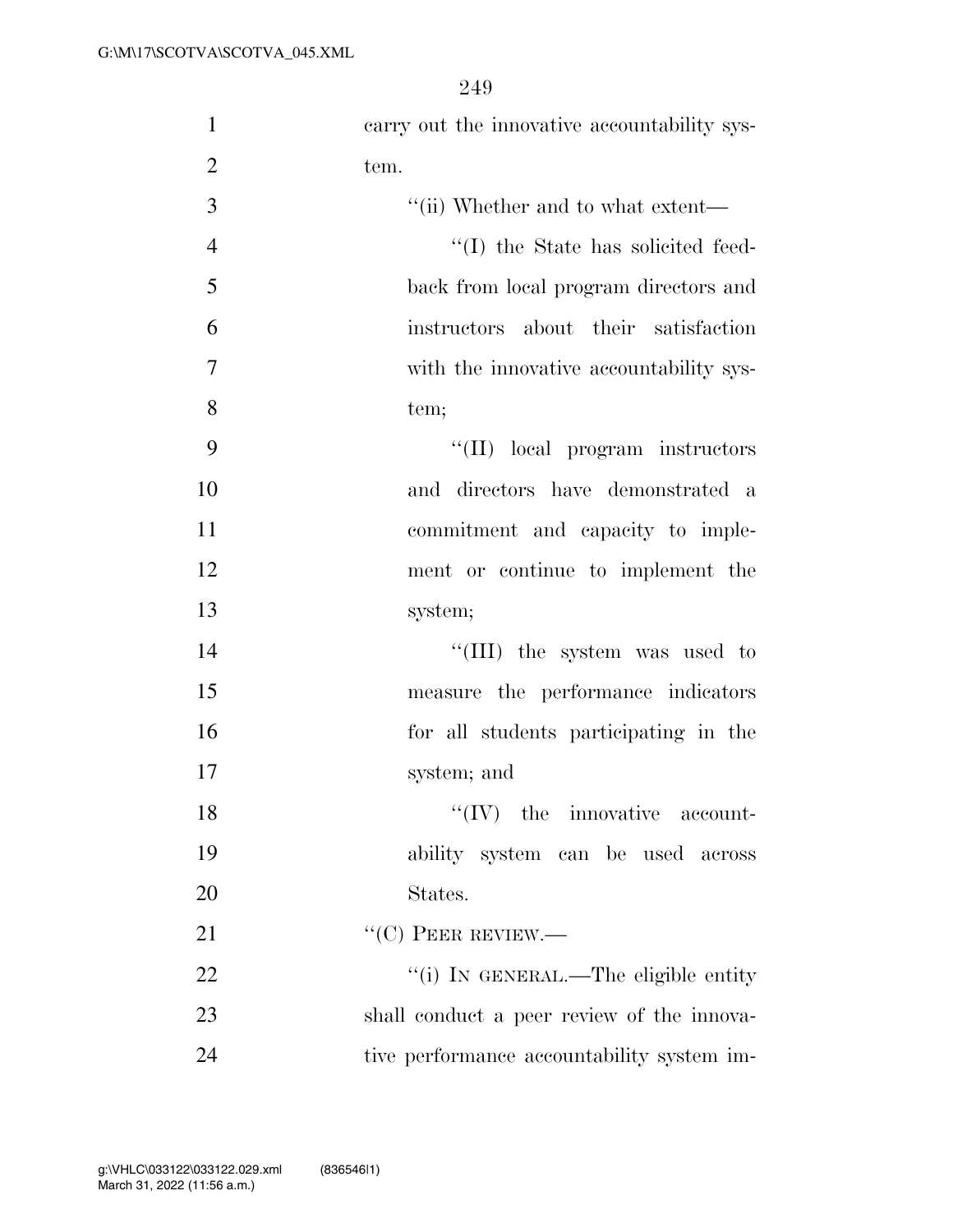plemented by the eligible entity under this section.

| 3              | "(ii) PEER REVIEW TEAM.—For pur-               |
|----------------|------------------------------------------------|
| $\overline{4}$ | poses of conducting the peer review under      |
| 5              | clause (i), the eligible entity shall assemble |
| 6              | a team of subject matter experts who—          |
| 7              | "(I) are knowledgeable about in-               |
| 8              | novative accountability systems; and           |
| 9              | "(II) have demonstrated experi-                |
| 10             | ence developing and implementing               |
| 11             | such systems.                                  |
| 12             | "(iii) METHODOLOGY.—The method-                |
| 13             | ology of the peer review shall meet require-   |
| 14             | ments to be jointly established by the Sec-    |
| 15             | retary of Labor and Secretary of Edu-          |
| 16             | cation.                                        |
| 17             | "(iv) ELEMENTS.—The peer review                |
| 18             | shall determine the extent to which the in-    |
| 19             | novative accountability system includes pri-   |
| 20             | mary indicators that reflect the objectives    |
| 21             | and activities of the State's adult edu-       |
| 22             | cation and family literacy programs.           |
| 23             | "(D) COMMENTS.—The eligible entity shall       |
| 24             | provide a response to the findings of the      |
| 25             | progress report.                               |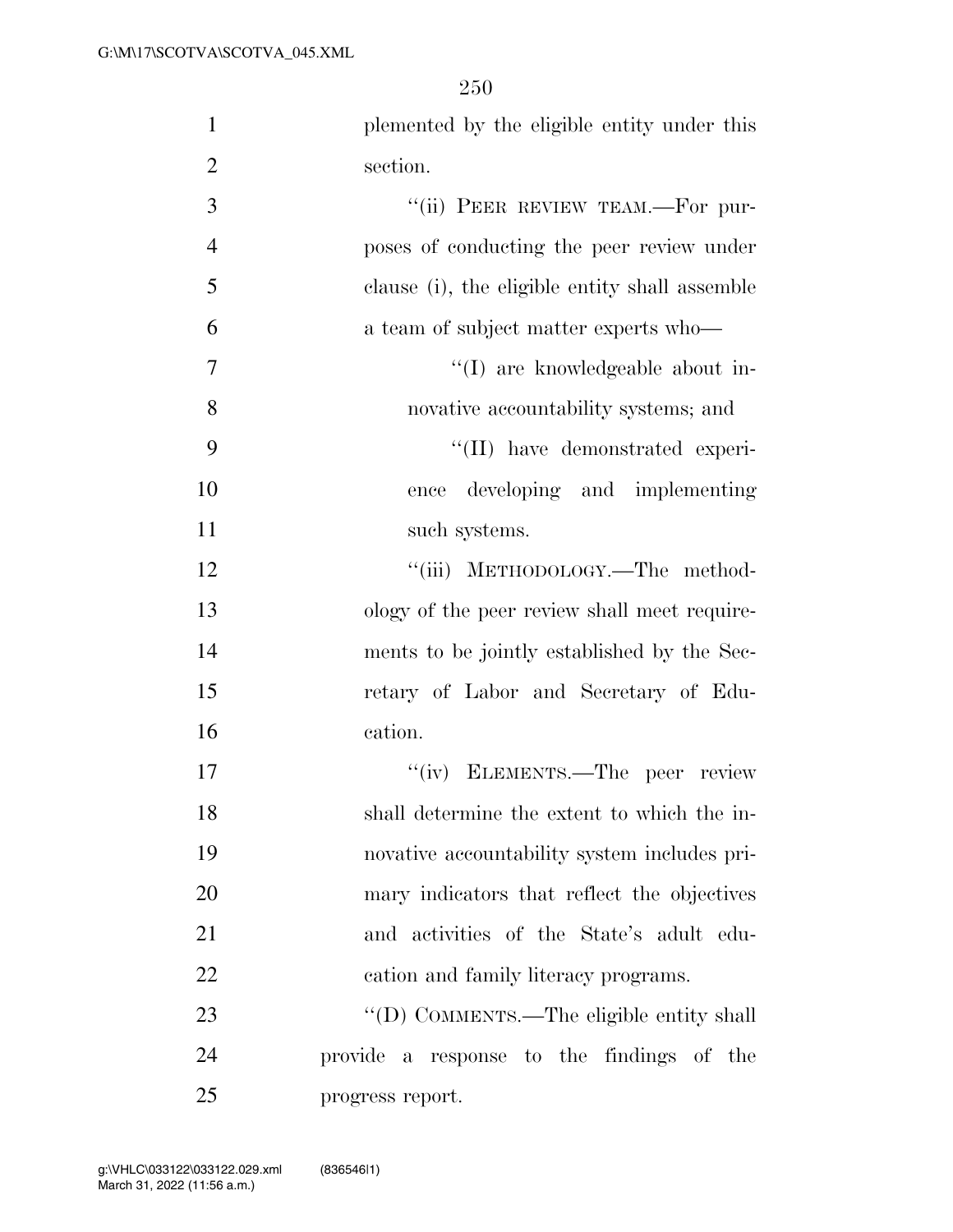1 ''(E) PUBLIC AVAILABILITY.—The progress report under this paragraph, including any comments provided under subparagraph (D), shall be made available on a publicly acces-sible website of the eligible entity.

 ''(5) FINAL REPORT.—Not later than one year after the conclusion of the demonstration period ap- plicable to an eligible entity under paragraph (2), the entity shall submit to the Secretary a report on the results of the innovative performance account- ability system implemented by the entity under this subsection. Each such report shall include the enti- ty's assessment of whether, and to what extent, the innovative performance accountability system achieved its objectives.

 ''(6) CONTINUED REPORTING.—An eligible enti- ty shall continue to report to the State, or the Sec- retary, as applicable, on the indicators of perform-19 ance described in section  $116(b)(2)(A)(i)$  during the demonstration period.

21 "(7) DEVELOPMENT AND DISSEMINATION OF BEST PRACTICES.—The Secretary shall—

23  $\langle (A) \rangle$  based on the results of the dem- onstration programs authorized under this sub-section and in consultation with the Director of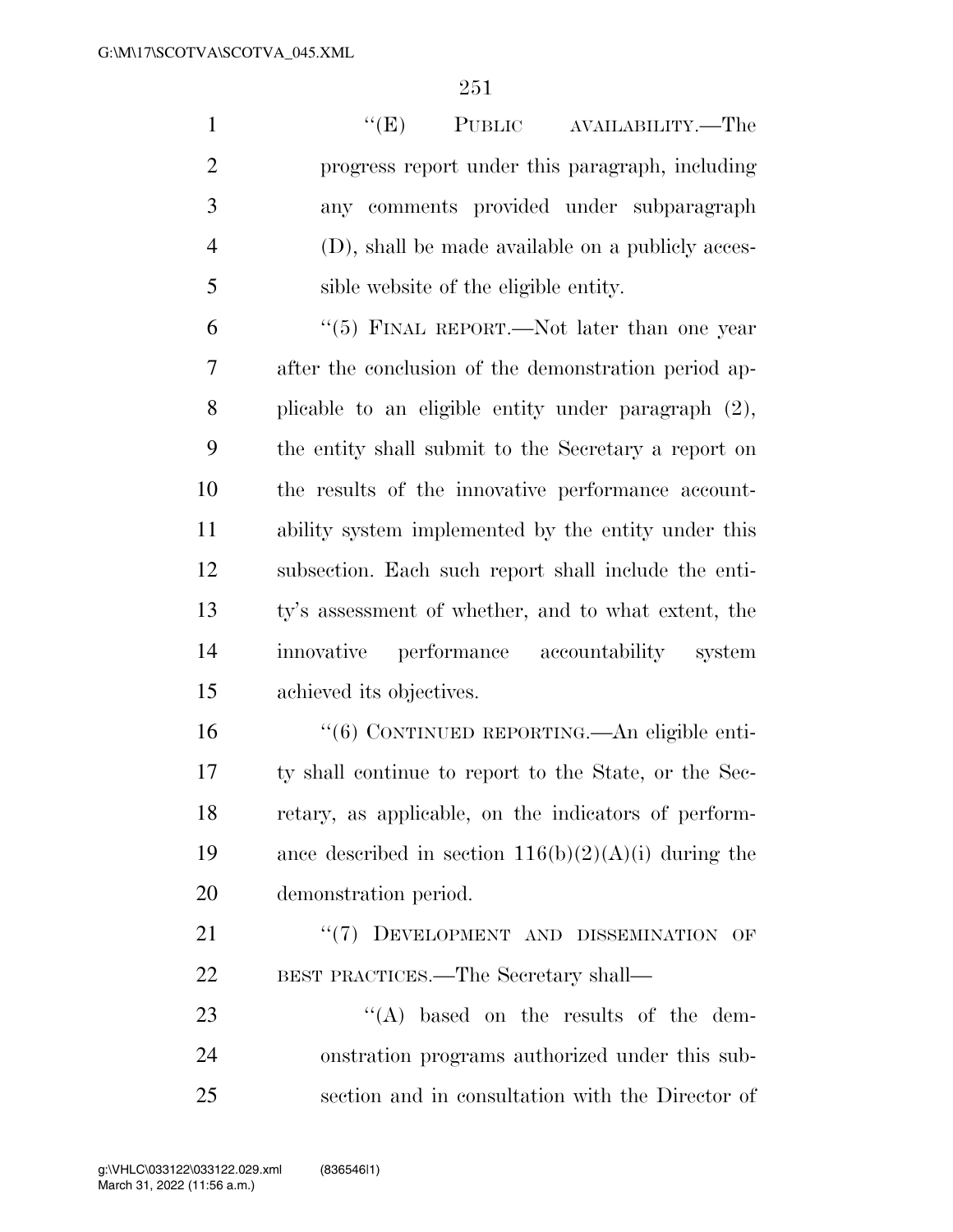| $\mathbf{1}$   | the Institute of Education Sciences and the            |
|----------------|--------------------------------------------------------|
| $\overline{2}$ | Secretary of Labor, identify best practices for        |
| 3              | the development and implementation of innova-          |
| $\overline{4}$ | tive performance accountability systems; and           |
| 5              | "(B) disseminate information on those                  |
| 6              | practices, including by making such information        |
| 7              | available on a publicly accessible website of the      |
| 8              | Department of Education.                               |
| 9              | RELATIONSHIP TO OTHER<br>(8)<br>REQUIRE-               |
| 10             | MENTS.—Nothing in this subsection shall be con-        |
| 11             | strued to supersede the requirements of section 116    |
| 12             | or to authorize the Secretary to modify or replace     |
| 13             | the performance accountability measures required       |
| 14             | under section 116. An eligible entity participating in |
| 15             | a demonstration program under this subsection shall    |
| 16             | be subject to the applicable requirements of section   |
| 17             | 116 while participating in such program.               |
| 18             | "(9) ELIGIBLE ENTITY DEFINED.—In this sub-             |
| 19             | section, the term 'eligible entity' means—             |
| 20             | $\lq\lq$ (A) an eligible agency;                       |
| 21             | "(B) a consortium of eligible agencies; or             |
| 22             | "(C) a consortium of eligible providers                |
| 23             | within a State or outlying area.";                     |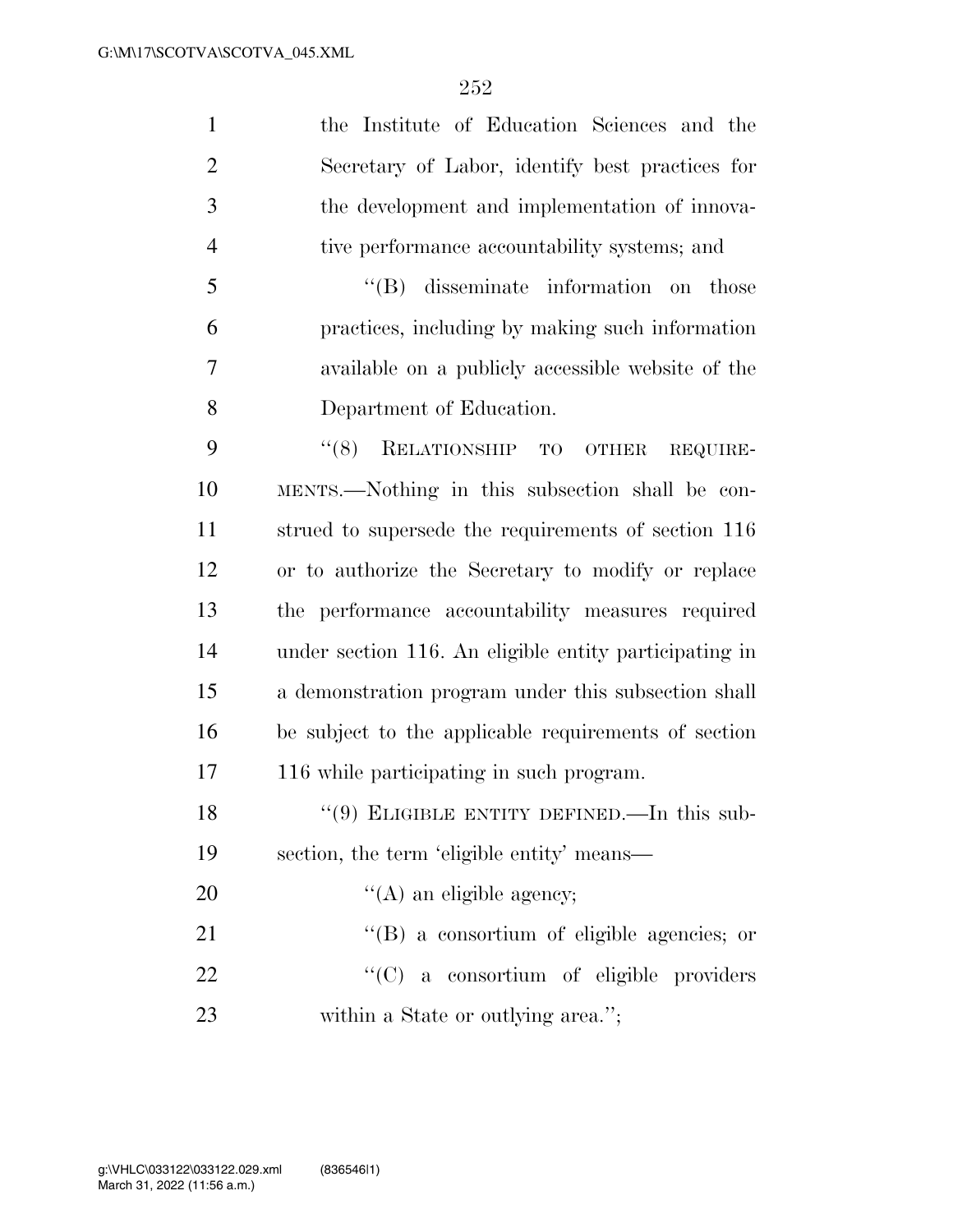| 1              | SEC. 306. STATE DISTRIBUTION OF FUNDS; MATCHING RE-       |
|----------------|-----------------------------------------------------------|
| $\overline{2}$ | <b>QUIREMENT.</b>                                         |
| 3              | Section $222(b)$ (29 U.S.C. 3302(b)) is amended by        |
| $\overline{4}$ | adding at the end the following:                          |
| 5              | "(3) PUBLIC AVAILABILITY OF INFORMATION                   |
| 6              | ON MATCHING FUNDS.—Each eligible agency shall             |
| 7              | maintain, on a publicly accessible website of such        |
| 8              | agency and in an easily accessible format, informa-       |
| 9              | tion documenting the non-Federal contributions            |
| 10             | made available to adult education and family literacy     |
| 11             | programs pursuant to this subsection, including—          |
| 12             | $\lq\lq$ the sources of such contributions; and           |
| 13             | $\lq\lq$ (B) in the case of funds made available          |
| 14             | by a State or outlying area, an explanation of            |
| 15             | how such funds are distributed to eligible pro-           |
| 16             | viders."                                                  |
| 17             | SEC. 307. STATE LEADERSHIP ACTIVITIES.                    |
| 18             | Section 223(a) $(29 \text{ U.S.C. } 3303(a))$ is amended— |
| 19             | (1) by amending paragraph $(1)(C)(ii)$ to read            |
| 20             | as follows:                                               |
| 21             | "(ii) the role of eligible providers as a                 |
| 22             | one-stop partner to provide access to em-                 |
| 23             | ployment, education (including pre-appren-                |
| 24             | ticeship and apprenticeship programs), and                |
| 25             | training services;"; and                                  |
| 26             | $(2)$ in paragraph $(2)$ —                                |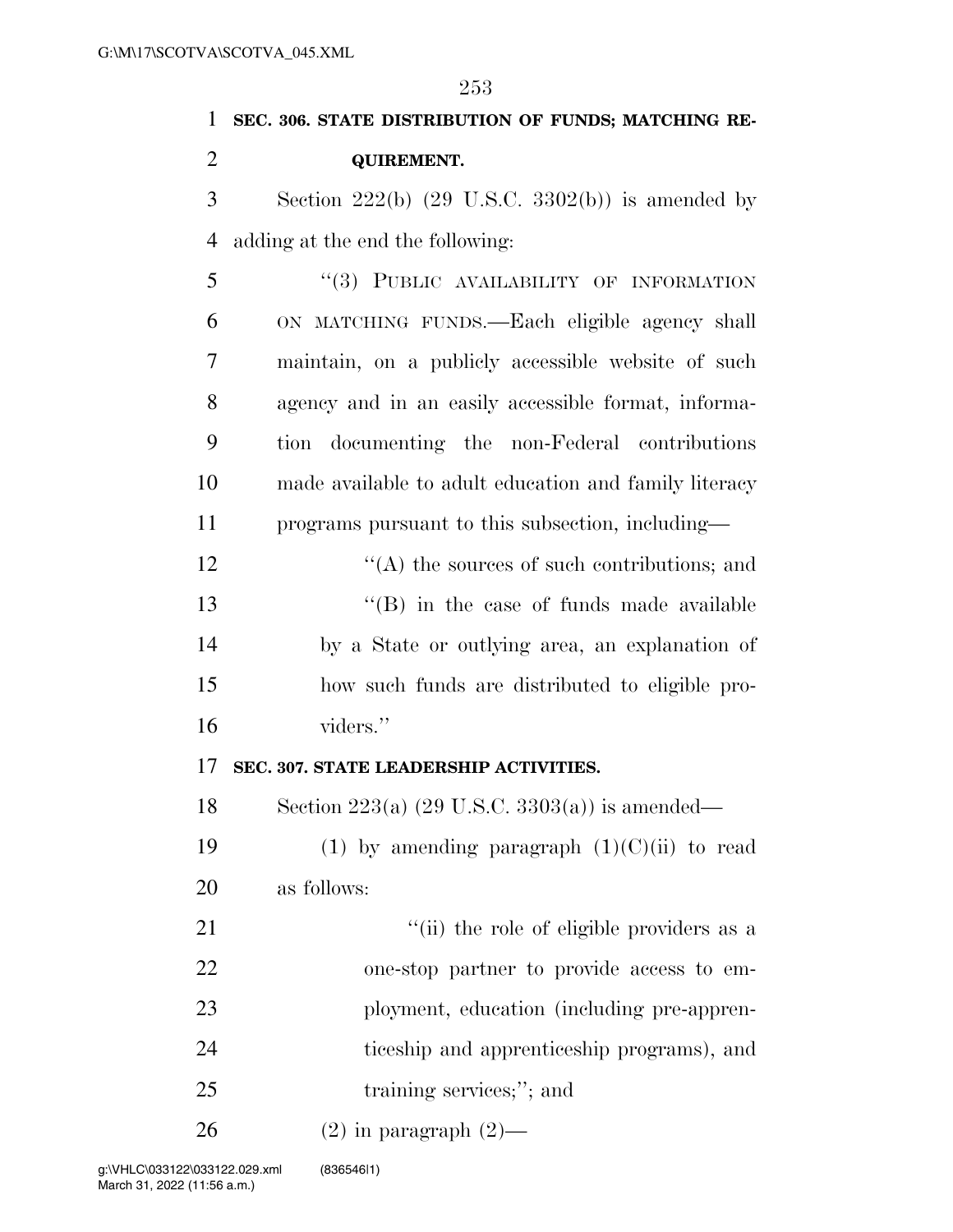| $\mathbf{1}$   | $(A)$ in subparagraph $(J)$ , by striking the                   |
|----------------|-----------------------------------------------------------------|
| $\overline{2}$ | period at the end and inserting ", such as the                  |
| 3              | development and maintenance of policies for the                 |
| $\overline{4}$ | credentialing of adult educators who dem-                       |
| 5              | onstrate effectiveness.";                                       |
| 6              | $(B)$ by redesignating subparagraph $(M)$ as                    |
| 7              | subparagraph $(N)$ ; and                                        |
| 8              | $(C)$ by inserting after subparagraph $(L)$                     |
| 9              | the following:                                                  |
| 10             | $\lq\lq (M)$ Strengthening the quality of adult                 |
| 11             | education and family literacy programs in the                   |
| 12             | State through support for improved credentials,                 |
| 13             | program quality standards, and certification                    |
| 14             | and accreditation requirements.".                               |
| 15             | SEC. 308. GRANTS AND CONTRACTS FOR ELIGIBLE PRO-                |
| 16             | <b>VIDERS.</b>                                                  |
| 17             | Section 231(e)(1)(6) (29 U.S.C. 3321(e)(1)(6) is                |
| 18             | amended by striking "including scientifically valid re-         |
| 19             | search and effective educational practice" and inserting        |
| 20             | "including the application of the principles of universal de-   |
| 21             | sign for learning, scientifically valid research, and effective |
| 22             | educational practice".                                          |
| 23             | SEC. 309. LOCAL ADMINISTRATIVE COST LIMITS.                     |
| 24             |                                                                 |
|                | Section 233(a) $(29 \text{ U.S.C. } 3323(a))$ is amended—       |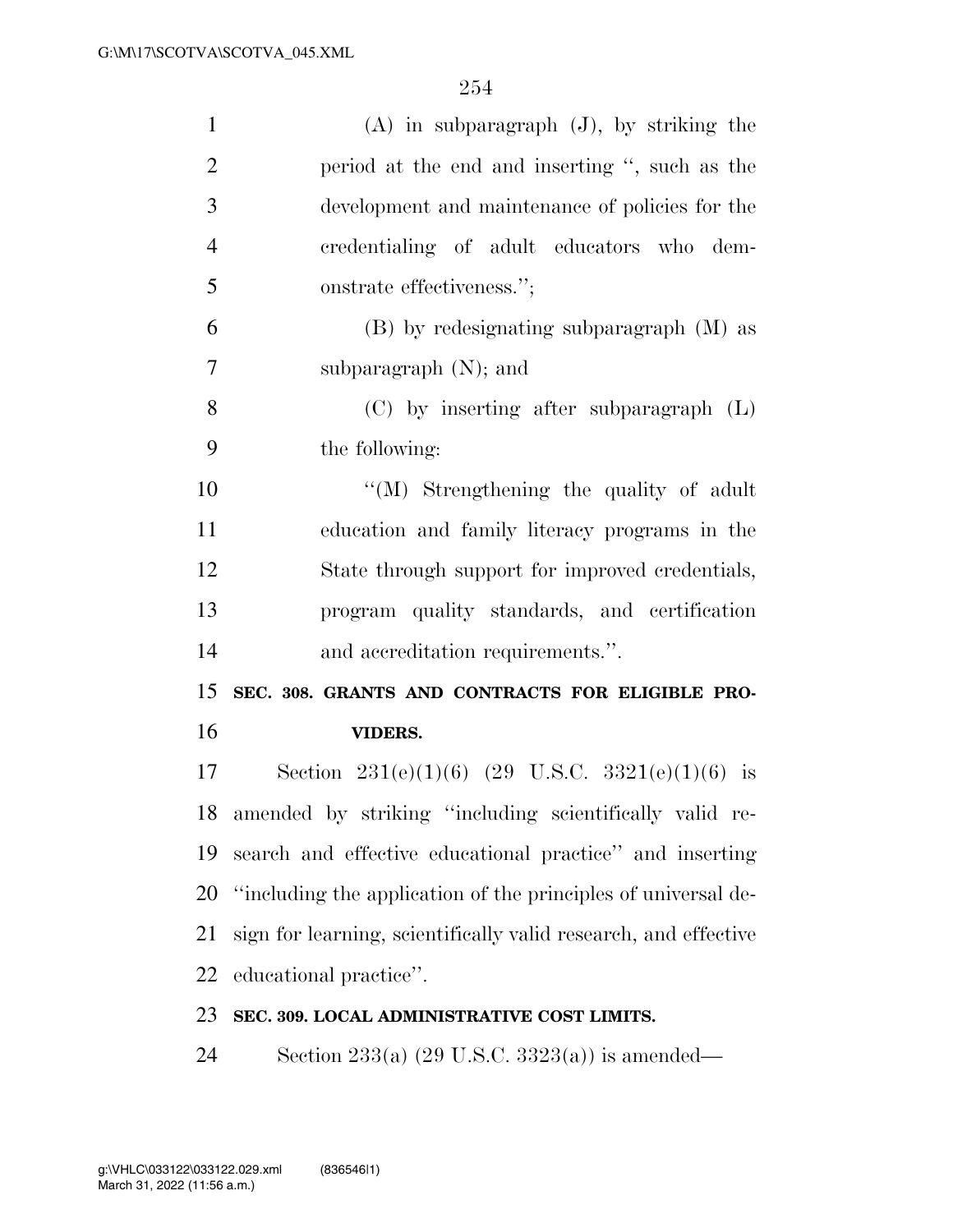| $\mathbf{1}$   | $(1)$ in paragraph $(1)$ , by striking "95 percent"   |
|----------------|-------------------------------------------------------|
| $\overline{2}$ | and inserting "85 percent"; and                       |
| 3              | $(2)$ by amending paragraph $(2)$ to read as fol-     |
| $\overline{4}$ | lows:                                                 |
| 5              | $\lq(2)$ of the remaining amount—                     |
| 6              | "(A) not more than 10 percent may be                  |
| 7              | used for professional development for adult edu-      |
| 8              | cators; and                                           |
| 9              | "(B) not more than $5$ percent may be used            |
| 10             | for planning, administration (including carrying      |
| 11             | out the requirements of section 116), and the         |
| 12             | activities described in paragraphs $(3)$ and $(5)$ of |
| 13             | section 232.".                                        |
| 14             | SEC. 310. NATIONAL LEADERSHIP ACTIVITIES.             |
| 15             | Section 242 (29 U.S.C. 3332) is amended—              |
| 16             | $(1)$ by amending paragraph $(1)$ of subsection       |
| 17             |                                                       |
|                | (b) to read as follows:                               |
| 18             | $\lq(1)$ assistance to help States meet the require-  |
| 19             | ments of section 116, including assistance to ensure  |
| 20             | that—                                                 |
| 21             | $\lq\lq$ the outcomes and other data required         |
| 22             | pursuant to that section are collected and re-        |
| 23             | ported in a timely and accessible manner; and         |
| 24             | $\lq\lq (B)$ such data are reported consistently      |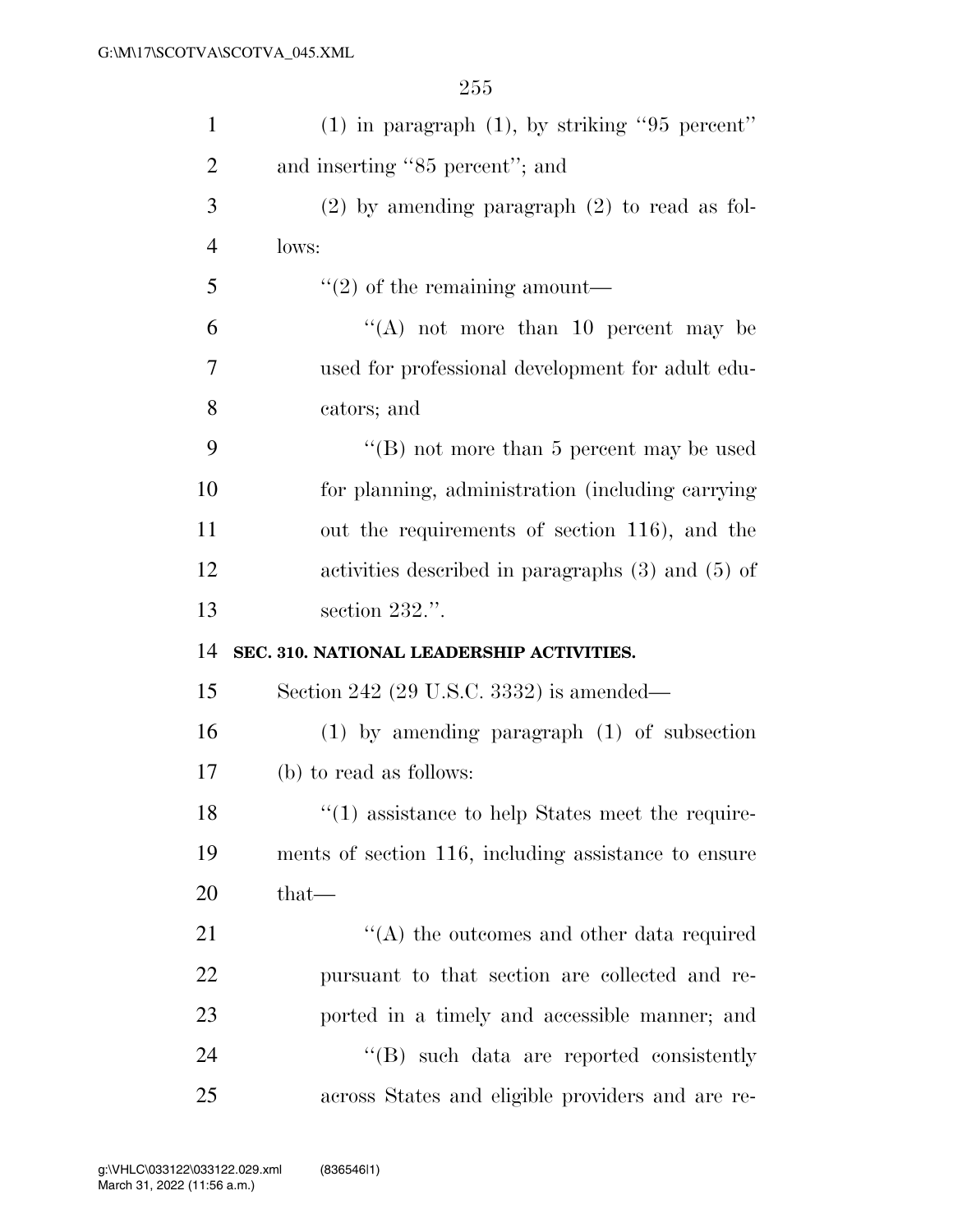| $\mathbf{1}$   | viewed for quality and consistency by the De-    |
|----------------|--------------------------------------------------|
| $\overline{2}$ | partment of Education;";                         |
| 3              | $(2)$ in subsection $(e)$ —                      |
| $\overline{4}$ | $(A)$ in paragraph $(1)$ —                       |
| 5              | (i) by striking "and" at the end of              |
| 6              | subparagraph $(C)$ ;                             |
| $\overline{7}$ | (ii) in subparagraph $(D)$ , by striking         |
| 8              | the period at the end and inserting ";           |
| 9              | and"; and                                        |
| 10             | (iii) by adding at the end the fol-              |
| 11             | lowing:                                          |
| 12             | $\lq\lq$ (E) assistance in the dissemination or  |
| 13             | provision of information for apprenticeship or   |
| 14             | pre-apprenticeship programs."; and               |
| 15             | $(B)$ in paragraph $(2)$ —                       |
| 16             | (i) in subparagraph $(F)$ , by striking          |
| 17             | "and" at the end;                                |
| 18             | (ii) by redesignating subparagraph               |
| 19             | $(G)$ as paragraph $(L)$ ; and                   |
| 20             | (iii) by inserting after subparagraph            |
| 21             | $(F)$ the following:                             |
| 22             | $\lq\lq(G)$ developing and rigorously evaluating |
| 23             | model programs for the preparation of effective  |
| 24             | adult educators;                                 |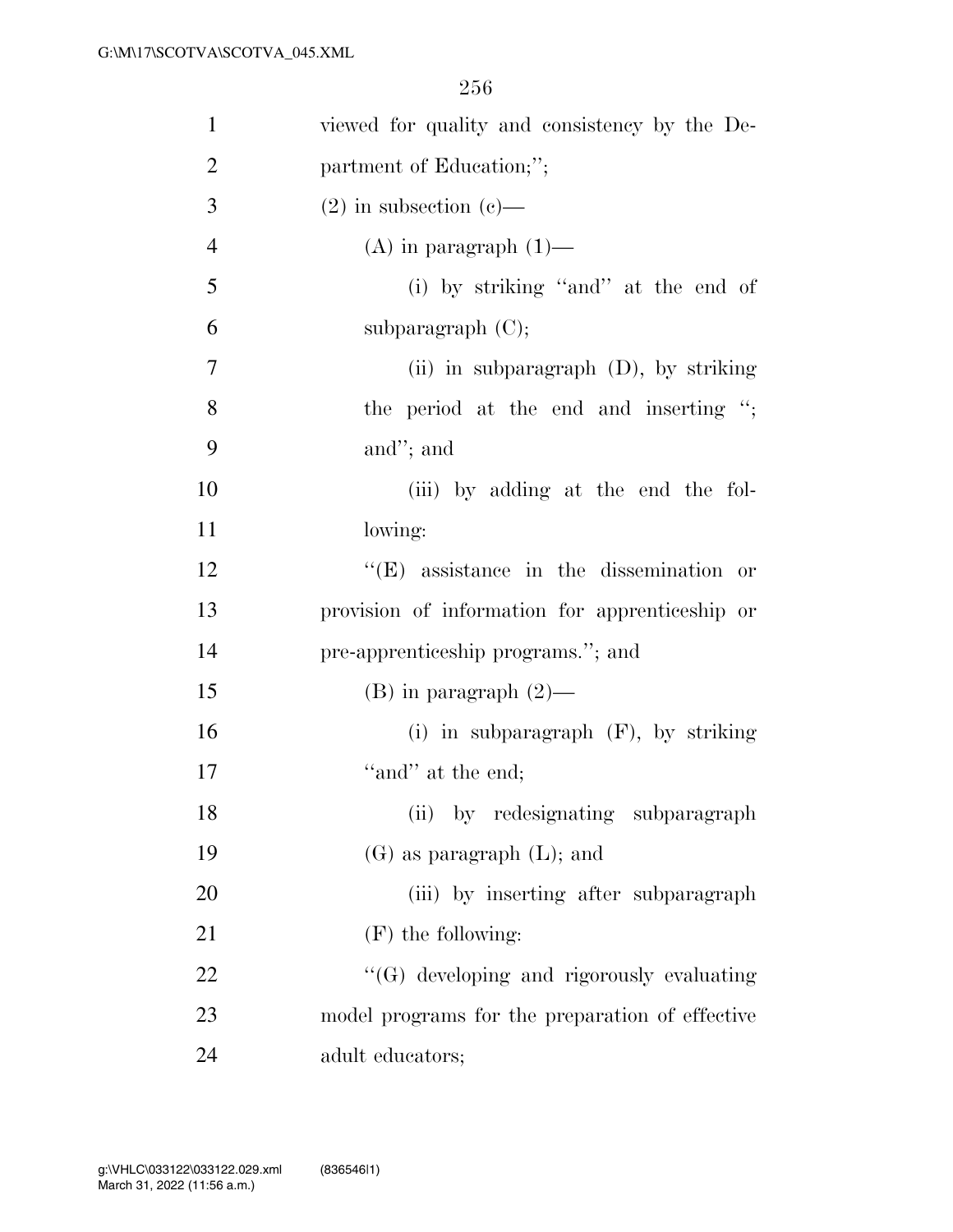| $\mathbf{1}$   | "(H) carrying out initiatives to support the                  |
|----------------|---------------------------------------------------------------|
| $\overline{2}$ | professionalization of adult education through—               |
| 3              | "(i) the creation and implementation                          |
| $\overline{4}$ | of full-time staffing models; and                             |
| 5              | "(ii) improved credentials, program                           |
| 6              | quality standards, and certification and ac-                  |
| 7              | creditation requirements that States may                      |
| 8              | adopt on a voluntary basis;                                   |
| 9              | "(I) carrying out initiatives to support the                  |
| 10             | professionalization of adult education through                |
| 11             | the creation and implementation of full-time                  |
| 12             | staffing models;                                              |
| 13             | "(J) providing professional development                       |
| 14             | and technical assistance to adult educators;                  |
| 15             | "(K) incorporating the principles of uni-                     |
| 16             | versal design for learning for any activity car-              |
| 17             | ried out under subsection (b); and".                          |
| 18             | SEC. 311. INTEGRATED ENGLISH LITERACY AND CIVICS              |
| 19             | <b>EDUCATION.</b>                                             |
| 20             | Section 243 (29 U.S.C. 3333) is amended—                      |
| 21             | $(1)$ by amending subsection $(a)$ to read as fol-            |
| 22             | lows:                                                         |
| 23             | "(a) IN GENERAL.—From funds made available                    |
| 24             | under section $211(a)(2)$ for each fiscal year, the Secretary |
| 25             | shall award grants to States, from allotments under sub-      |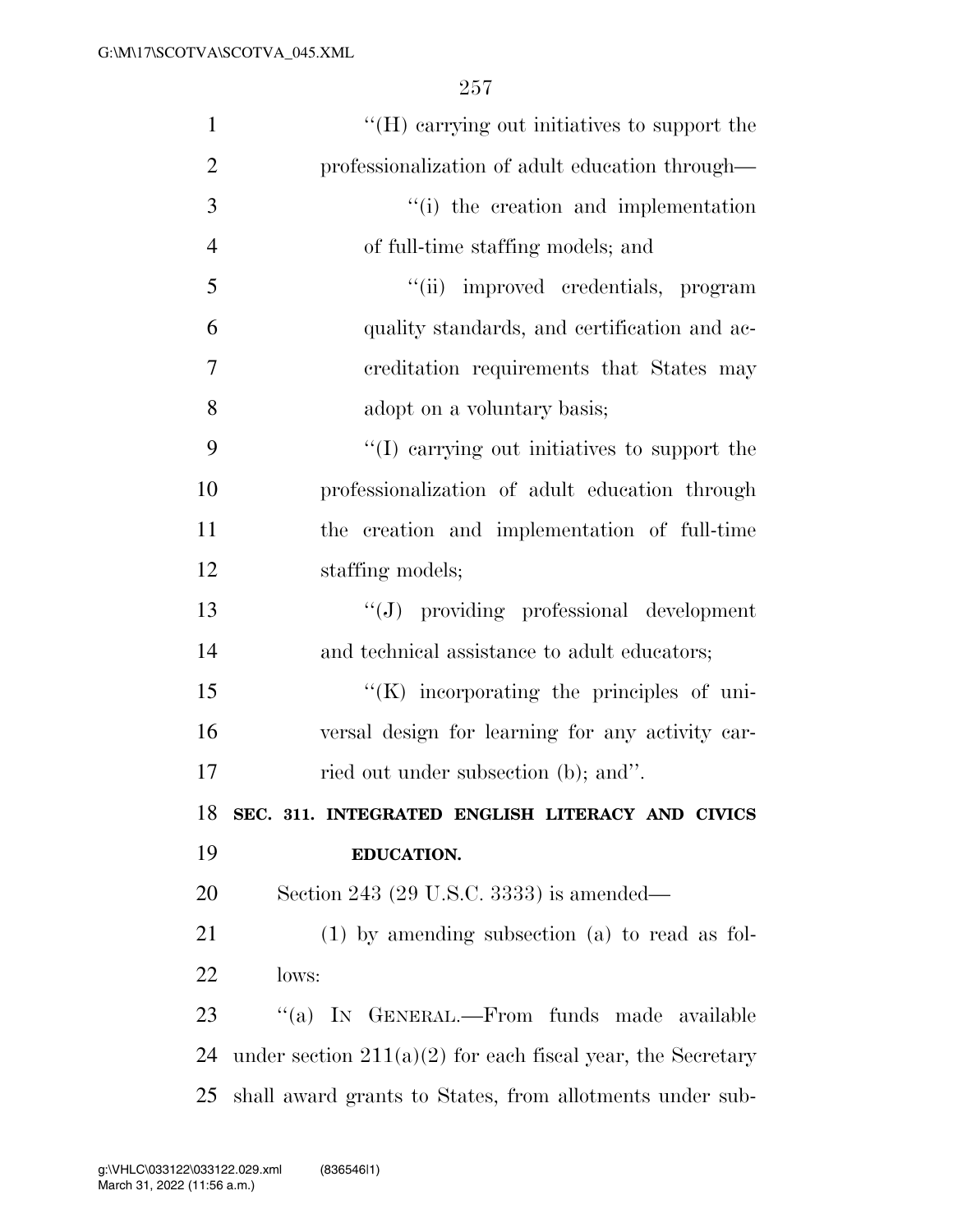section (b), for English literacy and civics education, in combination with workforce preparation activities, work- place adult education and family literacy activities, ap- prenticeship and pre-apprenticeship programs, integrated education and training activities, or work-based learn-6 ing.";

- $7 \t(2)$  in subsection (c)—
- (A) in paragraph (1), by striking '', and place such adults in,''; and

 (B) in paragraph (2), by inserting before 11 the period the following: ", including the identi- fication of in-demand industries and the place- ment of adult English language learners in un- subsidized employment within these industries''; and

(3) by adding at the end the following:

 ''(e) STATE DEFINED.—In this section, the term 'State' has the meaning given the term in section 3, except that such term also includes each of the outlying areas (as defined in section 3).''.

### **SEC. 312. TECHNICAL CORRECTIONS TO OTHER LAWS.**

 Section 9215(c) of the Every Student Succeeds Act (Public Law 114–95) is amended by striking ''the Adult Education and Literacy Act'' and inserting ''the Adult Education and Family Literacy Act''.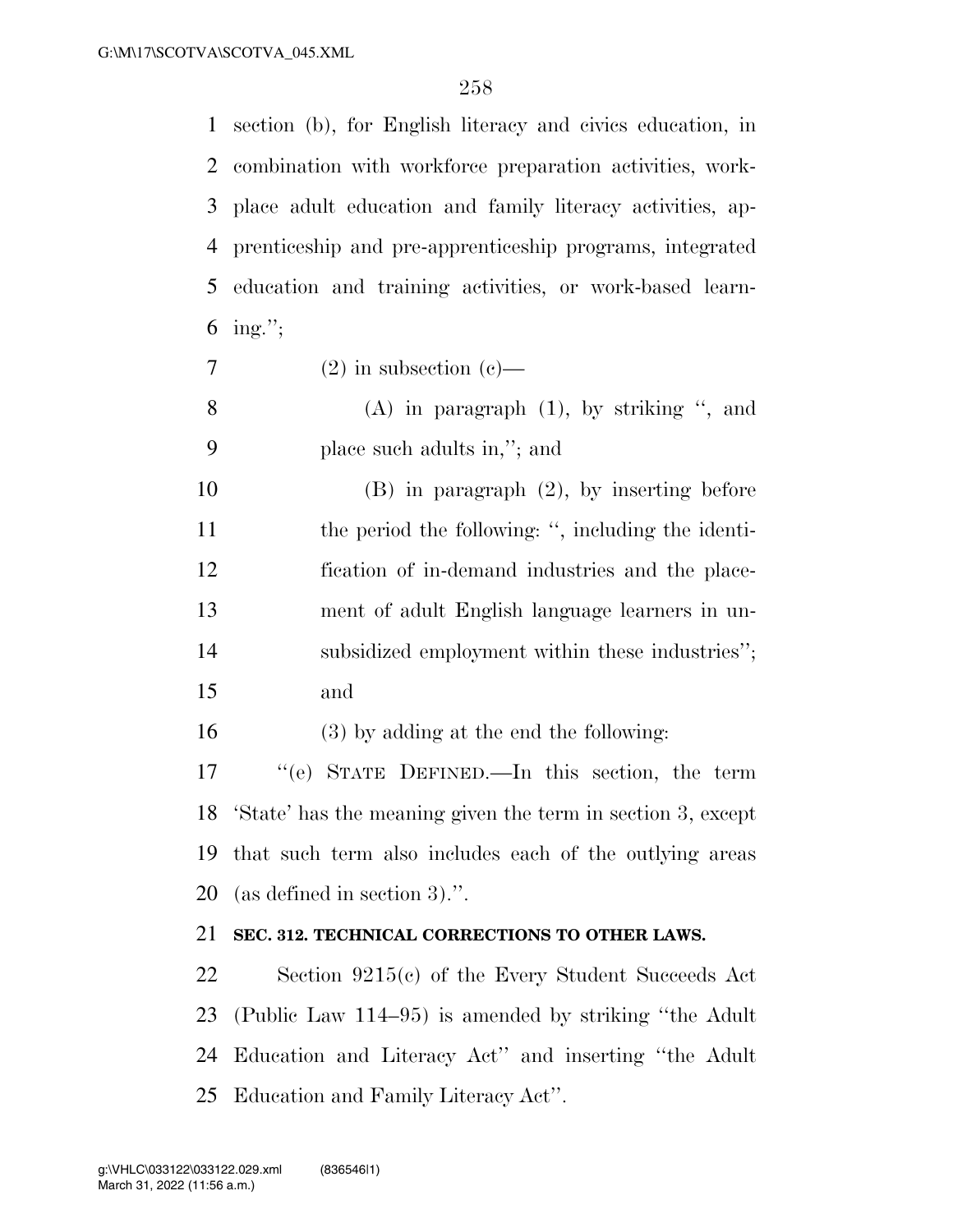# **TITLE IV—AMENDMENTS TO THE WAGNER-PEYSER ACT**

**SEC. 401. INCLUSION OF COMMONWEALTH OF THE NORTH-**

 **ERN MARIANA ISLANDS AND AMERICAN SAMOA.** 

 The Wagner-Peyser Act (29 U.S.C. 49 et seq.) is amended—

| 8  | (1) in section 2(5) (29 U.S.C. 49a(5))—           |
|----|---------------------------------------------------|
| 9  | (A) by striking "the Commonwealth of              |
| 10 | Puerto Rico" and inserting "Puerto Rico"; and     |
| 11 | (B) by inserting "the Commonwealth of             |
| 12 | Northern<br>Mariana Islands, American<br>the      |
| 13 | Samoa," after "Guam,";                            |
| 14 | (2) in section 5(b)(1) (29 U.S.C. 49d(b)(1)), by  |
| 15 | inserting "the Commonwealth of the Northern Mar-  |
| 16 | iana Islands, and American Samoa," after "Guam,"; |
| 17 | (3) in section 6(a) (29 U.S.C. 49e(a))—           |
| 18 | (A) by inserting ", the Commonwealth of           |
| 19 | the Northern Mariana Islands, and American        |
| 20 | Samoa" after "except for Guam";                   |
| 21 | (B) by striking "allot to Guam" and in-           |
| 22 | serting the following: "allot to-                 |
| 23 | $\lq(1)$ Guam";                                   |
| 24 | (C) by striking the period at the end and         |
| 25 | inserting "; and"; and                            |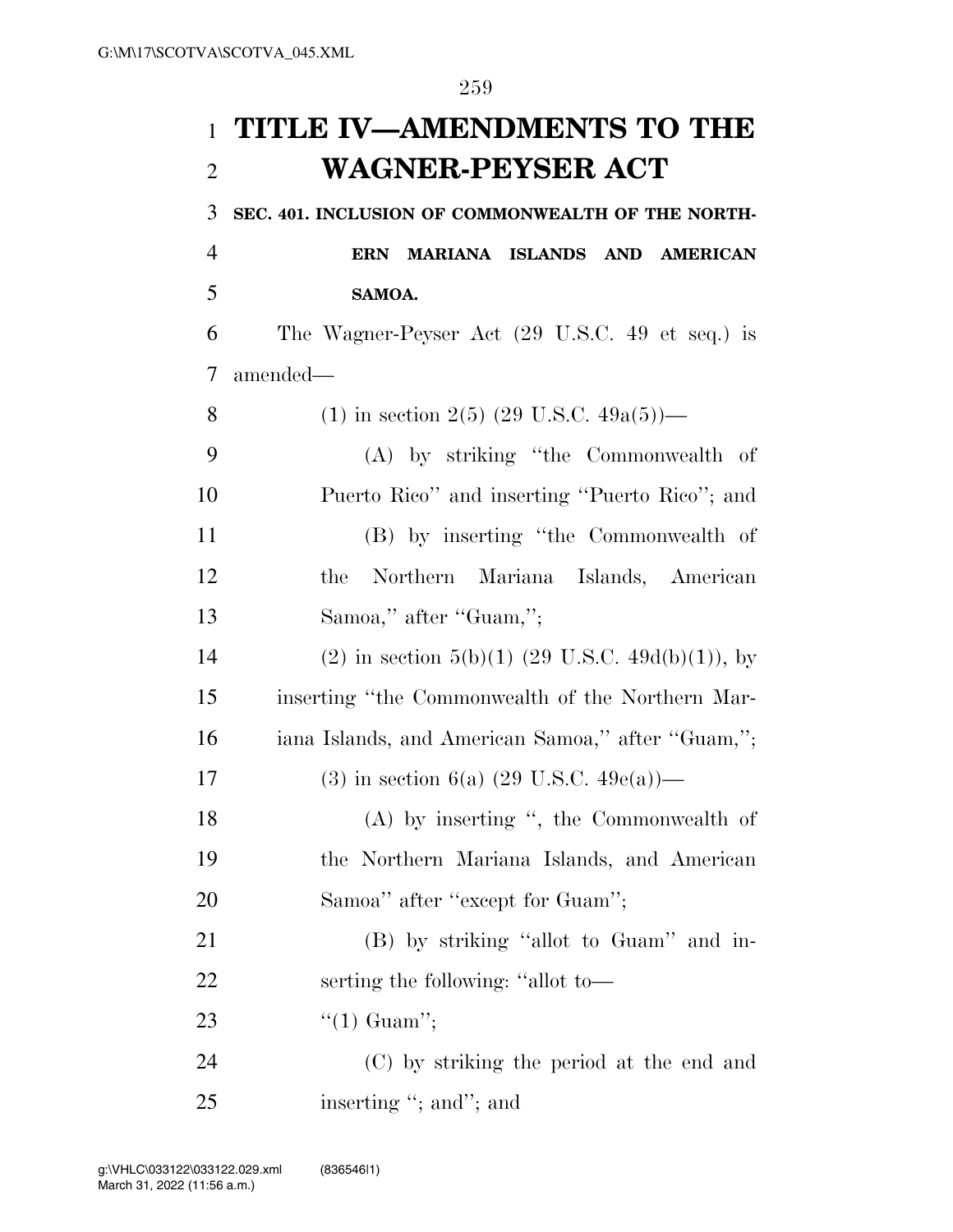| $\mathbf{1}$   | (D) by adding at the end the following:                            |
|----------------|--------------------------------------------------------------------|
| $\overline{2}$ | $\lq(2)$ the Commonwealth of the Northern Mar-                     |
| 3              | iana Islands and American Samoa an amount which,                   |
| $\overline{4}$ | in relation to the total amount available for the fis-             |
| 5              | cal year, is equal to the allotment percentage that                |
| 6              | Guam received of amounts available under this Act                  |
| 7              | in fiscal year 1983."; and                                         |
| 8              | (4) in section 6(b)(1) (29 U.S.C. 49e(b)(1)), in                   |
| 9              | the matter following subparagraph (B), by inserting                |
| 10             | ", the Commonwealth of the Northern Mariana Is-                    |
| 11             | lands, American Samoa," after "does not include                    |
|                |                                                                    |
| 12             | Guam".                                                             |
| 13             | SEC. 402. WORKFORCE AND LABOR MARKET INFORMATION                   |
| 14             | <b>SYSTEM.</b>                                                     |
| 15             | Section $15(g)$ of the Wagner-Peyser Act (29 U.S.C.                |
| 16             | $49l-2(g)$ ) is amended to read as follows:                        |
| 17             | "(g) AUTHORIZATION OF APPROPRIATIONS.—There                        |
| 18             | are authorized to be appropriated to carry out this section        |
| 19             | $$74,400,000$ for fiscal year 2023, $$78,100,000$ for fiscal       |
| 20             | year 2024, \$82,000,000 for fiscal year 2025, \$86,100,000         |
| 21             | for fiscal year $2026$ , \$90,400,000 for fiscal year $2027$ , and |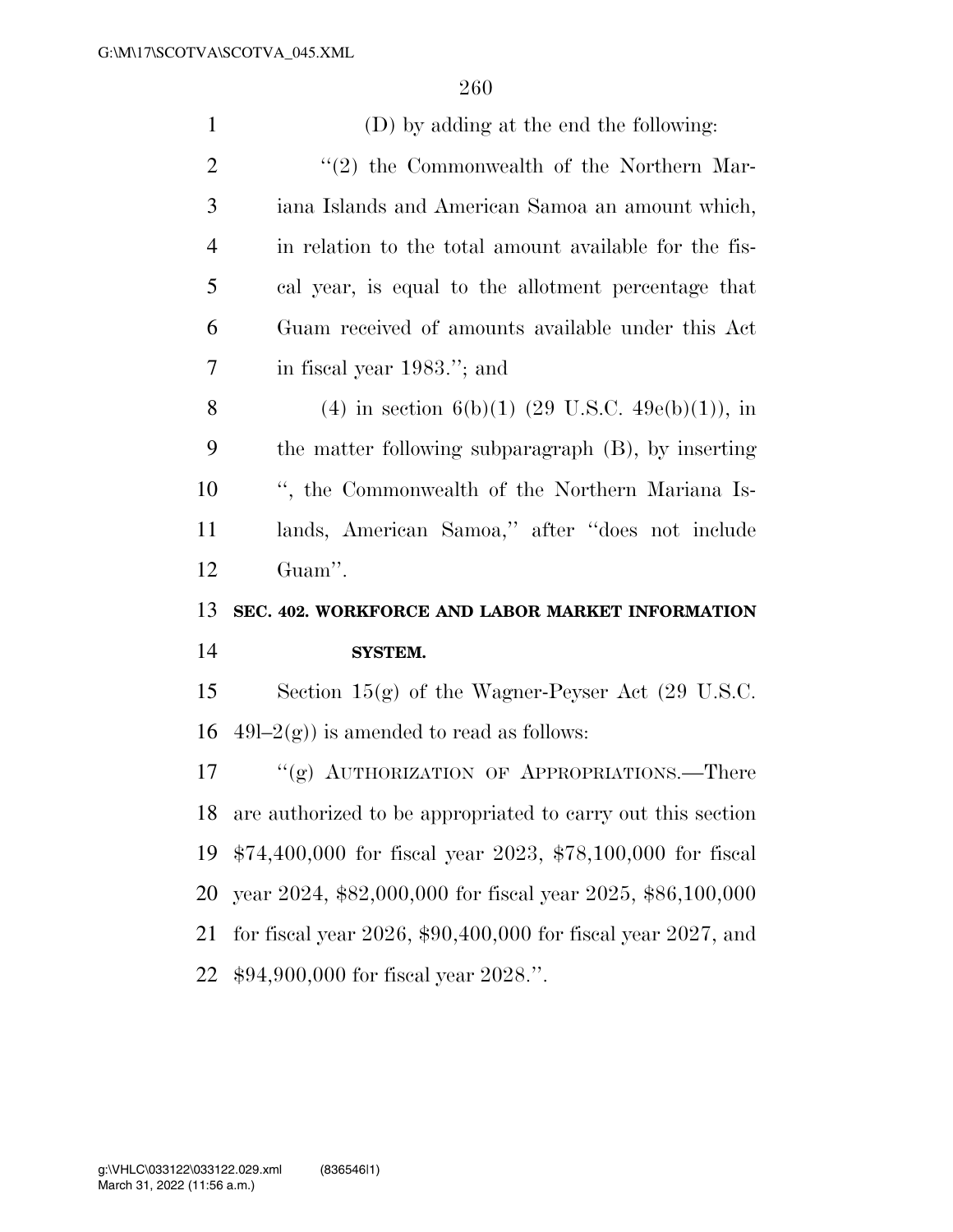# **TITLE V—AMENDMENTS TO THE REHABILITATION ACT OF 1973**

## **SEC. 501. AUTHORIZATION OF APPROPRIATIONS.**

 (a) STATE PLANS.—Paragraph (1) of section 100(b) of the Rehabilitation Act of 1973 (29 U.S.C. 720(b)) is amended to read as follows:

7 "(1) In GENERAL.—For the purpose of making grants to States under part B to assist States in meeting the costs of vocational rehabilitation services provided in accordance with State plans under sec- tion 101, there are authorized to be appropriated such sums as may be necessary for each of the fiscal years 2023 through 2028, except that—

14  $\langle (A)$  for fiscal year 2023 the amount to be appropriated shall be not less than \$4,052,400,000; and

17 ''(B) for fiscal year 2024 and each of the succeeding fiscal years, the amount to be appro- priated for such a fiscal year shall not be less than the amount of the appropriation under this paragraph for the immediately preceding fiscal year, increased by the percentage change in the Consumer Price Index determined under subsection (c) for the immediately preceding fis-cal year.''.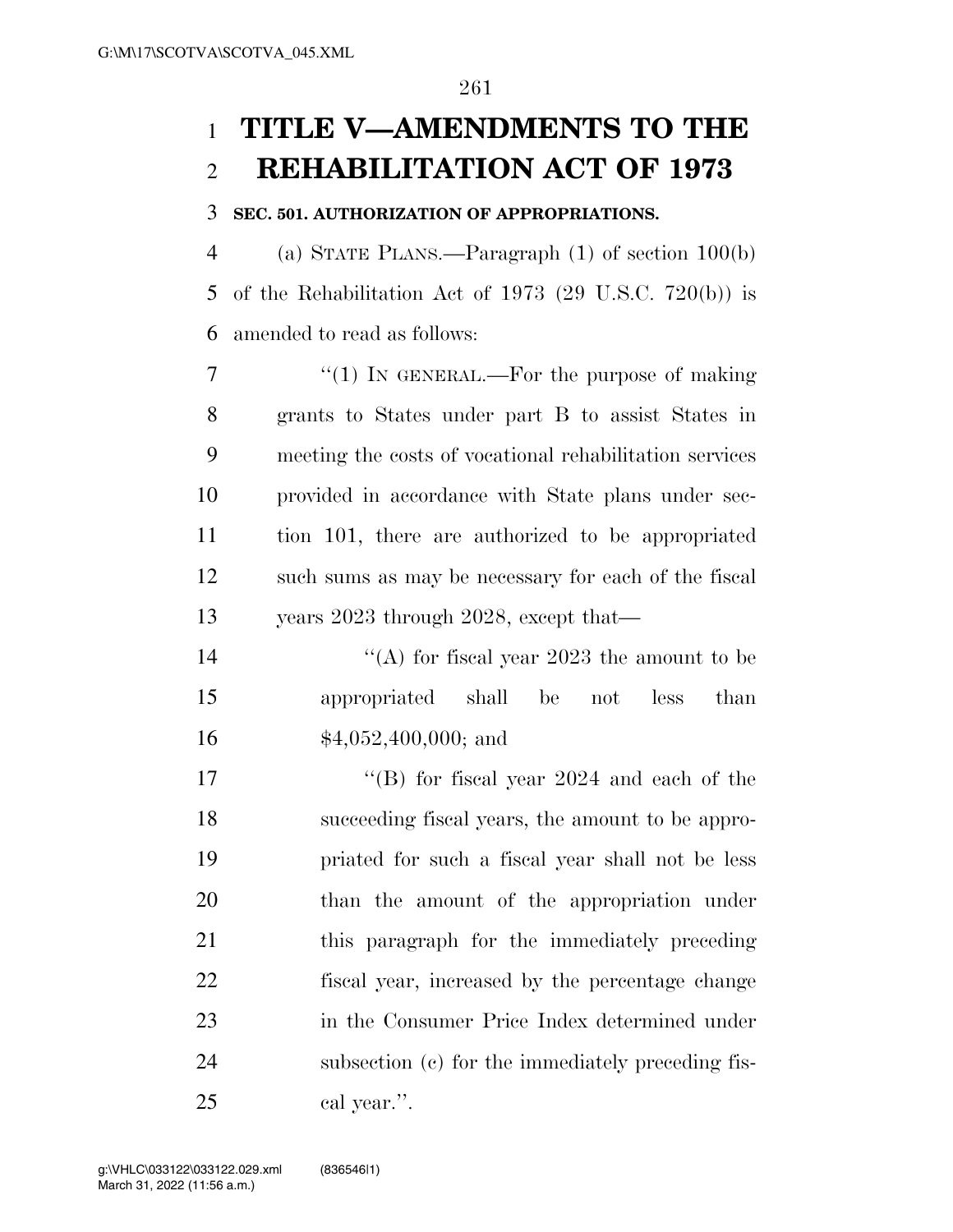(b) RESEARCH AND TRAINING.—Section 201 of the Rehabilitation Act of 1973 (29 U.S.C. 761) is amended to read as follows:

### **''SEC. 201. AUTHORIZATION OF APPROPRIATIONS.**

 ''There are authorized to be appropriated to carry out this title \$134,357,300 for fiscal year 2023, \$141,075,165 for fiscal year 2024, \$148,128,923 for fiscal year 2025, \$155,535,369 for fiscal year 2026, \$163,312,138 for fis- cal year 2027, and \$171,477,745 for fiscal year 2028.''. (c) TRAINING.—Section 302(i) of the Rehabilitation Act of 1973 (29 U.S.C. 772(i)) is amended to read as follows:

 ''(i) AUTHORIZATION OF APPROPRIATIONS.—There are authorized to be appropriated to carry out this section \$43,494,001 for fiscal year 2023, \$45,668,701 for fiscal year 2024, \$47,952,136 for fiscal year 2025, \$50,349,743 for fiscal year 2026, \$52,867,230 for fiscal year 2027, and \$55,510,592 for fiscal year 2028.''.

 (d) DEMONSTRATION AND TRAINING PROGRAMS.— Section 303(e) of the Rehabilitation Act of 1973 (29 U.S.C. 773(e)) is amended to read as follows:

22 "
(e) AUTHORIZATION OF APPROPRIATIONS. For the purpose of carrying out this section there are authorized to be appropriated \$7,489,900 for fiscal year 2023, \$7,864,395 for fiscal year 2024, \$8,257,615 for fiscal year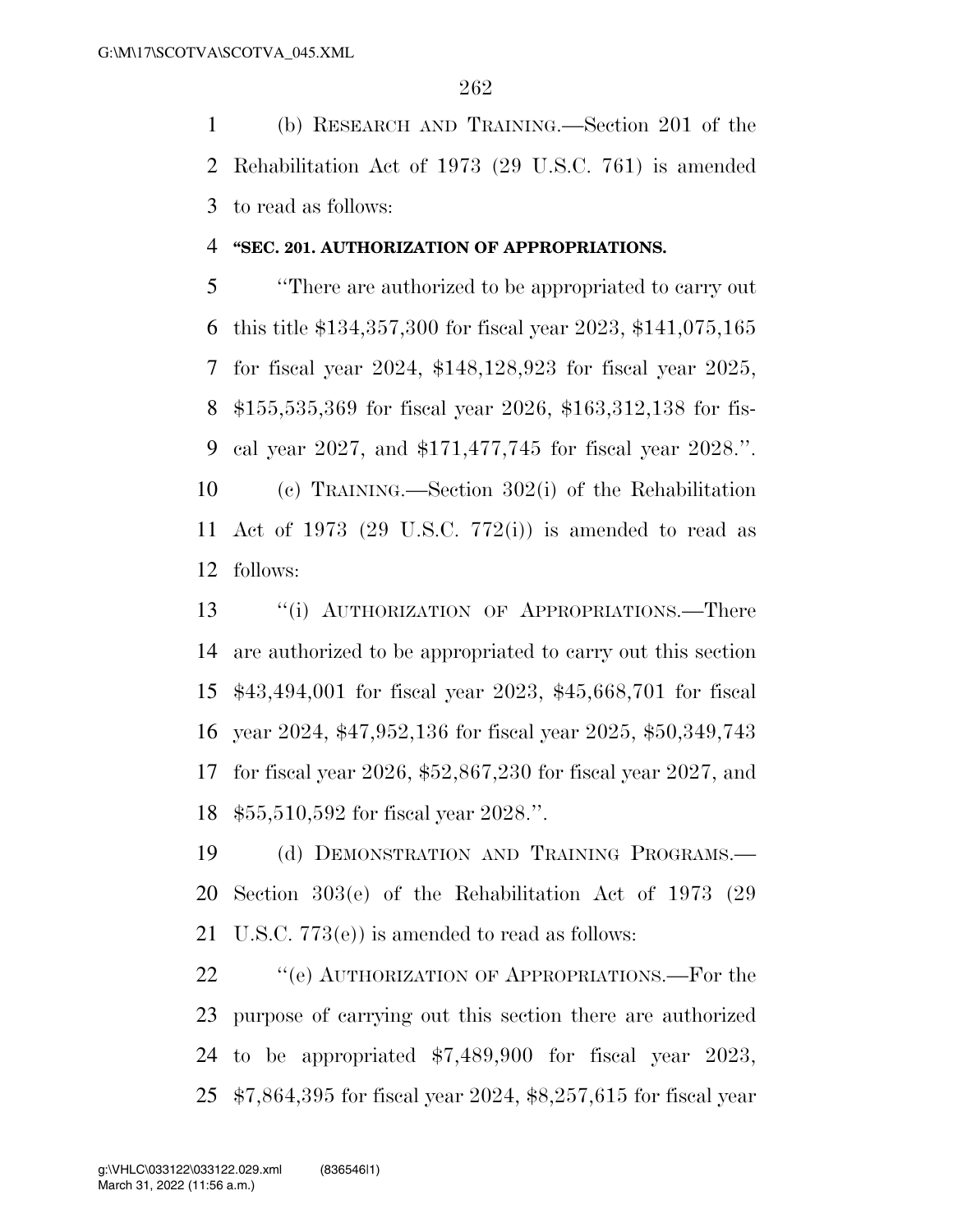2025, \$8,670,495 for fiscal year 2026, \$9,104,020 for fis-cal year 2027, and \$9,559,221 for fiscal year 2028.''.

 (e) NATIONAL COUNCIL ON DISABILITY .—Section 405 of the Rehabilitation Act of 1973 (29 U.S.C. 785) is amended to read as follows:

#### **''SEC. 405. AUTHORIZATION OF APPROPRIATIONS.**

 ''There are authorized to be appropriated to carry out this title \$4,117,300 for fiscal year 2023, \$4,323,165 for fiscal year 2024, \$4,539,323 for fiscal year 2025, \$4,766,289 for fiscal year 2026, \$5,004,604 for fiscal year 2027, and \$5,254,834 for fiscal year 2028.''.

 (f) ARCHITECTURAL AND TRANSPORTATION BAR- RIERS COMPLIANCE BOARD.—Section 502(j) of the Reha- bilitation Act of 1973 (29 U.S.C. 792(j)) is amended to read as follows:

 ''(j) There are authorized to be appropriated for the purpose of carrying out the duties and functions of the Access Board under this section \$962,500 for fiscal year 2023, \$1,010,625 for fiscal year 2024, \$1,061,156 for fis- cal year 2025, \$1,114,214 for fiscal year 2026, \$1,169,925 for fiscal year 2027, and \$1,228,421 for fiscal year 2028.''.

 (g) PROTECTION AND ADVOCACY OF INDIVIDUAL RIGHTS.—Section 509(l) of the Rehabilitation Act of 1973 (29 U.S.C. 794e(l)) is amended to read as follows: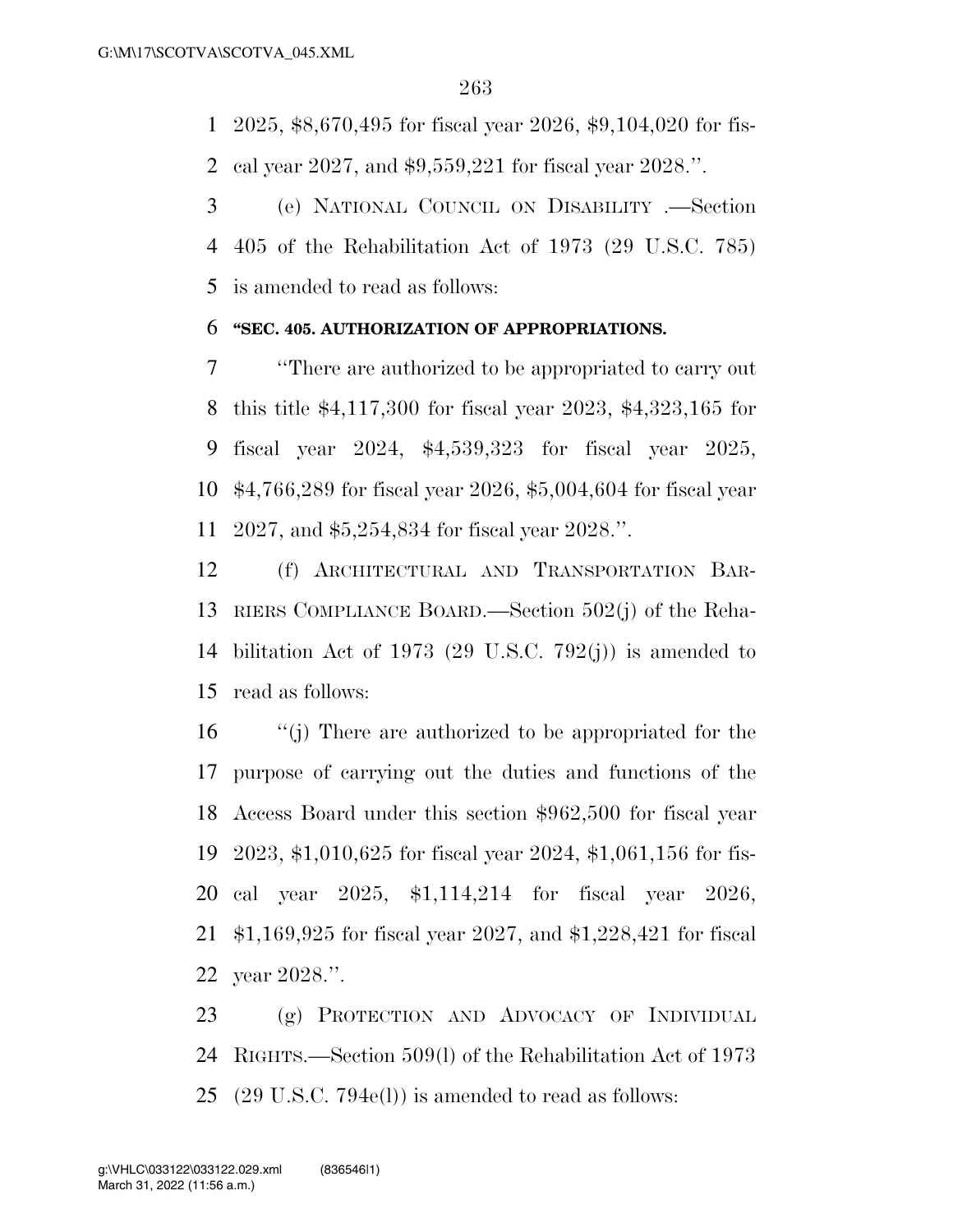''(l) AUTHORIZATION OF APPROPRIATIONS.—There are authorized to be appropriated to carry out this section \$22,808,500 for fiscal year 2023, \$23,948,925 for fiscal year 2024, \$25,146,371 for fiscal year 2025, \$26,403,690 for fiscal year 2026, \$27,723,874 for fiscal year 2027, and \$29,110,068 for fiscal year 2028.''.

 (h) INDEPENDENT LIVING SERVICES .—Section 714 of the Rehabilitation Act of 1973 (29 U.S.C. 796e–3) is amended to read as follows:

### **''SEC. 714. AUTHORIZATION OF APPROPRIATIONS.**

 ''There are authorized to be appropriated to carry out this part \$29,564,700 for fiscal year 2023, \$31,042,935 for fiscal year 2024, \$32,595,082 for fiscal year 2025, \$34,224,836 for fiscal year 2026, \$35,936,078 for fiscal year 2027, and \$37,732,882 for fiscal year 2028.''.

 (i) CENTERS FOR INDEPENDENT LIVING.—Section 727 of the Rehabilitation Act of 1973 (29 U.S.C. 796f– 6) is amended to read as follows:

#### **''SEC. 727. AUTHORIZATION OF APPROPRIATIONS.**

 ''There are authorized to be appropriated to carry out this part \$101,191,200 for fiscal year 2023, \$106,250,760 for fiscal year 2024, \$111,563,298 for fiscal year 2025, \$117,141,463 for fiscal year 2026, \$122,998,536 for fis-cal year 2027, and \$129,148,463 for fiscal year 2028.''.